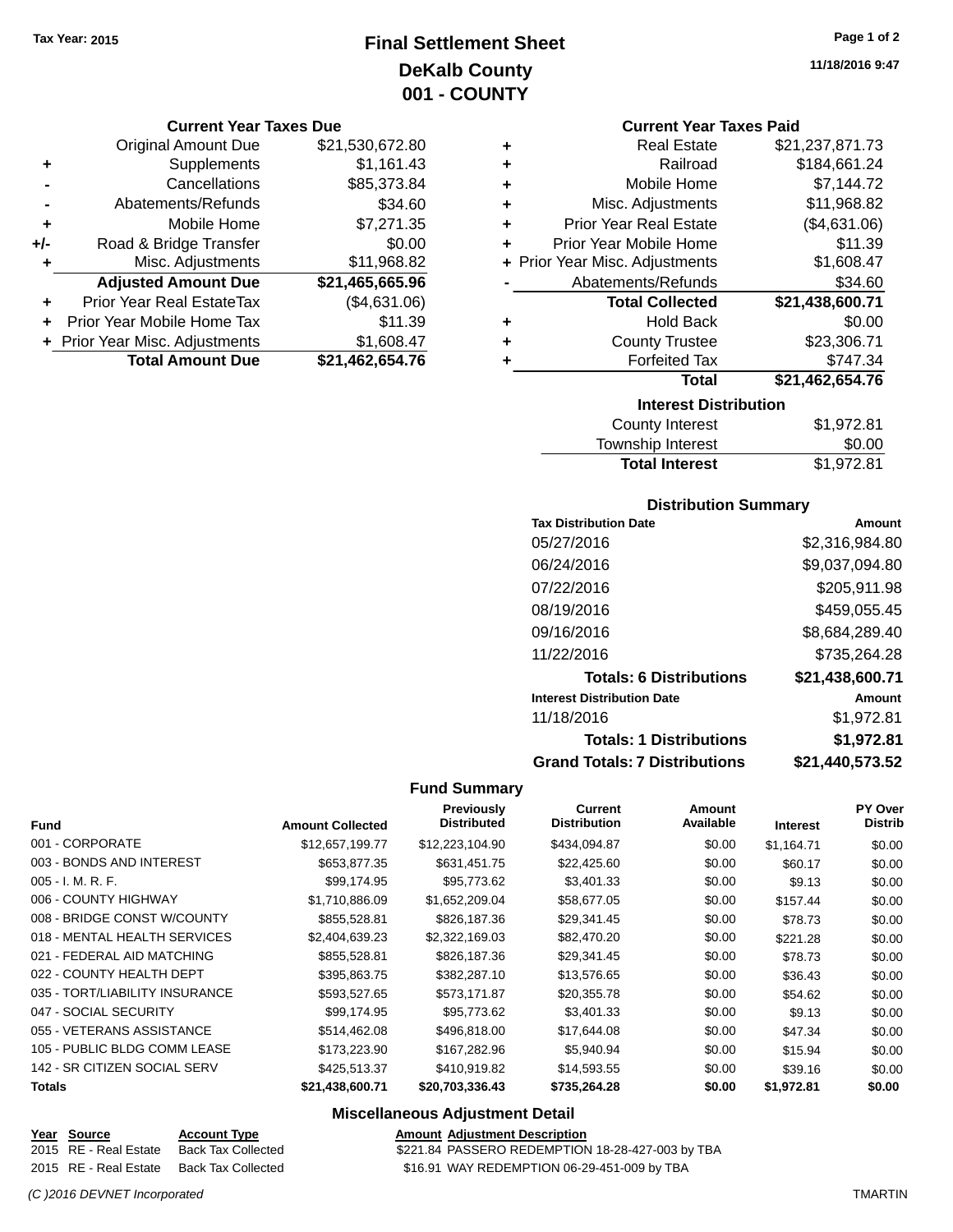# **Final Settlement Sheet Tax Year: 2015 Page 2 of 2 DeKalb County**

**11/18/2016 9:47**

| <u>Year</u> | <u>Source</u>            | <u>Account Typ</u>  |
|-------------|--------------------------|---------------------|
| 2014        | MH - Mobile Home         | Back Tax Col        |
| 2014        | MH - Mobile Home         | Back Tax Col        |
| 2014        | RE - Real Estate         | Back Tax Col        |
| 2014        | <b>RE</b> - Real Estate  | Back Tax Col        |
| 2014        | RE - Real Estate         | <b>Back Tax Col</b> |
| 2014        | <b>RE</b> - Real Estate  | Back Tax Col        |
| 2014        | RE - Real Estate         | <b>Back Tax Col</b> |
| 2014        | <b>RE</b> - Real Estate  | <b>Back Tax Col</b> |
| 2014        | <b>RE</b> - Real Estate  | <b>Back Tax Col</b> |
| 2014        | RE - Real Estate         | <b>Back Tax Col</b> |
| 2014        | RE - Real Estate         | <b>Back Tax Col</b> |
| 2014        | MH - Mobile Home         | <b>Back Tax Col</b> |
| 2015        | <b>RE</b> - Real Estate  | <b>Back Tax Col</b> |
| 2015        | RE - Real Estate         | Back Tax Col        |
| 2015        | RE - Real Estate         | <b>Back Tax Col</b> |
| 2015        | RE - Real Estate         | <b>Back Tax Col</b> |
| 2015        | <b>RE</b> - Real Estate  | Back Tax Col        |
| 2015        | RE - Real Estate         | Back Tax Col        |
| 2015        | <b>RE</b> - Real Estate  | <b>Back Tax Col</b> |
| 2015        | MH - Mobile Home         | <b>Back Tax Col</b> |
| 2015        | RE - Real Estate         | Paymt In Lier       |
| 2015        | <b>RE</b> - Real Estate  | Paymt In Lier       |
| 2015        | <b>RE</b> - Real Estate  | Paymt In Lier       |
| 2015        | RE - Real Estate         | Paymt In Lier       |
| 2015        | RE - Real Estate         | Back Tax Col        |
| 2015        | RE - Real Estate         | <b>Back Tax Col</b> |
| 2015        | RE - Real Estate         | <b>Back Tax Col</b> |
| 2015        | <b>RE</b> - Real Estate  | Paymt In Lier       |
| 2015        | <b>RE</b> - Real Estate  | Paymt In Lier       |
| 2015        | RE - Real Estate         | <b>Back Tax Col</b> |
| 2015        | RE - Real Estate         | <b>Back Tax Col</b> |
| 2015        | <b>RE</b> - Real Estate  | Back Tax Col        |
| 2015        | <b>RE</b> - Real Estate  | <b>Back Tax Col</b> |
| 2015        | <b>RE</b> - Real Estate  | <b>Back Tax Col</b> |
| 2015        | RE - Real Estate         | <b>Back Tax Col</b> |
| 2015        | RE - Real Estate         | Back Tax Col        |
| 2015        | <b>RE</b> - Real Estate  | <b>Back Tax Col</b> |
| 2015        | RE - Real Estate         | <b>Back Tax Col</b> |
| 2015        | <b>RE</b> - Real Estate  | Back Tax Col        |
| 2015        | <b>RE</b> - Real Estate  | Back Tax Col        |
| 2015        | <b>RE</b> - Real Estate  | <b>Back Tax Col</b> |
| 2015        | RE - Real Estate         | <b>Back Tax Col</b> |
|             | <b>Totals 44 entries</b> |                     |

**Totals \$34.60 5 entries**

|                                          |                     | <b>Miscellaneous Adjustment Detail</b>                |
|------------------------------------------|---------------------|-------------------------------------------------------|
| Year Source                              | <b>Account Type</b> | <b>Amount Adjustment Description</b>                  |
| 2014 MH - Mobile Home Back Tax Collected |                     | \$12.40 EDWARDS REDEMPTION 19-25-477-011 0012O by TBA |

| <b>Totals 44 entries</b>                 |                           | \$13,577.29 |                                                               |
|------------------------------------------|---------------------------|-------------|---------------------------------------------------------------|
| 2015 RE - Real Estate                    | <b>Back Tax Collected</b> |             | \$18.38 TRUSTEE SALE 08-26-176-013 by TBA                     |
| 2015 RE - Real Estate                    | <b>Back Tax Collected</b> |             | \$24.58 TRUSTEE SALE 03-16-100-004 by TBA                     |
| 2015 RE - Real Estate                    | <b>Back Tax Collected</b> |             | \$21.53 TRUSTEE SALE 09-17-384-011 by TBA                     |
| 2015 RE - Real Estate                    | <b>Back Tax Collected</b> |             | \$53.27 TRUSTEE SALE 08-02-401-004 by TBA                     |
| 2015 RE - Real Estate                    | <b>Back Tax Collected</b> |             | \$988.22 TRUSTEE SALE 08-21-276-011 by TBA                    |
| 2015 RE - Real Estate                    | <b>Back Tax Collected</b> |             | \$988.22 TRUSTEE SALE 08-21-276-009 by TBA                    |
| 2015 RE - Real Estate                    | <b>Back Tax Collected</b> |             | \$52.61 TRUSTEE SALE 08-02-327-002 by TBA                     |
| 2015 RE - Real Estate                    | <b>Back Tax Collected</b> |             | \$1,251.32 TRUSTEE SALE 06-21-440-001 by TBA                  |
| 2015 RE - Real Estate                    | <b>Back Tax Collected</b> |             | \$345.13 TRUSTEE SALE 06-21-439-002 by TBA                    |
| 2015 RE - Real Estate                    | <b>Back Tax Collected</b> |             | \$584.89 TRUSTEE SALE 02-17-100-005 by TBA                    |
| 2015 RE - Real Estate                    | <b>Back Tax Collected</b> |             | \$271.19 STALEY REDEMPTION 09-29-251-051 by TBA               |
| 2015 RE - Real Estate                    | <b>Back Tax Collected</b> |             | \$252.82 STALEY REDEMPTION 09-29-251-050 by TBA               |
| 2015 RE - Real Estate                    | <b>Back Tax Collected</b> |             | \$169.51 SILVERTHORNE REDEMPTION 06-22-333-003 by TBA         |
| 2015 RE - Real Estate                    | Paymt In Lieu of Tax      |             | \$1,249.30 HOUSING AUTHORITY SYCAMORE UNITS by TBA            |
| 2015 RE - Real Estate                    | Paymt In Lieu of Tax      |             | \$1,582.24 HOUSING AUTHORITY DEKALB UNITS by TBA              |
| 2015 RE - Real Estate                    | <b>Back Tax Collected</b> |             | \$205.45 TRUSTEE SALE 08-14-329-021 by TBA                    |
| 2015 RE - Real Estate                    | <b>Back Tax Collected</b> |             | \$17.75 TRUSTEE SALE 09-29-134-010 by TBA                     |
| 2015 RE - Real Estate                    | <b>Back Tax Collected</b> |             | \$5.14 FEDERAL NAT'L MORTGAGE REDEMPTION 16-02-100-005 by TBA |
| 2015 RE - Real Estate                    | Paymt In Lieu of Tax      |             | \$112.95 HOUSING AUTHORITY SUNSET VIEW APARTMENTS by TBA      |
| 2015 RE - Real Estate                    | Paymt In Lieu of Tax      |             | \$126.02 HOUSING AUTHORITY SEQUOYA APARTMENTS by TBA          |
| 2015 RE - Real Estate                    | Paymt In Lieu of Tax      |             | \$1,249.30 HOUSING AUTHORITY SYCAMORE UNITS by TBA            |
| 2015 RE - Real Estate                    | Paymt In Lieu of Tax      |             | \$1,582.24 HOUSING AUTHORITY DEKALB UNITS by TBA              |
| 2015 MH - Mobile Home Back Tax Collected |                           |             | \$8.08 GOULD REDEMPTION 03-30-131-001 0087O by TBA            |
| 2015 RE - Real Estate                    | <b>Back Tax Collected</b> |             | \$95.69 HALSEY REDEMPTION 06-19-300-034 by TBA                |
| 2015 RE - Real Estate                    | <b>Back Tax Collected</b> |             | \$67.74 NIKOLS REDEMPTION 03-19-429-033 by TBA                |
| 2015 RE - Real Estate                    | <b>Back Tax Collected</b> |             | \$139.55 JOHNSON REDEMPTION 02-22-307-013 by TBA              |
| 2015 RE - Real Estate                    | <b>Back Tax Collected</b> |             | \$207.16 MCCORD REDEMPTION 14-15-351-002 by TBA               |
| 2015 RE - Real Estate                    | <b>Back Tax Collected</b> |             | \$21.80 OBERHELMAN REDEMPTION 09-25-451-001 by TBA            |
| 2015 RE - Real Estate                    | <b>Back Tax Collected</b> |             | \$39.50 OBERHELMAN REDEMPTION 09-25-478-001 by TBA            |
| 2015 RE - Real Estate                    | <b>Back Tax Collected</b> |             | \$6.57 WAY REDEMPTION 06-29-451-024 by TBA                    |
| 2014 MH - Mobile Home Back Tax Collected |                           |             | \$6.08 ZIEMBA REDEMPTION 19-25-477-011 0016O by TBA           |
| 2014 RE - Real Estate                    | <b>Back Tax Collected</b> |             | \$19.49 STILES REDEMPTION 15-15-228-005 by TBA                |
| 2014 RE - Real Estate                    | <b>Back Tax Collected</b> |             | \$155.04 STILES REDEMPTION 15-15-228-034 by TBA               |
| 2014 RE - Real Estate                    | <b>Back Tax Collected</b> |             | \$17.17 NIELSEN REDEMPTION 15-16-151-019 by TBA               |
| 2014 RE - Real Estate                    | <b>Back Tax Collected</b> |             | \$36.50 SIDDIQUI REDEMPTION 08-15-329-012 by TBA              |
| 2014 RE - Real Estate                    | <b>Back Tax Collected</b> |             | \$14.09 RIVERBEND DEVELOPMENT REDEMPTION 02-24-452-011 by TBA |
| 2014 RE - Real Estate                    | <b>Back Tax Collected</b> |             | \$315.27 IGNELZI REDEMPTION 08-23-156-014 by TBA              |
| 2014 RE - Real Estate                    | <b>Back Tax Collected</b> |             | \$355.59 PROTANO REDEMPTION 06-07-451-003 by TBA              |
| 2014 RE - Real Estate                    | <b>Back Tax Collected</b> |             | \$327.41 VISTA SECURITIES REDEMPTION 01-23-428-010 by TBA     |
| 2014 RE - Real Estate                    | <b>Back Tax Collected</b> |             | \$334.73 PAIGAH REDEMPTION 19-36-106-001 by TBA               |
| 2014 MH - Mobile Home Back Tax Collected |                           |             | \$6.62 ELLESON REDEMPTION 08-26-176-027 0950C by TBA          |
| 2014 MH - MODIIE HOME BACK TAX COIIECTED |                           |             | \$12.40 EDWARDS REDEMPTION 19-25-477-011 0012O by TBA         |

#### **Abatement Detail**

#### **Year** Source **Account Type Account Account Adjustment Description**

2015 RE - Real Estate RE Abatement \$5.01 PTAB INTEREST REFUND 19-26-280-004 by TBA 2015 RE - Real Estate RE Abatement \$25.48 PTAB INTEREST REFUND 03-29-152-012 by TBA 2015 RE - Real Estate RE Abatement \$0.65 PTAB INTEREST REFUND 08-15-426-004 by TBA 2015 RE - Real Estate RE Abatement \$2.51 PTAB INTEREST REFUND 19-25-153-001 by TBA 2015 RE - Real Estate RE Abatement \$0.95 PTAB INTEREST REFUND 08-26-352-007 by TBA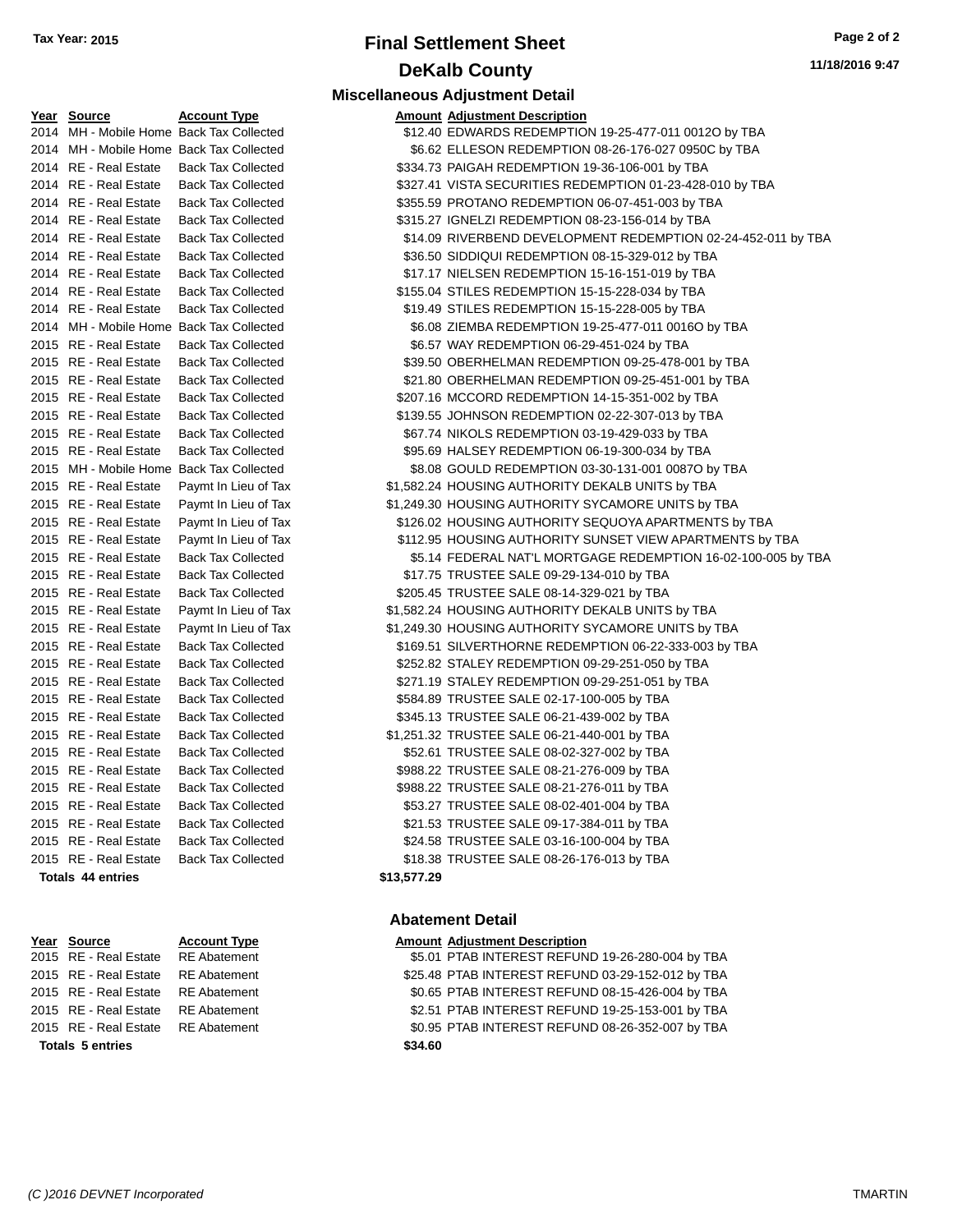## **Final Settlement Sheet Tax Year: 2015 Page 1 of 2 DeKalb County 002 - FOREST PRESERVE**

#### **Current Year Taxes Due**

|     | <b>Original Amount Due</b>       | \$1,485,401.71 |
|-----|----------------------------------|----------------|
| ٠   | Supplements                      | \$80.12        |
|     | Cancellations                    | \$2,500.73     |
|     | Abatements/Refunds               | \$2.39         |
| ٠   | Mobile Home                      | \$501.66       |
| +/- | Road & Bridge Transfer           | \$0.00         |
| ٠   | Misc. Adjustments                | \$825.74       |
|     | <b>Adjusted Amount Due</b>       | \$1,484,306.11 |
|     | <b>Prior Year Real EstateTax</b> | (\$333.96)     |
|     | Prior Year Mobile Home Tax       | \$0.80         |
|     | + Prior Year Misc. Adjustments   | \$112.89       |
|     | <b>Total Amount Due</b>          | \$1,484,085.84 |

| ٠ | <b>Real Estate</b>             | \$1,468,590.56 |
|---|--------------------------------|----------------|
| ٠ | Railroad                       | \$12,740.00    |
| ٠ | Mobile Home                    | \$492.95       |
| ٠ | Misc. Adjustments              | \$825.74       |
| ٠ | <b>Prior Year Real Estate</b>  | (\$333.96)     |
| ٠ | Prior Year Mobile Home         | \$0.80         |
|   | + Prior Year Misc. Adjustments | \$112.89       |
|   | Abatements/Refunds             | \$2.39         |
|   | <b>Total Collected</b>         | \$1,482,426.59 |
| ٠ | <b>Hold Back</b>               | \$0.00         |
| ٠ | <b>County Trustee</b>          | \$1,607.71     |
| ٠ | <b>Forfeited Tax</b>           | \$51.54        |
|   |                                |                |
|   | <b>Total</b>                   | \$1,484,085.84 |
|   | <b>Interest Distribution</b>   |                |

| <b>Total Interest</b> | \$136.42 |
|-----------------------|----------|
| Township Interest     | \$0.00   |
| County Interest       | \$136.42 |

#### **Distribution Summary**

| <b>Tax Distribution Date</b>         | Amount         |
|--------------------------------------|----------------|
| 05/27/2016                           | \$160,304.94   |
| 06/24/2016                           | \$625,817.28   |
| 07/22/2016                           | \$14.254.32    |
| 08/19/2016                           | \$31,668.18    |
| 09/16/2016                           | \$599,652.24   |
| 11/22/2016                           | \$50,729.63    |
| <b>Totals: 6 Distributions</b>       | \$1,482,426.59 |
| <b>Interest Distribution Date</b>    | Amount         |
| 11/18/2016                           | \$136.42       |
| <b>Totals: 1 Distributions</b>       | \$136.42       |
| <b>Grand Totals: 7 Distributions</b> | \$1,482,563.01 |

### **Fund Summary**

| Fund                                         | <b>Amount Collected</b> | <b>Previously</b><br><b>Distributed</b> | Current<br><b>Distribution</b> | Amount<br>Available | <b>Interest</b> | <b>PY Over</b><br><b>Distrib</b> |
|----------------------------------------------|-------------------------|-----------------------------------------|--------------------------------|---------------------|-----------------|----------------------------------|
| 001 - CORPORATE                              | \$1,038,047.02          | \$1.002.524.31                          | \$35,522.71                    | \$0.00              | \$95.52         | \$0.00                           |
| 005 - I. M. R. F.                            | \$45,010.92             | \$43,470.60                             | \$1.540.32                     | \$0.00              | \$4.14          | \$0.00                           |
| 035 - TORT JUDGEMENTS/LIABILITY<br>INSURANCE | \$369.303.54            | \$356,665,76                            | \$12,637.78                    | \$0.00              | \$33.99         | \$0.00                           |
| 047 - SOCIAL SECURITY                        | \$30.065.11             | \$29.036.29                             | \$1.028.82                     | \$0.00              | \$2.77          | \$0.00                           |
| Totals                                       | \$1,482,426.59          | \$1,431,696,96                          | \$50,729.63                    | \$0.00              | \$136.42        | \$0.00                           |

#### **Miscellaneous Adjustment Detail**

| Year Source           | <b>Account Type</b>                      | <b>Amount Adjustment Description</b>                         |
|-----------------------|------------------------------------------|--------------------------------------------------------------|
|                       | 2015 RE - Real Estate Back Tax Collected | \$15.30 PASSERO REDEMPTION 18-28-427-003 by TBA              |
|                       | 2015 RE - Real Estate Back Tax Collected | \$1.17 WAY REDEMPTION 06-29-451-009 by TBA                   |
|                       | 2014 MH - Mobile Home Back Tax Collected | \$0.87 EDWARDS REDEMPTION 19-25-477-011 0012O by TBA         |
|                       | 2014 MH - Mobile Home Back Tax Collected | \$0.46 ELLESON REDEMPTION 08-26-176-027 0950C by TBA         |
|                       | 2014 RE - Real Estate Back Tax Collected | \$23.49 PAIGAH REDEMPTION 19-36-106-001 by TBA               |
|                       | 2014 RE - Real Estate Back Tax Collected | \$22.98 VISTA SECURITIES REDEMPTION 01-23-428-010 by TBA     |
| 2014 RE - Real Estate | <b>Back Tax Collected</b>                | \$24.96 PROTANO REDEMPTION 06-07-451-003 by TBA              |
| 2014 RE - Real Estate | <b>Back Tax Collected</b>                | \$22.13 IGNELZI REDEMPTION 08-23-156-014 by TBA              |
| 2014 RE - Real Estate | <b>Back Tax Collected</b>                | \$0.99 RIVERBEND DEVELOPMENT REDEMPTION 02-24-452-011 by TBA |
| 2014 RE - Real Estate | <b>Back Tax Collected</b>                | \$2.56 SIDDIQUI REDEMPTION 08-15-329-012 by TBA              |
| 2014 RE - Real Estate | <b>Back Tax Collected</b>                | \$1.21 NIELSEN REDEMPTION 15-16-151-019 by TBA               |

**11/18/2016 9:47**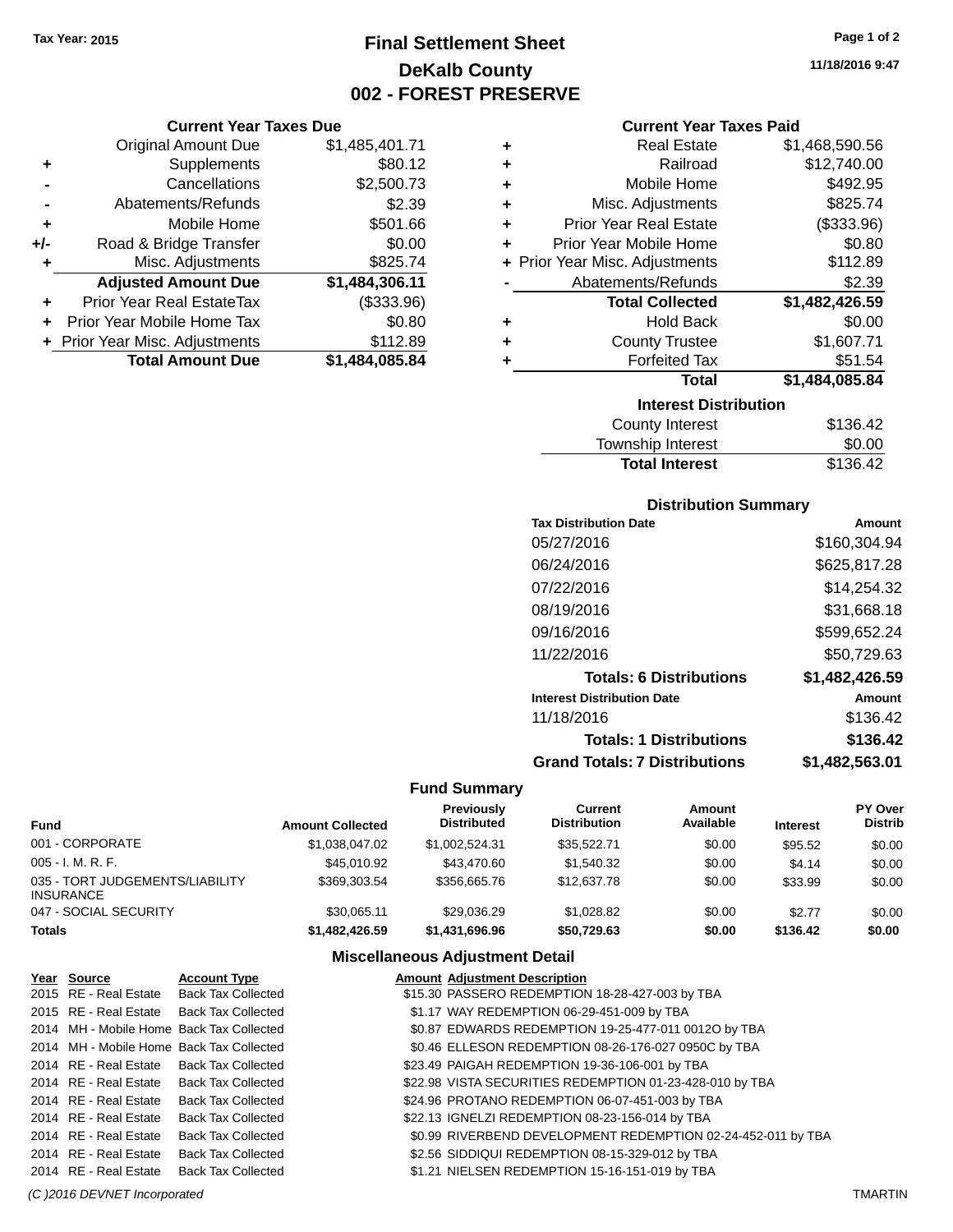## **Final Settlement Sheet Tax Year: 2015 Page 2 of 2 DeKalb County Miscellaneous Adjustment Detail**

| Year | <b>Source</b>            | <b>Account Type</b>                 | <u>Amount</u> |
|------|--------------------------|-------------------------------------|---------------|
| 2014 | RE - Real Estate         | <b>Back Tax Collected</b>           | \$10.88       |
|      | 2014 RE - Real Estate    | <b>Back Tax Collected</b>           | \$1.37        |
| 2014 |                          | MH - Mobile Home Back Tax Collected | \$0.43        |
| 2015 | <b>RE</b> - Real Estate  | <b>Back Tax Collected</b>           | \$0.45        |
| 2015 | RE - Real Estate         | <b>Back Tax Collected</b>           | \$2.73        |
| 2015 | <b>RE</b> - Real Estate  | <b>Back Tax Collected</b>           | \$1.50        |
| 2015 | <b>RE</b> - Real Estate  | <b>Back Tax Collected</b>           | \$14.29       |
| 2015 | <b>RE</b> - Real Estate  | <b>Back Tax Collected</b>           | \$9.63        |
| 2015 | <b>RE</b> - Real Estate  | <b>Back Tax Collected</b>           | \$4.67        |
| 2015 | RE - Real Estate         | <b>Back Tax Collected</b>           | \$6.60        |
| 2015 |                          | MH - Mobile Home Back Tax Collected | \$0.56        |
| 2015 | <b>RE</b> - Real Estate  | Paymt In Lieu of Tax                | \$109.17      |
| 2015 | <b>RE</b> - Real Estate  | Paymt In Lieu of Tax                | \$86.19       |
| 2015 | <b>RE</b> - Real Estate  | Paymt In Lieu of Tax                | \$8.69        |
| 2015 | RE - Real Estate         | Paymt In Lieu of Tax                | \$7.79        |
| 2015 | <b>RE</b> - Real Estate  | <b>Back Tax Collected</b>           | \$0.35        |
| 2015 | <b>RE</b> - Real Estate  | <b>Back Tax Collected</b>           | \$1.22        |
| 2015 | <b>RE</b> - Real Estate  | <b>Back Tax Collected</b>           | \$14.17       |
|      | 2015 RE - Real Estate    | Paymt In Lieu of Tax                | \$109.17      |
| 2015 | RE - Real Estate         | Paymt In Lieu of Tax                | \$86.19       |
| 2015 | RE - Real Estate         | <b>Back Tax Collected</b>           | \$11.70       |
| 2015 | RE - Real Estate         | <b>Back Tax Collected</b>           | \$17.44       |
| 2015 | RE - Real Estate         | <b>Back Tax Collected</b>           | \$18.71       |
| 2015 | <b>RE</b> - Real Estate  | <b>Back Tax Collected</b>           | \$40.35       |
| 2015 | <b>RE</b> - Real Estate  | <b>Back Tax Collected</b>           | \$23.81       |
| 2015 | <b>RE</b> - Real Estate  | <b>Back Tax Collected</b>           | \$86.33       |
| 2015 | <b>RE</b> - Real Estate  | <b>Back Tax Collected</b>           | \$3.63        |
| 2015 | <b>RE</b> - Real Estate  | <b>Back Tax Collected</b>           | \$68.18       |
| 2015 | <b>RE</b> - Real Estate  | <b>Back Tax Collected</b>           | \$68.18       |
|      | 2015 RE - Real Estate    | <b>Back Tax Collected</b>           | \$3.67        |
|      | 2015 RE - Real Estate    | <b>Back Tax Collected</b>           | \$1.49        |
| 2015 | <b>RE</b> - Real Estate  | <b>Back Tax Collected</b>           | \$1.70        |
| 2015 | <b>RE</b> - Real Estate  | <b>Back Tax Collected</b>           | \$1.27        |
|      | <b>Totals 44 entries</b> |                                     | \$938.63      |

| <b>Totals 5 entries</b>            | \$2.39 |
|------------------------------------|--------|
| 2015 RE - Real Estate RE Abatement | \$0.07 |
| 2015 RE - Real Estate RE Abatement | \$0.17 |
| 2015 RE - Real Estate RE Abatement | \$0.04 |
| 2015 RE - Real Estate RE Abatement | \$1.76 |
| 2015 RE - Real Estate RE Abatement | \$0.35 |

#### **Type Amount Adjustment Description** Collected  $$10.88$  STILES REDEMPTION 15-15-228-034 by TBA Collected  $$1.37$  STILES REDEMPTION 15-15-228-005 by TBA 2014 Collected S0.43 ZIEMBA REDEMPTION 19-25-477-011 0016O by TBA 2016 Collected **2016 REAL ESTATE SOLAS WAY REDEMPTION 06-29-451-024 by TBA** Collected **2.73 OBERHELMAN REDEMPTION 09-25-478-001 by TBA** 2016 Collected **31.50 OBERHELMAN REDEMPTION 09-25-451-001 by TBA** 20 Collected \$14.29 MCCORD REDEMPTION 14-15-351-002 by TBA Collected **39.63 JOHNSON REDEMPTION 02-22-307-013 by TBA** Collected  $$4.67$  NIKOLS REDEMPTION 03-19-429-033 by TBA 26.60 HALSEY REDEMPTION 06-19-300-034 by TBA 2016 Collected \$0.56 GOULD REDEMPTION 03-30-131-001 0087O by TBA Lieu of Tax  $$109.17$  HOUSING AUTHORITY DEKALB UNITS by TBA Lieu of Tax  $$86.19$  HOUSING AUTHORITY SYCAMORE UNITS by TBA Lieu of Tax **2016 Real Estate State State State State State State State State State In Lieu of Tax** Lieu of Tax **2016 Real Estate STATE STATE STATE STATE STATE IN LIGATE STATE IN LIGATE STATE IN LIGATE STATE IN L** 2016 Collected  $$0.35$  FEDERAL NAT'L MORTGAGE REDEMPTION 16-02-100-005 by TBA Collected **\$1.22 TRUSTEE SALE 09-29-134-010 by TBA** 2016 Collected \$14.17 TRUSTEE SALE 08-14-329-021 by TBA Lieu of Tax  $$109.17$  HOUSING AUTHORITY DEKALB UNITS by TBA Lieu of Tax  $$86.19$  HOUSING AUTHORITY SYCAMORE UNITS by TBA Collected \$11.70 SILVERTHORNE REDEMPTION 06-22-333-003 by TBA 2016 Collected  $$17.44$  STALEY REDEMPTION 09-29-251-050 by TBA 2016 Collected S18.71 STALEY REDEMPTION 09-29-251-051 by TBA 2016 Collected \$40.35 TRUSTEE SALE 02-17-100-005 by TBA Collected **2015 823.81 TRUSTEE SALE 06-21-439-002 by TBA** 2016 Collected - \$86.33 TRUSTEE SALE 06-21-440-001 by TBA 2016 Collected \$3.63 TRUSTEE SALE 08-02-327-002 by TBA 2016 Collected S68.18 TRUSTEE SALE 08-21-276-009 by TBA 2016 Collected S68.18 TRUSTEE SALE 08-21-276-011 by TBA 2016 Collected \$3.67 TRUSTEE SALE 08-02-401-004 by TBA 2016 Collected \$1.49 TRUSTEE SALE 09-17-384-011 by TBA 2016 Collected **2016 REAL ESTATE SALE 03-16-100-004 by TBA** 2016 Collected **2016 REAL ESTATE SALE 08-26-176-013 by TBA**

#### **Abatement Detail**

#### **Year Source Account Type Amount Adjustment Description**

RE Abatement **2015 REAL ESTATE INTEREST REFUND 19-26-280-004 by TBA** RE Abatement RE Abatement **2016 CHAB INTEREST REFUND 03-29-152-012 by TBA** RE Abatement RE Abatement **2015 80.04 PTAB INTEREST REFUND 08-15-426-004 by TBA** RE Abatement The S0.17 PTAB INTEREST REFUND 19-25-153-001 by TBA RE Abatement The Solo7 PTAB INTEREST REFUND 08-26-352-007 by TBA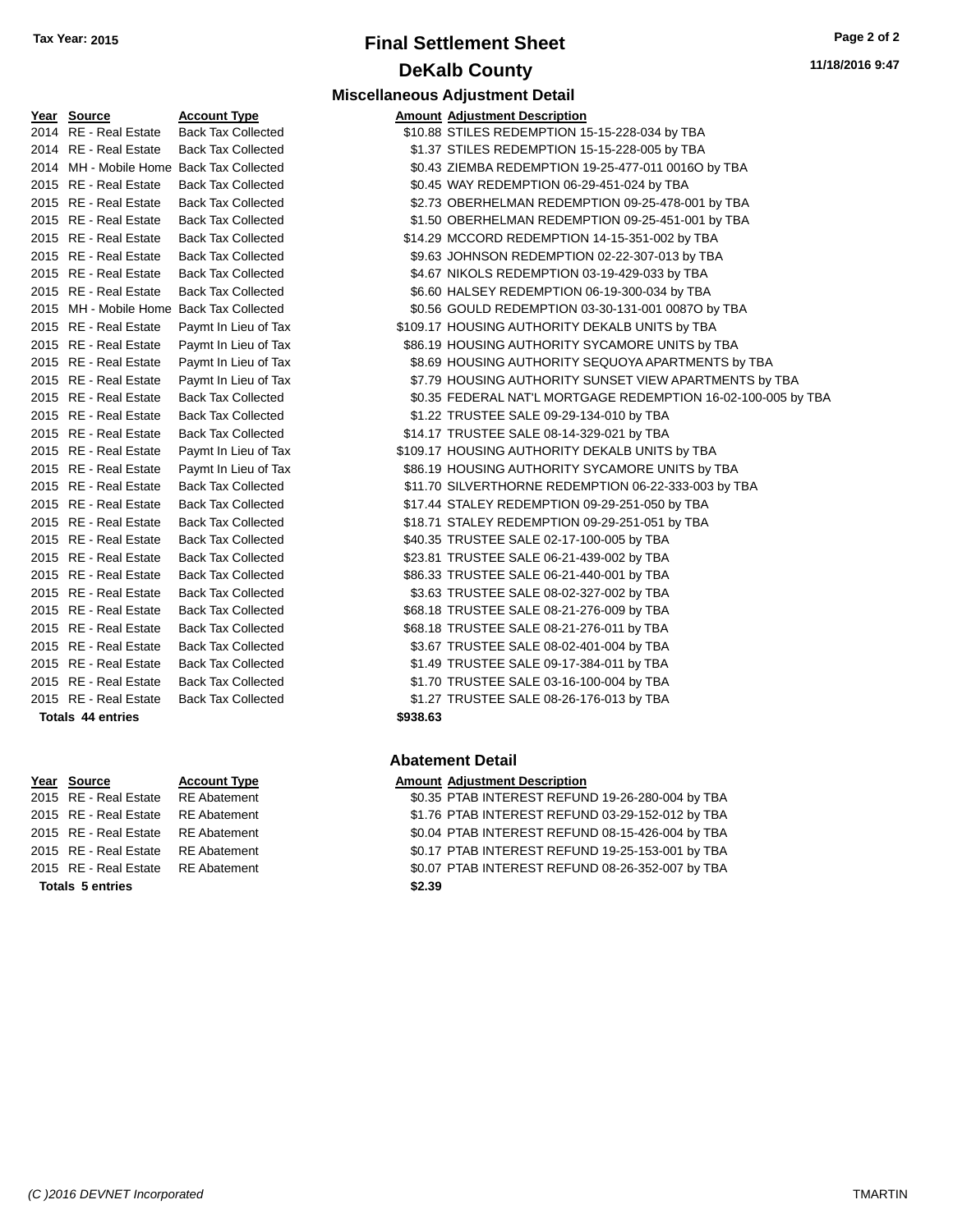## **Final Settlement Sheet Tax Year: 2015 Page 1 of 1 DeKalb County 003 - AFTON TOWNSHIP**

#### **Current Year Taxes Due**

|       | <b>Original Amount Due</b>       | \$75,097.32 |
|-------|----------------------------------|-------------|
| ٠     | Supplements                      | \$0.00      |
|       | Cancellations                    | \$10.45     |
|       | Abatements/Refunds               | \$0.00      |
| ٠     | Mobile Home                      | \$2.63      |
| $+/-$ | Road & Bridge Transfer           | \$0.00      |
| ٠     | Misc. Adjustments                | \$0.00      |
|       | <b>Adjusted Amount Due</b>       | \$75,089.50 |
| ÷     | <b>Prior Year Real EstateTax</b> | \$0.00      |
|       | Prior Year Mobile Home Tax       | \$0.00      |
|       | + Prior Year Misc. Adjustments   | \$0.00      |
|       | <b>Total Amount Due</b>          | \$75,089,50 |

#### **Current Year Taxes Paid**

| ٠ | Real Estate                    | \$73,195.56 |
|---|--------------------------------|-------------|
| ٠ | Railroad                       | \$1,839.22  |
| ٠ | Mobile Home                    | \$2.63      |
| ٠ | Misc. Adjustments              | \$0.00      |
| ٠ | Prior Year Real Estate         | \$0.00      |
| ÷ | Prior Year Mobile Home         | \$0.00      |
|   | + Prior Year Misc. Adjustments | \$0.00      |
|   | Abatements/Refunds             | \$0.00      |
|   | <b>Total Collected</b>         | \$75,037.41 |
| ٠ | <b>Hold Back</b>               | \$0.00      |
| ٠ | <b>County Trustee</b>          | \$52.09     |
| ٠ | <b>Forfeited Tax</b>           | \$0.00      |
|   | <b>Total</b>                   | \$75,089.50 |
|   | <b>Interest Distribution</b>   |             |
|   | <b>County Interest</b>         | \$6.91      |
|   | <b>Township Interest</b>       | \$0.00      |
|   | <b>Total Interest</b>          | \$6.91      |

#### **Distribution Summary**

| <b>Tax Distribution Date</b>         | Amount      |
|--------------------------------------|-------------|
| 05/27/2016                           | \$11,469.48 |
| 06/24/2016                           | \$30,655.25 |
| 07/22/2016                           | \$277.41    |
| 08/19/2016                           | \$750.77    |
| 09/16/2016                           | \$28,824.14 |
| 11/22/2016                           | \$3,060.36  |
| <b>Totals: 6 Distributions</b>       | \$75,037.41 |
| <b>Interest Distribution Date</b>    | Amount      |
| 11/18/2016                           | \$6.91      |
| <b>Totals: 1 Distributions</b>       | \$6.91      |
| <b>Grand Totals: 7 Distributions</b> | \$75.044.32 |

### **Fund Summary**

|                                                     |                         | <b>Previously</b>  | Current             | Amount    |                 | <b>PY Over</b> |
|-----------------------------------------------------|-------------------------|--------------------|---------------------|-----------|-----------------|----------------|
| <b>Fund</b>                                         | <b>Amount Collected</b> | <b>Distributed</b> | <b>Distribution</b> | Available | <b>Interest</b> | <b>Distrib</b> |
| 001 - CORPORATE                                     | \$58,098.39             | \$55.728.85        | \$2,369.54          | \$0.00    | \$5.35          | \$0.00         |
| $005 - I. M. R. F.$                                 | \$6,494.86              | \$6,229.99         | \$264.87            | \$0.00    | \$0.60          | \$0.00         |
| 027 - AUDIT                                         | \$750.38                | \$719.79           | \$30.59             | \$0.00    | \$0.07          | \$0.00         |
| 035 - TORT JUDGEMENTS/LIABILITY<br><b>INSURANCE</b> | \$2,997.90              | \$2,875.62         | \$122.28            | \$0.00    | \$0.28          | \$0.00         |
| 047 - SOCIAL SECURITY                               | \$5,995.79              | \$5.751.26         | \$244.53            | \$0.00    | \$0.55          | \$0.00         |
| 054 - GENERAL ASSISTANCE                            | \$700.09                | \$671.54           | \$28.55             | \$0.00    | \$0.06          | \$0.00         |
| <b>Totals</b>                                       | \$75.037.41             | \$71,977.05        | \$3,060.36          | \$0.00    | \$6.91          | \$0.00         |

**11/18/2016 9:47**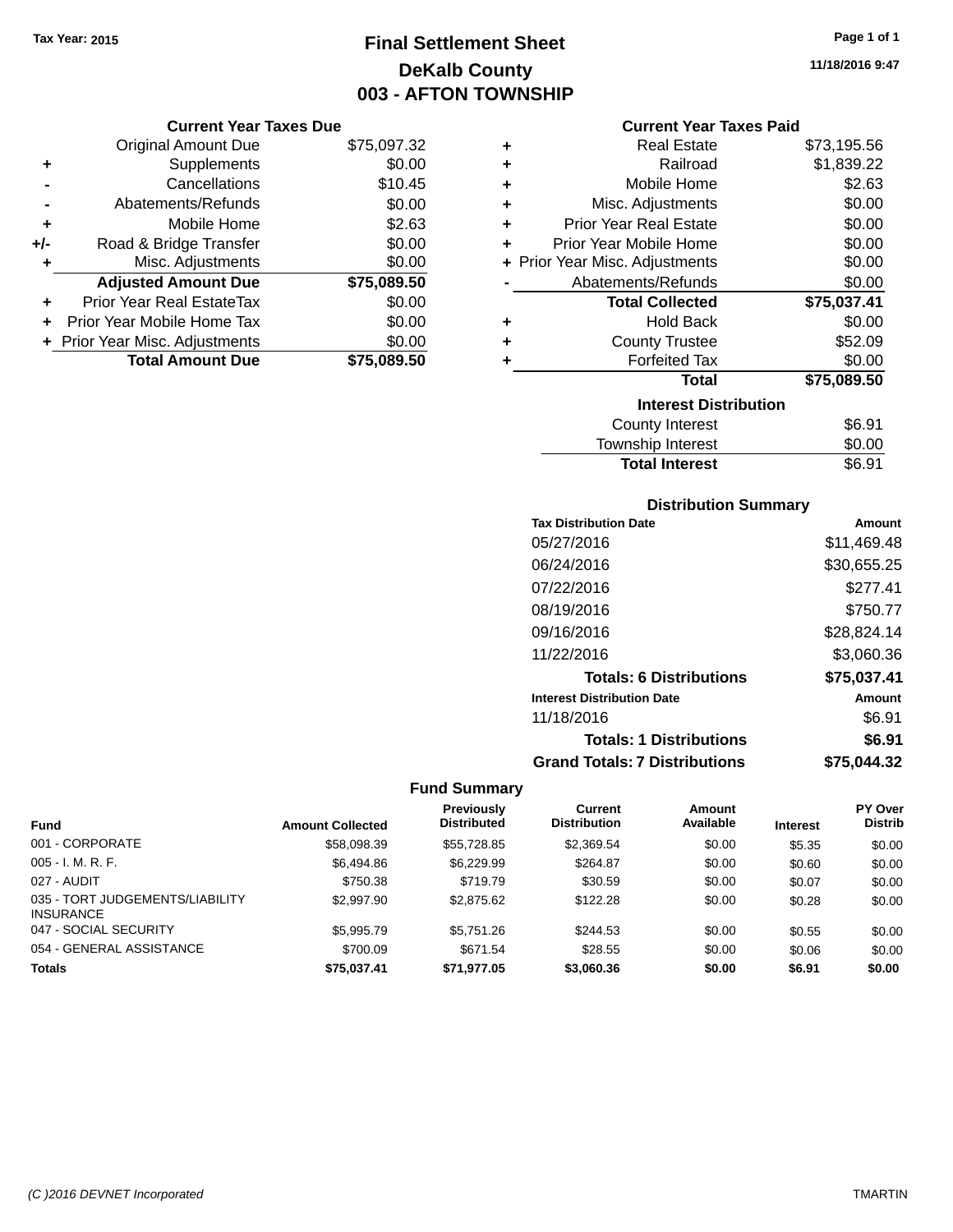## **Final Settlement Sheet Tax Year: 2015 Page 1 of 1 DeKalb County 004 - AFTON ROAD & BRIDGE**

**11/18/2016 9:47**

|       | <b>Current Year Taxes Due</b>  |               |
|-------|--------------------------------|---------------|
|       | <b>Original Amount Due</b>     | \$310,929.67  |
| ٠     | Supplements                    | \$0.00        |
|       | Cancellations                  | \$43.27       |
|       | Abatements/Refunds             | \$0.00        |
| ٠     | Mobile Home                    | \$10.90       |
| $+/-$ | Road & Bridge Transfer         | (\$15,439.03) |
| ٠     | Misc. Adjustments              | \$0.00        |
|       | <b>Adjusted Amount Due</b>     | \$295,458.27  |
| ٠     | Prior Year Real EstateTax      | \$0.00        |
|       | Prior Year Mobile Home Tax     | \$0.00        |
|       | + Prior Year Misc. Adjustments | \$0.00        |
|       | <b>Total Amount Due</b>        | \$295.458.27  |

**Municipality Municipality** Amt. Due Amt. Distrib. **Road and Bridge Summary**

CITY OF DEKALB \$15,449.93 \$15,439.03 **Totals \$15,449.93 \$15,439.03**

#### **Current Year Taxes Paid**

| ٠ | <b>Real Estate</b>             | \$287,616.76 |
|---|--------------------------------|--------------|
| ÷ | Railroad                       | \$7,614.96   |
| ÷ | Mobile Home                    | \$10.90      |
| ٠ | Misc. Adjustments              | \$0.00       |
| ÷ | <b>Prior Year Real Estate</b>  | \$0.00       |
| ٠ | Prior Year Mobile Home         | \$0.00       |
|   | + Prior Year Misc. Adjustments | \$0.00       |
|   | Abatements/Refunds             | \$0.00       |
|   | <b>Total Collected</b>         | \$295,242.62 |
| ٠ | <b>Hold Back</b>               | \$0.00       |
| ÷ | <b>County Trustee</b>          | \$215.65     |
| ٠ | <b>Forfeited Tax</b>           | \$0.00       |
|   | <b>Total</b>                   | \$295,458.27 |
|   | <b>Interest Distribution</b>   |              |
|   |                                |              |
|   | <b>County Interest</b>         | \$27.17      |

## Township Interest \$0.00 Total Interest \$27.17

| <b>Distribution Summary</b>          |              |
|--------------------------------------|--------------|
| <b>Tax Distribution Date</b>         | Amount       |
| 05/27/2016                           | \$45,068.26  |
| 06/24/2016                           | \$120,651.61 |
| 07/22/2016                           | \$1,090.10   |
| 08/19/2016                           | \$2,950.04   |
| 09/16/2016                           | \$113,456.63 |
| 11/22/2016                           | \$12,025.98  |
| <b>Totals: 6 Distributions</b>       | \$295,242.62 |
| <b>Interest Distribution Date</b>    | Amount       |
| 11/18/2016                           | \$27.17      |
| <b>Totals: 1 Distributions</b>       | \$27.17      |
| <b>Grand Totals: 7 Distributions</b> | \$295.269.79 |

| <b>Fund</b>                  | <b>Amount Collected</b> | Previously<br><b>Distributed</b> | Current<br><b>Distribution</b> | Amount<br>Available | <b>Interest</b> | <b>PY Over</b><br><b>Distrib</b> |
|------------------------------|-------------------------|----------------------------------|--------------------------------|---------------------|-----------------|----------------------------------|
| 007 - ROAD AND BRIDGE        | \$173,203.75            | \$166,155,05                     | \$7,048.70                     | \$0.00              | \$16.50         | \$0.00                           |
| 008 - BRIDGE CONST W/COUNTY  | \$14.978.90             | \$14,368,00                      | \$610.90                       | \$0.00              | \$1.31          | \$0.00                           |
| 009 - PERMANENT ROAD         | \$80.283.25             | \$77,008.93                      | \$3,274,32                     | \$0.00              | \$7.02          | \$0.00                           |
| 010 - EQUIPMENT AND BUILDING | \$26,776.72             | \$25,684,66                      | \$1,092.06                     | \$0.00              | \$2.34          | \$0.00                           |
| <b>Totals</b>                | \$295.242.62            | \$283,216.64                     | \$12,025.98                    | \$0.00              | \$27.17         | \$0.00                           |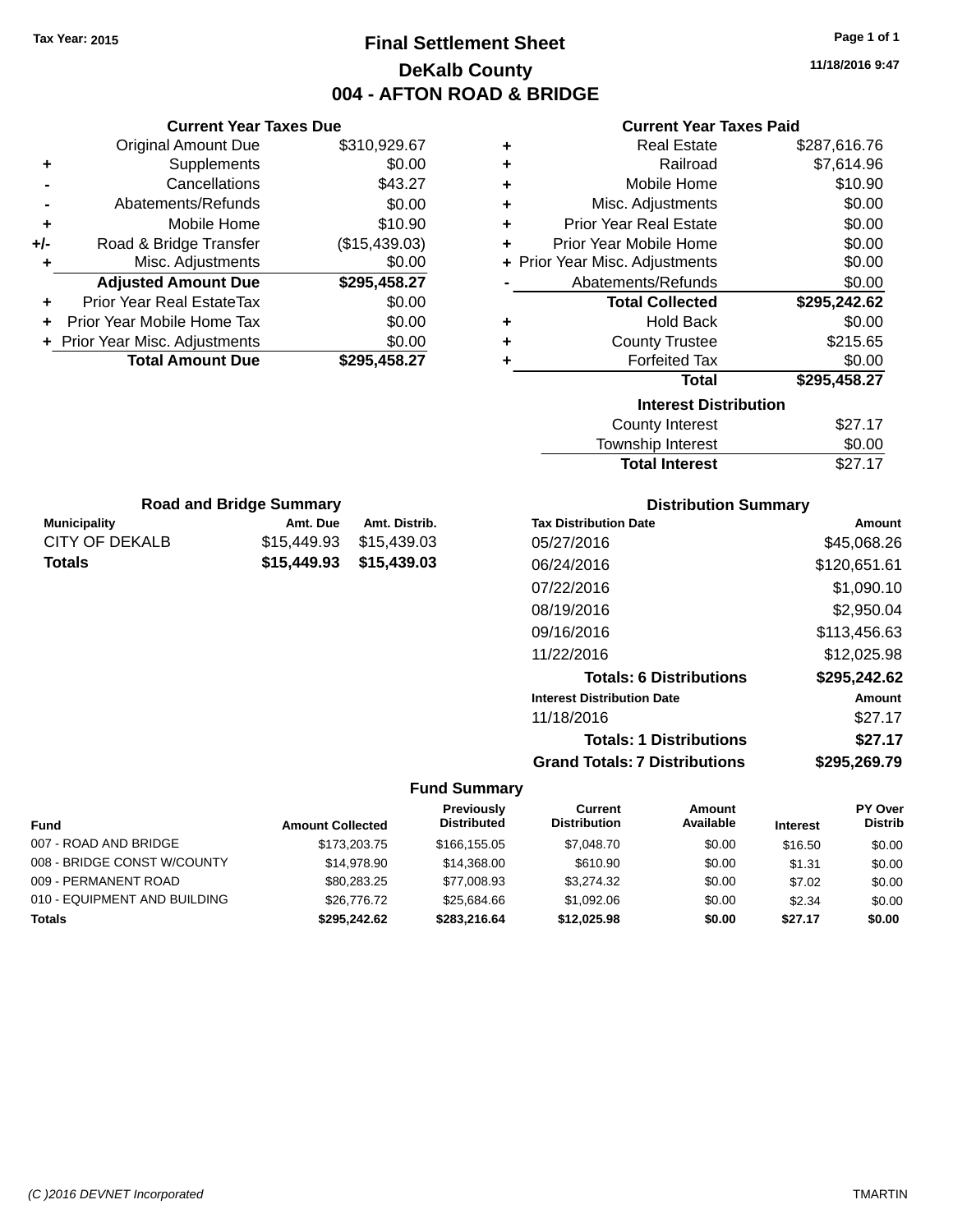## **Final Settlement Sheet Tax Year: 2015 Page 1 of 1 DeKalb County 005 - CLINTON TOWNSHIP**

**Current Year Taxes Due**

|     | <b>Original Amount Due</b>       | \$96,667.43 |
|-----|----------------------------------|-------------|
| ٠   | Supplements                      | \$0.00      |
|     | Cancellations                    | \$133.26    |
|     | Abatements/Refunds               | \$0.00      |
| ٠   | Mobile Home                      | \$26.27     |
| +/- | Road & Bridge Transfer           | \$0.00      |
| ٠   | Misc. Adjustments                | \$35.67     |
|     | <b>Adjusted Amount Due</b>       | \$96,596.11 |
| ÷   | <b>Prior Year Real EstateTax</b> | \$0.00      |
|     | Prior Year Mobile Home Tax       | \$0.00      |
|     | + Prior Year Misc. Adjustments   | \$0.00      |
|     | <b>Total Amount Due</b>          | \$96,596.11 |

| <b>Current Year Taxes Paid</b> |  |  |  |
|--------------------------------|--|--|--|
|--------------------------------|--|--|--|

| ٠ | <b>Real Estate</b>             | \$94,240.95 |
|---|--------------------------------|-------------|
| ÷ | Railroad                       | \$2,201.92  |
| ÷ | Mobile Home                    | \$26.27     |
| ÷ | Misc. Adjustments              | \$35.67     |
| ÷ | Prior Year Real Estate         | \$0.00      |
| ÷ | Prior Year Mobile Home         | \$0.00      |
|   | + Prior Year Misc. Adjustments | \$0.00      |
|   | Abatements/Refunds             | \$0.00      |
|   | <b>Total Collected</b>         | \$96,504.81 |
| ÷ | <b>Hold Back</b>               | \$0.00      |
| ÷ | <b>County Trustee</b>          | \$91.30     |
| ÷ | <b>Forfeited Tax</b>           | \$0.00      |
|   | Total                          | \$96,596.11 |
|   | <b>Interest Distribution</b>   |             |
|   | <b>County Interest</b>         | \$8.88      |
|   | <b>Township Interest</b>       | \$0.00      |
|   | <b>Total Interest</b>          | \$8.88      |

#### **Distribution Summary**

| <b>Tax Distribution Date</b>         | Amount      |
|--------------------------------------|-------------|
| 05/27/2016                           | \$13.984.47 |
| 06/24/2016                           | \$39,591.12 |
| 07/22/2016                           | \$820.72    |
| 08/19/2016                           | \$1,063.75  |
| 09/16/2016                           | \$39,076.34 |
| 11/22/2016                           | \$1,968.41  |
| <b>Totals: 6 Distributions</b>       | \$96,504.81 |
| <b>Interest Distribution Date</b>    | Amount      |
| 11/18/2016                           | \$8.88      |
| <b>Totals: 1 Distributions</b>       | \$8.88      |
| <b>Grand Totals: 7 Distributions</b> | \$96,513.69 |

### **Fund Summary**

|                                                     |                         | <b>Previously</b>  | <b>Current</b>      | Amount    |                 | PY Over        |
|-----------------------------------------------------|-------------------------|--------------------|---------------------|-----------|-----------------|----------------|
| <b>Fund</b>                                         | <b>Amount Collected</b> | <b>Distributed</b> | <b>Distribution</b> | Available | <b>Interest</b> | <b>Distrib</b> |
| 001 - CORPORATE                                     | \$81.412.62             | \$79.752.07        | \$1,660.55          | \$0.00    | \$7.48          | \$0.00         |
| $005 - I. M. R. F.$                                 | \$54.42                 | \$53.31            | \$1.11              | \$0.00    | \$0.01          | \$0.00         |
| 027 - AUDIT                                         | \$54.42                 | \$53.31            | \$1.11              | \$0.00    | \$0.01          | \$0.00         |
| 035 - TORT JUDGEMENTS/LIABILITY<br><b>INSURANCE</b> | \$2.996.67              | \$2,935.55         | \$61.12             | \$0.00    | \$0.28          | \$0.00         |
| 047 - SOCIAL SECURITY                               | \$5,993.34              | \$5.871.08         | \$122.26            | \$0.00    | \$0.55          | \$0.00         |
| 054 - GENERAL ASSISTANCE                            | \$5,993.34              | \$5.871.08         | \$122.26            | \$0.00    | \$0.55          | \$0.00         |
| <b>Totals</b>                                       | \$96,504.81             | \$94,536.40        | \$1,968.41          | \$0.00    | \$8.88          | \$0.00         |

| Year Source             | <b>Account Type</b>                      |         | <b>Amount Adiustment Description</b>           |
|-------------------------|------------------------------------------|---------|------------------------------------------------|
|                         | 2015 RE - Real Estate Back Tax Collected |         | \$35.67 MCCORD REDEMPTION 14-15-351-002 by TBA |
| <b>Totals 1 entries</b> |                                          | \$35.67 |                                                |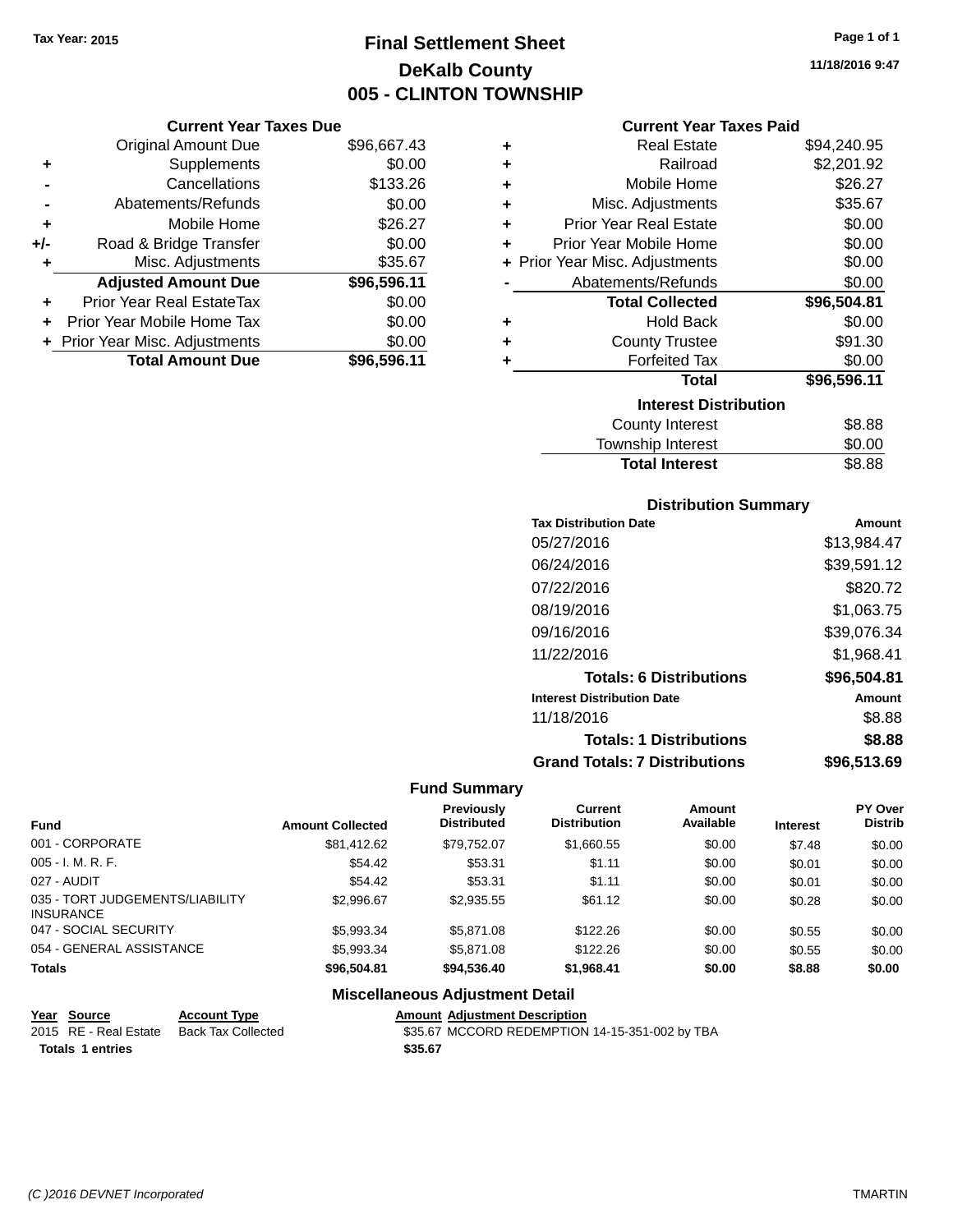## **Final Settlement Sheet Tax Year: 2015 Page 1 of 1 DeKalb County 006 - CLINTON TWP LIBRARY**

**11/18/2016 9:47**

#### **Current Year Taxes Paid**

|     | <b>Original Amount Due</b>       | \$89,851.31 | ٠ | <b>Real Estate</b>             | \$87,595.88 |
|-----|----------------------------------|-------------|---|--------------------------------|-------------|
| ٠   | Supplements                      | \$0.00      | ٠ | Railroad                       | \$2,046.68  |
|     | Cancellations                    | \$123.89    |   | Mobile Home                    | \$24.42     |
|     | Abatements/Refunds               | \$0.00      | ٠ | Misc. Adjustments              | \$33.15     |
| ٠   | Mobile Home                      | \$24.42     | ٠ | <b>Prior Year Real Estate</b>  | \$0.00      |
| +/- | Road & Bridge Transfer           | \$0.00      |   | Prior Year Mobile Home         | \$0.00      |
| ٠   | Misc. Adjustments                | \$33.15     |   | + Prior Year Misc. Adjustments | \$0.00      |
|     | <b>Adjusted Amount Due</b>       | \$89,784.99 |   | Abatements/Refunds             | \$0.00      |
| ٠   | <b>Prior Year Real EstateTax</b> | \$0.00      |   | <b>Total Collected</b>         | \$89,700.13 |
| ÷.  | Prior Year Mobile Home Tax       | \$0.00      | ٠ | <b>Hold Back</b>               | \$0.00      |
|     | + Prior Year Misc. Adjustments   | \$0.00      |   | <b>County Trustee</b>          | \$84.86     |
|     | <b>Total Amount Due</b>          | \$89,784.99 |   | <b>Forfeited Tax</b>           | \$0.00      |
|     |                                  |             |   | <b>Total</b>                   | \$89,784.99 |
|     |                                  |             |   | <b>Interest Distribution</b>   |             |
|     |                                  |             |   | <b>County Interest</b>         | \$8.25      |
|     |                                  |             |   |                                | $\cdots$    |

### $$8.25$ Township Interest \$0.00 **Total Interest** \$8.25

#### **Distribution Summary**

| <b>Tax Distribution Date</b>         | Amount      |
|--------------------------------------|-------------|
| 05/27/2016                           | \$12,998.45 |
| 06/24/2016                           | \$36,798.36 |
| 07/22/2016                           | \$762.84    |
| 08/19/2016                           | \$988.74    |
| 09/16/2016                           | \$36,322.09 |
| 11/22/2016                           | \$1.829.65  |
| <b>Totals: 6 Distributions</b>       | \$89,700.13 |
| <b>Interest Distribution Date</b>    | Amount      |
| 11/18/2016                           | \$8.25      |
| <b>Totals: 1 Distributions</b>       | \$8.25      |
| <b>Grand Totals: 7 Distributions</b> | \$89,708.38 |
|                                      |             |

#### **Fund Summary**

| <b>Fund</b>   | <b>Amount Collected</b> | <b>Previously</b><br><b>Distributed</b> | Current<br><b>Distribution</b> | Amount<br>Available | <b>Interest</b> | PY Over<br>Distrib |
|---------------|-------------------------|-----------------------------------------|--------------------------------|---------------------|-----------------|--------------------|
| 016 - LIBRARY | \$89,700.13             | \$87.870.48                             | \$1.829.65                     | \$0.00              | \$8.25          | \$0.00             |
| <b>Totals</b> | \$89,700,13             | \$87.870.48                             | \$1,829.65                     | \$0.00              | \$8.25          | \$0.00             |

#### **Miscellaneous Adjustment Detail**

**Year Source Account Type Amount Adjustment Description Totals \$33.15 1 entries**

**Current Year Taxes Due** Original Amount Due \$89,851

\$33.15 MCCORD REDEMPTION 14-15-351-002 by TBA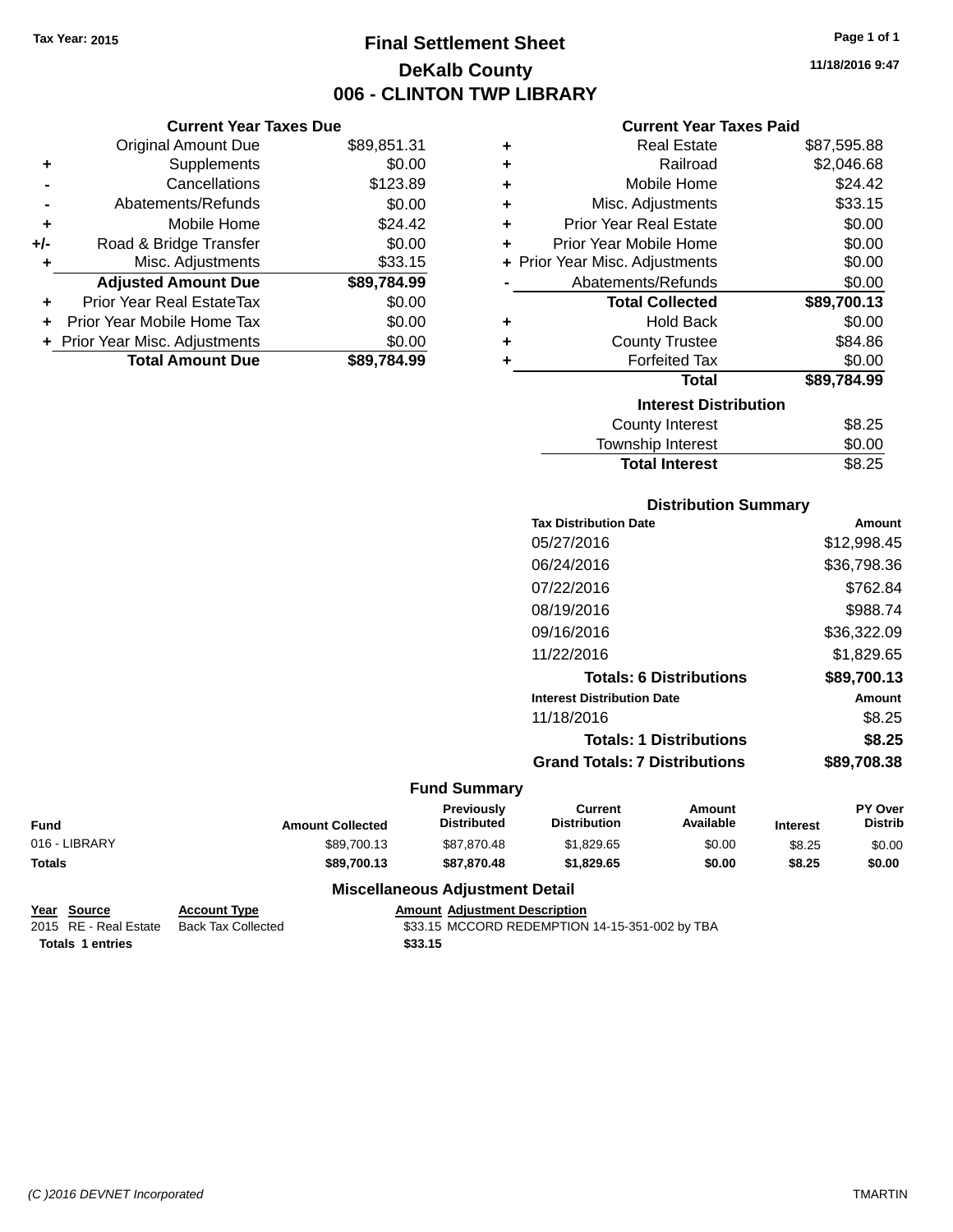## **Final Settlement Sheet Tax Year: 2015 Page 1 of 1 DeKalb County 007 - CLINTON TWP CEMETERY**

**11/18/2016 9:47**

#### **Current Year Taxes Paid**

|     | <b>Current Year Taxes Due</b>    |             |
|-----|----------------------------------|-------------|
|     | <b>Original Amount Due</b>       | \$22,051.76 |
| ٠   | Supplements                      | \$0.00      |
|     | Cancellations                    | \$30.40     |
|     | Abatements/Refunds               | \$0.00      |
| ٠   | Mobile Home                      | \$5.99      |
| +/- | Road & Bridge Transfer           | \$0.00      |
| ٠   | Misc. Adjustments                | \$8.14      |
|     | <b>Adjusted Amount Due</b>       | \$22,035.49 |
| ٠   | <b>Prior Year Real EstateTax</b> | \$0.00      |
| ÷   | Prior Year Mobile Home Tax       | \$0.00      |
|     | + Prior Year Misc. Adjustments   | \$0.00      |
|     | <b>Total Amount Due</b>          | \$22.035.49 |

| ٠ | <b>Real Estate</b>             | \$21,498.22 |
|---|--------------------------------|-------------|
| ÷ | Railroad                       | \$502.32    |
| ÷ | Mobile Home                    | \$5.99      |
| ٠ | Misc. Adjustments              | \$8.14      |
| ٠ | Prior Year Real Estate         | \$0.00      |
| ÷ | Prior Year Mobile Home         | \$0.00      |
|   | + Prior Year Misc. Adjustments | \$0.00      |
|   | Abatements/Refunds             | \$0.00      |
|   | <b>Total Collected</b>         | \$22,014.67 |
| ٠ | <b>Hold Back</b>               | \$0.00      |
| ٠ | <b>County Trustee</b>          | \$20.82     |
| ٠ | <b>Forfeited Tax</b>           | \$0.00      |
|   | <b>Total</b>                   | \$22,035.49 |
|   | <b>Interest Distribution</b>   |             |
|   | <b>County Interest</b>         | \$2.03      |
|   | <b>Township Interest</b>       | \$0.00      |
|   | <b>Total Interest</b>          | \$2.03      |

| <b>Distribution Summary</b>          |             |
|--------------------------------------|-------------|
| <b>Tax Distribution Date</b>         | Amount      |
| 05/27/2016                           | \$3,190.12  |
| 06/24/2016                           | \$9,031.75  |
| 07/22/2016                           | \$187.22    |
| 08/19/2016                           | \$242.66    |
| 09/16/2016                           | \$8,913.88  |
| 11/22/2016                           | \$449.04    |
| <b>Totals: 6 Distributions</b>       | \$22,014.67 |
| <b>Interest Distribution Date</b>    | Amount      |
| 11/18/2016                           | \$2.03      |
| <b>Totals: 1 Distributions</b>       | \$2.03      |
| <b>Grand Totals: 7 Distributions</b> | \$22,016.70 |

#### **Fund Summary**

| <b>Fund</b>    | <b>Amount Collected</b> | <b>Previously</b><br><b>Distributed</b> | Current<br><b>Distribution</b> | Amount<br>Available | <b>Interest</b> | <b>PY Over</b><br>Distrib |
|----------------|-------------------------|-----------------------------------------|--------------------------------|---------------------|-----------------|---------------------------|
| 017 - CEMETERY | \$22.014.67             | \$21.565.63                             | \$449.04                       | \$0.00              | \$2.03          | \$0.00                    |
| <b>Totals</b>  | \$22.014.67             | \$21,565.63                             | \$449.04                       | \$0.00              | \$2.03          | \$0.00                    |

#### **Miscellaneous Adjustment Detail**

| Year Source           | <b>Account Type</b> | Amount |
|-----------------------|---------------------|--------|
| 2015 RE - Real Estate | Back Tax Collected  | \$8.14 |
| Totals 1 entries      |                     | \$8.14 |

**Peart Source Account Adjustment Description** 2015 2016 Real Estate MCCORD REDEMPTION 14-15-351-002 by TBA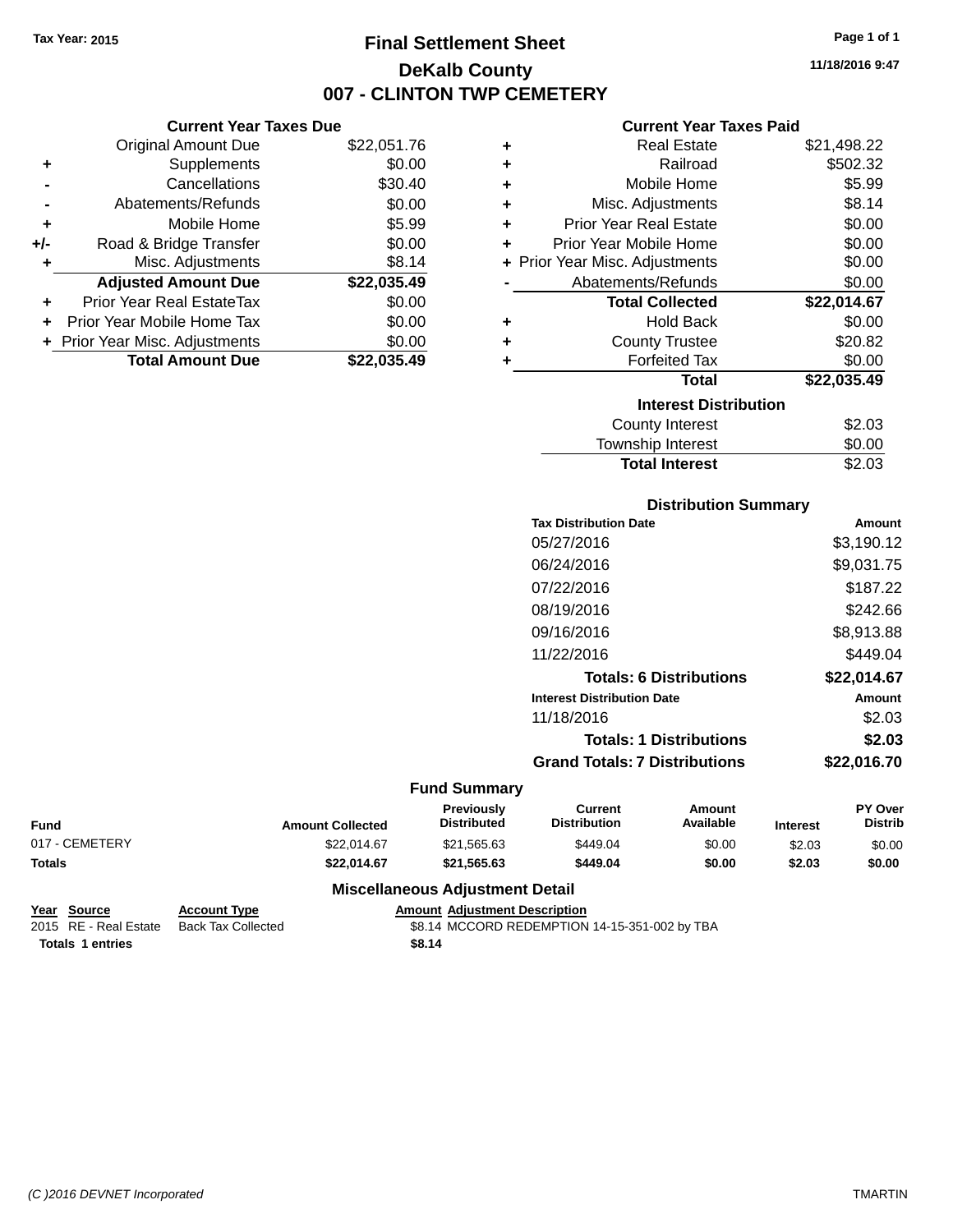## **Final Settlement Sheet Tax Year: 2015 Page 1 of 1 DeKalb County 008 - CLINTON COMM BLDG**

**11/18/2016 9:47**

#### **Current Year Taxes Paid**

|     | <b>Current Year Taxes Due</b>  |            |   |                   |
|-----|--------------------------------|------------|---|-------------------|
|     | Original Amount Due            | \$9,300.05 |   |                   |
|     | Supplements                    | \$0.00     |   |                   |
|     | Cancellations                  | \$12.82    |   |                   |
|     | Abatements/Refunds             | \$0.00     | ٠ | Misc              |
|     | Mobile Home                    | \$2.53     |   | <b>Prior Yea</b>  |
| +/- | Road & Bridge Transfer         | \$0.00     |   | <b>Prior Year</b> |
|     | Misc. Adjustments              | \$3.43     |   | + Prior Year Misc |
|     | <b>Adjusted Amount Due</b>     | \$9,293.19 |   | Abatem            |
|     | Prior Year Real EstateTax      | \$0.00     |   | To                |
|     | Prior Year Mobile Home Tax     | \$0.00     |   |                   |
|     | + Prior Year Misc. Adjustments | \$0.00     |   |                   |
|     | <b>Total Amount Due</b>        | \$9,293.19 |   |                   |
|     |                                |            |   |                   |

| ٠ | <b>Real Estate</b>             | \$9,066.59 |
|---|--------------------------------|------------|
| ٠ | Railroad                       | \$211.86   |
| ÷ | Mobile Home                    | \$2.53     |
| ٠ | Misc. Adjustments              | \$3.43     |
| ٠ | <b>Prior Year Real Estate</b>  | \$0.00     |
| ٠ | Prior Year Mobile Home         | \$0.00     |
|   | + Prior Year Misc. Adjustments | \$0.00     |
|   | Abatements/Refunds             | \$0.00     |
|   | <b>Total Collected</b>         | \$9,284.41 |
| ٠ | Hold Back                      | \$0.00     |
| ٠ | <b>County Trustee</b>          | \$8.78     |
| ٠ | <b>Forfeited Tax</b>           | \$0.00     |
|   | <b>Total</b>                   | \$9,293.19 |
|   | <b>Interest Distribution</b>   |            |
|   | County Interest                | \$0.85     |
|   | <b>Township Interest</b>       | \$0.00     |
|   | <b>Total Interest</b>          | \$0.85     |

## **Distribution Summary**

| <b>Tax Distribution Date</b>         | Amount     |
|--------------------------------------|------------|
| 05/27/2016                           | \$1,345.44 |
| 06/24/2016                           | \$3,809.10 |
| 07/22/2016                           | \$78.94    |
| 08/19/2016                           | \$102.33   |
| 09/16/2016                           | \$3,759.25 |
| 11/22/2016                           | \$189.35   |
| <b>Totals: 6 Distributions</b>       | \$9.284.41 |
| <b>Interest Distribution Date</b>    | Amount     |
| 11/18/2016                           | \$0.85     |
| <b>Totals: 1 Distributions</b>       | \$0.85     |
| <b>Grand Totals: 7 Distributions</b> | \$9,285.26 |
|                                      |            |

#### **Fund Summary**

| <b>Fund</b>     | <b>Amount Collected</b> | <b>Previously</b><br><b>Distributed</b> | Current<br><b>Distribution</b> | Amount<br>Available | <b>Interest</b> | PY Over<br>Distrib |
|-----------------|-------------------------|-----------------------------------------|--------------------------------|---------------------|-----------------|--------------------|
| 001 - CORPORATE | \$9.284.41              | \$9.095.06                              | \$189.35                       | \$0.00              | \$0.85          | \$0.00             |
| <b>Totals</b>   | \$9.284.41              | \$9,095.06                              | \$189.35                       | \$0.00              | \$0.85          | \$0.00             |

```
Year Source Account Type Amount Adjustment Description
                                    $3.43 MCCORD REDEMPTION 14-15-351-002 by TBA
Totals $3.43 1 entries
```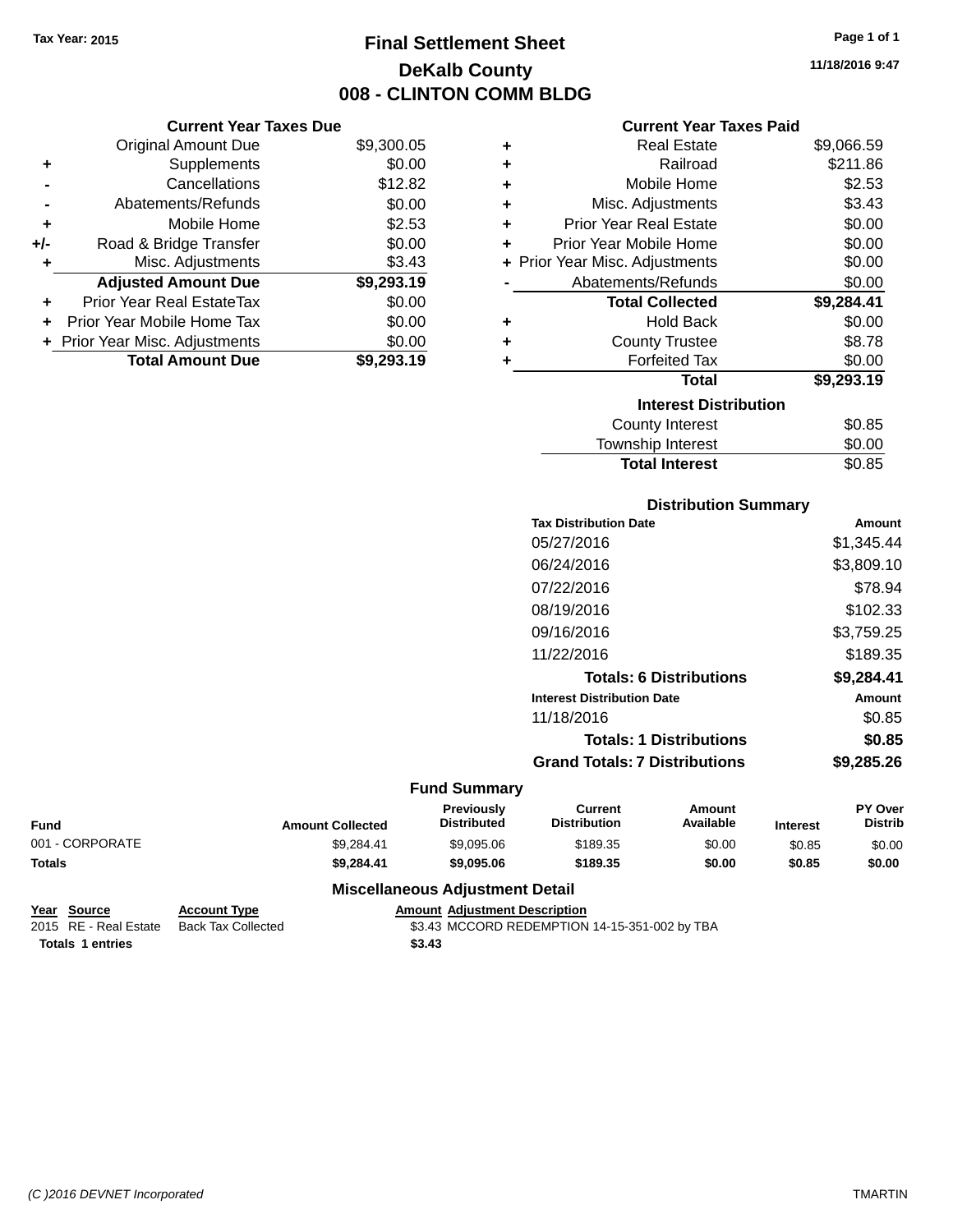## **Final Settlement Sheet Tax Year: 2015 Page 1 of 1 DeKalb County 009 - CLINTON ROAD & BRIDGE**

**11/18/2016 9:47**

#### **Current Year Taxes Paid**

|     | <b>Current Year Taxes Due</b>  |               |
|-----|--------------------------------|---------------|
|     | <b>Original Amount Due</b>     | \$251,007.74  |
| ٠   | Supplements                    | \$0.00        |
|     | Cancellations                  | \$346.04      |
|     | Abatements/Refunds             | \$0.00        |
| ٠   | Mobile Home                    | \$68.21       |
| +/- | Road & Bridge Transfer         | (\$31,865.20) |
| ٠   | Misc. Adjustments              | \$92.61       |
|     | <b>Adjusted Amount Due</b>     | \$218,957.32  |
| ٠   | Prior Year Real EstateTax      | \$0.00        |
| ٠   | Prior Year Mobile Home Tax     | \$0.00        |
|     | + Prior Year Misc. Adjustments | \$0.00        |
|     | <b>Total Amount Due</b>        | \$218,957.32  |

**Municipality Municipality** Amt. Due Amt. Distrib. **Road and Bridge Summary**

VILLAGE OF WATERMAN \$31,895.78 \$31,865.20 **Totals \$31,895.78 \$31,865.20**

| ٠ | <b>Real Estate</b>             | \$212,841.92 |
|---|--------------------------------|--------------|
| ÷ | Railroad                       | \$5,717.52   |
| ٠ | Mobile Home                    | \$68.21      |
| ٠ | Misc. Adjustments              | \$92.61      |
| ÷ | <b>Prior Year Real Estate</b>  | \$0.00       |
| ٠ | Prior Year Mobile Home         | \$0.00       |
|   | + Prior Year Misc. Adjustments | \$0.00       |
|   | Abatements/Refunds             | \$0.00       |
|   |                                |              |
|   | <b>Total Collected</b>         | \$218,720.26 |
| ٠ | <b>Hold Back</b>               | \$0.00       |
| ٠ | <b>County Trustee</b>          | \$237.06     |
| ٠ | <b>Forfeited Tax</b>           | \$0.00       |
|   | <b>Total</b>                   | \$218,957.32 |
|   | <b>Interest Distribution</b>   |              |
|   | <b>County Interest</b>         | \$20.13      |

| Township Interest     | \$0.00  |
|-----------------------|---------|
| <b>Total Interest</b> | \$20.13 |

| <b>Distribution Summary</b>          |              |
|--------------------------------------|--------------|
| <b>Tax Distribution Date</b>         | Amount       |
| 05/27/2016                           | \$31,622.52  |
| 06/24/2016                           | \$89,769.10  |
| 07/22/2016                           | \$1,855.85   |
| 08/19/2016                           | \$2,405.37   |
| 09/16/2016                           | \$88,607.49  |
| 11/22/2016                           | \$4,459.93   |
| <b>Totals: 6 Distributions</b>       | \$218,720.26 |
| <b>Interest Distribution Date</b>    | Amount       |
| 11/18/2016                           | \$20.13      |
| <b>Totals: 1 Distributions</b>       | \$20.13      |
| <b>Grand Totals: 7 Distributions</b> | \$218.740.39 |

| <b>Fund</b>                             |                           | <b>Amount Collected</b> | Previously<br><b>Distributed</b>       | <b>Current</b><br><b>Distribution</b>          | Amount<br>Available | <b>Interest</b> | <b>PY Over</b><br><b>Distrib</b> |
|-----------------------------------------|---------------------------|-------------------------|----------------------------------------|------------------------------------------------|---------------------|-----------------|----------------------------------|
| 007 - ROAD AND BRIDGE                   |                           | \$84.940.95             | \$83,209.71                            | \$1.731.24                                     | \$0.00              | \$9.38          | \$0.00                           |
| 009 - PERMANENT ROAD                    |                           | \$85,855.59             | \$84,104.39                            | \$1,751.20                                     | \$0.00              | \$6.90          | \$0.00                           |
| 010 - EQUIPMENT AND BUILDING            |                           | \$40.933.14             | \$40.098.23                            | \$834.91                                       | \$0.00              | \$3.29          | \$0.00                           |
| 035 - TORT JUDGEMENTS/LIABILITY<br>INS. |                           | \$6,990.58              | \$6,848,00                             | \$142.58                                       | \$0.00              | \$0.56          | \$0.00                           |
| <b>Totals</b>                           |                           | \$218,720.26            | \$214,260,33                           | \$4,459.93                                     | \$0.00              | \$20.13         | \$0.00                           |
|                                         |                           |                         | <b>Miscellaneous Adjustment Detail</b> |                                                |                     |                 |                                  |
| Source<br>Year                          | <b>Account Type</b>       |                         | <b>Amount Adiustment Description</b>   |                                                |                     |                 |                                  |
| 2015 RE - Real Estate                   | <b>Back Tax Collected</b> |                         |                                        | \$92.61 MCCORD REDEMPTION 14-15-351-002 by TBA |                     |                 |                                  |
| <b>Totals 1 entries</b>                 |                           |                         | \$92.61                                |                                                |                     |                 |                                  |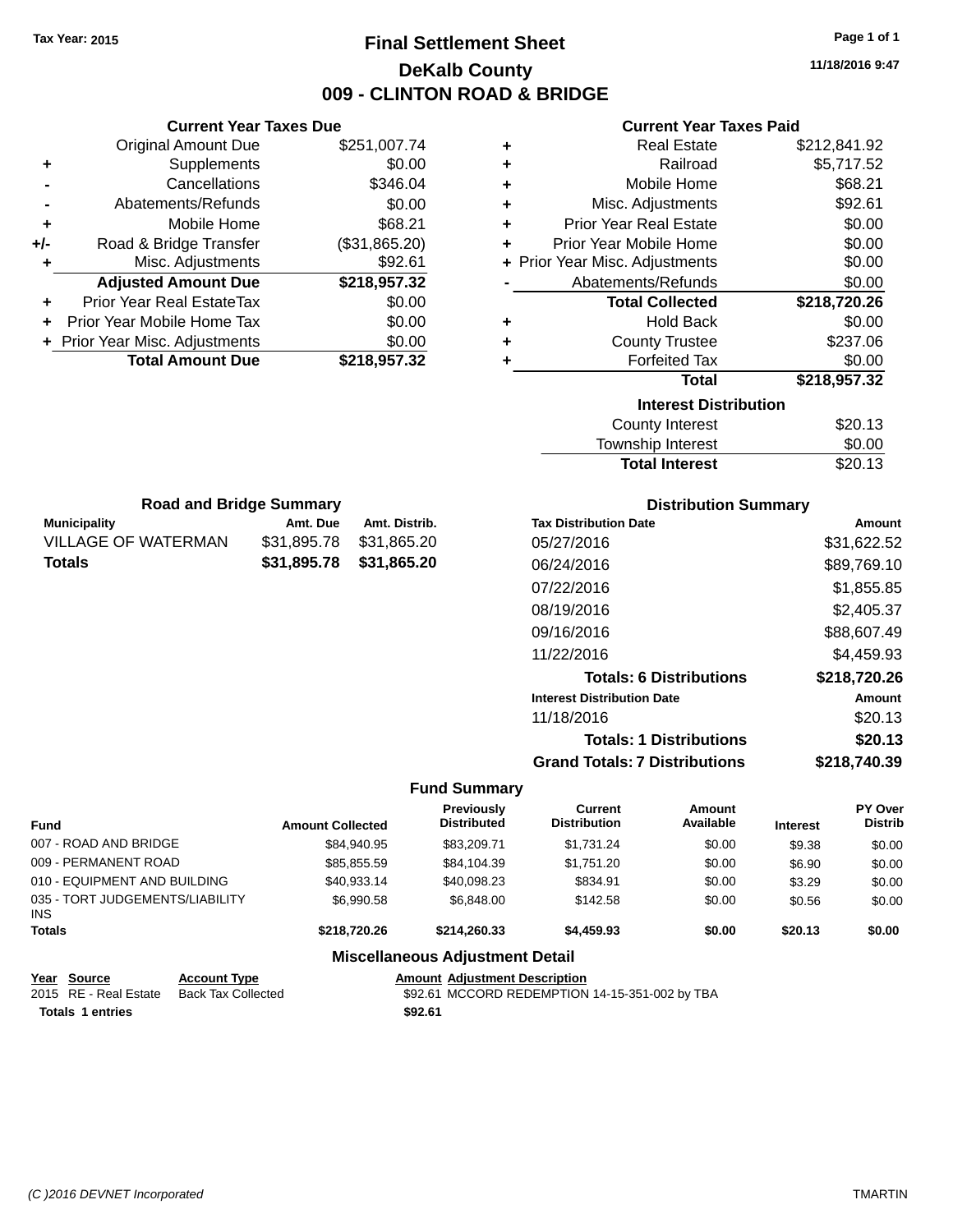## **Final Settlement Sheet Tax Year: 2015 Page 1 of 1 DeKalb County 010 - CORTLAND TOWNSHIP**

#### **Current Year Taxes Due**

|       | <b>Original Amount Due</b>       | \$256,634.92 |
|-------|----------------------------------|--------------|
| ٠     | Supplements                      | \$13.68      |
|       | Cancellations                    | \$425.79     |
|       | Abatements/Refunds               | \$0.00       |
| ٠     | Mobile Home                      | \$64.97      |
| $+/-$ | Road & Bridge Transfer           | \$0.00       |
| ٠     | Misc. Adjustments                | \$62.79      |
|       | <b>Adjusted Amount Due</b>       | \$256,350.57 |
|       | <b>Prior Year Real EstateTax</b> | (\$114.40)   |
|       | Prior Year Mobile Home Tax       | \$0.00       |
|       | + Prior Year Misc. Adjustments   | \$0.00       |
|       | <b>Total Amount Due</b>          | \$256,236.17 |

#### **Current Year Taxes Paid**

| ٠ | Real Estate                    | \$253,174.60 |
|---|--------------------------------|--------------|
| ٠ | Railroad                       | \$1,999.60   |
| ٠ | Mobile Home                    | \$63.15      |
| ٠ | Misc. Adjustments              | \$62.79      |
| ٠ | <b>Prior Year Real Estate</b>  | (\$114.40)   |
| ٠ | Prior Year Mobile Home         | \$0.00       |
|   | + Prior Year Misc. Adjustments | \$0.00       |
|   | Abatements/Refunds             | \$0.00       |
|   | <b>Total Collected</b>         | \$255,185.74 |
| ٠ | Hold Back                      | \$0.00       |
| ٠ | <b>County Trustee</b>          | \$1,050.42   |
| ٠ | <b>Forfeited Tax</b>           | \$0.01       |
|   | <b>Total</b>                   | \$256,236.17 |
|   | <b>Interest Distribution</b>   |              |
|   | <b>County Interest</b>         | \$23.48      |
|   | <b>Township Interest</b>       | \$0.00       |
|   | <b>Total Interest</b>          | \$23.48      |

#### **Distribution Summary**

| <b>Tax Distribution Date</b>         | Amount        |
|--------------------------------------|---------------|
| 05/27/2016                           | \$26,568.87   |
| 06/24/2016                           | \$106,679.14  |
| 07/22/2016                           | \$2,254.81    |
| 08/19/2016                           | \$3,942.35    |
| 09/16/2016                           | \$108,378.89  |
| 11/22/2016                           | \$7.361.68    |
| <b>Totals: 6 Distributions</b>       | \$255,185.74  |
| <b>Interest Distribution Date</b>    | <b>Amount</b> |
| 11/18/2016                           | \$23.48       |
| <b>Totals: 1 Distributions</b>       | \$23.48       |
| <b>Grand Totals: 7 Distributions</b> | \$255.209.22  |

### **Fund Summary**

| <b>Fund</b>                             | <b>Amount Collected</b> | <b>Previously</b><br><b>Distributed</b> | Current<br><b>Distribution</b> | Amount<br>Available | <b>Interest</b> | <b>PY Over</b><br><b>Distrib</b> |
|-----------------------------------------|-------------------------|-----------------------------------------|--------------------------------|---------------------|-----------------|----------------------------------|
| 001 - CORPORATE                         | \$204,809.51            | \$198,901.06                            | \$5,908.45                     | \$0.00              | \$18.84         | \$0.00                           |
| 005 - I. M. R. F.                       | \$15,519.38             | \$15,071.65                             | \$447.73                       | \$0.00              | \$1.43          | \$0.00                           |
| 027 - AUDIT                             | \$3,181.92              | \$3,090.15                              | \$91.77                        | \$0.00              | \$0.29          | \$0.00                           |
| 035 - TORT JUDGEMENTS/LIABILITY<br>INS. | \$11.926.87             | \$11,582.81                             | \$344.06                       | \$0.00              | \$1.10          | \$0.00                           |
| 047 - SOCIAL SECURITY                   | \$9,956.07              | \$9,668.88                              | \$287.19                       | \$0.00              | \$0.92          | \$0.00                           |
| 054 - GENERAL ASSISTANCE                | \$9.791.99              | \$9.509.51                              | \$282.48                       | \$0.00              | \$0.90          | \$0.00                           |
| <b>Totals</b>                           | \$255,185.74            | \$247.824.06                            | \$7,361.68                     | \$0.00              | \$23.48         | \$0.00                           |

|                         | Year Source           | <b>Account Type</b>                      |         | <b>Amount Adjustment Description</b>              |
|-------------------------|-----------------------|------------------------------------------|---------|---------------------------------------------------|
|                         | 2015 RE - Real Estate | <b>Back Tax Collected</b>                |         | \$3.97 OBERHELMAN REDEMPTION 09-25-478-001 by TBA |
|                         | 2015 RE - Real Estate | <b>Back Tax Collected</b>                |         | \$2.19 OBERHELMAN REDEMPTION 09-25-451-001 by TBA |
|                         | 2015 RE - Real Estate | <b>Back Tax Collected</b>                |         | \$1.78 TRUSTEE SALE 09-29-134-010 by TBA          |
|                         | 2015 RE - Real Estate | <b>Back Tax Collected</b>                |         | \$25.42 STALEY REDEMPTION 09-29-251-050 by TBA    |
|                         | 2015 RE - Real Estate | <b>Back Tax Collected</b>                |         | \$27.26 STALEY REDEMPTION 09-29-251-051 by TBA    |
|                         |                       | 2015 RE - Real Estate Back Tax Collected |         | \$2.17 TRUSTEE SALE 09-17-384-011 by TBA          |
| <b>Totals 6 entries</b> |                       |                                          | \$62.79 |                                                   |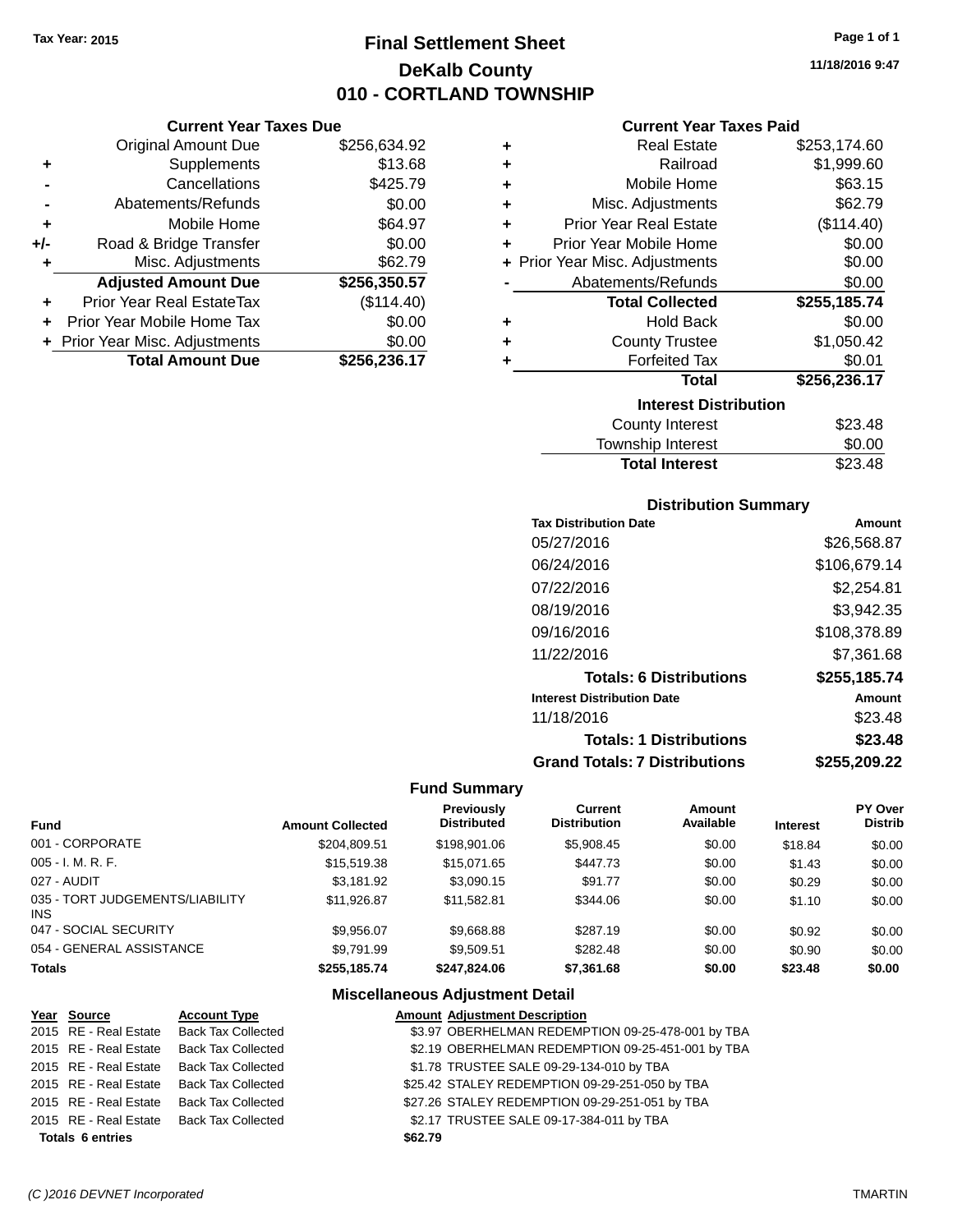## **Final Settlement Sheet Tax Year: 2015 Page 1 of 2 DeKalb County 011 - CORTLAND ROAD & BRIDGE**

**11/18/2016 9:47**

#### **Current Year Taxes Paid**

|       | <b>Current Year Taxes Due</b>  |               |  |  |  |  |
|-------|--------------------------------|---------------|--|--|--|--|
|       | Original Amount Due            | \$465,580.32  |  |  |  |  |
| ٠     | Supplements                    | \$24.81       |  |  |  |  |
|       | Cancellations                  | \$772.45      |  |  |  |  |
|       | Abatements/Refunds             | \$0.00        |  |  |  |  |
| ٠     | Mobile Home                    | \$117.88      |  |  |  |  |
| $+/-$ | Road & Bridge Transfer         | (\$44,007.41) |  |  |  |  |
| ٠     | Misc. Adjustments              | \$113.94      |  |  |  |  |
|       | <b>Adjusted Amount Due</b>     | \$421,057.09  |  |  |  |  |
| ٠     | Prior Year Real EstateTax      | (\$207.54)    |  |  |  |  |
|       | Prior Year Mobile Home Tax     | \$0.00        |  |  |  |  |
|       | + Prior Year Misc. Adjustments | \$0.00        |  |  |  |  |
|       | <b>Total Amount Due</b>        | \$420,849.55  |  |  |  |  |
|       |                                |               |  |  |  |  |

|   | <b>Real Estate</b>             | \$415,295.74 |
|---|--------------------------------|--------------|
| ÷ | Railroad                       | \$3,627.60   |
| ÷ | Mobile Home                    | \$114.57     |
| ٠ | Misc. Adjustments              | \$113.94     |
| ÷ | <b>Prior Year Real Estate</b>  | (\$207.54)   |
| ٠ | Prior Year Mobile Home         | \$0.00       |
|   | + Prior Year Misc. Adjustments | \$0.00       |
|   | Abatements/Refunds             | \$0.00       |
|   | <b>Total Collected</b>         | \$418,944.31 |
| ٠ | <b>Hold Back</b>               | \$0.00       |
| ٠ | <b>County Trustee</b>          | \$1,905.24   |
| ٠ | <b>Forfeited Tax</b>           | \$0.00       |
|   | <b>Total</b>                   | \$420,849.55 |
|   | <b>Interest Distribution</b>   |              |
|   | <b>County Interest</b>         | \$38.55      |
|   |                                |              |

| <b>Total Interest</b> | \$38.55 |
|-----------------------|---------|
| Township Interest     | \$0.00  |
| County Interest       | ააგ.ხხ  |

| <b>Road and Bridge Summary</b> |             |               |  |  |  |
|--------------------------------|-------------|---------------|--|--|--|
| <b>Municipality</b>            | Amt. Due    | Amt. Distrib. |  |  |  |
| TOWN OF CORTLAND               | \$13,447.06 | \$13,391.72   |  |  |  |
| <b>CITY OF DEKALB</b>          | \$951.49    | \$947.58      |  |  |  |
| <b>VILLAGE OF MAPLE PARK</b>   | \$3,035.27  | \$3,022.74    |  |  |  |
| <b>CITY OF SYCAMORE</b>        | \$26,755.74 | \$26,645.37   |  |  |  |
| <b>Totals</b>                  | \$44,189.56 | \$44,007.41   |  |  |  |

#### **Distribution Summary**

| <b>Tax Distribution Date</b>         | Amount       |
|--------------------------------------|--------------|
| 05/27/2016                           | \$43,585.59  |
| 06/24/2016                           | \$175,158.71 |
| 07/22/2016                           | \$3,698.99   |
| 08/19/2016                           | \$6,467.30   |
| 09/16/2016                           | \$177,945.97 |
| 11/22/2016                           | \$12,087.75  |
| <b>Totals: 6 Distributions</b>       | \$418,944.31 |
| <b>Interest Distribution Date</b>    | Amount       |
| 11/18/2016                           | \$38.55      |
| <b>Totals: 1 Distributions</b>       | \$38.55      |
| <b>Grand Totals: 7 Distributions</b> | \$418,982.86 |

#### **Fund Summary**

| <b>Fund</b>                             | <b>Amount Collected</b> | Previously<br><b>Distributed</b> | Current<br><b>Distribution</b> | Amount<br>Available | <b>Interest</b> | <b>PY Over</b><br><b>Distrib</b> |
|-----------------------------------------|-------------------------|----------------------------------|--------------------------------|---------------------|-----------------|----------------------------------|
| $005 - I. M. R. F.$                     | \$7,266.92              | \$7,057.33                       | \$209.59                       | \$0.00              | \$0.60          | \$0.00                           |
| 007 - ROAD AND BRIDGE                   | \$55,430.93             | \$53,830.00                      | \$1,600.93                     | \$0.00              | \$8.28          | \$0.00                           |
| 009 - PERMANENT ROAD                    | \$288,482.82            | \$280,160.50                     | \$8,322.32                     | \$0.00              | \$24.02         | \$0.00                           |
| 010 - EQUIPMENT AND BUILDING            | \$44.504.93             | \$43.221.04                      | \$1,283.89                     | \$0.00              | \$3.71          | \$0.00                           |
| 027 - AUDIT                             | \$2,997.16              | \$2,910.68                       | \$86.48                        | \$0.00              | \$0.25          | \$0.00                           |
| 035 - TORT JUDGEMENTS/LIABILITY<br>INS. | \$15,847.77             | \$15,390.58                      | \$457.19                       | \$0.00              | \$1.32          | \$0.00                           |
| 047 - SOCIAL SECURITY                   | \$4,413.78              | \$4.286.43                       | \$127.35                       | \$0.00              | \$0.37          | \$0.00                           |
| <b>Totals</b>                           | \$418,944.31            | \$406,856.56                     | \$12,087.75                    | \$0.00              | \$38.55         | \$0.00                           |

|                         | Year Source           | <b>Account Type</b>                      |          | <b>Amount Adjustment Description</b>              |
|-------------------------|-----------------------|------------------------------------------|----------|---------------------------------------------------|
|                         |                       | 2015 RE - Real Estate Back Tax Collected |          | \$7.21 OBERHELMAN REDEMPTION 09-25-478-001 by TBA |
|                         | 2015 RE - Real Estate | <b>Back Tax Collected</b>                |          | \$3.98 OBERHELMAN REDEMPTION 09-25-451-001 by TBA |
|                         | 2015 RE - Real Estate | Back Tax Collected                       |          | \$3.24 TRUSTEE SALE 09-29-134-010 by TBA          |
|                         | 2015 RE - Real Estate | Back Tax Collected                       |          | \$46.12 STALEY REDEMPTION 09-29-251-050 by TBA    |
|                         | 2015 RE - Real Estate | <b>Back Tax Collected</b>                |          | \$49.46 STALEY REDEMPTION 09-29-251-051 by TBA    |
|                         | 2015 RE - Real Estate | <b>Back Tax Collected</b>                |          | \$3.93 TRUSTEE SALE 09-17-384-011 by TBA          |
| <b>Totals 6 entries</b> |                       |                                          | \$113.94 |                                                   |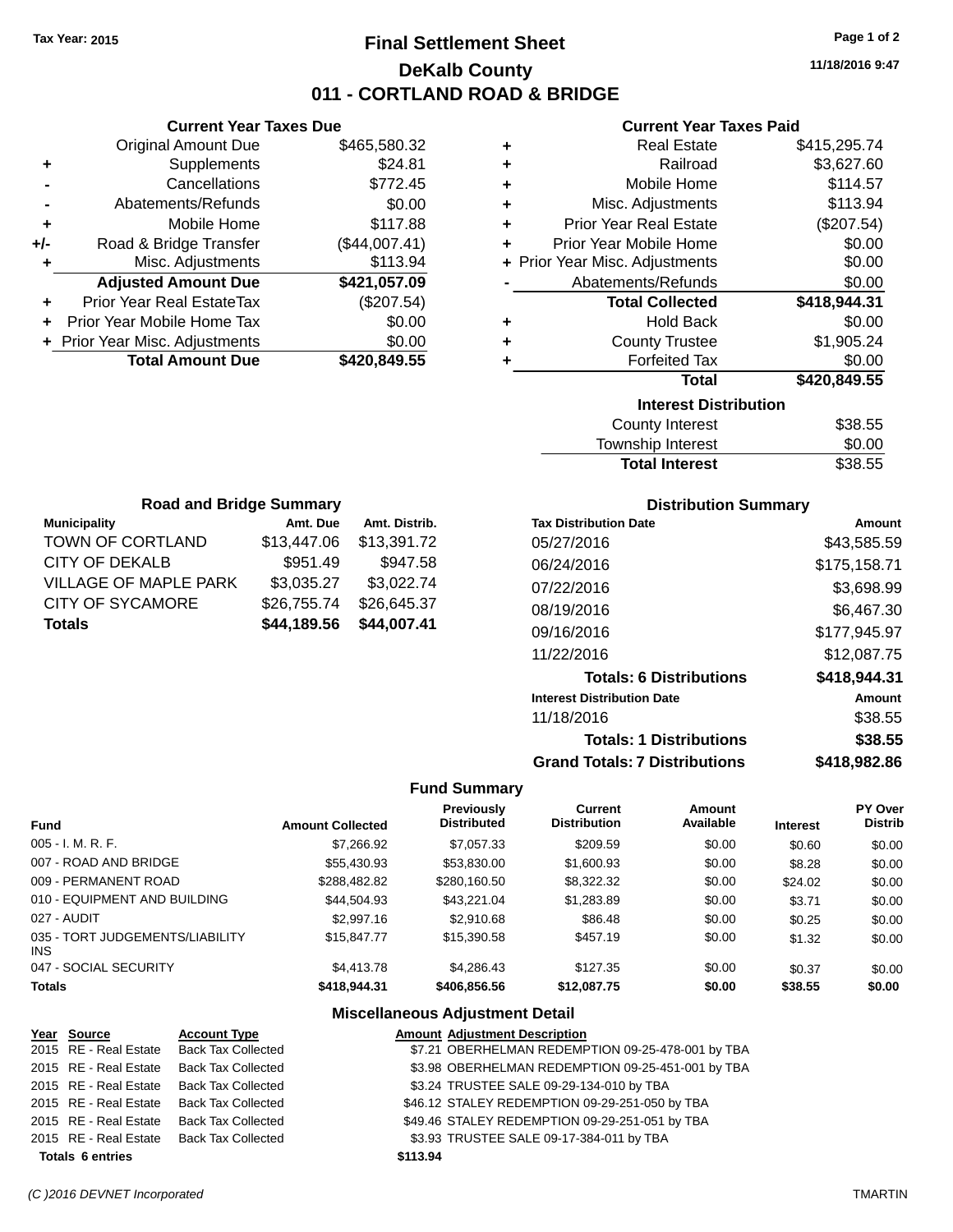## **Final Settlement Sheet Tax Year: 2015 Page 1 of 2 DeKalb County 012 - DEKALB TOWNSHIP**

**Current Year Taxes Due**

|     | <b>Original Amount Due</b>     | \$948,031.97 |
|-----|--------------------------------|--------------|
| ٠   | Supplements                    | \$87.00      |
|     | Cancellations                  | \$7,840.54   |
|     | Abatements/Refunds             | \$0.23       |
| ÷   | Mobile Home                    | \$647.72     |
| +/- | Road & Bridge Transfer         | \$0.00       |
| ٠   | Misc. Adjustments              | \$805.25     |
|     | <b>Adjusted Amount Due</b>     | \$941,731.17 |
|     | Prior Year Real EstateTax      | (\$345.65)   |
|     | Prior Year Mobile Home Tax     | \$0.77       |
|     | + Prior Year Misc. Adjustments | \$51.60      |
|     | <b>Total Amount Due</b>        | \$941,437.89 |
|     |                                |              |

| ٠ | <b>Real Estate</b>             | \$934,479.90 |
|---|--------------------------------|--------------|
| ÷ | Railroad                       | \$4,984.90   |
| ٠ | Mobile Home                    | \$639.23     |
| ÷ | Misc. Adjustments              | \$805.25     |
| ٠ | <b>Prior Year Real Estate</b>  | (\$345.65)   |
| ٠ | Prior Year Mobile Home         | \$0.77       |
|   | + Prior Year Misc. Adjustments | \$51.60      |
|   | Abatements/Refunds             | \$0.23       |
|   | <b>Total Collected</b>         | \$940,615.77 |
| ٠ | <b>Hold Back</b>               | \$0.00       |
| ٠ | <b>County Trustee</b>          | \$794.46     |
| ٠ | <b>Forfeited Tax</b>           | \$27.66      |
|   | Total                          | \$941,437.89 |
|   | <b>Interest Distribution</b>   |              |
|   | <b>County Interest</b>         | \$86.56      |
|   | <b>Township Interest</b>       | \$0.00       |
|   | <b>Total Interest</b>          | \$86.56      |

#### **Distribution Summary**

| <b>Tax Distribution Date</b>         | Amount       |
|--------------------------------------|--------------|
| 05/27/2016                           | \$88,749.69  |
| 06/24/2016                           | \$392,636.72 |
| 07/22/2016                           | \$9,205.88   |
| 08/19/2016                           | \$24,103.63  |
| 09/16/2016                           | \$383,437.05 |
| 11/22/2016                           | \$42.482.80  |
| <b>Totals: 6 Distributions</b>       | \$940,615.77 |
| <b>Interest Distribution Date</b>    | Amount       |
| 11/18/2016                           | \$86.56      |
| <b>Totals: 1 Distributions</b>       | \$86.56      |
| <b>Grand Totals: 7 Distributions</b> | \$940.702.33 |

### **Fund Summary**

| Fund                     | <b>Amount Collected</b> | <b>Previously</b><br><b>Distributed</b> | Current<br><b>Distribution</b> | Amount<br>Available | <b>Interest</b> | <b>PY Over</b><br><b>Distrib</b> |
|--------------------------|-------------------------|-----------------------------------------|--------------------------------|---------------------|-----------------|----------------------------------|
| 001 - CORPORATE          | \$718.783.77            | \$686,319.97                            | \$32,463.80                    | \$0.00              | \$66.15         | \$0.00                           |
| 054 - GENERAL ASSISTANCE | \$221.832.00            | \$211.813.00                            | \$10,019,00                    | \$0.00              | \$20.41         | \$0.00                           |
| Totals                   | \$940.615.77            | \$898.132.97                            | \$42,482.80                    | \$0.00              | \$86.56         | \$0.00                           |

| Year Source              | <b>Account Type</b>                      |          | <b>Amount Adjustment Description</b>                 |
|--------------------------|------------------------------------------|----------|------------------------------------------------------|
|                          | 2014 MH - Mobile Home Back Tax Collected |          | \$0.95 ELLESON REDEMPTION 08-26-176-027 0950C by TBA |
| 2014 RE - Real Estate    | Back Tax Collected                       |          | \$45.39 IGNELZI REDEMPTION 08-23-156-014 by TBA      |
| 2014 RE - Real Estate    | <b>Back Tax Collected</b>                |          | \$5.26 SIDDIQUI REDEMPTION 08-15-329-012 by TBA      |
| 2015 RE - Real Estate    | Paymt In Lieu of Tax                     |          | \$232.90 HOUSING AUTHORITY DEKALB UNITS by TBA       |
| 2015 RE - Real Estate    | <b>Back Tax Collected</b>                |          | \$30.24 TRUSTEE SALE 08-14-329-021 by TBA            |
| 2015 RE - Real Estate    | Paymt In Lieu of Tax                     |          | \$232.90 HOUSING AUTHORITY DEKALB UNITS by TBA       |
| 2015 RE - Real Estate    | Back Tax Collected                       |          | \$7.74 TRUSTEE SALE 08-02-327-002 by TBA             |
| 2015 RE - Real Estate    | <b>Back Tax Collected</b>                |          | \$145.46 TRUSTEE SALE 08-21-276-009 by TBA           |
| 2015 RE - Real Estate    | <b>Back Tax Collected</b>                |          | \$145.46 TRUSTEE SALE 08-21-276-011 by TBA           |
| 2015 RE - Real Estate    | <b>Back Tax Collected</b>                |          | \$7.84 TRUSTEE SALE 08-02-401-004 by TBA             |
| 2015 RE - Real Estate    | Back Tax Collected                       |          | \$2.71 TRUSTEE SALE 08-26-176-013 by TBA             |
| <b>Totals 11 entries</b> |                                          | \$856.85 |                                                      |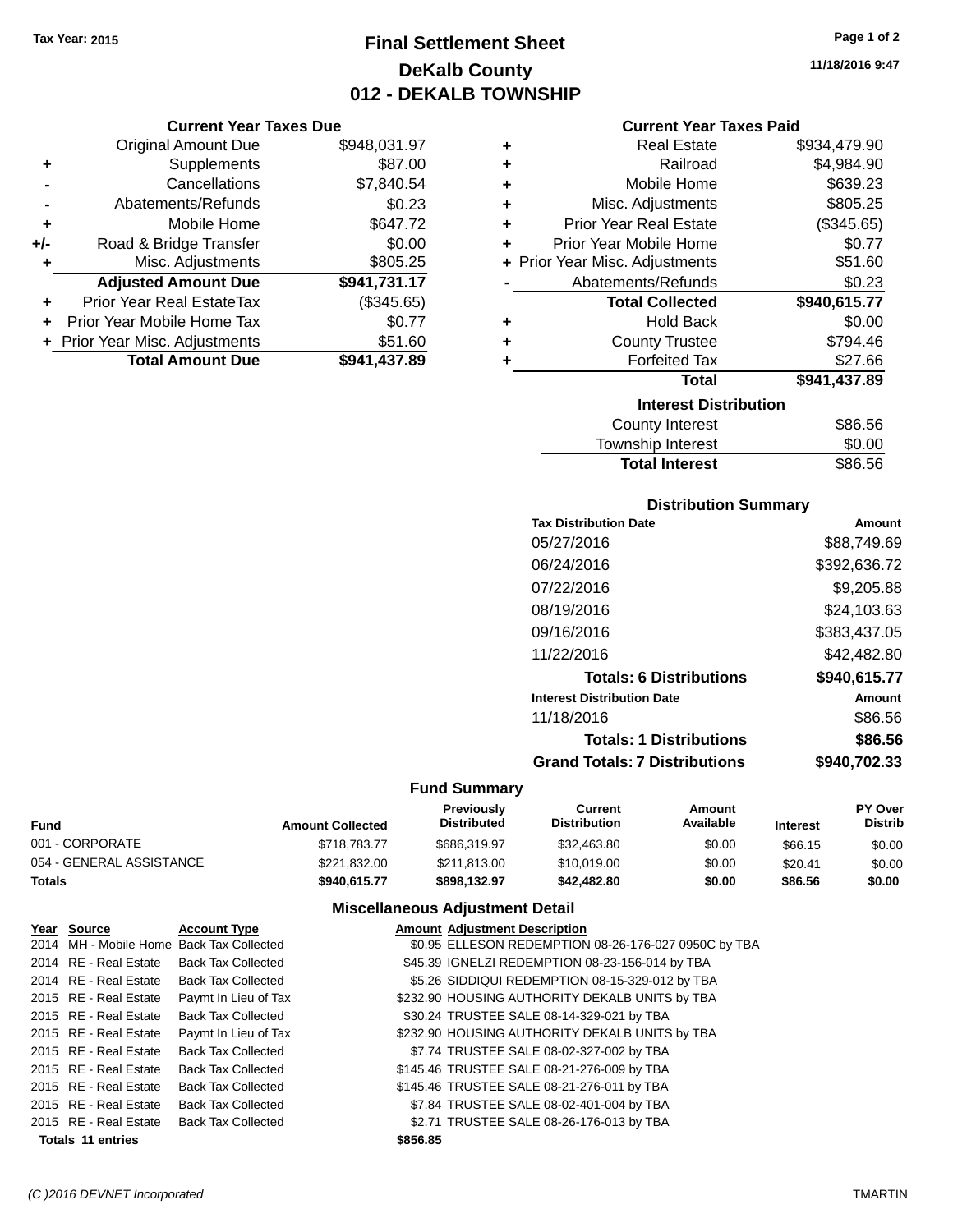# **Final Settlement Sheet Tax Year: 2015 Page 2 of 2 DeKalb County**

**11/18/2016 9:47**

## **Abatement Detail**

**Totals 2 entries** \$0.23

**Year Source Account Type Account Type Amount Adjustment Description**<br>2015 RE - Real Estate RE Abatement **Account 1998 AMOUNTEREST REFUN** \$0.09 PTAB INTEREST REFUND 08-15-426-004 by TBA 2015 RE - Real Estate RE Abatement \$0.14 PTAB INTEREST REFUND 08-26-352-007 by TBA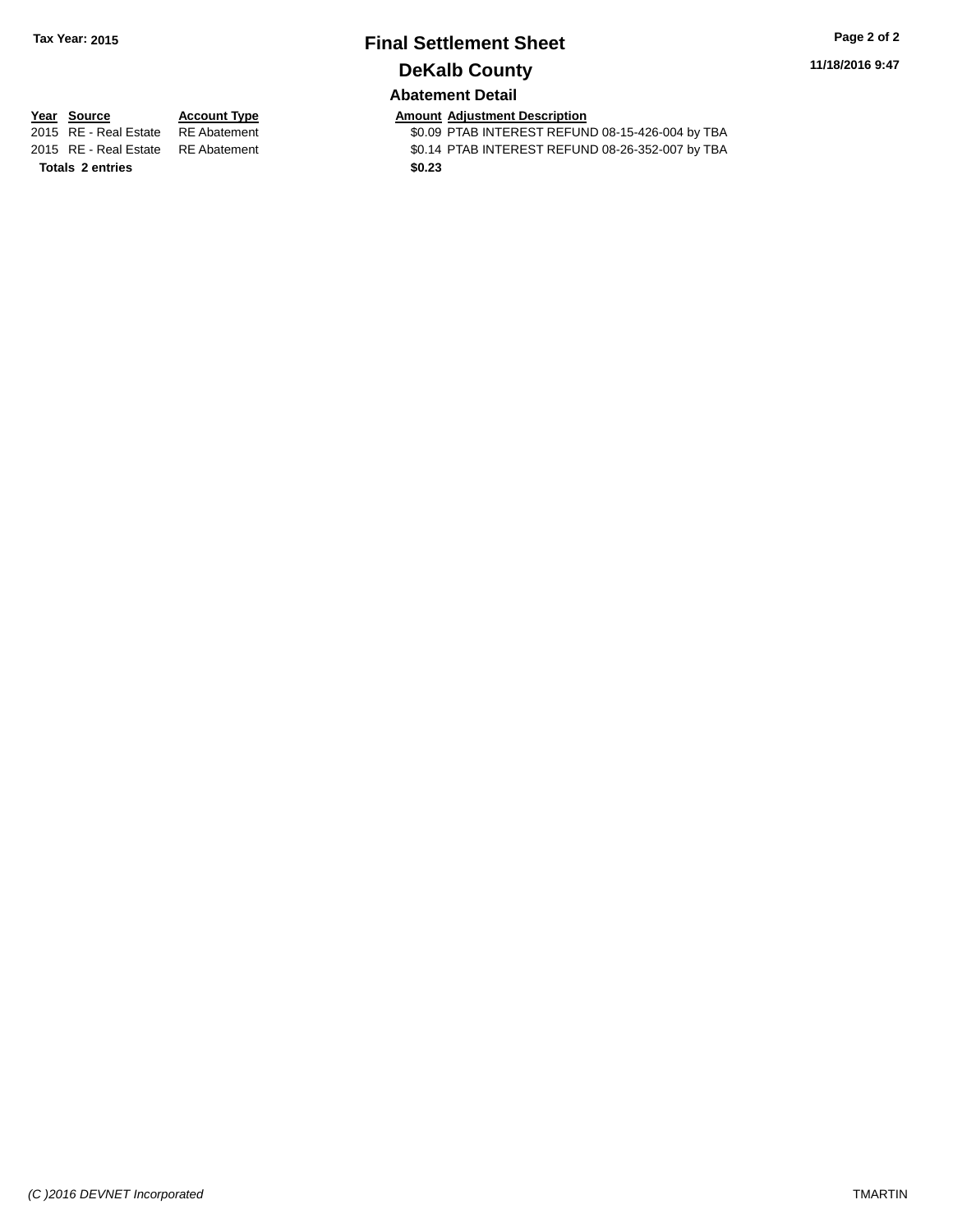**Current Year Taxes Due** Original Amount Due \$1,111,137.24

**Adjusted Amount Due \$975,135.20**

**Total Amount Due \$974,792.50**

**+** Supplements \$101.97 **-** Cancellations **\$955.84 -** Abatements/Refunds \$0.28 **+** Mobile Home \$759.20 **+/-** Road & Bridge Transfer (\$136,850.90) **+** Misc. Adjustments \$943.81

**+** Prior Year Real EstateTax (\$404.08) **+** Prior Year Mobile Home Tax \$0.90 **+** Prior Year Misc. Adjustments \$60.48

**Municipality Municipality** Amt. Due Amt. Distrib. **Road and Bridge Summary**

CITY OF DEKALB \$127,046.23 \$126,937.03 CITY OF SYCAMORE \$9,922.54 \$9,913.87 **Totals \$136,968.77 \$136,850.90**

## **Final Settlement Sheet Tax Year: 2015 Page 1 of 2 DeKalb County 013 - DEKALB ROAD & BRIDGE**

**11/18/2016 9:47**

#### **Current Year Taxes Paid**

| ٠ | <b>Real Estate</b>             | \$966,636.32 |
|---|--------------------------------|--------------|
| ٠ | Railroad                       | \$5,842.52   |
| ٠ | Mobile Home                    | \$749.21     |
| ٠ | Misc. Adjustments              | \$943.81     |
| ÷ | <b>Prior Year Real Estate</b>  | (\$404.08)   |
| ٠ | Prior Year Mobile Home         | \$0.90       |
|   | + Prior Year Misc. Adjustments | \$60.48      |
|   | Abatements/Refunds             | \$0.28       |
|   | <b>Total Collected</b>         | \$973,828.88 |
| ٠ | <b>Hold Back</b>               | \$0.00       |
| ٠ | <b>County Trustee</b>          | \$931.15     |
| ٠ | <b>Forfeited Tax</b>           | \$32.47      |
|   | <b>Total</b>                   | \$974,792.50 |
|   | <b>Interest Distribution</b>   |              |
|   | <b>County Interest</b>         | \$89.61      |
|   | Townehin Interest              | ቁስ ሰስ        |

# Township Interest  $$0.00$ Total Interest \$89.61

| <b>Distribution Summary</b>          |              |
|--------------------------------------|--------------|
| <b>Tax Distribution Date</b>         | Amount       |
| 05/27/2016                           | \$91,178.16  |
| 06/24/2016                           | \$407,071.71 |
| 07/22/2016                           | \$9,457.63   |
| 08/19/2016                           | \$24,762.51  |
| 09/16/2016                           | \$397,622.95 |
| 11/22/2016                           | \$43,735.92  |
| <b>Totals: 6 Distributions</b>       | \$973,828.88 |
| <b>Interest Distribution Date</b>    | Amount       |
| 11/18/2016                           | \$89.61      |
| <b>Totals: 1 Distributions</b>       | \$89.61      |
| <b>Grand Totals: 7 Distributions</b> | \$973.918.49 |

#### **Fund Summary**

| Fund                         | <b>Amount Collected</b> | Previously<br><b>Distributed</b> | Current<br><b>Distribution</b> | Amount<br>Available | <b>Interest</b> | <b>PY Over</b><br><b>Distrib</b> |
|------------------------------|-------------------------|----------------------------------|--------------------------------|---------------------|-----------------|----------------------------------|
| 007 - ROAD AND BRIDGE        | \$151.884.74            | \$144.995.62                     | \$6.889.12                     | \$0.00              | \$23.29         | \$0.00                           |
| 009 - PERMANENT ROAD         | \$710,043.16            | \$678,212,74                     | \$31,830.42                    | \$0.00              | \$57.29         | \$0.00                           |
| 010 - EQUIPMENT AND BUILDING | \$111.900.98            | \$106.884.60                     | \$5.016.38                     | \$0.00              | \$9.03          | \$0.00                           |
| <b>Totals</b>                | \$973.828.88            | \$930,092.96                     | \$43,735.92                    | \$0.00              | \$89.61         | \$0.00                           |

| Year Source           | <b>Account Type</b>                      | <b>Amount Adjustment Description</b>                 |
|-----------------------|------------------------------------------|------------------------------------------------------|
|                       | 2014 MH - Mobile Home Back Tax Collected | \$1.12 ELLESON REDEMPTION 08-26-176-027 0950C by TBA |
| 2014 RE - Real Estate | <b>Back Tax Collected</b>                | \$53.20 IGNELZI REDEMPTION 08-23-156-014 by TBA      |
| 2014 RE - Real Estate | <b>Back Tax Collected</b>                | \$6.16 SIDDIQUI REDEMPTION 08-15-329-012 by TBA      |
| 2015 RE - Real Estate | Paymt In Lieu of Tax                     | \$272.97 HOUSING AUTHORITY DEKALB UNITS by TBA       |
| 2015 RE - Real Estate | <b>Back Tax Collected</b>                | \$35.45 TRUSTEE SALE 08-14-329-021 by TBA            |
| 2015 RE - Real Estate | Paymt In Lieu of Tax                     | \$272.97 HOUSING AUTHORITY DEKALB UNITS by TBA       |
| 2015 RE - Real Estate | <b>Back Tax Collected</b>                | \$9.08 TRUSTEE SALE 08-02-327-002 by TBA             |
| 2015 RE - Real Estate | <b>Back Tax Collected</b>                | \$170.49 TRUSTEE SALE 08-21-276-009 by TBA           |
| 2015 RE - Real Estate | <b>Back Tax Collected</b>                | \$170.49 TRUSTEE SALE 08-21-276-011 by TBA           |
| 2015 RE - Real Estate | <b>Back Tax Collected</b>                | \$9.19 TRUSTEE SALE 08-02-401-004 by TBA             |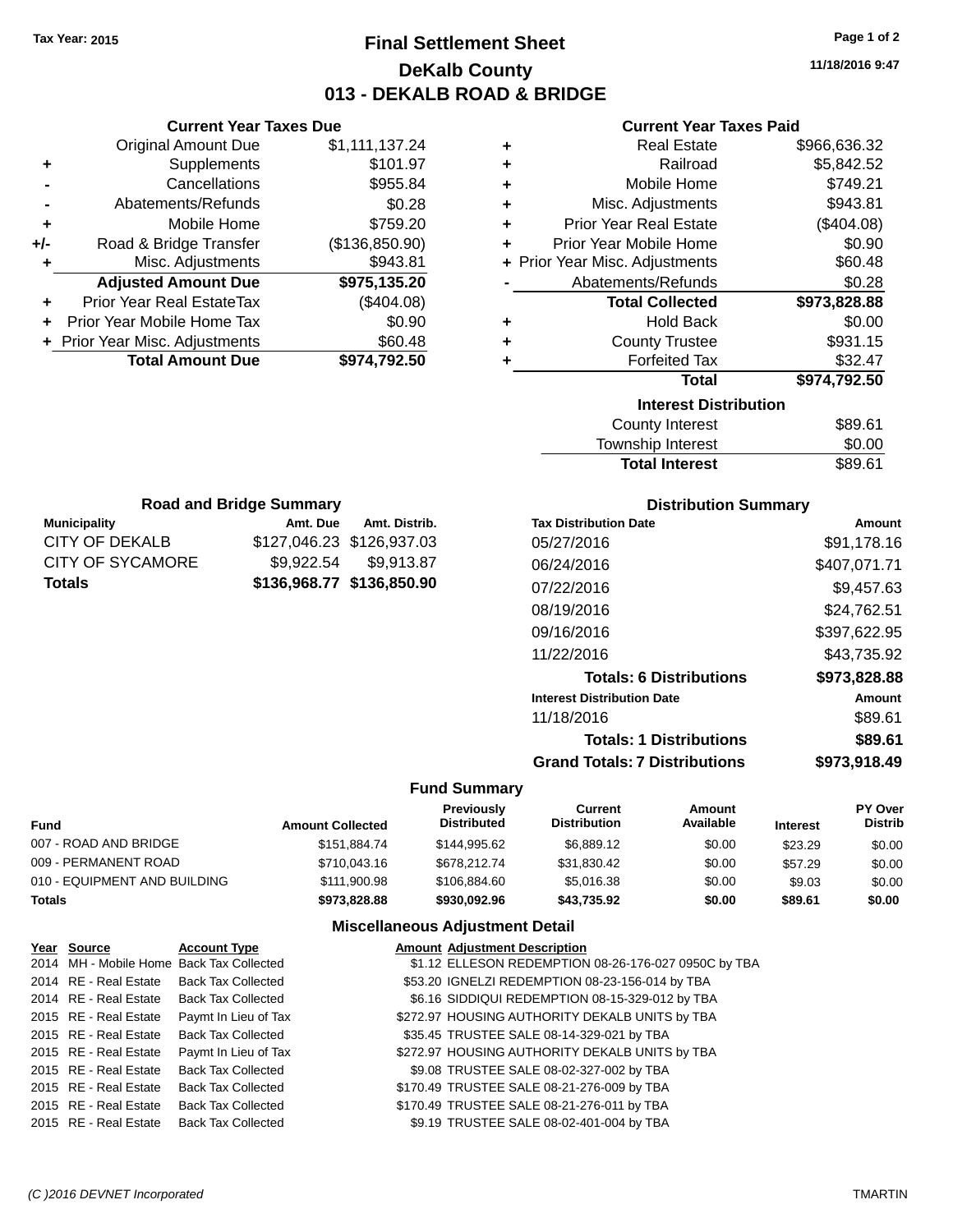## **Final Settlement Sheet Tax Year: 2015 Page 2 of 2 DeKalb County**

#### **11/18/2016 9:47**

### **Miscellaneous Adjustment Detail**

## **Year** Source **Account Type Account Adjustment Description**

2015 RE - Real Estate Back Tax Collected \$3.17 TRUSTEE SALE 08-26-176-013 by TBA

**Totals \$1,004.29 11 entries**

#### **Abatement Detail**

\$0.11 PTAB INTEREST REFUND 08-15-426-004 by TBA 2015 RE - Real Estate RE Abatement \$0.17 PTAB INTEREST REFUND 08-26-352-007 by TBA

**Year Source Account Type Amount Adjustment Description**<br>2015 RE - Real Estate RE Abatement **Amount Adjustment Description Totals \$0.28 2 entries**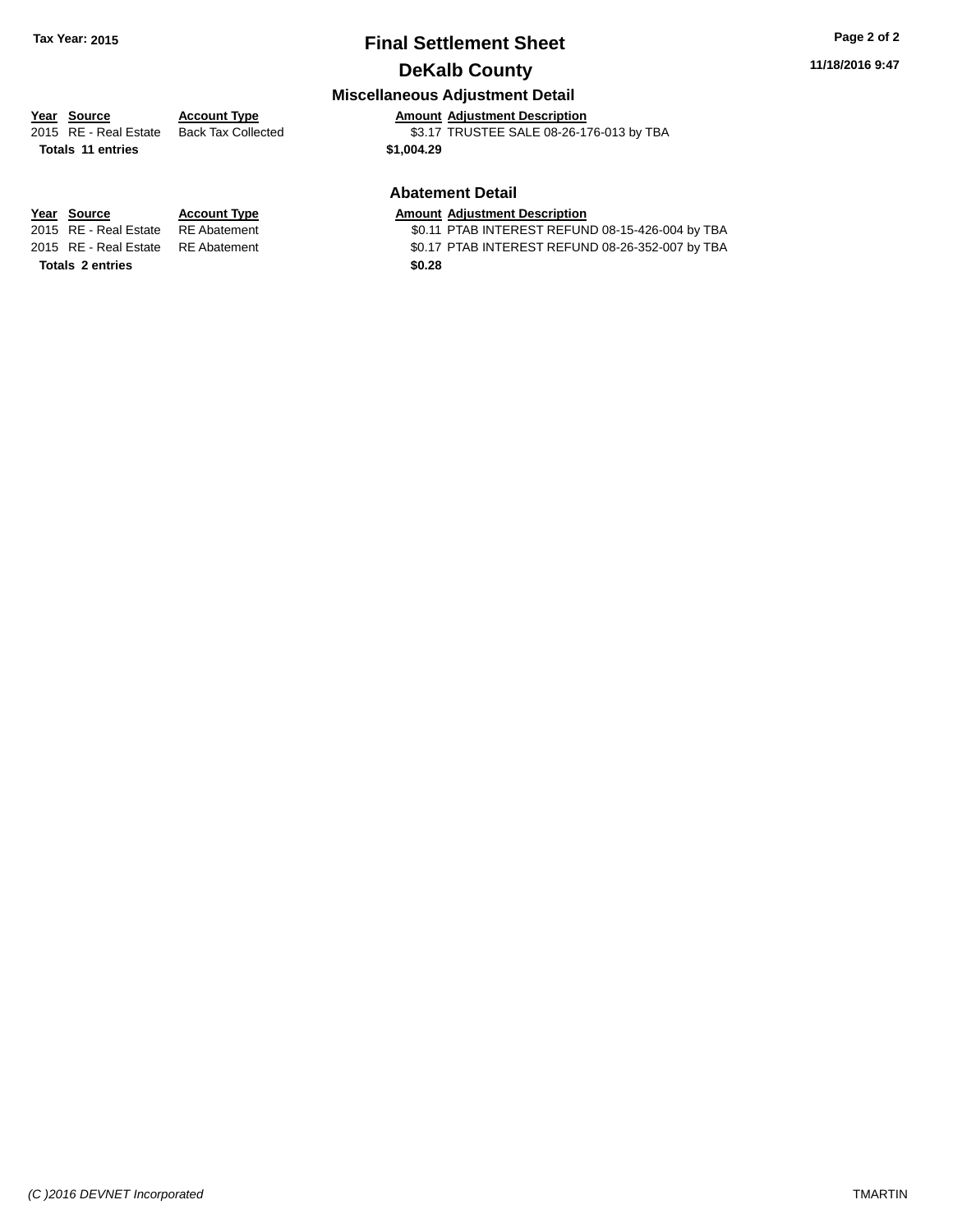## **Final Settlement Sheet Tax Year: 2015 Page 1 of 1 DeKalb County 014 - FRANKLIN TOWNSHIP**

**11/18/2016 9:47**

#### **Current Year Taxes Paid**

|     | <b>Current Year Taxes Due</b>  |              |  |  |  |
|-----|--------------------------------|--------------|--|--|--|
|     | <b>Original Amount Due</b>     | \$108,892.86 |  |  |  |
| ٠   | Supplements                    | \$0.00       |  |  |  |
|     | Cancellations                  | \$149.39     |  |  |  |
|     | Abatements/Refunds             | \$0.00       |  |  |  |
| ٠   | Mobile Home                    | \$0.00       |  |  |  |
| +/- | Road & Bridge Transfer         | \$0.00       |  |  |  |
| ٠   | Misc. Adjustments              | \$0.00       |  |  |  |
|     | <b>Adjusted Amount Due</b>     | \$108,743.47 |  |  |  |
| ٠   | Prior Year Real EstateTax      | \$0.00       |  |  |  |
| ÷   | Prior Year Mobile Home Tax     | \$0.00       |  |  |  |
|     | + Prior Year Misc. Adjustments | \$69.07      |  |  |  |
|     | <b>Total Amount Due</b>        | \$108,812.54 |  |  |  |

| ٠ | Real Estate                    | \$107,678.25 |
|---|--------------------------------|--------------|
| ÷ | Railroad                       | \$1,019.48   |
| ٠ | Mobile Home                    | \$0.00       |
| ÷ | Misc. Adjustments              | \$0.00       |
| ٠ | <b>Prior Year Real Estate</b>  | \$0.00       |
| ٠ | Prior Year Mobile Home         | \$0.00       |
|   | + Prior Year Misc. Adjustments | \$69.07      |
|   | Abatements/Refunds             | \$0.00       |
|   | <b>Total Collected</b>         | \$108,766.80 |
| ٠ | <b>Hold Back</b>               | \$0.00       |
| ٠ | <b>County Trustee</b>          | \$45.74      |
| ٠ | <b>Forfeited Tax</b>           | \$0.00       |
|   | <b>Total</b>                   | \$108,812.54 |
|   | <b>Interest Distribution</b>   |              |
|   | <b>County Interest</b>         | \$10.01      |
|   | <b>Township Interest</b>       | \$0.00       |
|   | <b>Total Interest</b>          | \$10.01      |

#### **Distribution Summary**

| <b>Tax Distribution Date</b>         | Amount       |
|--------------------------------------|--------------|
| 05/27/2016                           | \$11.417.20  |
| 06/24/2016                           | \$47,007.16  |
| 07/22/2016                           | \$1.269.39   |
| 08/19/2016                           | \$2,139.67   |
| 09/16/2016                           | \$43,390.92  |
| 11/22/2016                           | \$3,542.46   |
| <b>Totals: 6 Distributions</b>       | \$108,766.80 |
| <b>Interest Distribution Date</b>    | Amount       |
| 11/18/2016                           | \$10.01      |
| <b>Totals: 1 Distributions</b>       | \$10.01      |
| <b>Grand Totals: 7 Distributions</b> | \$108.776.81 |

### **Fund Summary**

| <b>Fund</b>              | <b>Amount Collected</b> | <b>Previously</b><br><b>Distributed</b> | Current<br><b>Distribution</b> | Amount<br>Available | <b>Interest</b> | PY Over<br><b>Distrib</b> |
|--------------------------|-------------------------|-----------------------------------------|--------------------------------|---------------------|-----------------|---------------------------|
| 001 - CORPORATE          | \$98,777.54             | \$95,560,42                             | \$3,217.12                     | \$0.00              | \$9.09          | \$0.00                    |
| $005 - I. M. R. F.$      | \$6.795.10              | \$6,573.80                              | \$221.30                       | \$0.00              | \$0.63          | \$0.00                    |
| 054 - GENERAL ASSISTANCE | \$3.194.16              | \$3,090.12                              | \$104.04                       | \$0.00              | \$0.29          | \$0.00                    |
| <b>Totals</b>            | \$108,766.80            | \$105.224.34                            | \$3,542.46                     | \$0.00              | \$10.01         | \$0.00                    |

| Year Source             | <b>Account Type</b> | <b>Amount Adiustment Description</b>                     |
|-------------------------|---------------------|----------------------------------------------------------|
| 2014 RE - Real Estate   | Back Tax Collected  | \$69.07 VISTA SECURITIES REDEMPTION 01-23-428-010 by TBA |
| <b>Totals 1 entries</b> |                     | \$69.07                                                  |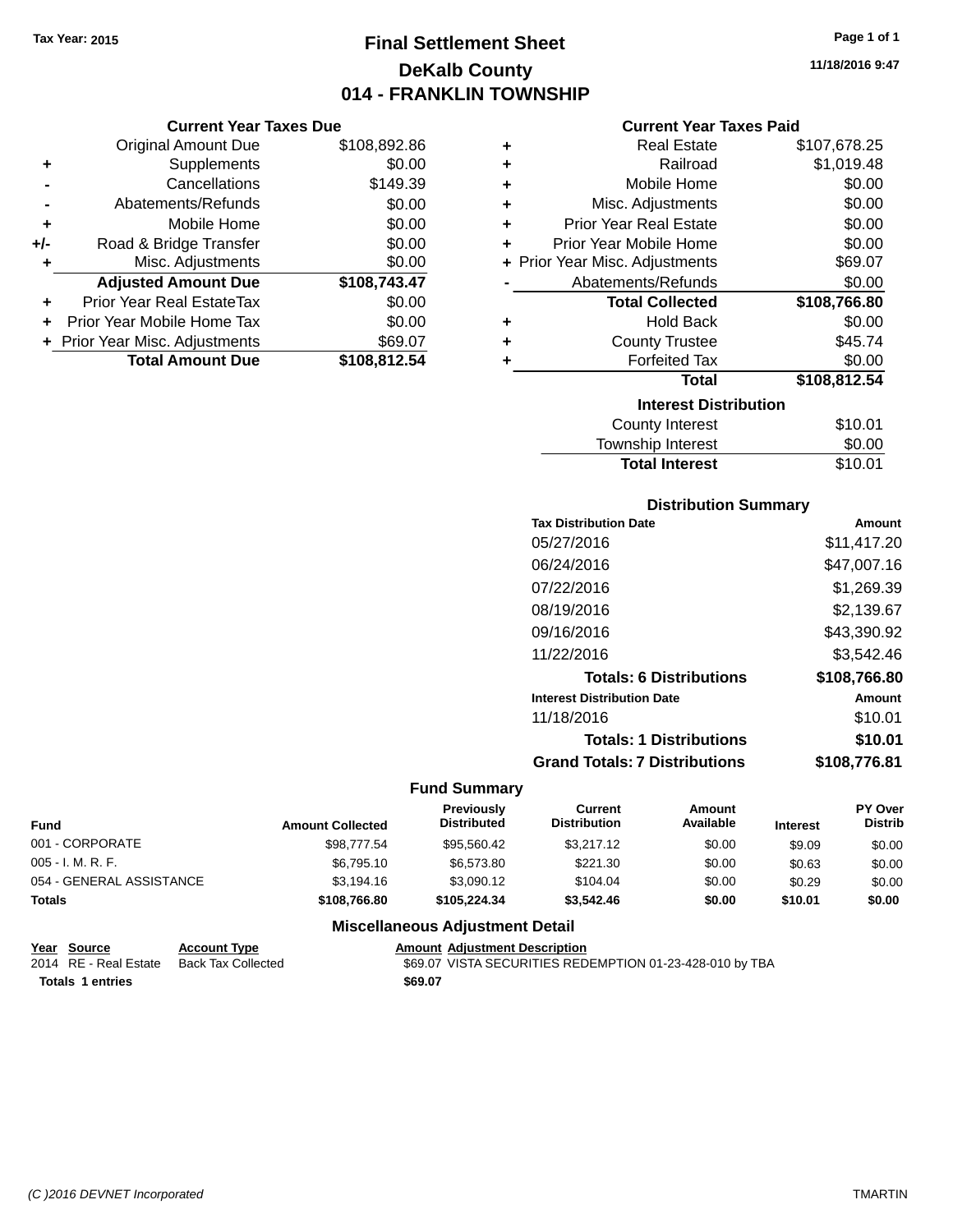**Original Amount Due** 

**Adjusted Amount Due** 

**Total Amount Due** 

**+** Supplements **-** Cancellations **-** Abatements/Refunds **+** Mobile Home **+/-** Road & Bridge Transfer **+** Misc. Adjustments

**+** Prior Year Real EstateTax \$0.00 **+** Prior Year Mobile Home Tax **+** Prior Year Misc. Adjustments

## **Final Settlement Sheet Tax Year: 2015 Page 1 of 1 DeKalb County 015 - FRANKLIN TWP CEMETERY**

**11/18/2016 9:47**

### **Current Year Taxes Paid**

| <b>Current Year Taxes Due</b> |             |   | <b>Current Year Taxes Paid</b> |             |  |
|-------------------------------|-------------|---|--------------------------------|-------------|--|
| ่<br>เl Amount Due            | \$32,666.71 | ٠ | <b>Real Estate</b>             | \$32,302.34 |  |
| Supplements                   | \$0.00      | ٠ | Railroad                       | \$305.84    |  |
| Cancellations                 | \$44.82     | ÷ | Mobile Home                    | \$0.00      |  |
| าents/Refunds                 | \$0.00      | ٠ | Misc. Adjustments              | \$0.00      |  |
| Mobile Home                   | \$0.00      | ÷ | <b>Prior Year Real Estate</b>  | \$0.00      |  |
| ridge Transfer                | \$0.00      | ÷ | Prior Year Mobile Home         | \$0.00      |  |
| . Adjustments                 | \$0.00      |   | + Prior Year Misc. Adjustments | \$20.72     |  |
| <b>Amount Due</b>             | \$32,621.89 |   | Abatements/Refunds             | \$0.00      |  |
| leal EstateTax≀               | \$0.00      |   | <b>Total Collected</b>         | \$32,628.90 |  |
| bile Home Tax                 | \$0.00      | ÷ | <b>Hold Back</b>               | \$0.00      |  |
| . Adjustments                 | \$20.72     | ÷ | <b>County Trustee</b>          | \$13.71     |  |
| <b>Amount Due</b>             | \$32,642.61 |   | <b>Forfeited Tax</b>           | \$0.00      |  |
|                               |             |   | Total                          | \$32,642.61 |  |
|                               |             |   | <b>Interest Distribution</b>   |             |  |
|                               |             |   |                                | ሖへ へへ       |  |

| <b>Interest Distribution</b> |        |
|------------------------------|--------|
| <b>County Interest</b>       | \$3.00 |
| <b>Township Interest</b>     | \$0.00 |
| <b>Total Interest</b>        | \$3.00 |

#### **Distribution Summary**

| <b>Tax Distribution Date</b>         | Amount      |
|--------------------------------------|-------------|
| 05/27/2016                           | \$3,425.04  |
| 06/24/2016                           | \$14,101.50 |
| 07/22/2016                           | \$380.80    |
| 08/19/2016                           | \$641.85    |
| 09/16/2016                           | \$13,017.00 |
| 11/22/2016                           | \$1,062.71  |
| <b>Totals: 6 Distributions</b>       | \$32,628.90 |
| <b>Interest Distribution Date</b>    | Amount      |
| 11/18/2016                           | \$3.00      |
| <b>Totals: 1 Distributions</b>       | \$3.00      |
| <b>Grand Totals: 7 Distributions</b> | \$32,631.90 |
|                                      |             |

#### **Fund Summary**

| <b>Fund</b>    | <b>Amount Collected</b> | <b>Previously</b><br><b>Distributed</b> | Current<br><b>Distribution</b> | Amount<br>Available | <b>Interest</b> | <b>PY Over</b><br><b>Distrib</b> |
|----------------|-------------------------|-----------------------------------------|--------------------------------|---------------------|-----------------|----------------------------------|
| 017 - CEMETERY | \$32.628.90             | \$31.566.19                             | \$1.062.71                     | \$0.00              | \$3.00          | \$0.00                           |
| <b>Totals</b>  | \$32.628.90             | \$31.566.19                             | \$1.062.71                     | \$0.00              | \$3.00          | \$0.00                           |

| Year Source             | <b>Account Type</b> | <b>Amount Adiustment Description</b>                     |
|-------------------------|---------------------|----------------------------------------------------------|
| 2014 RE - Real Estate   | Back Tax Collected  | \$20.72 VISTA SECURITIES REDEMPTION 01-23-428-010 by TBA |
| <b>Totals 1 entries</b> |                     | \$20.72                                                  |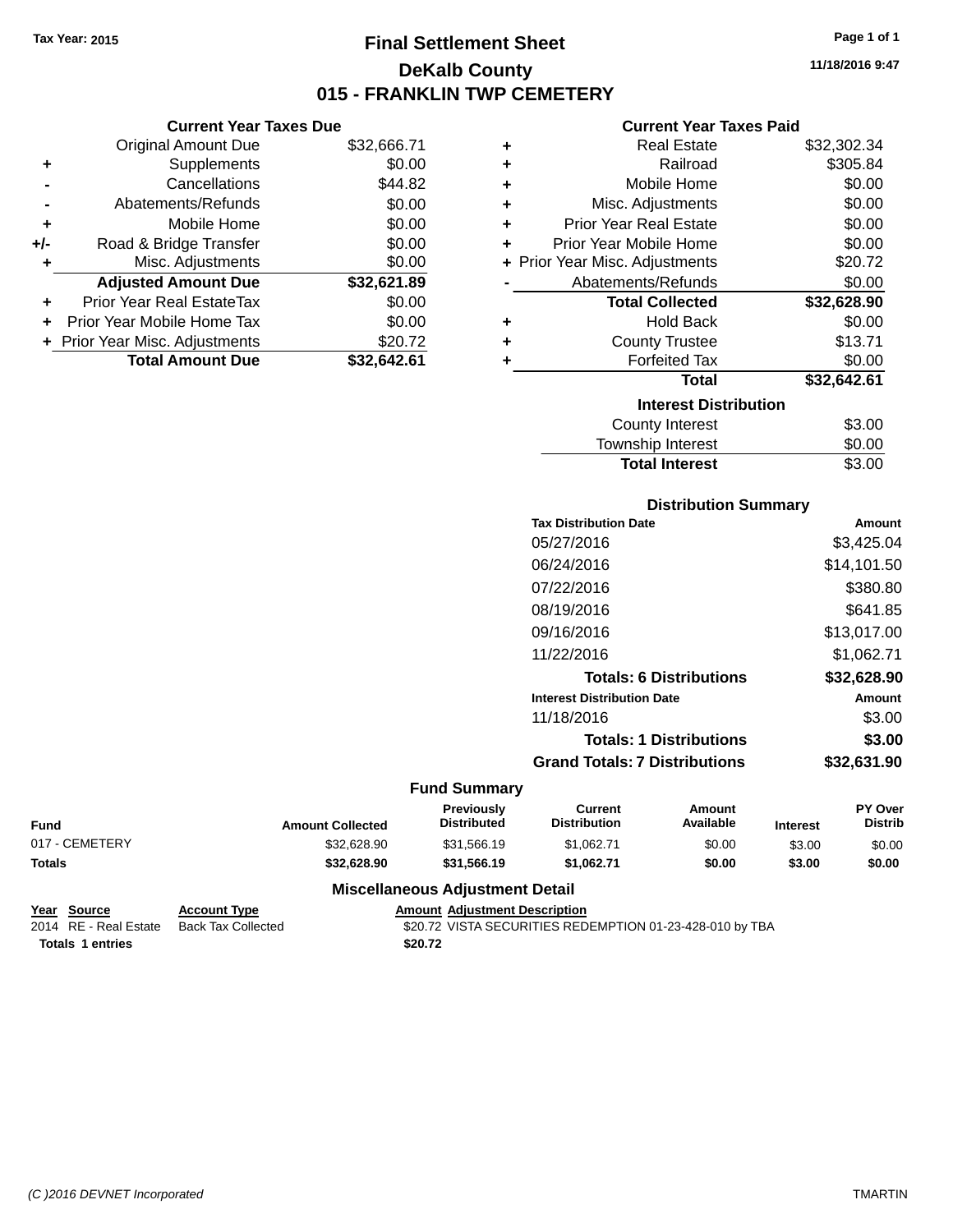## **Final Settlement Sheet Tax Year: 2015 Page 1 of 1 DeKalb County 016 - FRANKLIN ROAD & BRIDGE**

**11/18/2016 9:47**

#### **Current Year Taxes Paid**

| <b>Real Estate</b><br><b>Original Amount Due</b><br>\$194,582.48<br>\$187,377.57<br>٠<br>\$0.00<br>Railroad<br>Supplements<br>\$1,821.72<br>٠<br>Cancellations<br>Mobile Home<br>\$266.95<br>\$0.00<br>٠<br>Abatements/Refunds<br>\$0.00<br>Misc. Adjustments<br>\$0.00<br>٠<br>Mobile Home<br>\$0.00<br><b>Prior Year Real Estate</b><br>\$0.00<br>÷<br>٠<br>\$0.00<br>Road & Bridge Transfer<br>(\$5,034.51)<br>Prior Year Mobile Home<br>$+/-$<br>÷<br>\$0.00<br>+ Prior Year Misc. Adjustments<br>\$154.81<br>Misc. Adjustments<br>\$189,281.02<br>\$0.00<br><b>Adjusted Amount Due</b><br>Abatements/Refunds<br>Prior Year Real EstateTax<br><b>Total Collected</b><br>\$189,354.10<br>\$0.00<br>Prior Year Mobile Home Tax<br>\$0.00<br><b>Hold Back</b><br>\$0.00<br>٠<br>Prior Year Misc. Adjustments<br><b>County Trustee</b><br>\$81.73<br>\$154.81<br>٠<br>\$189,435.83<br><b>Total Amount Due</b><br><b>Forfeited Tax</b><br>\$0.00<br>٠<br><b>Total</b><br>\$189,435.83<br><b>Interest Distribution</b><br><b>County Interest</b><br>\$17.42<br>\$0.00<br>Township Interest<br>\$17.42<br><b>Total Interest</b><br><b>Road and Bridge Summary</b><br><b>Distribution Summary</b><br>Amt. Due<br><b>Municipality</b><br>Amt. Distrib.<br><b>Tax Distribution Date</b><br>Amount<br><b>VILLAGE OF KIRKLAND</b><br>\$5,036.65<br>\$5,034.51<br>05/27/2016<br>\$19,900.12<br>\$5,036.65<br>\$5,034.51<br><b>Totals</b><br>06/24/2016<br>\$81,824.94<br>07/22/2016<br>\$2,209.19<br>08/19/2016<br>\$3,723.72<br>09/16/2016<br>\$75,530.99<br>11/22/2016<br>\$6,165.14<br>\$189,354.10<br><b>Totals: 6 Distributions</b><br><b>Interest Distribution Date</b><br><b>Amount</b><br>11/18/2016<br>\$17.42<br><b>Totals: 1 Distributions</b><br>\$17.42<br><b>Grand Totals: 7 Distributions</b><br>\$189,371.52 | <b>Current Year Taxes Due</b> |  |  | <b>Current Year Taxes Paid</b> |  |  |
|---------------------------------------------------------------------------------------------------------------------------------------------------------------------------------------------------------------------------------------------------------------------------------------------------------------------------------------------------------------------------------------------------------------------------------------------------------------------------------------------------------------------------------------------------------------------------------------------------------------------------------------------------------------------------------------------------------------------------------------------------------------------------------------------------------------------------------------------------------------------------------------------------------------------------------------------------------------------------------------------------------------------------------------------------------------------------------------------------------------------------------------------------------------------------------------------------------------------------------------------------------------------------------------------------------------------------------------------------------------------------------------------------------------------------------------------------------------------------------------------------------------------------------------------------------------------------------------------------------------------------------------------------------------------------------------------------------------------------------------------------------------------------------------------------------------------|-------------------------------|--|--|--------------------------------|--|--|
|                                                                                                                                                                                                                                                                                                                                                                                                                                                                                                                                                                                                                                                                                                                                                                                                                                                                                                                                                                                                                                                                                                                                                                                                                                                                                                                                                                                                                                                                                                                                                                                                                                                                                                                                                                                                                     |                               |  |  |                                |  |  |
|                                                                                                                                                                                                                                                                                                                                                                                                                                                                                                                                                                                                                                                                                                                                                                                                                                                                                                                                                                                                                                                                                                                                                                                                                                                                                                                                                                                                                                                                                                                                                                                                                                                                                                                                                                                                                     |                               |  |  |                                |  |  |
|                                                                                                                                                                                                                                                                                                                                                                                                                                                                                                                                                                                                                                                                                                                                                                                                                                                                                                                                                                                                                                                                                                                                                                                                                                                                                                                                                                                                                                                                                                                                                                                                                                                                                                                                                                                                                     |                               |  |  |                                |  |  |
|                                                                                                                                                                                                                                                                                                                                                                                                                                                                                                                                                                                                                                                                                                                                                                                                                                                                                                                                                                                                                                                                                                                                                                                                                                                                                                                                                                                                                                                                                                                                                                                                                                                                                                                                                                                                                     |                               |  |  |                                |  |  |
|                                                                                                                                                                                                                                                                                                                                                                                                                                                                                                                                                                                                                                                                                                                                                                                                                                                                                                                                                                                                                                                                                                                                                                                                                                                                                                                                                                                                                                                                                                                                                                                                                                                                                                                                                                                                                     |                               |  |  |                                |  |  |
|                                                                                                                                                                                                                                                                                                                                                                                                                                                                                                                                                                                                                                                                                                                                                                                                                                                                                                                                                                                                                                                                                                                                                                                                                                                                                                                                                                                                                                                                                                                                                                                                                                                                                                                                                                                                                     |                               |  |  |                                |  |  |
|                                                                                                                                                                                                                                                                                                                                                                                                                                                                                                                                                                                                                                                                                                                                                                                                                                                                                                                                                                                                                                                                                                                                                                                                                                                                                                                                                                                                                                                                                                                                                                                                                                                                                                                                                                                                                     |                               |  |  |                                |  |  |
|                                                                                                                                                                                                                                                                                                                                                                                                                                                                                                                                                                                                                                                                                                                                                                                                                                                                                                                                                                                                                                                                                                                                                                                                                                                                                                                                                                                                                                                                                                                                                                                                                                                                                                                                                                                                                     |                               |  |  |                                |  |  |
|                                                                                                                                                                                                                                                                                                                                                                                                                                                                                                                                                                                                                                                                                                                                                                                                                                                                                                                                                                                                                                                                                                                                                                                                                                                                                                                                                                                                                                                                                                                                                                                                                                                                                                                                                                                                                     |                               |  |  |                                |  |  |
|                                                                                                                                                                                                                                                                                                                                                                                                                                                                                                                                                                                                                                                                                                                                                                                                                                                                                                                                                                                                                                                                                                                                                                                                                                                                                                                                                                                                                                                                                                                                                                                                                                                                                                                                                                                                                     |                               |  |  |                                |  |  |
|                                                                                                                                                                                                                                                                                                                                                                                                                                                                                                                                                                                                                                                                                                                                                                                                                                                                                                                                                                                                                                                                                                                                                                                                                                                                                                                                                                                                                                                                                                                                                                                                                                                                                                                                                                                                                     |                               |  |  |                                |  |  |
|                                                                                                                                                                                                                                                                                                                                                                                                                                                                                                                                                                                                                                                                                                                                                                                                                                                                                                                                                                                                                                                                                                                                                                                                                                                                                                                                                                                                                                                                                                                                                                                                                                                                                                                                                                                                                     |                               |  |  |                                |  |  |
|                                                                                                                                                                                                                                                                                                                                                                                                                                                                                                                                                                                                                                                                                                                                                                                                                                                                                                                                                                                                                                                                                                                                                                                                                                                                                                                                                                                                                                                                                                                                                                                                                                                                                                                                                                                                                     |                               |  |  |                                |  |  |
|                                                                                                                                                                                                                                                                                                                                                                                                                                                                                                                                                                                                                                                                                                                                                                                                                                                                                                                                                                                                                                                                                                                                                                                                                                                                                                                                                                                                                                                                                                                                                                                                                                                                                                                                                                                                                     |                               |  |  |                                |  |  |
|                                                                                                                                                                                                                                                                                                                                                                                                                                                                                                                                                                                                                                                                                                                                                                                                                                                                                                                                                                                                                                                                                                                                                                                                                                                                                                                                                                                                                                                                                                                                                                                                                                                                                                                                                                                                                     |                               |  |  |                                |  |  |
|                                                                                                                                                                                                                                                                                                                                                                                                                                                                                                                                                                                                                                                                                                                                                                                                                                                                                                                                                                                                                                                                                                                                                                                                                                                                                                                                                                                                                                                                                                                                                                                                                                                                                                                                                                                                                     |                               |  |  |                                |  |  |
|                                                                                                                                                                                                                                                                                                                                                                                                                                                                                                                                                                                                                                                                                                                                                                                                                                                                                                                                                                                                                                                                                                                                                                                                                                                                                                                                                                                                                                                                                                                                                                                                                                                                                                                                                                                                                     |                               |  |  |                                |  |  |
|                                                                                                                                                                                                                                                                                                                                                                                                                                                                                                                                                                                                                                                                                                                                                                                                                                                                                                                                                                                                                                                                                                                                                                                                                                                                                                                                                                                                                                                                                                                                                                                                                                                                                                                                                                                                                     |                               |  |  |                                |  |  |
|                                                                                                                                                                                                                                                                                                                                                                                                                                                                                                                                                                                                                                                                                                                                                                                                                                                                                                                                                                                                                                                                                                                                                                                                                                                                                                                                                                                                                                                                                                                                                                                                                                                                                                                                                                                                                     |                               |  |  |                                |  |  |
|                                                                                                                                                                                                                                                                                                                                                                                                                                                                                                                                                                                                                                                                                                                                                                                                                                                                                                                                                                                                                                                                                                                                                                                                                                                                                                                                                                                                                                                                                                                                                                                                                                                                                                                                                                                                                     |                               |  |  |                                |  |  |
|                                                                                                                                                                                                                                                                                                                                                                                                                                                                                                                                                                                                                                                                                                                                                                                                                                                                                                                                                                                                                                                                                                                                                                                                                                                                                                                                                                                                                                                                                                                                                                                                                                                                                                                                                                                                                     |                               |  |  |                                |  |  |
|                                                                                                                                                                                                                                                                                                                                                                                                                                                                                                                                                                                                                                                                                                                                                                                                                                                                                                                                                                                                                                                                                                                                                                                                                                                                                                                                                                                                                                                                                                                                                                                                                                                                                                                                                                                                                     |                               |  |  |                                |  |  |
|                                                                                                                                                                                                                                                                                                                                                                                                                                                                                                                                                                                                                                                                                                                                                                                                                                                                                                                                                                                                                                                                                                                                                                                                                                                                                                                                                                                                                                                                                                                                                                                                                                                                                                                                                                                                                     |                               |  |  |                                |  |  |
|                                                                                                                                                                                                                                                                                                                                                                                                                                                                                                                                                                                                                                                                                                                                                                                                                                                                                                                                                                                                                                                                                                                                                                                                                                                                                                                                                                                                                                                                                                                                                                                                                                                                                                                                                                                                                     |                               |  |  |                                |  |  |
|                                                                                                                                                                                                                                                                                                                                                                                                                                                                                                                                                                                                                                                                                                                                                                                                                                                                                                                                                                                                                                                                                                                                                                                                                                                                                                                                                                                                                                                                                                                                                                                                                                                                                                                                                                                                                     |                               |  |  |                                |  |  |
|                                                                                                                                                                                                                                                                                                                                                                                                                                                                                                                                                                                                                                                                                                                                                                                                                                                                                                                                                                                                                                                                                                                                                                                                                                                                                                                                                                                                                                                                                                                                                                                                                                                                                                                                                                                                                     |                               |  |  |                                |  |  |
|                                                                                                                                                                                                                                                                                                                                                                                                                                                                                                                                                                                                                                                                                                                                                                                                                                                                                                                                                                                                                                                                                                                                                                                                                                                                                                                                                                                                                                                                                                                                                                                                                                                                                                                                                                                                                     |                               |  |  |                                |  |  |
|                                                                                                                                                                                                                                                                                                                                                                                                                                                                                                                                                                                                                                                                                                                                                                                                                                                                                                                                                                                                                                                                                                                                                                                                                                                                                                                                                                                                                                                                                                                                                                                                                                                                                                                                                                                                                     |                               |  |  |                                |  |  |
|                                                                                                                                                                                                                                                                                                                                                                                                                                                                                                                                                                                                                                                                                                                                                                                                                                                                                                                                                                                                                                                                                                                                                                                                                                                                                                                                                                                                                                                                                                                                                                                                                                                                                                                                                                                                                     |                               |  |  |                                |  |  |
|                                                                                                                                                                                                                                                                                                                                                                                                                                                                                                                                                                                                                                                                                                                                                                                                                                                                                                                                                                                                                                                                                                                                                                                                                                                                                                                                                                                                                                                                                                                                                                                                                                                                                                                                                                                                                     |                               |  |  |                                |  |  |
| <b>Fund Summary</b>                                                                                                                                                                                                                                                                                                                                                                                                                                                                                                                                                                                                                                                                                                                                                                                                                                                                                                                                                                                                                                                                                                                                                                                                                                                                                                                                                                                                                                                                                                                                                                                                                                                                                                                                                                                                 |                               |  |  |                                |  |  |
| Previously<br>PY Over<br><b>Current</b><br>Amount                                                                                                                                                                                                                                                                                                                                                                                                                                                                                                                                                                                                                                                                                                                                                                                                                                                                                                                                                                                                                                                                                                                                                                                                                                                                                                                                                                                                                                                                                                                                                                                                                                                                                                                                                                   |                               |  |  |                                |  |  |

| <b>Fund</b>                             | <b>Amount Collected</b> | <b>Previousiv</b><br><b>Distributed</b> | Current<br><b>Distribution</b> | Amount<br>Available | <b>Interest</b> | <b>PY OVER</b><br><b>Distrib</b> |
|-----------------------------------------|-------------------------|-----------------------------------------|--------------------------------|---------------------|-----------------|----------------------------------|
| 007 - ROAD AND BRIDGE                   | \$14,947.28             | \$14,461,62                             | \$485.66                       | \$0.00              | \$1.78          | \$0.00                           |
| 008 - BRIDGE CONST W/COUNTY             | \$19,981.78             | \$19,331.09                             | \$650.69                       | \$0.00              | \$1.79          | \$0.00                           |
| 009 - PERMANENT ROAD                    | \$101.740.09            | \$98,426.96                             | \$3,313.13                     | \$0.00              | \$9.12          | \$0.00                           |
| 010 - EQUIPMENT AND BUILDING            | \$40,696.03             | \$39,370.79                             | \$1,325.24                     | \$0.00              | \$3.65          | \$0.00                           |
| 035 - TORT JUDGEMENTS/LIABILITY<br>INS. | \$9,990.80              | \$9,665.45                              | \$325.35                       | \$0.00              | \$0.90          | \$0.00                           |
| 047 - SOCIAL SECURITY                   | \$1,998.12              | \$1,933.05                              | \$65.07                        | \$0.00              | \$0.18          | \$0.00                           |
| <b>Totals</b>                           | \$189,354.10            | \$183,188.96                            | \$6,165.14                     | \$0.00              | \$17.42         | \$0.00                           |
|                                         |                         |                                         |                                |                     |                 |                                  |

| Year Source             | <b>Account Type</b> | <b>Amount Adiustment Description</b>                      |
|-------------------------|---------------------|-----------------------------------------------------------|
| 2014 RE - Real Estate   | Back Tax Collected  | \$154.81 VISTA SECURITIES REDEMPTION 01-23-428-010 by TBA |
| <b>Totals 1 entries</b> |                     | \$154.81                                                  |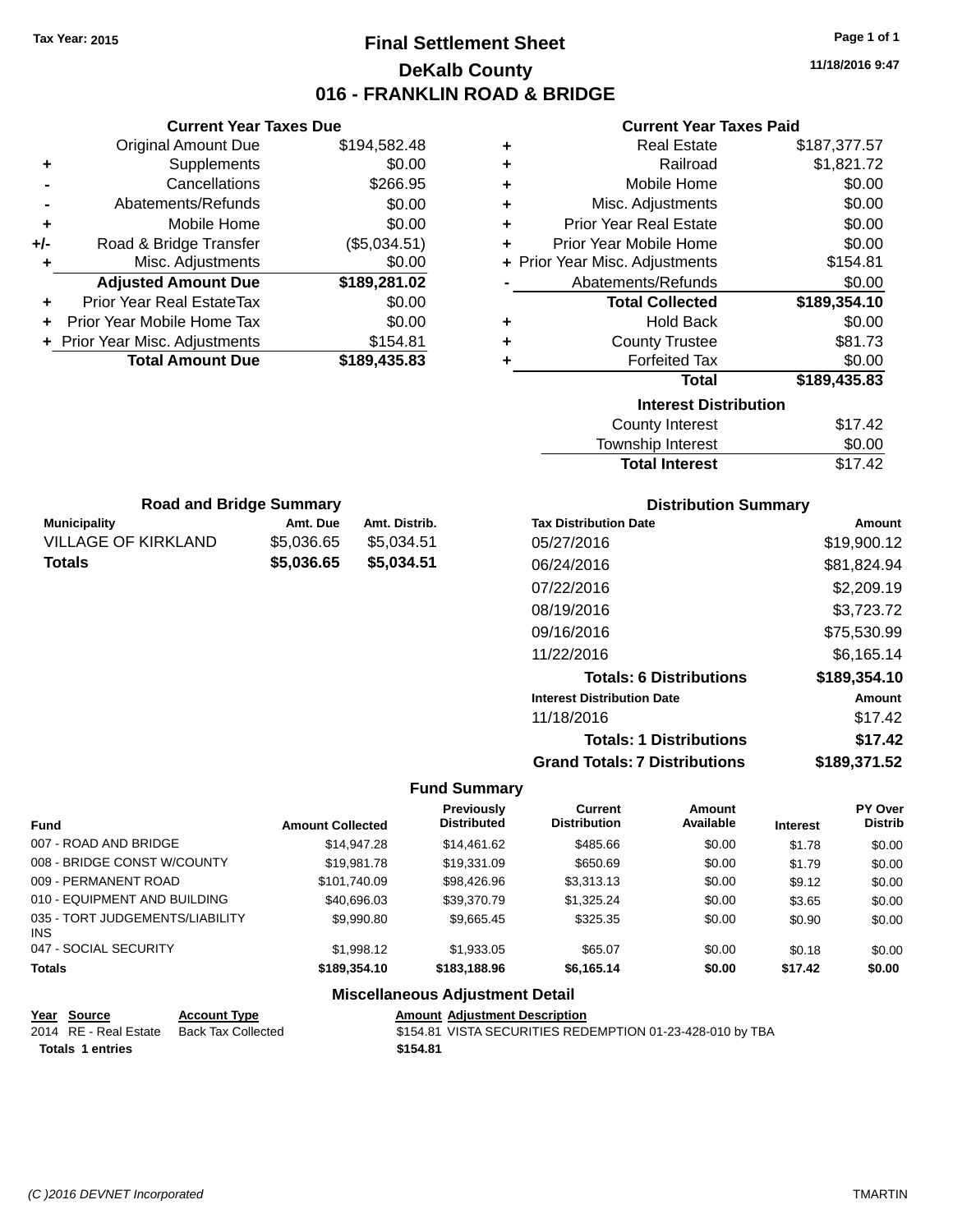## **Final Settlement Sheet Tax Year: 2015 Page 1 of 1 DeKalb County 017 - GENOA TOWNSHIP**

#### **Current Year Taxes Due**

|       | <b>Original Amount Due</b>       | \$238,849.41 |
|-------|----------------------------------|--------------|
| ٠     | Supplements                      | \$29.35      |
|       | Cancellations                    | \$427.43     |
|       | Abatements/Refunds               | \$5.16       |
| ٠     | Mobile Home                      | \$153.46     |
| $+/-$ | Road & Bridge Transfer           | \$0.00       |
| ٠     | Misc. Adjustments                | \$18.67      |
|       | <b>Adjusted Amount Due</b>       | \$238,618.30 |
|       | <b>Prior Year Real EstateTax</b> | (\$127.63)   |
|       | Prior Year Mobile Home Tax       | \$1.20       |
|       | + Prior Year Misc. Adjustments   | \$1.64       |
|       | <b>Total Amount Due</b>          | \$238,493.51 |

|           | <b>Current Year Taxes Paid</b> |              |
|-----------|--------------------------------|--------------|
| ÷         | <b>Real Estate</b>             | \$236,532.96 |
| $\ddot{}$ | Railroad                       | \$1,876.00   |
| $\ddot{}$ | Mobile Home                    | \$146.11     |
| $\ddot{}$ | Misc. Adjustments              | \$18.67      |
| ÷         | <b>Prior Year Real Estate</b>  | (\$127.63)   |
| ÷         | Prior Year Mobile Home         | \$1.20       |
|           | + Prior Year Misc. Adjustments | \$1.64       |
|           | Abatements/Refunds             | \$5.16       |
|           | <b>Total Collected</b>         | \$238,443.79 |
| ÷         | <b>Hold Back</b>               | \$0.00       |
| ÷         | <b>County Trustee</b>          | \$49.71      |
| ÷         | <b>Forfeited Tax</b>           | \$0.01       |

## **Interest Distribution**

| County Interest       | \$21.94 |
|-----------------------|---------|
| Township Interest     | \$0.00  |
| <b>Total Interest</b> | \$21.94 |

**Total \$238,493.51**

#### **Distribution Summary**

| <b>Tax Distribution Date</b>         | Amount       |
|--------------------------------------|--------------|
| 05/27/2016                           | \$26.149.45  |
| 06/24/2016                           | \$101,479.24 |
| 07/22/2016                           | \$2,928.43   |
| 08/19/2016                           | \$6,461.38   |
| 09/16/2016                           | \$91,847.82  |
| 11/22/2016                           | \$9.577.47   |
| <b>Totals: 6 Distributions</b>       | \$238,443.79 |
| <b>Interest Distribution Date</b>    | Amount       |
| 11/18/2016                           | \$21.94      |
| <b>Totals: 1 Distributions</b>       | \$21.94      |
| <b>Grand Totals: 7 Distributions</b> | \$238,465.73 |

#### **Fund Summary**

| <b>Fund</b>                            | <b>Amount Collected</b> | <b>Previously</b><br><b>Distributed</b> | Current<br><b>Distribution</b> | Amount<br>Available | <b>Interest</b> | PY Over<br><b>Distrib</b> |
|----------------------------------------|-------------------------|-----------------------------------------|--------------------------------|---------------------|-----------------|---------------------------|
| 001 - CORPORATE                        | \$206,473.50            | \$198.180.15                            | \$8,293.35                     | \$0.00              | \$19.01         | \$0.00                    |
| 035 - TORT JUDGEMENTS/LIABILITY<br>INS | \$4,508.72              | \$4.327.64                              | \$181.08                       | \$0.00              | \$0.41          | \$0.00                    |
| 047 - SOCIAL SECURITY                  | \$11.333.47             | \$10.878.24                             | \$455.23                       | \$0.00              | \$1.04          | \$0.00                    |
| 054 - GENERAL ASSISTANCE               | \$16,128,10             | \$15,480.29                             | \$647.81                       | \$0.00              | \$1.48          | \$0.00                    |
| Totals                                 | \$238,443.79            | \$228,866,32                            | \$9.577.47                     | \$0.00              | \$21.94         | \$0.00                    |

#### **Miscellaneous Adjustment Detail**

| <u>Year Source</u>      | <b>Account Type</b>                      |         | <b>Amount Adjustment Description</b>               |
|-------------------------|------------------------------------------|---------|----------------------------------------------------|
|                         | 2015 RE - Real Estate Back Tax Collected |         | \$13.70 NIKOLS REDEMPTION 03-19-429-033 by TBA     |
|                         | 2015 MH - Mobile Home Back Tax Collected |         | \$1.64 GOULD REDEMPTION 03-30-131-001 0087O by TBA |
|                         | 2015 RE - Real Estate Back Tax Collected |         | \$4.97 TRUSTEE SALE 03-16-100-004 by TBA           |
| <b>Totals 3 entries</b> |                                          | \$20.31 |                                                    |
|                         |                                          |         |                                                    |

#### **Abatement Detail**

**Year Source Account Type Amount Adjustment Description**<br>2015 RE - Real Estate RE Abatement **Amount Adjustment Description** \$5.16 PTAB INTEREST REFUND 03-29-152-012 by TBA **Totals \$5.16 1 entries**

**11/18/2016 9:47**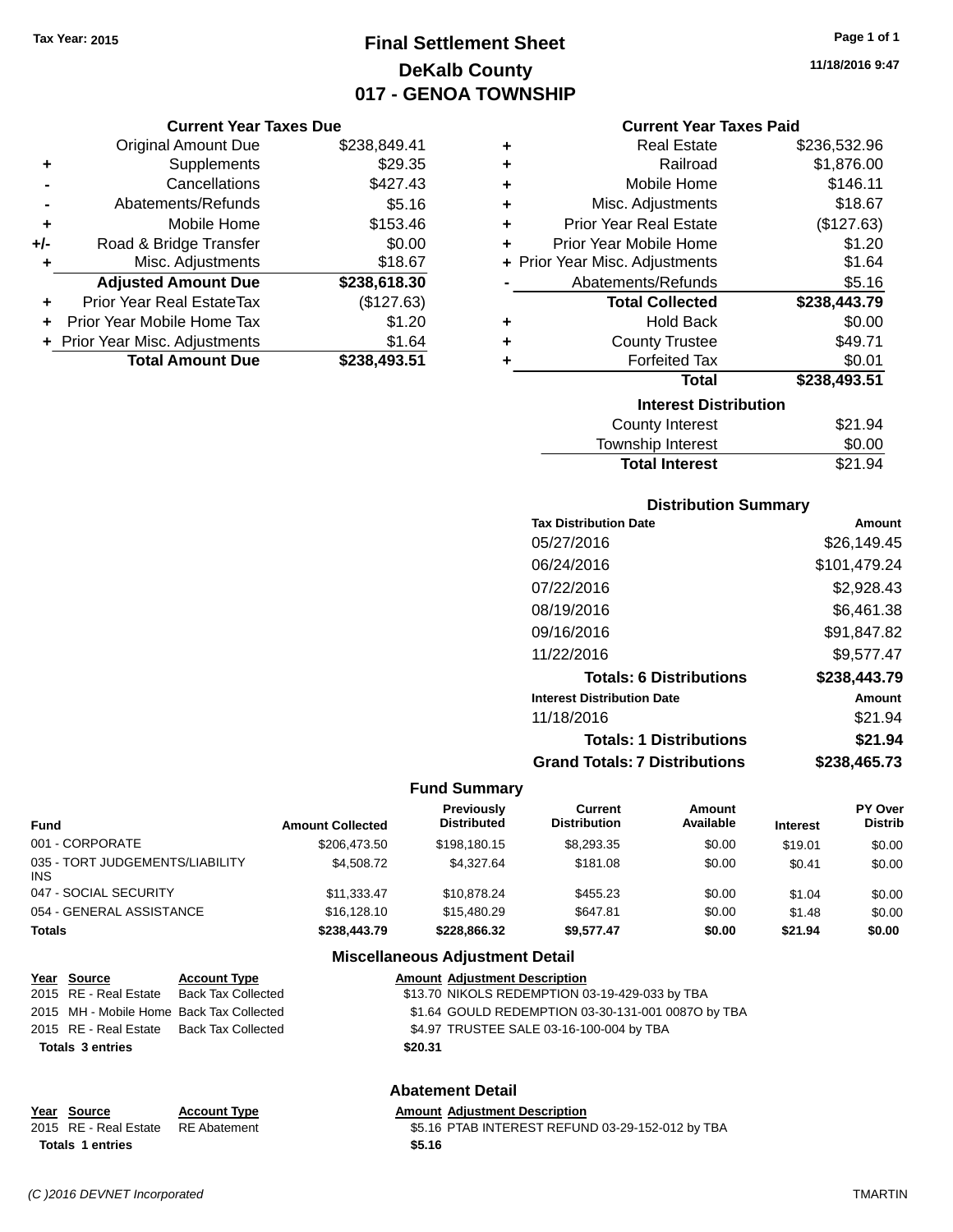## **Final Settlement Sheet Tax Year: 2015 Page 1 of 2 DeKalb County 018 - GENOA ROAD & BRIDGE**

**11/18/2016 9:47**

| <b>Current Year Taxes Paid</b> |  |  |  |
|--------------------------------|--|--|--|
|--------------------------------|--|--|--|

| ÷ | <b>Real Estate</b>             | \$152,953.61 |
|---|--------------------------------|--------------|
| ٠ | Railroad                       | \$1,408.86   |
| ٠ | Mobile Home                    | \$109.73     |
| ÷ | Misc. Adjustments              | \$14.02      |
| ٠ | <b>Prior Year Real Estate</b>  | (\$95.85)    |
| ÷ | Prior Year Mobile Home         | \$0.90       |
|   | + Prior Year Misc. Adjustments | \$1.23       |
|   | Abatements/Refunds             | \$3.87       |
|   | <b>Total Collected</b>         | \$154,388.63 |
| ٠ | Hold Back                      | \$0.00       |
| ÷ | <b>County Trustee</b>          | \$37.33      |
| ٠ | <b>Forfeited Tax</b>           | \$0.01       |
|   | <b>Total</b>                   | \$154,425.97 |
|   | <b>Interest Distribution</b>   |              |
|   | County Interest                | \$14.21      |
|   | <b>Township Interest</b>       | \$0.00       |
|   | <b>Total Interest</b>          | \$14.21      |

| <b>Road and Bridge Summary</b> |                         |               |  |
|--------------------------------|-------------------------|---------------|--|
| <b>Municipality</b>            | Amt. Due                | Amt. Distrib. |  |
| CITY OF GENOA                  | \$24,893.16 \$24,892.62 |               |  |
| <b>Totals</b>                  | \$24,893.16 \$24,892.62 |               |  |

**Current Year Taxes Due** Original Amount Due \$179,373.19

**Adjusted Amount Due \$154,519.69**

**+** Supplements \$22.04 **-** Cancellations \$108.32 **-** Abatements/Refunds \$3.87 **+** Mobile Home \$115.25 **+/-** Road & Bridge Transfer (\$24,892.62) **+** Misc. Adjustments \$14.02

**+** Prior Year Real EstateTax (\$95.85) **+** Prior Year Mobile Home Tax \$0.90 **+** Prior Year Misc. Adjustments \$1.23<br> **1.23**<br> **154,425.97** 

**Total Amount Due** 

#### **Distribution Summary**

| <b>Tax Distribution Date</b>         | Amount       |
|--------------------------------------|--------------|
| 05/27/2016                           | \$16,970.67  |
| 06/24/2016                           | \$65,828.85  |
| 07/22/2016                           | \$1,983.75   |
| 08/19/2016                           | \$4,175.14   |
| 09/16/2016                           | \$59,113.32  |
| 11/22/2016                           | \$6.316.90   |
| <b>Totals: 6 Distributions</b>       | \$154,388.63 |
| <b>Interest Distribution Date</b>    | Amount       |
| 11/18/2016                           | \$14.21      |
| <b>Totals: 1 Distributions</b>       | \$14.21      |
| <b>Grand Totals: 7 Distributions</b> | \$154.402.84 |

#### **Fund Summary**

| Fund                                    | <b>Amount Collected</b> | <b>Previously</b><br><b>Distributed</b> | Current<br><b>Distribution</b> | Amount<br>Available | <b>Interest</b> | <b>PY Over</b><br>Distrib |
|-----------------------------------------|-------------------------|-----------------------------------------|--------------------------------|---------------------|-----------------|---------------------------|
| 007 - ROAD AND BRIDGE                   | \$54,632,06             | \$52,317,36                             | \$2,314.70                     | \$0.00              | \$6.30          | \$0.00                    |
| 008 - BRIDGE CONST W/COUNTY             | \$868.44                | \$833.59                                | \$34.85                        | \$0.00              | \$0.07          | \$0.00                    |
| 009 - PERMANENT ROAD                    | \$78.341.25             | \$75.198.25                             | \$3.143.00                     | \$0.00              | \$6.21          | \$0.00                    |
| 010 - EQUIPMENT AND BUILDING            | \$8,694.05              | \$8,345,26                              | \$348.79                       | \$0.00              | \$0.69          | \$0.00                    |
| 035 - TORT JUDGEMENTS/LIABILITY<br>INS. | \$8,703.57              | \$8,354.38                              | \$349.19                       | \$0.00              | \$0.69          | \$0.00                    |
| 047 - SOCIAL SECURITY                   | \$3,149.26              | \$3.022.89                              | \$126.37                       | \$0.00              | \$0.25          | \$0.00                    |
| <b>Totals</b>                           | \$154,388,63            | \$148.071.73                            | \$6,316,90                     | \$0.00              | \$14.21         | \$0.00                    |

| <u>Year Source</u>      | <b>Account Type</b>                      | <b>Amount Adjustment Description</b>               |  |
|-------------------------|------------------------------------------|----------------------------------------------------|--|
| 2015 RE - Real Estate   | Back Tax Collected                       | \$10.29 NIKOLS REDEMPTION 03-19-429-033 by TBA     |  |
|                         | 2015 MH - Mobile Home Back Tax Collected | \$1.23 GOULD REDEMPTION 03-30-131-001 0087O by TBA |  |
| 2015 RE - Real Estate   | Back Tax Collected                       | \$3.73 TRUSTEE SALE 03-16-100-004 by TBA           |  |
| <b>Totals 3 entries</b> |                                          | \$15.25                                            |  |
|                         |                                          |                                                    |  |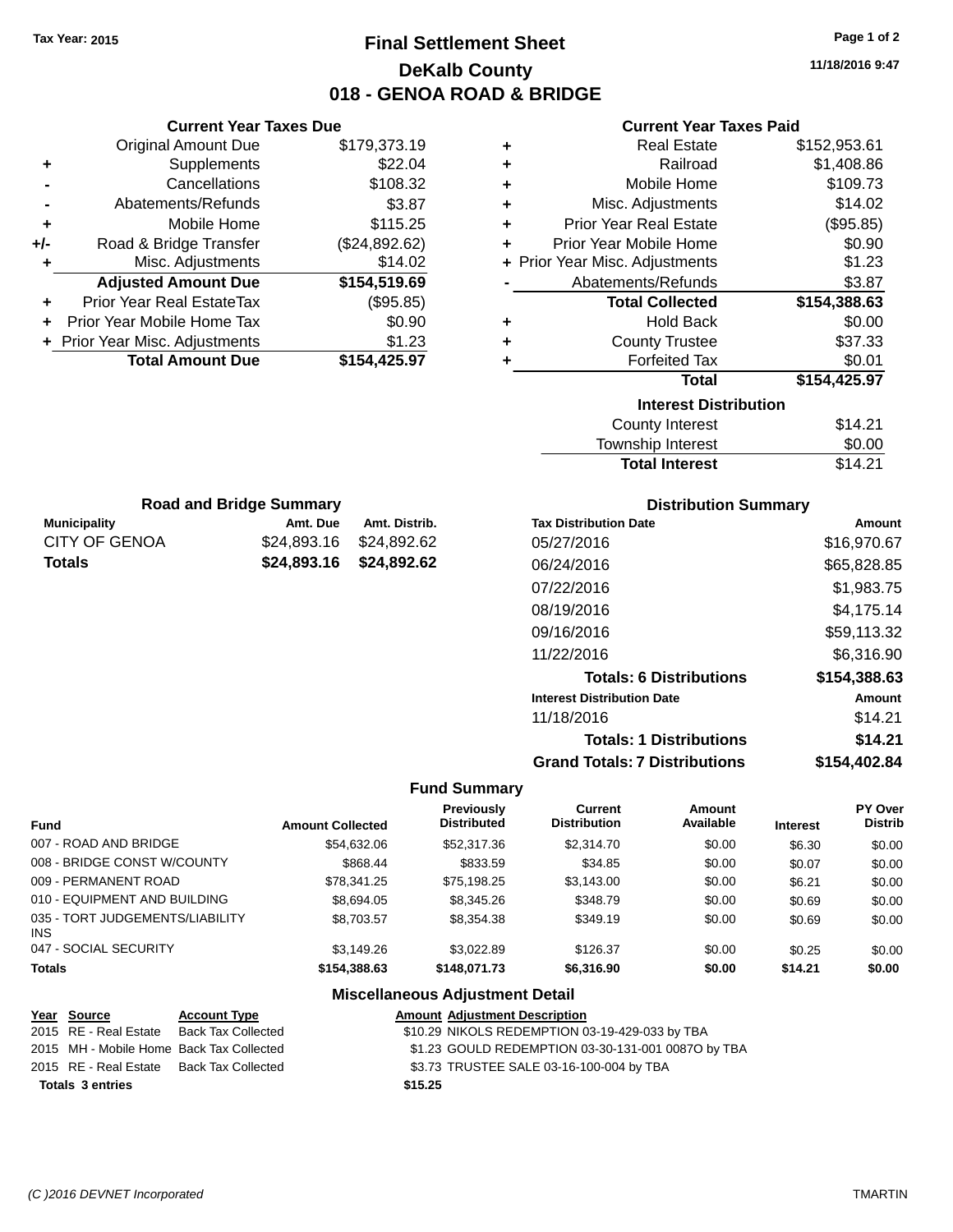## **Final Settlement Sheet Tax Year: 2015 Page 2 of 2 DeKalb County Abatement Detail**

**11/18/2016 9:47**

**Totals 1 entries** \$3.87

**Year Source Account Type Amount Adjustment Description**<br>2015 RE - Real Estate RE Abatement \$3.87 PTAB INTEREST REFUN \$3.87 PTAB INTEREST REFUND 03-29-152-012 by TBA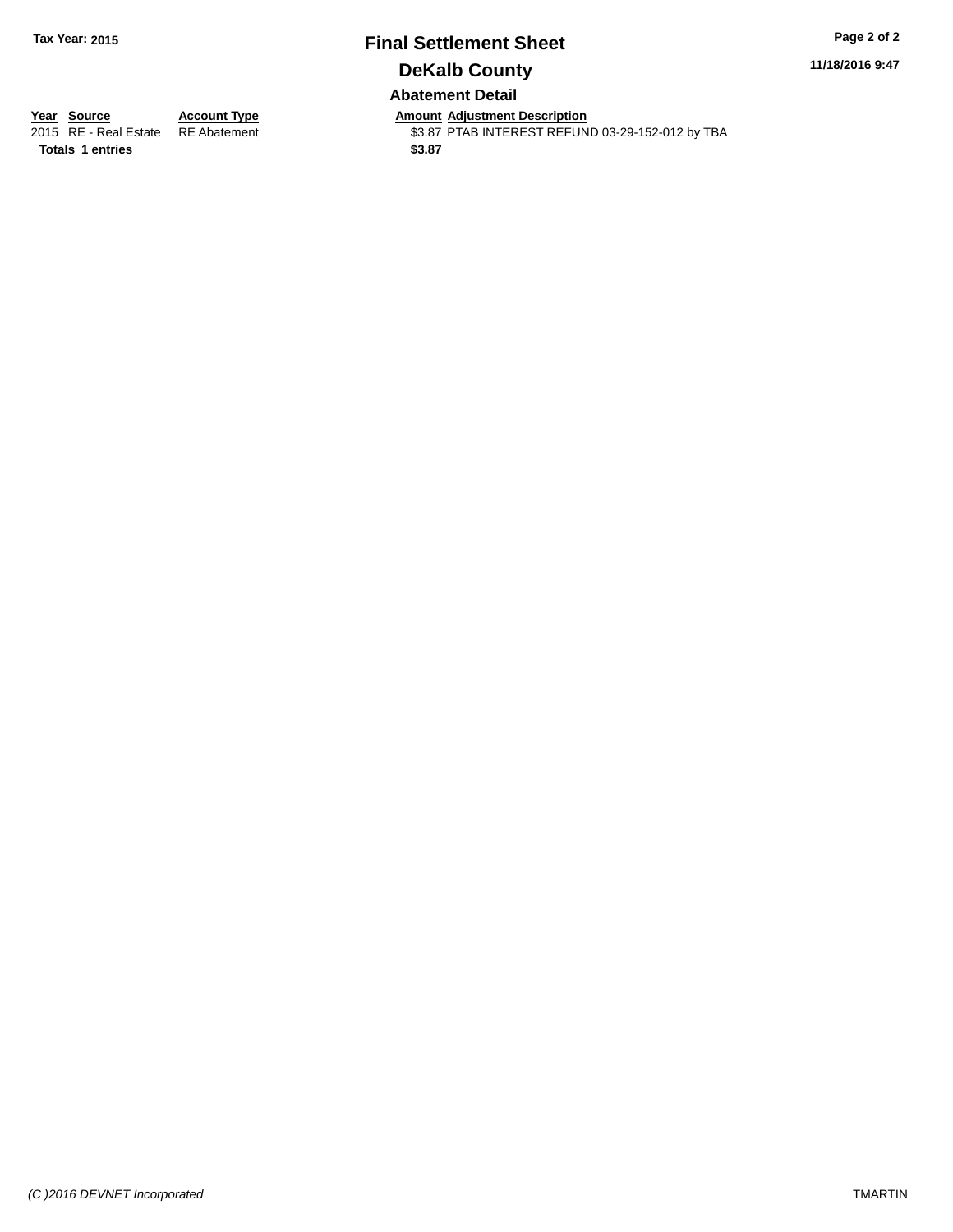## **Final Settlement Sheet Tax Year: 2015 Page 1 of 1 DeKalb County 019 - KINGSTON TOWNSHIP**

#### **Current Year Taxes Due**

|     | <b>Original Amount Due</b>       | \$89,013.31 |
|-----|----------------------------------|-------------|
| ٠   | Supplements                      | \$0.00      |
|     | Cancellations                    | \$1,026.49  |
|     | Abatements/Refunds               | \$0.00      |
| ٠   | Mobile Home                      | \$10.26     |
| +/- | Road & Bridge Transfer           | \$0.00      |
|     | Misc. Adjustments                | \$70.77     |
|     | <b>Adjusted Amount Due</b>       | \$88,067.85 |
| ÷   | <b>Prior Year Real EstateTax</b> | (\$92.13)   |
|     | Prior Year Mobile Home Tax       | \$0.00      |
|     | + Prior Year Misc. Adjustments   | \$1.42      |
|     | <b>Total Amount Due</b>          | \$87,977.14 |

|   | <b>Current Year Taxes Paid</b> |             |
|---|--------------------------------|-------------|
| ٠ | <b>Real Estate</b>             | \$86,462.55 |
| ÷ | Railroad                       | \$1,360.20  |
| ٠ | Mobile Home                    | \$10.26     |
| ٠ | Misc. Adjustments              | \$70.77     |
| ÷ | <b>Prior Year Real Estate</b>  | (\$92.13)   |
| ٠ | Prior Year Mobile Home         | \$0.00      |
|   | + Prior Year Misc. Adjustments | \$1.42      |
|   | Abatements/Refunds             | \$0.00      |
|   | <b>Total Collected</b>         | \$87,813.07 |
| ٠ | Hold Back                      | \$0.00      |
|   | <b>County Trustee</b>          | \$164.07    |
|   | <b>Forfeited Tax</b>           | \$0.00      |
|   | <b>Total</b>                   | \$87,977.14 |
|   | <b>Interest Distribution</b>   |             |
|   | County Interest                | \$8.08      |

| <b>Total Interest</b>  | \$8.08 |
|------------------------|--------|
| Township Interest      | \$0.00 |
| <b>County Interest</b> | \$8.08 |

#### **Distribution Summary**

| <b>Tax Distribution Date</b>         | Amount      |
|--------------------------------------|-------------|
| 05/27/2016                           | \$10,284.31 |
| 06/24/2016                           | \$37,029.76 |
| 07/22/2016                           | \$903.66    |
| 08/19/2016                           | \$1,832.99  |
| 09/16/2016                           | \$35,276.32 |
| 11/22/2016                           | \$2.486.03  |
| <b>Totals: 6 Distributions</b>       | \$87.813.07 |
| <b>Interest Distribution Date</b>    | Amount      |
| 11/18/2016                           | \$8.08      |
| <b>Totals: 1 Distributions</b>       | \$8.08      |
| <b>Grand Totals: 7 Distributions</b> | \$87.821.15 |
|                                      |             |

### **Fund Summary**

| Fund                     | <b>Amount Collected</b> | <b>Previously</b><br><b>Distributed</b> | Current<br><b>Distribution</b> | Amount<br>Available | <b>Interest</b> | <b>PY Over</b><br><b>Distrib</b> |
|--------------------------|-------------------------|-----------------------------------------|--------------------------------|---------------------|-----------------|----------------------------------|
| 001 - CORPORATE          | \$87.202.41             | \$84,733,67                             | \$2,468.74                     | \$0.00              | \$8.02          | \$0.00                           |
| 054 - GENERAL ASSISTANCE | \$610.66                | \$593.37                                | \$17.29                        | \$0.00              | \$0.06          | \$0.00                           |
| Totals                   | \$87,813,07             | \$85,327.04                             | \$2,486.03                     | \$0.00              | \$8.08          | \$0.00                           |

#### **Miscellaneous Adjustment Detail**

| <u>Year Source</u>    | <b>Account Type</b>                      | <b>Amount Adjustment Description</b>                         |
|-----------------------|------------------------------------------|--------------------------------------------------------------|
| 2014 RE - Real Estate | Back Tax Collected                       | \$1.42 RIVERBEND DEVELOPMENT REDEMPTION 02-24-452-011 by TBA |
| 2015 RE - Real Estate | Back Tax Collected                       | \$13.63 JOHNSON REDEMPTION 02-22-307-013 by TBA              |
|                       | 2015 RE - Real Estate Back Tax Collected | \$57.14 TRUSTEE SALE 02-17-100-005 by TBA                    |
| Totals 3 entries      |                                          | \$72.19                                                      |

**11/18/2016 9:47**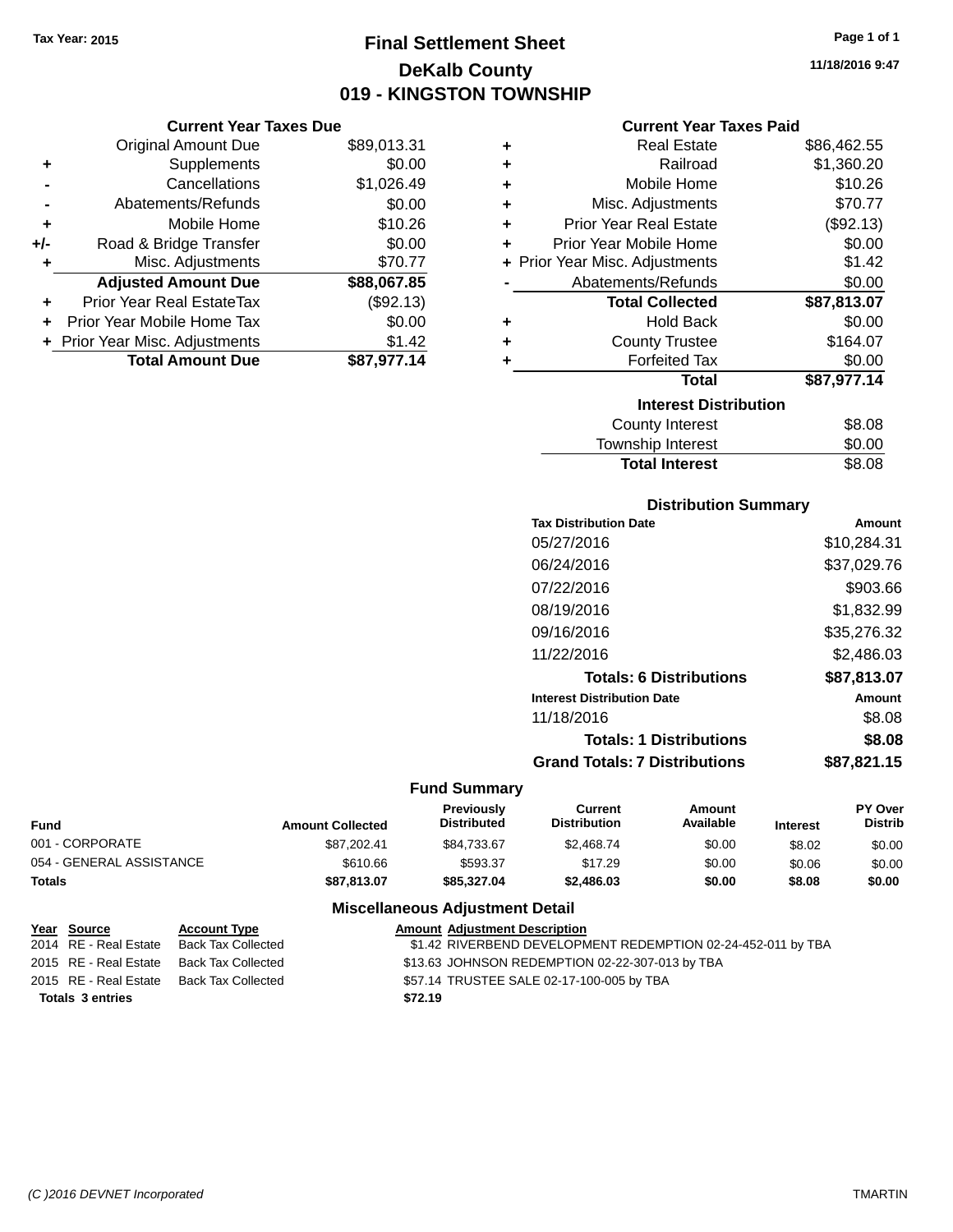**Current Year Taxes Due** Original Amount Due \$327,373.04

**Adjusted Amount Due \$303,127.95**

**Total Amount Due \$302,766.89**

**+** Supplements \$0.00 **-** Cancellations \$3,775.32 **-** Abatements/Refunds \$0.00 **+** Mobile Home \$37.77 **+/-** Road & Bridge Transfer (\$20,767.83) **+** Misc. Adjustments \$260.29

**+** Prior Year Real EstateTax (\$366.31) **+** Prior Year Mobile Home Tax \$0.00 **+** Prior Year Misc. Adjustments \$5.25

CITY OF GENOA \$8,131.00 \$8,115.63 VILLAGE OF KINGSTON \$12,676.19 \$12,652.20 **Totals \$20,807.19 \$20,767.83**

## **Final Settlement Sheet Tax Year: 2015 Page 1 of 1 DeKalb County 020 - KINGSTON ROAD & BRIDGE**

**11/18/2016 9:47**

**Total Interest** \$27.81

#### **Current Year Taxes Paid**

| ٠ | <b>Real Estate</b>             | \$297,223.88 |
|---|--------------------------------|--------------|
| ٠ | Railroad                       | \$5,002.52   |
| ٠ | Mobile Home                    | \$37.77      |
| ٠ | Misc. Adjustments              | \$260.29     |
| ÷ | <b>Prior Year Real Estate</b>  | (\$366.31)   |
| ٠ | Prior Year Mobile Home         | \$0.00       |
|   | + Prior Year Misc. Adjustments | \$5.25       |
|   | Abatements/Refunds             | \$0.00       |
|   | <b>Total Collected</b>         | \$302,163.40 |
| ٠ | <b>Hold Back</b>               | \$0.00       |
| ٠ | <b>County Trustee</b>          | \$603.49     |
| ٠ | <b>Forfeited Tax</b>           | \$0.00       |
|   | <b>Total</b>                   | \$302,766.89 |
|   | <b>Interest Distribution</b>   |              |
|   | <b>County Interest</b>         | \$27.81      |
|   | Township Interest              | \$0.00       |

|                     |                                |               | Township Interest            |
|---------------------|--------------------------------|---------------|------------------------------|
|                     |                                |               | <b>Total Interest</b>        |
|                     | <b>Road and Bridge Summary</b> |               | <b>Distribution Summary</b>  |
| <b>Municipality</b> | Amt. Due                       | Amt. Distrib. | <b>Tax Distribution Date</b> |

| <b>Tax Distribution Date</b>         | Amount       |
|--------------------------------------|--------------|
| 05/27/2016                           | \$35,357.60  |
| 06/24/2016                           | \$127,451.16 |
| 07/22/2016                           | \$3,106.61   |
| 08/19/2016                           | \$6,301.89   |
| 09/16/2016                           | \$121,399.98 |
| 11/22/2016                           | \$8,546.16   |
| <b>Totals: 6 Distributions</b>       | \$302,163.40 |
| <b>Interest Distribution Date</b>    | Amount       |
| 11/18/2016                           | \$27.81      |
| <b>Totals: 1 Distributions</b>       | \$27.81      |
| <b>Grand Totals: 7 Distributions</b> | \$302.191.21 |

| <b>Fund</b>                  |                     | <b>Amount Collected</b> | Previously<br><b>Distributed</b>       | Current<br><b>Distribution</b> | Amount<br>Available | <b>Interest</b> | <b>PY Over</b><br><b>Distrib</b> |
|------------------------------|---------------------|-------------------------|----------------------------------------|--------------------------------|---------------------|-----------------|----------------------------------|
| 007 - ROAD AND BRIDGE        |                     | \$82,027,30             | \$79.711.43                            | \$2.315.87                     | \$0.00              | \$8.85          | \$0.00                           |
| 008 - BRIDGE CONST W/COUNTY  |                     | \$10.911.21             | \$10,602.40                            | \$308.81                       | \$0.00              | \$0.94          | \$0.00                           |
| 009 - PERMANENT ROAD         |                     | \$181.732.45            | \$176,589.07                           | \$5,143.38                     | \$0.00              | \$15.65         | \$0.00                           |
| 010 - EQUIPMENT AND BUILDING |                     | \$27.492.44             | \$26,714.34                            | \$778.10                       | \$0.00              | \$2.37          | \$0.00                           |
| <b>Totals</b>                |                     | \$302,163.40            | \$293.617.24                           | \$8,546,16                     | \$0.00              | \$27.81         | \$0.00                           |
|                              |                     |                         | <b>Miscellaneous Adjustment Detail</b> |                                |                     |                 |                                  |
| Year Source                  | <b>Account Type</b> |                         | <b>Amount Adjustment Description</b>   |                                |                     |                 |                                  |

| $\frac{1}{2}$           | <b>HOODMIN</b> TYPE                      | Anivant Aujustinent Description                              |
|-------------------------|------------------------------------------|--------------------------------------------------------------|
|                         | 2014 RE - Real Estate Back Tax Collected | \$5.25 RIVERBEND DEVELOPMENT REDEMPTION 02-24-452-011 by TBA |
|                         | 2015 RE - Real Estate Back Tax Collected | \$50.14 JOHNSON REDEMPTION 02-22-307-013 by TBA              |
|                         | 2015 RE - Real Estate Back Tax Collected | \$210.15 TRUSTEE SALE 02-17-100-005 by TBA                   |
| <b>Totals 3 entries</b> |                                          | \$265.54                                                     |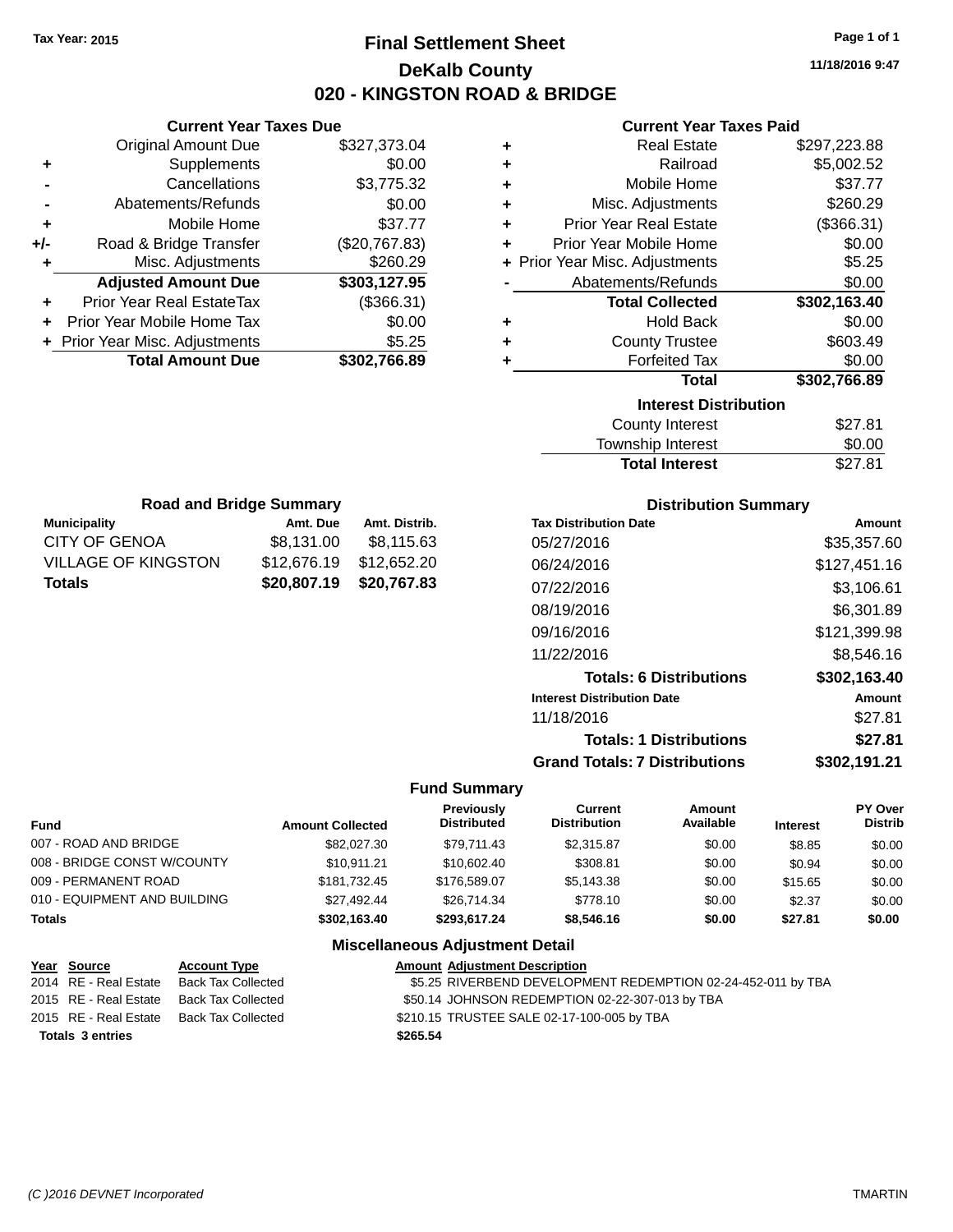**Current Year Taxes Due**

## **Final Settlement Sheet Tax Year: 2015 Page 1 of 1 DeKalb County 021 - KINGSTON TWP CEMETERY**

**11/18/2016 9:47**

#### **Current Year Taxes Paid**

|     | <b>Original Amount Due</b>       | \$14,871.08 | ٠ | <b>Real Estate</b>             | \$14,444.91 |
|-----|----------------------------------|-------------|---|--------------------------------|-------------|
| ٠   | Supplements                      | \$0.00      | ٠ | Railroad                       | \$227.24    |
|     | Cancellations                    | \$171.50    | ٠ | Mobile Home                    | \$1.72      |
|     | Abatements/Refunds               | \$0.00      | ٠ | Misc. Adjustments              | \$11.83     |
| ٠   | Mobile Home                      | \$1.72      | ٠ | <b>Prior Year Real Estate</b>  | (\$15.39)   |
| +/- | Road & Bridge Transfer           | \$0.00      |   | Prior Year Mobile Home         | \$0.00      |
|     | Misc. Adjustments                | \$11.83     |   | + Prior Year Misc. Adjustments | \$0.24      |
|     | <b>Adjusted Amount Due</b>       | \$14,713.13 |   | Abatements/Refunds             | \$0.00      |
| ÷.  | <b>Prior Year Real EstateTax</b> | (\$15.39)   |   | <b>Total Collected</b>         | \$14,670.55 |
|     | Prior Year Mobile Home Tax       | \$0.00      | ٠ | <b>Hold Back</b>               | \$0.00      |
|     | + Prior Year Misc. Adjustments   | \$0.24      | ٠ | <b>County Trustee</b>          | \$27.43     |
|     | <b>Total Amount Due</b>          | \$14,697.98 |   | <b>Forfeited Tax</b>           | \$0.00      |
|     |                                  |             |   | <b>Total</b>                   | \$14,697.98 |
|     |                                  |             |   | <b>Interest Distribution</b>   |             |
|     |                                  |             |   | <b>County Interest</b>         | \$1.35      |
|     |                                  |             |   | Township Interact              | ድስ ሰስ       |

# Township Interest \$0.00 **Total Interest** \$1.35

**Distribution Summary**

| PISUINUUVII VUIIIIIIAI Y             |             |
|--------------------------------------|-------------|
| <b>Tax Distribution Date</b>         | Amount      |
| 05/27/2016                           | \$1,718.18  |
| 06/24/2016                           | \$6,186.54  |
| 07/22/2016                           | \$151.00    |
| 08/19/2016                           | \$306.20    |
| 09/16/2016                           | \$5,893.26  |
| 11/22/2016                           | \$415.37    |
| <b>Totals: 6 Distributions</b>       | \$14,670.55 |
| <b>Interest Distribution Date</b>    | Amount      |
| 11/18/2016                           | \$1.35      |
| <b>Totals: 1 Distributions</b>       | \$1.35      |
| <b>Grand Totals: 7 Distributions</b> | \$14,671.90 |
|                                      |             |

#### **Fund Summary**

| <b>Fund</b>    | <b>Amount Collected</b> | Previously<br><b>Distributed</b> | Current<br><b>Distribution</b> | Amount<br>Available | <b>Interest</b> | <b>PY Over</b><br><b>Distrib</b> |
|----------------|-------------------------|----------------------------------|--------------------------------|---------------------|-----------------|----------------------------------|
| 017 - CEMETERY | \$14,670.55             | \$14,255,18                      | \$415.37                       | \$0.00              | \$1.35          | \$0.00                           |
| <b>Totals</b>  | \$14.670.55             | \$14,255,18                      | \$415.37                       | \$0.00              | \$1.35          | \$0.00                           |

|                         | Year Source           | <b>Account Type</b>                      | <b>Amount Adjustment Description</b>                         |
|-------------------------|-----------------------|------------------------------------------|--------------------------------------------------------------|
|                         | 2014 RE - Real Estate | Back Tax Collected                       | \$0.24 RIVERBEND DEVELOPMENT REDEMPTION 02-24-452-011 by TBA |
|                         |                       | 2015 RE - Real Estate Back Tax Collected | \$2.28 JOHNSON REDEMPTION 02-22-307-013 by TBA               |
|                         |                       | 2015 RE - Real Estate Back Tax Collected | \$9.55 TRUSTEE SALE 02-17-100-005 by TBA                     |
| <b>Totals 3 entries</b> |                       |                                          | \$12.07                                                      |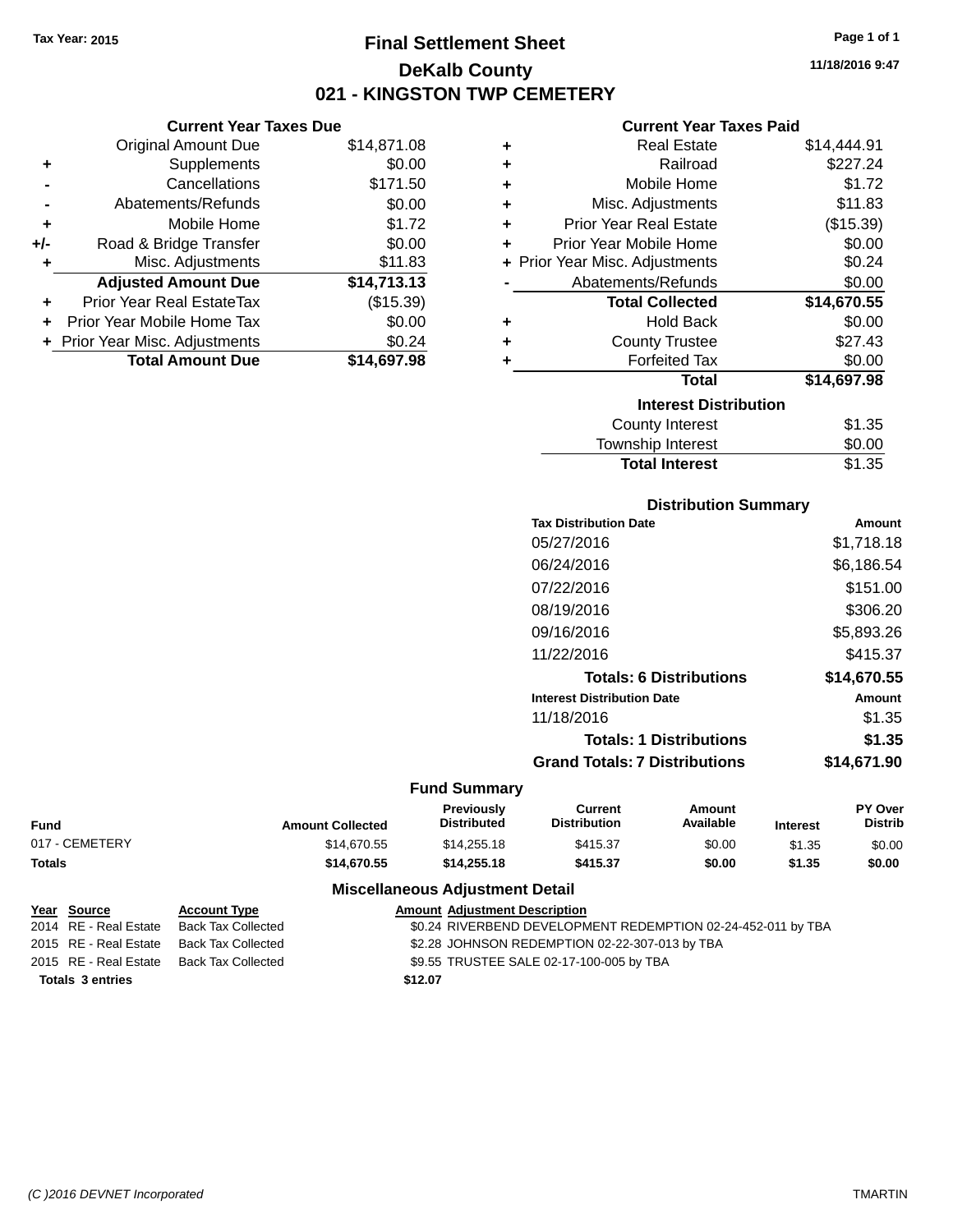## **Final Settlement Sheet Tax Year: 2015 Page 1 of 1 DeKalb County 022 - MALTA TOWNSHIP**

**11/18/2016 9:47**

#### **Current Year Taxes Paid**

|     | <b>Current Year Taxes Due</b>  |             |         |
|-----|--------------------------------|-------------|---------|
|     | <b>Original Amount Due</b>     | \$66,369.84 | ٠       |
|     | Supplements                    | \$0.00      | ٠       |
|     | Cancellations                  | \$41.92     | ٠       |
|     | Abatements/Refunds             | \$0.00      | ٠       |
|     | Mobile Home                    | \$0.00      | ٠       |
| +/- | Road & Bridge Transfer         | \$0.00      | ٠       |
|     | Misc. Adjustments              | \$0.00      | + Prior |
|     | <b>Adjusted Amount Due</b>     | \$66,327.92 |         |
|     | Prior Year Real EstateTax      | (\$16.51)   |         |
|     | Prior Year Mobile Home Tax     | \$0.00      |         |
|     | + Prior Year Misc. Adjustments | \$0.00      | ٠       |
|     | <b>Total Amount Due</b>        | \$66,311.41 |         |
|     |                                |             |         |

| ٠ | <b>Real Estate</b>             | \$62,848.09 |
|---|--------------------------------|-------------|
| ٠ | Railroad                       | \$3,438.92  |
| ٠ | Mobile Home                    | \$0.00      |
| ٠ | Misc. Adjustments              | \$0.00      |
| ٠ | Prior Year Real Estate         | (\$16.51)   |
| ٠ | Prior Year Mobile Home         | \$0.00      |
|   | + Prior Year Misc. Adjustments | \$0.00      |
|   | Abatements/Refunds             | \$0.00      |
|   | <b>Total Collected</b>         | \$66,270.50 |
| ٠ | Hold Back                      | \$0.00      |
| ٠ | <b>County Trustee</b>          | \$40.91     |
| ٠ | <b>Forfeited Tax</b>           | \$0.00      |
|   | Total                          | \$66,311.41 |
|   | <b>Interest Distribution</b>   |             |
|   | County Interest                | \$6.10      |
|   | <b>Township Interest</b>       | \$0.00      |
|   | <b>Total Interest</b>          | \$6.10      |

#### **Distribution Summary**

| <b>Tax Distribution Date</b>         | Amount      |
|--------------------------------------|-------------|
| 05/27/2016                           | \$6,463.32  |
| 06/24/2016                           | \$29,553.16 |
| 07/22/2016                           | \$570.26    |
| 08/19/2016                           | \$1,155.18  |
| 09/16/2016                           | \$27,077.97 |
| 11/22/2016                           | \$1,450.61  |
| <b>Totals: 6 Distributions</b>       | \$66,270,50 |
| <b>Interest Distribution Date</b>    | Amount      |
| 11/18/2016                           | \$6.10      |
| <b>Totals: 1 Distributions</b>       | \$6.10      |
| <b>Grand Totals: 7 Distributions</b> | \$66.276.60 |
|                                      |             |

| <b>Fund</b>              | <b>Amount Collected</b> | <b>Previously</b><br><b>Distributed</b> | Current<br><b>Distribution</b> | Amount<br>Available | <b>Interest</b> | <b>PY Over</b><br><b>Distrib</b> |
|--------------------------|-------------------------|-----------------------------------------|--------------------------------|---------------------|-----------------|----------------------------------|
| 001 - CORPORATE          | \$65,490.29             | \$64.056.78                             | \$1.433.51                     | \$0.00              | \$6.03          | \$0.00                           |
| 054 - GENERAL ASSISTANCE | \$780.21                | \$763.11                                | \$17.10                        | \$0.00              | \$0.07          | \$0.00                           |
| <b>Totals</b>            | \$66,270,50             | \$64,819.89                             | \$1.450.61                     | \$0.00              | \$6.10          | \$0.00                           |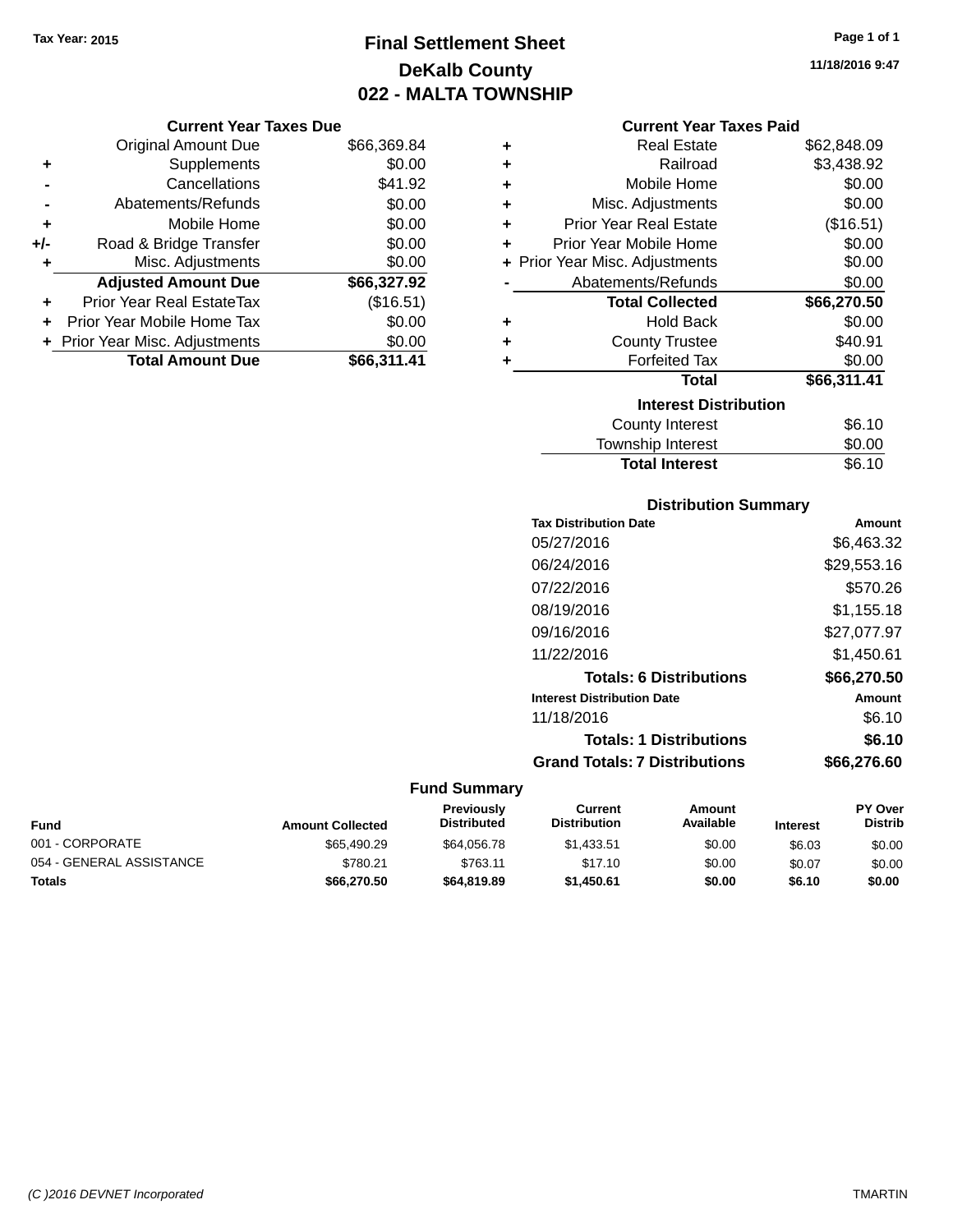## **Final Settlement Sheet Tax Year: 2015 Page 1 of 1 DeKalb County 023 - MALTA TWP LIBRARY**

**11/18/2016 9:47**

| <b>Current Year Taxes Paid</b> |  |  |  |
|--------------------------------|--|--|--|
|--------------------------------|--|--|--|

|     | <b>Current Year Taxes Due</b>  |              |      |
|-----|--------------------------------|--------------|------|
|     | <b>Original Amount Due</b>     | \$127,912.65 | ٠    |
|     | Supplements                    | \$0.00       | ٠    |
|     | Cancellations                  | \$80.81      | ٠    |
|     | Abatements/Refunds             | \$0.00       | ٠    |
|     | Mobile Home                    | \$0.00       | ٠    |
| +/- | Road & Bridge Transfer         | \$0.00       | ÷    |
|     | Misc. Adjustments              | \$0.00       | + Pr |
|     | <b>Adjusted Amount Due</b>     | \$127,831.84 |      |
|     | Prior Year Real EstateTax      | (\$31.81)    |      |
|     | Prior Year Mobile Home Tax     | \$0.00       | ٠    |
|     | + Prior Year Misc. Adjustments | \$0.00       | ٠    |
|     | <b>Total Amount Due</b>        | \$127,800.03 |      |
|     |                                |              |      |

| ٠ | <b>Real Estate</b>             | \$121,125.25 |  |  |  |  |
|---|--------------------------------|--------------|--|--|--|--|
| ٠ | Railroad                       | \$6,627.74   |  |  |  |  |
| ÷ | Mobile Home                    | \$0.00       |  |  |  |  |
| ٠ | Misc. Adjustments              | \$0.00       |  |  |  |  |
| ٠ | <b>Prior Year Real Estate</b>  | (\$31.81)    |  |  |  |  |
| ÷ | Prior Year Mobile Home         | \$0.00       |  |  |  |  |
|   | + Prior Year Misc. Adjustments | \$0.00       |  |  |  |  |
|   | Abatements/Refunds             | \$0.00       |  |  |  |  |
|   | <b>Total Collected</b>         | \$127,721.18 |  |  |  |  |
| ٠ | <b>Hold Back</b>               | \$0.00       |  |  |  |  |
| ٠ | <b>County Trustee</b>          | \$78.85      |  |  |  |  |
| ٠ | <b>Forfeited Tax</b>           | \$0.00       |  |  |  |  |
|   | Total                          | \$127,800.03 |  |  |  |  |
|   | <b>Interest Distribution</b>   |              |  |  |  |  |
|   | County Interest                | \$11.75      |  |  |  |  |
|   | <b>Township Interest</b>       | \$0.00       |  |  |  |  |
|   | <b>Total Interest</b>          | \$11.75      |  |  |  |  |

| <b>Distribution Summary</b>          |              |
|--------------------------------------|--------------|
| <b>Tax Distribution Date</b>         | Amount       |
| 05/27/2016                           | \$12,456.43  |
| 06/24/2016                           | \$56,956.21  |
| 07/22/2016                           | \$1.099.04   |
| 08/19/2016                           | \$2,226.34   |
| 09/16/2016                           | \$52,187.39  |
| 11/22/2016                           | \$2,795.77   |
| <b>Totals: 6 Distributions</b>       | \$127,721.18 |
| <b>Interest Distribution Date</b>    | Amount       |
| 11/18/2016                           | \$11.75      |
| <b>Totals: 1 Distributions</b>       | \$11.75      |
| <b>Grand Totals: 7 Distributions</b> | \$127,732.93 |

| Fund          | <b>Amount Collected</b> | <b>Previously</b><br><b>Distributed</b> | Current<br><b>Distribution</b> | Amount<br>Available | <b>Interest</b> | <b>PY Over</b><br><b>Distrib</b> |
|---------------|-------------------------|-----------------------------------------|--------------------------------|---------------------|-----------------|----------------------------------|
| 016 - LIBRARY | \$127,721.18            | \$124,925.41                            | \$2.795.77                     | \$0.00              | \$11.75         | \$0.00                           |
| Totals        | \$127.721.18            | \$124.925.41                            | \$2.795.77                     | \$0.00              | \$11.75         | \$0.00                           |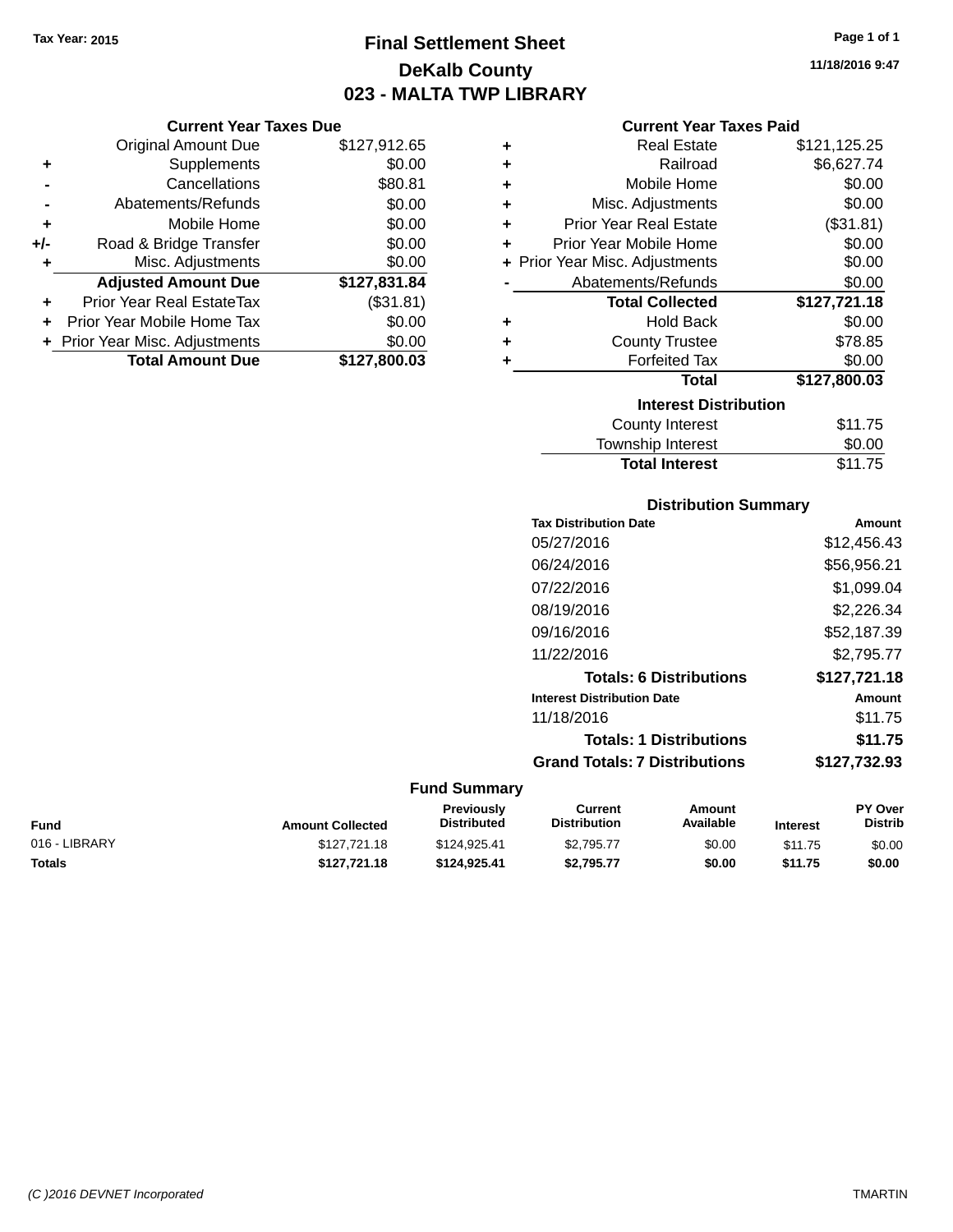## **Final Settlement Sheet Tax Year: 2015 Page 1 of 1 DeKalb County 024 - MALTA ROAD & BRIDGE**

**11/18/2016 9:47**

#### **Current Year Taxes Paid**

| ٠ | <b>Real Estate</b>             | \$147,458.24 |
|---|--------------------------------|--------------|
| ٠ | Railroad                       | \$8,651.16   |
| ٠ | Mobile Home                    | \$0.00       |
| ٠ | Misc. Adjustments              | \$0.00       |
| ٠ | <b>Prior Year Real Estate</b>  | (\$41.52)    |
| ٠ | Prior Year Mobile Home         | \$0.00       |
|   | + Prior Year Misc. Adjustments | \$0.00       |
|   | Abatements/Refunds             | \$0.00       |
|   | <b>Total Collected</b>         | \$156,067.88 |
| ٠ | <b>Hold Back</b>               | \$0.00       |
| ٠ | <b>County Trustee</b>          | \$102.92     |
| ٠ | <b>Forfeited Tax</b>           | \$0.00       |
|   | Total                          | \$156,170.80 |
|   | <b>Interest Distribution</b>   |              |
|   | <b>County Interest</b>         | \$14.36      |
|   | Township Interact              | ድስ ሰስ        |

| \$14.36 |
|---------|
| \$0.00  |
| \$14.36 |
|         |

| <b>Road and Bridge Summary</b> |                         |               |  |  |
|--------------------------------|-------------------------|---------------|--|--|
| <b>Municipality</b>            | Amt. Due                | Amt. Distrib. |  |  |
| VILLAGE OF MALTA               | \$10.652.79 \$10.645.94 |               |  |  |
| <b>Totals</b>                  | \$10,652.79 \$10,645.94 |               |  |  |

**Current Year Taxes Due** Original Amount Due \$166,963.74

**Adjusted Amount Due \$156,212.32**

**Total Amount Due \$156,170.80**

**+** Supplements \$0.00 **-** Cancellations \$105.48 **-** Abatements/Refunds \$0.00 **+** Mobile Home \$0.00 **+/-** Road & Bridge Transfer (\$10,645.94) **+** Misc. Adjustments \$0.00

**+** Prior Year Real EstateTax (\$41.52) **+** Prior Year Mobile Home Tax \$0.00 **+ Prior Year Misc. Adjustments**  $$0.00$ 

#### **Distribution Summary**

| <b>Tax Distribution Date</b>         | Amount       |
|--------------------------------------|--------------|
| 05/27/2016                           | \$15,178.26  |
| 06/24/2016                           | \$69,620.56  |
| 07/22/2016                           | \$1,339.19   |
| 08/19/2016                           | \$2,712.71   |
| 09/16/2016                           | \$63,810.59  |
| 11/22/2016                           | \$3,406.57   |
| <b>Totals: 6 Distributions</b>       | \$156,067.88 |
| <b>Interest Distribution Date</b>    | Amount       |
| 11/18/2016                           | \$14.36      |
| <b>Totals: 1 Distributions</b>       | \$14.36      |
| <b>Grand Totals: 7 Distributions</b> | \$156,082.24 |

| <b>Fund</b>                  | <b>Amount Collected</b> | Previously<br><b>Distributed</b> | Current<br><b>Distribution</b> | Amount<br>Available | <b>Interest</b> | <b>PY Over</b><br><b>Distrib</b> |
|------------------------------|-------------------------|----------------------------------|--------------------------------|---------------------|-----------------|----------------------------------|
| 007 - ROAD AND BRIDGE        | \$48,530.30             | \$47,477.70                      | \$1.052.60                     | \$0.00              | \$5.09          | \$0.00                           |
| 008 - BRIDGE CONST W/COUNTY  | \$19.568.37             | \$19.140.02                      | \$428.35                       | \$0.00              | \$1.69          | \$0.00                           |
| 009 - PERMANENT ROAD         | \$70,306.39             | \$68,767,39                      | \$1,539.00                     | \$0.00              | \$6.06          | \$0.00                           |
| 010 - EQUIPMENT AND BUILDING | \$17,662.82             | \$17.276.20                      | \$386.62                       | \$0.00              | \$1.52          | \$0.00                           |
| <b>Totals</b>                | \$156,067.88            | \$152,661.31                     | \$3,406.57                     | \$0.00              | \$14.36         | \$0.00                           |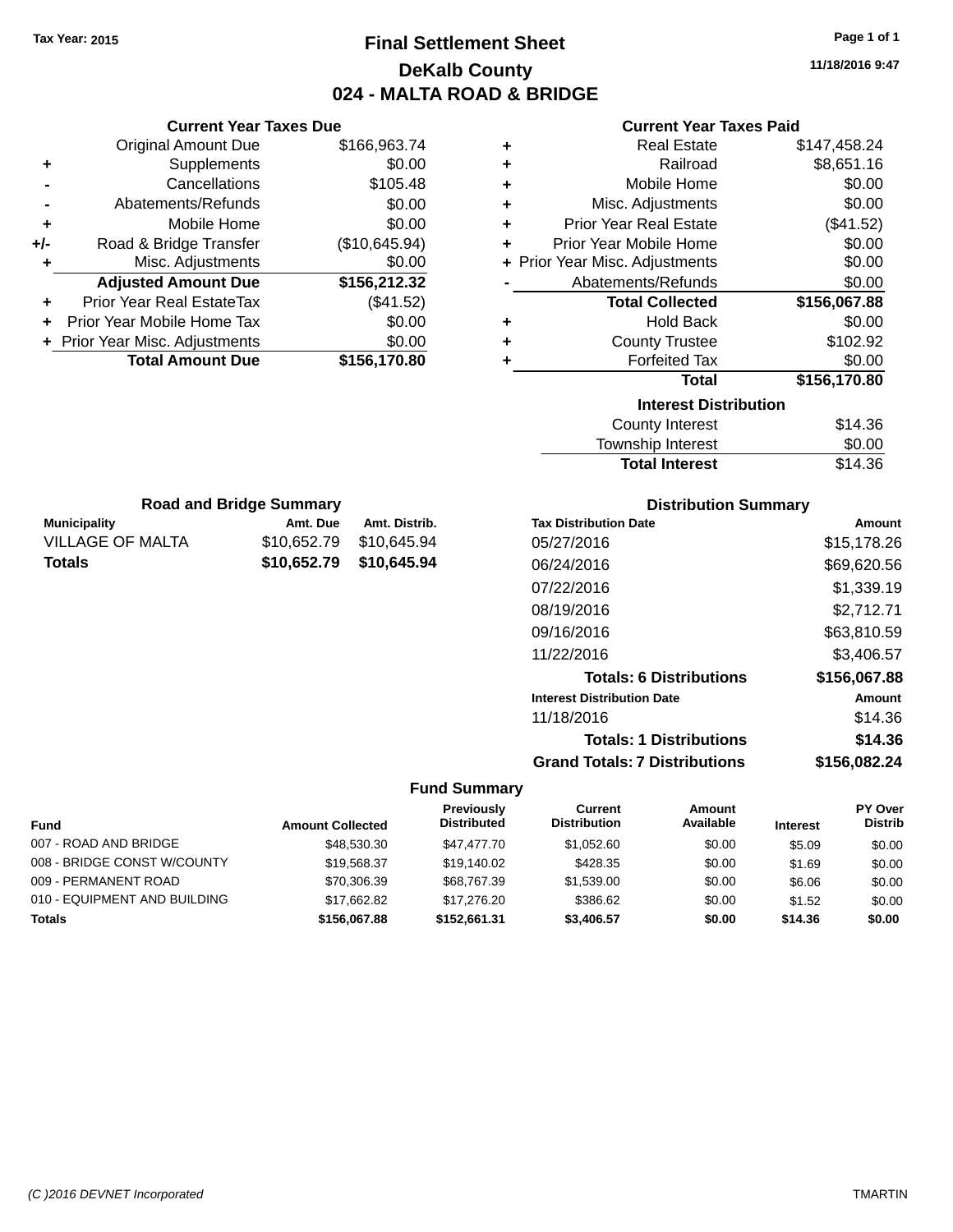## **Final Settlement Sheet Tax Year: 2015 Page 1 of 1 DeKalb County 025 - MAYFIELD TOWNSHIP**

#### **Current Year Taxes Due**

|       | <b>Original Amount Due</b>       | \$98,004.36 |
|-------|----------------------------------|-------------|
| ٠     | Supplements                      | \$0.00      |
|       | Cancellations                    | \$71.00     |
|       | Abatements/Refunds               | \$0.00      |
| ÷     | Mobile Home                      | \$5.18      |
| $+/-$ | Road & Bridge Transfer           | \$0.00      |
| ٠     | Misc. Adjustments                | \$0.00      |
|       | <b>Adjusted Amount Due</b>       | \$97,938.54 |
|       | <b>Prior Year Real EstateTax</b> | \$0.00      |
|       | Prior Year Mobile Home Tax       | \$0.00      |
|       | + Prior Year Misc. Adjustments   | \$0.00      |
|       | <b>Total Amount Due</b>          | \$97,938.54 |

#### **Current Year Taxes Paid**

| ٠ | Real Estate                    | \$97,933.36 |
|---|--------------------------------|-------------|
| ÷ | Railroad                       | \$0.00      |
| ÷ | Mobile Home                    | \$5.18      |
| ٠ | Misc. Adjustments              | \$0.00      |
| ٠ | <b>Prior Year Real Estate</b>  | \$0.00      |
| ÷ | Prior Year Mobile Home         | \$0.00      |
|   | + Prior Year Misc. Adjustments | \$0.00      |
|   | Abatements/Refunds             | \$0.00      |
|   | <b>Total Collected</b>         | \$97,938.54 |
| ٠ | <b>Hold Back</b>               | \$0.00      |
| ٠ | <b>County Trustee</b>          | \$0.00      |
|   | <b>Forfeited Tax</b>           | \$0.00      |
|   | <b>Total</b>                   | \$97,938.54 |
|   | <b>Interest Distribution</b>   |             |
|   | <b>County Interest</b>         | \$9.01      |
|   | <b>Township Interest</b>       | \$0.00      |
|   | <b>Total Interest</b>          | \$9.01      |

#### **Distribution Summary Tax Distribution Date**<br>به **Amount Date** و Tax Distribution Date

| Tax Distribution Date                | Amount      |
|--------------------------------------|-------------|
| 05/27/2016                           | \$7,640.95  |
| 06/24/2016                           | \$46,233.88 |
| 07/22/2016                           | \$888.07    |
| 08/19/2016                           | \$2,211.43  |
| 09/16/2016                           | \$38,632.04 |
| 11/22/2016                           | \$2,332.17  |
| <b>Totals: 6 Distributions</b>       | \$97,938.54 |
| <b>Interest Distribution Date</b>    | Amount      |
| 11/18/2016                           | \$9.01      |
| <b>Totals: 1 Distributions</b>       | \$9.01      |
| <b>Grand Totals: 7 Distributions</b> | \$97,947.55 |
|                                      |             |

| <b>Fund</b>              | <b>Amount Collected</b> | <b>Previously</b><br><b>Distributed</b> | Current<br><b>Distribution</b> | Amount<br>Available | <b>Interest</b> | <b>PY Over</b><br><b>Distrib</b> |
|--------------------------|-------------------------|-----------------------------------------|--------------------------------|---------------------|-----------------|----------------------------------|
| 001 - CORPORATE          | \$91.440.32             | \$89.262.87                             | \$2.177.45                     | \$0.00              | \$8.41          | \$0.00                           |
| 054 - GENERAL ASSISTANCE | \$6,498.22              | \$6,343,50                              | \$154.72                       | \$0.00              | \$0.60          | \$0.00                           |
| <b>Totals</b>            | \$97,938.54             | \$95,606,37                             | \$2.332.17                     | \$0.00              | \$9.01          | \$0.00                           |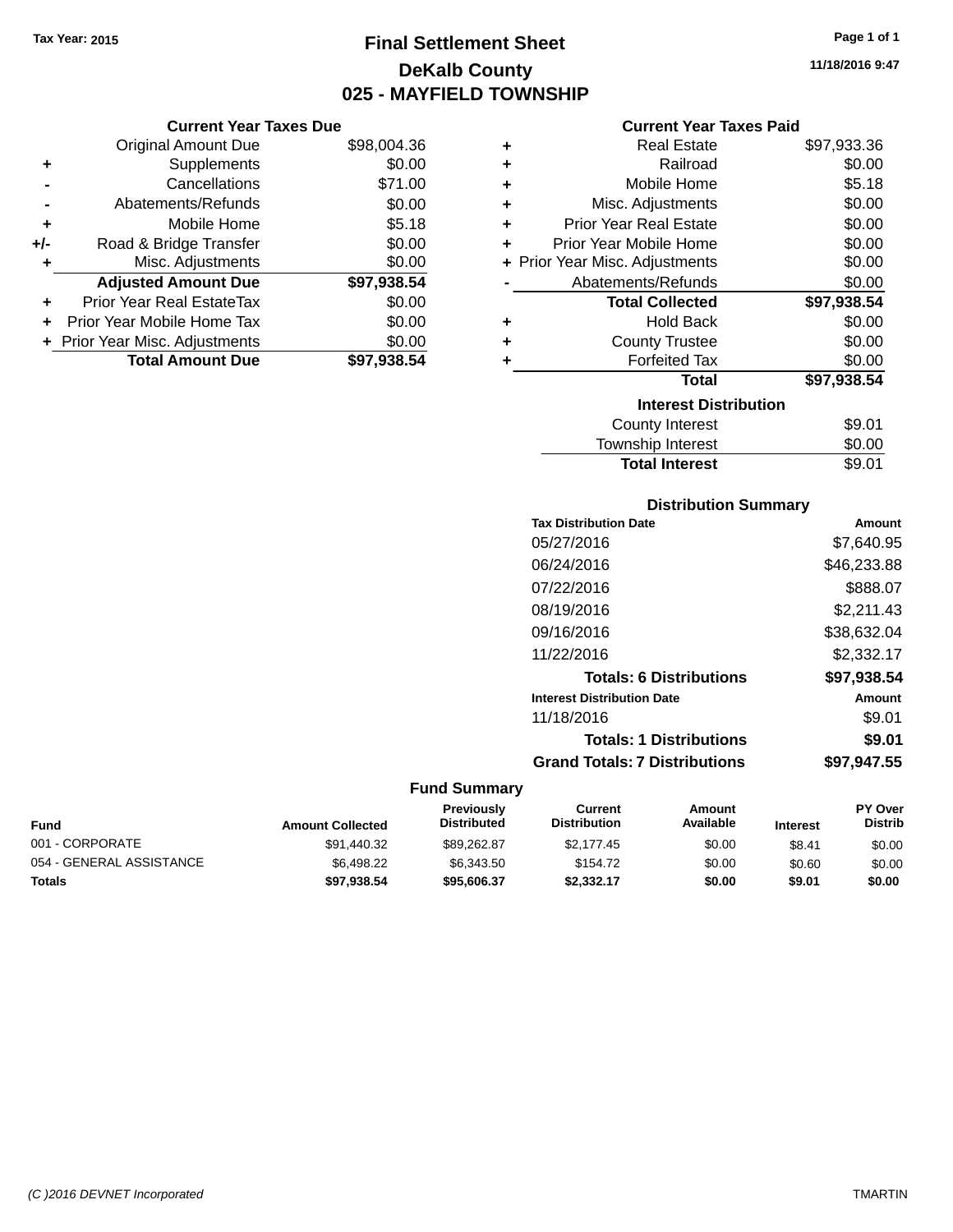**Current Year Taxes Due** Original Amount Due \$255,215.06

**Adjusted Amount Due \$255,043.65**

**Total Amount Due \$255,043.65**

**+** Supplements \$0.00 **-** Cancellations \$184.90 **-** Abatements/Refunds \$0.00 **+** Mobile Home \$13.49 **+/-** Road & Bridge Transfer \$0.00<br> **+** Misc. Adjustments \$0.00

**+** Prior Year Real EstateTax \$0.00 **+** Prior Year Mobile Home Tax \$0.00 **+ Prior Year Misc. Adjustments**  $$0.00$ 

**+** Misc. Adjustments

## **Final Settlement Sheet Tax Year: 2015 Page 1 of 1 DeKalb County 026 - MAYFIELD ROAD & BRIDGE**

**11/18/2016 9:47**

#### **Current Year Taxes Paid**

| ٠ | <b>Real Estate</b>             | \$255,030.16 |
|---|--------------------------------|--------------|
| ٠ | Railroad                       | \$0.00       |
| ٠ | Mobile Home                    | \$13.49      |
| ٠ | Misc. Adjustments              | \$0.00       |
| ٠ | <b>Prior Year Real Estate</b>  | \$0.00       |
| ÷ | Prior Year Mobile Home         | \$0.00       |
|   | + Prior Year Misc. Adjustments | \$0.00       |
|   | Abatements/Refunds             | \$0.00       |
|   | <b>Total Collected</b>         | \$255,043.65 |
| ٠ | <b>Hold Back</b>               | \$0.00       |
| ٠ | <b>County Trustee</b>          | \$0.00       |
| ٠ | <b>Forfeited Tax</b>           | \$0.00       |
|   | <b>Total</b>                   | \$255,043.65 |
|   | <b>Interest Distribution</b>   |              |
|   | <b>County Interest</b>         | \$23.47      |
|   | -                              |              |

#### Township Interest \$0.00 Total Interest \$23.47

### **Distribution Summary Tax Distribution Date Amount**

| 05/27/2016                           | \$19,898.05  |
|--------------------------------------|--------------|
| 06/24/2016                           | \$120,398.51 |
| 07/22/2016                           | \$2,312.67   |
| 08/19/2016                           | \$5,758.88   |
| 09/16/2016                           | \$100,602.28 |
| 11/22/2016                           | \$6,073.26   |
| <b>Totals: 6 Distributions</b>       | \$255,043.65 |
| <b>Interest Distribution Date</b>    | Amount       |
| 11/18/2016                           | \$23.47      |
| <b>Totals: 1 Distributions</b>       | \$23.47      |
| <b>Grand Totals: 7 Distributions</b> | \$255,067.12 |

|                                                     |                         | <b>Previously</b>  | Current             | Amount    |                 | <b>PY Over</b> |
|-----------------------------------------------------|-------------------------|--------------------|---------------------|-----------|-----------------|----------------|
| <b>Fund</b>                                         | <b>Amount Collected</b> | <b>Distributed</b> | <b>Distribution</b> | Available | <b>Interest</b> | <b>Distrib</b> |
| 007 - ROAD AND BRIDGE                               | \$158,964.12            | \$155,178.78       | \$3,785.34          | \$0.00    | \$14.63         | \$0.00         |
| 008 - BRIDGE CONST W/COUNTY                         | \$8.782.17              | \$8,573.04         | \$209.13            | \$0.00    | \$0.81          | \$0.00         |
| 009 - PERMANENT ROAD                                | \$63,393.13             | \$61,883.58        | \$1,509.55          | \$0.00    | \$5.83          | \$0.00         |
| 010 - EQUIPMENT AND BUILDING                        | \$11,705.48             | \$11.426.74        | \$278.74            | \$0.00    | \$1.08          | \$0.00         |
| 035 - TORT JUDGMENTS, LIABILITY<br><b>INSURANCE</b> | \$7.317.47              | \$7,143.20         | \$174.27            | \$0.00    | \$0.67          | \$0.00         |
| 047 - SOCIAL SECURITY                               | \$4,881.28              | \$4.765.05         | \$116.23            | \$0.00    | \$0.45          | \$0.00         |
| <b>Totals</b>                                       | \$255.043.65            | \$248.970.39       | \$6,073,26          | \$0.00    | \$23.47         | \$0.00         |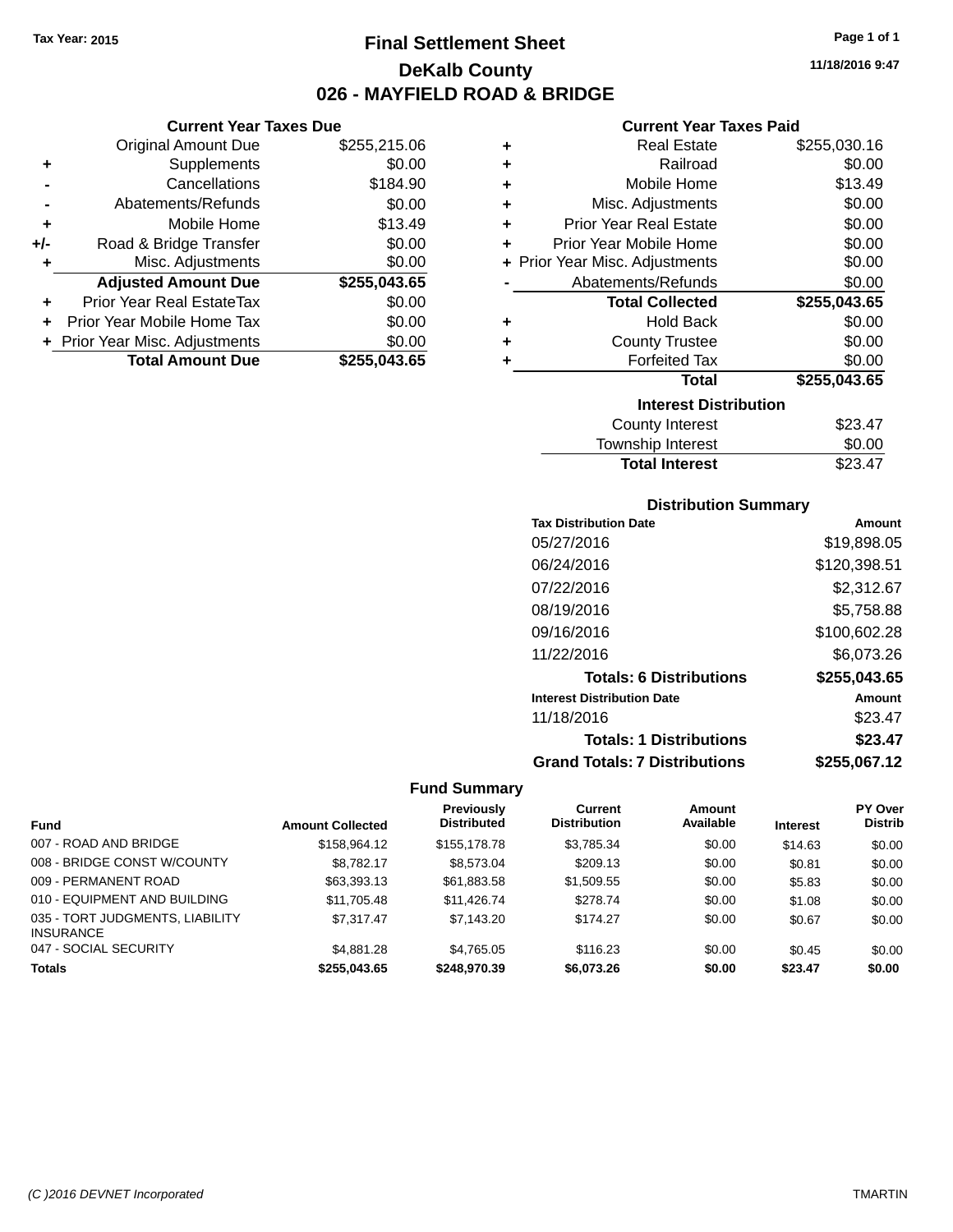## **Final Settlement Sheet Tax Year: 2015 Page 1 of 1 DeKalb County 027 - MILAN TOWNSHIP**

|     | <b>Original Amount Due</b>     | \$40,002.35 |
|-----|--------------------------------|-------------|
| ٠   | Supplements                    | \$0.00      |
|     | Cancellations                  | \$16.04     |
|     | Abatements/Refunds             | \$0.00      |
| ٠   | Mobile Home                    | \$0.00      |
| +/- | Road & Bridge Transfer         | \$0.00      |
| ٠   | Misc. Adjustments              | \$0.00      |
|     | <b>Adjusted Amount Due</b>     | \$39,986.31 |
| ÷   | Prior Year Real EstateTax      | \$0.00      |
|     | Prior Year Mobile Home Tax     | \$0.00      |
|     | + Prior Year Misc. Adjustments | \$0.00      |
|     | <b>Total Amount Due</b>        | \$39,986.31 |

| <b>Current Year Taxes Paid</b> |  |  |  |  |
|--------------------------------|--|--|--|--|
|--------------------------------|--|--|--|--|

| ٠ | Real Estate                    | \$39,986.31 |
|---|--------------------------------|-------------|
| ÷ | Railroad                       | \$0.00      |
| ٠ | Mobile Home                    | \$0.00      |
| ÷ | Misc. Adjustments              | \$0.00      |
| ٠ | Prior Year Real Estate         | \$0.00      |
| ٠ | Prior Year Mobile Home         | \$0.00      |
|   | + Prior Year Misc. Adjustments | \$0.00      |
|   | Abatements/Refunds             | \$0.00      |
|   | <b>Total Collected</b>         | \$39,986.31 |
| ٠ | Hold Back                      | \$0.00      |
| ÷ | <b>County Trustee</b>          | \$0.00      |
| ٠ | <b>Forfeited Tax</b>           | \$0.00      |
|   | Total                          | \$39,986.31 |
|   | <b>Interest Distribution</b>   |             |
|   | <b>County Interest</b>         | \$3.68      |
|   | <b>Township Interest</b>       | \$0.00      |
|   | <b>Total Interest</b>          | \$3.68      |

## **Distribution Summary Tax Distribution Date Amount** 05/27/2016 \$10,531.38 06/24/2016 \$12,174.19 07/22/2016 \$40.21 08/19/2016 \$443.81 09/16/2016 \$16,517.98 11/22/2016 \$278.74 **Totals: 6 Distributions \$39,986.31 Interest Distribution Date Amount** 11/18/2016 \$3.68 **Totals: 1 Distributions \$3.68 Grand Totals: 7 Distributions \$39,989.99**

#### **Fund Summary**

| Fund            | <b>Amount Collected</b> | Previously<br><b>Distributed</b> | Current<br><b>Distribution</b> | Amount<br>Available | <b>Interest</b> | <b>PY Over</b><br><b>Distrib</b> |
|-----------------|-------------------------|----------------------------------|--------------------------------|---------------------|-----------------|----------------------------------|
| 001 - CORPORATE | \$39.986.31             | \$39,707.57                      | \$278.74                       | \$0.00              | \$3.68          | \$0.00                           |
| Totals          | \$39,986,31             | \$39.707.57                      | \$278.74                       | \$0.00              | \$3.68          | \$0.00                           |

**11/18/2016 9:47**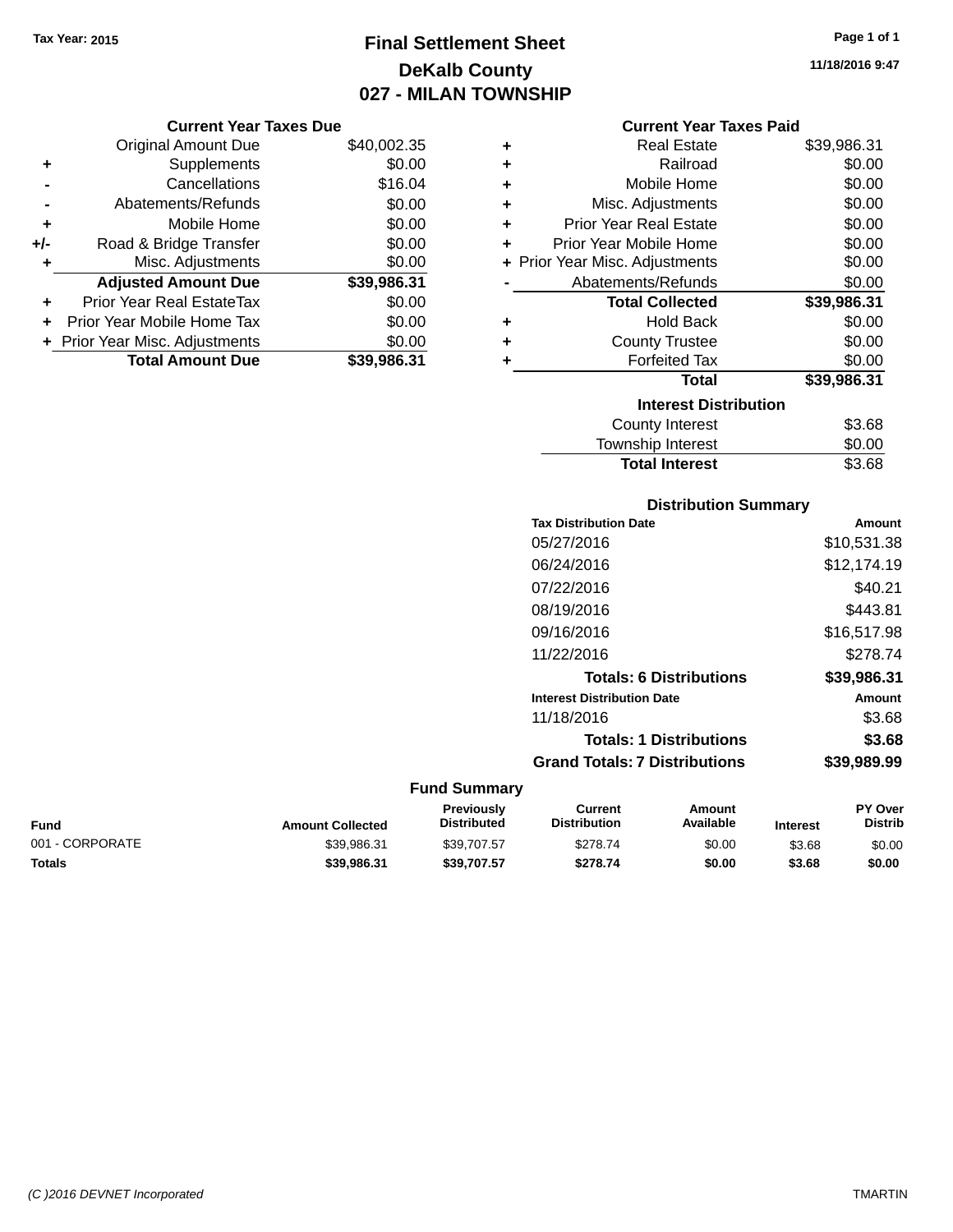## **Final Settlement Sheet Tax Year: 2015 Page 1 of 1 DeKalb County 028 - MILAN ROAD & BRIDGE**

|     | <b>Current Year Taxes Due</b>  |             |  |  |  |
|-----|--------------------------------|-------------|--|--|--|
|     | <b>Original Amount Due</b>     | \$64,501.08 |  |  |  |
| ٠   | Supplements                    | \$0.00      |  |  |  |
|     | Cancellations                  | \$25.85     |  |  |  |
|     | Abatements/Refunds             | \$0.00      |  |  |  |
| ٠   | Mobile Home                    | \$0.00      |  |  |  |
| +/- | Road & Bridge Transfer         | \$0.00      |  |  |  |
|     | Misc. Adjustments              | \$0.00      |  |  |  |
|     | <b>Adjusted Amount Due</b>     | \$64,475.23 |  |  |  |
| ٠   | Prior Year Real EstateTax      | \$0.00      |  |  |  |
|     | Prior Year Mobile Home Tax     | \$0.00      |  |  |  |
|     | + Prior Year Misc. Adjustments | \$0.00      |  |  |  |
|     | <b>Total Amount Due</b>        | \$64.475.23 |  |  |  |

|   | <b>Current Year Taxes Paid</b> |             |
|---|--------------------------------|-------------|
| ٠ | Real Estate                    | \$64,475.23 |
| ٠ | Railroad                       | \$0.00      |
| ٠ | Mobile Home                    | \$0.00      |
| ٠ | Misc. Adjustments              | \$0.00      |
| ÷ | <b>Prior Year Real Estate</b>  | \$0.00      |
| ÷ | Prior Year Mobile Home         | \$0.00      |
|   | + Prior Year Misc. Adjustments | \$0.00      |
|   | Abatements/Refunds             | \$0.00      |
|   | <b>Total Collected</b>         | \$64,475.23 |
| ٠ | Hold Back                      | \$0.00      |
| ٠ | <b>County Trustee</b>          | \$0.00      |
| ٠ | <b>Forfeited Tax</b>           | \$0.00      |
|   | Total                          | \$64,475.23 |
|   | <b>Interest Distribution</b>   |             |
|   | <b>County Interest</b>         | \$5.93      |
|   | <b>Township Interest</b>       | \$0.00      |
|   | <b>Total Interest</b>          | \$5.93      |

# **Distribution Summary**

| Amount      |
|-------------|
| \$16,981.18 |
| \$19,630.31 |
| \$64.83     |
| \$715.64    |
| \$26,633.86 |
| \$449.41    |
| \$64,475.23 |
| Amount      |
| \$5.93      |
| \$5.93      |
| \$64,481.16 |
|             |

| <b>Fund</b>                 | <b>Amount Collected</b> | <b>Previously</b><br><b>Distributed</b> | Current<br><b>Distribution</b> | Amount<br>Available | <b>Interest</b> | <b>PY Over</b><br><b>Distrib</b> |
|-----------------------------|-------------------------|-----------------------------------------|--------------------------------|---------------------|-----------------|----------------------------------|
| 007 - ROAD AND BRIDGE       | \$45,276,44             | \$44.960.85                             | \$315.59                       | \$0.00              | \$4.16          | \$0.00                           |
| 008 - BRIDGE CONST W/COUNTY | \$4.318.81              | \$4.288.71                              | \$30.10                        | \$0.00              | \$0.40          | \$0.00                           |
| 009 - PERMANENT ROAD        | \$14,879.98             | \$14,776.26                             | \$103.72                       | \$0.00              | \$1.37          | \$0.00                           |
| Totals                      | \$64,475.23             | \$64.025.82                             | \$449.41                       | \$0.00              | \$5.93          | \$0.00                           |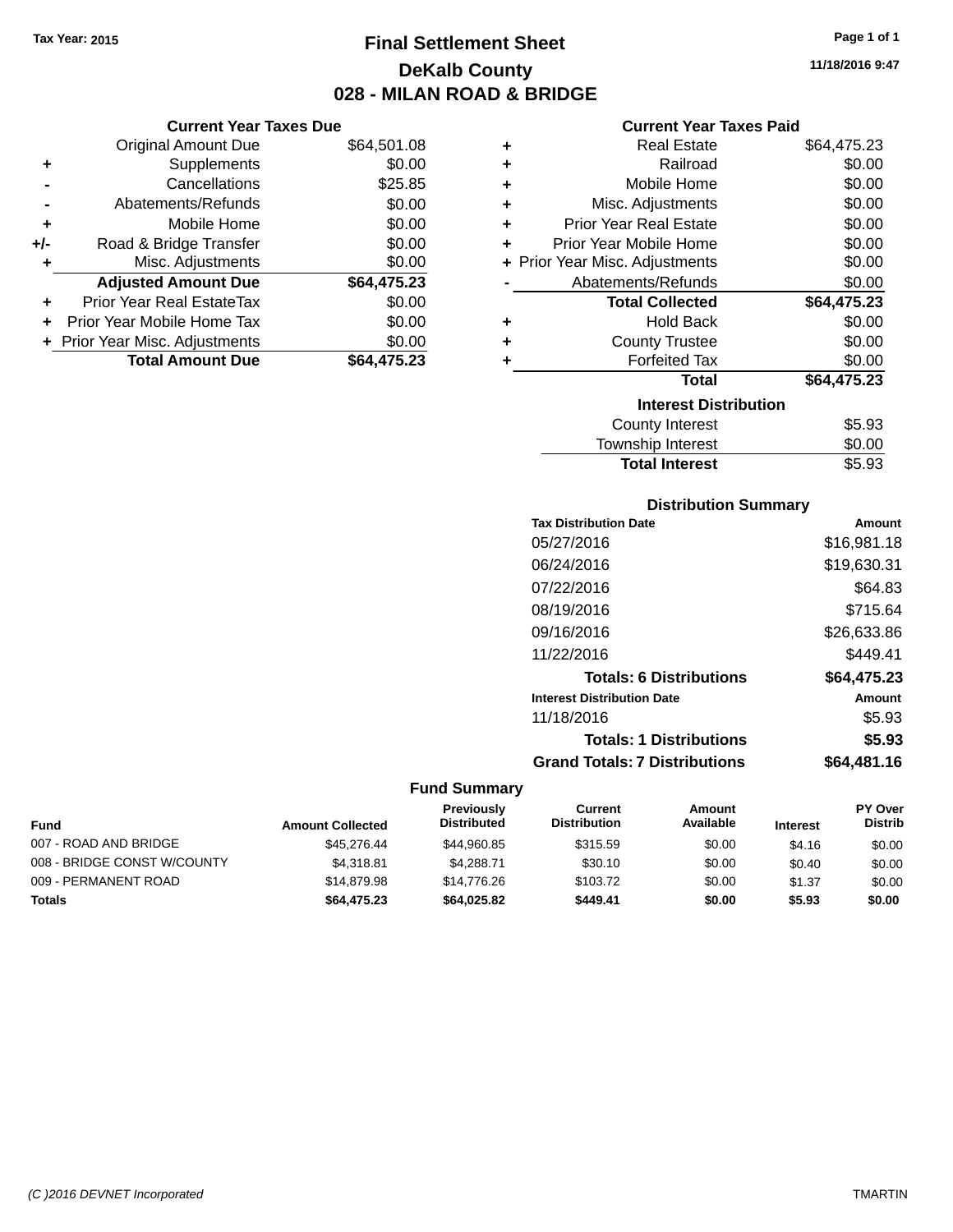## **Final Settlement Sheet Tax Year: 2015 Page 1 of 1 DeKalb County 029 - PAW PAW TOWNSHIP**

#### **Current Year Taxes Due**

|       | <b>Original Amount Due</b>       | \$68,185.08 |
|-------|----------------------------------|-------------|
| ٠     | Supplements                      | \$0.00      |
|       | Cancellations                    | \$0.00      |
|       | Abatements/Refunds               | \$0.00      |
| ÷     | Mobile Home                      | \$8.67      |
| $+/-$ | Road & Bridge Transfer           | \$0.00      |
| ٠     | Misc. Adjustments                | \$1.71      |
|       | <b>Adjusted Amount Due</b>       | \$68,195.46 |
|       | <b>Prior Year Real EstateTax</b> | \$0.00      |
|       | Prior Year Mobile Home Tax       | \$0.00      |
|       | + Prior Year Misc. Adjustments   | \$0.00      |
|       | <b>Total Amount Due</b>          | \$68,195.46 |

|   | <b>Current Year Taxes Paid</b> |             |
|---|--------------------------------|-------------|
| ÷ | <b>Real Estate</b>             | \$64,560.28 |
| ÷ | Railroad                       | \$3,622.18  |
| ÷ | Mobile Home                    | \$8.67      |
| ÷ | Misc. Adjustments              | \$1.71      |
| ÷ | Prior Year Real Estate         | \$0.00      |
| ÷ | Prior Year Mobile Home         | \$0.00      |
|   | + Prior Year Misc. Adjustments | \$0.00      |
|   | Abatements/Refunds             | \$0.00      |
|   | <b>Total Collected</b>         | \$68,192.84 |
| ÷ | Hold Back                      | \$0.00      |
| ÷ | <b>County Trustee</b>          | \$2.62      |
| ٠ | <b>Forfeited Tax</b>           | \$0.00      |
|   | Total                          | \$68,195.46 |

#### **Interest Distribution** County Interest \$6.28 Township Interest \$0.00 Total Interest \$6.28

#### **Distribution Summary**

| <b>Tax Distribution Date</b>         | Amount      |
|--------------------------------------|-------------|
| 05/27/2016                           | \$5,534.35  |
| 06/24/2016                           | \$32,462.93 |
| 07/22/2016                           | \$1,179.96  |
| 08/19/2016                           | \$857.53    |
| 09/16/2016                           | \$26,080.78 |
| 11/22/2016                           | \$2,077.29  |
| <b>Totals: 6 Distributions</b>       | \$68,192.84 |
| <b>Interest Distribution Date</b>    | Amount      |
| 11/18/2016                           | \$6.28      |
| <b>Totals: 1 Distributions</b>       | \$6.28      |
| <b>Grand Totals: 7 Distributions</b> | \$68.199.12 |

#### **Fund Summary**

| <b>Fund</b>              | <b>Amount Collected</b> | <b>Previously</b><br><b>Distributed</b> | Current<br><b>Distribution</b> | Amount<br>Available | <b>Interest</b> | <b>PY Over</b><br><b>Distrib</b> |
|--------------------------|-------------------------|-----------------------------------------|--------------------------------|---------------------|-----------------|----------------------------------|
| 001 - CORPORATE          | \$64.074.48             | \$62,122.61                             | \$1.951.87                     | \$0.00              | \$5.90          | \$0.00                           |
| 017 - CEMETERY           | \$2.623.51              | \$2.543.61                              | \$79.90                        | \$0.00              | \$0.24          | \$0.00                           |
| 034 - GENERAL ASSISTANCE | \$1.494.85              | \$1,449.33                              | \$45.52                        | \$0.00              | \$0.14          | \$0.00                           |
| <b>Totals</b>            | \$68,192.84             | \$66,115.55                             | \$2.077.29                     | \$0.00              | \$6.28          | \$0.00                           |

| Year Source             | <b>Account Type</b> | <b>Amount Adiustment Description</b>                          |
|-------------------------|---------------------|---------------------------------------------------------------|
| 2015 RE - Real Estate   | Back Tax Collected  | \$1.71 FEDERAL NAT'L MORTGAGE REDEMPTION 16-02-100-005 by TBA |
| <b>Totals 1 entries</b> |                     | \$1.71                                                        |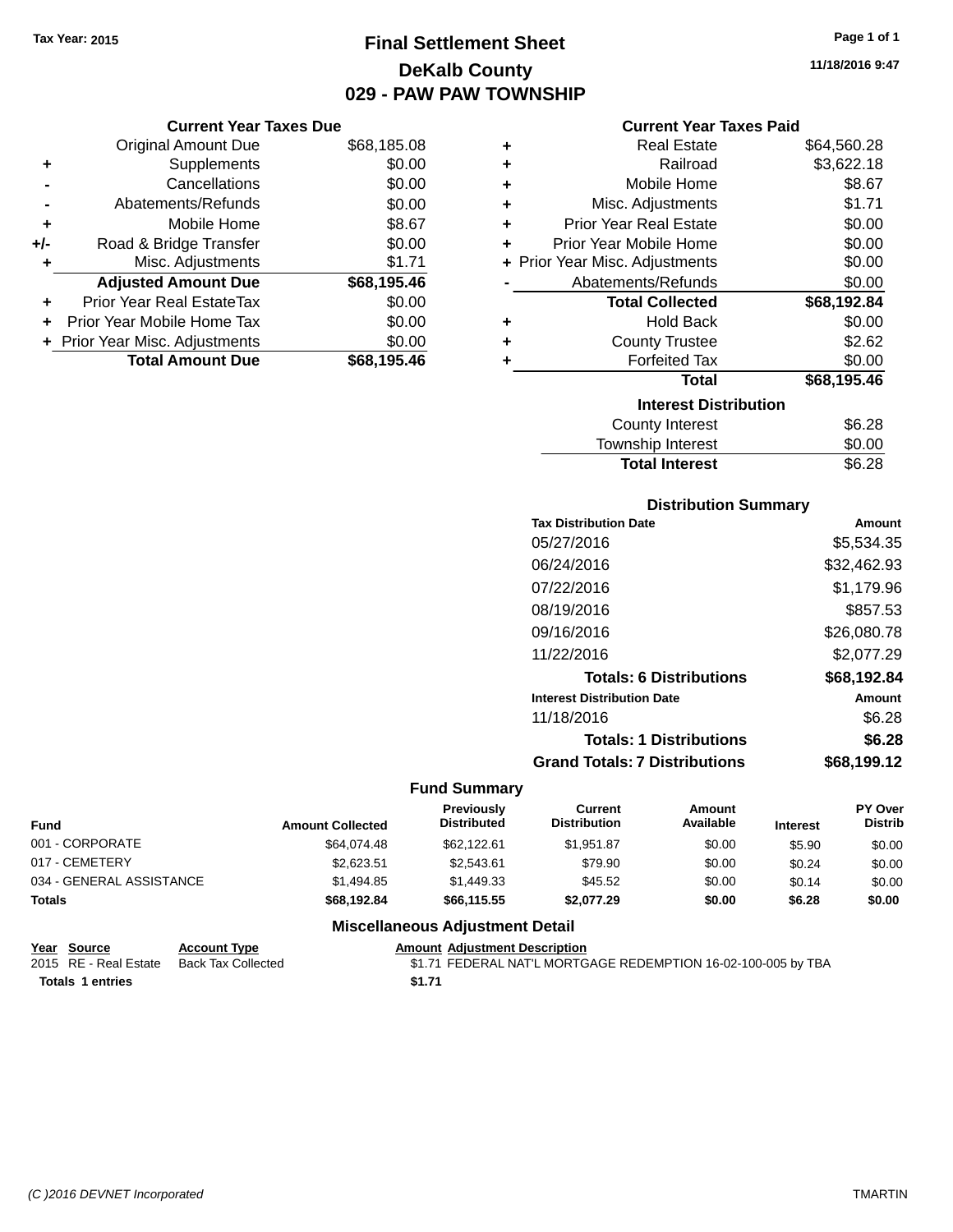## **Final Settlement Sheet Tax Year: 2015 Page 1 of 1 DeKalb County 030 - PAW PAW ROAD & BRIDGE**

**11/18/2016 9:47**

| Current Year Taxes Paid |
|-------------------------|

|     | <b>Current Year Taxes Due</b>  |             |  |  |  |  |
|-----|--------------------------------|-------------|--|--|--|--|
|     | <b>Original Amount Due</b>     | \$94,044.18 |  |  |  |  |
| ٠   | Supplements                    | \$0.00      |  |  |  |  |
|     | Cancellations                  | \$0.00      |  |  |  |  |
|     | Abatements/Refunds             | \$0.00      |  |  |  |  |
| ÷   | Mobile Home                    | \$11.97     |  |  |  |  |
| +/- | Road & Bridge Transfer         | \$0.00      |  |  |  |  |
| ٠   | Misc. Adjustments              | \$2.35      |  |  |  |  |
|     | <b>Adjusted Amount Due</b>     | \$94,058.50 |  |  |  |  |
| ÷   | Prior Year Real EstateTax      | \$0.00      |  |  |  |  |
|     | Prior Year Mobile Home Tax     | \$0.00      |  |  |  |  |
|     | + Prior Year Misc. Adjustments | \$0.00      |  |  |  |  |
|     | <b>Total Amount Due</b>        | \$94.058.50 |  |  |  |  |
|     |                                |             |  |  |  |  |

| ٠                            | <b>Real Estate</b>             | \$89,044.69 |  |  |  |  |
|------------------------------|--------------------------------|-------------|--|--|--|--|
| ٠                            | Railroad                       | \$4,995.88  |  |  |  |  |
| ٠                            | Mobile Home                    | \$11.97     |  |  |  |  |
| ٠                            | Misc. Adjustments              | \$2.35      |  |  |  |  |
| ÷                            | <b>Prior Year Real Estate</b>  | \$0.00      |  |  |  |  |
| ÷                            | Prior Year Mobile Home         | \$0.00      |  |  |  |  |
|                              | + Prior Year Misc. Adjustments | \$0.00      |  |  |  |  |
|                              | Abatements/Refunds             | \$0.00      |  |  |  |  |
|                              | <b>Total Collected</b>         | \$94,054.89 |  |  |  |  |
| ٠                            | Hold Back                      | \$0.00      |  |  |  |  |
| ٠                            | <b>County Trustee</b>          | \$3.61      |  |  |  |  |
| ٠                            | <b>Forfeited Tax</b>           | \$0.00      |  |  |  |  |
|                              | <b>Total</b>                   | \$94,058.50 |  |  |  |  |
| <b>Interest Distribution</b> |                                |             |  |  |  |  |
|                              | <b>County Interest</b>         | \$8.66      |  |  |  |  |
|                              | <b>Township Interest</b>       | \$0.00      |  |  |  |  |
|                              | <b>Total Interest</b>          | \$8.66      |  |  |  |  |

#### **Distribution Summary**

| <b>Tax Distribution Date</b>         | Amount      |
|--------------------------------------|-------------|
| 05/27/2016                           | \$7,633.25  |
| 06/24/2016                           | \$44,774.21 |
| 07/22/2016                           | \$1,627.49  |
| 08/19/2016                           | \$1,182.77  |
| 09/16/2016                           | \$35,972.06 |
| 11/22/2016                           | \$2,865.11  |
| <b>Totals: 6 Distributions</b>       | \$94,054.89 |
| <b>Interest Distribution Date</b>    | Amount      |
| 11/18/2016                           | \$8.66      |
| <b>Totals: 1 Distributions</b>       | \$8.66      |
| <b>Grand Totals: 7 Distributions</b> | \$94,063.55 |

#### **Fund Summary**

| <b>Fund</b>                                   | <b>Amount Collected</b> | <b>Previously</b><br><b>Distributed</b> | Current<br><b>Distribution</b> | Amount<br>Available | <b>Interest</b> | <b>PY Over</b><br><b>Distrib</b> |
|-----------------------------------------------|-------------------------|-----------------------------------------|--------------------------------|---------------------|-----------------|----------------------------------|
| 007 - ROAD AND BRIDGE                         | \$45,638,62             | \$44,248,40                             | \$1.390.22                     | \$0.00              | \$4.20          | \$0.00                           |
| 009 - PERMANENT ROAD                          | \$36,520.20             | \$35,407.71                             | \$1.112.49                     | \$0.00              | \$3.36          | \$0.00                           |
| 010 - EQUIPMENT AND BUILDING                  | \$5,020,00              | \$4,867.06                              | \$152.94                       | \$0.00              | \$0.46          | \$0.00                           |
| 027 - AUDIT                                   | \$732.50                | \$710.18                                | \$22.32                        | \$0.00              | \$0.07          | \$0.00                           |
| 035 - TORT JUDGEMENTS/LIABILITY<br><b>INS</b> | \$4,847.59              | \$4,699.92                              | \$147.67                       | \$0.00              | \$0.45          | \$0.00                           |
| 047 - SOCIAL SECURITY                         | \$1,295.98              | \$1.256.51                              | \$39.47                        | \$0.00              | \$0.12          | \$0.00                           |
| <b>Totals</b>                                 | \$94.054.89             | \$91,189.78                             | \$2,865.11                     | \$0.00              | \$8.66          | \$0.00                           |

#### **Miscellaneous Adjustment Detail**

**Year** Source **Account Type Account Adjustment Description Totals \$2.35 1 entries**

2015 RE - Real Estate Back Tax Collected **62.35 FEDERAL NAT'L MORTGAGE REDEMPTION 16-02-100-005 by TBA**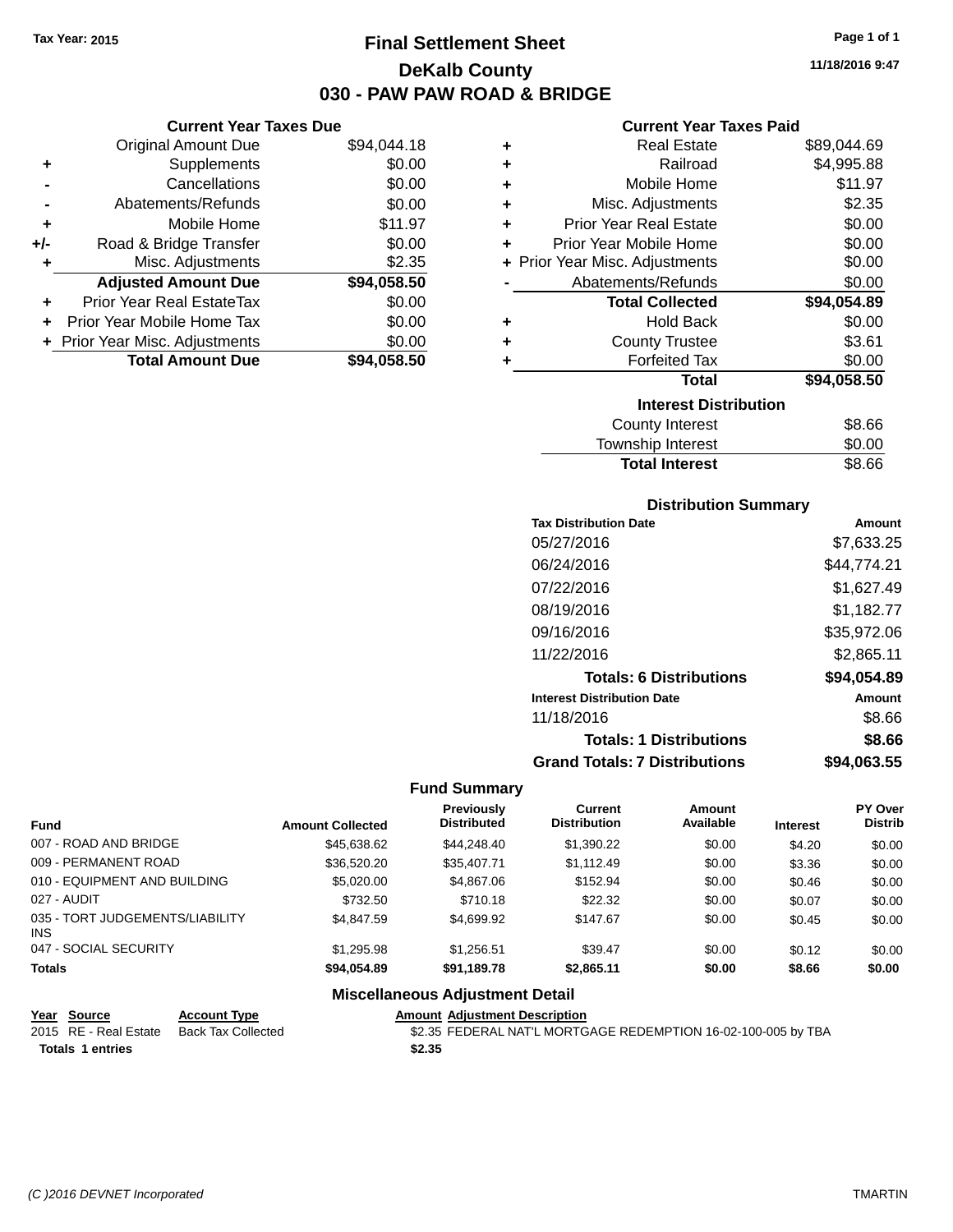## **Final Settlement Sheet Tax Year: 2015 Page 1 of 1 DeKalb County 031 - PIERCE TOWNSHIP**

#### **Current Year Taxes Due**

|       | <b>Original Amount Due</b>       | \$57,251.24 |
|-------|----------------------------------|-------------|
| ٠     | Supplements                      | \$0.00      |
|       | Cancellations                    | \$167.77    |
|       | Abatements/Refunds               | \$0.00      |
| ٠     | Mobile Home                      | \$0.82      |
| $+/-$ | Road & Bridge Transfer           | \$0.00      |
| ٠     | Misc. Adjustments                | \$0.00      |
|       | <b>Adjusted Amount Due</b>       | \$57,084.29 |
| ÷     | <b>Prior Year Real EstateTax</b> | \$0.00      |
|       | Prior Year Mobile Home Tax       | \$0.00      |
|       | + Prior Year Misc. Adjustments   | \$0.00      |
|       | <b>Total Amount Due</b>          | \$57,084.29 |

## **Current Year Taxes Paid**

| ٠ | Real Estate                      | \$57,083.47 |  |  |  |  |
|---|----------------------------------|-------------|--|--|--|--|
| ٠ | Railroad                         | \$0.00      |  |  |  |  |
| ÷ | Mobile Home                      | \$0.82      |  |  |  |  |
| ٠ | Misc. Adjustments                | \$0.00      |  |  |  |  |
| ٠ | Prior Year Real Estate           | \$0.00      |  |  |  |  |
| ٠ | Prior Year Mobile Home           | \$0.00      |  |  |  |  |
|   | + Prior Year Misc. Adjustments   | \$0.00      |  |  |  |  |
|   | Abatements/Refunds               | \$0.00      |  |  |  |  |
|   | <b>Total Collected</b>           | \$57,084.29 |  |  |  |  |
| ٠ | <b>Hold Back</b>                 | \$0.00      |  |  |  |  |
| ÷ | <b>County Trustee</b>            | \$0.00      |  |  |  |  |
| ٠ | <b>Forfeited Tax</b>             | \$0.00      |  |  |  |  |
|   | Total                            | \$57,084.29 |  |  |  |  |
|   | <b>Interest Distribution</b>     |             |  |  |  |  |
|   | \$5.25<br><b>County Interest</b> |             |  |  |  |  |
|   | <b>Township Interest</b>         | \$0.00      |  |  |  |  |
|   | <b>Total Interest</b>            | \$5.25      |  |  |  |  |

### **Distribution Summary**

| <b>Tax Distribution Date</b>         | Amount      |
|--------------------------------------|-------------|
| 05/27/2016                           | \$8,260.18  |
| 06/24/2016                           | \$24,682.06 |
| 07/22/2016                           | \$315.61    |
| 08/19/2016                           | \$1,297.80  |
| 09/16/2016                           | \$20,142.90 |
| 11/22/2016                           | \$2,385.74  |
| <b>Totals: 6 Distributions</b>       | \$57,084.29 |
| <b>Interest Distribution Date</b>    | Amount      |
| 11/18/2016                           | \$5.25      |
| <b>Totals: 1 Distributions</b>       | \$5.25      |
| <b>Grand Totals: 7 Distributions</b> | \$57.089.54 |

| <b>Fund</b>                             | <b>Amount Collected</b> | <b>Previously</b><br><b>Distributed</b> | Current<br><b>Distribution</b> | Amount<br>Available | <b>Interest</b> | <b>PY Over</b><br><b>Distrib</b> |
|-----------------------------------------|-------------------------|-----------------------------------------|--------------------------------|---------------------|-----------------|----------------------------------|
| 001 - CORPORATE                         | \$41,792.01             | \$40.045.38                             | \$1,746.63                     | \$0.00              | \$3.84          | \$0.00                           |
| $005 - I. M. R. F.$                     | \$4,486.87              | \$4,299.35                              | \$187.52                       | \$0.00              | \$0.41          | \$0.00                           |
| 027 - AUDIT                             | \$980.53                | \$939.55                                | \$40.98                        | \$0.00              | \$0.09          | \$0.00                           |
| 035 - TORT JUDGEMENTS/LIABILITY<br>INS. | \$4.088.77              | \$3.917.90                              | \$170.87                       | \$0.00              | \$0.38          | \$0.00                           |
| 047 - SOCIAL SECURITY                   | \$2.743.53              | \$2,628.86                              | \$114.67                       | \$0.00              | \$0.25          | \$0.00                           |
| 054 - GENERAL ASSISTANCE                | \$2.992.58              | \$2,867.51                              | \$125.07                       | \$0.00              | \$0.28          | \$0.00                           |
| <b>Totals</b>                           | \$57.084.29             | \$54,698.55                             | \$2,385,74                     | \$0.00              | \$5.25          | \$0.00                           |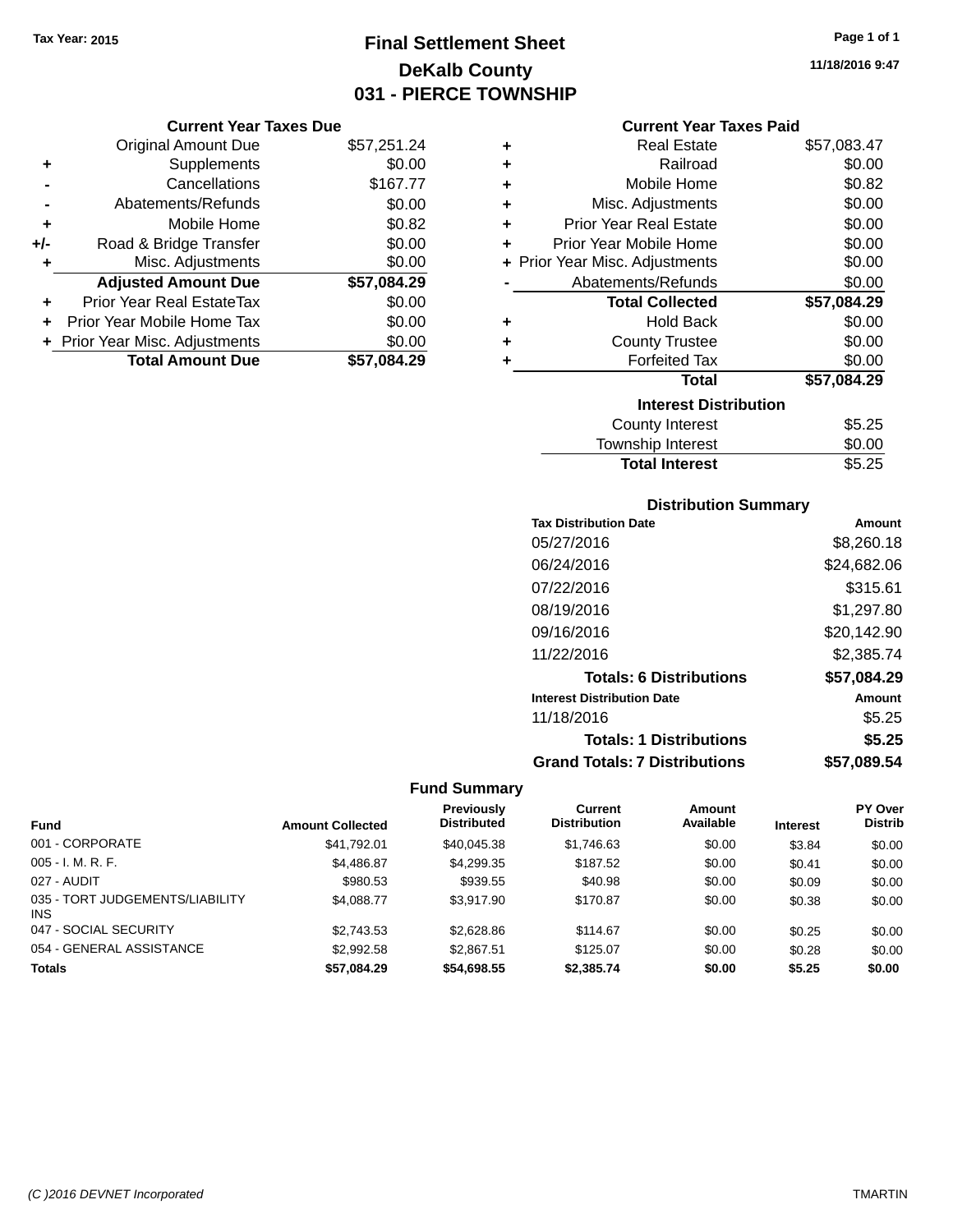**Current Year Taxes Due** Original Amount Due \$168,583.29

**Adjusted Amount Due \$168,091.68**

**Total Amount Due \$168,091.68**

**+** Supplements \$0.00 **-** Cancellations \$494.02 **-** Abatements/Refunds \$0.00 **+** Mobile Home \$2.41 **+/-** Road & Bridge Transfer \$0.00 **+** Misc. Adjustments \$0.00

**+** Prior Year Real EstateTax \$0.00 **+** Prior Year Mobile Home Tax \$0.00 **+** Prior Year Misc. Adjustments  $$0.00$ 

## **Final Settlement Sheet Tax Year: 2015 Page 1 of 1 DeKalb County 032 - PIERCE ROAD & BRIDGE**

#### **Current Year Taxes Paid**

| ٠ | <b>Real Estate</b>             | \$168,089.27 |
|---|--------------------------------|--------------|
| ٠ | Railroad                       | \$0.00       |
| ٠ | Mobile Home                    | \$2.41       |
| ٠ | Misc. Adjustments              | \$0.00       |
| ٠ | <b>Prior Year Real Estate</b>  | \$0.00       |
| ٠ | Prior Year Mobile Home         | \$0.00       |
|   | + Prior Year Misc. Adjustments | \$0.00       |
|   | Abatements/Refunds             | \$0.00       |
|   | <b>Total Collected</b>         | \$168,091.68 |
| ٠ | <b>Hold Back</b>               | \$0.00       |
| ٠ | <b>County Trustee</b>          | \$0.00       |
|   | <b>Forfeited Tax</b>           | \$0.00       |
|   | Total                          | \$168,091.68 |
|   | <b>Interest Distribution</b>   |              |
|   | <b>County Interest</b>         | \$15.47      |

## Township Interest \$0.00 Total Interest \$15.47

## **Distribution Summary Tax Distribution Date Amount** 05/27/2016 \$24,323.03 06/24/2016 \$72,679.32 07/22/2016 \$929.37 08/19/2016 \$3,821.53 09/16/2016 \$59,313.27 11/22/2016 \$7,025.16 **Totals: 6 Distributions \$168,091.68 Interest Distribution Date Amount** 11/18/2016 \$15.47 **Totals: 1 Distributions \$15.47**

## **Grand Totals: 7 Distributions \$168,107.15**

| <b>Fund</b>                  | <b>Amount Collected</b> | Previously<br><b>Distributed</b> | Current<br><b>Distribution</b> | Amount<br>Available | <b>Interest</b> | <b>PY Over</b><br><b>Distrib</b> |
|------------------------------|-------------------------|----------------------------------|--------------------------------|---------------------|-----------------|----------------------------------|
| $005 - I. M. R. F.$          | \$119.68                | \$114.68                         | \$5.00                         | \$0.00              | \$0.01          | \$0.00                           |
| 007 - ROAD AND BRIDGE        | \$119,586.97            | \$114,589,00                     | \$4.997.97                     | \$0.00              | \$11.01         | \$0.00                           |
| 008 - BRIDGE CONST W/COUNTY  | \$9,497.35              | \$9,100.42                       | \$396.93                       | \$0.00              | \$0.87          | \$0.00                           |
| 009 - PERMANENT ROAD         | \$31.021.82             | \$29.725.31                      | \$1,296.51                     | \$0.00              | \$2.86          | \$0.00                           |
| 010 - EQUIPMENT AND BUILDING | \$6,651.90              | \$6,373.89                       | \$278.01                       | \$0.00              | \$0.61          | \$0.00                           |
| 047 - SOCIAL SECURITY        | \$1,213.96              | \$1,163.22                       | \$50.74                        | \$0.00              | \$0.11          | \$0.00                           |
| <b>Totals</b>                | \$168,091.68            | \$161,066.52                     | \$7.025.16                     | \$0.00              | \$15.47         | \$0.00                           |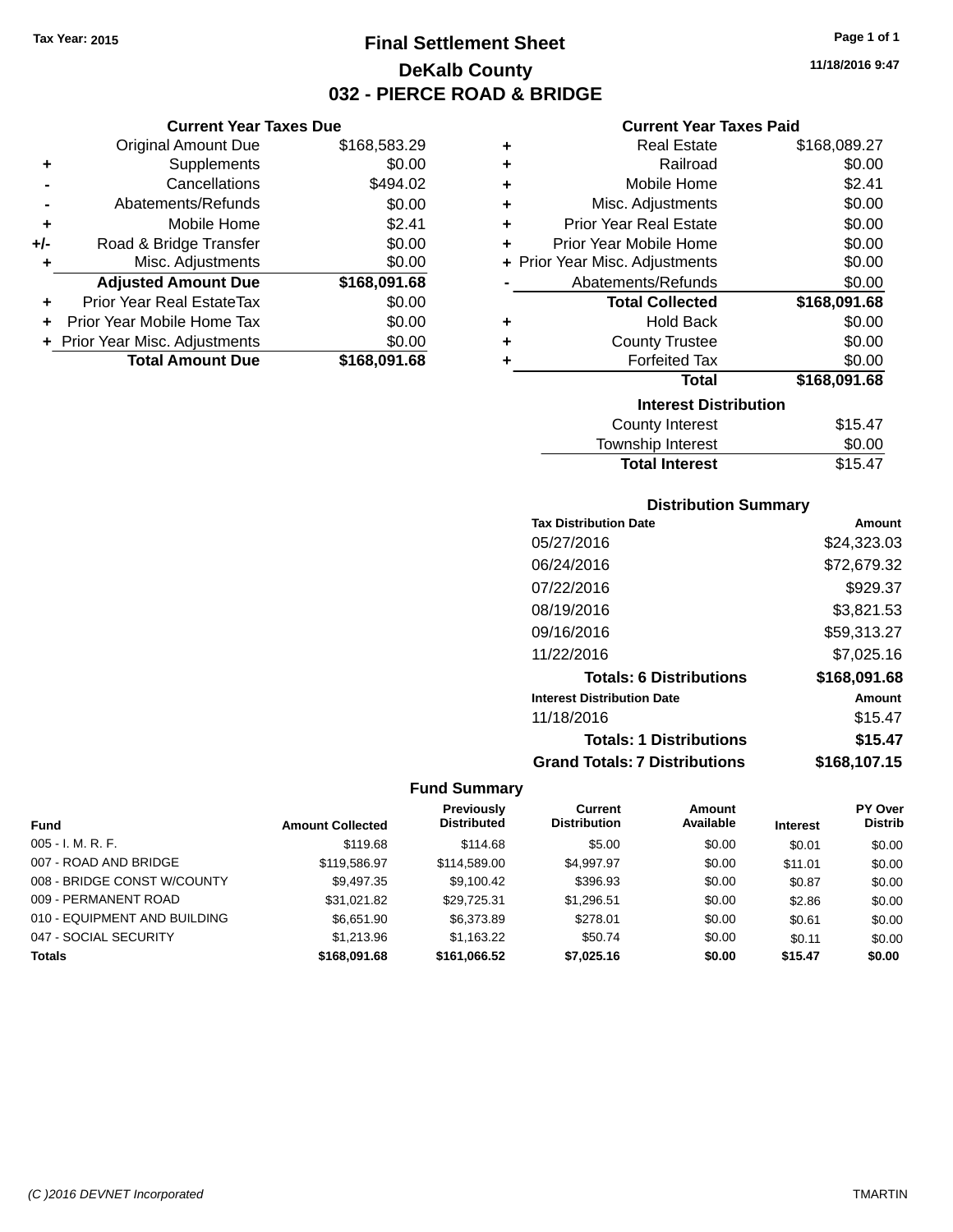## **Final Settlement Sheet Tax Year: 2015 Page 1 of 2 DeKalb County 033 - SANDWICH TOWNSHIP**

**11/18/2016 9:47**

#### **Current Year Taxes Paid**

|     | <b>Current Year Taxes Due</b>  |              |  |
|-----|--------------------------------|--------------|--|
|     | <b>Original Amount Due</b>     | \$247,297.35 |  |
| ٠   | Supplements                    | \$22.19      |  |
|     | Cancellations                  | \$553.56     |  |
|     | Abatements/Refunds             | \$1.12       |  |
| ٠   | Mobile Home                    | \$154.56     |  |
| +/- | Road & Bridge Transfer         | \$0.00       |  |
| ٠   | Misc. Adjustments              | \$0.00       |  |
|     | <b>Adjusted Amount Due</b>     | \$246,919.42 |  |
| ٠   | Prior Year Real EstateTax      | \$170.79     |  |
| ÷   | Prior Year Mobile Home Tax     | \$0.00       |  |
|     | + Prior Year Misc. Adjustments | \$52.81      |  |
|     | <b>Total Amount Due</b>        | \$247.143.02 |  |

| ٠ | <b>Real Estate</b>             | \$245,402.97 |
|---|--------------------------------|--------------|
| ÷ | Railroad                       | \$1,021.08   |
| ٠ | Mobile Home                    | \$152.42     |
| ÷ | Misc. Adjustments              | \$0.00       |
| ٠ | <b>Prior Year Real Estate</b>  | \$170.79     |
| ٠ | Prior Year Mobile Home         | \$0.00       |
|   | + Prior Year Misc. Adjustments | \$52.81      |
|   | Abatements/Refunds             | \$1.12       |
|   | <b>Total Collected</b>         | \$246,798.95 |
| ٠ | <b>Hold Back</b>               | \$0.00       |
| ٠ | <b>County Trustee</b>          | \$307.30     |
| ٠ | <b>Forfeited Tax</b>           | \$36.77      |
|   | <b>Total</b>                   | \$247,143.02 |
|   | <b>Interest Distribution</b>   |              |
|   | <b>County Interest</b>         | \$22.71      |
|   | <b>Township Interest</b>       | \$0.00       |
|   | <b>Total Interest</b>          | \$22.71      |

#### **Distribution Summary**

| <b>Tax Distribution Date</b>         | Amount       |
|--------------------------------------|--------------|
| 05/27/2016                           | \$26,505.72  |
| 06/24/2016                           | \$105,197.70 |
| 07/22/2016                           | \$3,328.78   |
| 08/19/2016                           | \$6,757.34   |
| 09/16/2016                           | \$96,366.58  |
| 11/22/2016                           | \$8,642.83   |
| <b>Totals: 6 Distributions</b>       | \$246,798.95 |
| <b>Interest Distribution Date</b>    | Amount       |
| 11/18/2016                           | \$22.71      |
| <b>Totals: 1 Distributions</b>       | \$22.71      |
| <b>Grand Totals: 7 Distributions</b> | \$246.821.66 |

#### **Fund Summary**

| <b>Fund</b>              | <b>Amount Collected</b> | <b>Previously</b><br><b>Distributed</b> | <b>Current</b><br><b>Distribution</b> | Amount<br>Available | <b>Interest</b> | PY Over<br><b>Distrib</b> |
|--------------------------|-------------------------|-----------------------------------------|---------------------------------------|---------------------|-----------------|---------------------------|
| 001 - CORPORATE          | \$124,640.38            | \$120,275.45                            | \$4,364.93                            | \$0.00              | \$11.47         | \$0.00                    |
| $005 - I. M. R. F.$      | \$14,689,46             | \$14,175,07                             | \$514.39                              | \$0.00              | \$1.35          | \$0.00                    |
| 017 - CEMETERY           | \$80.064.79             | \$77.260.96                             | \$2,803.83                            | \$0.00              | \$7.37          | \$0.00                    |
| 047 - SOCIAL SECURITY    | \$7,831,68              | \$7.557.43                              | \$274.25                              | \$0.00              | \$0.72          | \$0.00                    |
| 054 - GENERAL ASSISTANCE | \$19,572.64             | \$18,887.21                             | \$685.43                              | \$0.00              | \$1.80          | \$0.00                    |
| <b>Totals</b>            | \$246,798.95            | \$238,156.12                            | \$8,642.83                            | \$0.00              | \$22.71         | \$0.00                    |

#### **Miscellaneous Adjustment Detail**

| Year Source                              | <b>Account Type</b>                      | <b>Amount Adjustment Description</b>                 |  |
|------------------------------------------|------------------------------------------|------------------------------------------------------|--|
|                                          | 2014 MH - Mobile Home Back Tax Collected | \$1.85 EDWARDS REDEMPTION 19-25-477-011 0012O by TBA |  |
| 2014 RE - Real Estate Back Tax Collected |                                          | \$50.05 PAIGAH REDEMPTION 19-36-106-001 by TBA       |  |
|                                          | 2014 MH - Mobile Home Back Tax Collected | \$0.91 ZIEMBA REDEMPTION 19-25-477-011 0016O by TBA  |  |
| <b>Totals 3 entries</b>                  |                                          | \$52.81                                              |  |
|                                          |                                          |                                                      |  |

#### **Abatement Detail**

| Year Source                        | <b>Account Type</b> | <b>Amount Adiustment Description</b>             |
|------------------------------------|---------------------|--------------------------------------------------|
| 2015 RE - Real Estate RE Abatement |                     | \$0.75 PTAB INTEREST REFUND 19-26-280-004 by TBA |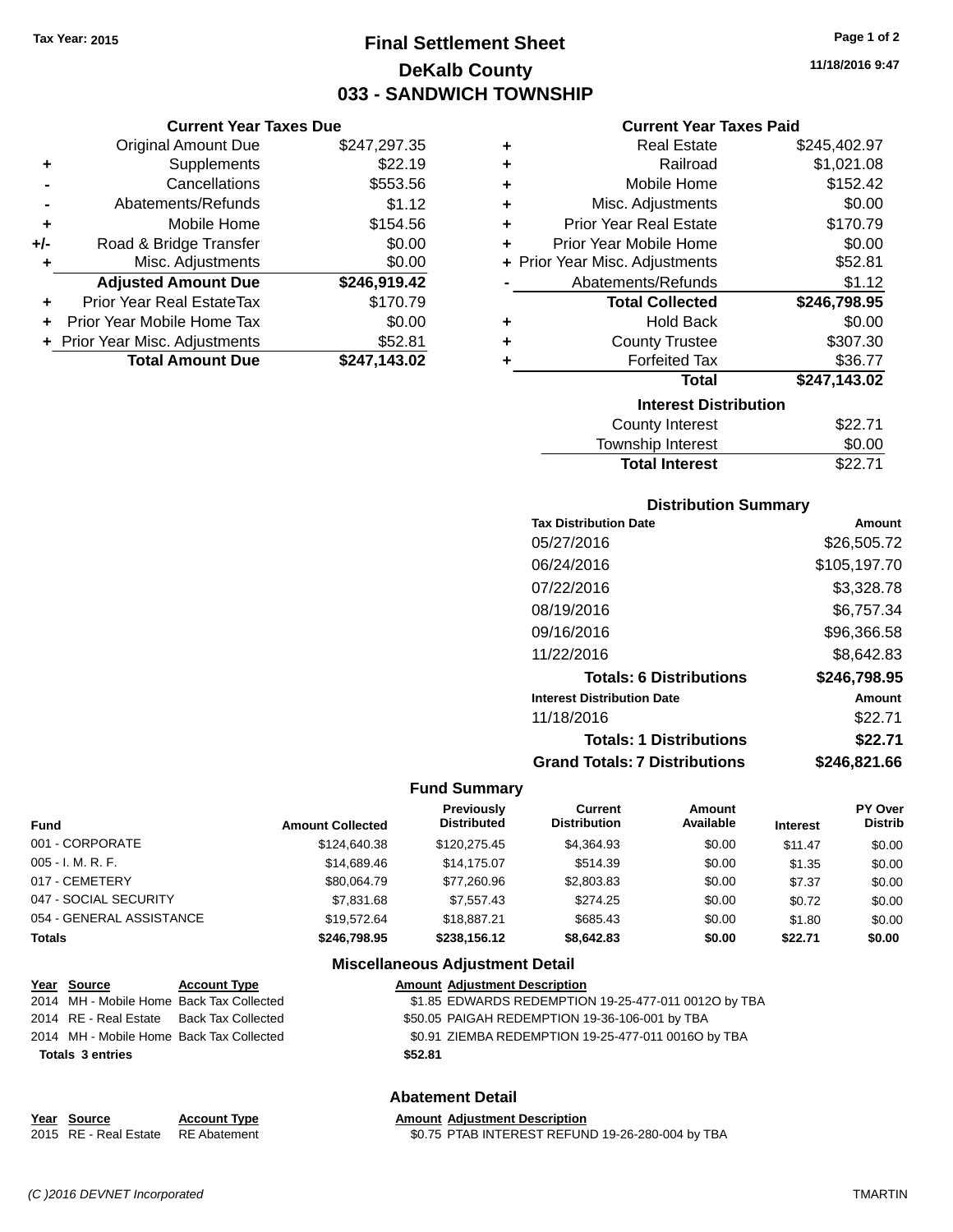## **Final Settlement Sheet Tax Year: 2015 Page 2 of 2 DeKalb County Abatement Detail**

**11/18/2016 9:47**

Totals 2 entries \$1.12

**Year Source Account Type Amount Adjustment Description** \$0.37 PTAB INTEREST REFUND 19-25-153-001 by TBA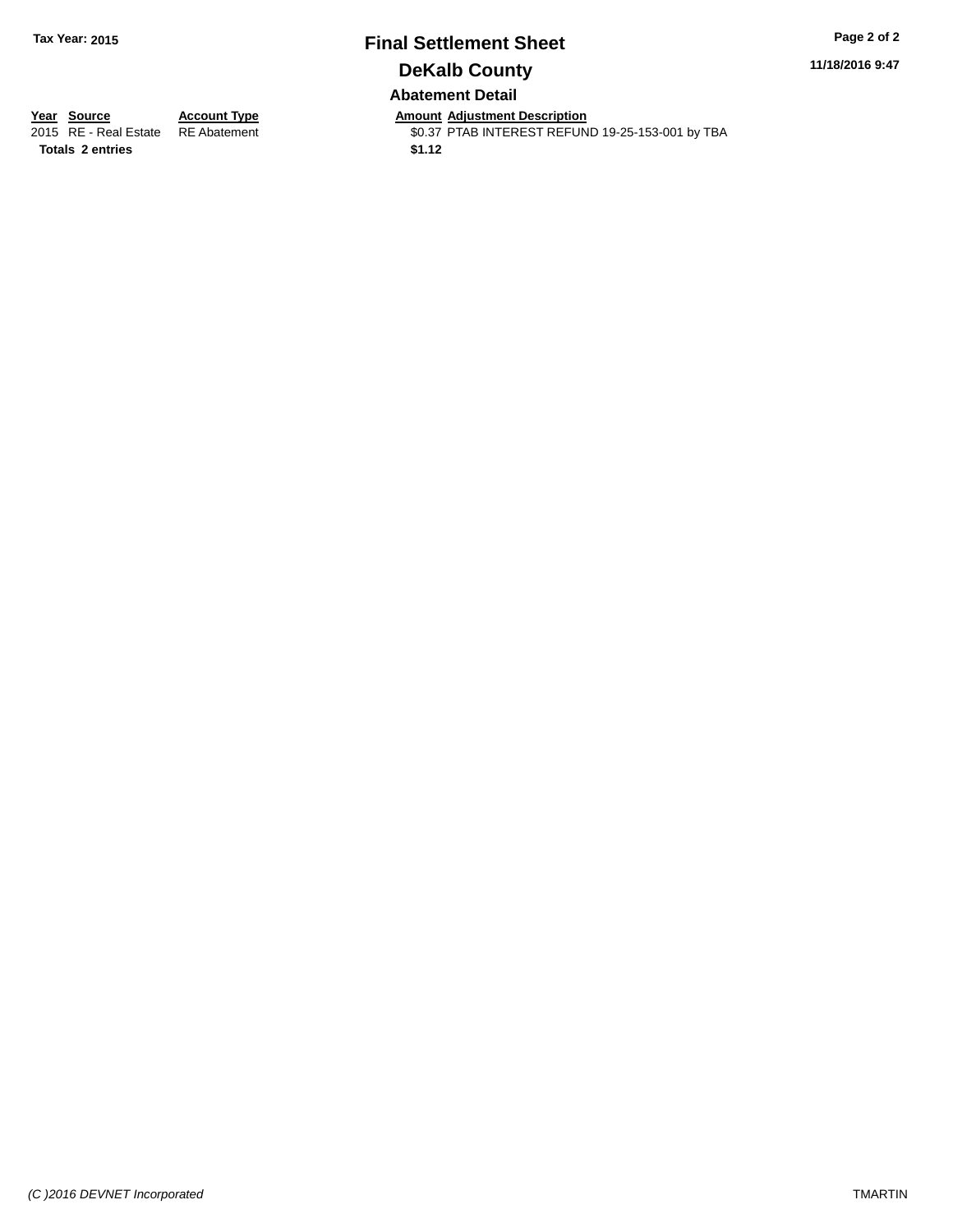## **Final Settlement Sheet Tax Year: 2015 Page 1 of 2 DeKalb County 034 - SANDWICH PUBLIC LIBRARY DISTRICT**

**11/18/2016 9:47**

#### **Current Year Taxes Paid**

| ٠ | <b>Real Estate</b>             | \$551,699.14 |
|---|--------------------------------|--------------|
| ÷ | Railroad                       | \$2,295.52   |
| ÷ | Mobile Home                    | \$342.64     |
| ÷ | Misc. Adjustments              | \$0.00       |
| ÷ | <b>Prior Year Real Estate</b>  | \$383.87     |
| ÷ | Prior Year Mobile Home         | \$0.00       |
|   | + Prior Year Misc. Adjustments | \$118.70     |
|   | Abatements/Refunds             | \$2.52       |
|   | <b>Total Collected</b>         | \$554,837.35 |
| ٠ | <b>Hold Back</b>               | \$0.00       |
| ٠ | <b>County Trustee</b>          | \$690.88     |
| ٠ | <b>Forfeited Tax</b>           | \$82.66      |
|   | <b>Total</b>                   | \$555,610.89 |
|   | <b>Interest Distribution</b>   |              |
|   | <b>County Interest</b>         | \$51.06      |
|   |                                |              |

| ______________        | -- - - - - |
|-----------------------|------------|
| Township Interest     | \$0.00     |
| <b>Total Interest</b> | \$51.06    |
|                       |            |

#### **Distribution Summary**

| <b>Tax Distribution Date</b>         | Amount       |
|--------------------------------------|--------------|
| 05/27/2016                           | \$59,588.57  |
| 06/24/2016                           | \$236,498.57 |
| 07/22/2016                           | \$7,483.64   |
| 08/19/2016                           | \$15,191.12  |
| 09/16/2016                           | \$216,645.29 |
| 11/22/2016                           | \$19,430.16  |
| <b>Totals: 6 Distributions</b>       | \$554,837.35 |
| <b>Interest Distribution Date</b>    | Amount       |
| 11/18/2016                           | \$51.06      |
| <b>Totals: 1 Distributions</b>       | \$51.06      |
| <b>Grand Totals: 7 Distributions</b> | \$554,888.41 |

#### **Fund Summary**

| <b>Fund</b>                             | <b>Amount Collected</b> | Previously<br><b>Distributed</b> | Current<br><b>Distribution</b> | Amount<br>Available | <b>Interest</b> | PY Over<br><b>Distrib</b> |
|-----------------------------------------|-------------------------|----------------------------------|--------------------------------|---------------------|-----------------|---------------------------|
| 001 - CORPORATE                         | \$278,058.96            | \$268,321,48                     | \$9,737.48                     | \$0.00              | \$25.59         | \$0.00                    |
| 003 - BONDS AND INTEREST                | \$206,666.37            | \$199,429.02                     | \$7,237.35                     | \$0.00              | \$19.02         | \$0.00                    |
| 004 - OPERATIONS & MAINTENANCE          | \$25,936.98             | \$25,028,66                      | \$908.32                       | \$0.00              | \$2.39          | \$0.00                    |
| $005 - I. M. R. F.$                     | \$14,088.99             | \$13,595.60                      | \$493.39                       | \$0.00              | \$1.30          | \$0.00                    |
| 027 - AUDIT                             | \$2,628,26              | \$2,536.23                       | \$92.03                        | \$0.00              | \$0.24          | \$0.00                    |
| 035 - TORT JUDGEMENTS/LIABILITY<br>INS. | \$15,249.70             | \$14.715.65                      | \$534.05                       | \$0.00              | \$1.40          | \$0.00                    |
| 047 - SOCIAL SECURITY                   | \$12,208.09             | \$11.780.55                      | \$427.54                       | \$0.00              | \$1.12          | \$0.00                    |
| <b>Totals</b>                           | \$554,837.35            | \$535,407.19                     | \$19,430.16                    | \$0.00              | \$51.06         | \$0.00                    |

#### **Miscellaneous Adjustment Detail**

# **Year Source Account Type Amount Adjustment Description**

\$4.16 EDWARDS REDEMPTION 19-25-477-011 0012O by TBA

- 2014 RE Real Estate Back Tax Collected \$112.49 PAIGAH REDEMPTION 19-36-106-001 by TBA
- 2014 MH Mobile Home Back Tax Collected \$2.05 ZIEMBA REDEMPTION 19-25-477-011 0016O by TBA

**Totals \$118.70 3 entries**

**Current Year Taxes Due** Original Amount Due \$555,957.93

**Adjusted Amount Due \$555,108.32**

**Total Amount Due \$555,610.89**

**+** Supplements \$49.91 **-** Cancellations \$1,244.47 **-** Abatements/Refunds \$2.52 **+** Mobile Home \$347.47 **+/-** Road & Bridge Transfer \$0.00 **+** Misc. Adjustments \$0.00

**+** Prior Year Real EstateTax \$383.87 **+** Prior Year Mobile Home Tax \$0.00 **+ Prior Year Misc. Adjustments \$118.70**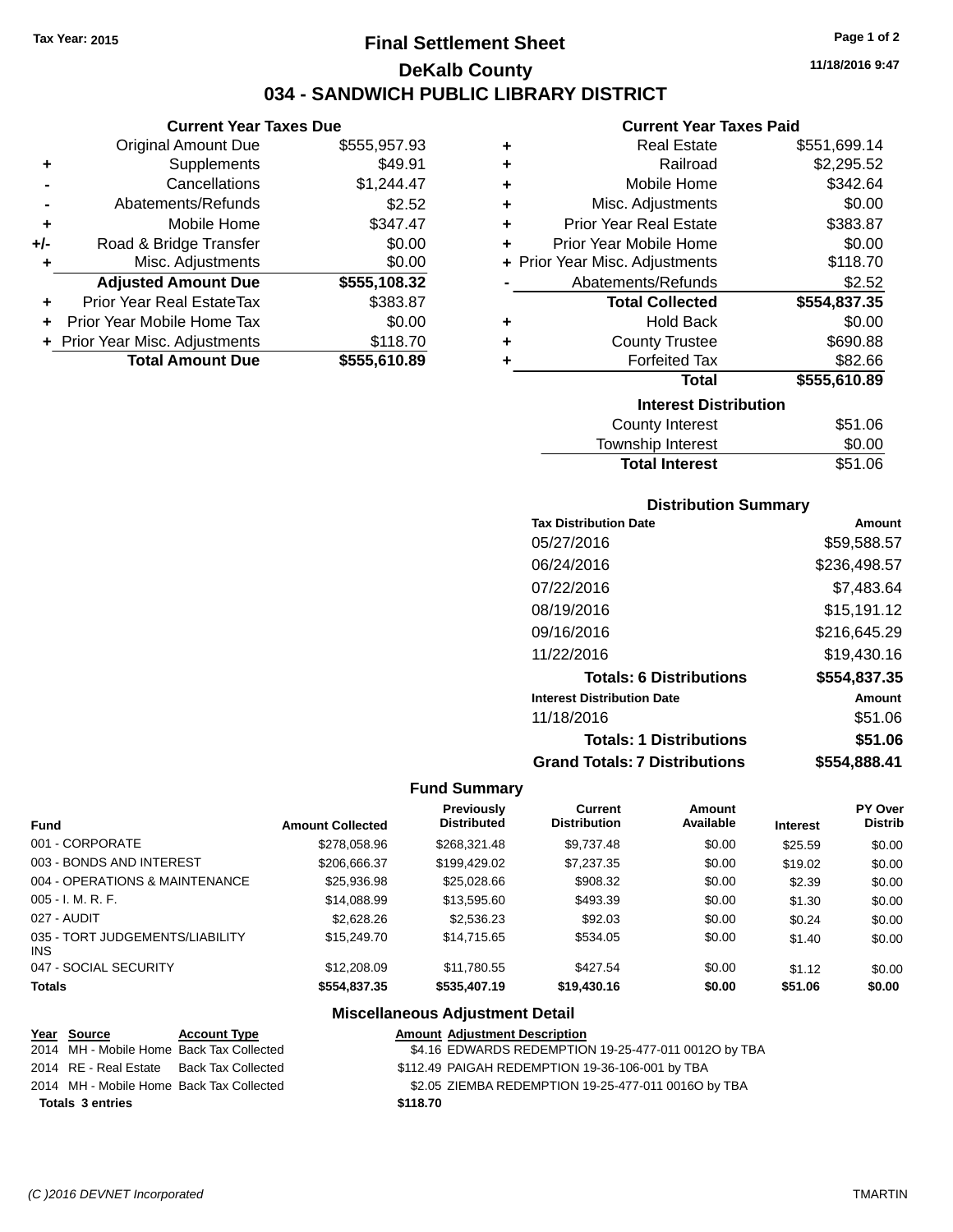# **Final Settlement Sheet Tax Year: 2015 Page 2 of 2 DeKalb County**

**11/18/2016 9:47**

## **Abatement Detail**

**Totals \$2.52 2 entries**

**Year Source Account Type Account Type Amount Adjustment Description**<br>2015 RE - Real Estate RE Abatement **Account 1** \$1.68 PTAB INTEREST REFUN \$1.68 PTAB INTEREST REFUND 19-26-280-004 by TBA 2015 RE - Real Estate RE Abatement \$0.84 PTAB INTEREST REFUND 19-25-153-001 by TBA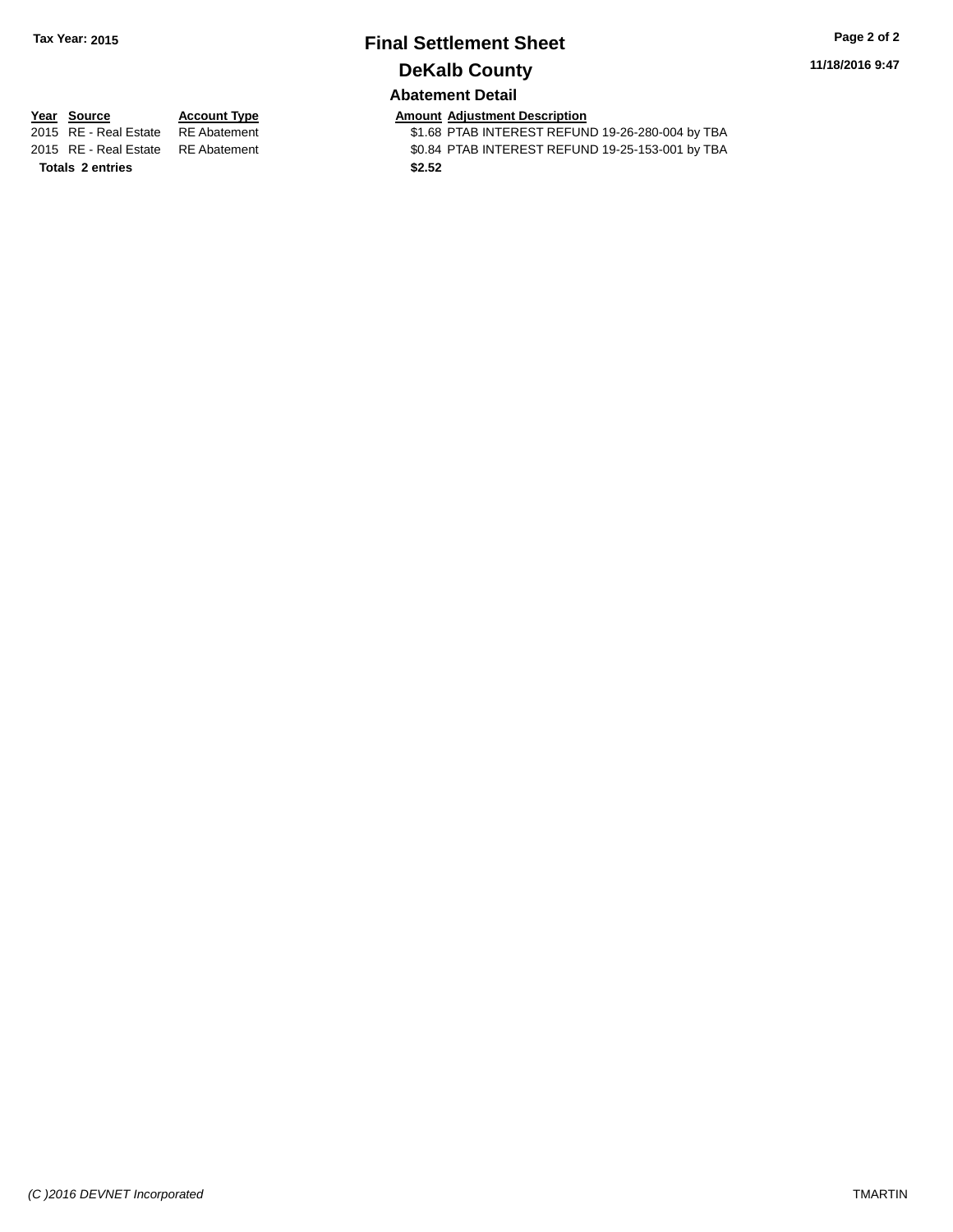**Original Amount Due** 

**Adjusted Amount Due** 

**Total Amount Due** 

**+** Supplements **-** Cancellations **-** Abatements/Refunds **+** Mobile Home **+/-** Road & Bridge Transfer **+** Misc. Adjustments

**+** Prior Year Real EstateTax **+** Prior Year Mobile Home Tax **+** Prior Year Misc. Adjustments

## **Final Settlement Sheet Tax Year: 2015 Page 1 of 1 DeKalb County 035 - SANDWICH ROAD & BRIDGE**

**11/18/2016 9:47**

## **Current Year Taxes Paid**

| <b>Current Year Taxes Due</b> |               |   | <b>Current Year Taxes Paid</b> |              |
|-------------------------------|---------------|---|--------------------------------|--------------|
| ıl Amount Due                 | \$238,768.01  | ÷ | <b>Real Estate</b>             | \$217,341.06 |
| Supplements                   | \$21.43       | ٠ | Railroad                       | \$985.86     |
| Cancellations                 | \$534.50      | ٠ | Mobile Home                    | \$147.16     |
| ents/Refunds                  | \$1.08        | ÷ | Misc. Adjustments              | \$0.00       |
| Mobile Home                   | \$149.23      | ÷ | <b>Prior Year Real Estate</b>  | \$164.92     |
| ridge Transfer                | (\$19,597.88) | ÷ | Prior Year Mobile Home         | \$0.00       |
| . Adjustments                 | \$0.00        |   | + Prior Year Misc. Adjustments | \$50.99      |
| <b>Amount Due</b>             | \$218,805.21  |   | Abatements/Refunds             | \$1.08       |
| eal EstateTax:                | \$164.92      |   | <b>Total Collected</b>         | \$218,688.91 |
| pile Home Tax                 | \$0.00        | ÷ | <b>Hold Back</b>               | \$0.00       |
| . Adjustments                 | \$50.99       | ÷ | <b>County Trustee</b>          | \$296.72     |
| <b>Amount Due</b>             | \$219,021.12  | ٠ | <b>Forfeited Tax</b>           | \$35.49      |
|                               |               |   | <b>Total</b>                   | \$219,021.12 |
|                               |               |   | <b>Interest Distribution</b>   |              |
|                               |               |   | <b>County Interest</b>         | \$20.12      |
|                               |               |   | Townshin Interest              | ደሰ ሰበ        |

| <b>Interest Distribution</b> |         |
|------------------------------|---------|
| County Interest              | \$20.12 |
| Township Interest            | \$0.00  |
| <b>Total Interest</b>        | \$20.12 |

| <b>Road and Bridge Summary</b> |                         |               |
|--------------------------------|-------------------------|---------------|
| <b>Municipality</b>            | Amt. Due                | Amt. Distrib. |
| CITY OF SANDWICH               | \$19,625.08 \$19,597.88 |               |
| Totals                         | \$19,625.08 \$19,597.88 |               |

#### **Distribution Summary**

| <b>Tax Distribution Date</b>         | Amount       |
|--------------------------------------|--------------|
| 05/27/2016                           | \$23,481.99  |
| 06/24/2016                           | \$93,213.05  |
| 07/22/2016                           | \$2,949.05   |
| 08/19/2016                           | \$5,986.44   |
| 09/16/2016                           | \$85,389.26  |
| 11/22/2016                           | \$7,669.12   |
| <b>Totals: 6 Distributions</b>       | \$218,688.91 |
| <b>Interest Distribution Date</b>    | Amount       |
| 11/18/2016                           | \$20.12      |
| <b>Totals: 1 Distributions</b>       | \$20.12      |
| <b>Grand Totals: 7 Distributions</b> | \$218.709.03 |

#### **Fund Summary**

| <b>Fund</b>                  | <b>Amount Collected</b> | Previously<br><b>Distributed</b>         | Current<br><b>Distribution</b> | Amount<br>Available | <b>Interest</b> | PY Over<br><b>Distrib</b> |
|------------------------------|-------------------------|------------------------------------------|--------------------------------|---------------------|-----------------|---------------------------|
| 007 - ROAD AND BRIDGE        | \$25,270.83             | \$24,375,06                              | \$895.77                       | \$0.00              | \$3.79          | \$0.00                    |
| 009 - PERMANENT ROAD         | \$142.011.54            | \$137.038.41                             | \$4,973.13                     | \$0.00              | \$11.99         | \$0.00                    |
| 010 - EQUIPMENT AND BUILDING | \$49.378.49             | \$47.649.29                              | \$1,729.20                     | \$0.00              | \$4.17          | \$0.00                    |
| 047 - SOCIAL SECURITY        | \$2,028,05              | \$1,957.03                               | \$71.02                        | \$0.00              | \$0.17          | \$0.00                    |
| <b>Totals</b>                | \$218,688.91            | \$211.019.79                             | \$7.669.12                     | \$0.00              | \$20.12         | \$0.00                    |
|                              |                         | <b>Miscellaneous Adjustment Detail</b>   |                                |                     |                 |                           |
| $V = -1$<br>A T.             |                         | Associated Address and Backwall and Late |                                |                     |                 |                           |

#### **Year Source Account Type Amount Adjustment Description** 2014 MH - Mobile Home Back Tax Collected \$1.79 EDWARDS REDEMPTION 19-25-477-011 0012O by TBA 2014 RE - Real Estate Back Tax Collected \$48.32 PAIGAH REDEMPTION 19-36-106-001 by TBA 2014 MH - Mobile Home Back Tax Collected \$0.88 ZIEMBA REDEMPTION 19-25-477-011 0016O by TBA **Totals \$50.99 3 entries**

# **Abatement Detail**

# **Year Source Account Type Amount Adjustment Description Totals \$1.08 2 entries**

2015 RE - Real Estate RE Abatement \$0.72 PTAB INTEREST REFUND 19-26-280-004 by TBA 2015 RE - Real Estate \$0.36 PTAB INTEREST REFUND 19-25-153-001 by TBA RE Abatement

*(C )2016 DEVNET Incorporated* TMARTIN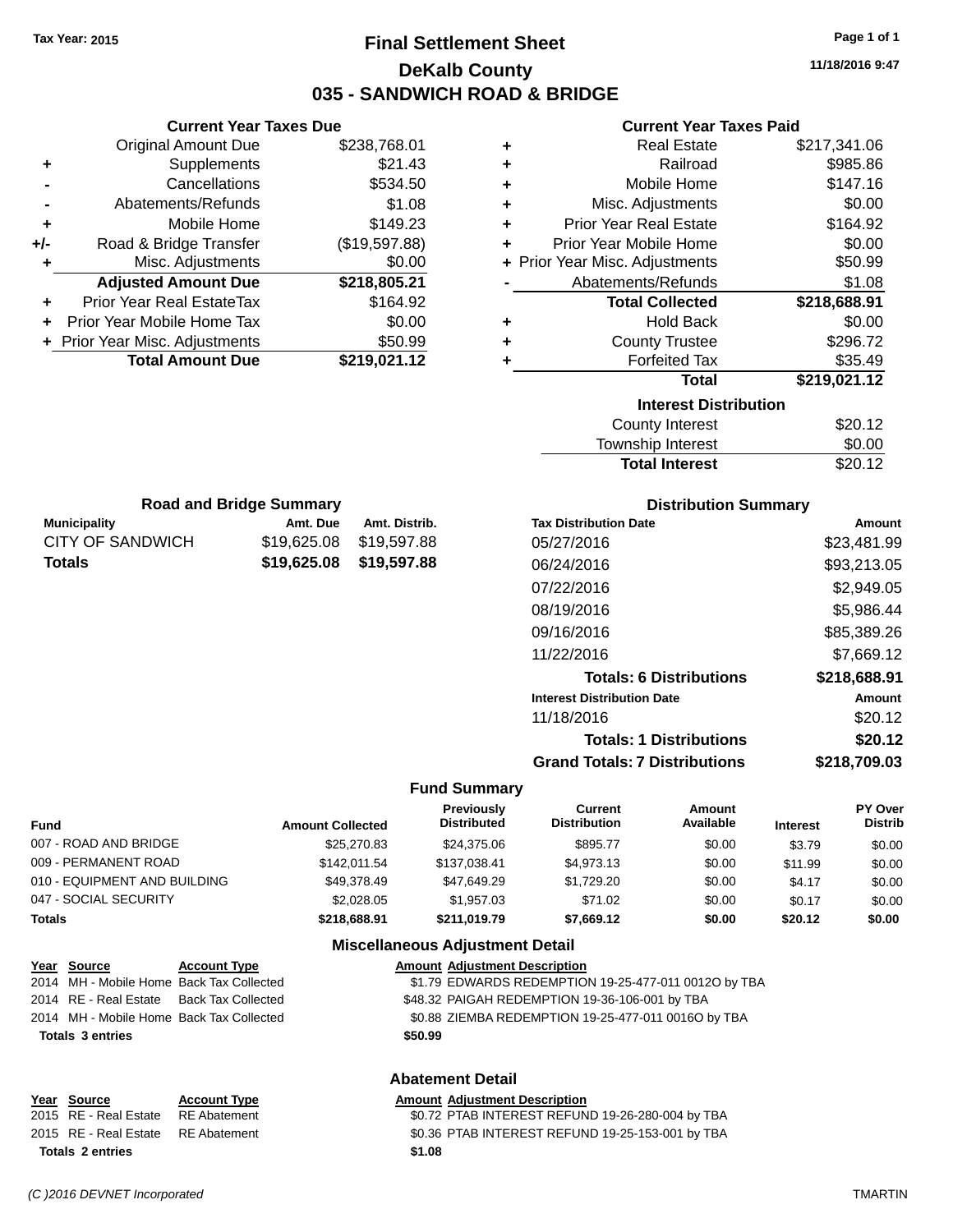**Current Year Taxes Due** Original Amount Due \$93,503.37

**Adjusted Amount Due \$93,473.08**

**Total Amount Due \$93,473.08**

**+** Supplements \$0.00 **-** Cancellations \$59.54 **-** Abatements/Refunds \$0.00 **+** Mobile Home \$3.70 **+/-** Road & Bridge Transfer \$0.00 **+** Misc. Adjustments \$25.55

**+** Prior Year Real EstateTax \$0.00 **+** Prior Year Mobile Home Tax \$0.00 **+ Prior Year Misc. Adjustments**  $$0.00$ 

## **Final Settlement Sheet Tax Year: 2015 Page 1 of 1 DeKalb County 036 - SHABBONA TOWNSHIP**

**11/18/2016 9:47**

#### **Current Year Taxes Paid**

| ٠ | <b>Real Estate</b>             | \$89,652.70 |
|---|--------------------------------|-------------|
| ٠ | Railroad                       | \$3,765.60  |
| ٠ | Mobile Home                    | \$3.70      |
| ٠ | Misc. Adjustments              | \$25.55     |
| ٠ | <b>Prior Year Real Estate</b>  | \$0.00      |
|   | Prior Year Mobile Home         | \$0.00      |
|   | + Prior Year Misc. Adjustments | \$0.00      |
|   | Abatements/Refunds             | \$0.00      |
|   | <b>Total Collected</b>         | \$93,447.55 |
| ٠ | <b>Hold Back</b>               | \$0.00      |
| ٠ | <b>County Trustee</b>          | \$25.53     |
|   | <b>Forfeited Tax</b>           | \$0.00      |
|   | Total                          | \$93,473.08 |
|   | <b>Interest Distribution</b>   |             |
|   | <b>County Interest</b>         | \$8.60      |
|   | Townshin Interest              | ፍስ ሰስ       |

| <b>Total Interest</b>  | \$8.60 |
|------------------------|--------|
| Township Interest      | \$0.00 |
| <b>County Interest</b> | \$8.60 |

#### **Distribution Summary**

| <b>Tax Distribution Date</b>         | Amount      |
|--------------------------------------|-------------|
| 05/27/2016                           | \$15,343.64 |
| 06/24/2016                           | \$35,836.17 |
| 07/22/2016                           | \$329.46    |
| 08/19/2016                           | \$1,041.24  |
| 09/16/2016                           | \$39,284.28 |
| 11/22/2016                           | \$1,612.76  |
| <b>Totals: 6 Distributions</b>       | \$93,447.55 |
| <b>Interest Distribution Date</b>    | Amount      |
| 11/18/2016                           | \$8.60      |
| <b>Totals: 1 Distributions</b>       | \$8.60      |
| <b>Grand Totals: 7 Distributions</b> | \$93,456.15 |

#### **Fund Summary**

| <b>Fund</b>              | <b>Amount Collected</b> | <b>Previously</b><br><b>Distributed</b> | Current<br><b>Distribution</b> | Amount<br>Available | <b>Interest</b> | PY Over<br><b>Distrib</b> |
|--------------------------|-------------------------|-----------------------------------------|--------------------------------|---------------------|-----------------|---------------------------|
| 001 - CORPORATE          | \$63,363.33             | \$62,269.75                             | \$1.093.58                     | \$0.00              | \$5.83          | \$0.00                    |
| 017 - CEMETERY           | \$29.983.58             | \$29.466.12                             | \$517.46                       | \$0.00              | \$2.76          | \$0.00                    |
| 054 - GENERAL ASSISTANCE | \$100.64                | \$98.92                                 | \$1.72                         | \$0.00              | \$0.01          | \$0.00                    |
| <b>Totals</b>            | \$93,447.55             | \$91.834.79                             | \$1,612.76                     | \$0.00              | \$8.60          | \$0.00                    |

| Year Source             | <b>Account Type</b>                        | <b>Amount Adiustment Description</b>                |
|-------------------------|--------------------------------------------|-----------------------------------------------------|
|                         | 2015 RE - Real Estate Paymt In Lieu of Tax | \$25.55 HOUSING AUTHORITY SEQUOYA APARTMENTS by TBA |
| <b>Totals 1 entries</b> |                                            | \$25.55                                             |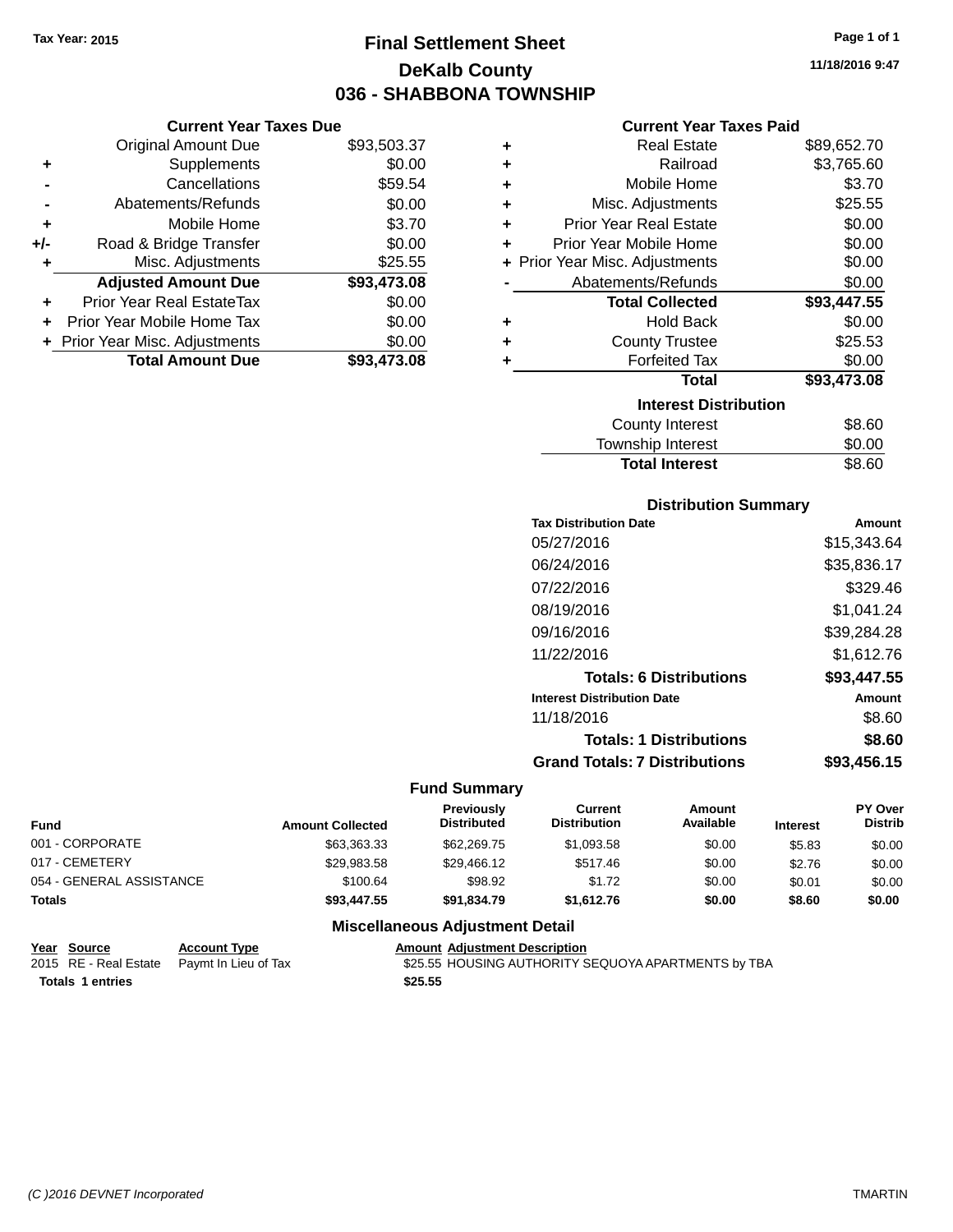## **Final Settlement Sheet Tax Year: 2015 Page 1 of 1 DeKalb County 037 - SHABBONA ROAD & BRIDGE**

**11/18/2016 9:47**

#### **Current Year Taxes Paid**

|       | <b>Current Year Taxes Due</b>  |               |
|-------|--------------------------------|---------------|
|       | <b>Original Amount Due</b>     | \$171,500.83  |
| ٠     | Supplements                    | \$0.00        |
|       | Cancellations                  | \$109.19      |
|       | Abatements/Refunds             | \$0.00        |
| ٠     | Mobile Home                    | \$6.77        |
| $+/-$ | Road & Bridge Transfer         | (\$12,259.50) |
| ÷     | Misc. Adjustments              | \$46.86       |
|       | <b>Adjusted Amount Due</b>     | \$159,185.77  |
| ÷     | Prior Year Real EstateTax      | \$0.00        |
|       | Prior Year Mobile Home Tax     | \$0.00        |
|       | + Prior Year Misc. Adjustments | \$0.00        |
|       | <b>Total Amount Due</b>        | \$159,185.77  |
|       |                                |               |

| ٠ | <b>Real Estate</b>             | \$152,178.60 |
|---|--------------------------------|--------------|
| ÷ | Railroad                       | \$6,906.72   |
| ٠ | Mobile Home                    | \$6.77       |
| ٠ | Misc. Adjustments              | \$46.86      |
| ٠ | <b>Prior Year Real Estate</b>  | \$0.00       |
| ٠ | Prior Year Mobile Home         | \$0.00       |
|   | + Prior Year Misc. Adjustments | \$0.00       |
|   | Abatements/Refunds             | \$0.00       |
|   |                                |              |
|   | <b>Total Collected</b>         | \$159,138.95 |
| ٠ | <b>Hold Back</b>               | \$0.00       |
| ٠ | <b>County Trustee</b>          | \$46.82      |
| ٠ | <b>Forfeited Tax</b>           | \$0.00       |
|   | <b>Total</b>                   | \$159,185.77 |
|   | <b>Interest Distribution</b>   |              |
|   | County Interest                | \$14.64      |

| <b>Total Interest</b> | \$14.64 |
|-----------------------|---------|
| Township Interest     | \$0.00  |
| County Interest       | \$14.64 |

| <b>Road and Bridge Summary</b> |             |               |  |  |  |
|--------------------------------|-------------|---------------|--|--|--|
| <b>Municipality</b>            | Amt. Due    | Amt. Distrib. |  |  |  |
| VILLAGE OF LEE                 | \$1,542.90  | \$1,542.48    |  |  |  |
| <b>VILLAGE OF SHABBONA</b>     | \$10,720.04 | \$10,717.02   |  |  |  |
| Totals                         | \$12,262.94 | \$12,259.50   |  |  |  |

#### **Distribution Summary**

| <b>Tax Distribution Date</b>         | Amount       |
|--------------------------------------|--------------|
| 05/27/2016                           | \$26,092.32  |
| 06/24/2016                           | \$61,054.56  |
| 07/22/2016                           | \$560.25     |
| 08/19/2016                           | \$1,770.61   |
| 09/16/2016                           | \$66,918.11  |
| 11/22/2016                           | \$2.743.10   |
| <b>Totals: 6 Distributions</b>       | \$159,138.95 |
| <b>Interest Distribution Date</b>    | Amount       |
| 11/18/2016                           | \$14.64      |
| <b>Totals: 1 Distributions</b>       | \$14.64      |
| <b>Grand Totals: 7 Distributions</b> | \$159,153.59 |

### **Fund Summary**

| <b>Fund</b>                  | <b>Amount Collected</b> | <b>Previously</b><br><b>Distributed</b> | Current<br><b>Distribution</b> | Amount<br>Available | <b>Interest</b> | <b>PY Over</b><br><b>Distrib</b> |
|------------------------------|-------------------------|-----------------------------------------|--------------------------------|---------------------|-----------------|----------------------------------|
| 007 - ROAD AND BRIDGE        | \$46,130.82             | \$45,338,09                             | \$792.73                       | \$0.00              | \$4.99          | \$0.00                           |
| 008 - BRIDGE CONST W/COUNTY  | \$29.950.16             | \$29.433.26                             | \$516.90                       | \$0.00              | \$2.56          | \$0.00                           |
| 009 - PERMANENT ROAD         | \$72,873,31             | \$71.615.60                             | \$1.257.71                     | \$0.00              | \$6.22          | \$0.00                           |
| 010 - EQUIPMENT AND BUILDING | \$10.184.66             | \$10,008.90                             | \$175.76                       | \$0.00              | \$0.87          | \$0.00                           |
| <b>Totals</b>                | \$159,138,95            | \$156,395,85                            | \$2.743.10                     | \$0.00              | \$14.64         | \$0.00                           |
|                              | ---                     |                                         |                                |                     |                 |                                  |

| Year Source             | <b>Account Type</b>                        | <b>Amount Adjustment Description</b>                |
|-------------------------|--------------------------------------------|-----------------------------------------------------|
|                         | 2015 RE - Real Estate Paymt In Lieu of Tax | \$46.86 HOUSING AUTHORITY SEQUOYA APARTMENTS by TBA |
| <b>Totals 1 entries</b> |                                            | \$46.86                                             |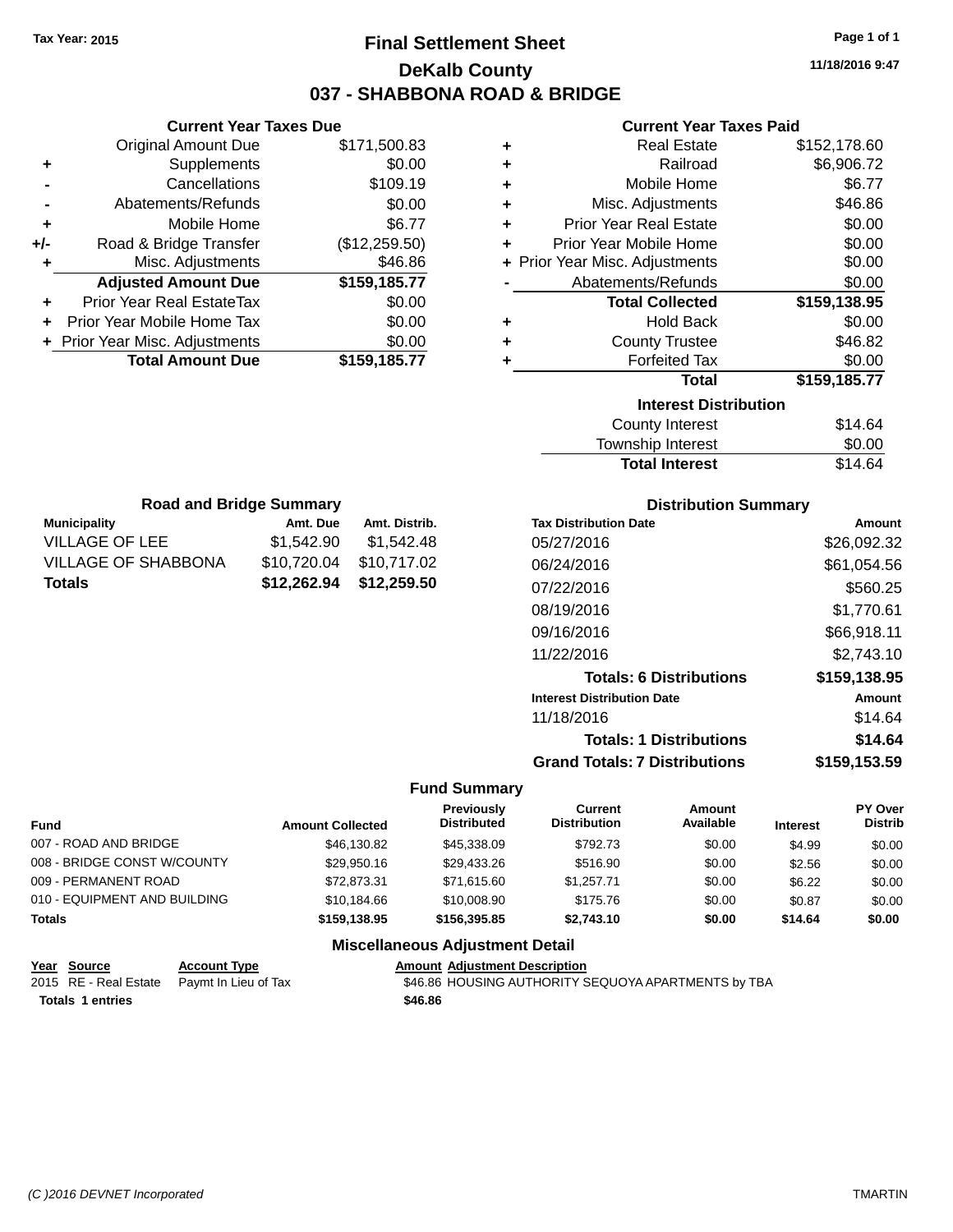**Current Year Taxes Due** Original Amount Due \$82,124.78

**Adjusted Amount Due \$82,020.72**

**Total Amount Due \$82,052.96**

**+** Supplements \$0.00 **-** Cancellations \$141.91 **-** Abatements/Refunds \$0.00 **+** Mobile Home \$1.49 **+/-** Road & Bridge Transfer \$0.00 **+** Misc. Adjustments \$36.36

**+** Prior Year Real EstateTax \$32.24 **+** Prior Year Mobile Home Tax \$0.00 **+ Prior Year Misc. Adjustments**  $$0.00$ 

## **Final Settlement Sheet Tax Year: 2015 Page 1 of 1 DeKalb County 038 - SOMONAUK TOWNSHIP**

**11/18/2016 9:47**

#### **Current Year Taxes Paid**

| ٠ | <b>Real Estate</b>             | \$80,387.37 |
|---|--------------------------------|-------------|
| ٠ | Railroad                       | \$1,595.50  |
| ÷ | Mobile Home                    | \$1.49      |
| ÷ | Misc. Adjustments              | \$36.36     |
| ÷ | <b>Prior Year Real Estate</b>  | \$32.24     |
| ÷ | Prior Year Mobile Home         | \$0.00      |
|   | + Prior Year Misc. Adjustments | \$0.00      |
|   | Abatements/Refunds             | \$0.00      |
|   | <b>Total Collected</b>         | \$82,052.96 |
| ٠ | <b>Hold Back</b>               | \$0.00      |
| ٠ | <b>County Trustee</b>          | \$0.00      |
| ٠ | <b>Forfeited Tax</b>           | \$0.00      |
|   | <b>Total</b>                   | \$82,052.96 |
|   | <b>Interest Distribution</b>   |             |
|   | <b>County Interest</b>         | \$7.55      |
|   | <b>Township Interest</b>       | \$0.00      |

## **Distribution Summary**

Total Interest \$7.55

| Amount      |
|-------------|
| \$10,008.09 |
| \$35,696.55 |
| \$1,094.10  |
| \$1,798.80  |
| \$31,390.49 |
| \$2,064.93  |
| \$82,052.96 |
| Amount      |
| \$7.55      |
| \$7.55      |
| \$82.060.51 |
|             |

#### **Fund Summary**

| <b>Fund</b>              | <b>Amount Collected</b> | <b>Previously</b><br><b>Distributed</b> | Current<br><b>Distribution</b> | Amount<br>Available | <b>Interest</b> | <b>PY Over</b><br><b>Distrib</b> |
|--------------------------|-------------------------|-----------------------------------------|--------------------------------|---------------------|-----------------|----------------------------------|
| 001 - CORPORATE          | \$81.777.68             | \$79.719.65                             | \$2,058,03                     | \$0.00              | \$7.52          | \$0.00                           |
| 054 - GENERAL ASSISTANCE | \$275.28                | \$268.38                                | \$6.90                         | \$0.00              | \$0.03          | \$0.00                           |
| <b>Totals</b>            | \$82.052.96             | \$79.988.03                             | \$2.064.93                     | \$0.00              | \$7.55          | \$0.00                           |

| Year Source             | <b>Account Type</b>                      | <b>Amount Adiustment Description</b>            |
|-------------------------|------------------------------------------|-------------------------------------------------|
|                         | 2015 RE - Real Estate Back Tax Collected | \$36.36 PASSERO REDEMPTION 18-28-427-003 by TBA |
| <b>Totals 1 entries</b> |                                          | \$36.36                                         |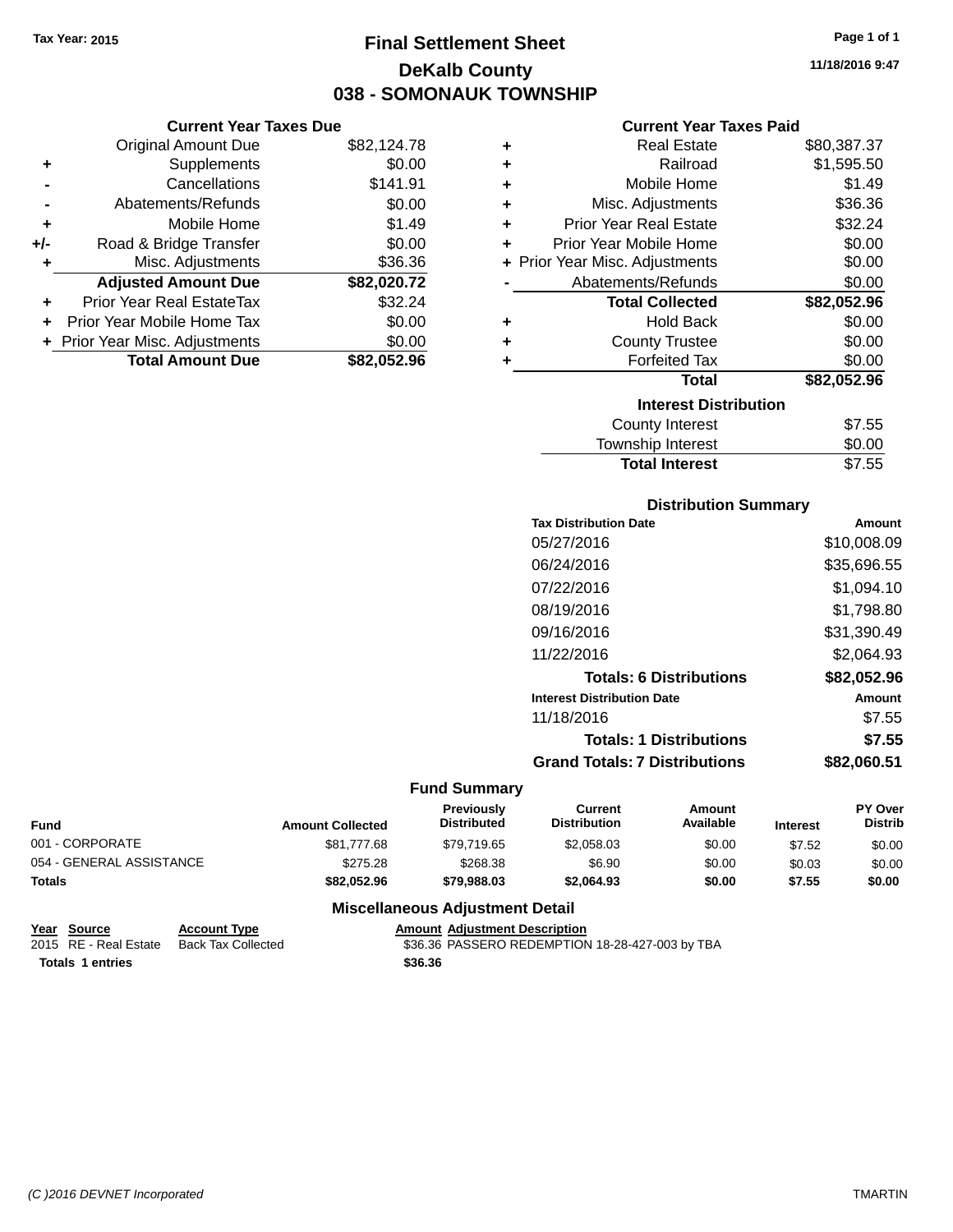## **Final Settlement Sheet Tax Year: 2015 Page 1 of 1 DeKalb County 039 - SOMONAUK ROAD & BRIDGE**

**11/18/2016 9:47**

#### **Current Year Taxes Paid**

|     | <b>Current Year Taxes Due</b>  |               |
|-----|--------------------------------|---------------|
|     | <b>Original Amount Due</b>     | \$255,021.04  |
| ٠   | Supplements                    | \$0.00        |
|     | Cancellations                  | \$440.66      |
|     | Abatements/Refunds             | \$0.00        |
| ٠   | Mobile Home                    | \$4.62        |
| +/- | Road & Bridge Transfer         | (\$55,594.73) |
| ٠   | Misc. Adjustments              | \$112.92      |
|     | <b>Adjusted Amount Due</b>     | \$199,103.19  |
| ٠   | Prior Year Real EstateTax      | \$100.12      |
| ٠   | Prior Year Mobile Home Tax     | \$0.00        |
|     | + Prior Year Misc. Adjustments | \$0.00        |
|     | <b>Total Amount Due</b>        | \$199,203.31  |
|     |                                |               |

| ٠ | <b>Real Estate</b>             | \$194,031.17 |
|---|--------------------------------|--------------|
| ٠ | Railroad                       | \$4,954.48   |
| ÷ | Mobile Home                    | \$4.62       |
| ٠ | Misc. Adjustments              | \$112.92     |
| ÷ | <b>Prior Year Real Estate</b>  | \$100.12     |
| ٠ | Prior Year Mobile Home         | \$0.00       |
|   | + Prior Year Misc. Adjustments | \$0.00       |
|   | Abatements/Refunds             | \$0.00       |
|   | <b>Total Collected</b>         | \$199,203.31 |
| ٠ | <b>Hold Back</b>               | \$0.00       |
| ٠ | <b>County Trustee</b>          | \$0.00       |
| ٠ | <b>Forfeited Tax</b>           | \$0.00       |
|   | <b>Total</b>                   | \$199,203.31 |
|   | <b>Interest Distribution</b>   |              |
|   | <b>County Interest</b>         | \$18.33      |
|   | <b>Townshin Interest</b>       | ደበ በበ        |

| <b>Total Interest</b> | \$18.33 |
|-----------------------|---------|
| Township Interest     | \$0.00  |
| County Interest       | \$18.33 |

| <b>Road and Bridge Summary</b> |             |                         |  |  |  |
|--------------------------------|-------------|-------------------------|--|--|--|
| <b>Municipality</b>            | Amt. Due    | Amt. Distrib.           |  |  |  |
| <b>CITY OF SANDWICH</b>        | \$1,054.68  | \$1,054.68              |  |  |  |
| VILLAGE OF SOMONAUK            | \$54,540.05 | \$54,540.05             |  |  |  |
| <b>Totals</b>                  |             | \$55,594.73 \$55,594.73 |  |  |  |

### **Distribution Summary**

| <b>Tax Distribution Date</b>         | Amount       |
|--------------------------------------|--------------|
| 05/27/2016                           | \$24,230.88  |
| 06/24/2016                           | \$86,696.19  |
| 07/22/2016                           | \$2,648.97   |
| 08/19/2016                           | \$4,355.02   |
| 09/16/2016                           | \$76,271.91  |
| 11/22/2016                           | \$5,000.34   |
| <b>Totals: 6 Distributions</b>       | \$199,203.31 |
| <b>Interest Distribution Date</b>    | Amount       |
| 11/18/2016                           | \$18.33      |
| <b>Totals: 1 Distributions</b>       | \$18.33      |
| <b>Grand Totals: 7 Distributions</b> | \$199.221.64 |

### **Fund Summary**

| Fund                         | <b>Amount Collected</b> | Previously<br><b>Distributed</b> | Current<br><b>Distribution</b> | Amount<br>Available | <b>Interest</b> | <b>PY Over</b><br><b>Distrib</b> |
|------------------------------|-------------------------|----------------------------------|--------------------------------|---------------------|-----------------|----------------------------------|
| 007 - ROAD AND BRIDGE        | \$116,085.89            | \$113,177,26                     | \$2,908.63                     | \$0.00              | \$12.35         | \$0.00                           |
| 008 - BRIDGE CONST W/COUNTY  | \$56.56                 | \$55.14                          | \$1.42                         | \$0.00              | \$0.00          | \$0.00                           |
| 009 - PERMANENT ROAD         | \$65,457.62             | \$63,810.33                      | \$1,647.29                     | \$0.00              | \$4.71          | \$0.00                           |
| 010 - EQUIPMENT AND BUILDING | \$17,603.24             | \$17.160.24                      | \$443.00                       | \$0.00              | \$1.27          | \$0.00                           |
| Totals                       | \$199,203,31            | \$194.202.97                     | \$5,000.34                     | \$0.00              | \$18.33         | \$0.00                           |

| Year Source             | <b>Account Type</b> | <b>Amount Adiustment Description</b>             |
|-------------------------|---------------------|--------------------------------------------------|
| 2015 RE - Real Estate   | Back Tax Collected  | \$112.92 PASSERO REDEMPTION 18-28-427-003 by TBA |
| <b>Totals 1 entries</b> |                     | \$112.92                                         |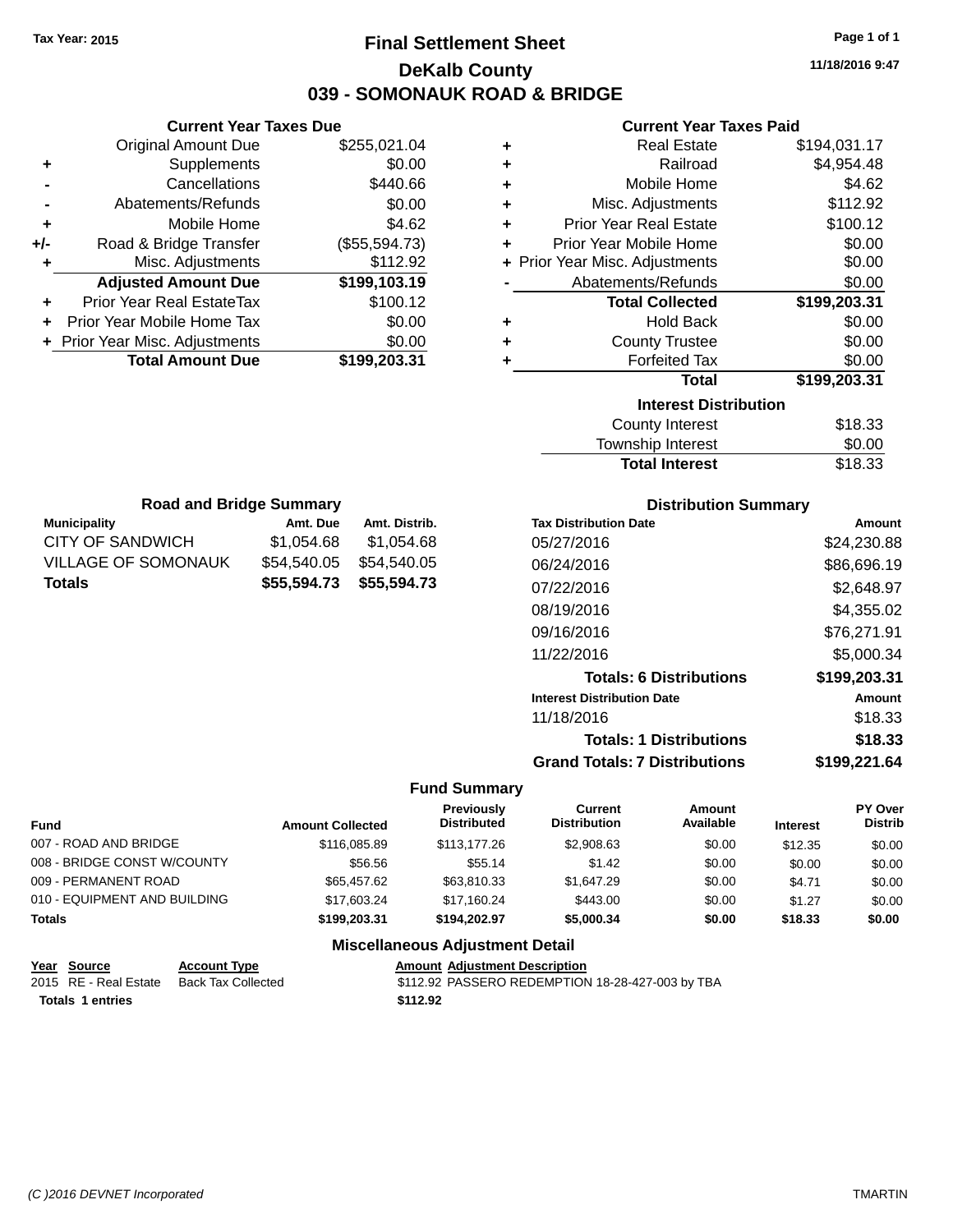**Current Year Taxes Due** Original Amount Due \$83,663.81

**Adjusted Amount Due \$83,596.84**

**Total Amount Due \$83,596.84**

**+** Supplements \$0.00 **-** Cancellations \$73.69 **-** Abatements/Refunds \$0.00 **+** Mobile Home \$6.72 **+/-** Road & Bridge Transfer \$0.00 **+** Misc. Adjustments \$0.00

**+** Prior Year Real EstateTax \$0.00 **+** Prior Year Mobile Home Tax \$0.00 **+ Prior Year Misc. Adjustments**  $$0.00$ 

## **Final Settlement Sheet Tax Year: 2015 Page 1 of 1 DeKalb County 040 - SOUTH GROVE TOWNSHIP**

**11/18/2016 9:47**

#### **Current Year Taxes Paid**

| <b>Real Estate</b>             | \$83,590.12 |
|--------------------------------|-------------|
| Railroad                       | \$0.00      |
| Mobile Home                    | \$6.72      |
| Misc. Adjustments              | \$0.00      |
| <b>Prior Year Real Estate</b>  | \$0.00      |
| Prior Year Mobile Home         | \$0.00      |
| + Prior Year Misc. Adjustments | \$0.00      |
| Abatements/Refunds             | \$0.00      |
| <b>Total Collected</b>         | \$83,596.84 |
| <b>Hold Back</b>               | \$0.00      |
| <b>County Trustee</b>          | \$0.00      |
| <b>Forfeited Tax</b>           | \$0.00      |
|                                |             |
| <b>Total</b>                   | \$83,596.84 |
| <b>Interest Distribution</b>   |             |
| <b>County Interest</b>         | \$7.69      |
|                                |             |

| <b>Total Interest</b>  | \$7.69 |
|------------------------|--------|
| Township Interest      | \$0.00 |
| <b>County Interest</b> | ৩৫.৩৬  |

| <b>Distribution Summary</b> |  |
|-----------------------------|--|
|                             |  |

| Amount      |
|-------------|
| \$6,858.62  |
| \$41,132.76 |
| \$1.47      |
| \$986.97    |
| \$33,306.37 |
| \$1,310.65  |
| \$83,596.84 |
| Amount      |
| \$7.69      |
| \$7.69      |
| \$83,604.53 |
|             |

| Fund                                          | <b>Amount Collected</b> | <b>Previously</b><br><b>Distributed</b> | Current<br><b>Distribution</b> | Amount<br>Available | <b>Interest</b> | <b>PY Over</b><br><b>Distrib</b> |
|-----------------------------------------------|-------------------------|-----------------------------------------|--------------------------------|---------------------|-----------------|----------------------------------|
| 001 - CORPORATE                               | \$61.952.14             | \$60.980.81                             | \$971.33                       | \$0.00              | \$5.70          | \$0.00                           |
| 027 - AUDIT                                   | \$907.52                | \$893.30                                | \$14.22                        | \$0.00              | \$0.08          | \$0.00                           |
| 034 - GENERAL ASSISTANCE                      | \$7,995.36              | \$7.870.01                              | \$125.35                       | \$0.00              | \$0.74          | \$0.00                           |
| 035 - TORT JUDGEMENTS/LIABILITY<br><b>INS</b> | \$6.744.84              | \$6,639.09                              | \$105.75                       | \$0.00              | \$0.62          | \$0.00                           |
| 047 - SOCIAL SECURITY                         | \$5,996.98              | \$5,902.98                              | \$94.00                        | \$0.00              | \$0.55          | \$0.00                           |
| <b>Totals</b>                                 | \$83,596.84             | \$82,286.19                             | \$1,310.65                     | \$0.00              | \$7.69          | \$0.00                           |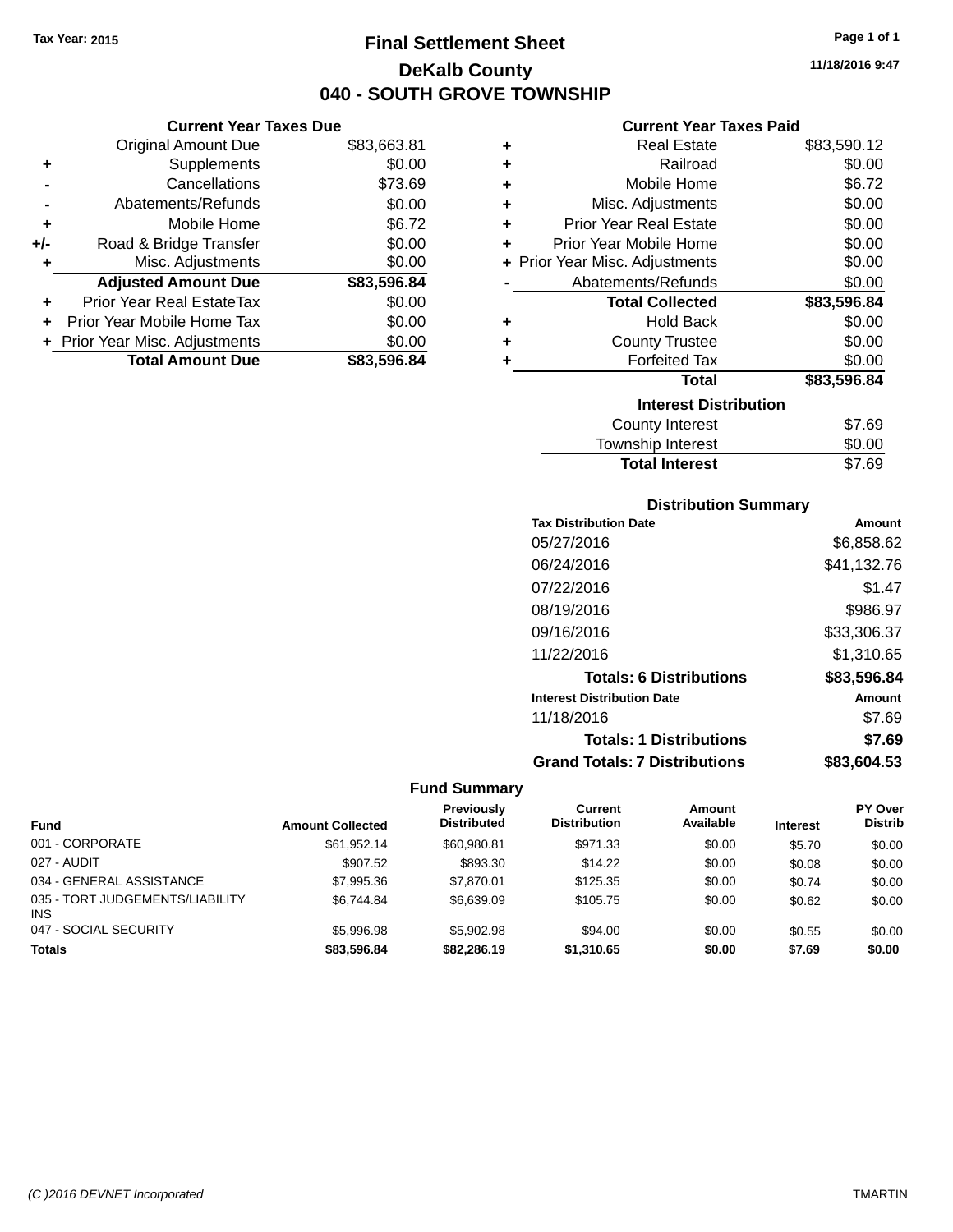**Current Year Taxes Due** Original Amount Due \$118,691.85

**Adjusted Amount Due \$118,596.84**

**Total Amount Due \$118,596.84**

**+** Supplements \$0.00 **-** Cancellations \$104.54 **-** Abatements/Refunds \$0.00 **+** Mobile Home \$9.53 **+/-** Road & Bridge Transfer \$0.00 **+** Misc. Adjustments \$0.00

**+** Prior Year Real EstateTax \$0.00 **+** Prior Year Mobile Home Tax \$0.00 **+ Prior Year Misc. Adjustments**  $$0.00$ 

## **Final Settlement Sheet Tax Year: 2015 Page 1 of 1 DeKalb County 041 - SOUTH GROVE ROAD & BRIDGE**

**11/18/2016 9:47**

#### **Current Year Taxes Paid**

| ٠ | <b>Real Estate</b>             | \$118,587.31 |
|---|--------------------------------|--------------|
| ٠ | Railroad                       | \$0.00       |
| ٠ | Mobile Home                    | \$9.53       |
| ٠ | Misc. Adjustments              | \$0.00       |
| ٠ | <b>Prior Year Real Estate</b>  | \$0.00       |
| ÷ | Prior Year Mobile Home         | \$0.00       |
|   | + Prior Year Misc. Adjustments | \$0.00       |
|   | Abatements/Refunds             | \$0.00       |
|   | <b>Total Collected</b>         | \$118,596.84 |
| ٠ | <b>Hold Back</b>               | \$0.00       |
| ٠ | <b>County Trustee</b>          | \$0.00       |
|   | <b>Forfeited Tax</b>           | \$0.00       |
|   | <b>Total</b>                   | \$118,596.84 |
|   | <b>Interest Distribution</b>   |              |
|   | County Interest                | \$10.91      |
|   |                                |              |

#### County Interest \$10.91 Township Interest \$0.00 Total Interest \$10.91

#### **Distribution Summary**

| <b>Tax Distribution Date</b>         | Amount       |
|--------------------------------------|--------------|
| 05/27/2016                           | \$9,730.25   |
| 06/24/2016                           | \$58,354.06  |
| 07/22/2016                           | \$2.08       |
| 08/19/2016                           | \$1,400.16   |
| 09/16/2016                           | \$47,250.92  |
| 11/22/2016                           | \$1,859.37   |
| <b>Totals: 6 Distributions</b>       | \$118,596.84 |
| <b>Interest Distribution Date</b>    | Amount       |
| 11/18/2016                           | \$10.91      |
| <b>Totals: 1 Distributions</b>       | \$10.91      |
| <b>Grand Totals: 7 Distributions</b> | \$118,607.75 |

| <b>Fund</b>                  | <b>Amount Collected</b> | Previously<br><b>Distributed</b> | Current<br><b>Distribution</b> | Amount<br>Available | <b>Interest</b> | <b>PY Over</b><br><b>Distrib</b> |
|------------------------------|-------------------------|----------------------------------|--------------------------------|---------------------|-----------------|----------------------------------|
| 007 - ROAD AND BRIDGE        | \$70,629.87             | \$69.522.54                      | \$1.107.33                     | \$0.00              | \$6.49          | \$0.00                           |
| 008 - BRIDGE CONST W/COUNTY  | \$9,993.80              | \$9.837.11                       | \$156.69                       | \$0.00              | \$0.92          | \$0.00                           |
| 009 - PERMANENT ROAD         | \$29.977.73             | \$29.507.74                      | \$469.99                       | \$0.00              | \$2.76          | \$0.00                           |
| 010 - EQUIPMENT AND BUILDING | \$7.995.44              | \$7,870.08                       | \$125.36                       | \$0.00              | \$0.74          | \$0.00                           |
| <b>Totals</b>                | \$118,596.84            | \$116,737.47                     | \$1,859.37                     | \$0.00              | \$10.91         | \$0.00                           |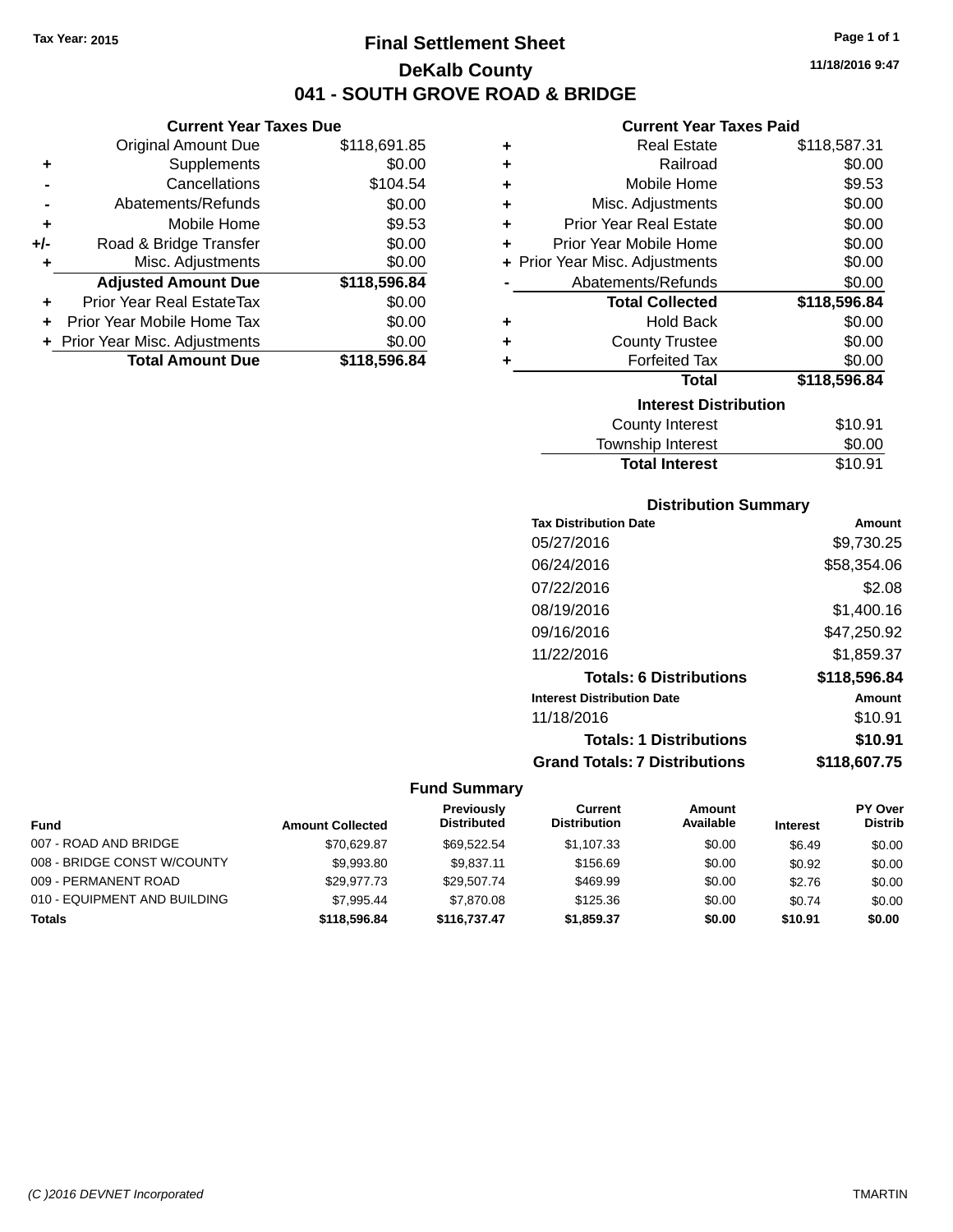**Current Year Taxes Due** Original Amount Due \$121,006.58

**Adjusted Amount Due \$120,923.30**

**Total Amount Due \$121,081.44**

**+** Supplements \$6.59 **-** Cancellations \$114.62 **-** Abatements/Refunds \$0.00 **+** Mobile Home \$8.14 **+/-** Road & Bridge Transfer \$0.00 **+** Misc. Adjustments \$16.61

**+** Prior Year Real EstateTax \$129.78 **+** Prior Year Mobile Home Tax \$0.00 **+** Prior Year Misc. Adjustments \$28.36

## **Final Settlement Sheet Tax Year: 2015 Page 1 of 1 DeKalb County 042 - SQUAW GROVE TOWNSHIP**

**11/18/2016 9:47**

#### **Current Year Taxes Paid**

| ٠ | Real Estate                    | \$119,149.48 |
|---|--------------------------------|--------------|
| ٠ | Railroad                       | \$1,618.10   |
| ÷ | Mobile Home                    | \$8.14       |
| ÷ | Misc. Adjustments              | \$16.61      |
| ÷ | <b>Prior Year Real Estate</b>  | \$129.78     |
| ٠ | Prior Year Mobile Home         | \$0.00       |
|   | + Prior Year Misc. Adjustments | \$28.36      |
|   | Abatements/Refunds             | \$0.00       |
|   | <b>Total Collected</b>         | \$120,950.47 |
| ٠ | <b>Hold Back</b>               | \$0.00       |
| ÷ | <b>County Trustee</b>          | \$130.97     |
| ÷ | <b>Forfeited Tax</b>           | \$0.00       |
|   | <b>Total</b>                   | \$121,081.44 |
|   | <b>Interest Distribution</b>   |              |
|   | <b>County Interest</b>         | \$11.13      |
|   | Townshin Interest              | ደበ በበ        |

| \$11.13 |
|---------|
| \$0.00  |
| \$11.13 |
|         |

#### **Distribution Summary**

| <b>Tax Distribution Date</b>         | Amount       |
|--------------------------------------|--------------|
| 05/27/2016                           | \$12,568.07  |
| 06/24/2016                           | \$52,002.68  |
| 07/22/2016                           | \$876.50     |
| 08/19/2016                           | \$2,554.99   |
| 09/16/2016                           | \$47,640.36  |
| 11/22/2016                           | \$5,307.87   |
| <b>Totals: 6 Distributions</b>       | \$120,950.47 |
| <b>Interest Distribution Date</b>    | Amount       |
| 11/18/2016                           | \$11.13      |
| <b>Totals: 1 Distributions</b>       | \$11.13      |
| <b>Grand Totals: 7 Distributions</b> | \$120,961.60 |

#### **Fund Summary**

| Fund                     | <b>Amount Collected</b> | Previously<br><b>Distributed</b> | Current<br><b>Distribution</b> | Amount<br>Available | <b>Interest</b> | PY Over<br><b>Distrib</b> |
|--------------------------|-------------------------|----------------------------------|--------------------------------|---------------------|-----------------|---------------------------|
| 001 - CORPORATE          | \$77,466.23             | \$74.066.66                      | \$3.399.57                     | \$0.00              | \$7.13          | \$0.00                    |
| 017 - CEMETERY           | \$13.194.98             | \$12.615.91                      | \$579.07                       | \$0.00              | \$1.21          | \$0.00                    |
| 019 - COMMUNITY BUILDING | \$26,789.19             | \$25.613.57                      | \$1.175.62                     | \$0.00              | \$2.47          | \$0.00                    |
| 054 - GENERAL ASSISTANCE | \$3,500.07              | \$3,346.46                       | \$153.61                       | \$0.00              | \$0.32          | \$0.00                    |
| Totals                   | \$120,950.47            | \$115,642,60                     | \$5,307.87                     | \$0.00              | \$11.13         | \$0.00                    |
|                          |                         | Missellensens Adjustment Detail  |                                |                     |                 |                           |

| Year Source             | <b>Account Type</b>                        |         | <b>Amount Adjustment Description</b>                    |
|-------------------------|--------------------------------------------|---------|---------------------------------------------------------|
| 2014 RE - Real Estate   | Back Tax Collected                         |         | \$2.54 NIELSEN REDEMPTION 15-16-151-019 by TBA          |
| 2014 RE - Real Estate   | Back Tax Collected                         |         | \$22.94 STILES REDEMPTION 15-15-228-034 by TBA          |
|                         | 2014 RE - Real Estate Back Tax Collected   |         | \$2.88 STILES REDEMPTION 15-15-228-005 by TBA           |
|                         | 2015 RE - Real Estate Paymt In Lieu of Tax |         | \$16.61 HOUSING AUTHORITY SUNSET VIEW APARTMENTS by TBA |
| <b>Totals 4 entries</b> |                                            | \$44.97 |                                                         |
|                         |                                            |         |                                                         |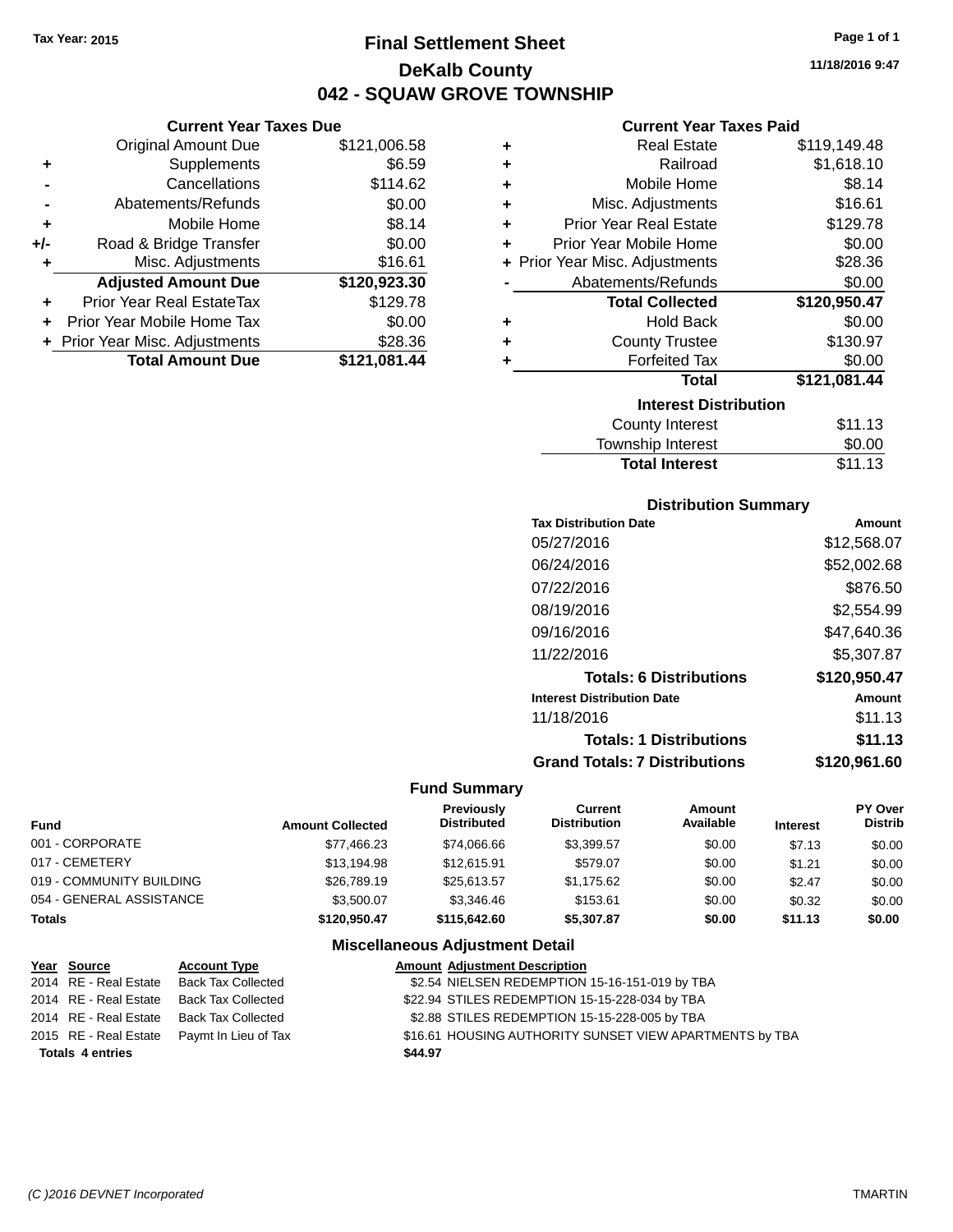**Current Year Taxes Due** Original Amount Due \$176,952.91

**Adjusted Amount Due \$176,831.16**

**Total Amount Due \$177,056.31**

**+** Supplements \$9.65 **-** Cancellations \$167.58 **-** Abatements/Refunds \$0.00 **+** Mobile Home \$11.90 **+/-** Road & Bridge Transfer \$0.00 **+** Misc. Adjustments \$24.28

**+** Prior Year Real EstateTax \$184.10 **+** Prior Year Mobile Home Tax \$0.00 **+ Prior Year Misc. Adjustments \$41.05** 

## **Final Settlement Sheet Tax Year: 2015 Page 1 of 1 DeKalb County 043 - HINCKLEY PUBLIC LIBRARY DISTRICT**

**11/18/2016 9:47**

#### **Current Year Taxes Paid**

| ٠ | <b>Real Estate</b>             | \$174,237.26 |
|---|--------------------------------|--------------|
| ٠ | Railroad                       | \$2,366.20   |
| ÷ | Mobile Home                    | \$11.90      |
| ÷ | Misc. Adjustments              | \$24.28      |
| ٠ | <b>Prior Year Real Estate</b>  | \$184.10     |
| ٠ | Prior Year Mobile Home         | \$0.00       |
|   | + Prior Year Misc. Adjustments | \$41.05      |
|   | Abatements/Refunds             | \$0.00       |
|   | <b>Total Collected</b>         | \$176,864.79 |
| ٠ | <b>Hold Back</b>               | \$0.00       |
| ٠ | <b>County Trustee</b>          | \$191.52     |
| ٠ | <b>Forfeited Tax</b>           | \$0.00       |
|   | <b>Total</b>                   | \$177,056.31 |
|   | <b>Interest Distribution</b>   |              |
|   | <b>County Interest</b>         | \$16.28      |
|   | <b>Township Interest</b>       | \$0.00       |

## **Distribution Summary**

Total Interest \$16.28

| <b>Tax Distribution Date</b>         | Amount       |
|--------------------------------------|--------------|
| 05/27/2016                           | \$18,378.37  |
| 06/24/2016                           | \$76,045.81  |
| 07/22/2016                           | \$1,281.81   |
| 08/19/2016                           | \$3,731.46   |
| 09/16/2016                           | \$69,666.38  |
| 11/22/2016                           | \$7,760.96   |
| <b>Totals: 6 Distributions</b>       | \$176,864.79 |
| <b>Interest Distribution Date</b>    | Amount       |
| 11/18/2016                           | \$16.28      |
| <b>Totals: 1 Distributions</b>       | \$16.28      |
| <b>Grand Totals: 7 Distributions</b> | \$176.881.07 |

#### **Fund Summary**

| <b>Fund</b>                             | <b>Amount Collected</b> | <b>Previously</b><br><b>Distributed</b> | Current<br><b>Distribution</b> | Amount<br>Available | <b>Interest</b> | <b>PY Over</b><br><b>Distrib</b> |
|-----------------------------------------|-------------------------|-----------------------------------------|--------------------------------|---------------------|-----------------|----------------------------------|
| 001 - CORPORATE                         | \$151,134.51            | \$144.502.64                            | \$6.631.87                     | \$0.00              | \$13.91         | \$0.00                           |
| 004 - OPERATIONS & MAINTENANCE          | \$12.988.23             | \$12,418.30                             | \$569.93                       | \$0.00              | \$1.20          | \$0.00                           |
| 005 - I. M. R. F.                       | \$5.862.00              | \$5,604.76                              | \$257.24                       | \$0.00              | \$0.54          | \$0.00                           |
| 027 - AUDIT                             | \$33.25                 | \$31.79                                 | \$1.46                         | \$0.00              | \$0.00          | \$0.00                           |
| 035 - TORT JUDGEMENTS/LIABILITY<br>INS. | \$984.80                | \$941.58                                | \$43.22                        | \$0.00              | \$0.09          | \$0.00                           |
| 047 - SOCIAL SECURITY                   | \$5,862,00              | \$5,604.76                              | \$257.24                       | \$0.00              | \$0.54          | \$0.00                           |
| <b>Totals</b>                           | \$176,864.79            | \$169,103,83                            | \$7.760.96                     | \$0.00              | \$16.28         | \$0.00                           |

| Year Source             | <b>Account Type</b>       |         | <b>Amount Adjustment Description</b>                    |
|-------------------------|---------------------------|---------|---------------------------------------------------------|
| 2014 RE - Real Estate   | <b>Back Tax Collected</b> |         | \$3.68 NIELSEN REDEMPTION 15-16-151-019 by TBA          |
| 2014 RE - Real Estate   | Back Tax Collected        |         | \$33.20 STILES REDEMPTION 15-15-228-034 by TBA          |
| 2014 RE - Real Estate   | <b>Back Tax Collected</b> |         | \$4.17 STILES REDEMPTION 15-15-228-005 by TBA           |
| 2015 RE - Real Estate   | Paymt In Lieu of Tax      |         | \$24.28 HOUSING AUTHORITY SUNSET VIEW APARTMENTS by TBA |
| <b>Totals 4 entries</b> |                           | \$65.33 |                                                         |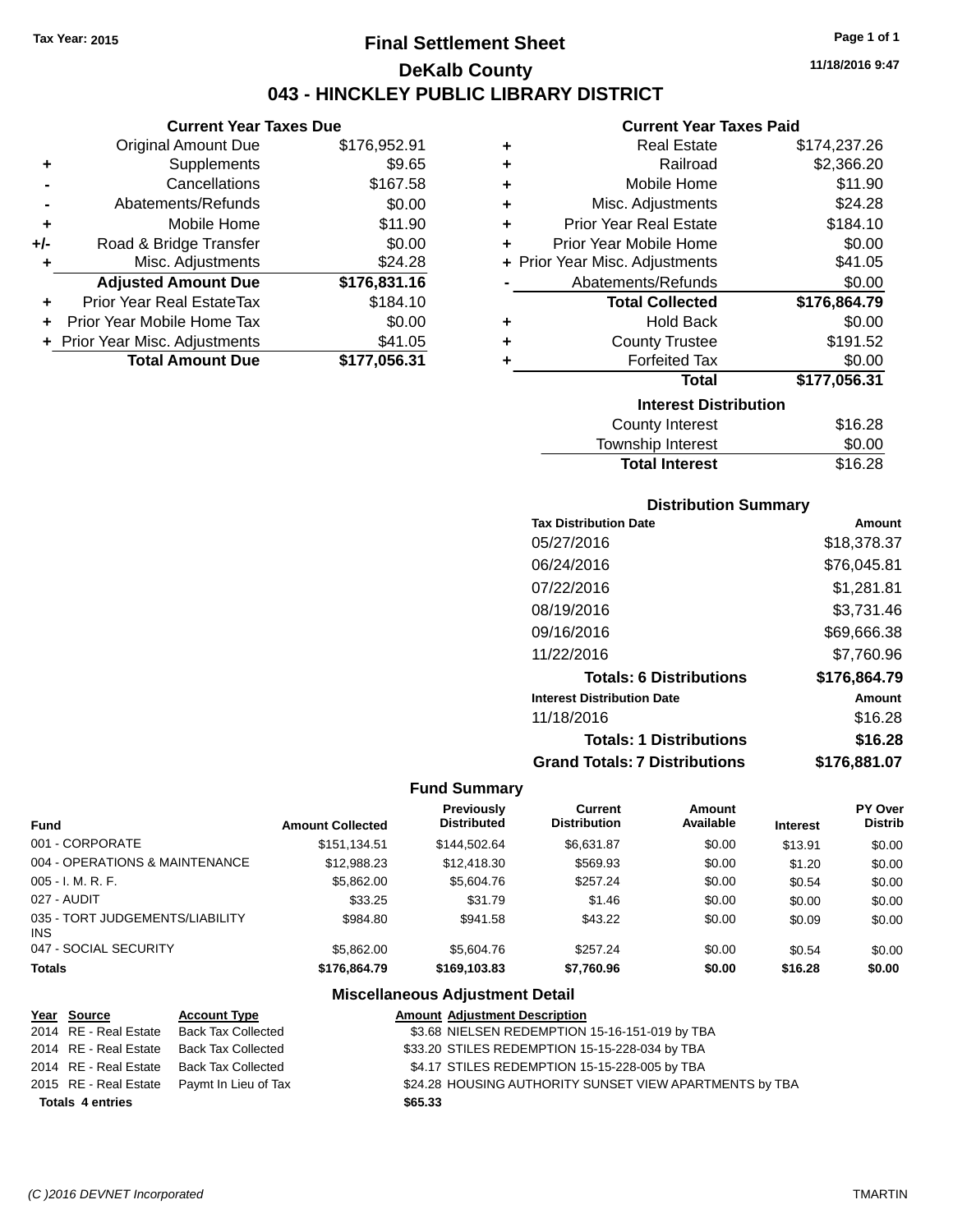## **Final Settlement Sheet Tax Year: 2015 Page 1 of 1 DeKalb County 044 - SQUAW GROVE ROAD & BRIDGE**

**11/18/2016 9:47**

#### **Current Year Taxes Paid**

|     | <b>Current Year Taxes Due</b>  |               |
|-----|--------------------------------|---------------|
|     | <b>Original Amount Due</b>     | \$290,316.76  |
| ٠   | Supplements                    | \$15.83       |
|     | Cancellations                  | \$274.92      |
|     | Abatements/Refunds             | \$0.00        |
| ٠   | Mobile Home                    | \$19.53       |
| +/- | Road & Bridge Transfer         | (\$33,494.67) |
| ٠   | Misc. Adjustments              | \$39.84       |
|     | <b>Adjusted Amount Due</b>     | \$256,622.37  |
|     | Prior Year Real EstateTax      | \$312.22      |
|     | Prior Year Mobile Home Tax     | \$0.00        |
|     | + Prior Year Misc. Adjustments | \$67.62       |
|     | <b>Total Amount Due</b>        | \$257,002.21  |
|     |                                |               |

**Municipality Municipality** Amt. Due Amt. Distrib. **Road and Bridge Summary**

VILLAGE OF HINCKLEY \$33,531.23 \$33,494.67 **Totals \$33,531.23 \$33,494.67**

| ٠ | <b>Real Estate</b>             | \$252,366.67 |
|---|--------------------------------|--------------|
| ÷ | Railroad                       | \$3,882.10   |
| ٠ | Mobile Home                    | \$19.53      |
| ÷ | Misc. Adjustments              | \$39.84      |
| ÷ | <b>Prior Year Real Estate</b>  | \$312.22     |
| ٠ | Prior Year Mobile Home         | \$0.00       |
|   | + Prior Year Misc. Adjustments | \$67.62      |
|   | Abatements/Refunds             | \$0.00       |
|   |                                |              |
|   | <b>Total Collected</b>         | \$256,687.98 |
| ٠ | <b>Hold Back</b>               | \$0.00       |
| ٠ | <b>County Trustee</b>          | \$314.23     |
| ٠ | <b>Forfeited Tax</b>           | \$0.00       |
|   | <b>Total</b>                   | \$257,002.21 |
|   | <b>Interest Distribution</b>   |              |
|   | County Interest                | \$23.62      |

| Township Interest     | \$0.00  |
|-----------------------|---------|
| <b>Total Interest</b> | \$23.62 |
|                       |         |

| <b>Distribution Summary</b>          |              |
|--------------------------------------|--------------|
| <b>Tax Distribution Date</b>         | Amount       |
| 05/27/2016                           | \$26.645.83  |
| 06/24/2016                           | \$110,380.47 |
| 07/22/2016                           | \$1,858,40   |
| 08/19/2016                           | \$5,417.16   |
| 09/16/2016                           | \$101,131.26 |
| 11/22/2016                           | \$11.254.86  |
| <b>Totals: 6 Distributions</b>       | \$256,687.98 |
| <b>Interest Distribution Date</b>    | Amount       |
| 11/18/2016                           | \$23.62      |
| <b>Totals: 1 Distributions</b>       | \$23.62      |
| <b>Grand Totals: 7 Distributions</b> | \$256,711.60 |

#### **Fund Summary**

| Fund                                    | <b>Amount Collected</b> | Previously<br><b>Distributed</b> | <b>Current</b><br><b>Distribution</b> | Amount<br>Available | <b>Interest</b> | PY Over<br><b>Distrib</b> |
|-----------------------------------------|-------------------------|----------------------------------|---------------------------------------|---------------------|-----------------|---------------------------|
| 007 - ROAD AND BRIDGE                   | \$89,099.37             | \$85,198.49                      | \$3,900.88                            | \$0.00              | \$9.98          | \$0.00                    |
| 008 - BRIDGE CONST W/COUNTY             | \$10,120.70             | \$9.676.59                       | \$444.11                              | \$0.00              | \$0.82          | \$0.00                    |
| 009 - PERMANENT ROAD                    | \$111.122.55            | \$106,246,37                     | \$4,876.18                            | \$0.00              | \$9.05          | \$0.00                    |
| 010 - EQUIPMENT AND BUILDING            | \$40.463.07             | \$38,687.49                      | \$1,775.58                            | \$0.00              | \$3.29          | \$0.00                    |
| 035 - TORT JUDGEMENTS/LIABILITY<br>INS. | \$5,882.29              | \$5.624.18                       | \$258.11                              | \$0.00              | \$0.48          | \$0.00                    |
| <b>Totals</b>                           | \$256,687.98            | \$245.433.12                     | \$11.254.86                           | \$0.00              | \$23.62         | \$0.00                    |

| Year Source             | <b>Account Type</b>                        |          | <b>Amount Adjustment Description</b>                    |
|-------------------------|--------------------------------------------|----------|---------------------------------------------------------|
| 2014 RE - Real Estate   | Back Tax Collected                         |          | \$6.06 NIELSEN REDEMPTION 15-16-151-019 by TBA          |
| 2014 RE - Real Estate   | Back Tax Collected                         |          | \$54.69 STILES REDEMPTION 15-15-228-034 by TBA          |
| 2014 RE - Real Estate   | Back Tax Collected                         |          | \$6.87 STILES REDEMPTION 15-15-228-005 by TBA           |
|                         | 2015 RE - Real Estate Paymt In Lieu of Tax |          | \$39.84 HOUSING AUTHORITY SUNSET VIEW APARTMENTS by TBA |
| <b>Totals 4 entries</b> |                                            | \$107.46 |                                                         |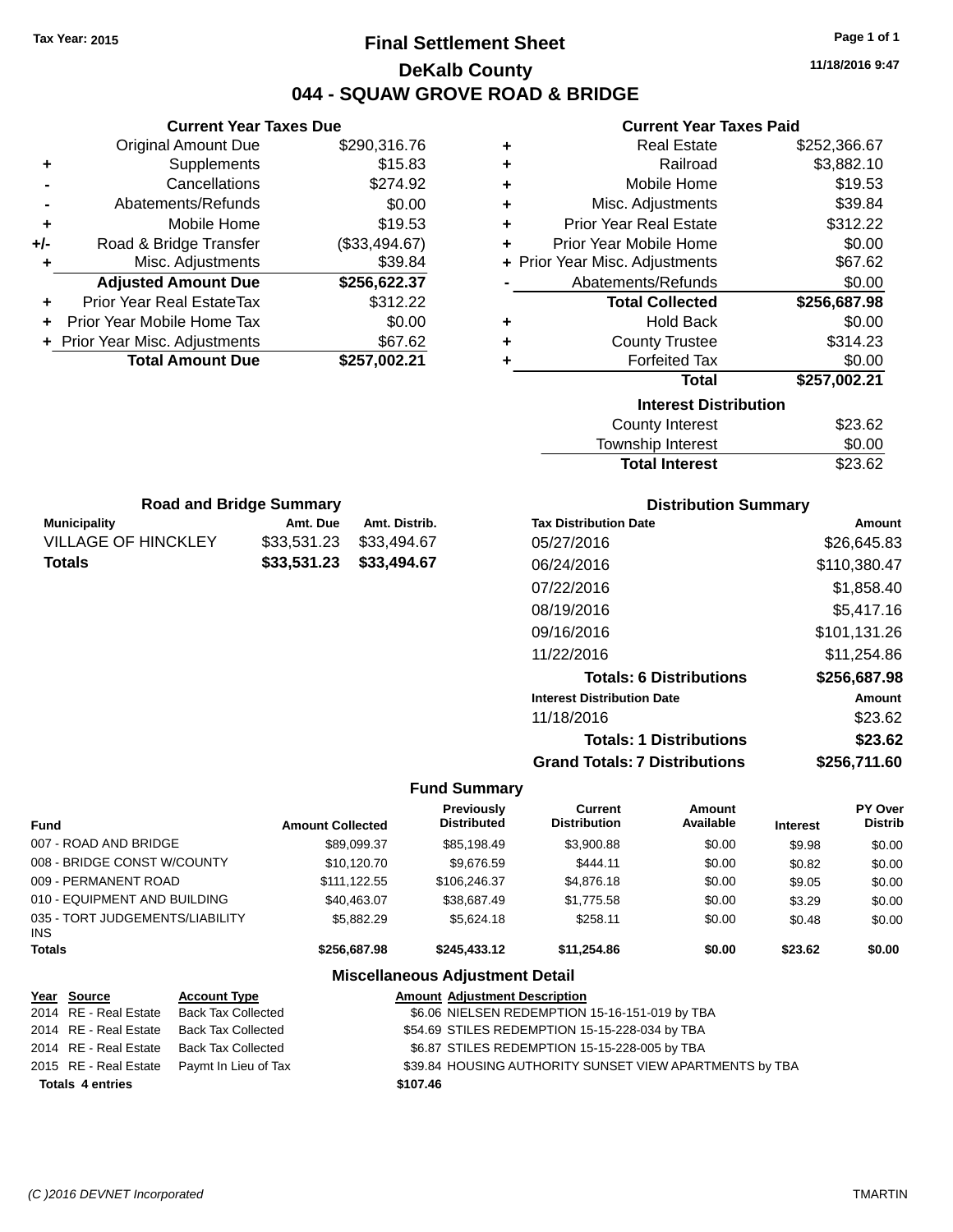## **Final Settlement Sheet Tax Year: 2015 Page 1 of 1 DeKalb County 045 - SYCAMORE TOWNSHIP**

#### **Current Year Taxes Due**

|     | <b>Original Amount Due</b>     | \$409,667.70 |
|-----|--------------------------------|--------------|
| ٠   | Supplements                    | \$11.19      |
|     | Cancellations                  | \$747.23     |
|     | Abatements/Refunds             | \$0.00       |
| ÷   | Mobile Home                    | \$0.00       |
| +/- | Road & Bridge Transfer         | \$0.00       |
| ٠   | Misc. Adjustments              | \$511.60     |
|     | <b>Adjusted Amount Due</b>     | \$409,443.26 |
| ÷   | Prior Year Real EstateTax      | (\$196.60)   |
|     | Prior Year Mobile Home Tax     | \$0.00       |
|     | + Prior Year Misc. Adjustments | \$42.79      |
|     | <b>Total Amount Due</b>        | \$409,289.45 |
|     |                                |              |

#### **Current Year Taxes Paid**

| ٠ | <b>Real Estate</b>             | \$408,413.77 |
|---|--------------------------------|--------------|
| ٠ | Railroad                       | \$343.68     |
| ٠ | Mobile Home                    | \$0.00       |
| ٠ | Misc. Adjustments              | \$511.60     |
| ٠ | <b>Prior Year Real Estate</b>  | (\$196.60)   |
| ٠ | Prior Year Mobile Home         | \$0.00       |
|   | + Prior Year Misc. Adjustments | \$42.79      |
|   | Abatements/Refunds             | \$0.00       |
|   | <b>Total Collected</b>         | \$409,115.24 |
| ٠ | <b>Hold Back</b>               | \$0.00       |
| ٠ | <b>County Trustee</b>          | \$137.64     |
| ٠ | <b>Forfeited Tax</b>           | \$36.57      |
|   | <b>Total</b>                   | \$409,289.45 |
|   | <b>Interest Distribution</b>   |              |
|   |                                |              |
|   | <b>County Interest</b>         | \$37.65      |

| <b>Total Interest</b> | \$37.65 |
|-----------------------|---------|
| Township Interest     | \$0.00  |
| County Interest       | \$37.65 |

#### **Distribution Summary**

| Amount       |
|--------------|
| \$42.896.96  |
| \$173,114.59 |
| \$4,031.09   |
| \$8,514.27   |
| \$169,356.18 |
| \$11,202.15  |
| \$409,115.24 |
| Amount       |
| \$37.65      |
| \$37.65      |
| \$409.152.89 |
|              |

### **Fund Summary**

| Fund                     | <b>Amount Collected</b> | Previously<br><b>Distributed</b> | Current<br><b>Distribution</b> | Amount<br>Available | <b>Interest</b> | <b>PY Over</b><br><b>Distrib</b> |
|--------------------------|-------------------------|----------------------------------|--------------------------------|---------------------|-----------------|----------------------------------|
| 001 - CORPORATE          | \$367.633.84            | \$357.567.50                     | \$10.066.34                    | \$0.00              | \$33.83         | \$0.00                           |
| 005 - I. M. R. F.        | \$31.586.14             | \$30.721.27                      | \$864.87                       | \$0.00              | \$2.91          | \$0.00                           |
| 054 - GENERAL ASSISTANCE | \$9,895.26              | \$9.624.32                       | \$270.94                       | \$0.00              | \$0.91          | \$0.00                           |
| Totals                   | \$409.115.24            | \$397.913.09                     | \$11,202.15                    | \$0.00              | \$37.65         | \$0.00                           |

### **Miscellaneous Adjustment Detail**

| <b>Account Type</b>                                                                                                                                                                                                                                                     |                                                   | <b>Amount Adjustment Description</b>                 |
|-------------------------------------------------------------------------------------------------------------------------------------------------------------------------------------------------------------------------------------------------------------------------|---------------------------------------------------|------------------------------------------------------|
| <b>Back Tax Collected</b>                                                                                                                                                                                                                                               |                                                   | \$1.97 WAY REDEMPTION 06-29-451-009 by TBA           |
| <b>Back Tax Collected</b>                                                                                                                                                                                                                                               |                                                   | \$42.79 PROTANO REDEMPTION 06-07-451-003 by TBA      |
| <b>Back Tax Collected</b>                                                                                                                                                                                                                                               |                                                   | \$0.77 WAY REDEMPTION 06-29-451-024 by TBA           |
| <b>Back Tax Collected</b>                                                                                                                                                                                                                                               |                                                   | \$11.17 HALSEY REDEMPTION 06-19-300-034 by TBA       |
| Paymt In Lieu of Tax                                                                                                                                                                                                                                                    |                                                   | \$145.80 HOUSING AUTHORITY SYCAMORE UNITS by TBA     |
|                                                                                                                                                                                                                                                                         |                                                   | \$145.80 HOUSING AUTHORITY SYCAMORE UNITS by TBA     |
| <b>Back Tax Collected</b>                                                                                                                                                                                                                                               |                                                   | \$19.78 SILVERTHORNE REDEMPTION 06-22-333-003 by TBA |
| <b>Back Tax Collected</b>                                                                                                                                                                                                                                               |                                                   | \$40.28 TRUSTEE SALE 06-21-439-002 by TBA            |
|                                                                                                                                                                                                                                                                         |                                                   | \$146.03 TRUSTEE SALE 06-21-440-001 by TBA           |
|                                                                                                                                                                                                                                                                         | \$554.39                                          |                                                      |
| Year Source<br>2015 RE - Real Estate<br>2014 RE - Real Estate<br>2015 RE - Real Estate<br>2015 RE - Real Estate<br>2015 RE - Real Estate<br>2015 RE - Real Estate<br>2015 RE - Real Estate<br>2015 RE - Real Estate<br>2015 RE - Real Estate<br><b>Totals 9 entries</b> | Paymt In Lieu of Tax<br><b>Back Tax Collected</b> |                                                      |

**11/18/2016 9:47**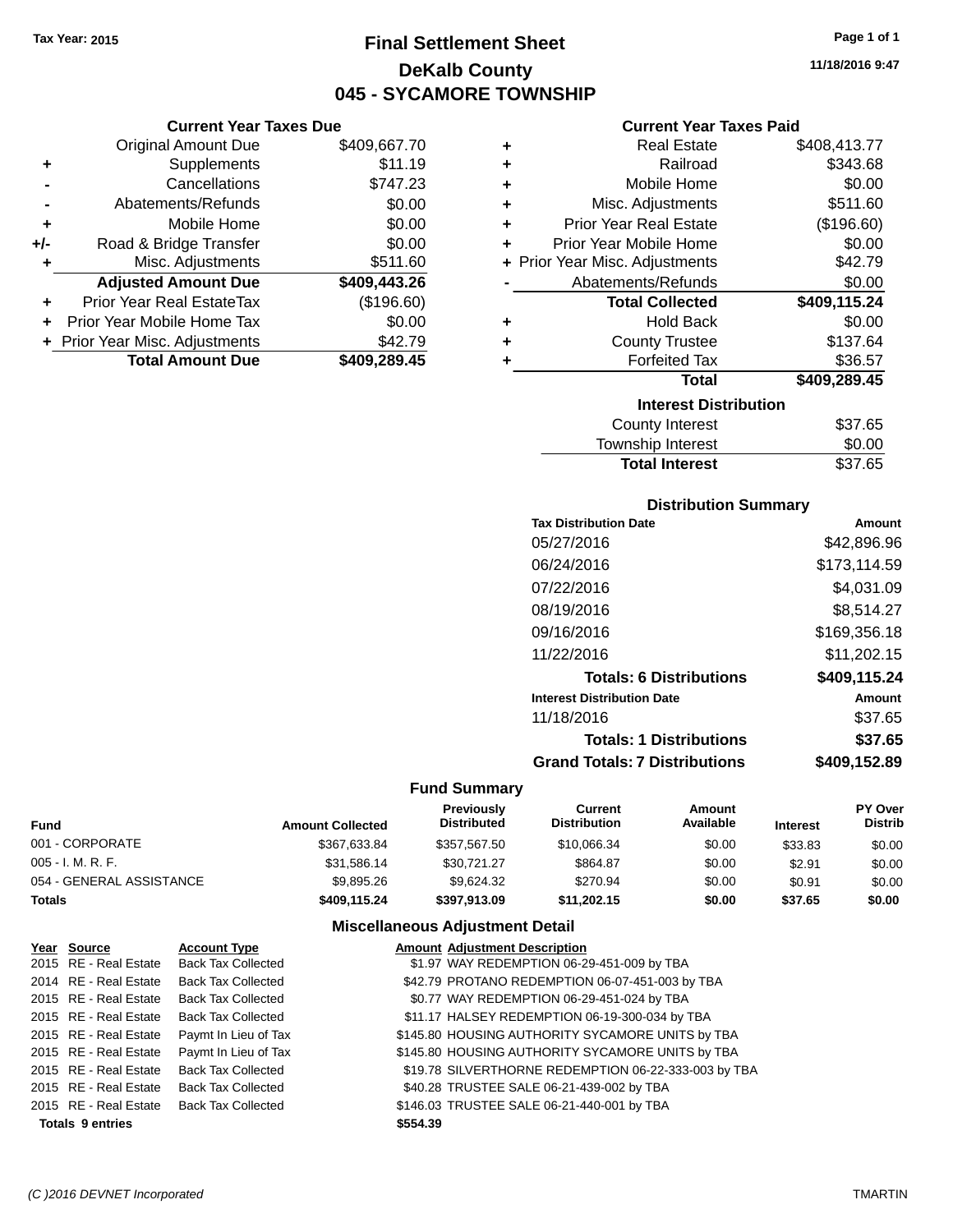## **Final Settlement Sheet Tax Year: 2015 Page 1 of 2 DeKalb County 046 - SYCAMORE ROAD & BRIDGE**

**11/18/2016 9:47**

#### **Current Year Taxes Paid**

| ٠ | <b>Real Estate</b>             | \$819,738.52 |
|---|--------------------------------|--------------|
| ٠ | Railroad                       | \$695.98     |
| ٠ | Mobile Home                    | \$0.00       |
| ÷ | Misc. Adjustments              | \$1,036.01   |
| ÷ | <b>Prior Year Real Estate</b>  | (\$398.13)   |
| ٠ | Prior Year Mobile Home         | \$0.00       |
|   | + Prior Year Misc. Adjustments | \$86.66      |
|   | Abatements/Refunds             | \$0.00       |
|   | <b>Total Collected</b>         | \$821,159.04 |
| ٠ | <b>Hold Back</b>               | \$0.00       |
| ٠ | <b>County Trustee</b>          | \$278.72     |
| ٠ | <b>Forfeited Tax</b>           | \$74.07      |
|   | Total                          | \$821,511.83 |
|   | <b>Interest Distribution</b>   |              |
|   | <b>County Interest</b>         | \$75.56      |
|   | <b>Township Interest</b>       | \$0.00       |
|   | <b>Total Interest</b>          | \$75.56      |

| <b>Road and Bridge Summary</b> |            |               |  |
|--------------------------------|------------|---------------|--|
| <b>Municipality</b>            | Amt. Due   | Amt. Distrib. |  |
| CITY OF SYCAMORE               | \$7.337.41 | \$7.334.31    |  |
| <b>Totals</b>                  | \$7.337.41 | \$7.334.31    |  |

**Current Year Taxes Due** Original Amount Due \$829,612.06

**Adjusted Amount Due \$821,823.30**

**Total Amount Due \$821,511.83**

**+** Supplements \$22.68 **-** Cancellations \$1,513.14 **-** Abatements/Refunds \$0.00 **+** Mobile Home \$0.00 **+/-** Road & Bridge Transfer (\$7,334.31) **+** Misc. Adjustments \$1,036.01

**+** Prior Year Real EstateTax (\$398.13) **+** Prior Year Mobile Home Tax \$0.00 **+** Prior Year Misc. Adjustments \$86.66

#### **Distribution Summary**

| <b>Tax Distribution Date</b>         | Amount       |
|--------------------------------------|--------------|
| 05/27/2016                           | \$86,100.31  |
| 06/24/2016                           | \$347,471.38 |
| 07/22/2016                           | \$8,090.95   |
| 08/19/2016                           | \$17,089.38  |
| 09/16/2016                           | \$339,922.89 |
| 11/22/2016                           | \$22.484.13  |
| <b>Totals: 6 Distributions</b>       | \$821,159.04 |
| <b>Interest Distribution Date</b>    | Amount       |
| 11/18/2016                           | \$75.56      |
| <b>Totals: 1 Distributions</b>       | \$75.56      |
| <b>Grand Totals: 7 Distributions</b> | \$821.234.60 |

#### **Fund Summary**

| <b>Fund</b>                             | <b>Amount Collected</b> | Previously<br><b>Distributed</b> | Current<br><b>Distribution</b> | Amount<br>Available | <b>Interest</b> | <b>PY Over</b><br><b>Distrib</b> |
|-----------------------------------------|-------------------------|----------------------------------|--------------------------------|---------------------|-----------------|----------------------------------|
| $005 - I. M. R. F.$                     | \$19,677.57             | \$19,138.71                      | \$538.86                       | \$0.00              | \$1.80          | \$0.00                           |
| 007 - ROAD AND BRIDGE                   | \$12,399.57             | \$12,060.24                      | \$339.33                       | \$0.00              | \$1.80          | \$0.00                           |
| 008 - BRIDGE CONST W/COUNTY             | \$39,439.59             | \$38,359.71                      | \$1,079.88                     | \$0.00              | \$3.60          | \$0.00                           |
| 009 - PERMANENT ROAD                    | \$601.664.29            | \$585.190.04                     | \$16,474.25                    | \$0.00              | \$54.87         | \$0.00                           |
| 010 - EQUIPMENT AND BUILDING            | \$118,319.62            | \$115,079.91                     | \$3.239.71                     | \$0.00              | \$10.79         | \$0.00                           |
| 035 - TORT JUDGEMENTS/LIABILITY<br>INS. | \$14,829,20             | \$14,423.15                      | \$406.05                       | \$0.00              | \$1.35          | \$0.00                           |
| 047 - SOCIAL SECURITY                   | \$14,829,20             | \$14,423.15                      | \$406.05                       | \$0.00              | \$1.35          | \$0.00                           |
| <b>Totals</b>                           | \$821,159.04            | \$798,674.91                     | \$22,484.13                    | \$0.00              | \$75.56         | \$0.00                           |

| Year Source           | <b>Account Type</b>                        | <b>Amount Adjustment Description</b>                 |
|-----------------------|--------------------------------------------|------------------------------------------------------|
|                       | 2015 RE - Real Estate Back Tax Collected   | \$3.99 WAY REDEMPTION 06-29-451-009 by TBA           |
| 2014 RE - Real Estate | <b>Back Tax Collected</b>                  | \$86.66 PROTANO REDEMPTION 06-07-451-003 by TBA      |
| 2015 RE - Real Estate | <b>Back Tax Collected</b>                  | \$1.55 WAY REDEMPTION 06-29-451-024 by TBA           |
|                       | 2015 RE - Real Estate Back Tax Collected   | \$22.62 HALSEY REDEMPTION 06-19-300-034 by TBA       |
|                       | 2015 RE - Real Estate Paymt In Lieu of Tax | \$295.25 HOUSING AUTHORITY SYCAMORE UNITS by TBA     |
| 2015 RE - Real Estate | Paymt In Lieu of Tax                       | \$295.25 HOUSING AUTHORITY SYCAMORE UNITS by TBA     |
|                       | 2015 RE - Real Estate Back Tax Collected   | \$40.06 SILVERTHORNE REDEMPTION 06-22-333-003 by TBA |
|                       | 2015 RE - Real Estate Back Tax Collected   | \$81.56 TRUSTEE SALE 06-21-439-002 by TBA            |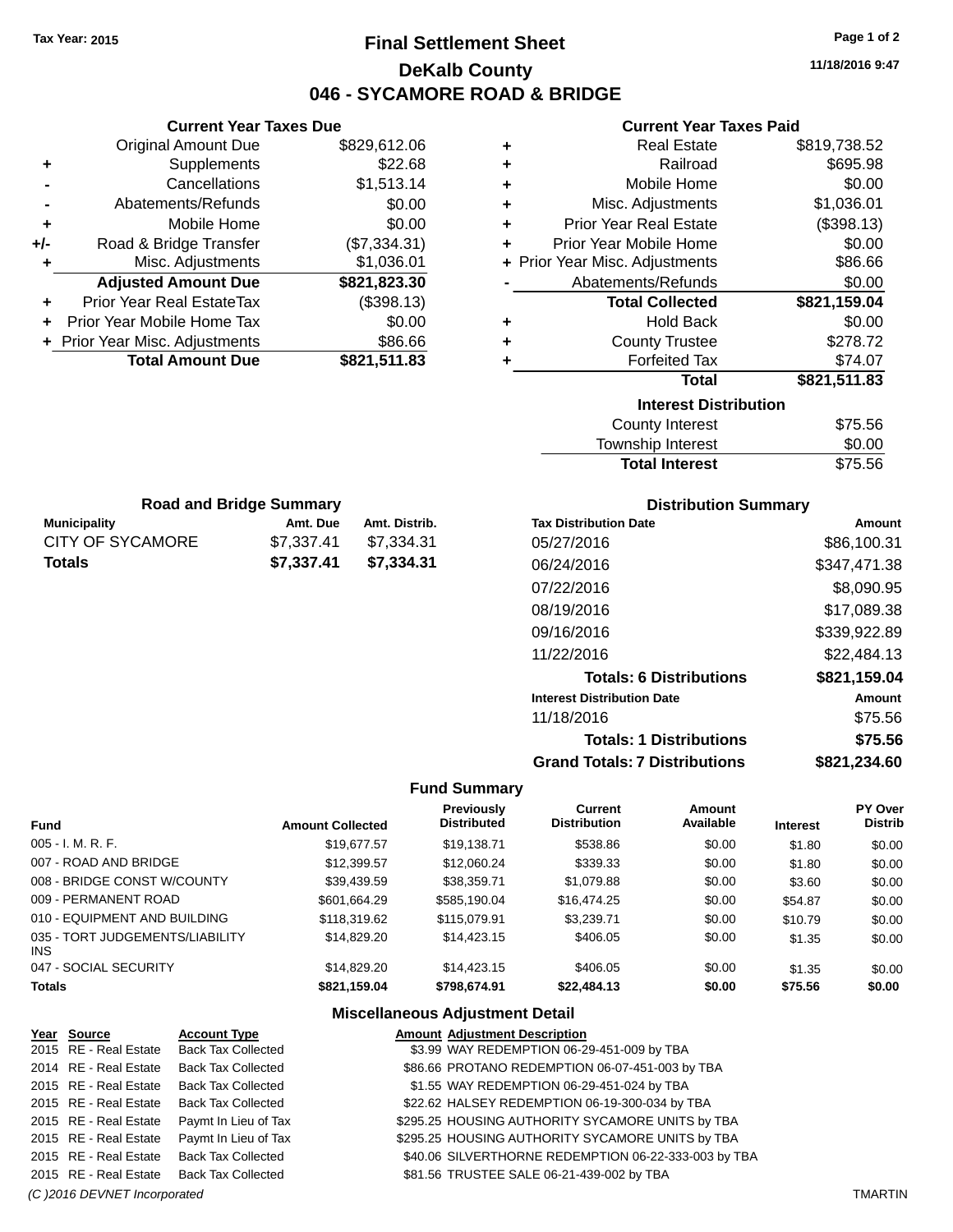# **Final Settlement Sheet Tax Year: 2015 Page 2 of 2**

**11/18/2016 9:47**

## **DeKalb County**

#### **Miscellaneous Adjustment Detail**

**<u>Year Source</u> Account Type<br>
2015 RE - Real Estate Back Tax Collected** 

**Totals \$1,122.67 9 entries**

Amount Adjustment Description<br>\$295.73 TRUSTEE SALE 06-21-440-001 by TBA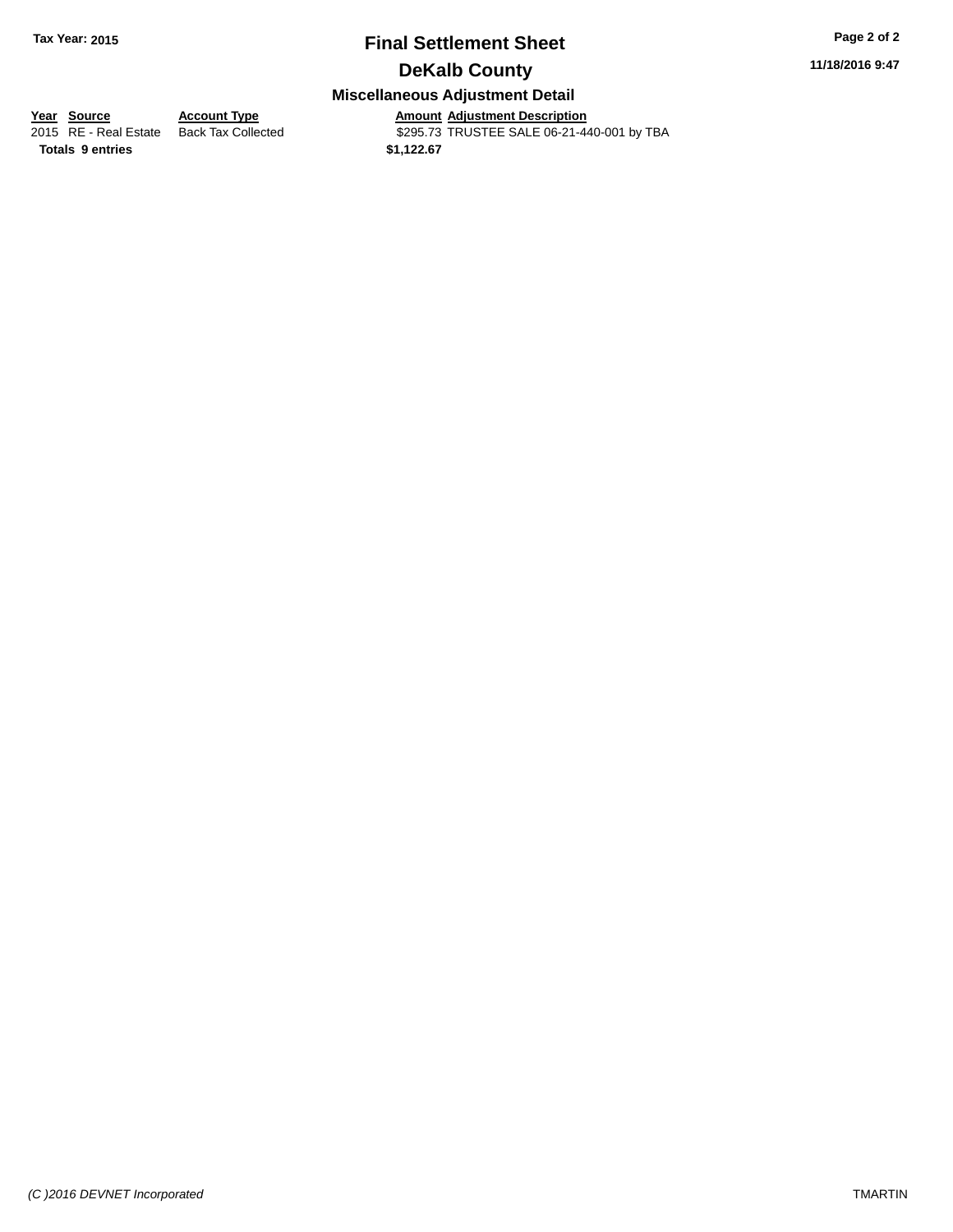## **Final Settlement Sheet Tax Year: 2015 Page 1 of 1 DeKalb County 047 - VICTOR TOWNSHIP**

#### **Current Year Taxes Due**

|       | <b>Original Amount Due</b>       | \$54,544.95 |
|-------|----------------------------------|-------------|
| ٠     | Supplements                      | \$0.00      |
|       | Cancellations                    | \$30.66     |
|       | Abatements/Refunds               | \$0.00      |
| ٠     | Mobile Home                      | \$2.30      |
| $+/-$ | Road & Bridge Transfer           | \$0.00      |
| ٠     | Misc. Adjustments                | \$0.00      |
|       | <b>Adjusted Amount Due</b>       | \$54,516.59 |
| ٠     | <b>Prior Year Real EstateTax</b> | \$0.00      |
|       | Prior Year Mobile Home Tax       | \$0.00      |
|       | + Prior Year Misc. Adjustments   | \$0.00      |
|       | <b>Total Amount Due</b>          | \$54.516.59 |

|   | <b>Current Year Taxes Paid</b> |             |
|---|--------------------------------|-------------|
| ÷ | <b>Real Estate</b>             | \$54,487.87 |
| ÷ | Railroad                       | \$26.42     |
| ÷ | Mobile Home                    | \$2.30      |
| ÷ | Misc. Adjustments              | \$0.00      |
| ÷ | <b>Prior Year Real Estate</b>  | \$0.00      |
| ÷ | Prior Year Mobile Home         | \$0.00      |
|   | + Prior Year Misc. Adjustments | \$0.00      |
|   | Abatements/Refunds             | \$0.00      |
|   | <b>Total Collected</b>         | \$54,516.59 |
| ÷ | <b>Hold Back</b>               | \$0.00      |
| ÷ | <b>County Trustee</b>          | \$0.00      |
| ٠ | <b>Forfeited Tax</b>           | \$0.00      |
|   | <b>Total</b>                   | \$54,516.59 |
|   | <b>Interest Distribution</b>   |             |
|   | County Interest                | S5 02       |

| <b>Total Interest</b> | \$5.02 |
|-----------------------|--------|
| Township Interest     | \$0.00 |
| County Interest       | \$5.02 |

#### **Distribution Summary**

| <b>Tax Distribution Date</b>         | Amount      |
|--------------------------------------|-------------|
| 05/27/2016                           | \$6,020.81  |
| 06/24/2016                           | \$26,398.56 |
| 07/22/2016                           | \$491.05    |
| 08/19/2016                           | \$883.61    |
| 09/16/2016                           | \$19,540.88 |
| 11/22/2016                           | \$1,181.68  |
| <b>Totals: 6 Distributions</b>       | \$54,516.59 |
| <b>Interest Distribution Date</b>    | Amount      |
| 11/18/2016                           | \$5.02      |
| <b>Totals: 1 Distributions</b>       | \$5.02      |
| <b>Grand Totals: 7 Distributions</b> | \$54.521.61 |

### **Fund Summary**

| Fund                                          | <b>Amount Collected</b> | Previously<br><b>Distributed</b> | Current<br><b>Distribution</b> | Amount<br>Available | <b>Interest</b> | PY Over<br><b>Distrib</b> |
|-----------------------------------------------|-------------------------|----------------------------------|--------------------------------|---------------------|-----------------|---------------------------|
| 001 - CORPORATE                               | \$46,226.96             | \$45.224.97                      | \$1,001.99                     | \$0.00              | \$4.26          | \$0.00                    |
| 034 - GENERAL ASSISTANCE                      | \$6.311.93              | \$6.175.11                       | \$136.82                       | \$0.00              | \$0.58          | \$0.00                    |
| 035 - TORT JUDGEMENTS/LIABILITY<br><b>INS</b> | \$1.977.70              | \$1.934.83                       | \$42.87                        | \$0.00              | \$0.18          | \$0.00                    |
| Totals                                        | \$54,516.59             | \$53,334.91                      | \$1.181.68                     | \$0.00              | \$5.02          | \$0.00                    |

**11/18/2016 9:47**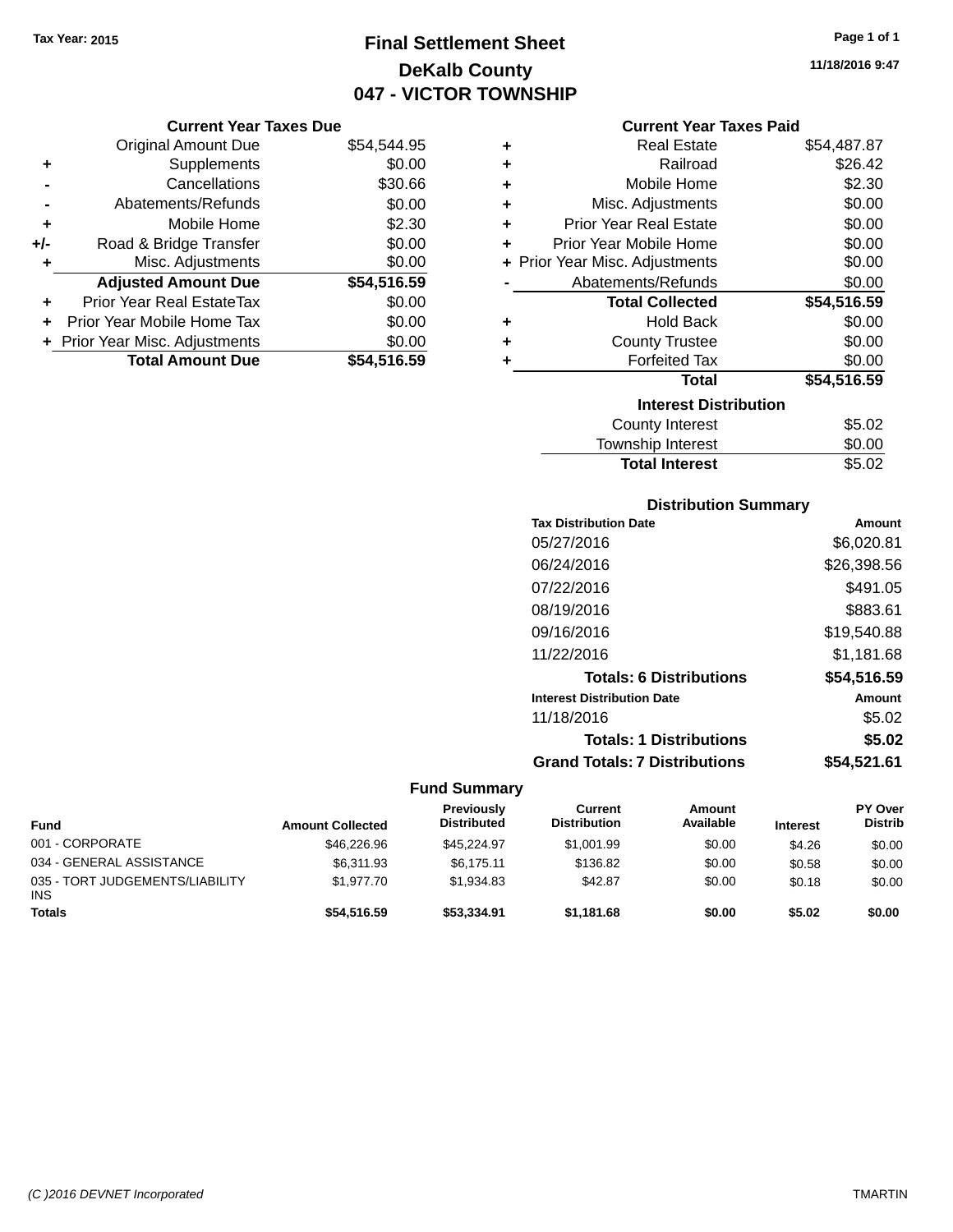## **Final Settlement Sheet Tax Year: 2015 Page 1 of 1 DeKalb County 048 - VICTOR ROAD & BRIDGE**

**11/18/2016 9:47**

#### **Current Year Taxes Paid**

|       | <b>Current Year Taxes Due</b>    |              |   | Current                    |
|-------|----------------------------------|--------------|---|----------------------------|
|       | <b>Original Amount Due</b>       | \$105,144.86 | ٠ | Real Es                    |
| ٠     | Supplements                      | \$0.00       | ÷ | Rail                       |
|       | Cancellations                    | \$59.10      | ÷ | Mobile H                   |
|       | Abatements/Refunds               | \$0.00       | ٠ | Misc. Adjustm              |
| ٠     | Mobile Home                      | \$4.44       | ÷ | Prior Year Real Es         |
| $+/-$ | Road & Bridge Transfer           | \$0.00       | ٠ | Prior Year Mobile H        |
|       | Misc. Adjustments                | \$0.00       |   | + Prior Year Misc. Adjustm |
|       | <b>Adjusted Amount Due</b>       | \$105,090.20 |   | Abatements/Ref             |
| ٠     | <b>Prior Year Real EstateTax</b> | \$0.00       |   | <b>Total Colle</b>         |
|       | Prior Year Mobile Home Tax       | \$0.00       | ٠ | Hold                       |
|       | + Prior Year Misc. Adjustments   | \$0.00       | ÷ | County Tru                 |
|       | <b>Total Amount Due</b>          | \$105,090.20 |   | Forfeited                  |
|       |                                  |              |   |                            |
|       |                                  |              |   |                            |

| ٠ | <b>Real Estate</b>             | \$105,034.84 |
|---|--------------------------------|--------------|
| ÷ | Railroad                       | \$50.92      |
| ÷ | Mobile Home                    | \$4.44       |
| ÷ | Misc. Adjustments              | \$0.00       |
| ٠ | <b>Prior Year Real Estate</b>  | \$0.00       |
| ÷ | Prior Year Mobile Home         | \$0.00       |
|   | + Prior Year Misc. Adjustments | \$0.00       |
|   | Abatements/Refunds             | \$0.00       |
|   | <b>Total Collected</b>         | \$105,090.20 |
| ٠ | <b>Hold Back</b>               | \$0.00       |
| ÷ | <b>County Trustee</b>          | \$0.00       |
|   | <b>Forfeited Tax</b>           | \$0.00       |
|   | <b>Total</b>                   | \$105,090.20 |
|   | <b>Interest Distribution</b>   |              |
|   | <b>County Interest</b>         | \$9.67       |
|   |                                |              |

| <b>Total Interest</b> | \$9.67 |
|-----------------------|--------|
| Township Interest     | \$0.00 |
| County Interest       | 99.P   |

#### **Distribution Summary**

| <b>Tax Distribution Date</b>         | Amount       |
|--------------------------------------|--------------|
| 05/27/2016                           | \$11,606.09  |
| 06/24/2016                           | \$50,887.98  |
| 07/22/2016                           | \$946.62     |
| 08/19/2016                           | \$1,703.34   |
| 09/16/2016                           | \$37,668.33  |
| 11/22/2016                           | \$2,277.84   |
| <b>Totals: 6 Distributions</b>       | \$105,090.20 |
| <b>Interest Distribution Date</b>    | Amount       |
| 11/18/2016                           | \$9.67       |
| <b>Totals: 1 Distributions</b>       | \$9.67       |
| <b>Grand Totals: 7 Distributions</b> | \$105.099.87 |

|                                         |                         | <b>Previously</b>  | Current             | Amount    |                 | <b>PY Over</b> |
|-----------------------------------------|-------------------------|--------------------|---------------------|-----------|-----------------|----------------|
| <b>Fund</b>                             | <b>Amount Collected</b> | <b>Distributed</b> | <b>Distribution</b> | Available | <b>Interest</b> | <b>Distrib</b> |
| 007 - ROAD AND BRIDGE                   | \$58,546.58             | \$57,277.60        | \$1,268.98          | \$0.00    | \$5.40          | \$0.00         |
| 008 - BRIDGE CONST W/COUNTY             | \$2.105.80              | \$2,060.15         | \$45.65             | \$0.00    | \$0.19          | \$0.00         |
| 009 - PERMANENT ROAD                    | \$30,469.43             | \$29,809.00        | \$660.43            | \$0.00    | \$2.80          | \$0.00         |
| 010 - EQUIPMENT AND BUILDING            | \$11.969.36             | \$11.709.92        | \$259.44            | \$0.00    | \$1.10          | \$0.00         |
| 035 - TORT JUDGEMENTS/LIABILITY<br>INS. | \$1.999.03              | \$1.955.69         | \$43.34             | \$0.00    | \$0.18          | \$0.00         |
| <b>Totals</b>                           | \$105,090.20            | \$102.812.36       | \$2.277.84          | \$0.00    | \$9.67          | \$0.00         |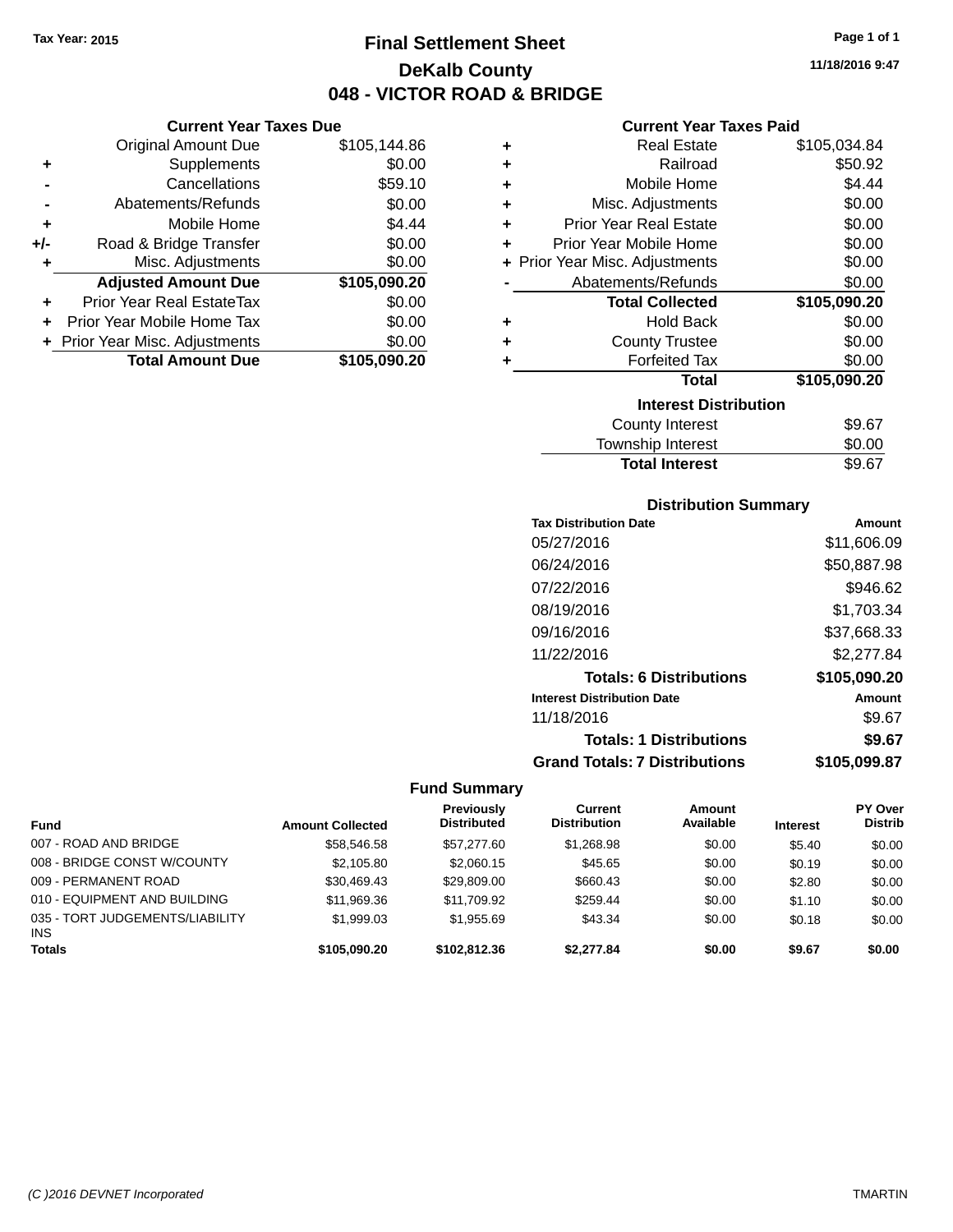## **Final Settlement Sheet Tax Year: 2015 Page 1 of 1 DeKalb County 056 - TOWN OF CORTLAND**

**11/18/2016 9:47**

|     |                                  | <b>Current Year Taxes Due</b> |               |   |                        |
|-----|----------------------------------|-------------------------------|---------------|---|------------------------|
|     | <b>Original Amount Due</b>       |                               | \$629,754.00  | ٠ |                        |
|     | Supplements                      |                               | \$124.55      | ٠ |                        |
|     | Cancellations                    |                               | \$920.52      | ٠ |                        |
|     | Abatements/Refunds               |                               | \$0.00        | ٠ | Mi:                    |
|     | Mobile Home                      |                               | \$0.00        | ٠ | Prior Y                |
| +/- | Road & Bridge Transfer           |                               | \$13,391.72   |   | Prior Yea              |
| ٠   | Misc. Adjustments                |                               | \$515.83      |   | + Prior Year Mis       |
|     | <b>Adjusted Amount Due</b>       |                               | \$642,865.58  |   | Abate                  |
|     | <b>Prior Year Real EstateTax</b> |                               | (\$7.86)      |   |                        |
| ٠   | Prior Year Mobile Home Tax       |                               | \$0.00        | ٠ |                        |
|     | Prior Year Misc. Adjustments     |                               | \$0.00        | ٠ |                        |
|     | <b>Total Amount Due</b>          |                               | \$642,857.72  |   |                        |
|     | <b>Road and Bridge Summary</b>   |                               |               |   |                        |
|     | <b>Rd./Br. District</b>          | Amt. Due                      | Amt. Distrib. |   | <b>Tax Distributi</b>  |
|     | <b>CORTLAND ROAD &amp; BRIDG</b> | \$13,447.06                   | \$13,391.72   |   | 05/27/2016             |
|     | <b>Totals</b>                    | \$13,447.06                   | \$13,391.72   |   | 06/24/2016             |
|     |                                  |                               |               |   | 07/22/2016             |
|     |                                  |                               |               |   | 08/19/2016             |
|     |                                  |                               |               |   | 09/16/2016             |
|     |                                  |                               |               |   |                        |
|     |                                  |                               |               |   | 11/22/2016             |
|     |                                  |                               |               |   | Tota                   |
|     |                                  |                               |               |   | <b>Interest Distri</b> |
|     |                                  |                               |               |   | 11/18/2016             |
|     |                                  |                               |               |   | Tota                   |

#### **Current Year Taxes Paid**

| ٠ | <b>Real Estate</b>             | \$630,956.20 |
|---|--------------------------------|--------------|
| ٠ | Railroad                       | \$1,902.78   |
| ÷ | Mobile Home                    | \$0.00       |
| ٠ | Misc. Adjustments              | \$515.83     |
| ٠ | <b>Prior Year Real Estate</b>  | (\$7.86)     |
| ÷ | Prior Year Mobile Home         | \$0.00       |
|   | + Prior Year Misc. Adjustments | \$0.00       |
|   | Abatements/Refunds             | \$0.00       |
|   |                                |              |
|   | <b>Total Collected</b>         | \$633,366.95 |
| ٠ | <b>Hold Back</b>               | \$0.00       |
| ٠ | <b>County Trustee</b>          | \$9,490.77   |
| ٠ | <b>Forfeited Tax</b>           | \$0.00       |
|   | <b>Total</b>                   | \$642,857.72 |
|   | <b>Interest Distribution</b>   |              |
|   | <b>County Interest</b>         | \$58.28      |

# Total Interest \$58.28

| <b>Distribution Summary</b>          |              |  |  |  |
|--------------------------------------|--------------|--|--|--|
| <b>Tax Distribution Date</b>         | Amount       |  |  |  |
| 05/27/2016                           | \$69,258.59  |  |  |  |
| 06/24/2016                           | \$247,430.25 |  |  |  |
| 07/22/2016                           | \$10,281.38  |  |  |  |
| 08/19/2016                           | \$9,795.36   |  |  |  |
| 09/16/2016                           | \$282,301.44 |  |  |  |
| 11/22/2016                           | \$14.299.93  |  |  |  |
| <b>Totals: 6 Distributions</b>       | \$633,366.95 |  |  |  |
| <b>Interest Distribution Date</b>    | Amount       |  |  |  |
| 11/18/2016                           | \$58.28      |  |  |  |
| <b>Totals: 1 Distributions</b>       | \$58.28      |  |  |  |
| <b>Grand Totals: 7 Distributions</b> | \$633.425.23 |  |  |  |

### **Fund Summary**

| <b>Fund</b>             | <b>Amount Collected</b> | Previously<br><b>Distributed</b> | Current<br><b>Distribution</b> | Amount<br>Available | <b>Interest</b> | <b>PY Over</b><br><b>Distrib</b> |
|-------------------------|-------------------------|----------------------------------|--------------------------------|---------------------|-----------------|----------------------------------|
| 001 - CORPORATE         | \$444.481.33            | \$434.505.22                     | \$9.976.11                     | \$0.00              | \$41.78         | \$0.00                           |
| $005 - I. M. R. F.$     | \$54,960.80             | \$53,727.23                      | \$1,233.57                     | \$0.00              | \$5.17          | \$0.00                           |
| 007 - ROAD AND BRIDGE   | \$13,391,72             | \$13,006.76                      | \$384.96                       | \$0.00              | \$0.00          | \$0.00                           |
| 014 - POLICE PROTECTION | \$70.391.37             | \$68.811.47                      | \$1.579.90                     | \$0.00              | \$6.62          | \$0.00                           |
| 047 - SOCIAL SECURITY   | \$50.141.73             | \$49.016.34                      | \$1.125.39                     | \$0.00              | \$4.71          | \$0.00                           |
| <b>Totals</b>           | \$633,366.95            | \$619,067.02                     | \$14,299.93                    | \$0.00              | \$58.28         | \$0.00                           |

|                         | Year Source | <b>Account Type</b>                      | <b>Amount Adjustment Description</b>            |
|-------------------------|-------------|------------------------------------------|-------------------------------------------------|
|                         |             | 2015 RE - Real Estate Back Tax Collected | \$16.25 TRUSTEE SALE 09-29-134-010 by TBA       |
|                         |             | 2015 RE - Real Estate Back Tax Collected | \$231.52 STALEY REDEMPTION 09-29-251-050 by TBA |
|                         |             | 2015 RE - Real Estate Back Tax Collected | \$248.33 STALEY REDEMPTION 09-29-251-051 by TBA |
|                         |             | 2015 RE - Real Estate Back Tax Collected | \$19.73 TRUSTEE SALE 09-17-384-011 by TBA       |
| <b>Totals 4 entries</b> |             |                                          | \$515.83                                        |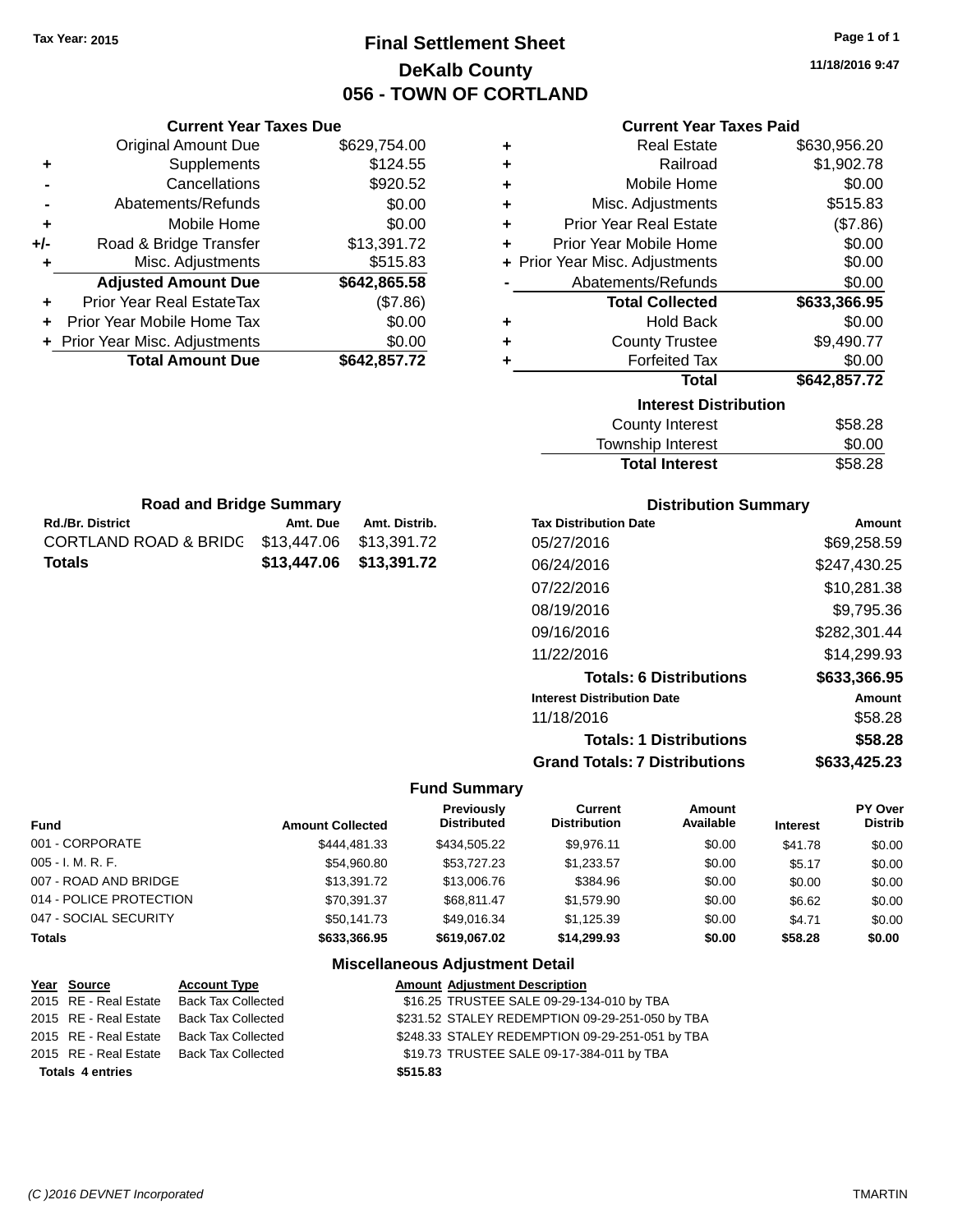## **Final Settlement Sheet Tax Year: 2015 Page 1 of 1 DeKalb County 057 - CORTLAND LIBRARY**

## **11/18/2016 9:47**

| <b>Year Taxes Due</b> |  |
|-----------------------|--|
|-----------------------|--|

|     | <b>Current Year Taxes Due</b>    |              |  |
|-----|----------------------------------|--------------|--|
|     | <b>Original Amount Due</b>       | \$220,005.89 |  |
| ٠   | Supplements                      | \$43.51      |  |
|     | Cancellations                    | \$321.59     |  |
|     | Abatements/Refunds               | \$0.00       |  |
| ٠   | Mobile Home                      | \$0.00       |  |
| +/- | Road & Bridge Transfer           | \$0.00       |  |
| ٠   | Misc. Adjustments                | \$180.21     |  |
|     | <b>Adjusted Amount Due</b>       | \$219,908.02 |  |
| ÷   | <b>Prior Year Real EstateTax</b> | (\$3.46)     |  |
|     | Prior Year Mobile Home Tax       | \$0.00       |  |
|     | + Prior Year Misc. Adjustments   | \$0.00       |  |
|     | <b>Total Amount Due</b>          | \$219.904.56 |  |

|   | <b>Current Year Taxes Paid</b> |              |
|---|--------------------------------|--------------|
| ÷ | <b>Real Estate</b>             | \$215,747.32 |
| ÷ | Railroad                       | \$664.74     |
| ٠ | Mobile Home                    | \$0.00       |
| ÷ | Misc. Adjustments              | \$180.21     |
| ٠ | <b>Prior Year Real Estate</b>  | (\$3.46)     |
| ÷ | Prior Year Mobile Home         | \$0.00       |
|   | + Prior Year Misc. Adjustments | \$0.00       |
|   | Abatements/Refunds             | \$0.00       |
|   | <b>Total Collected</b>         | \$216,588.81 |
| ٠ | Hold Back                      | \$0.00       |
| ÷ | <b>County Trustee</b>          | \$3,315.75   |
| ٠ | <b>Forfeited Tax</b>           | \$0.00       |
|   | Total                          | \$219,904.56 |

#### **Interest Distribution**

| County Interest       | \$19.93 |
|-----------------------|---------|
| Township Interest     | \$0.00  |
| <b>Total Interest</b> | \$19.93 |

#### **Distribution Summary**

| <b>Tax Distribution Date</b>         | Amount       |
|--------------------------------------|--------------|
| 05/27/2016                           | \$23,705.34  |
| 06/24/2016                           | \$84,485.06  |
| 07/22/2016                           | \$3,550.27   |
| 08/19/2016                           | \$3,349.37   |
| 09/16/2016                           | \$96,637.53  |
| 11/22/2016                           | \$4,861.24   |
| <b>Totals: 6 Distributions</b>       | \$216,588.81 |
| <b>Interest Distribution Date</b>    | Amount       |
| 11/18/2016                           | \$19.93      |
| <b>Totals: 1 Distributions</b>       | \$19.93      |
| <b>Grand Totals: 7 Distributions</b> | \$216,608.74 |

#### **Fund Summary**

| <b>Fund</b>                                         | <b>Amount Collected</b> | Previously<br><b>Distributed</b> | Current<br><b>Distribution</b> | Amount<br>Available | <b>Interest</b> | PY Over<br><b>Distrib</b> |
|-----------------------------------------------------|-------------------------|----------------------------------|--------------------------------|---------------------|-----------------|---------------------------|
| 004 - OPERATIONS & MAINTENANCE                      | \$4.922.84              | \$4,812.38                       | \$110.46                       | \$0.00              | \$0.45          | \$0.00                    |
| $005 - I. M. R. F.$                                 | \$4.922.63              | \$4,812.13                       | \$110.50                       | \$0.00              | \$0.45          | \$0.00                    |
| 016 - LIBRARY (township, municipalities)            | \$193,448.25            | \$189,106.38                     | \$4.341.87                     | \$0.00              | \$17.80         | \$0.00                    |
| 027 - AUDIT                                         | \$1,971.18              | \$1,926.92                       | \$44.26                        | \$0.00              | \$0.18          | \$0.00                    |
| 035 - TORT JUDGMENTS, LIABILITY<br><b>INSURANCE</b> | \$492.74                | \$481.68                         | \$11.06                        | \$0.00              | \$0.05          | \$0.00                    |
| 047 - SOCIAL SECURITY                               | \$10.831.17             | \$10,588,08                      | \$243.09                       | \$0.00              | \$1.00          | \$0.00                    |
| <b>Totals</b>                                       | \$216,588.81            | \$211,727.57                     | \$4,861.24                     | \$0.00              | \$19.93         | \$0.00                    |

| Year Source             | <b>Account Type</b>                      | <b>Amount Adjustment Description</b>           |
|-------------------------|------------------------------------------|------------------------------------------------|
|                         | 2015 RE - Real Estate Back Tax Collected | \$5.68 TRUSTEE SALE 09-29-134-010 by TBA       |
|                         | 2015 RE - Real Estate Back Tax Collected | \$80.88 STALEY REDEMPTION 09-29-251-050 by TBA |
|                         | 2015 RE - Real Estate Back Tax Collected | \$86.76 STALEY REDEMPTION 09-29-251-051 by TBA |
|                         | 2015 RE - Real Estate Back Tax Collected | \$6.89 TRUSTEE SALE 09-17-384-011 by TBA       |
| <b>Totals 4 entries</b> |                                          | \$180.21                                       |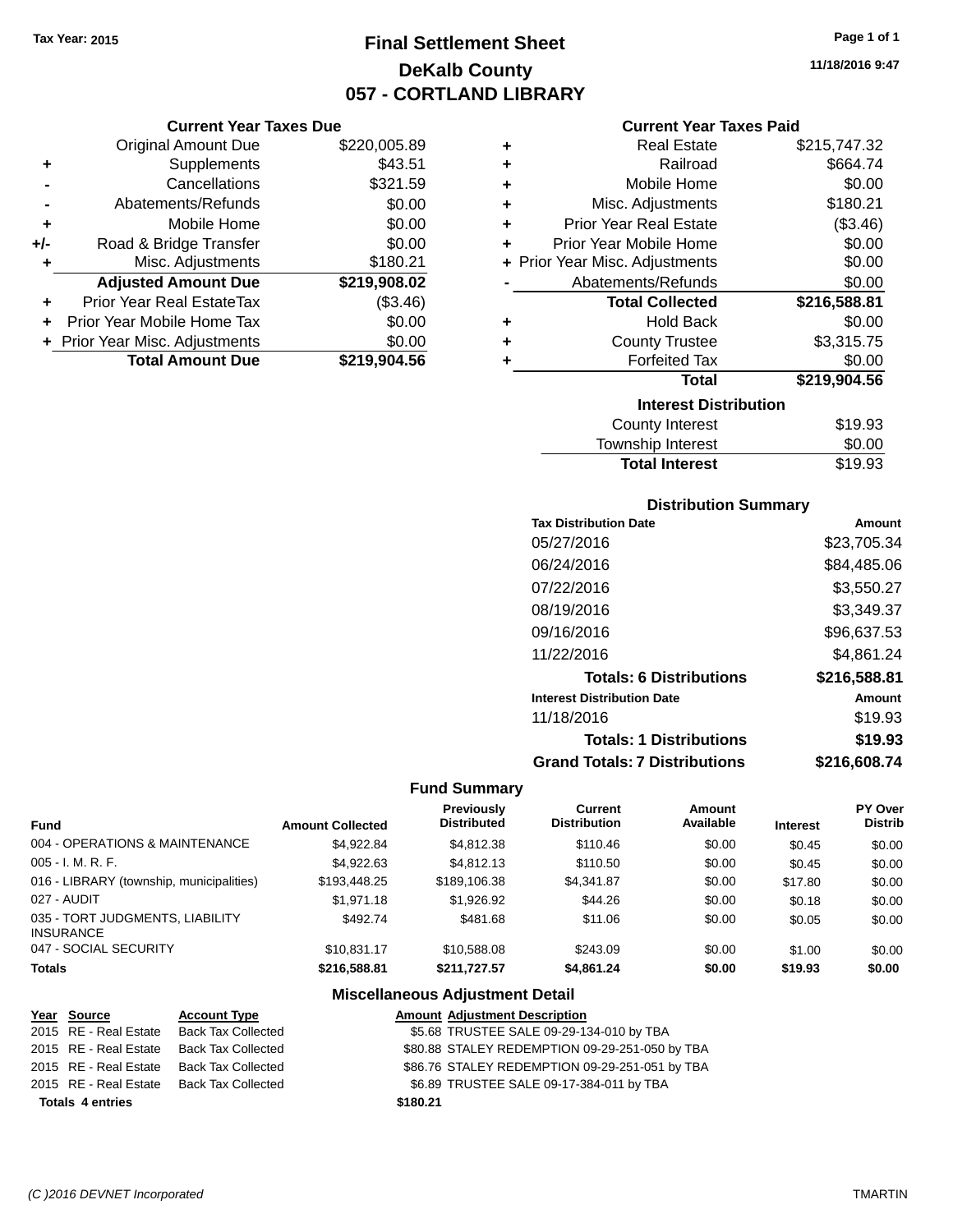## **Final Settlement Sheet Tax Year: 2015 Page 1 of 2 DeKalb County 058 - CITY OF DEKALB**

**11/18/2016 9:47**

#### **Current Year Taxes Paid**

|   | <b>Real Estate</b>             | \$5,653,897.85 |
|---|--------------------------------|----------------|
| ٠ | Railroad                       | \$23,121.72    |
| ٠ | Mobile Home                    | \$2,621.32     |
| ÷ | Misc. Adjustments              | \$5,283.92     |
| ٠ | <b>Prior Year Real Estate</b>  | (\$2,114.00)   |
| ٠ | Prior Year Mobile Home         | \$0.00         |
|   | + Prior Year Misc. Adjustments | \$294.18       |
|   | Abatements/Refunds             | \$1.54         |
|   | <b>Total Collected</b>         | \$5,683,103.45 |
| ٠ | <b>Hold Back</b>               | \$0.00         |
| ٠ | <b>County Trustee</b>          | \$5,353.95     |
| ÷ | <b>Forfeited Tax</b>           | \$181.71       |
|   | Total                          | \$5,688,639.11 |
|   | <b>Interest Distribution</b>   |                |
|   | <b>County Interest</b>         | \$522.97       |

| <b>Total Interest</b>  | \$522.97 |
|------------------------|----------|
| Township Interest      | \$0.00   |
| <b>County Interest</b> | \$522.97 |

| <b>Road and Bridge Summary</b>             |                           |               |  |  |  |
|--------------------------------------------|---------------------------|---------------|--|--|--|
| <b>Rd./Br. District</b>                    | Amt. Due                  | Amt. Distrib. |  |  |  |
| AFTON ROAD & BRIDGE                        | \$15,449.93               | \$15,439.03   |  |  |  |
| <b>CORTLAND ROAD &amp; BRIDG</b>           | \$951.49                  | \$947.58      |  |  |  |
| DEKALB ROAD & BRIDGE                       | \$127,046.23 \$126,937.03 |               |  |  |  |
| \$143,447.65 \$143,323.64<br><b>Totals</b> |                           |               |  |  |  |

**Current Year Taxes Due** Original Amount Due \$5,589,784.92

**Adjusted Amount Due \$5,690,458.93**

**Total Amount Due \$5,688,639.11**

**+** Supplements \$511.19 **-** Cancellations \$51,082.89 **-** Abatements/Refunds \$1.54 **+** Mobile Home \$2,639.69 **+/-** Road & Bridge Transfer \$143,323.64 **+** Misc. Adjustments \$5,283.92

**+** Prior Year Real EstateTax (\$2,114.00) **+** Prior Year Mobile Home Tax \$0.00 **+** Prior Year Misc. Adjustments \$294.18

#### **Distribution Summary**

| <b>Tax Distribution Date</b>         | Amount         |
|--------------------------------------|----------------|
| 05/27/2016                           | \$534.829.03   |
| 06/24/2016                           | \$2,361,933.26 |
| 07/22/2016                           | \$56,437.43    |
| 08/19/2016                           | \$148.149.06   |
| 09/16/2016                           | \$2,329,766.77 |
| 11/22/2016                           | \$251,987.90   |
| <b>Totals: 6 Distributions</b>       | \$5,683,103.45 |
| <b>Interest Distribution Date</b>    | Amount         |
| 11/18/2016                           | \$522.97       |
| <b>Totals: 1 Distributions</b>       | \$522.97       |
| <b>Grand Totals: 7 Distributions</b> | \$5.683.626.42 |

#### **Fund Summary**

| <b>Fund</b>                 | <b>Amount Collected</b> | Previously<br><b>Distributed</b> | <b>Current</b><br><b>Distribution</b> | Amount<br>Available | <b>Interest</b> | <b>PY Over</b><br><b>Distrib</b> |
|-----------------------------|-------------------------|----------------------------------|---------------------------------------|---------------------|-----------------|----------------------------------|
| 001 - CORPORATE             | \$816,774.08            | \$780,548.30                     | \$36,225.78                           | \$0.00              | \$77.10         | \$0.00                           |
| 003 - BONDS AND INTEREST    | \$490,519.79            | \$468,764.18                     | \$21,755.61                           | \$0.00              | \$46.31         | \$0.00                           |
| $005 - I. M. R. F.$         | \$248,830.29            | \$237,794.13                     | \$11,036.16                           | \$0.00              | \$23.49         | \$0.00                           |
| 007 - ROAD AND BRIDGE       | \$143,323,64            | \$137,037.10                     | \$6,286.54                            | \$0.00              | \$0.00          | \$0.00                           |
| 013 - FIREFIGHTER'S PENSION | \$2,158,386.84          | \$2,062,657.67                   | \$95,729.17                           | \$0.00              | \$203.76        | \$0.00                           |
| 015 - POLICE PENSION        | \$1,622,269.12          | \$1,550,317.95                   | \$71,951.17                           | \$0.00              | \$153.15        | \$0.00                           |
| 047 - SOCIAL SECURITY       | \$202,999.69            | \$193,996.22                     | \$9,003.47                            | \$0.00              | \$19.16         | \$0.00                           |
| <b>Totals</b>               | \$5,683,103.45          | \$5,431,115.55                   | \$251,987.90                          | \$0.00              | \$522.97        | \$0.00                           |

#### **Miscellaneous Adjustment Detail**

| Year Source           | <b>Account Type</b>                      | <b>Amount Adjustment Description</b>                 |
|-----------------------|------------------------------------------|------------------------------------------------------|
|                       | 2014 MH - Mobile Home Back Tax Collected | \$5.43 ELLESON REDEMPTION 08-26-176-027 0950C by TBA |
|                       | 2014 RE - Real Estate Back Tax Collected | \$258.78 IGNELZI REDEMPTION 08-23-156-014 by TBA     |
|                       | 2014 RE - Real Estate Back Tax Collected | \$29.97 SIDDIQUI REDEMPTION 08-15-329-012 by TBA     |
| 2015 RE - Real Estate | Paymt In Lieu of Tax                     | \$1,528.24 HOUSING AUTHORITY DEKALB UNITS by TBA     |
| 2015 RE - Real Estate | <b>Back Tax Collected</b>                | \$198.45 TRUSTEE SALE 08-14-329-021 by TBA           |
| 2015 RE - Real Estate | Paymt In Lieu of Tax                     | \$1,528.24 HOUSING AUTHORITY DEKALB UNITS by TBA     |
| 2015 RE - Real Estate | <b>Back Tax Collected</b>                | \$50.81 TRUSTEE SALE 08-02-327-002 by TBA            |
| 2015 RE - Real Estate | Back Tax Collected                       | \$954.49 TRUSTEE SALE 08-21-276-009 by TBA           |

#### *(C )2016 DEVNET Incorporated* TMARTIN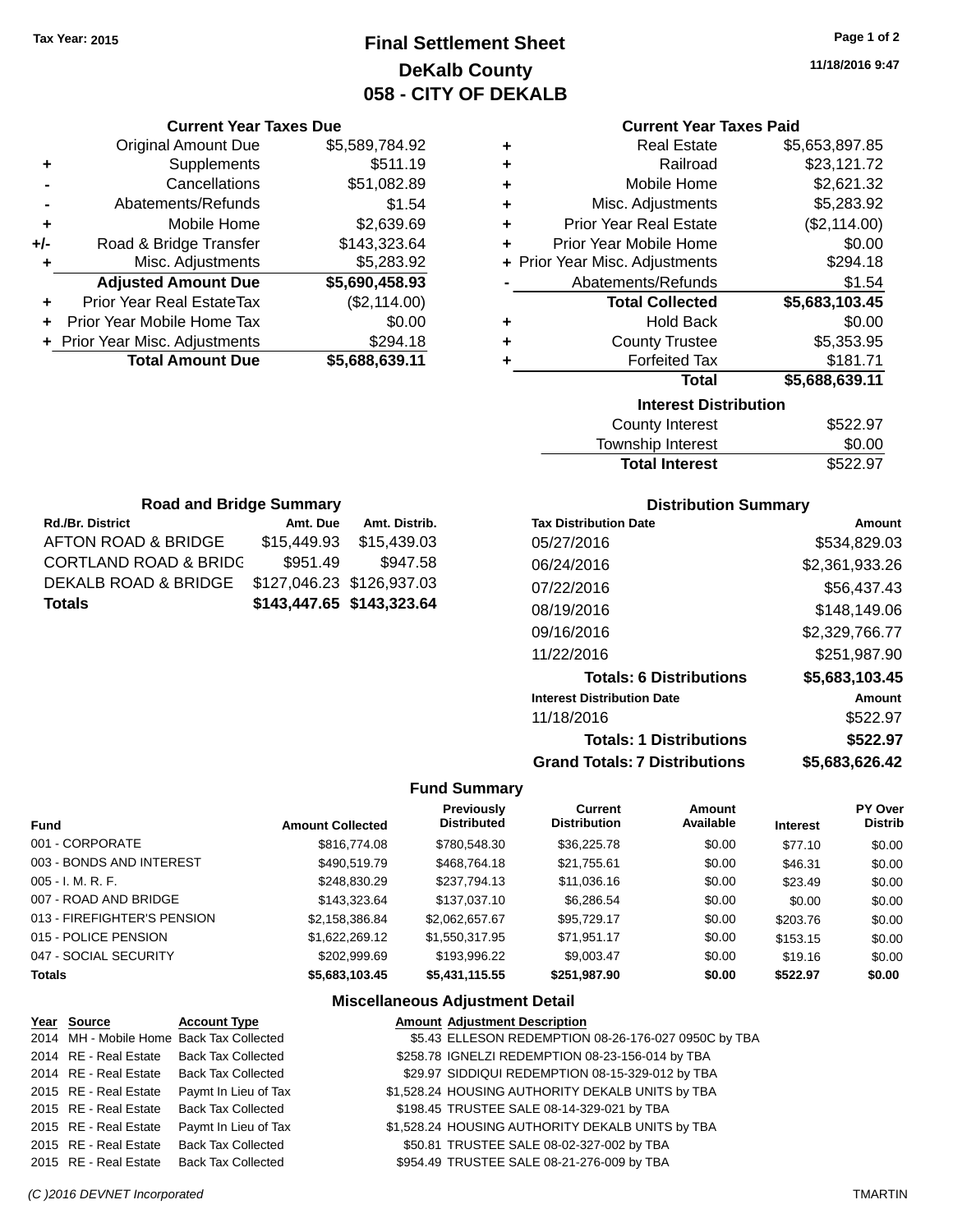## **Final Settlement Sheet Tax Year: 2015 Page 2 of 2 DeKalb County**

**Miscellaneous Adjustment Detail**

**Totals \$5,578.10 11 entries**

### **Year** Source **Account Type Account Adjustment Description** 2015 RE - Real Estate Back Tax Collected \$954.49 TRUSTEE SALE 08-21-276-011 by TBA 2015 RE - Real Estate Back Tax Collected \$51.44 TRUSTEE SALE 08-02-401-004 by TBA 2015 RE - Real Estate Back Tax Collected \$17.76 TRUSTEE SALE 08-26-176-013 by TBA

#### **Abatement Detail**

\$0.62 PTAB INTEREST REFUND 08-15-426-004 by TBA 2015 RE - Real Estate RE Abatement \$0.92 PTAB INTEREST REFUND 08-26-352-007 by TBA

# **Year Source Account Type Amount Adjustment Description**<br>2015 RE - Real Estate RE Abatement **Amount Adjustment Description Totals \$1.54 2 entries**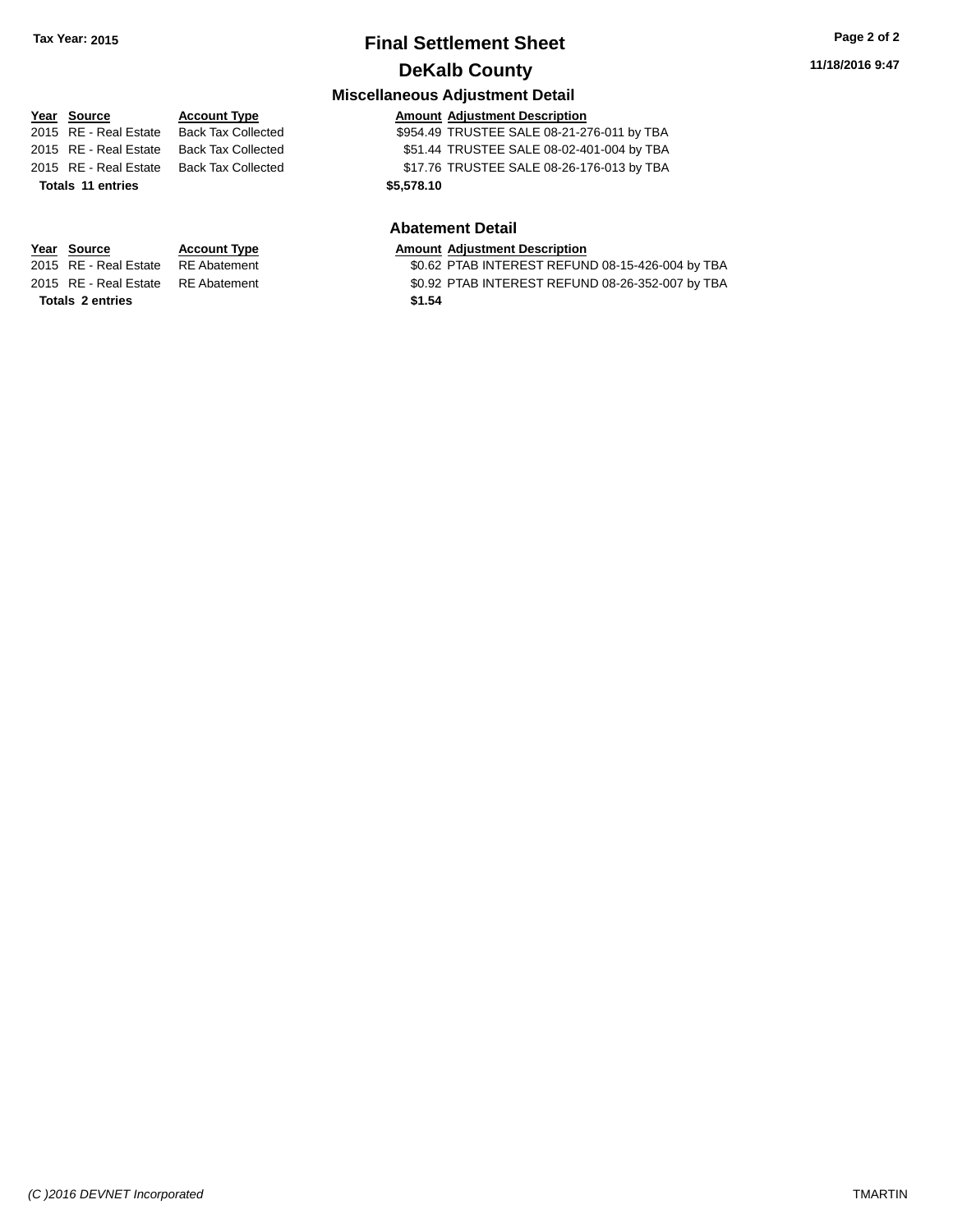## **Final Settlement Sheet Tax Year: 2015 Page 1 of 2 DeKalb County 059 - DE KALB LIBRARY**

**11/18/2016 9:47**

#### **Current Year Taxes Due**

|       | <b>Original Amount Due</b>       | \$2,298,590.38 |
|-------|----------------------------------|----------------|
| ٠     | Supplements                      | \$210.20       |
|       | Cancellations                    | \$21,005.94    |
|       | Abatements/Refunds               | \$0.64         |
| ÷     | Mobile Home                      | \$1,085.48     |
| $+/-$ | Road & Bridge Transfer           | \$0.00         |
| ٠     | Misc. Adjustments                | \$2,172.81     |
|       | <b>Adjusted Amount Due</b>       | \$2,281,052.29 |
| ٠     | <b>Prior Year Real EstateTax</b> | (\$834.21)     |
|       | Prior Year Mobile Home Tax       | \$0.00         |
|       | + Prior Year Misc. Adjustments   | \$111.07       |
|       | <b>Total Amount Due</b>          | \$2,280,329.15 |

| <b>Current Year Taxes Paid</b>       |                |  |  |
|--------------------------------------|----------------|--|--|
| <b>Real Estate</b><br>٠              | \$2,266,017.88 |  |  |
| Railroad<br>÷                        | \$9,507.94     |  |  |
| Mobile Home<br>÷                     | \$1,077.92     |  |  |
| Misc. Adjustments<br>÷               | \$2,172.81     |  |  |
| <b>Prior Year Real Estate</b><br>÷   | (\$834.21)     |  |  |
| Prior Year Mobile Home<br>٠          | \$0.00         |  |  |
| + Prior Year Misc. Adjustments       | \$111.07       |  |  |
| Abatements/Refunds                   | \$0.64         |  |  |
| <b>Total Collected</b>               | \$2,278,052.77 |  |  |
| <b>Hold Back</b><br>٠                | \$0.00         |  |  |
| <b>County Trustee</b><br>٠           | \$2,201.64     |  |  |
| \$74.74<br><b>Forfeited Tax</b><br>٠ |                |  |  |
| <b>Total</b>                         | \$2,280,329.15 |  |  |
| <b>Interest Distribution</b>         |                |  |  |
| <b>County Interest</b>               | \$209.63       |  |  |

| <b>Total Interest</b> | \$209.63 |
|-----------------------|----------|
| Township Interest     | \$0.00   |
| County Interest       | \$209.63 |

### **Distribution Summary**

| <b>Tax Distribution Date</b>         | Amount         |
|--------------------------------------|----------------|
| 05/27/2016                           | \$213,995.31   |
| 06/24/2016                           | \$946,685.96   |
| 07/22/2016                           | \$22,672,33    |
| 08/19/2016                           | \$59,521.17    |
| 09/16/2016                           | \$934,142.67   |
| 11/22/2016                           | \$101,035.33   |
| <b>Totals: 6 Distributions</b>       | \$2.278.052.77 |
| <b>Interest Distribution Date</b>    | Amount         |
| 11/18/2016                           | \$209.63       |
| <b>Totals: 1 Distributions</b>       | \$209.63       |
| <b>Grand Totals: 7 Distributions</b> | \$2,278,262.40 |
|                                      |                |

### **Fund Summary**

|                                          |                         | Previously         | Current             | Amount    |                 | <b>PY Over</b> |
|------------------------------------------|-------------------------|--------------------|---------------------|-----------|-----------------|----------------|
| Fund                                     | <b>Amount Collected</b> | <b>Distributed</b> | <b>Distribution</b> | Available | <b>Interest</b> | <b>Distrib</b> |
| 016 - LIBRARY (township, municipalities) | \$2,278,052,77          | \$2,177,017,44     | \$101.035.33        | \$0.00    | \$209.63        | \$0.00         |
| Totals                                   | \$2.278.052.77          | \$2.177.017.44     | \$101.035.33        | \$0.00    | \$209.63        | \$0.00         |

| Year Source              | <b>Account Type</b>                      |            | <b>Amount Adjustment Description</b>                 |
|--------------------------|------------------------------------------|------------|------------------------------------------------------|
|                          | 2014 MH - Mobile Home Back Tax Collected |            | \$2.05 ELLESON REDEMPTION 08-26-176-027 0950C by TBA |
| 2014 RE - Real Estate    | Back Tax Collected                       |            | \$97.71 IGNELZI REDEMPTION 08-23-156-014 by TBA      |
| 2014 RE - Real Estate    | Back Tax Collected                       |            | \$11.31 SIDDIQUI REDEMPTION 08-15-329-012 by TBA     |
| 2015 RE - Real Estate    | Paymt In Lieu of Tax                     |            | \$628.43 HOUSING AUTHORITY DEKALB UNITS by TBA       |
| 2015 RE - Real Estate    | <b>Back Tax Collected</b>                |            | \$81.61 TRUSTEE SALE 08-14-329-021 by TBA            |
| 2015 RE - Real Estate    | Paymt In Lieu of Tax                     |            | \$628.43 HOUSING AUTHORITY DEKALB UNITS by TBA       |
| 2015 RE - Real Estate    | Back Tax Collected                       |            | \$20.89 TRUSTEE SALE 08-02-327-002 by TBA            |
| 2015 RE - Real Estate    | <b>Back Tax Collected</b>                |            | \$392.50 TRUSTEE SALE 08-21-276-009 by TBA           |
| 2015 RE - Real Estate    | Back Tax Collected                       |            | \$392.50 TRUSTEE SALE 08-21-276-011 by TBA           |
| 2015 RE - Real Estate    | <b>Back Tax Collected</b>                |            | \$21.15 TRUSTEE SALE 08-02-401-004 by TBA            |
| 2015 RE - Real Estate    | <b>Back Tax Collected</b>                |            | \$7.30 TRUSTEE SALE 08-26-176-013 by TBA             |
| <b>Totals 11 entries</b> |                                          | \$2,283,88 |                                                      |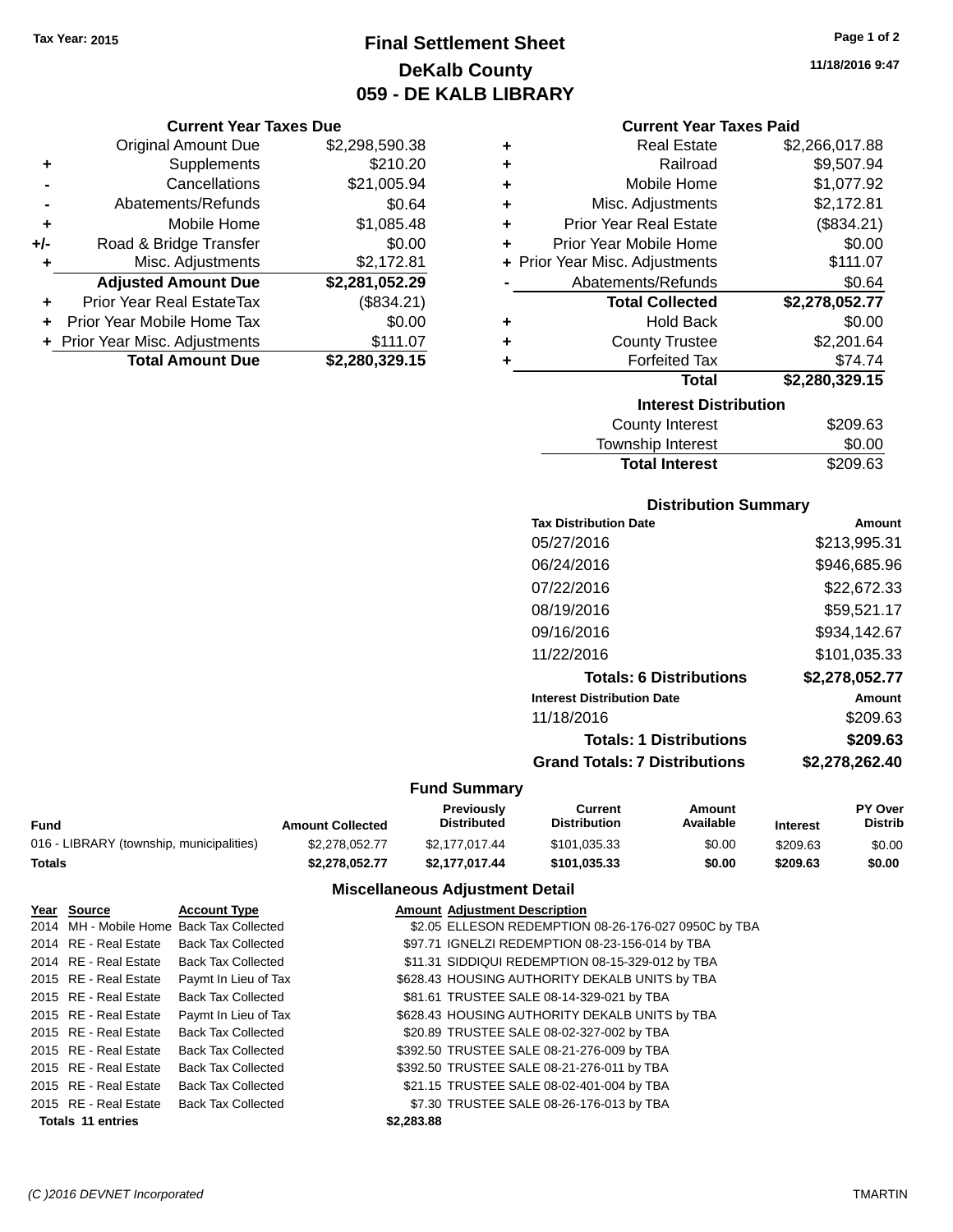# **Final Settlement Sheet Tax Year: 2015 Page 2 of 2 DeKalb County**

**11/18/2016 9:47**

### **Abatement Detail**

**Totals \$0.64 2 entries**

**Year Source Account Type Account Type Amount Adjustment Description**<br>2015 RE - Real Estate RE Abatement **Account 1998 Amount Adjustment REFUN** \$0.26 PTAB INTEREST REFUND 08-15-426-004 by TBA 2015 RE - Real Estate RE Abatement \$0.38 PTAB INTEREST REFUND 08-26-352-007 by TBA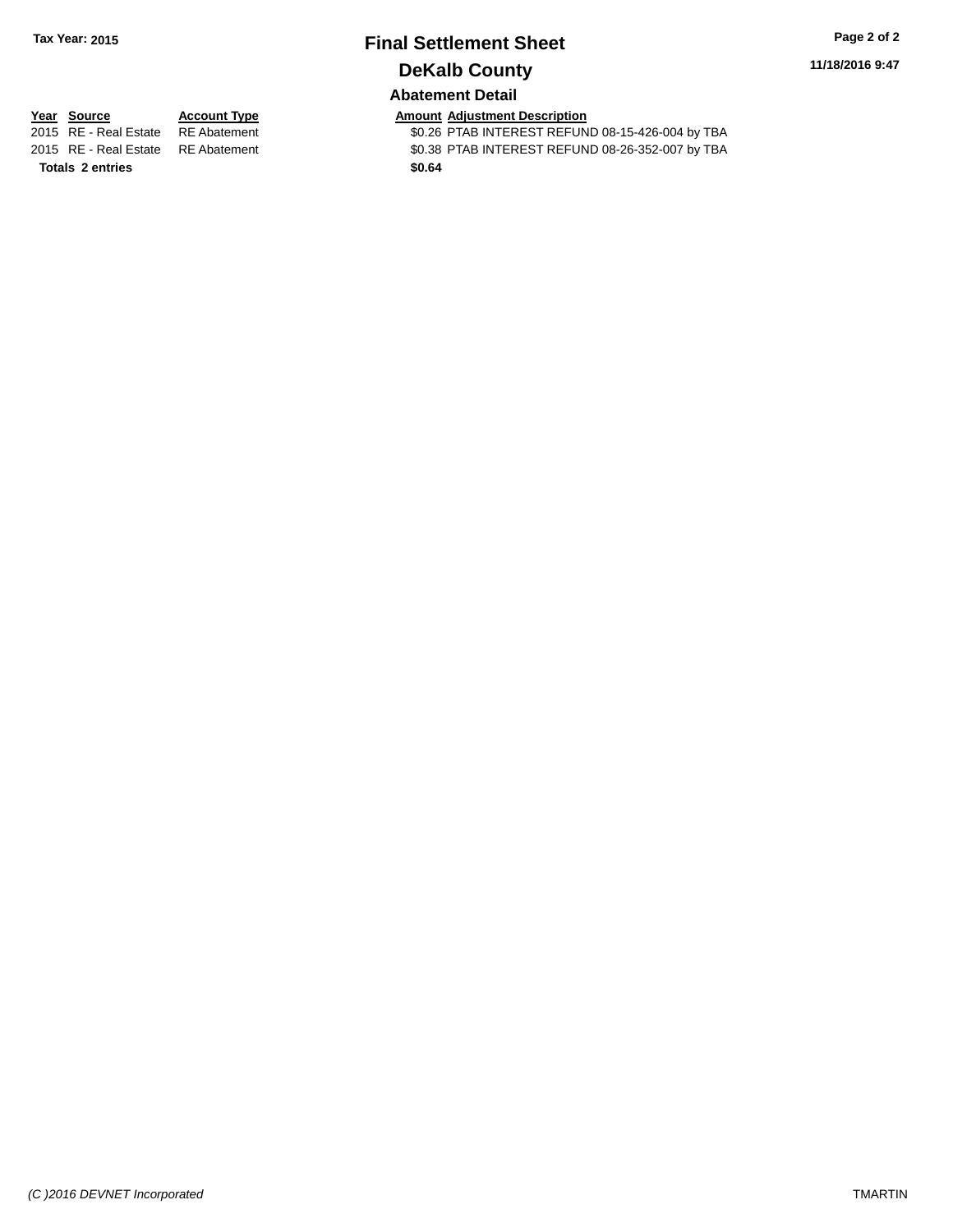## **Final Settlement Sheet Tax Year: 2015 Page 1 of 1 DeKalb County 060 - DEKALB SSA #3**

**11/18/2016 9:47**

|     | <b>Current Year Taxes Due</b>  |        |  |  |  |  |
|-----|--------------------------------|--------|--|--|--|--|
|     | <b>Original Amount Due</b>     | \$0.00 |  |  |  |  |
| ٠   | Supplements                    | \$0.00 |  |  |  |  |
|     | Cancellations                  | \$0.00 |  |  |  |  |
|     | Abatements/Refunds             | \$0.00 |  |  |  |  |
| ٠   | Mobile Home                    | \$0.00 |  |  |  |  |
| +/- | Road & Bridge Transfer         | \$0.00 |  |  |  |  |
| ٠   | Misc. Adjustments              | \$0.00 |  |  |  |  |
|     | <b>Adjusted Amount Due</b>     | \$0.00 |  |  |  |  |
|     | Prior Year Real EstateTax      | \$0.00 |  |  |  |  |
|     | Prior Year Mobile Home Tax     | \$0.00 |  |  |  |  |
|     | + Prior Year Misc. Adjustments | \$0.00 |  |  |  |  |
|     | <b>Total Amount Due</b>        | \$0.00 |  |  |  |  |
|     |                                |        |  |  |  |  |

|   | <b>Current Year Taxes Paid</b> |        |
|---|--------------------------------|--------|
| ٠ | Real Estate                    | \$0.00 |
| ٠ | Railroad                       | \$0.00 |
| ٠ | Mobile Home                    | \$0.00 |
| ٠ | Misc. Adjustments              | \$0.00 |
| ٠ | <b>Prior Year Real Estate</b>  | \$0.00 |
| ٠ | Prior Year Mobile Home         | \$0.00 |
|   | + Prior Year Misc. Adjustments | \$0.00 |
|   | Abatements/Refunds             | \$0.00 |
|   | <b>Total Collected</b>         | \$0.00 |
| ٠ | Hold Back                      | \$0.00 |
| ٠ | <b>County Trustee</b>          | \$0.00 |
|   | <b>Forfeited Tax</b>           | \$0.00 |
|   | Total                          | \$0.00 |
|   | <b>Interest Distribution</b>   |        |
|   | County Interest                | \$0.00 |
|   | <b>Township Interest</b>       | \$0.00 |

**Total Interest** \$0.00

|  | <b>Fund Summary</b> |
|--|---------------------|
|--|---------------------|

| <b>Fund</b>                | <b>Amount Collected</b> | <b>Previously</b><br><b>Distributed</b> | Current<br><b>Distribution</b> | Amount<br>Available | <b>Interest</b> | <b>PY Over</b><br><b>Distrib</b> |
|----------------------------|-------------------------|-----------------------------------------|--------------------------------|---------------------|-----------------|----------------------------------|
| 023 - SPECIAL SERVICE AREA | \$0.00                  | \$0.00                                  | \$0.00                         | \$0.00              | \$0.00          | \$0.00                           |
| Totals                     | \$0.00                  | \$0.00                                  | \$0.00                         | \$0.00              | \$0.00          | \$0.00                           |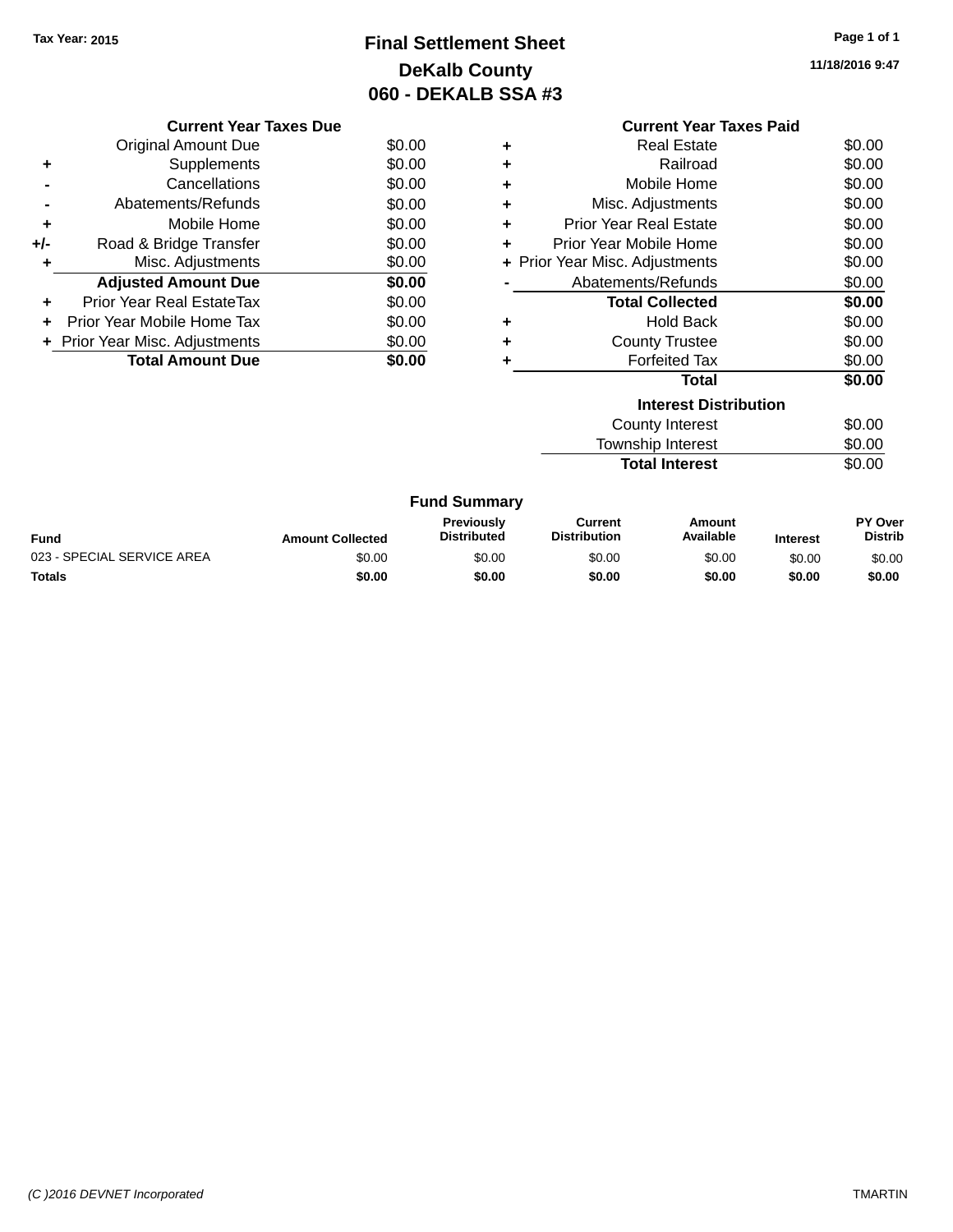## **Final Settlement Sheet Tax Year: 2015 Page 1 of 1 DeKalb County 061 - DEKALB SSA #4**

**11/18/2016 9:47**

|       | <b>Current Year Taxes Due</b>  |            |  |  |  |  |
|-------|--------------------------------|------------|--|--|--|--|
|       | <b>Original Amount Due</b>     | \$5,001.17 |  |  |  |  |
| ٠     | Supplements                    | \$0.00     |  |  |  |  |
|       | Cancellations                  | \$1.95     |  |  |  |  |
|       | Abatements/Refunds             | \$0.00     |  |  |  |  |
| ÷     | Mobile Home                    | \$0.00     |  |  |  |  |
| $+/-$ | Road & Bridge Transfer         | \$0.00     |  |  |  |  |
|       | Misc. Adjustments              | \$0.00     |  |  |  |  |
|       | <b>Adjusted Amount Due</b>     | \$4,999.22 |  |  |  |  |
| ÷     | Prior Year Real EstateTax      | \$0.00     |  |  |  |  |
| ÷     | Prior Year Mobile Home Tax     | \$0.00     |  |  |  |  |
|       | + Prior Year Misc. Adjustments | \$0.00     |  |  |  |  |
|       | <b>Total Amount Due</b>        | \$4.999.22 |  |  |  |  |

|   | <b>Current Year Taxes Paid</b> |            |
|---|--------------------------------|------------|
| ٠ | Real Estate                    | \$4,999.22 |
| ٠ | Railroad                       | \$0.00     |
| ٠ | Mobile Home                    | \$0.00     |
| ٠ | Misc. Adjustments              | \$0.00     |
| ÷ | <b>Prior Year Real Estate</b>  | \$0.00     |
| ÷ | Prior Year Mobile Home         | \$0.00     |
|   | + Prior Year Misc. Adjustments | \$0.00     |
|   | Abatements/Refunds             | \$0.00     |
|   | <b>Total Collected</b>         | \$4,999.22 |
| ٠ | <b>Hold Back</b>               | \$0.00     |
|   |                                |            |
| ÷ | <b>County Trustee</b>          | \$0.00     |
| ٠ | <b>Forfeited Tax</b>           | \$0.00     |
|   | Total                          | \$4,999.22 |
|   | <b>Interest Distribution</b>   |            |
|   | County Interest                | \$0.46     |
|   | Township Interest              | \$0.00     |

| Amount     |
|------------|
| \$520.79   |
| \$2,088.50 |
| \$45.91    |
| \$58.91    |
| \$2,201.87 |
| \$83.24    |
| \$4,999.22 |
| Amount     |
| \$0.46     |
| \$0.46     |
| \$4,999.68 |
|            |

| Fund                       | <b>Amount Collected</b> | Previously<br><b>Distributed</b> | Current<br><b>Distribution</b> | Amount<br>Available | <b>Interest</b> | <b>PY Over</b><br><b>Distrib</b> |
|----------------------------|-------------------------|----------------------------------|--------------------------------|---------------------|-----------------|----------------------------------|
| 023 - SPECIAL SERVICE AREA | \$4.999.22              | \$4.915.98                       | \$83.24                        | \$0.00              | \$0.46          | \$0.00                           |
| Totals                     | \$4.999.22              | \$4,915,98                       | \$83.24                        | \$0.00              | \$0.46          | \$0.00                           |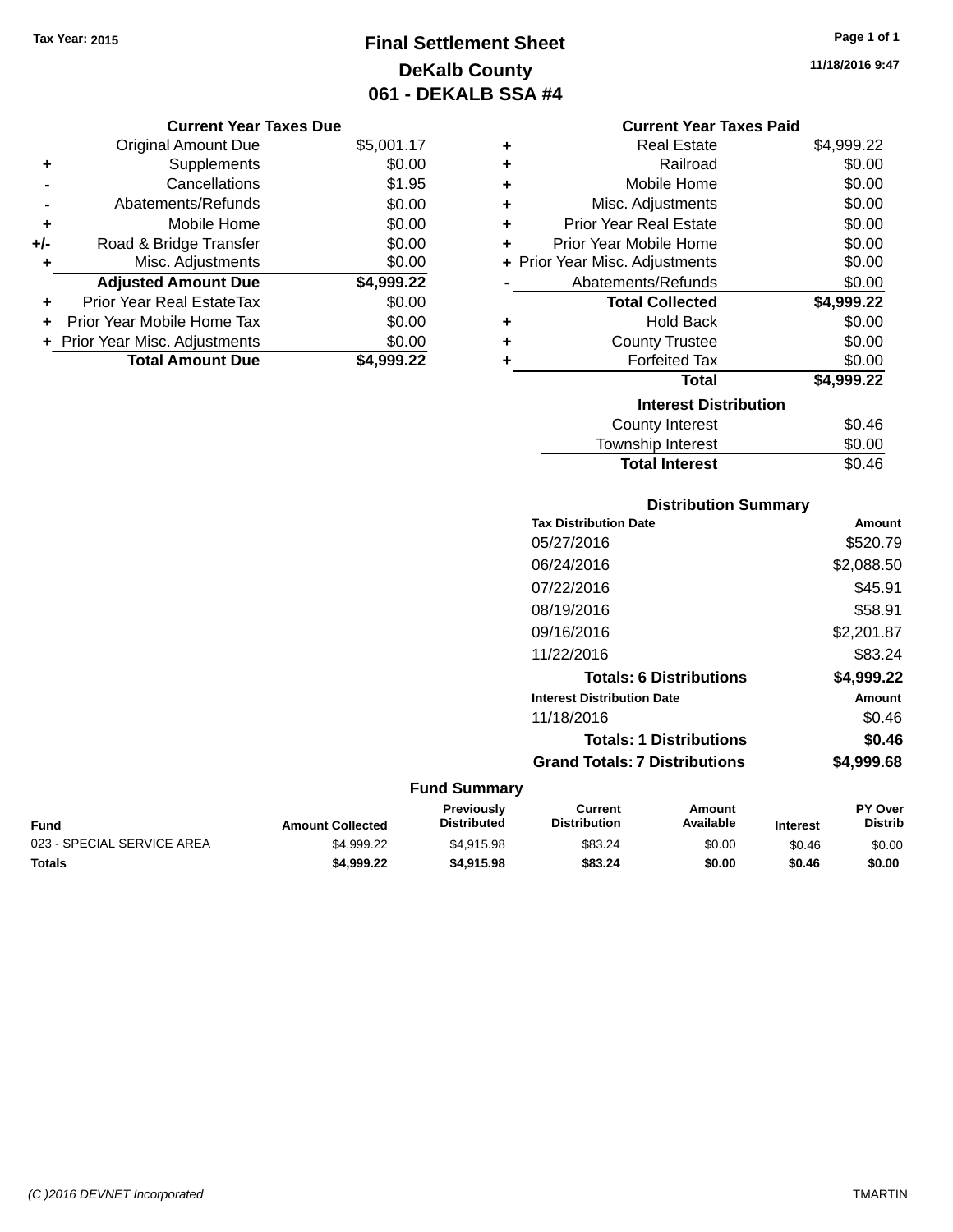## **Final Settlement Sheet Tax Year: 2015 Page 1 of 2 DeKalb County 062 - CITY OF GENOA**

**11/18/2016 9:47**

|   | <b>Current Year Taxes Paid</b> |              |  |  |  |
|---|--------------------------------|--------------|--|--|--|
| ٠ | <b>Real Estate</b>             | \$717,038.79 |  |  |  |
| ٠ | Railroad                       | \$1,790.08   |  |  |  |
| ÷ | Mobile Home                    | \$549.32     |  |  |  |
| ÷ | Misc. Adjustments              | \$52.71      |  |  |  |
| ÷ | <b>Prior Year Real Estate</b>  | (\$651.35)   |  |  |  |
| ÷ | Prior Year Mobile Home         | \$4.66       |  |  |  |
|   | + Prior Year Misc. Adjustments | \$17.20      |  |  |  |
|   | Abatements/Refunds             | \$19.83      |  |  |  |
|   | <b>Total Collected</b>         | \$718,781.58 |  |  |  |
| ٠ | <b>Hold Back</b>               | \$0.00       |  |  |  |
| ٠ | <b>County Trustee</b>          | \$225.76     |  |  |  |
| ٠ | <b>Forfeited Tax</b>           | \$0.00       |  |  |  |
|   | Total                          | \$719,007.34 |  |  |  |
|   | <b>Interest Distribution</b>   |              |  |  |  |
|   | <b>County Interest</b>         | \$66.15      |  |  |  |
|   | <b>Township Interest</b>       | \$0.00       |  |  |  |

| <b>Road and Bridge Summary</b> |             |               |
|--------------------------------|-------------|---------------|
| <b>Rd./Br. District</b>        | Amt. Due    | Amt. Distrib. |
| <b>GENOA ROAD &amp; BRIDGE</b> | \$24,893.16 | \$24,892.62   |
| KINGSTON ROAD & BRIDG          | \$8,131.00  | \$8,115.63    |
| <b>Totals</b>                  | \$33,024.16 | \$33,008.25   |

**Current Year Taxes Due** Original Amount Due \$687,343.09

**Adjusted Amount Due \$719,636.83**

**Total Amount Due \$719,007.34**

**+** Supplements \$112.88 **-** Cancellations \$1,432.71 **-** Abatements/Refunds \$19.83 **+** Mobile Home \$572.44 **+/-** Road & Bridge Transfer \$33,008.25 **+** Misc. Adjustments \$52.71

**+** Prior Year Real EstateTax (\$651.35) **+** Prior Year Mobile Home Tax \$4.66 **+ Prior Year Misc. Adjustments \$17.20** 

#### **Distribution Summary**

Total Interest \$66.15

| <b>Tax Distribution Date</b>         | Amount       |
|--------------------------------------|--------------|
| 05/27/2016                           | \$70,985.13  |
| 06/24/2016                           | \$298,077.62 |
| 07/22/2016                           | \$9,442.87   |
| 08/19/2016                           | \$16.866.55  |
| 09/16/2016                           | \$292,273.97 |
| 11/22/2016                           | \$31.135.44  |
| <b>Totals: 6 Distributions</b>       | \$718,781.58 |
| <b>Interest Distribution Date</b>    | Amount       |
| 11/18/2016                           | \$66.15      |
| <b>Totals: 1 Distributions</b>       | \$66.15      |
| <b>Grand Totals: 7 Distributions</b> | \$718.847.73 |

#### **Fund Summary**

|                          |                         | <b>Previously</b><br><b>Distributed</b> | <b>Current</b><br><b>Distribution</b> | Amount    |                 | PY Over        |
|--------------------------|-------------------------|-----------------------------------------|---------------------------------------|-----------|-----------------|----------------|
| <b>Fund</b>              | <b>Amount Collected</b> |                                         |                                       | Available | <b>Interest</b> | <b>Distrib</b> |
| 001 - CORPORATE          | \$298,148.88            | \$285.094.05                            | \$13,054.83                           | \$0.00    | \$28.76         | \$0.00         |
| 003 - BONDS AND INTEREST | \$0.00                  | \$0.00                                  | \$0.00                                | \$0.00    | \$0.00          | \$0.00         |
| 007 - ROAD AND BRIDGE    | \$33,008.25             | \$31,900.15                             | \$1,108.10                            | \$0.00    | \$0.00          | \$0.00         |
| 014 - POLICE PROTECTION  | \$367.739.77            | \$351,637.88                            | \$16,101.89                           | \$0.00    | \$35.47         | \$0.00         |
| 047 - SOCIAL SECURITY    | \$9.942.34              | \$9,507.03                              | \$435.31                              | \$0.00    | \$0.96          | \$0.00         |
| 143 - MEDICARE           | \$9.942.34              | \$9,507.03                              | \$435.31                              | \$0.00    | \$0.96          | \$0.00         |
| <b>Totals</b>            | \$718.781.58            | \$687.646.14                            | \$31,135.44                           | \$0.00    | \$66.15         | \$0.00         |

| <u>Year Source</u>      | <b>Account Type</b>                      |         | <b>Amount Adjustment Description</b>                          |
|-------------------------|------------------------------------------|---------|---------------------------------------------------------------|
| 2014 RE - Real Estate   | Back Tax Collected                       |         | \$10.90 RIVERBEND DEVELOPMENT REDEMPTION 02-24-452-011 by TBA |
|                         | 2015 RE - Real Estate Back Tax Collected |         | \$52.71 NIKOLS REDEMPTION 03-19-429-033 by TBA                |
|                         | 2015 MH - Mobile Home Back Tax Collected |         | \$6.30 GOULD REDEMPTION 03-30-131-001 0087O by TBA            |
| <b>Totals 3 entries</b> |                                          | \$69.91 |                                                               |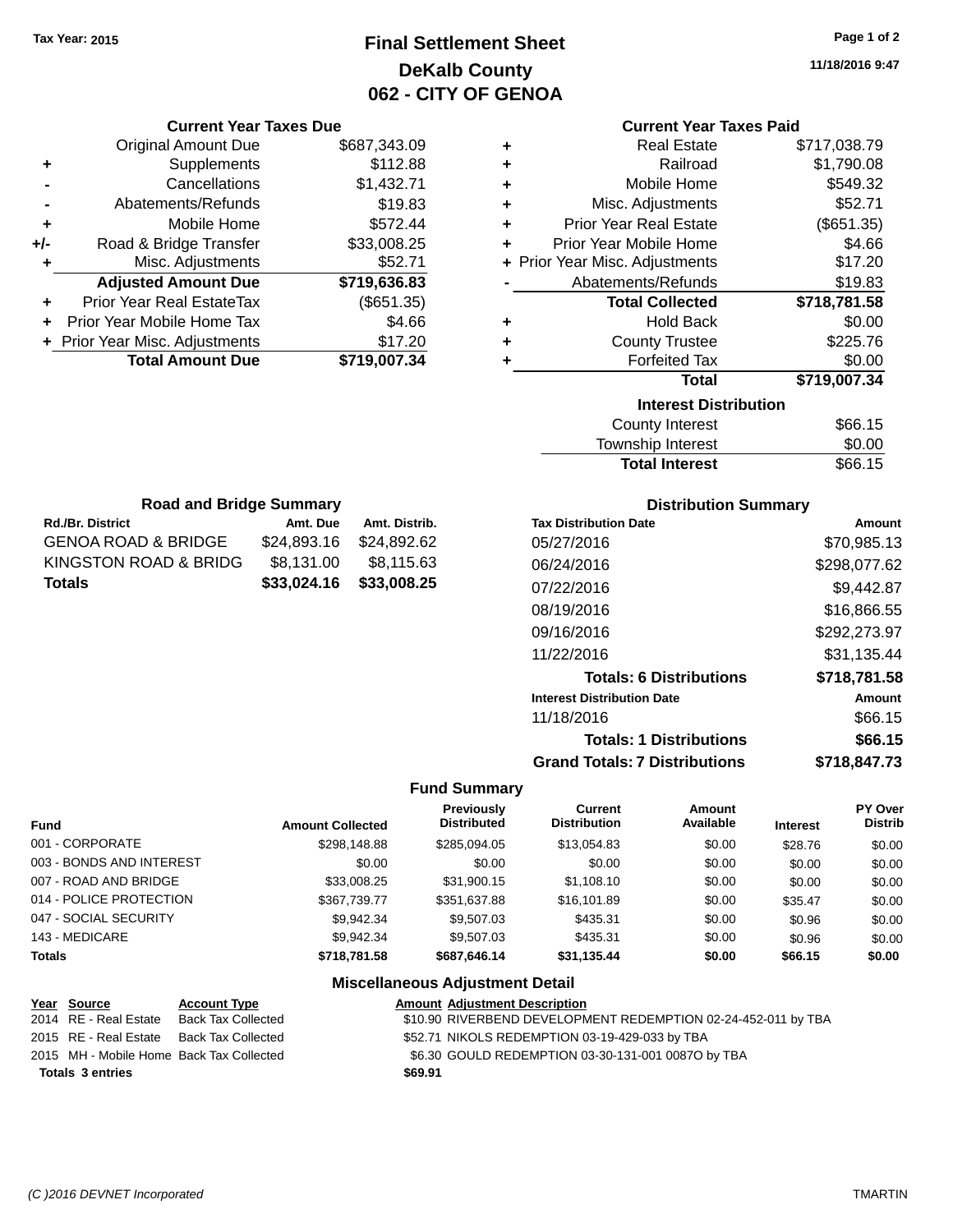## **Final Settlement Sheet Tax Year: 2015 Page 2 of 2 DeKalb County Abatement Detail**

**11/18/2016 9:47**

**Totals \$19.83 1 entries**

**Year Source Account Type And Amount Adjustment Description**<br>2015 RE - Real Estate RE Abatement **Account 1998 AMOU AS 19.83 PTAB INTEREST REFUN** \$19.83 PTAB INTEREST REFUND 03-29-152-012 by TBA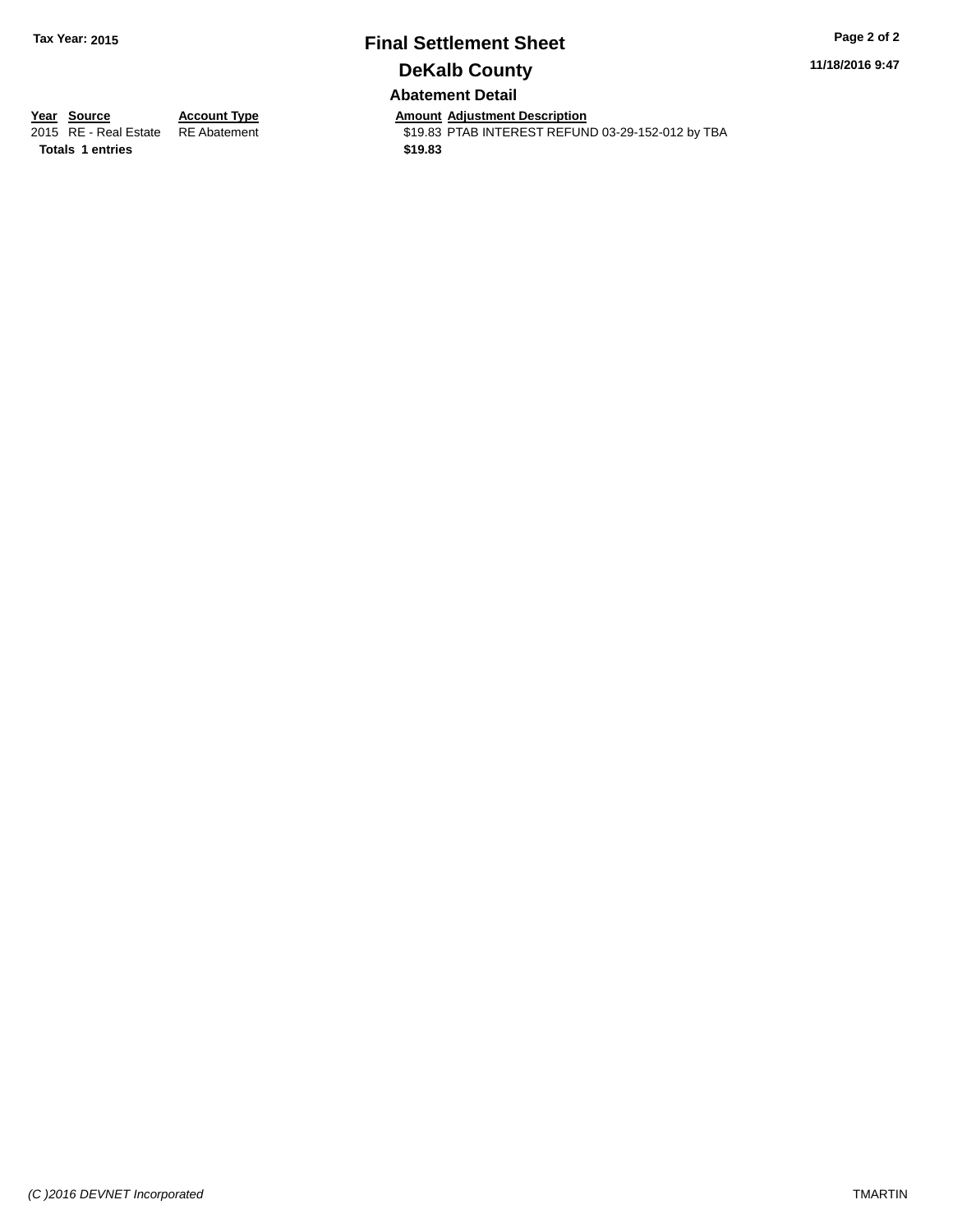**Current Year Taxes Due** Original Amount Due \$272,552.86

**Adjusted Amount Due \$305,689.97**

**Total Amount Due \$306,298.20**

**+** Supplements \$27.20 **-** Cancellations \$453.20 **-** Abatements/Refunds \$0.00 **+** Mobile Home \$0.00 **+/-** Road & Bridge Transfer \$33,494.67 **+** Misc. Adjustments \$68.44

**+** Prior Year Real EstateTax \$502.93 **+** Prior Year Mobile Home Tax \$0.00 **+ Prior Year Misc. Adjustments \$105.30** 

**Rd./Br. District Community Community Amt. Due Amt. Distrib. Road and Bridge Summary**

SQUAW GROVE ROAD & B \$33,531.23 \$33,494.67 **Totals \$33,531.23 \$33,494.67**

## **Final Settlement Sheet Tax Year: 2015 Page 1 of 1 DeKalb County 063 - VILLAGE OF HINCKLEY**

**11/18/2016 9:47**

#### **Current Year Taxes Paid**

| ٠ | <b>Real Estate</b>             | \$303,692.58 |
|---|--------------------------------|--------------|
| ٠ | Railroad                       | \$1,610.68   |
| ٠ | Mobile Home                    | \$0.00       |
| ÷ | Misc. Adjustments              | \$68.44      |
| ÷ | <b>Prior Year Real Estate</b>  | \$502.93     |
| ٠ | Prior Year Mobile Home         | \$0.00       |
|   | + Prior Year Misc. Adjustments | \$105.30     |
|   | Abatements/Refunds             | \$0.00       |
|   | <b>Total Collected</b>         | \$305,979.93 |
| ÷ | <b>Hold Back</b>               | \$0.00       |
| ÷ | <b>County Trustee</b>          | \$318.27     |
| ٠ | <b>Forfeited Tax</b>           | \$0.00       |
|   | <b>Total</b>                   | \$306,298.20 |
|   | <b>Interest Distribution</b>   |              |
|   | <b>County Interest</b>         | \$28.16      |
|   | Townshin Interest              | ፍስ ሰስ        |

| \$28.16 |
|---------|
| \$0.00  |
| \$28.16 |
|         |

| <b>Distribution Summary</b> |  |
|-----------------------------|--|
|-----------------------------|--|

| <b>Tax Distribution Date</b>         | Amount       |
|--------------------------------------|--------------|
| 05/27/2016                           | \$27.802.06  |
| 06/24/2016                           | \$132,333.11 |
| 07/22/2016                           | \$2,028.60   |
| 08/19/2016                           | \$7,855.81   |
| 09/16/2016                           | \$124,058.23 |
| 11/22/2016                           | \$11,902.12  |
| <b>Totals: 6 Distributions</b>       | \$305,979.93 |
| <b>Interest Distribution Date</b>    | Amount       |
| 11/18/2016                           | \$28.16      |
| <b>Totals: 1 Distributions</b>       | \$28.16      |
| <b>Grand Totals: 7 Distributions</b> | \$306.008.09 |

#### **Fund Summary**

| <b>Fund</b>                             | <b>Amount Collected</b> | Previously<br><b>Distributed</b> | Current<br><b>Distribution</b> | Amount<br>Available | <b>Interest</b> | PY Over<br><b>Distrib</b> |
|-----------------------------------------|-------------------------|----------------------------------|--------------------------------|---------------------|-----------------|---------------------------|
| 001 - CORPORATE                         | \$130,370.87            | \$125,383,75                     | \$4.987.12                     | \$0.00              | \$13.47         | \$0.00                    |
| $005 - I. M. R. F.$                     | \$26,196.46             | \$25,194.35                      | \$1.002.11                     | \$0.00              | \$2.71          | \$0.00                    |
| 007 - ROAD AND BRIDGE                   | \$33,494.67             | \$32,015.96                      | \$1,478.71                     | \$0.00              | \$0.00          | \$0.00                    |
| 014 - POLICE PROTECTION                 | \$44,137,16             | \$42,448.78                      | \$1,688.38                     | \$0.00              | \$4.56          | \$0.00                    |
| 027 - AUDIT                             | \$9,404.82              | \$9.045.07                       | \$359.75                       | \$0.00              | \$0.97          | \$0.00                    |
| 035 - TORT JUDGEMENTS/LIABILITY<br>INS. | \$15,929.49             | \$15,320.14                      | \$609.35                       | \$0.00              | \$1.65          | \$0.00                    |
| 047 - SOCIAL SECURITY                   | \$30.895.20             | \$29.713.35                      | \$1.181.85                     | \$0.00              | \$3.19          | \$0.00                    |
| 048 - SCHOOL CROSSING GUARDS            | \$5,953.52              | \$5.725.80                       | \$227.72                       | \$0.00              | \$0.62          | \$0.00                    |
| 062 - WORKERS COMPENSATION              | \$9.597.74              | \$9.230.61                       | \$367.13                       | \$0.00              | \$0.99          | \$0.00                    |
| <b>Totals</b>                           | \$305,979.93            | \$294.077.81                     | \$11,902.12                    | \$0.00              | \$28.16         | \$0.00                    |

|                         | Year Source           | <b>Account Type</b>                        | <b>Amount Adjustment Description</b>                    |
|-------------------------|-----------------------|--------------------------------------------|---------------------------------------------------------|
|                         | 2014 RE - Real Estate | Back Tax Collected                         | \$93.54 STILES REDEMPTION 15-15-228-034 by TBA          |
|                         | 2014 RE - Real Estate | Back Tax Collected                         | \$11.76 STILES REDEMPTION 15-15-228-005 by TBA          |
|                         |                       | 2015 RE - Real Estate Paymt In Lieu of Tax | \$68.44 HOUSING AUTHORITY SUNSET VIEW APARTMENTS by TBA |
| <b>Totals 3 entries</b> |                       |                                            | \$173.74                                                |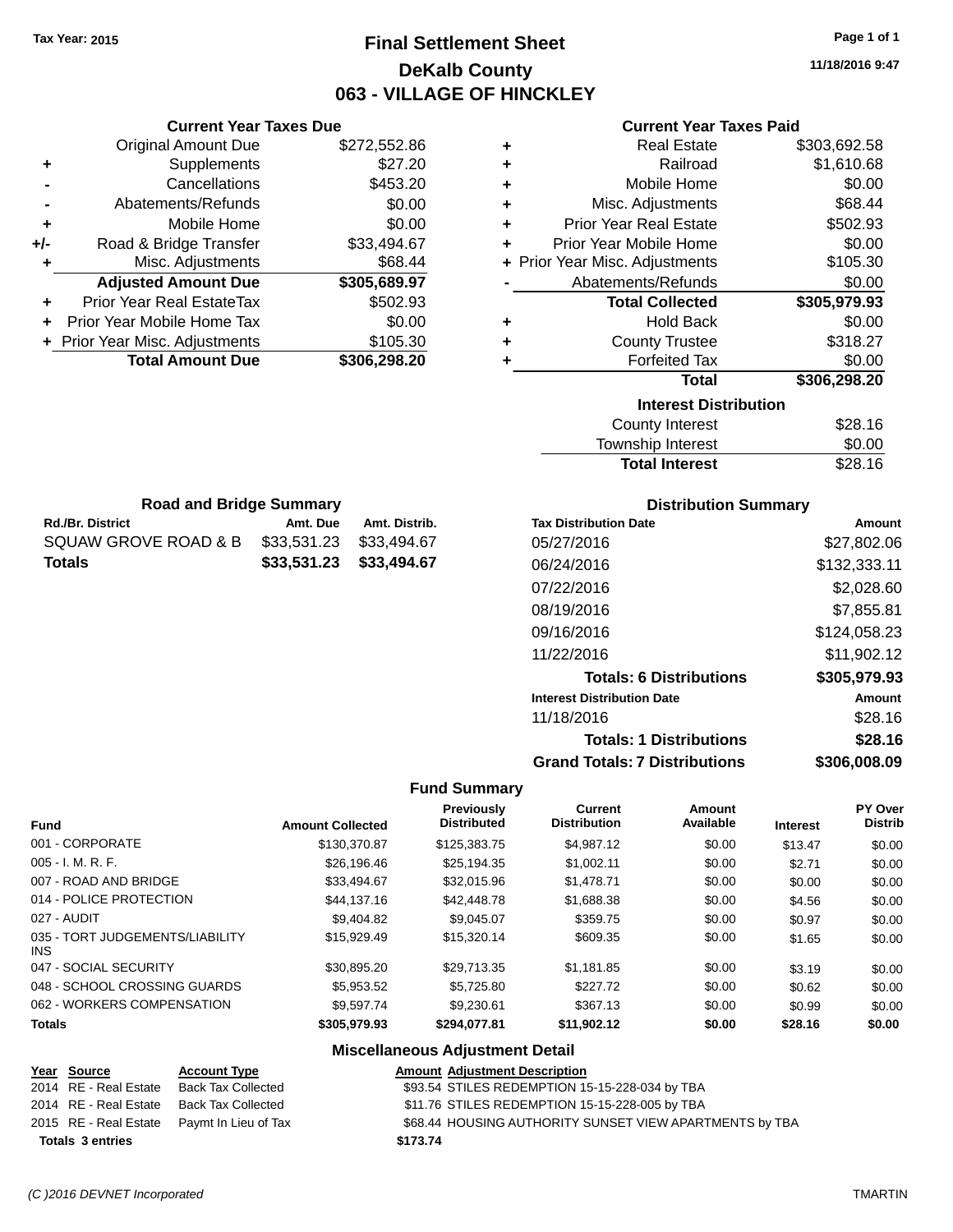## **Final Settlement Sheet Tax Year: 2015 Page 1 of 1 DeKalb County 064 - VILLAGE OF KINGSTON**

**11/18/2016 9:47**

| <b>Current Year Taxes Paid</b> |  |  |  |
|--------------------------------|--|--|--|
|--------------------------------|--|--|--|

|     | <b>Current Year Taxes Due</b>  |              |
|-----|--------------------------------|--------------|
|     | <b>Original Amount Due</b>     | \$148,735.25 |
| ٠   | Supplements                    | \$0.00       |
|     | Cancellations                  | \$687.02     |
|     | Abatements/Refunds             | \$0.00       |
| ٠   | Mobile Home                    | \$0.00       |
| +/- | Road & Bridge Transfer         | \$12,652.20  |
| ٠   | Misc. Adjustments              | \$92.51      |
|     | <b>Adjusted Amount Due</b>     | \$160,792.94 |
|     | Prior Year Real EstateTax      | (\$162.83)   |
|     | Prior Year Mobile Home Tax     | \$0.00       |
|     | + Prior Year Misc. Adjustments | \$0.00       |
|     | <b>Total Amount Due</b>        | \$160,630.11 |
|     |                                |              |

**Rd./Br. District Co. Amt. Due Amt. Distrib. Road and Bridge Summary**

KINGSTON ROAD & BRIDG \$12,676.19 \$12,652.20 **Totals \$12,676.19 \$12,652.20**

| ٠ | <b>Real Estate</b>             | \$159,575.47 |
|---|--------------------------------|--------------|
| ٠ | Railroad                       | \$445.48     |
| ٠ | Mobile Home                    | \$0.00       |
| ٠ | Misc. Adjustments              | \$92.51      |
| ٠ | <b>Prior Year Real Estate</b>  | (\$162.83)   |
| ٠ | Prior Year Mobile Home         | \$0.00       |
|   | + Prior Year Misc. Adjustments | \$0.00       |
|   | Abatements/Refunds             | \$0.00       |
|   | <b>Total Collected</b>         | \$159,950.63 |
| ٠ | Hold Back                      | \$0.00       |
| ٠ | <b>County Trustee</b>          | \$679.48     |
| ٠ | <b>Forfeited Tax</b>           | \$0.00       |
|   | <b>Total</b>                   | \$160,630.11 |
|   | <b>Interest Distribution</b>   |              |
|   | <b>County Interest</b>         | \$14.72      |
|   | <b>Township Interest</b>       | \$0.00       |
|   | <b>Total Interest</b>          | \$14.72      |

| <b>Distribution Summary</b>  |             |
|------------------------------|-------------|
| <b>Tax Distribution Date</b> | Amount      |
| 05/27/2016                   | \$18,588.45 |
| 06/24/2016                   | \$64,332.70 |
| 07/22/2016                   | \$1,572.46  |
| 08/19/2016                   | \$4,121.30  |
| 09/16/2016                   | \$65,705.65 |
| 11/22/2016                   | \$5,630.07  |

| <b>Totals: 6 Distributions</b>       | \$159,950.63  |
|--------------------------------------|---------------|
| <b>Interest Distribution Date</b>    | <b>Amount</b> |
| 11/18/2016                           | \$14.72       |
| <b>Totals: 1 Distributions</b>       | \$14.72       |
| <b>Grand Totals: 7 Distributions</b> | \$159,965.35  |

#### **Fund Summary**

| <b>Fund</b>                                   | <b>Amount Collected</b> | Previously<br><b>Distributed</b> | <b>Current</b><br><b>Distribution</b> | <b>Amount</b><br>Available | <b>Interest</b> | <b>PY Over</b><br><b>Distrib</b> |
|-----------------------------------------------|-------------------------|----------------------------------|---------------------------------------|----------------------------|-----------------|----------------------------------|
| 001 - CORPORATE                               | \$51.442.81             | \$49.602.64                      | \$1.840.17                            | \$0.00                     | \$5.14          | \$0.00                           |
| $005 - I. M. R. F.$                           | \$13,258,33             | \$12,784.07                      | \$474.26                              | \$0.00                     | \$1.32          | \$0.00                           |
| 007 - ROAD AND BRIDGE                         | \$12,652.20             | \$12,291.13                      | \$361.07                              | \$0.00                     | \$0.00          | \$0.00                           |
| 014 - POLICE PROTECTION                       | \$17,315.96             | \$16,696.55                      | \$619.41                              | \$0.00                     | \$1.73          | \$0.00                           |
| 025 - GARBAGE DISPOSAL                        | \$6,803.42              | \$6,560.06                       | \$243.36                              | \$0.00                     | \$0.68          | \$0.00                           |
| 027 - AUDIT                                   | \$9,498.98              | \$9,159.19                       | \$339.79                              | \$0.00                     | \$0.95          | \$0.00                           |
| 031 - WORKING CASH                            | \$495.95                | \$478.21                         | \$17.74                               | \$0.00                     | \$0.05          | \$0.00                           |
| 035 - TORT JUDGEMENTS/LIABILITY<br><b>INS</b> | \$40,813.44             | \$39,353.52                      | \$1,459.92                            | \$0.00                     | \$4.08          | \$0.00                           |
| 047 - SOCIAL SECURITY                         | \$7.669.54              | \$7,395.19                       | \$274.35                              | \$0.00                     | \$0.77          | \$0.00                           |
| <b>Totals</b>                                 | \$159,950.63            | \$154,320.56                     | \$5,630.07                            | \$0.00                     | \$14.72         | \$0.00                           |
|                                               | --- --                  |                                  |                                       |                            |                 |                                  |

| Year Source             | <b>Account Type</b>                      | <b>Amount Adiustment Description</b>            |  |
|-------------------------|------------------------------------------|-------------------------------------------------|--|
|                         | 2015 RE - Real Estate Back Tax Collected | \$92.51 JOHNSON REDEMPTION 02-22-307-013 by TBA |  |
| <b>Totals 1 entries</b> |                                          | \$92.51                                         |  |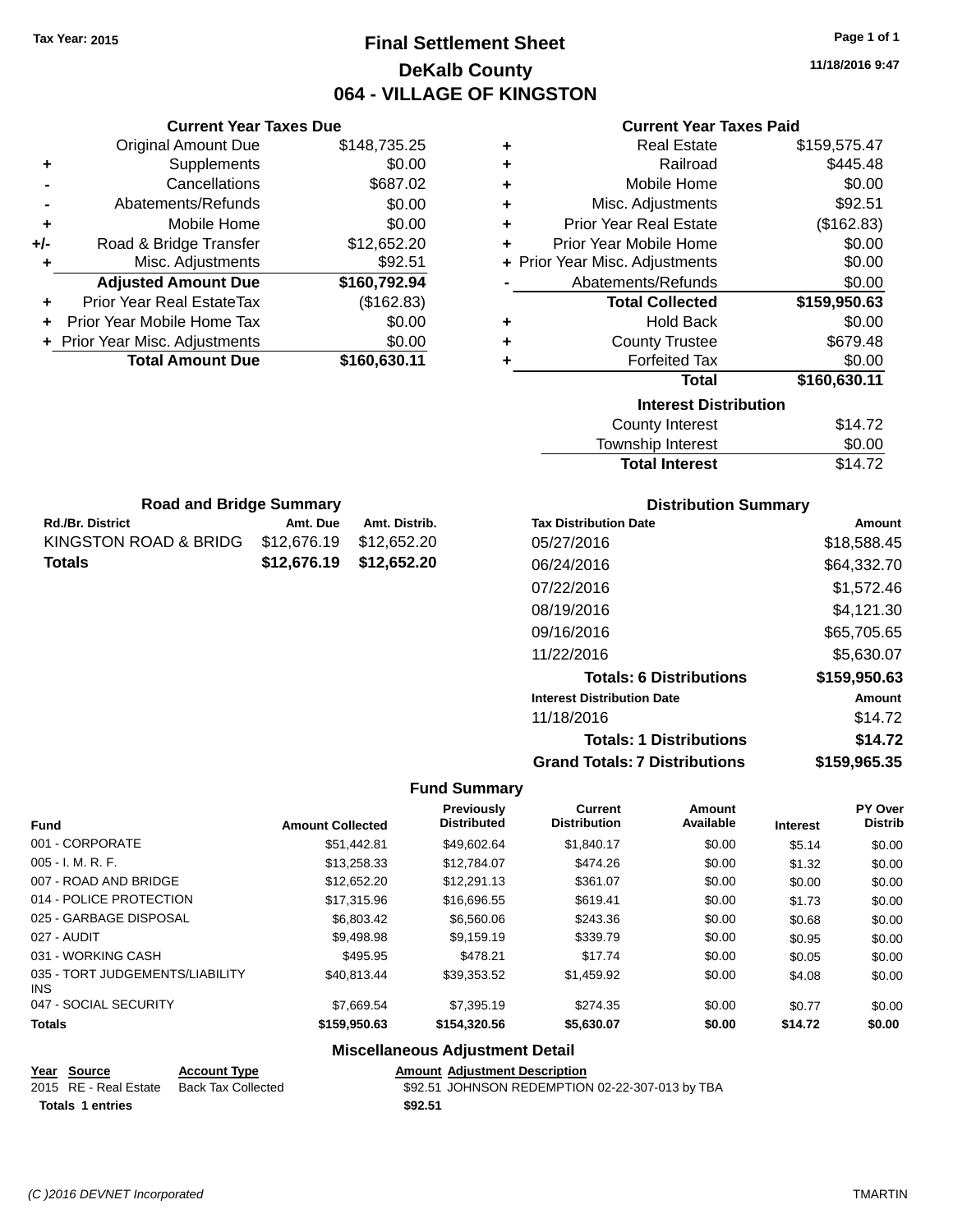## **Final Settlement Sheet Tax Year: 2015 Page 1 of 1 DeKalb County 065 - VILLAGE OF KIRKLAND**

**11/18/2016 9:47**

#### **Current Year Taxes Paid**

|     | <b>Current Year Taxes Due</b>  |              |
|-----|--------------------------------|--------------|
|     | <b>Original Amount Due</b>     | \$197,606.92 |
| ٠   | Supplements                    | \$0.00       |
|     | Cancellations                  | \$174.64     |
|     | Abatements/Refunds             | \$0.00       |
| ٠   | Mobile Home                    | \$0.00       |
| +/- | Road & Bridge Transfer         | \$5,034.51   |
| ٠   | Misc. Adjustments              | \$0.00       |
|     | <b>Adjusted Amount Due</b>     | \$202,466.79 |
|     | Prior Year Real EstateTax      | \$0.00       |
|     | Prior Year Mobile Home Tax     | \$0.00       |
|     | + Prior Year Misc. Adjustments | \$0.00       |
|     | <b>Total Amount Due</b>        | \$202,466.79 |
|     |                                |              |

**Rd./Br. District Co. Amt. Due Amt. Distrib. Road and Bridge Summary**

FRANKLIN ROAD & BRIDGE \$5,036.65 \$5,034.51 **Totals \$5,036.65 \$5,034.51**

| ٠ | <b>Real Estate</b>             | \$201,906.11 |
|---|--------------------------------|--------------|
| ÷ | Railroad                       | \$522.16     |
| ٠ | Mobile Home                    | \$0.00       |
| ÷ | Misc. Adjustments              | \$0.00       |
| ٠ | <b>Prior Year Real Estate</b>  | \$0.00       |
| ٠ | Prior Year Mobile Home         | \$0.00       |
|   | + Prior Year Misc. Adjustments | \$0.00       |
|   | Abatements/Refunds             | \$0.00       |
|   | <b>Total Collected</b>         | \$202,428.27 |
| ٠ | <b>Hold Back</b>               | \$0.00       |
| ÷ | <b>County Trustee</b>          | \$38.52      |
| ٠ | <b>Forfeited Tax</b>           | \$0.00       |
|   | <b>Total</b>                   | \$202,466.79 |
|   | <b>Interest Distribution</b>   |              |
|   | <b>County Interest</b>         | \$18.63      |
|   | Townshin Interest              | ፍስ ሰስ        |

| <b>Total Interest</b>    | \$18.63       |
|--------------------------|---------------|
| Township Interest        | \$0.00        |
| <b>COUTTLY TITIETEST</b> | <b>JIO.UJ</b> |

| <b>Distribution Summary</b>          |              |
|--------------------------------------|--------------|
| <b>Tax Distribution Date</b>         | Amount       |
| 05/27/2016                           | \$20,141.56  |
| 06/24/2016                           | \$84,462.73  |
| 07/22/2016                           | \$2,382.22   |
| 08/19/2016                           | \$4,854.86   |
| 09/16/2016                           | \$84,950.11  |
| 11/22/2016                           | \$5,636.79   |
| <b>Totals: 6 Distributions</b>       | \$202,428.27 |
| <b>Interest Distribution Date</b>    | Amount       |
| 11/18/2016                           | \$18.63      |
| <b>Totals: 1 Distributions</b>       | \$18.63      |
| <b>Grand Totals: 7 Distributions</b> | \$202.446.90 |

|                                        |                         | Previously<br><b>Distributed</b> | Current<br><b>Distribution</b> | Amount<br>Available |                 | <b>PY Over</b><br><b>Distrib</b> |
|----------------------------------------|-------------------------|----------------------------------|--------------------------------|---------------------|-----------------|----------------------------------|
| <b>Fund</b>                            | <b>Amount Collected</b> |                                  |                                |                     | <b>Interest</b> |                                  |
| 001 - CORPORATE                        | \$74.020.68             | \$71.968.81                      | \$2.051.87                     | \$0.00              | \$6.98          | \$0.00                           |
| 007 - ROAD AND BRIDGE                  | \$5.034.51              | \$4.869.45                       | \$165.06                       | \$0.00              | \$0.00          | \$0.00                           |
| 014 - POLICE PROTECTION                | \$98,696.88             | \$95,961.03                      | \$2,735.85                     | \$0.00              | \$9.32          | \$0.00                           |
| 027 - AUDIT                            | \$4.935.64              | \$4.798.83                       | \$136.81                       | \$0.00              | \$0.47          | \$0.00                           |
| 035 - TORT JUDGEMENTS/LIABILITY<br>INS | \$19,740.56             | \$19.193.36                      | \$547.20                       | \$0.00              | \$1.86          | \$0.00                           |
| <b>Totals</b>                          | \$202.428.27            | \$196,791.48                     | \$5,636.79                     | \$0.00              | \$18.63         | \$0.00                           |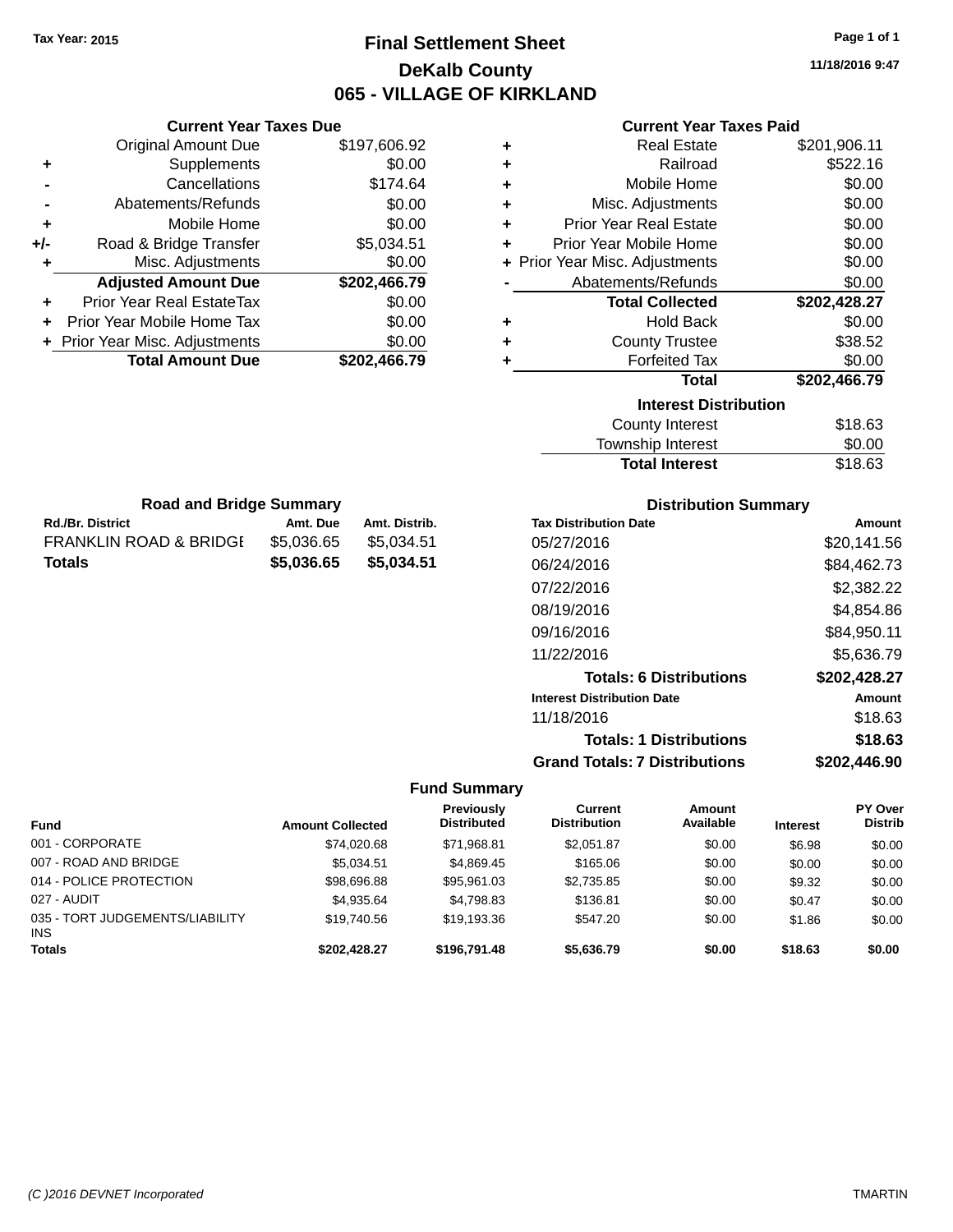## **Final Settlement Sheet Tax Year: 2015 Page 1 of 1 DeKalb County 066 - KIRKLAND LIBRARY**

#### **Current Year Taxes Due**

|       | <b>Original Amount Due</b>     | \$48,459.50 |
|-------|--------------------------------|-------------|
| ٠     | Supplements                    | \$0.00      |
|       | Cancellations                  | \$42.82     |
|       | Abatements/Refunds             | \$0.00      |
| ÷     | Mobile Home                    | \$0.00      |
| $+/-$ | Road & Bridge Transfer         | \$0.00      |
| ٠     | Misc. Adjustments              | \$0.00      |
|       | <b>Adjusted Amount Due</b>     | \$48,416.68 |
|       | Prior Year Real EstateTax      | \$0.00      |
|       | Prior Year Mobile Home Tax     | \$0.00      |
|       | + Prior Year Misc. Adjustments | \$0.00      |
|       | <b>Total Amount Due</b>        | \$48,416,68 |

#### **Current Year Taxes Paid**

| ٠ | <b>Real Estate</b>             | \$48,279.17 |
|---|--------------------------------|-------------|
| ٠ | Railroad                       | \$128.06    |
| ٠ | Mobile Home                    | \$0.00      |
| ٠ | Misc. Adjustments              | \$0.00      |
| ٠ | Prior Year Real Estate         | \$0.00      |
| ٠ | Prior Year Mobile Home         | \$0.00      |
|   | + Prior Year Misc. Adjustments | \$0.00      |
|   | Abatements/Refunds             | \$0.00      |
|   | <b>Total Collected</b>         | \$48,407.23 |
| ٠ | Hold Back                      | \$0.00      |
| ÷ | <b>County Trustee</b>          | \$9.45      |
| ٠ | <b>Forfeited Tax</b>           | \$0.00      |
|   | <b>Total</b>                   | \$48,416.68 |
|   | <b>Interest Distribution</b>   |             |
|   | County Interest                | \$4.45      |
|   | <b>Township Interest</b>       | \$0.00      |
|   | <b>Total Interest</b>          | \$4.45      |

# **Distribution Summary**

| <b>Tax Distribution Date</b>         | Amount        |
|--------------------------------------|---------------|
| 05/27/2016                           | \$4,808.66    |
| 06/24/2016                           | \$20,180.06   |
| 07/22/2016                           | \$569.66      |
| 08/19/2016                           | \$1,166.14    |
| 09/16/2016                           | \$20,340.91   |
| 11/22/2016                           | \$1,341.80    |
| <b>Totals: 6 Distributions</b>       | \$48,407.23   |
| <b>Interest Distribution Date</b>    | <b>Amount</b> |
| 11/18/2016                           | \$4.45        |
| <b>Totals: 1 Distributions</b>       | \$4.45        |
| <b>Grand Totals: 7 Distributions</b> | \$48.411.68   |

| <b>Fund</b>                              | <b>Amount Collected</b> | <b>Previously</b><br><b>Distributed</b> | Current<br><b>Distribution</b> | Amount<br>Available | <b>Interest</b> | <b>PY Over</b><br><b>Distrib</b> |
|------------------------------------------|-------------------------|-----------------------------------------|--------------------------------|---------------------|-----------------|----------------------------------|
| $005 - I. M. R. F.$                      | \$6.15                  | \$5.97                                  | \$0.18                         | \$0.00              | \$0.00          | \$0.00                           |
| 016 - LIBRARY (township, municipalities) | \$46,268,50             | \$44.985.99                             | \$1.282.51                     | \$0.00              | \$4.25          | \$0.00                           |
| 047 - SOCIAL SECURITY                    | \$2.132.58              | \$2.073.47                              | \$59.11                        | \$0.00              | \$0.20          | \$0.00                           |
| <b>Totals</b>                            | \$48,407.23             | \$47,065.43                             | \$1,341.80                     | \$0.00              | \$4.45          | \$0.00                           |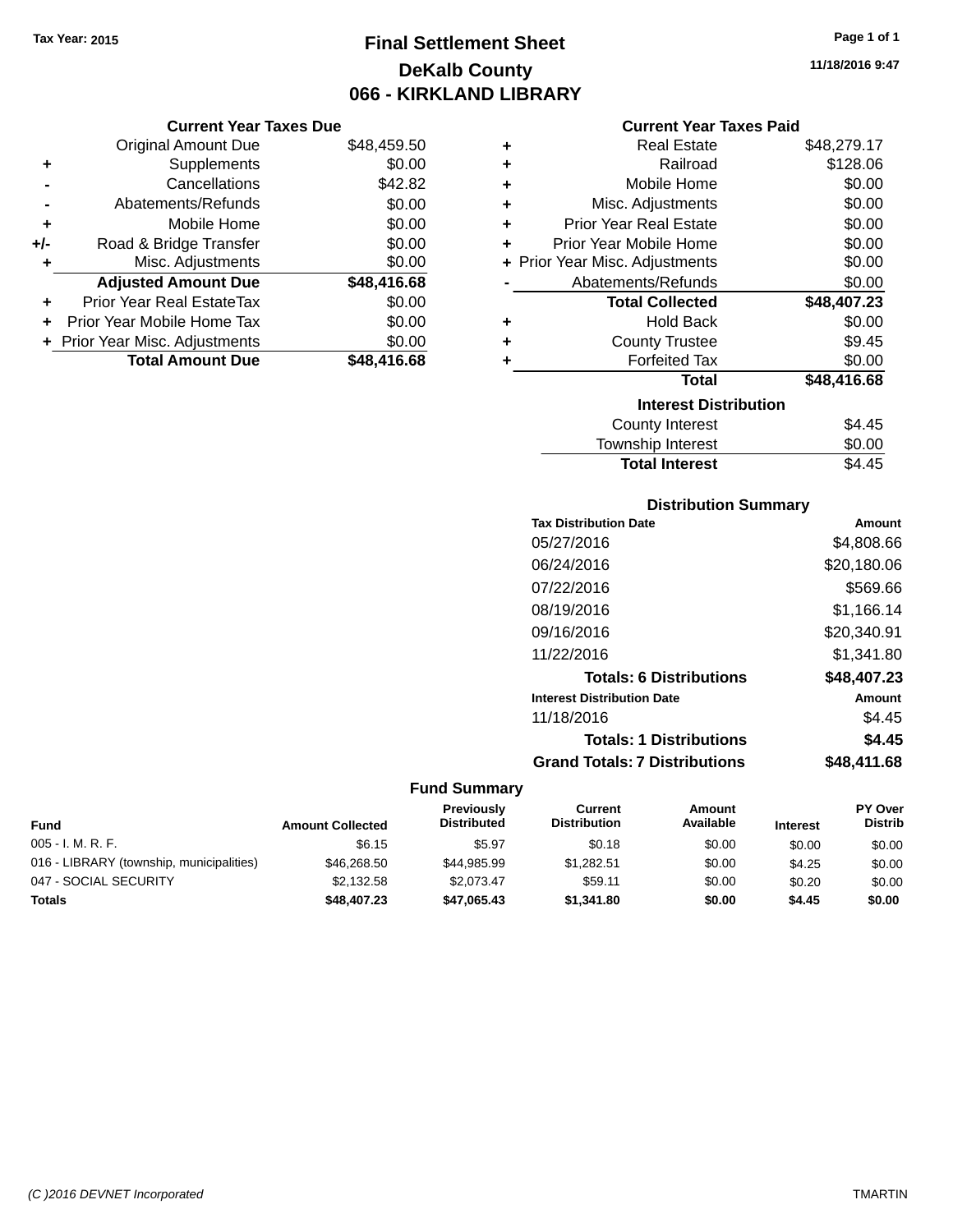## **Final Settlement Sheet Tax Year: 2015 Page 1 of 1 DeKalb County 067 - VILLAGE OF LEE**

**11/18/2016 9:47**

| <b>Current Year Taxes Due</b> |            |               |   | <b>Current Year Taxes Paid</b> |                             |
|-------------------------------|------------|---------------|---|--------------------------------|-----------------------------|
| ่<br>เl Amount Due            |            | \$10,001.38   | ÷ | <b>Real Estate</b>             | \$11,200.68                 |
| Supplements                   |            | \$0.00        | ٠ | Railroad                       | \$343.18                    |
| Cancellations                 |            | \$0.00        | ÷ | Mobile Home                    | \$2.91                      |
| ents/Refunds                  |            | \$0.00        | ÷ | Misc. Adjustments              | \$0.00                      |
| Mobile Home                   |            | \$2.91        | ÷ | <b>Prior Year Real Estate</b>  | \$0.00                      |
| ridge Transfer                |            | \$1,542.48    | ٠ | Prior Year Mobile Home         | \$0.00                      |
| . Adjustments                 |            | \$0.00        |   | + Prior Year Misc. Adjustments | \$0.00                      |
| <b>Amount Due</b>             |            | \$11,546.77   |   | Abatements/Refunds             | \$0.00                      |
| eal EstateTax                 |            | \$0.00        |   | <b>Total Collected</b>         | \$11,546.77                 |
| bile Home Tax                 |            | \$0.00        | ٠ | <b>Hold Back</b>               | \$0.00                      |
| . Adjustments                 |            | \$0.00        | ÷ | <b>County Trustee</b>          | \$0.00                      |
| <b>Amount Due</b>             |            | \$11,546.77   | ٠ | <b>Forfeited Tax</b>           | \$0.00                      |
|                               |            |               |   | <b>Total</b>                   | \$11,546.77                 |
|                               |            |               |   | <b>Interest Distribution</b>   |                             |
|                               |            |               |   | <b>County Interest</b>         | \$1.06                      |
|                               |            |               |   | Township Interest              | \$0.00                      |
|                               |            |               |   | <b>Total Interest</b>          | \$1.06                      |
| ad and Bridge Summary         |            |               |   |                                | <b>Distribution Summary</b> |
|                               | Amt. Due   | Amt. Distrib. |   | <b>Tax Distribution Date</b>   | Amo                         |
| <b>D &amp; BRIDG</b>          | \$1,542.90 | \$1,542.48    |   | 05/27/2016                     | \$978.                      |
|                               | \$1,542.90 | \$1,542.48    |   | 06/24/2016                     | \$4,637.                    |
|                               |            |               |   | 07/22/2016                     | \$109.                      |
|                               |            |               |   |                                |                             |

| <b>Road and Bridge Summary</b> |            |               |  |  |
|--------------------------------|------------|---------------|--|--|
| <b>Rd./Br. District</b>        | Amt. Due   | Amt. Distrib. |  |  |
| SHABBONA ROAD & BRIDC          | \$1,542.90 | \$1.542.48    |  |  |
| Totals                         | \$1.542.90 | \$1,542.48    |  |  |

Original Amount Due

**Adjusted Amount Due** 

**Total Amount Due** 

**+** Supplements **-** Cancellations **-** Abatements/Refunds **+** Mobile Home **+/-** Road & Bridge Transfer **+** Misc. Adjustments

**+** Prior Year Real EstateTax \$0.00 **+** Prior Year Mobile Home Tax **+** Prior Year Misc. Adjustments

| <b>Tax Distribution Date</b>         | Amount      |
|--------------------------------------|-------------|
| 05/27/2016                           | \$978.00    |
| 06/24/2016                           | \$4,637.29  |
| 07/22/2016                           | \$109.75    |
| 08/19/2016                           | \$144.63    |
| 09/16/2016                           | \$4,601.23  |
| 11/22/2016                           | \$1,075.87  |
| <b>Totals: 6 Distributions</b>       | \$11,546.77 |
| <b>Interest Distribution Date</b>    | Amount      |
| 11/18/2016                           | \$1.06      |
| <b>Totals: 1 Distributions</b>       | \$1.06      |
| <b>Grand Totals: 7 Distributions</b> | \$11.547.83 |

|                                               |                         | Previously         | Current             | <b>Amount</b> |                 | <b>PY Over</b> |
|-----------------------------------------------|-------------------------|--------------------|---------------------|---------------|-----------------|----------------|
| <b>Fund</b>                                   | <b>Amount Collected</b> | <b>Distributed</b> | <b>Distribution</b> | Available     | <b>Interest</b> | <b>Distrib</b> |
| 001 - CORPORATE                               | \$3.067.51              | \$2,745.85         | \$321.66            | \$0.00        | \$0.32          | \$0.00         |
| 007 - ROAD AND BRIDGE                         | \$1,542.48              | \$1,515.75         | \$26.73             | \$0.00        | \$0.00          | \$0.00         |
| 025 - GARBAGE DISPOSAL                        | \$1,091.70              | \$977.21           | \$114.49            | \$0.00        | \$0.12          | \$0.00         |
| 027 - AUDIT                                   | \$1,220.63              | \$1,092.62         | \$128.01            | \$0.00        | \$0.13          | \$0.00         |
| 035 - TORT JUDGEMENTS/LIABILITY<br><b>INS</b> | \$2,523,05              | \$2,258.45         | \$264.60            | \$0.00        | \$0.27          | \$0.00         |
| 072 - WATERWORKS SYSTEM                       | \$2,101.40              | \$1,881.02         | \$220.38            | \$0.00        | \$0.22          | \$0.00         |
| <b>Totals</b>                                 | \$11,546.77             | \$10,470.90        | \$1,075.87          | \$0.00        | \$1.06          | \$0.00         |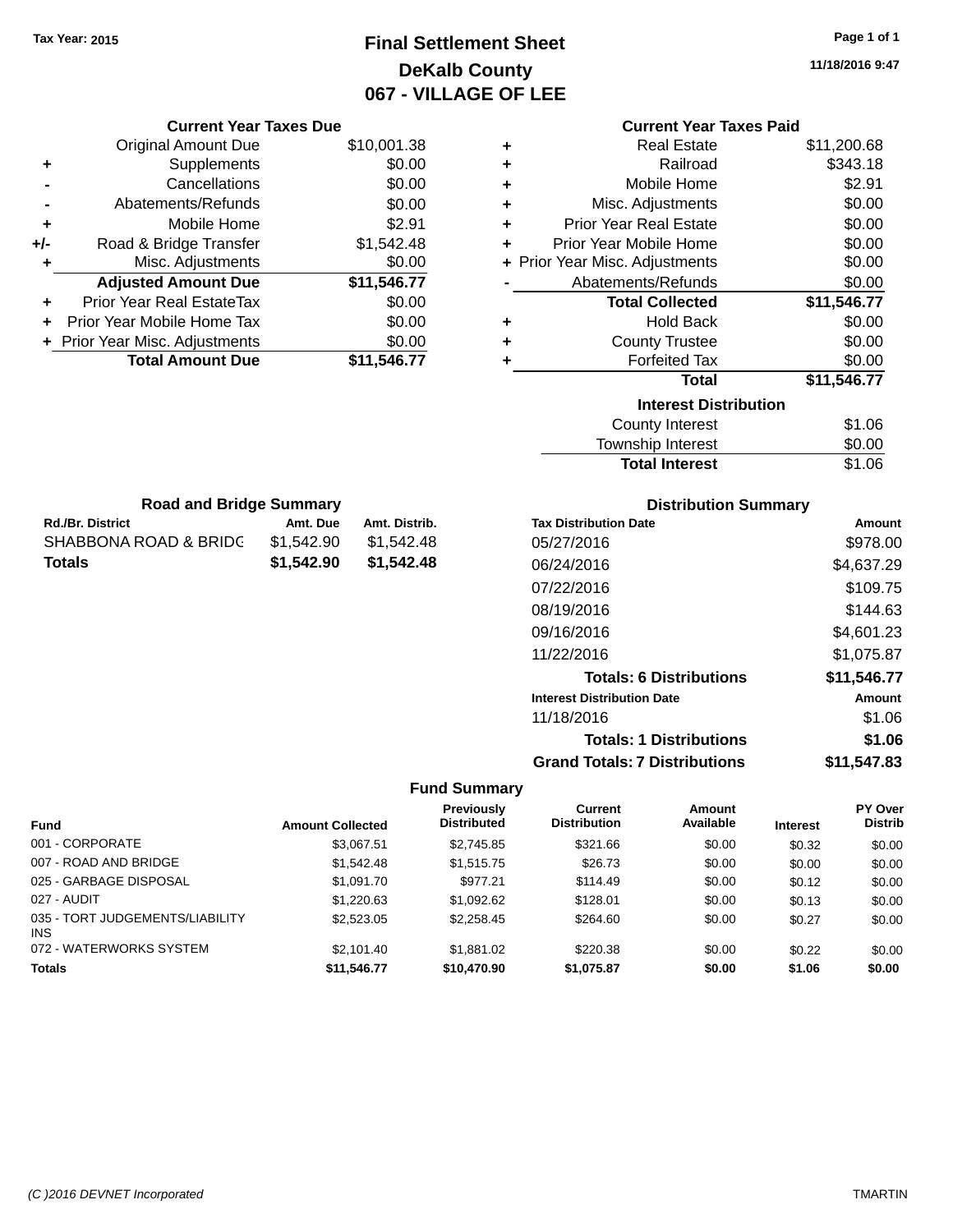## **Final Settlement Sheet Tax Year: 2015 Page 1 of 1 DeKalb County 068 - VILLAGE OF MALTA**

**11/18/2016 9:47**

|     | <b>Current Year Taxes Due</b>  |              |  |  |  |  |
|-----|--------------------------------|--------------|--|--|--|--|
|     | <b>Original Amount Due</b>     | \$108,254.30 |  |  |  |  |
| ٠   | Supplements                    | \$0.00       |  |  |  |  |
|     | Cancellations                  | \$29.89      |  |  |  |  |
|     | Abatements/Refunds             | \$0.00       |  |  |  |  |
| ٠   | Mobile Home                    | \$0.00       |  |  |  |  |
| +/- | Road & Bridge Transfer         | \$10,645.94  |  |  |  |  |
| ٠   | Misc. Adjustments              | \$0.00       |  |  |  |  |
|     | <b>Adjusted Amount Due</b>     | \$118,870.35 |  |  |  |  |
| ٠   | Prior Year Real EstateTax      | (\$68.26)    |  |  |  |  |
|     | Prior Year Mobile Home Tax     | \$0.00       |  |  |  |  |
|     | + Prior Year Misc. Adjustments | \$0.00       |  |  |  |  |
|     | <b>Total Amount Due</b>        | \$118,802.09 |  |  |  |  |
|     |                                |              |  |  |  |  |

**Rd./Br. District Co. Amt. Due Amt. Distrib. Road and Bridge Summary**

MALTA ROAD & BRIDGE \$10,652.79 \$10,645.94 **Totals \$10,652.79 \$10,645.94**

#### **Current Year Taxes Paid**

| ٠                            | <b>Real Estate</b>             | \$117,343.14 |  |  |  |
|------------------------------|--------------------------------|--------------|--|--|--|
| ÷                            | Railroad                       | \$1,341.76   |  |  |  |
| ÷                            | Mobile Home                    | \$0.00       |  |  |  |
| ÷                            | Misc. Adjustments              | \$0.00       |  |  |  |
| ÷                            | <b>Prior Year Real Estate</b>  | (\$68.26)    |  |  |  |
| ÷                            | Prior Year Mobile Home         | \$0.00       |  |  |  |
|                              | + Prior Year Misc. Adjustments | \$0.00       |  |  |  |
|                              | Abatements/Refunds             | \$0.00       |  |  |  |
|                              | <b>Total Collected</b>         | \$118,616.64 |  |  |  |
| ٠                            | <b>Hold Back</b>               | \$0.00       |  |  |  |
| $\ddot{}$                    | <b>County Trustee</b>          | \$185.45     |  |  |  |
|                              | <b>Forfeited Tax</b>           | \$0.00       |  |  |  |
|                              | <b>Total</b>                   | \$118,802.09 |  |  |  |
| <b>Interest Distribution</b> |                                |              |  |  |  |
|                              | <b>County Interest</b>         | \$10.92      |  |  |  |
|                              |                                |              |  |  |  |

| <b>Total Interest</b> | \$10.92 |
|-----------------------|---------|
| Township Interest     | \$0.00  |
| County Interest       | \$10.92 |

## **Distribution Summary**

| <b>Tax Distribution Date</b>         | Amount        |
|--------------------------------------|---------------|
| 05/27/2016                           | \$10.477.70   |
| 06/24/2016                           | \$51,158.17   |
| 07/22/2016                           | \$1,487.26    |
| 08/19/2016                           | \$2,672.51    |
| 09/16/2016                           | \$48,093.09   |
| 11/22/2016                           | \$4,727.91    |
| <b>Totals: 6 Distributions</b>       | \$118,616.64  |
| <b>Interest Distribution Date</b>    | <b>Amount</b> |
| 11/18/2016                           | \$10.92       |
| <b>Totals: 1 Distributions</b>       | \$10.92       |
| <b>Grand Totals: 7 Distributions</b> | \$118,627.56  |

|                                         |                         | <b>Previously</b><br><b>Distributed</b> | <b>Current</b><br><b>Distribution</b> | <b>Amount</b><br>Available |                 | <b>PY Over</b><br><b>Distrib</b> |
|-----------------------------------------|-------------------------|-----------------------------------------|---------------------------------------|----------------------------|-----------------|----------------------------------|
| <b>Fund</b>                             | <b>Amount Collected</b> |                                         |                                       |                            | <b>Interest</b> |                                  |
| 001 - CORPORATE                         | \$28.924.16             | \$27,722.62                             | \$1,201.54                            | \$0.00                     | \$2.93          | \$0.00                           |
| 003 - BONDS AND INTEREST                | \$0.00                  | \$0.00                                  | \$0.00                                | \$0.00                     | \$0.00          | \$0.00                           |
| $005 - I. M. R. F.$                     | \$11.969.41             | \$11.472.20                             | \$497.21                              | \$0.00                     | \$1.21          | \$0.00                           |
| 007 - ROAD AND BRIDGE                   | \$10.645.94             | \$10.403.19                             | \$242.75                              | \$0.00                     | \$0.00          | \$0.00                           |
| 014 - POLICE PROTECTION                 | \$8,977.33              | \$8.604.41                              | \$372.92                              | \$0.00                     | \$0.91          | \$0.00                           |
| 025 - GARBAGE DISPOSAL                  | \$997.76                | \$956.31                                | \$41.45                               | \$0.00                     | \$0.10          | \$0.00                           |
| 027 - AUDIT                             | \$8,477.97              | \$8.125.80                              | \$352.17                              | \$0.00                     | \$0.86          | \$0.00                           |
| 035 - TORT JUDGEMENTS/LIABILITY<br>INS. | \$28,425.88             | \$27,245.07                             | \$1,180.81                            | \$0.00                     | \$2.87          | \$0.00                           |
| 041 - STREET LIGHTING                   | \$5,236.69              | \$5.019.15                              | \$217.54                              | \$0.00                     | \$0.53          | \$0.00                           |
| 047 - SOCIAL SECURITY                   | \$14.961.50             | \$14.339.98                             | \$621.52                              | \$0.00                     | \$1.51          | \$0.00                           |
| <b>Totals</b>                           | \$118,616.64            | \$113,888.73                            | \$4,727.91                            | \$0.00                     | \$10.92         | \$0.00                           |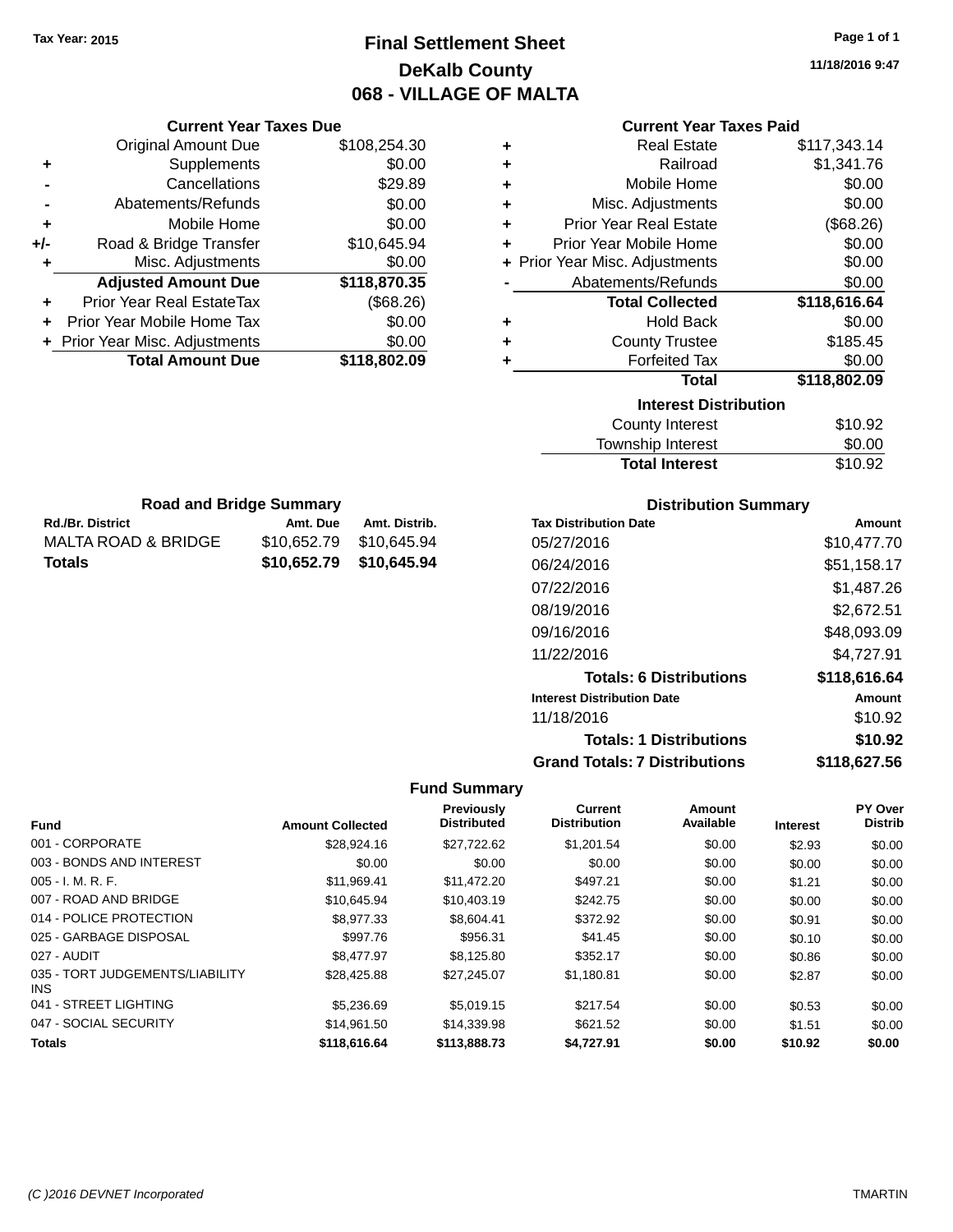### **Final Settlement Sheet Tax Year: 2015 Page 1 of 1 DeKalb County 069 - VILLAGE OF MAPLE PARK**

**11/18/2016 9:47**

| <b>Current Year Taxes Paid</b> |
|--------------------------------|
|--------------------------------|

| ٠ | <b>Real Estate</b>             | \$110,597.36 |
|---|--------------------------------|--------------|
| ٠ | Railroad                       | \$0.00       |
| ٠ | Mobile Home                    | \$0.00       |
| ÷ | Misc. Adjustments              | \$0.00       |
| ٠ | <b>Prior Year Real Estate</b>  | \$0.00       |
| ٠ | Prior Year Mobile Home         | \$0.00       |
|   | + Prior Year Misc. Adjustments | \$0.00       |
|   | Abatements/Refunds             | \$0.00       |
|   | <b>Total Collected</b>         | \$110,597.36 |
| ٠ | <b>Hold Back</b>               | \$0.00       |
| ٠ | <b>County Trustee</b>          | \$0.00       |
| ٠ | <b>Forfeited Tax</b>           | \$0.00       |
|   | <b>Total</b>                   | \$110,597.36 |
|   | <b>Interest Distribution</b>   |              |
|   | <b>County Interest</b>         | \$10.18      |
|   | <b>Township Interest</b>       | \$0.00       |

|     | <b>Current Year Taxes Due</b>    |              |
|-----|----------------------------------|--------------|
|     | <b>Original Amount Due</b>       | \$107,972.50 |
| ٠   | Supplements                      | \$0.00       |
|     | Cancellations                    | \$397.88     |
|     | Abatements/Refunds               | \$0.00       |
| ٠   | Mobile Home                      | \$0.00       |
| +/- | Road & Bridge Transfer           | \$3,022.74   |
|     | Misc. Adjustments                | \$0.00       |
|     | <b>Adjusted Amount Due</b>       | \$110,597.36 |
|     | <b>Prior Year Real EstateTax</b> | \$0.00       |
|     | Prior Year Mobile Home Tax       | \$0.00       |
|     | + Prior Year Misc. Adjustments   | \$0.00       |
|     | <b>Total Amount Due</b>          | \$110,597.36 |

| <b>Road and Bridge Summary</b>   |            |               |  |  |
|----------------------------------|------------|---------------|--|--|
| <b>Rd./Br. District</b>          | Amt. Due   | Amt. Distrib. |  |  |
| <b>CORTLAND ROAD &amp; BRIDG</b> | \$3.035.27 | \$3,022.74    |  |  |
| <b>Totals</b>                    | \$3.035.27 | \$3,022.74    |  |  |

### **Distribution Summary**

Total Interest \$10.18

| <b>Tax Distribution Date</b>         | Amount       |
|--------------------------------------|--------------|
| 05/27/2016                           | \$9.674.83   |
| 06/24/2016                           | \$48,040.55  |
| 07/22/2016                           | \$773.86     |
| 08/19/2016                           | \$2,282.55   |
| 09/16/2016                           | \$48,364.52  |
| 11/22/2016                           | \$1.461.05   |
| <b>Totals: 6 Distributions</b>       | \$110,597.36 |
| <b>Interest Distribution Date</b>    | Amount       |
| 11/18/2016                           | \$10.18      |
| <b>Totals: 1 Distributions</b>       | \$10.18      |
| <b>Grand Totals: 7 Distributions</b> | \$110,607.54 |

| <b>Fund</b>                                   | <b>Amount Collected</b> | Previously<br><b>Distributed</b> | Current<br><b>Distribution</b> | Amount<br>Available | <b>Interest</b> | <b>PY Over</b><br><b>Distrib</b> |
|-----------------------------------------------|-------------------------|----------------------------------|--------------------------------|---------------------|-----------------|----------------------------------|
| 001 - CORPORATE                               | \$53.943.41             | \$53.254.46                      | \$688.95                       | \$0.00              | \$5.11          | \$0.00                           |
| 003 - BONDS AND INTEREST                      | \$0.00                  | \$0.00                           | \$0.00                         | \$0.00              | \$0.00          | \$0.00                           |
| 007 - ROAD AND BRIDGE                         | \$3.022.74              | \$2,935.58                       | \$87.16                        | \$0.00              | \$0.00          | \$0.00                           |
| 014 - POLICE PROTECTION                       | \$38,305.71             | \$37,816.49                      | \$489.22                       | \$0.00              | \$3.62          | \$0.00                           |
| 027 - AUDIT                                   | \$5,109.36              | \$5.044.11                       | \$65.25                        | \$0.00              | \$0.48          | \$0.00                           |
| 035 - TORT JUDGEMENTS/LIABILITY<br><b>INS</b> | \$10.216.14             | \$10.085.67                      | \$130.47                       | \$0.00              | \$0.97          | \$0.00                           |
| <b>Totals</b>                                 | \$110,597.36            | \$109,136.31                     | \$1,461.05                     | \$0.00              | \$10.18         | \$0.00                           |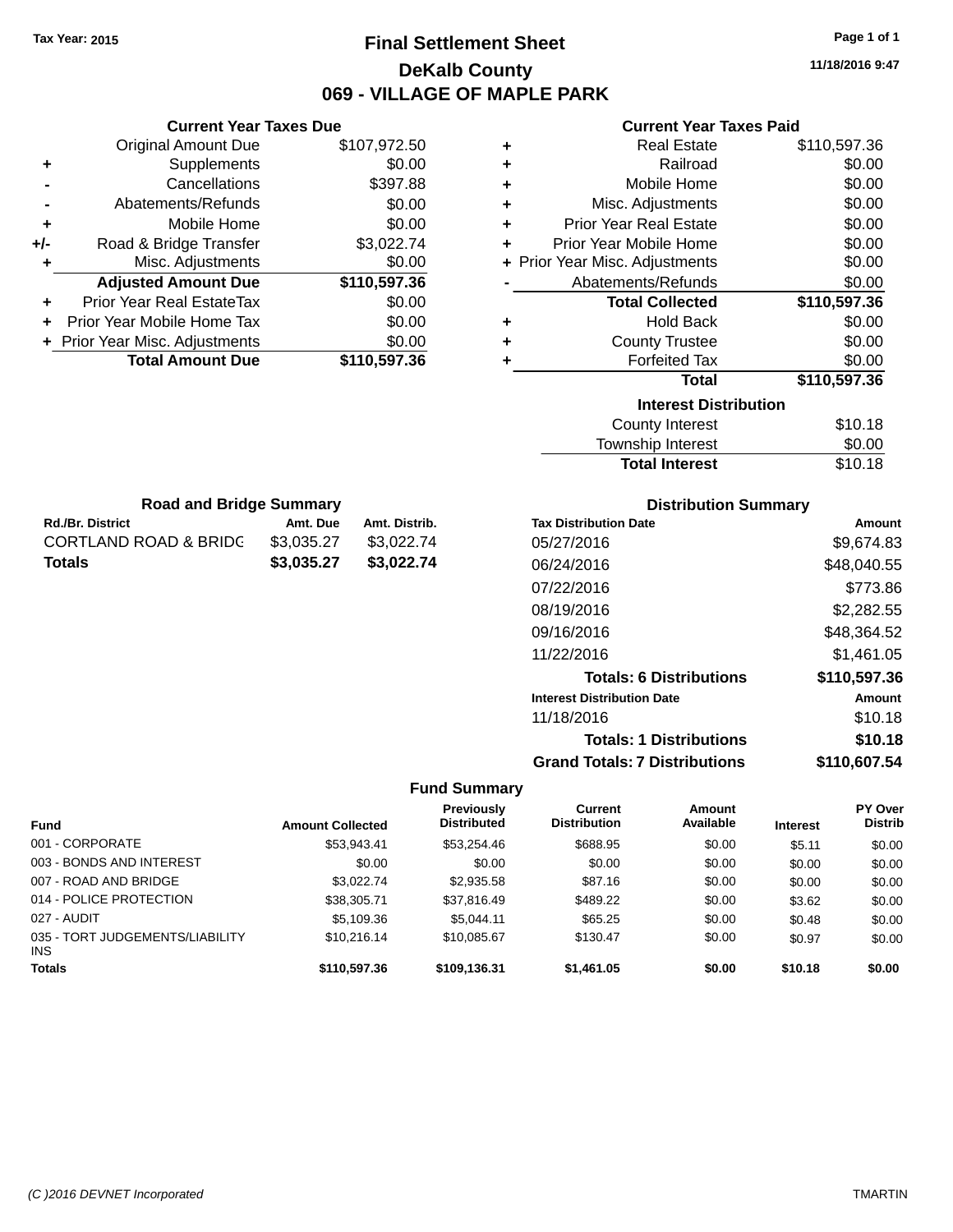### **Final Settlement Sheet Tax Year: 2015 Page 1 of 1 DeKalb County 070 - MAPLE PARK LIBRARY**

**11/18/2016 9:47**

### **Current Year Taxes Paid**

|       | <b>Current Year Taxes Due</b>  |             |   |                    |
|-------|--------------------------------|-------------|---|--------------------|
|       | <b>Original Amount Due</b>     | \$10,006.05 | ٠ |                    |
|       | Supplements                    | \$0.00      |   |                    |
|       | Cancellations                  | \$38.37     | ٠ |                    |
|       | Abatements/Refunds             | \$0.00      | ٠ | Misc.              |
|       | Mobile Home                    | \$0.00      | ٠ | <b>Prior Yea</b>   |
| $+/-$ | Road & Bridge Transfer         | \$0.00      |   | Prior Year         |
|       | Misc. Adjustments              | \$0.00      |   | + Prior Year Misc. |
|       | <b>Adjusted Amount Due</b>     | \$9,967.68  |   | Abatem             |
| ٠     | Prior Year Real EstateTax      | \$0.00      |   | Toi                |
| ÷     | Prior Year Mobile Home Tax     | \$0.00      | ٠ |                    |
|       | + Prior Year Misc. Adjustments | \$0.00      |   | C٥                 |
|       | <b>Total Amount Due</b>        | \$9,967.68  |   |                    |
|       |                                |             |   |                    |

| ٠ | <b>Real Estate</b>             | \$9,967.68 |
|---|--------------------------------|------------|
| ٠ | Railroad                       | \$0.00     |
| ٠ | Mobile Home                    | \$0.00     |
| ٠ | Misc. Adjustments              | \$0.00     |
| ٠ | <b>Prior Year Real Estate</b>  | \$0.00     |
| ٠ | Prior Year Mobile Home         | \$0.00     |
|   | + Prior Year Misc. Adjustments | \$0.00     |
|   | Abatements/Refunds             | \$0.00     |
|   | <b>Total Collected</b>         | \$9,967.68 |
| ٠ | <b>Hold Back</b>               | \$0.00     |
| ÷ | <b>County Trustee</b>          | \$0.00     |
| ٠ | <b>Forfeited Tax</b>           | \$0.00     |
|   | Total                          | \$9,967.68 |
|   | <b>Interest Distribution</b>   |            |
|   | County Interest                | \$0.92     |
|   | Township Interest              | \$0.00     |
|   | <b>Total Interest</b>          | \$0.92     |

| Amount     |
|------------|
| \$800.03   |
| \$4,408.09 |
| \$72.01    |
| \$138.11   |
| \$4,416.96 |
| \$132.48   |
| \$9,967.68 |
| Amount     |
| \$0.92     |
| \$0.92     |
| \$9,968.60 |
|            |

| Fund            | <b>Amount Collected</b> | Previously<br><b>Distributed</b> | Current<br><b>Distribution</b> | Amount<br>Available | <b>Interest</b> | <b>PY Over</b><br>Distrib |
|-----------------|-------------------------|----------------------------------|--------------------------------|---------------------|-----------------|---------------------------|
| 001 - CORPORATE | \$9.967.68              | \$9.835.20                       | \$132.48                       | \$0.00              | \$0.92          | \$0.00                    |
| Totals          | \$9,967.68              | \$9,835,20                       | \$132.48                       | \$0.00              | \$0.92          | \$0.00                    |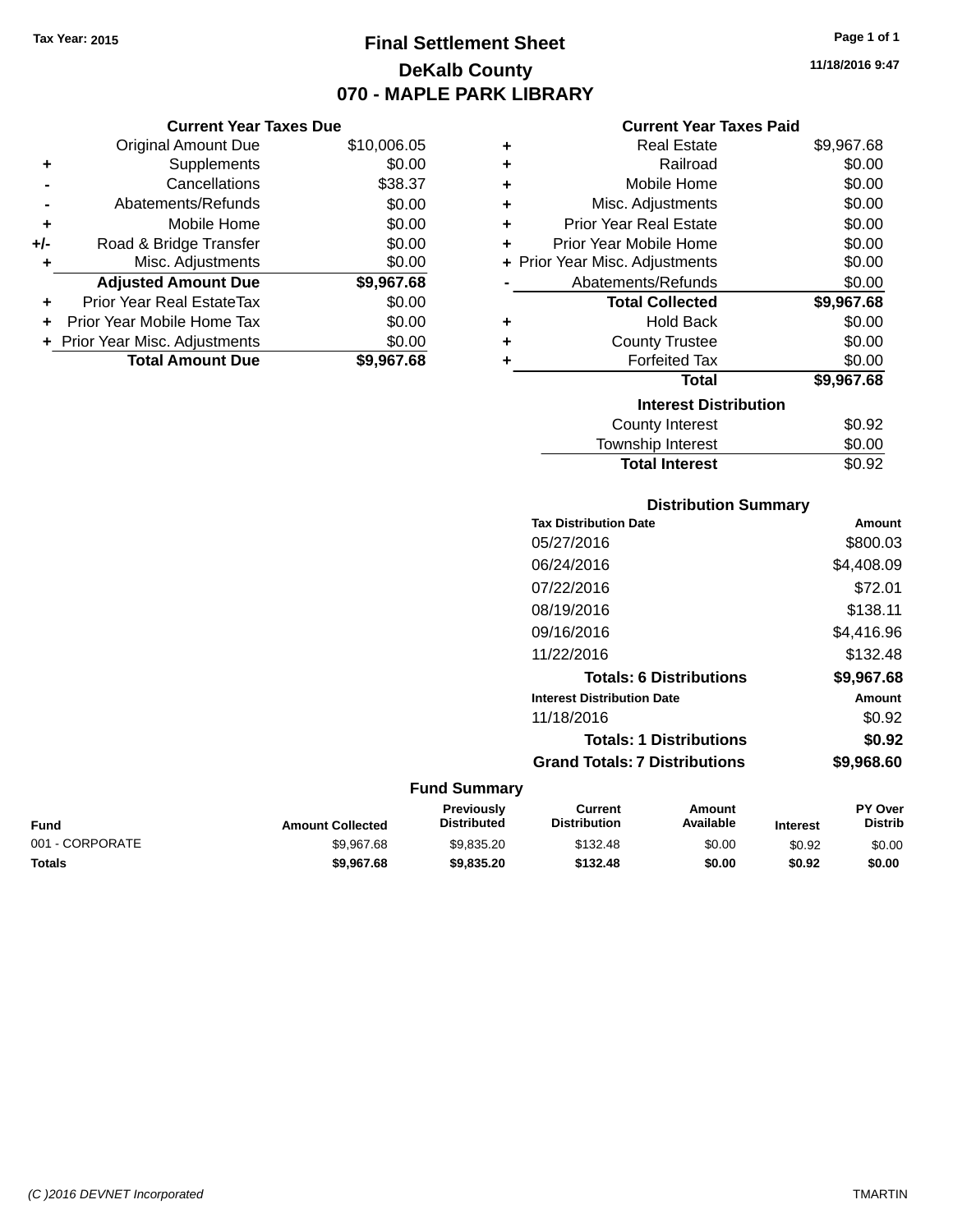### **Final Settlement Sheet Tax Year: 2015 Page 1 of 2 DeKalb County 071 - CITY OF SANDWICH**

**11/18/2016 9:47**

#### **Current Year Taxes Paid**

|     | <b>Current Year Taxes Due</b>  |                |
|-----|--------------------------------|----------------|
|     | <b>Original Amount Due</b>     | \$1,295,873.54 |
| ٠   | Supplements                    | \$132.54       |
|     | Cancellations                  | \$3,239.15     |
|     | Abatements/Refunds             | \$6.70         |
| ٠   | Mobile Home                    | \$922.90       |
| +/- | Road & Bridge Transfer         | \$20,652.56    |
| ٠   | Misc. Adjustments              | \$0.00         |
|     | <b>Adjusted Amount Due</b>     | \$1,314,335.69 |
| ٠   | Prior Year Real EstateTax      | \$1,017.50     |
|     | Prior Year Mobile Home Tax     | \$0.00         |
|     | + Prior Year Misc. Adjustments | \$314.62       |
|     | <b>Total Amount Due</b>        | \$1,315,667.81 |
|     |                                |                |

| ٠ | <b>Real Estate</b>             | \$1,308,134.65 |
|---|--------------------------------|----------------|
| ٠ | Railroad                       | \$3,243.12     |
| ٠ | Mobile Home                    | \$910.09       |
| ٠ | Misc. Adjustments              | \$0.00         |
| ٠ | <b>Prior Year Real Estate</b>  | \$1,017.50     |
| ٠ | Prior Year Mobile Home         | \$0.00         |
|   | + Prior Year Misc. Adjustments | \$314.62       |
|   | Abatements/Refunds             | \$6.70         |
|   | <b>Total Collected</b>         | \$1,313,613.28 |
| ٠ | <b>Hold Back</b>               | \$0.00         |
| ٠ | <b>County Trustee</b>          | \$1,835.02     |
| ٠ | <b>Forfeited Tax</b>           | \$219.51       |
|   | <b>Total</b>                   | \$1,315,667.81 |
|   | <b>Interest Distribution</b>   |                |
|   | <b>County Interest</b>         | \$120.88       |

| <b>Total Interest</b> | \$120.88 |
|-----------------------|----------|
| Township Interest     | \$0.00   |
| County Interest       | \$120.88 |

| <b>Road and Bridge Summary</b> |             |               |  |  |  |
|--------------------------------|-------------|---------------|--|--|--|
| <b>Rd./Br. District</b>        | Amt. Due    | Amt. Distrib. |  |  |  |
| SANDWICH ROAD & BRIDG          | \$19,625.08 | \$19,597.88   |  |  |  |
| SOMONAUK ROAD & BRID(          | \$1,054.68  | \$1,054.68    |  |  |  |
| <b>Totals</b>                  | \$20,679.76 | \$20,652.56   |  |  |  |

### **Distribution Summary**

| <b>Tax Distribution Date</b>         | Amount         |
|--------------------------------------|----------------|
| 05/27/2016                           | \$138.043.06   |
| 06/24/2016                           | \$555,624.13   |
| 07/22/2016                           | \$19,057.25    |
| 08/19/2016                           | \$36,803.22    |
| 09/16/2016                           | \$516,353.26   |
| 11/22/2016                           | \$47.732.36    |
| <b>Totals: 6 Distributions</b>       | \$1,313,613.28 |
| <b>Interest Distribution Date</b>    | Amount         |
| 11/18/2016                           | \$120.88       |
| <b>Totals: 1 Distributions</b>       | \$120.88       |
| <b>Grand Totals: 7 Distributions</b> | \$1,313,734.16 |

| <b>Fund</b>                                         | <b>Amount Collected</b> | <b>Previously</b><br><b>Distributed</b> | <b>Current</b><br><b>Distribution</b> | Amount<br>Available | <b>Interest</b> | <b>PY Over</b><br><b>Distrib</b> |
|-----------------------------------------------------|-------------------------|-----------------------------------------|---------------------------------------|---------------------|-----------------|----------------------------------|
| 001 - CORPORATE                                     | \$409,353.96            | \$394,464.11                            | \$14,889.85                           | \$0.00              | \$38.29         | \$0.00                           |
| 003 - BONDS AND INTEREST                            | \$0.00                  | \$0.00                                  | \$0.00                                | \$0.00              | \$0.00          | \$0.00                           |
| $005 - I. M. R. F.$                                 | \$94,817.99             | \$91,369.12                             | \$3,448.87                            | \$0.00              | \$8.86          | \$0.00                           |
| 007 - ROAD AND BRIDGE                               | \$20,652.56             | \$19,950.04                             | \$702.52                              | \$0.00              | \$0.00          | \$0.00                           |
| 014 - POLICE PROTECTION                             | \$163,776.75            | \$157,819.59                            | \$5,957.16                            | \$0.00              | \$15.31         | \$0.00                           |
| 015 - POLICE PENSION                                | \$240,040.75            | \$231,309.57                            | \$8,731.18                            | \$0.00              | \$22.44         | \$0.00                           |
| 027 - AUDIT                                         | \$17,242.93             | \$16,615.75                             | \$627.18                              | \$0.00              | \$1.61          | \$0.00                           |
| 035 - TORT JUDGMENTS, LIABILITY<br><b>INSURANCE</b> | \$34,485.84             | \$33,231.47                             | \$1,254.37                            | \$0.00              | \$3.22          | \$0.00                           |
| 040 - STREET AND BRIDGE                             | \$14,947.92             | \$14,404.21                             | \$543.71                              | \$0.00              | \$1.40          | \$0.00                           |
| 041 - STREET LIGHTING                               | \$55,368.44             | \$53,354.49                             | \$2,013.95                            | \$0.00              | \$5.18          | \$0.00                           |
| 045 - PUBLIC BENEFIT                                | \$0.00                  | \$0.00                                  | \$0.00                                | \$0.00              | \$0.00          | \$0.00                           |
| 046 - EMERGENCY SERV & DISASTER<br><b>OPER</b>      | \$4,319.78              | \$4,162.66                              | \$157.12                              | \$0.00              | \$0.40          | \$0.00                           |
| 047 - SOCIAL SECURITY                               | \$94,817.99             | \$91,369.12                             | \$3,448.87                            | \$0.00              | \$8.86          | \$0.00                           |
| 048 - SCHOOL CROSSING GUARDS                        | \$12,934.76             | \$12,464.29                             | \$470.47                              | \$0.00              | \$1.21          | \$0.00                           |
| 060 - UNEMPLOYMENT INSURANCE                        | \$21,551.06             | \$20,767.16                             | \$783.90                              | \$0.00              | \$2.01          | \$0.00                           |
| 062 - WORKERS COMPENSATION                          | \$86,201.69             | \$83,066.22                             | \$3,135.47                            | \$0.00              | \$8.06          | \$0.00                           |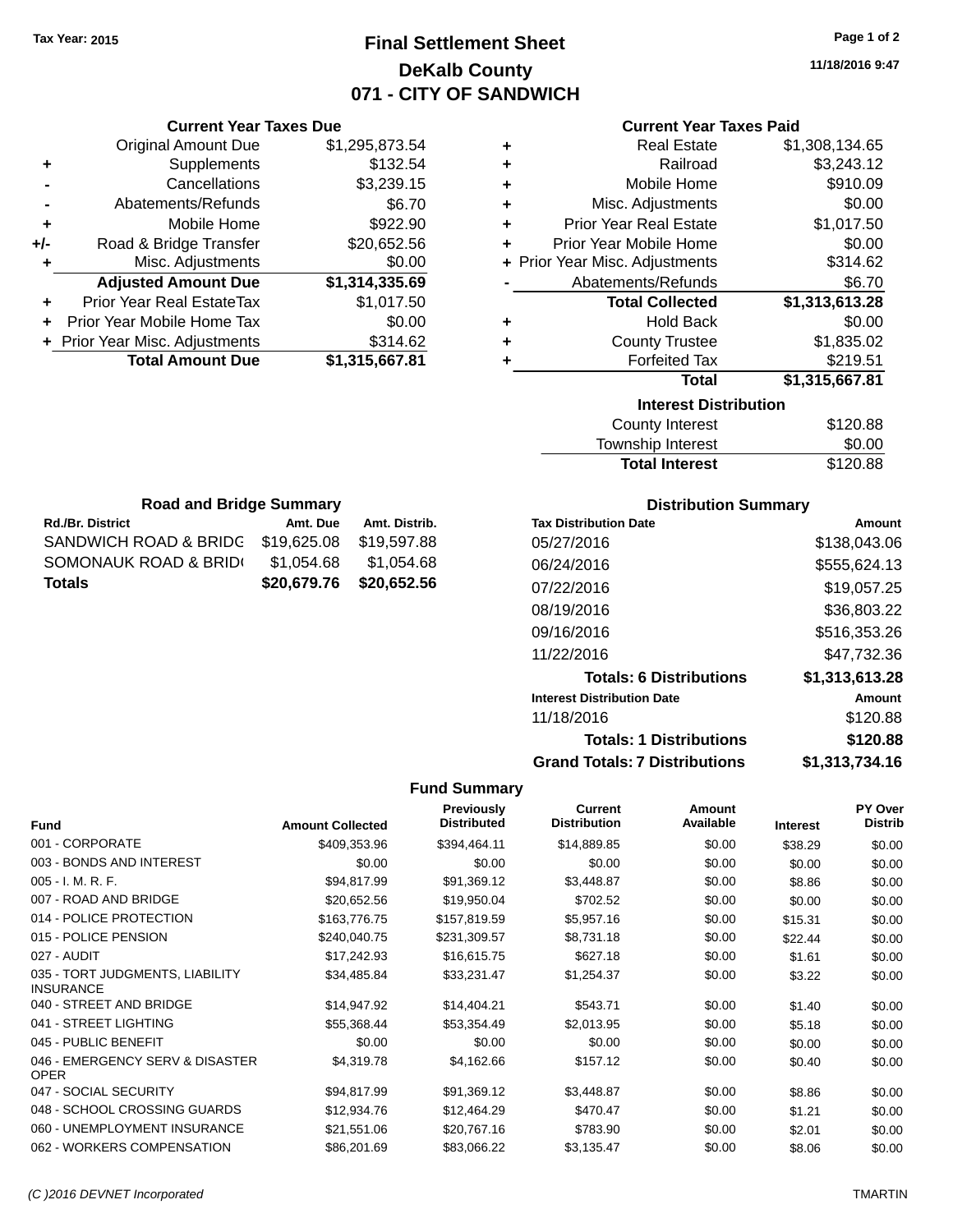### **Final Settlement Sheet Tax Year: 2015 Page 2 of 2**

### **DeKalb County**

**11/18/2016 9:47**

#### **Fund Summary Fund Interest Amount Collected Distributed PY Over Distrib Amount Available Current Distribution Previously** 065 - FORESTRY PROGRAM \$43,100.86 \$41,533.12 \$1,567.74 \$0.00 \$4.03 \$0.00 **Totals \$1,313,613.28 \$1,265,880.92 \$47,732.36 \$0.00 \$120.88 \$0.00**

#### **Miscellaneous Adjustment Detail Year Source Account Type Amount Adjustment Description** \$11.04 EDWARDS REDEMPTION 19-25-477-011 0012O by TBA 2014 RE - Real Estate Back Tax Collected \$298.16 PAIGAH REDEMPTION 19-36-106-001 by TBA 2014 MH - Mobile Home Back Tax Collected **55.42 ZIEMBA REDEMPTION 19-25-477-011 0016O by TBA**

**Totals \$314.62 3 entries**

### **Abatement Detail**

| Year Source                        | <b>Account Type</b> | <b>Amount Adiustment Description</b>             |
|------------------------------------|---------------------|--------------------------------------------------|
| 2015 RE - Real Estate RE Abatement |                     | \$4.47 PTAB INTEREST REFUND 19-26-280-004 by TBA |
| 2015 RE - Real Estate RE Abatement |                     | \$2.23 PTAB INTEREST REFUND 19-25-153-001 by TBA |
| Totals 2 entries                   |                     | \$6.70                                           |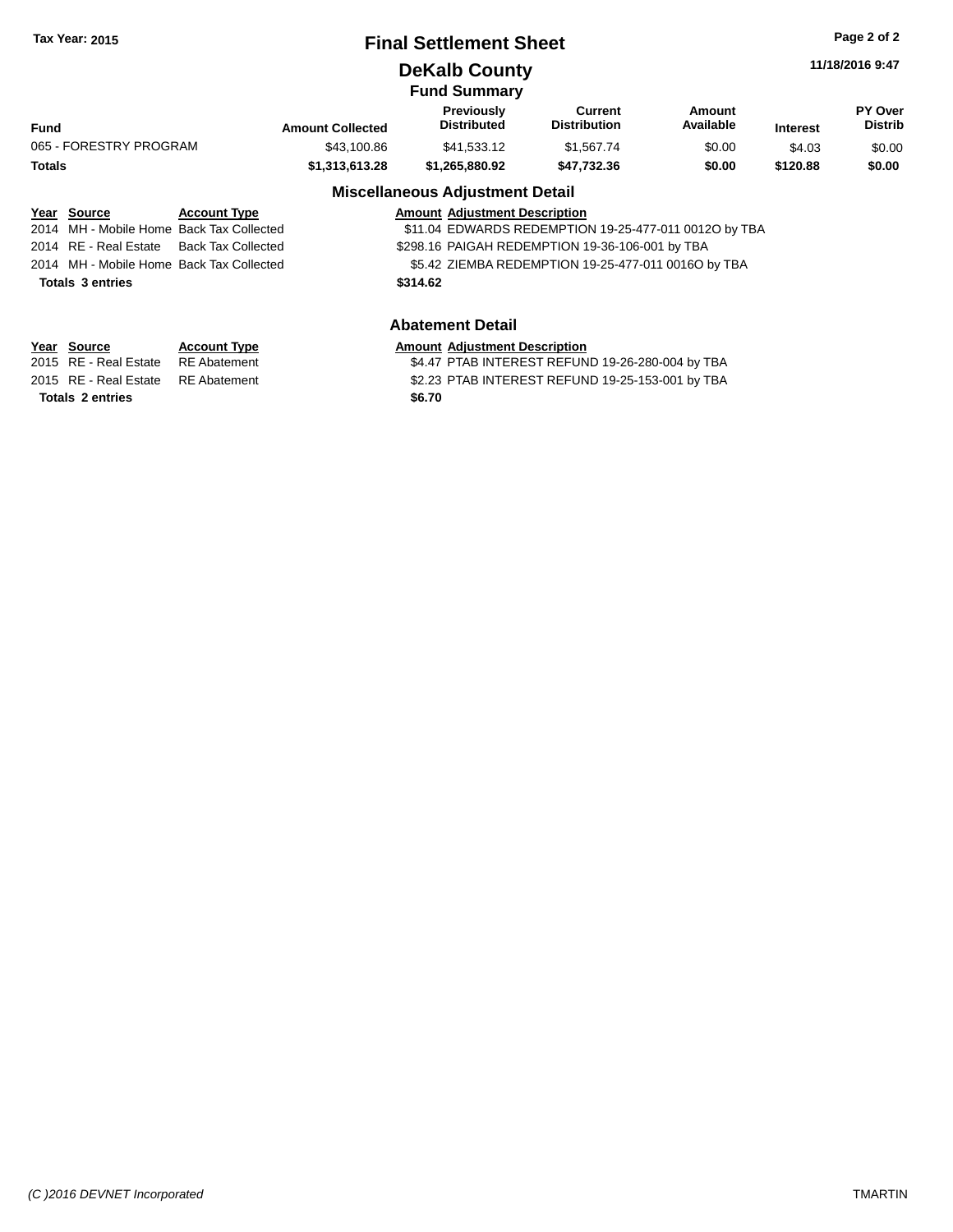### **Final Settlement Sheet Tax Year: 2015 Page 1 of 1 DeKalb County 072 - VILLAGE OF SHABBONA**

**11/18/2016 9:47**

|   | <b>Current Year Taxes Paid</b> |              |
|---|--------------------------------|--------------|
| ٠ | Real Estate                    | \$106,539.25 |
|   | D. . 11. 1                     | 0.0000       |

| Ŧ<br>NGAI ESIAIG                   | ΦΤΩΩΩΩΩΣ.ΖΩ  |
|------------------------------------|--------------|
| Railroad<br>٠                      | \$2,033.34   |
| Mobile Home<br>٠                   | \$0.00       |
| Misc. Adjustments<br>٠             | \$72.95      |
| <b>Prior Year Real Estate</b><br>٠ | \$0.00       |
| Prior Year Mobile Home<br>٠        | \$0.00       |
| + Prior Year Misc. Adjustments     | \$0.00       |
| Abatements/Refunds                 | \$0.00       |
| <b>Total Collected</b>             | \$108,645.54 |
| <b>Hold Back</b><br>٠              | \$0.00       |
| <b>County Trustee</b><br>٠         | \$72.89      |
| <b>Forfeited Tax</b><br>٠          | \$0.00       |
| <b>Total</b>                       | \$108,718.43 |
| <b>Interest Distribution</b>       |              |
| <b>County Interest</b>             | \$10.00      |
| Townehin Interest                  | ድስ ሰስ        |

| <b>Total Interest</b> | \$10.00 |
|-----------------------|---------|
| Township Interest     | \$0.00  |
| County Interest       | \$10.00 |

| <b>Road and Bridge Summary</b>                |                         |               |  |  |  |
|-----------------------------------------------|-------------------------|---------------|--|--|--|
| <b>Rd./Br. District</b>                       | Amt. Due                | Amt. Distrib. |  |  |  |
| SHABBONA ROAD & BRIDC \$10,720.04 \$10,717.02 |                         |               |  |  |  |
| Totals                                        | \$10,720.04 \$10,717.02 |               |  |  |  |

**Current Year Taxes Due** Original Amount Due \$98,007.19

**Adjusted Amount Due \$108,718.43**

**Total Amount Due \$108,718.43**

**+** Supplements \$0.00 **-** Cancellations \$78.73 **-** Abatements/Refunds \$0.00 **+** Mobile Home \$0.00 **+/-** Road & Bridge Transfer \$10,717.02 **+** Misc. Adjustments \$72.95

**+** Prior Year Real EstateTax \$0.00 **+** Prior Year Mobile Home Tax \$0.00 **+ Prior Year Misc. Adjustments**  $$0.00$ 

### **Distribution Summary**

| <b>Tax Distribution Date</b>         | Amount       |
|--------------------------------------|--------------|
| 05/27/2016                           | \$16,508.89  |
| 06/24/2016                           | \$43,620.85  |
| 07/22/2016                           | \$709.03     |
| 08/19/2016                           | \$2,111.57   |
| 09/16/2016                           | \$44,259.31  |
| 11/22/2016                           | \$1,435.89   |
| <b>Totals: 6 Distributions</b>       | \$108,645.54 |
| <b>Interest Distribution Date</b>    | Amount       |
| 11/18/2016                           | \$10.00      |
| <b>Totals: 1 Distributions</b>       | \$10.00      |
| <b>Grand Totals: 7 Distributions</b> | \$108.655.54 |

#### **Fund Summary**

| <b>Fund</b>                  | <b>Amount Collected</b> | <b>Previously</b><br><b>Distributed</b> | <b>Current</b><br><b>Distribution</b> | Amount<br>Available | <b>Interest</b> | <b>PY Over</b><br><b>Distrib</b> |
|------------------------------|-------------------------|-----------------------------------------|---------------------------------------|---------------------|-----------------|----------------------------------|
| 001 - CORPORATE              | \$51,422.18             | \$50,767.06                             | \$655.12                              | \$0.00              | \$5.26          | \$0.00                           |
| $005 - I. M. R. F.$          | \$1,584.29              | \$1.564.11                              | \$20.18                               | \$0.00              | \$0.16          | \$0.00                           |
| 007 - ROAD AND BRIDGE        | \$10,717.02             | \$10,528.71                             | \$188.31                              | \$0.00              | \$0.00          | \$0.00                           |
| 014 - POLICE PROTECTION      | \$30,009.11             | \$29,626.82                             | \$382.29                              | \$0.00              | \$3.06          | \$0.00                           |
| 047 - SOCIAL SECURITY        | \$11,186.08             | \$11,043.57                             | \$142.51                              | \$0.00              | \$1.14          | \$0.00                           |
| 060 - UNEMPLOYMENT INSURANCE | \$1,135.58              | \$1.121.11                              | \$14.47                               | \$0.00              | \$0.12          | \$0.00                           |
| 062 - WORKERS COMPENSATION   | \$2,591.28              | \$2,558,27                              | \$33.01                               | \$0.00              | \$0.26          | \$0.00                           |
| <b>Totals</b>                | \$108,645.54            | \$107,209.65                            | \$1,435.89                            | \$0.00              | \$10.00         | \$0.00                           |

### **Miscellaneous Adjustment Detail**

| Year Source             | <b>Account Type</b>                        |         | <b>Amount Adiustment Description</b>                |
|-------------------------|--------------------------------------------|---------|-----------------------------------------------------|
|                         | 2015 RE - Real Estate Paymt In Lieu of Tax |         | \$72.95 HOUSING AUTHORITY SEQUOYA APARTMENTS by TBA |
| <b>Totals 1 entries</b> |                                            | \$72.95 |                                                     |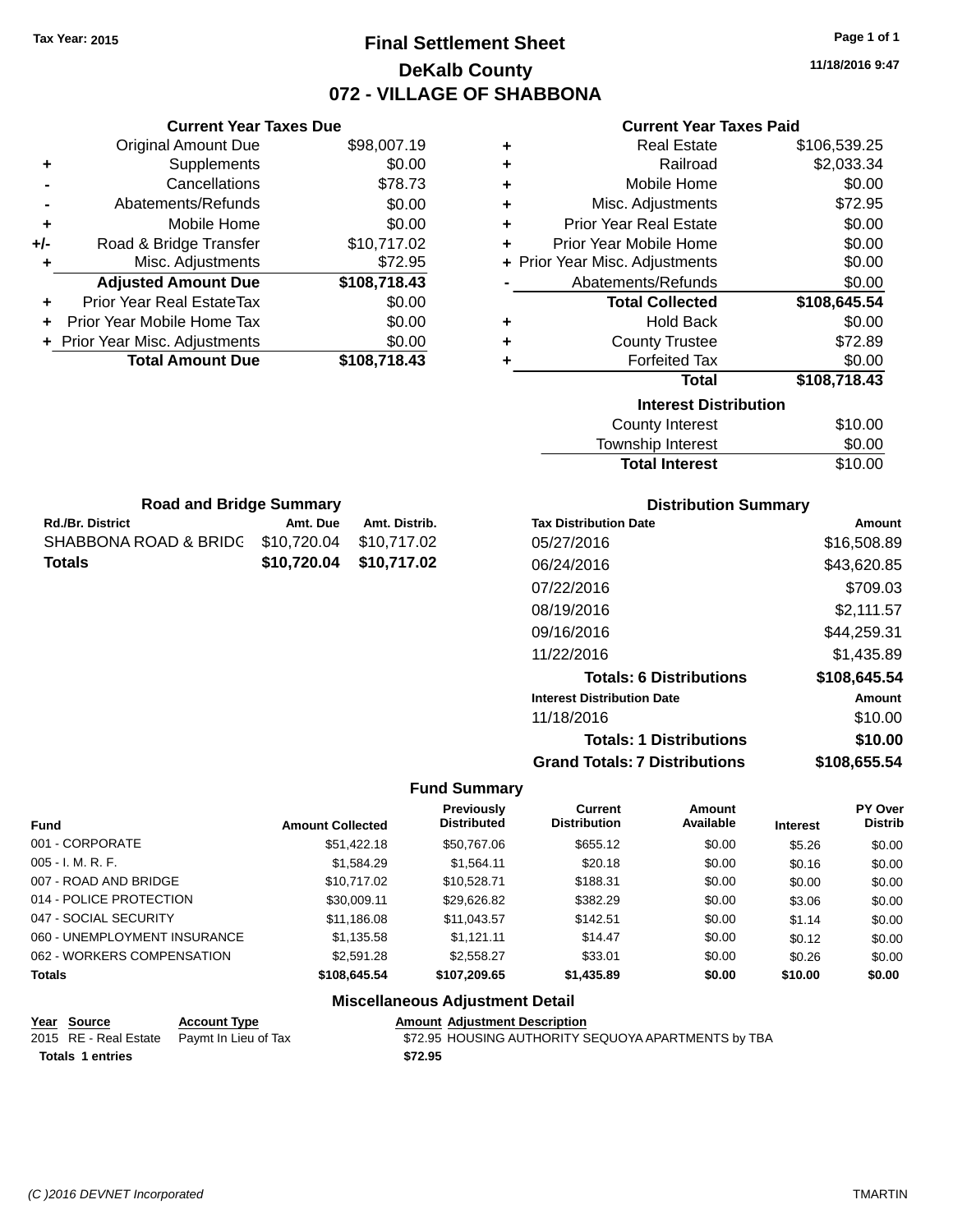**Current Year Taxes Due** Original Amount Due \$26,326.60

**Adjusted Amount Due \$26,325.05**

**Total Amount Due \$26,325.05**

**+** Supplements \$0.00 **-** Cancellations \$21.15 **-** Abatements/Refunds \$0.00 **+** Mobile Home \$0.00 **+/-** Road & Bridge Transfer \$0.00 **+** Misc. Adjustments \$19.60

**+** Prior Year Real EstateTax \$0.00 **+** Prior Year Mobile Home Tax \$0.00 **+ Prior Year Misc. Adjustments**  $$0.00$ 

### **Final Settlement Sheet Tax Year: 2015 Page 1 of 1 DeKalb County 073 - FLEWELLIN MEMORIAL LIBRARY**

**11/18/2016 9:47**

#### **Current Year Taxes Paid**

| ٠ | <b>Real Estate</b>             | \$25,739.67 |
|---|--------------------------------|-------------|
| ٠ | Railroad                       | \$546.20    |
| ٠ | Mobile Home                    | \$0.00      |
| ÷ | Misc. Adjustments              | \$19.60     |
| ٠ | <b>Prior Year Real Estate</b>  | \$0.00      |
| ÷ | Prior Year Mobile Home         | \$0.00      |
|   | + Prior Year Misc. Adjustments | \$0.00      |
|   | Abatements/Refunds             | \$0.00      |
|   | <b>Total Collected</b>         | \$26,305.47 |
| ٠ | <b>Hold Back</b>               | \$0.00      |
| ÷ | <b>County Trustee</b>          | \$19.58     |
| ÷ | <b>Forfeited Tax</b>           | \$0.00      |
|   | <b>Total</b>                   | \$26,325.05 |
|   | <b>Interest Distribution</b>   |             |
|   | <b>County Interest</b>         | \$2.42      |
|   | <b>Township Interest</b>       | \$0.00      |
|   |                                |             |

| County Interest       | \$2.42 |
|-----------------------|--------|
| Township Interest     | \$0.00 |
| <b>Total Interest</b> | \$2.42 |
|                       |        |

| <b>Distribution Summary</b> |  |
|-----------------------------|--|
|                             |  |

| <b>Tax Distribution Date</b>         | Amount      |
|--------------------------------------|-------------|
| 05/27/2016                           | \$3,952.27  |
| 06/24/2016                           | \$10,620.15 |
| 07/22/2016                           | \$180.12    |
| 08/19/2016                           | \$534.47    |
| 09/16/2016                           | \$10,683,33 |
| 11/22/2016                           | \$335.13    |
| <b>Totals: 6 Distributions</b>       | \$26,305.47 |
| <b>Interest Distribution Date</b>    | Amount      |
| 11/18/2016                           | \$2.42      |
| <b>Totals: 1 Distributions</b>       | \$2.42      |
| <b>Grand Totals: 7 Distributions</b> | \$26,307.89 |
|                                      |             |

#### **Fund Summary**

| <b>Fund</b>     | <b>Amount Collected</b> | <b>Previously</b><br>Distributed | Current<br><b>Distribution</b> | Amount<br>Available | <b>Interest</b> | <b>PY Over</b><br><b>Distrib</b> |
|-----------------|-------------------------|----------------------------------|--------------------------------|---------------------|-----------------|----------------------------------|
| 001 - CORPORATE | \$26,305.47             | \$25.970.34                      | \$335.13                       | \$0.00              | \$2.42          | \$0.00                           |
| <b>Totals</b>   | \$26,305.47             | \$25.970.34                      | \$335.13                       | \$0.00              | \$2.42          | \$0.00                           |

**Amount Adjustment Description** 

#### **Miscellaneous Adjustment Detail**

| Year Source      | <b>Account Type</b>                        | Amount  |
|------------------|--------------------------------------------|---------|
|                  | 2015 RE - Real Estate Paymt In Lieu of Tax | \$19.60 |
| Totals 1 entries |                                            | \$19.60 |

\$19.60 HOUSING AUTHORITY SEQUOYA APARTMENTS by TBA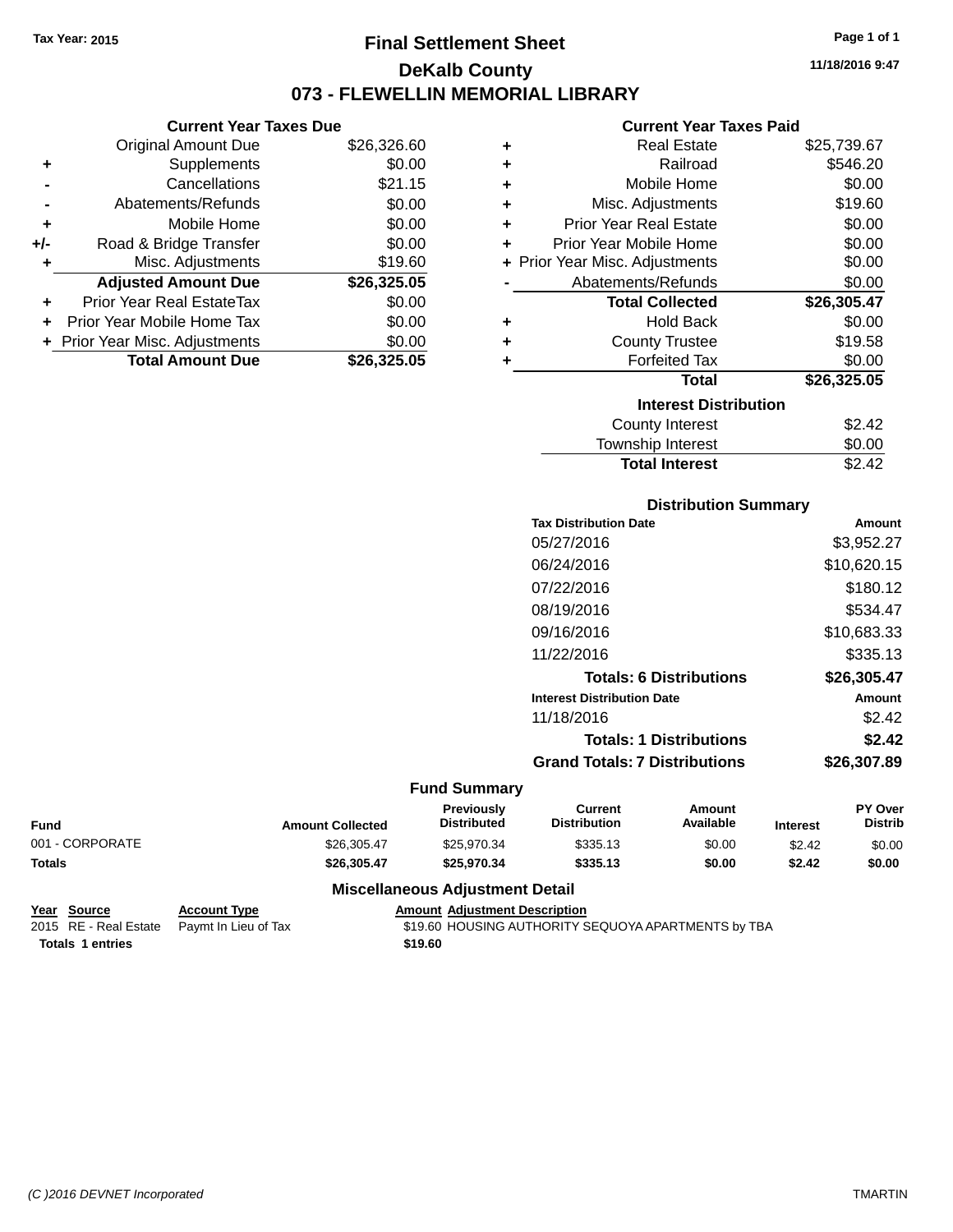### **Final Settlement Sheet Tax Year: 2015 Page 1 of 1 DeKalb County 074 - VILLAGE OF SOMONAUK**

**11/18/2016 9:47**

### **Current Year Taxes Paid**

| ٠ | <b>Real Estate</b>             | \$450,783.30 |
|---|--------------------------------|--------------|
| ٠ | Railroad                       | \$4,010.38   |
| ÷ | Mobile Home                    | \$0.00       |
| ÷ | Misc. Adjustments              | \$279.59     |
| ÷ | <b>Prior Year Real Estate</b>  | \$238.58     |
| ٠ | Prior Year Mobile Home         | \$0.00       |
|   | + Prior Year Misc. Adjustments | \$0.00       |
|   | Abatements/Refunds             | \$0.00       |
|   | <b>Total Collected</b>         | \$455,311.85 |
| ٠ | Hold Back                      | \$0.00       |
| ÷ | <b>County Trustee</b>          | \$0.00       |
| ٠ | <b>Forfeited Tax</b>           | \$0.00       |
|   | <b>Total</b>                   | \$455,311.85 |
|   | <b>Interest Distribution</b>   |              |
|   | <b>County Interest</b>         | \$41.90      |
|   | Township Interact              | ድስ ሰስ        |

| <b>Total Interest</b> | \$41.90 |
|-----------------------|---------|
| Township Interest     | \$0.00  |
| County Interest       | \$41.90 |

| <b>Road and Bridge Summary</b>    |                         |               |  |  |  |
|-----------------------------------|-------------------------|---------------|--|--|--|
| <b>Rd./Br. District</b>           | Amt. Due                | Amt. Distrib. |  |  |  |
| SOMONAUK ROAD & BRID(             | \$54,540,05 \$54,540,05 |               |  |  |  |
| \$54,540.05 \$54,540.05<br>Totals |                         |               |  |  |  |

**Current Year Taxes Due** Original Amount Due \$401,173.31

**Adjusted Amount Due \$455,073.27**

**Total Amount Due \$455,311.85**

**+** Supplements \$0.00 **-** Cancellations \$919.68 **-** Abatements/Refunds \$0.00 **+** Mobile Home \$0.00 **+/-** Road & Bridge Transfer \$54,540.05 **+** Misc. Adjustments \$279.59

**+** Prior Year Real EstateTax \$238.58 **+** Prior Year Mobile Home Tax \$0.00 **+ Prior Year Misc. Adjustments**  $$0.00$ 

### **Distribution Summary**

| <b>Tax Distribution Date</b>         | Amount       |
|--------------------------------------|--------------|
| 05/27/2016                           | \$54.481.02  |
| 06/24/2016                           | \$196,737.10 |
| 07/22/2016                           | \$4.144.03   |
| 08/19/2016                           | \$12,408.37  |
| 09/16/2016                           | \$177,056.89 |
| 11/22/2016                           | \$10.484.44  |
| <b>Totals: 6 Distributions</b>       | \$455,311.85 |
| <b>Interest Distribution Date</b>    | Amount       |
| 11/18/2016                           | \$41.90      |
| <b>Totals: 1 Distributions</b>       | \$41.90      |
| <b>Grand Totals: 7 Distributions</b> | \$455.353.75 |

#### **Fund Summary**

| <b>Fund</b>                             | <b>Amount Collected</b> | <b>Previously</b><br><b>Distributed</b> | <b>Current</b><br><b>Distribution</b> | Amount<br>Available | <b>Interest</b> | <b>PY Over</b><br><b>Distrib</b> |
|-----------------------------------------|-------------------------|-----------------------------------------|---------------------------------------|---------------------|-----------------|----------------------------------|
| 001 - CORPORATE                         | \$110.735.23            | \$108,220.98                            | \$2.514.25                            | \$0.00              | \$11.59         | \$0.00                           |
| 003 - BONDS AND INTEREST                | \$148,378.55            | \$145,009.57                            | \$3,368.98                            | \$0.00              | \$15.51         | \$0.00                           |
| 007 - ROAD AND BRIDGE                   | \$54,540.05             | \$53.155.26                             | \$1,384.79                            | \$0.00              | \$0.00          | \$0.00                           |
| 014 - POLICE PROTECTION                 | \$25,678.25             | \$25,095.23                             | \$583.02                              | \$0.00              | \$2.68          | \$0.00                           |
| 025 - GARBAGE DISPOSAL                  | \$17.118.97             | \$16,730.27                             | \$388.70                              | \$0.00              | \$1.79          | \$0.00                           |
| 027 - AUDIT                             | \$18,831.87             | \$18,404.27                             | \$427.60                              | \$0.00              | \$1.97          | \$0.00                           |
| 035 - TORT JUDGEMENTS/LIABILITY<br>INS. | \$41,940.78             | \$40.988.48                             | \$952.30                              | \$0.00              | \$4.38          | \$0.00                           |
| 047 - SOCIAL SECURITY                   | \$38,088.15             | \$37.223.35                             | \$864.80                              | \$0.00              | \$3.98          | \$0.00                           |
| <b>Totals</b>                           | \$455,311,85            | \$444.827.41                            | \$10,484,44                           | \$0.00              | \$41.90         | \$0.00                           |

### **Miscellaneous Adjustment Detail**

| Year Source | <b>Account Type</b>                      | <b>Amount Adiustment Description</b> |
|-------------|------------------------------------------|--------------------------------------|
|             | 2015 RE - Real Estate Back Tax Collected | \$279.59 PASSERO REDEMPTION          |

**Totals \$279.59 1 entries**

2015 ASSERO REDEMPTION 18-28-427-003 by TBA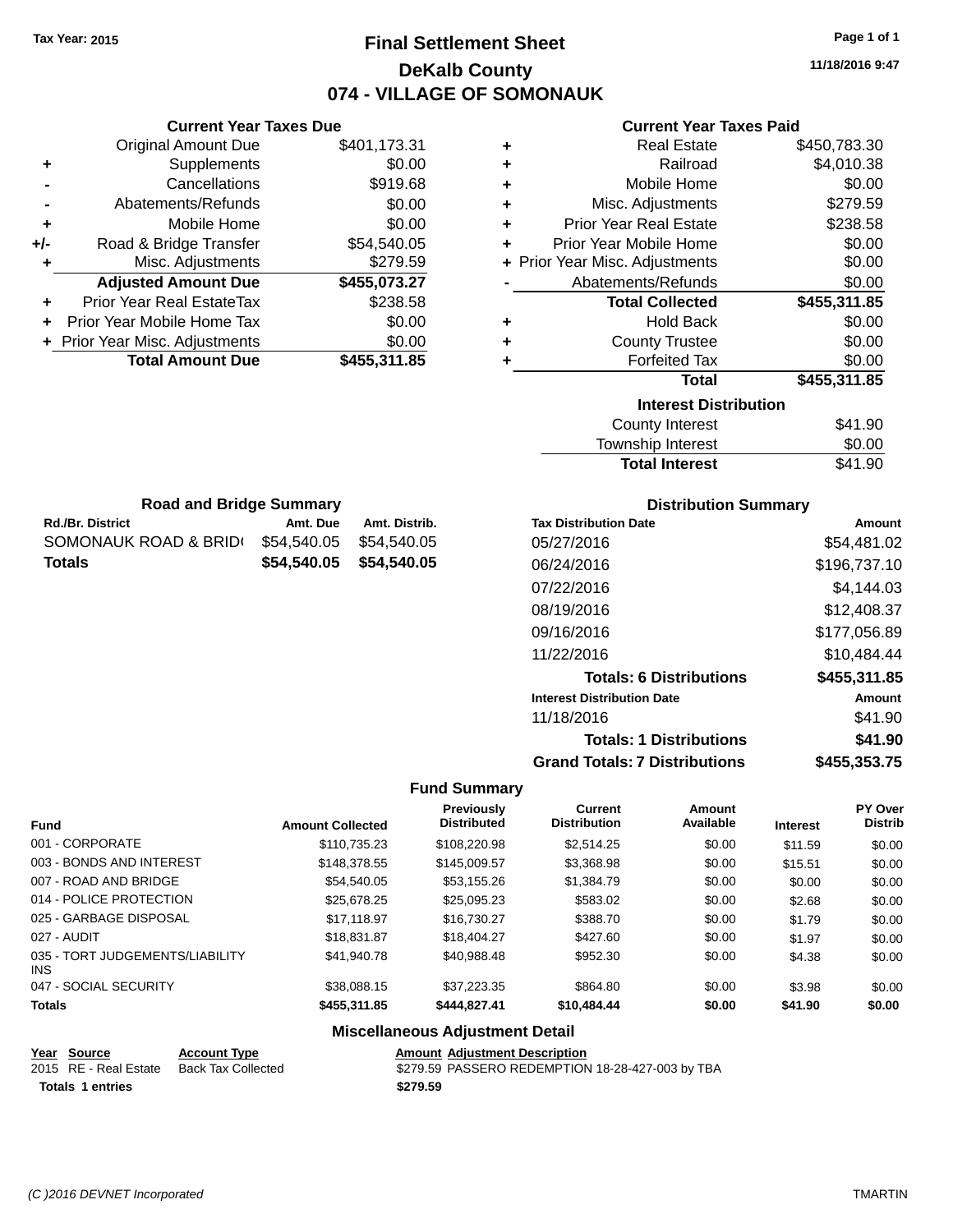### **Final Settlement Sheet Tax Year: 2015 Page 1 of 1 DeKalb County 075 - SOMONAUK LIBRARY**

#### **Current Year Taxes Due**

|       | <b>Original Amount Due</b>       | \$144,921.74 |
|-------|----------------------------------|--------------|
| ٠     | Supplements                      | \$0.00       |
|       | Cancellations                    | \$246.88     |
|       | Abatements/Refunds               | \$0.00       |
| ٠     | Mobile Home                      | \$3.07       |
| $+/-$ | Road & Bridge Transfer           | \$0.00       |
| ٠     | Misc. Adjustments                | \$75.05      |
|       | <b>Adjusted Amount Due</b>       | \$144,752.98 |
|       | <b>Prior Year Real EstateTax</b> | \$70.41      |
|       | Prior Year Mobile Home Tax       | \$0.00       |
|       | + Prior Year Misc. Adjustments   | \$0.00       |
|       | <b>Total Amount Due</b>          | \$144,823.39 |

| ٠ | <b>Real Estate</b>             | \$143,087.42 |
|---|--------------------------------|--------------|
| ÷ | Railroad                       | \$1,587.44   |
| ÷ | Mobile Home                    | \$3.07       |
| ٠ | Misc. Adjustments              | \$75.05      |
| ٠ | <b>Prior Year Real Estate</b>  | \$70.41      |
| ٠ | Prior Year Mobile Home         | \$0.00       |
|   | + Prior Year Misc. Adjustments | \$0.00       |
|   | Abatements/Refunds             | \$0.00       |
|   | <b>Total Collected</b>         | \$144,823.39 |
| ٠ | <b>Hold Back</b>               | \$0.00       |
| ٠ | <b>County Trustee</b>          | \$0.00       |
| ٠ | <b>Forfeited Tax</b>           | \$0.00       |
|   | <b>Total</b>                   | \$144,823.39 |
|   | <b>Interest Distribution</b>   |              |
|   | <b>County Interest</b>         | \$13.33      |
|   |                                | ີ ລ          |

#### Township Interest \$0.00 Total Interest \$13.33

| <b>Distribution Summary</b>          |              |
|--------------------------------------|--------------|
| <b>Tax Distribution Date</b>         | Amount       |
| 05/27/2016                           | \$16,970.23  |
| 06/24/2016                           | \$62,909.75  |
| 07/22/2016                           | \$1,488.99   |
| 08/19/2016                           | \$3,560.48   |
| 09/16/2016                           | \$55,919.53  |
| 11/22/2016                           | \$3,974.41   |
| <b>Totals: 6 Distributions</b>       | \$144,823.39 |
| <b>Interest Distribution Date</b>    | Amount       |
| 11/18/2016                           | \$13.33      |
| <b>Totals: 1 Distributions</b>       | \$13.33      |
| <b>Grand Totals: 7 Distributions</b> | \$144.836.72 |

### **Fund Summary**

| <b>Fund</b>                                   | <b>Amount Collected</b> | Previously<br><b>Distributed</b> | <b>Current</b><br><b>Distribution</b> | Amount<br>Available | <b>Interest</b> | PY Over<br><b>Distrib</b> |
|-----------------------------------------------|-------------------------|----------------------------------|---------------------------------------|---------------------|-----------------|---------------------------|
| 001 - CORPORATE                               | \$51,931.78             | \$50,506.61                      | \$1.425.17                            | \$0.00              | \$4.78          | \$0.00                    |
| 003 - BONDS AND INTEREST                      | \$56,678.08             | \$55,122.66                      | \$1,555.42                            | \$0.00              | \$5.22          | \$0.00                    |
| 004 - OPERATIONS & MAINTENANCE                | \$6,924.16              | \$6,734.13                       | \$190.03                              | \$0.00              | \$0.64          | \$0.00                    |
| $005 - I. M. R. F.$                           | \$14,378.06             | \$13,983.48                      | \$394.58                              | \$0.00              | \$1.32          | \$0.00                    |
| 027 - AUDIT                                   | \$1,731.08              | \$1,683.58                       | \$47.50                               | \$0.00              | \$0.16          | \$0.00                    |
| 035 - TORT JUDGEMENTS/LIABILITY<br><b>INS</b> | \$7,478.11              | \$7,272.87                       | \$205.24                              | \$0.00              | \$0.69          | \$0.00                    |
| 047 - SOCIAL SECURITY                         | \$5,702.12              | \$5,545,65                       | \$156.47                              | \$0.00              | \$0.52          | \$0.00                    |
| <b>Totals</b>                                 | \$144,823,39            | \$140,848,98                     | \$3.974.41                            | \$0.00              | \$13.33         | \$0.00                    |

### **Miscellaneous Adjustment Detail**

| Year Source             | <b>Account Type</b> |         | <b>Amount Adjustment Description</b>            |
|-------------------------|---------------------|---------|-------------------------------------------------|
| 2015 RE - Real Estate   | Back Tax Collected  |         | \$75.05 PASSERO REDEMPTION 18-28-427-003 by TBA |
| <b>Totals 1 entries</b> |                     | \$75.05 |                                                 |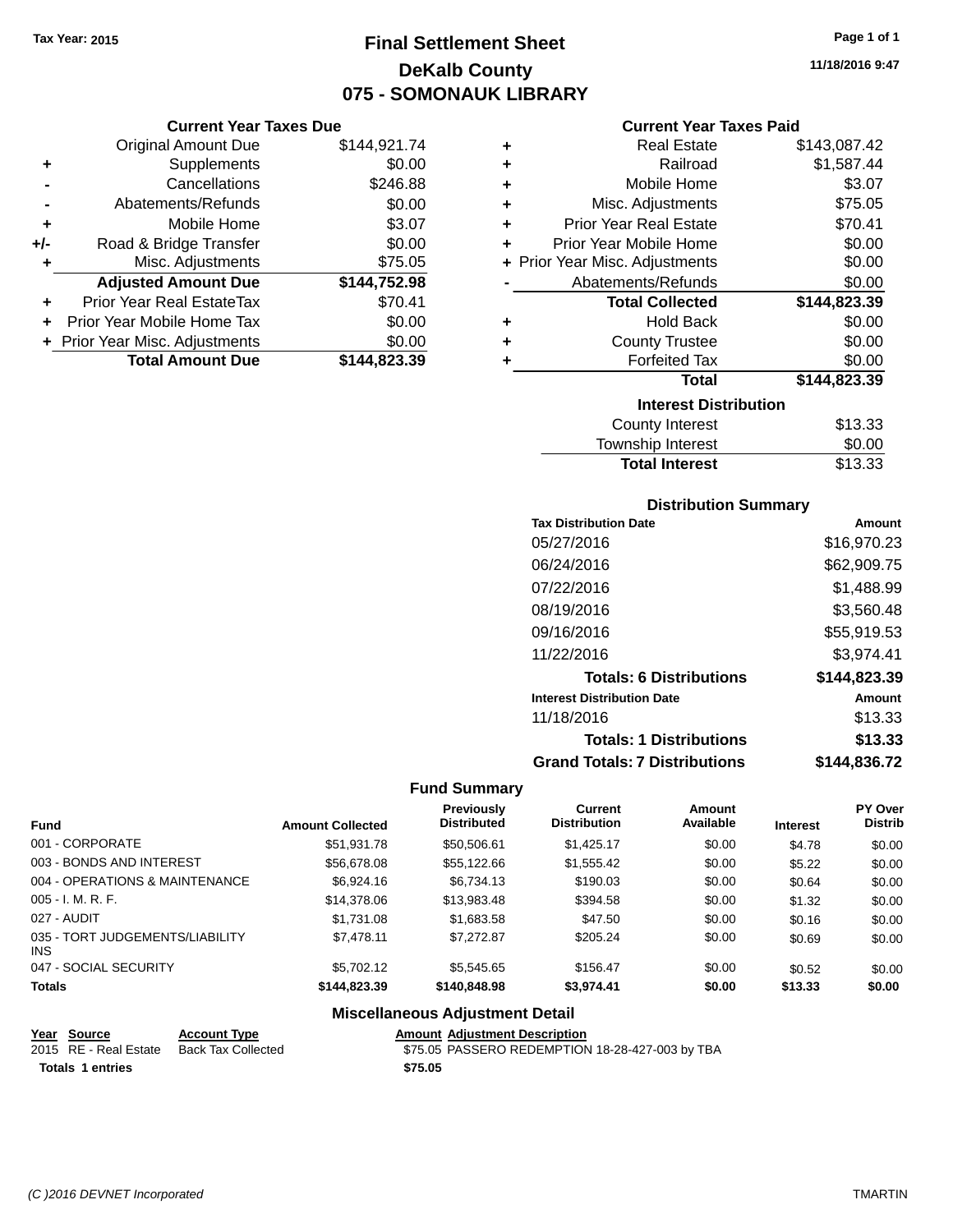### **Final Settlement Sheet Tax Year: 2015 Page 1 of 2 DeKalb County 076 - CITY OF SYCAMORE**

**11/18/2016 9:47**

|     | <b>Current Year Taxes Due</b>    |                |  |  |  |  |
|-----|----------------------------------|----------------|--|--|--|--|
|     | <b>Original Amount Due</b>       | \$2,779,465.45 |  |  |  |  |
| ٠   | Supplements                      | \$77.76        |  |  |  |  |
|     | Cancellations                    | \$2,630.98     |  |  |  |  |
|     | Abatements/Refunds               | \$0.00         |  |  |  |  |
| ٠   | Mobile Home                      | \$1,048.59     |  |  |  |  |
| +/- | Road & Bridge Transfer           | \$43,893.55    |  |  |  |  |
|     | Misc. Adjustments                | \$2,710.07     |  |  |  |  |
|     | <b>Adjusted Amount Due</b>       | \$2,824,564.44 |  |  |  |  |
| ÷   | <b>Prior Year Real EstateTax</b> | (\$247.74)     |  |  |  |  |
|     | Prior Year Mobile Home Tax       | \$3.37         |  |  |  |  |
|     | + Prior Year Misc. Adjustments   | \$0.00         |  |  |  |  |
|     | <b>Total Amount Due</b>          | \$2,824,320.07 |  |  |  |  |
|     |                                  |                |  |  |  |  |

### **Current Year Taxes Paid**

| ٠ | <b>Real Estate</b>             | \$2,819,943.80 |
|---|--------------------------------|----------------|
| ÷ | Railroad                       | \$0.38         |
| ÷ | Mobile Home                    | \$1,024.18     |
| ٠ | Misc. Adjustments              | \$2,710.07     |
| ٠ | <b>Prior Year Real Estate</b>  | (\$247.74)     |
| ٠ | Prior Year Mobile Home         | \$3.37         |
|   | + Prior Year Misc. Adjustments | \$0.00         |
|   | Abatements/Refunds             | \$0.00         |
|   | <b>Total Collected</b>         | \$2,823,434.06 |
| ٠ | <b>Hold Back</b>               | \$0.00         |
| ٠ | <b>County Trustee</b>          | \$688.96       |
| ٠ | <b>Forfeited Tax</b>           | \$197.05       |
|   | <b>Total</b>                   | \$2,824,320.07 |
|   | <b>Interest Distribution</b>   |                |
|   |                                | $\hat{z}$      |

| County Interest       | \$259.82 |
|-----------------------|----------|
| Township Interest     | \$0.00   |
| <b>Total Interest</b> | \$259.82 |

| <b>Road and Bridge Summary</b>   |             |               |  |  |  |
|----------------------------------|-------------|---------------|--|--|--|
| Rd./Br. District                 | Amt. Due    | Amt. Distrib. |  |  |  |
| <b>CORTLAND ROAD &amp; BRIDG</b> | \$26,755.74 | \$26,645.37   |  |  |  |
| <b>DEKALB ROAD &amp; BRIDGE</b>  | \$9,922.54  | \$9,913.87    |  |  |  |
| <b>SYCAMORE ROAD &amp; BRID(</b> | \$7,337.41  | \$7,334.31    |  |  |  |
| <b>Totals</b>                    | \$44,015.69 | \$43,893.55   |  |  |  |

### **Distribution Summary**

| <b>Tax Distribution Date</b>         | Amount         |
|--------------------------------------|----------------|
| 05/27/2016                           | \$286,582,26   |
| 06/24/2016                           | \$1,187,060.72 |
| 07/22/2016                           | \$24,591.69    |
| 08/19/2016                           | \$59,654.02    |
| 09/16/2016                           | \$1,168,984.23 |
| 11/22/2016                           | \$96,561.14    |
| <b>Totals: 6 Distributions</b>       | \$2,823,434.06 |
| <b>Interest Distribution Date</b>    | Amount         |
| 11/18/2016                           | \$259.82       |
| <b>Totals: 1 Distributions</b>       | \$259.82       |
| <b>Grand Totals: 7 Distributions</b> | \$2.823.693.88 |

### **Fund Summary**

| <b>Fund</b>                  | <b>Amount Collected</b> | Previously<br><b>Distributed</b> | <b>Current</b><br><b>Distribution</b> | Amount<br>Available | <b>Interest</b> | PY Over<br><b>Distrib</b> |
|------------------------------|-------------------------|----------------------------------|---------------------------------------|---------------------|-----------------|---------------------------|
| 001 - CORPORATE              | \$1.252.358.10          | \$1.209.486.37                   | \$42,871.73                           | \$0.00              | \$117.06        | \$0.00                    |
| 003 - BONDS AND INTEREST     | \$156,590.98            | \$151.230.42                     | \$5,360.56                            | \$0.00              | \$14.64         | \$0.00                    |
| $005 - I. M. R. F.$          | \$156,196.28            | \$150,849.22                     | \$5,347,06                            | \$0.00              | \$14.60         | \$0.00                    |
| 007 - ROAD AND BRIDGE        | \$43,893.55             | \$42,483.98                      | \$1.409.57                            | \$0.00              | \$0.00          | \$0.00                    |
| 013 - FIREFIGHTER'S PENSION  | \$594.791.09            | \$574,429.71                     | \$20.361.38                           | \$0.00              | \$55.60         | \$0.00                    |
| 015 - POLICE PENSION         | \$418,573.79            | \$404.244.81                     | \$14.328.98                           | \$0.00              | \$39.13         | \$0.00                    |
| 047 - SOCIAL SECURITY        | \$93.167.43             | \$89.978.03                      | \$3.189.40                            | \$0.00              | \$8.71          | \$0.00                    |
| 048 - SCHOOL CROSSING GUARDS | \$20,021,02             | \$19,335.63                      | \$685.39                              | \$0.00              | \$1.87          | \$0.00                    |
| 143 - MEDICARE               | \$87.841.82             | \$84.834.75                      | \$3,007.07                            | \$0.00              | \$8.21          | \$0.00                    |
| <b>Totals</b>                | \$2,823,434.06          | \$2.726.872.92                   | \$96.561.14                           | \$0.00              | \$259.82        | \$0.00                    |

### **Miscellaneous Adjustment Detail**

| Year Source           | <b>Account Type</b>       | <b>Amount Adjustment Description</b>                  |
|-----------------------|---------------------------|-------------------------------------------------------|
| 2015 RE - Real Estate | <b>Back Tax Collected</b> | \$10.63 WAY REDEMPTION 06-29-451-009 by TBA           |
| 2015 RE - Real Estate | <b>Back Tax Collected</b> | \$4.14 WAY REDEMPTION 06-29-451-024 by TBA            |
| 2015 RE - Real Estate | <b>Back Tax Collected</b> | \$13.71 OBERHELMAN REDEMPTION 09-25-451-001 by TBA    |
| 2015 RE - Real Estate | Paymt In Lieu of Tax      | \$785.57 HOUSING AUTHORITY SYCAMORE UNITS by TBA      |
| 2015 RE - Real Estate | Paymt In Lieu of Tax      | \$785.57 HOUSING AUTHORITY SYCAMORE UNITS by TBA      |
| 2015 RE - Real Estate | <b>Back Tax Collected</b> | \$106.59 SILVERTHORNE REDEMPTION 06-22-333-003 by TBA |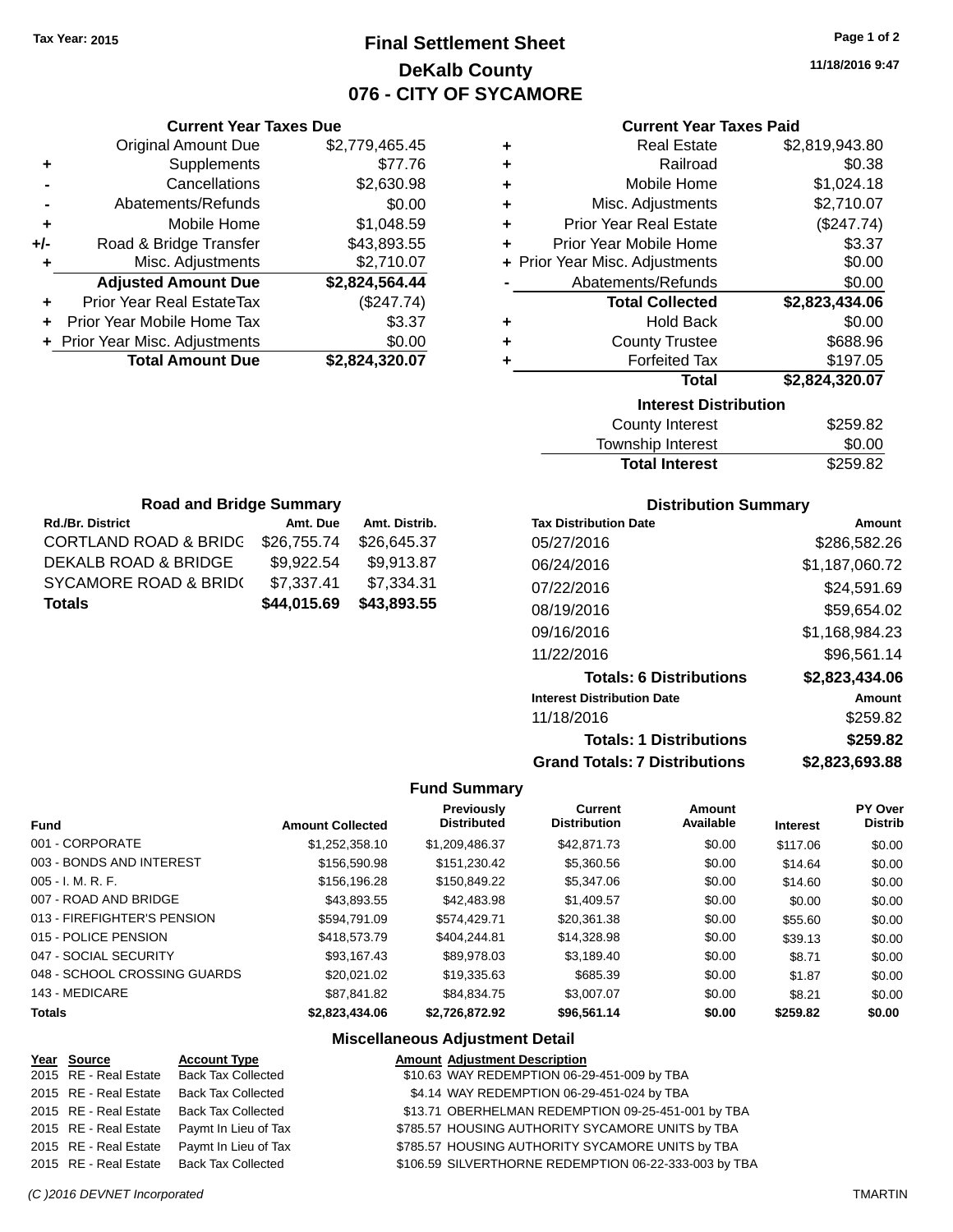### **Final Settlement Sheet Tax Year: 2015 Page 2 of 2 DeKalb County**

### **Miscellaneous Adjustment Detail**

**Totals 8 entries 82,710.07** 

**Year Source Account Type Amount Adjustment Description** \$217.01 TRUSTEE SALE 06-21-439-002 by TBA 2015 RE - Real Estate Back Tax Collected \$786.85 TRUSTEE SALE 06-21-440-001 by TBA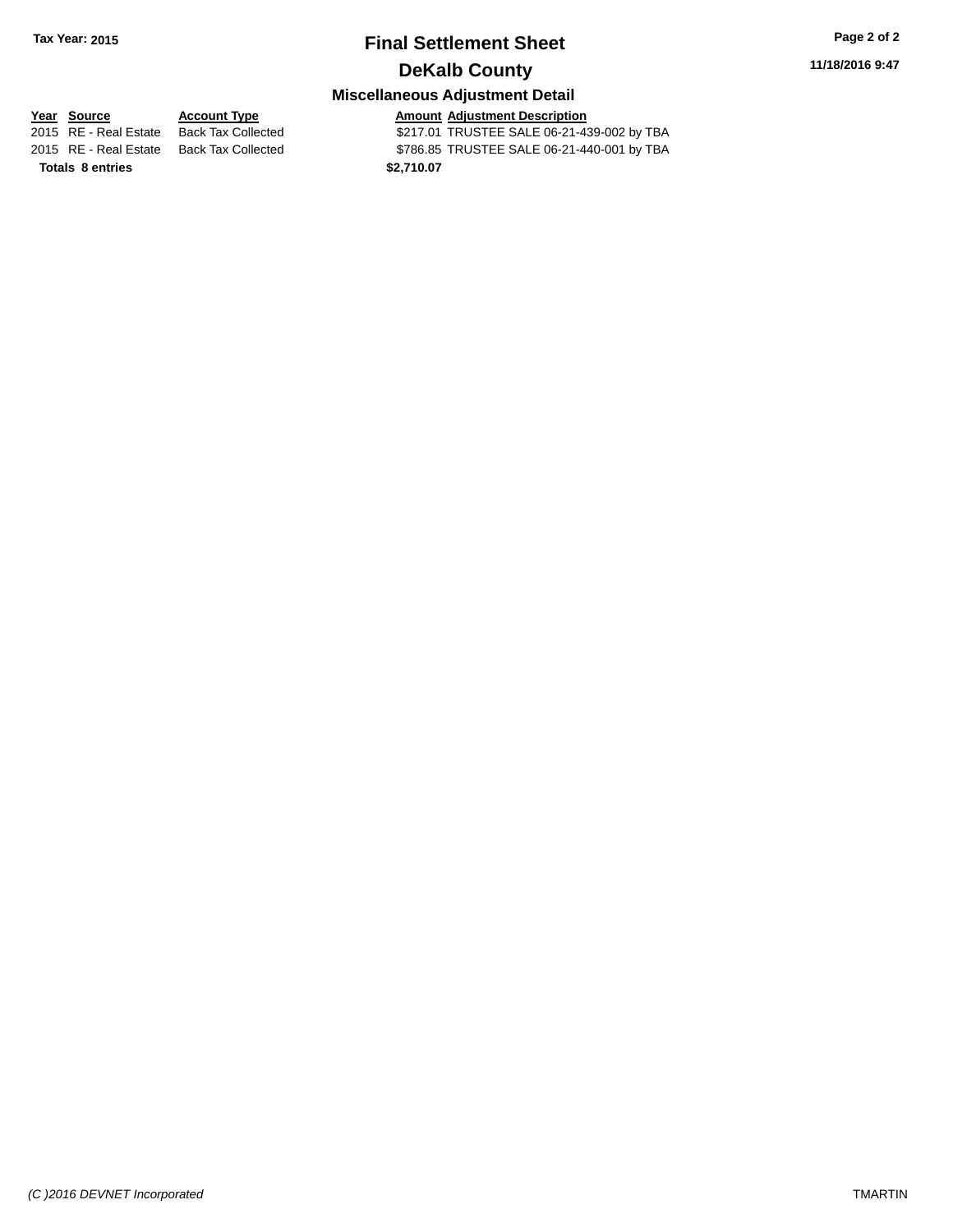**Current Year Taxes Due** Original Amount Due \$1,020,308.81

**Adjusted Amount Due \$1,020,751.27**

**Total Amount Due \$1,020,661.82**

**+** Supplements \$28.54 **-** Cancellations \$965.83 **-** Abatements/Refunds \$0.00 **+** Mobile Home \$384.93 **+/-** Road & Bridge Transfer \$0.00<br>**+** Misc. Adjustments \$994.82

**+** Prior Year Real EstateTax (\$90.68) **+** Prior Year Mobile Home Tax \$1.23 **+ Prior Year Misc. Adjustments**  $$0.00$ 

**+** Misc. Adjustments

### **Final Settlement Sheet Tax Year: 2015 Page 1 of 1 DeKalb County 077 - SYCAMORE LIBRARY**

**11/18/2016 9:47**

#### **Current Year Taxes Paid**

| ٠ | <b>Real Estate</b>             | \$1,019,055.09 |
|---|--------------------------------|----------------|
| ٠ | Railroad                       | \$0.14         |
| ÷ | Mobile Home                    | \$375.97       |
| ٠ | Misc. Adjustments              | \$994.82       |
| ÷ | <b>Prior Year Real Estate</b>  | (\$90.68)      |
| ٠ | Prior Year Mobile Home         | \$1.23         |
|   | + Prior Year Misc. Adjustments | \$0.00         |
|   | Abatements/Refunds             | \$0.00         |
|   | <b>Total Collected</b>         | \$1,020,336.57 |
| ÷ | <b>Hold Back</b>               | \$0.00         |
| ÷ | <b>County Trustee</b>          | \$252.91       |
| ٠ | <b>Forfeited Tax</b>           | \$72.34        |
|   | <b>Total</b>                   | \$1,020,661.82 |
|   | <b>Interest Distribution</b>   |                |
|   | <b>County Interest</b>         | \$93.89        |
|   |                                |                |

| <b>Total Interest</b>  | \$93.89 |
|------------------------|---------|
| Township Interest      | \$0.00  |
| <b>County Interest</b> | \$93.89 |

### **Distribution Summary**

| <b>Tax Distribution Date</b>         | Amount         |
|--------------------------------------|----------------|
| 05/27/2016                           | \$103,548.83   |
| 06/24/2016                           | \$429,012.31   |
| 07/22/2016                           | \$8,878.12     |
| 08/19/2016                           | \$21,597.56    |
| 09/16/2016                           | \$422,371.29   |
| 11/22/2016                           | \$34,928.46    |
| <b>Totals: 6 Distributions</b>       | \$1,020,336.57 |
| <b>Interest Distribution Date</b>    | Amount         |
| 11/18/2016                           | \$93.89        |
| <b>Totals: 1 Distributions</b>       | \$93.89        |
| <b>Grand Totals: 7 Distributions</b> | \$1,020,430.46 |

#### **Fund Summary**

| Fund                                     | <b>Amount Collected</b> | Previously<br><b>Distributed</b> | Current<br><b>Distribution</b> | Amount<br>Available | <b>Interest</b> | PY Over<br><b>Distrib</b> |
|------------------------------------------|-------------------------|----------------------------------|--------------------------------|---------------------|-----------------|---------------------------|
| 005 - I. M. R. F.                        | \$0.00                  | \$0.00                           | \$0.00                         | \$0.00              | \$0.00          | \$0.00                    |
| 016 - LIBRARY (township, municipalities) | \$1,020,336.57          | \$985,408.11                     | \$34,928,46                    | \$0.00              | \$93.89         | \$0.00                    |
| 027 - AUDIT                              | \$0.00                  | \$0.00                           | \$0.00                         | \$0.00              | \$0.00          | \$0.00                    |
| 047 - SOCIAL SECURITY                    | \$0.00                  | \$0.00                           | \$0.00                         | \$0.00              | \$0.00          | \$0.00                    |
| <b>Totals</b>                            | \$1.020.336.57          | \$985,408.11                     | \$34,928,46                    | \$0.00              | \$93.89         | \$0.00                    |

### **Miscellaneous Adjustment Detail**

|                         | Year Source           | <b>Account Type</b>                        |          | <b>Amount Adjustment Description</b>                 |
|-------------------------|-----------------------|--------------------------------------------|----------|------------------------------------------------------|
|                         | 2015 RE - Real Estate | <b>Back Tax Collected</b>                  |          | \$3.90 WAY REDEMPTION 06-29-451-009 by TBA           |
|                         | 2015 RE - Real Estate | Back Tax Collected                         |          | \$1.52 WAY REDEMPTION 06-29-451-024 by TBA           |
|                         | 2015 RE - Real Estate | <b>Back Tax Collected</b>                  |          | \$5.03 OBERHELMAN REDEMPTION 09-25-451-001 by TBA    |
|                         |                       | 2015 RE - Real Estate Paymt In Lieu of Tax |          | \$288.37 HOUSING AUTHORITY SYCAMORE UNITS by TBA     |
|                         |                       | 2015 RE - Real Estate Paymt In Lieu of Tax |          | \$288.37 HOUSING AUTHORITY SYCAMORE UNITS by TBA     |
|                         | 2015 RE - Real Estate | <b>Back Tax Collected</b>                  |          | \$39.13 SILVERTHORNE REDEMPTION 06-22-333-003 by TBA |
|                         | 2015 RE - Real Estate | Back Tax Collected                         |          | \$79.66 TRUSTEE SALE 06-21-439-002 by TBA            |
|                         |                       | 2015 RE - Real Estate Back Tax Collected   |          | \$288.84 TRUSTEE SALE 06-21-440-001 by TBA           |
| <b>Totals 8 entries</b> |                       |                                            | \$994.82 |                                                      |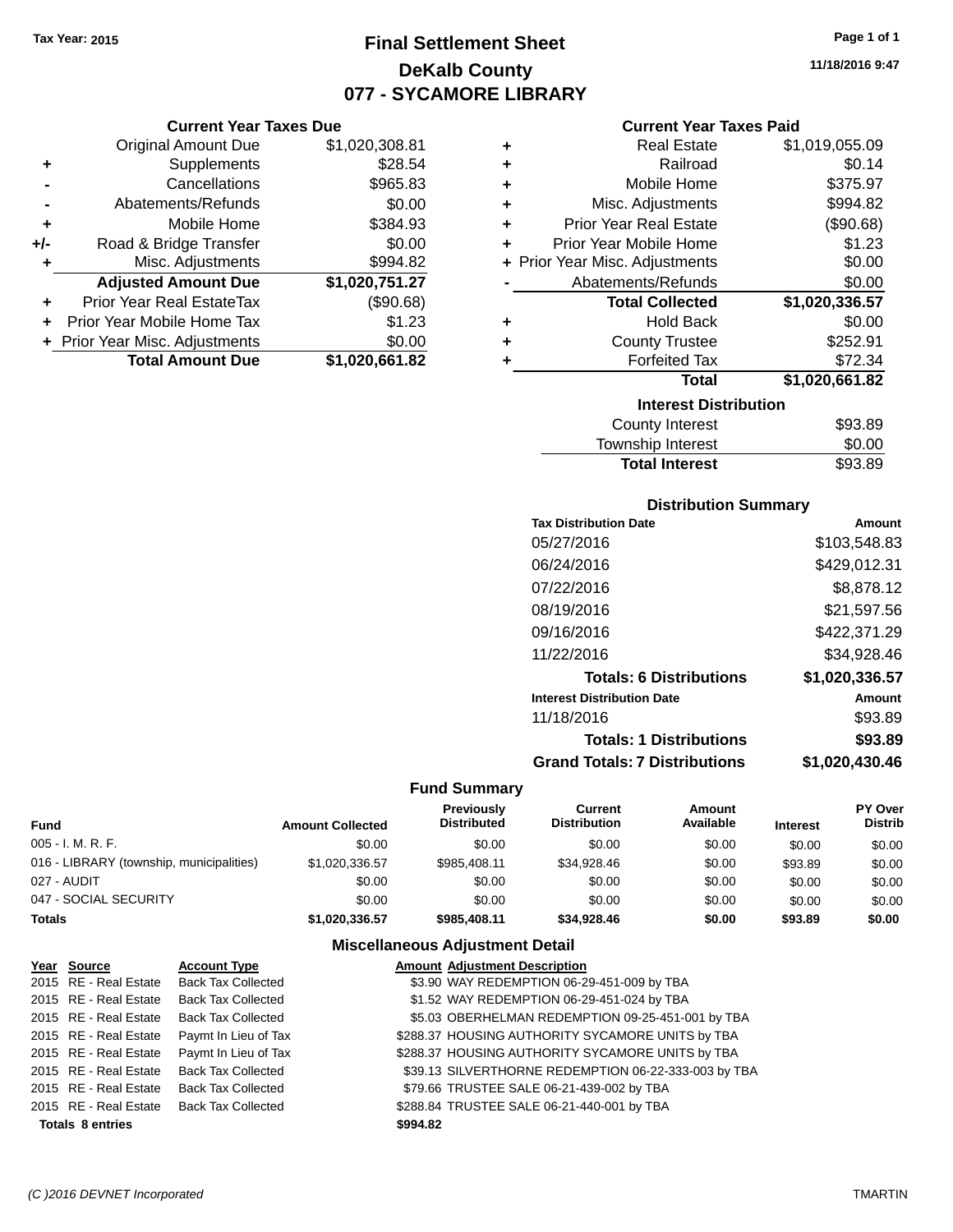### **Final Settlement Sheet Tax Year: 2015 Page 1 of 1 DeKalb County 078 - VILLAGE OF WATERMAN**

**11/18/2016 9:47**

|               |                                  | <b>Current Year Taxes Due</b> |                                        |                                  |                                      | <b>Current Year Taxes Paid</b> |                 |                |
|---------------|----------------------------------|-------------------------------|----------------------------------------|----------------------------------|--------------------------------------|--------------------------------|-----------------|----------------|
|               | <b>Original Amount Due</b>       |                               | \$178,130.69                           | ٠                                |                                      | <b>Real Estate</b>             |                 | \$208,085.57   |
| ٠             | Supplements                      |                               | \$0.00                                 | ٠                                |                                      | Railroad                       |                 | \$1,392.82     |
|               | Cancellations                    |                               | \$209.24                               | ٠                                |                                      | Mobile Home                    |                 | \$83.25        |
|               | Abatements/Refunds               |                               | \$0.00                                 | ٠                                |                                      | Misc. Adjustments              |                 | \$120.43       |
| ٠             | Mobile Home                      |                               | \$83.25                                | ٠                                | <b>Prior Year Real Estate</b>        |                                |                 | \$0.00         |
| $+/-$         | Road & Bridge Transfer           |                               | \$31,865.20                            | ٠                                | Prior Year Mobile Home               |                                |                 | \$0.00         |
| ٠             | Misc. Adjustments                |                               | \$120.43                               |                                  | + Prior Year Misc. Adjustments       |                                |                 | \$0.00         |
|               | <b>Adjusted Amount Due</b>       |                               | \$209,990.33                           |                                  | Abatements/Refunds                   |                                |                 | \$0.00         |
| ٠             | Prior Year Real EstateTax        |                               | \$0.00                                 |                                  |                                      | <b>Total Collected</b>         |                 | \$209,682.07   |
|               | Prior Year Mobile Home Tax       |                               | \$0.00                                 | ٠                                |                                      | <b>Hold Back</b>               |                 | \$0.00         |
| ÷.            | Prior Year Misc. Adjustments     |                               | \$0.00                                 | ٠                                |                                      | <b>County Trustee</b>          |                 | \$308.26       |
|               | <b>Total Amount Due</b>          |                               | \$209,990.33                           | ٠                                |                                      | <b>Forfeited Tax</b>           |                 | \$0.00         |
|               |                                  |                               |                                        |                                  |                                      | <b>Total</b>                   |                 | \$209,990.33   |
|               |                                  |                               |                                        |                                  |                                      | <b>Interest Distribution</b>   |                 |                |
|               |                                  |                               |                                        |                                  |                                      | <b>County Interest</b>         |                 | \$19.30        |
|               |                                  |                               |                                        |                                  |                                      | Township Interest              |                 | \$0.00         |
|               |                                  |                               |                                        |                                  |                                      | <b>Total Interest</b>          |                 | \$19.30        |
|               |                                  |                               |                                        |                                  |                                      |                                |                 |                |
|               | <b>Road and Bridge Summary</b>   |                               |                                        |                                  |                                      | <b>Distribution Summary</b>    |                 |                |
|               | <b>Rd./Br. District</b>          | Amt. Due                      | Amt. Distrib.                          |                                  | <b>Tax Distribution Date</b>         |                                |                 | Amount         |
|               | <b>CLINTON ROAD &amp; BRIDGE</b> | \$31,895.78                   | \$31,865.20                            |                                  | 05/27/2016                           |                                |                 | \$33,165.46    |
|               | <b>Totals</b>                    | \$31,895.78                   | \$31,865.20                            |                                  | 06/24/2016                           |                                |                 | \$81,042.72    |
|               |                                  |                               |                                        |                                  | 07/22/2016                           |                                |                 | \$1,393.07     |
|               |                                  |                               |                                        |                                  |                                      |                                |                 |                |
|               |                                  |                               |                                        |                                  | 08/19/2016                           |                                |                 | \$3,056.84     |
|               |                                  |                               |                                        |                                  | 09/16/2016                           |                                |                 | \$86,614.72    |
|               |                                  |                               |                                        |                                  | 11/22/2016                           |                                |                 | \$4,409.26     |
|               |                                  |                               |                                        |                                  |                                      | <b>Totals: 6 Distributions</b> |                 | \$209,682.07   |
|               |                                  |                               |                                        |                                  | <b>Interest Distribution Date</b>    |                                |                 | Amount         |
|               |                                  |                               |                                        |                                  | 11/18/2016                           |                                |                 | \$19.30        |
|               |                                  |                               |                                        |                                  |                                      | <b>Totals: 1 Distributions</b> |                 | \$19.30        |
|               |                                  |                               |                                        |                                  | <b>Grand Totals: 7 Distributions</b> |                                |                 | \$209,701.37   |
|               |                                  |                               |                                        | <b>Fund Summary</b>              |                                      |                                |                 |                |
|               |                                  |                               |                                        |                                  | Current                              | Amount                         |                 | <b>PY Over</b> |
| Fund          |                                  | <b>Amount Collected</b>       |                                        | Previously<br><b>Distributed</b> | <b>Distribution</b>                  | Available                      | <b>Interest</b> | Distrib        |
|               | 001 - CORPORATE                  |                               | \$98,609.93                            | \$96,525.91                      | \$2,084.02                           | \$0.00                         | \$10.69         | \$0.00         |
|               | 007 - ROAD AND BRIDGE            |                               | \$31,865.20                            | \$31,213.90                      | \$651.30                             | \$0.00                         | \$0.00          | \$0.00         |
|               | 014 - POLICE PROTECTION          |                               | \$29,252.30                            | \$28,634.09                      | \$618.21                             | \$0.00                         | \$3.18          | \$0.00         |
|               | 027 - AUDIT                      |                               | \$14,903.20                            | \$14,588.22                      | \$314.98                             | \$0.00                         | \$1.62          | \$0.00         |
| INS           | 035 - TORT JUDGEMENTS/LIABILITY  |                               | \$31,709.02                            | \$31,038.90                      | \$670.12                             | \$0.00                         | \$3.44          | \$0.00         |
|               | 047 - SOCIAL SECURITY            |                               | \$2,906.95                             | \$2,845.50                       | \$61.45                              | \$0.00                         | \$0.32          | \$0.00         |
|               | 073 - CHLORINATION OF SEWAGE     |                               | \$435.47                               | \$426.29                         | \$9.18                               | \$0.00                         | \$0.05          | \$0.00         |
| <b>Totals</b> |                                  |                               | \$209,682.07                           | \$205,272.81                     | \$4,409.26                           | \$0.00                         | \$19.30         | \$0.00         |
|               |                                  |                               | <b>Miscellaneous Adjustment Detail</b> |                                  |                                      |                                |                 |                |
|               | Voor Cource<br>Account Tung      |                               |                                        | Amount Adjustment Description    |                                      |                                |                 |                |

| rear <b>Source</b>      | ACCOUNT IVDE                             | Allioulit Agiustinent Describiton               |
|-------------------------|------------------------------------------|-------------------------------------------------|
|                         | 2015 RE - Real Estate Back Tax Collected | \$120.43 MCCORD REDEMPTION 14-15-351-002 by TBA |
| <b>Totals 1 entries</b> |                                          | \$120.43                                        |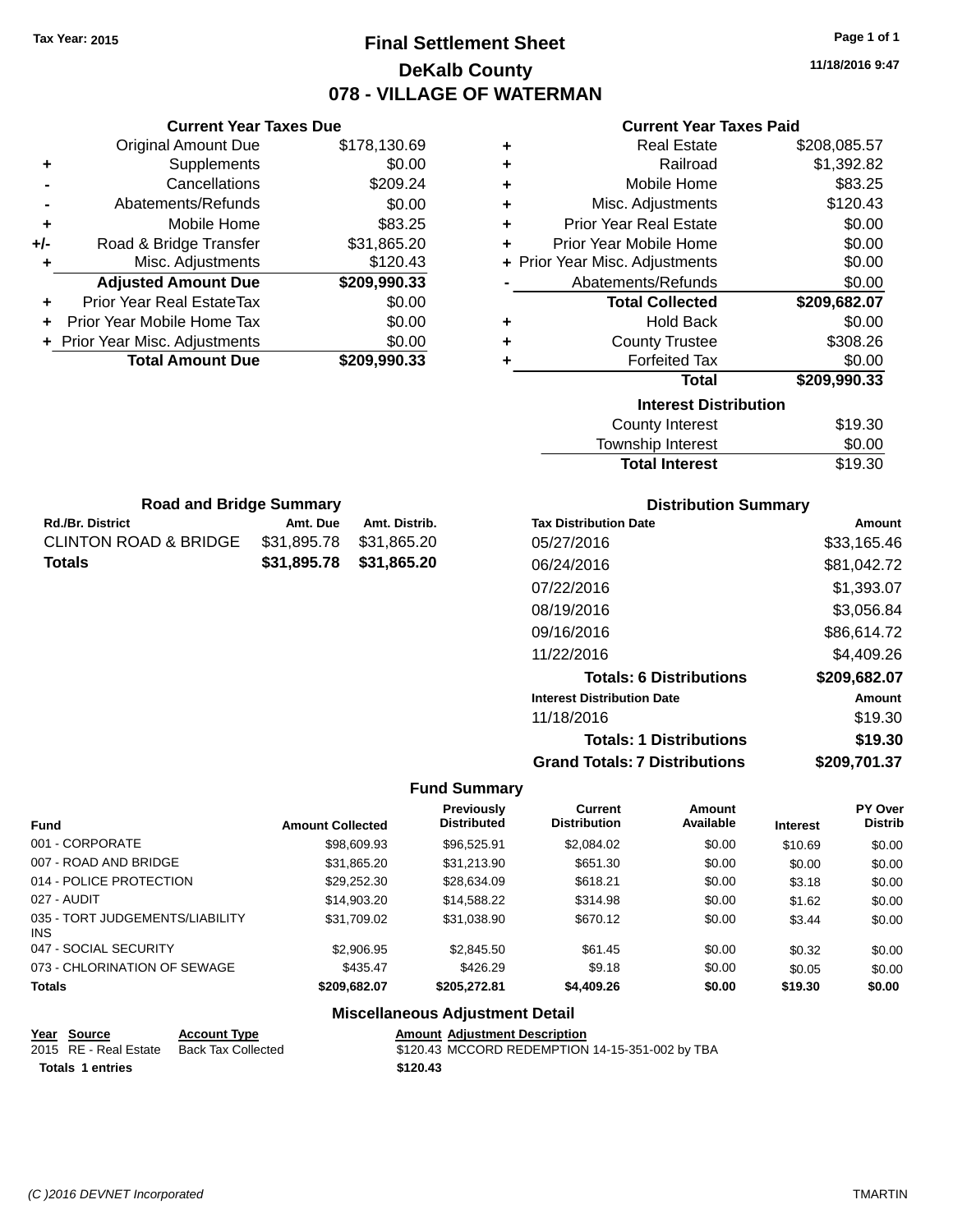### **Final Settlement Sheet Tax Year: 2015 Page 1 of 1 DeKalb County 079 - HINCKLEY SPEC SERV #1**

**11/18/2016 9:47**

#### **Current Year Taxes Paid**

|     | <b>Current Year Taxes Due</b>  |          |
|-----|--------------------------------|----------|
|     | <b>Original Amount Due</b>     | \$450.08 |
| ٠   | Supplements                    | \$0.00   |
|     | Cancellations                  | \$1.51   |
|     | Abatements/Refunds             | \$0.00   |
| ٠   | Mobile Home                    | \$0.00   |
| +/- | Road & Bridge Transfer         | \$0.00   |
| ٠   | Misc. Adjustments              | \$0.00   |
|     | <b>Adjusted Amount Due</b>     | \$448.57 |
| ٠   | Prior Year Real EstateTax      | \$0.00   |
| ÷   | Prior Year Mobile Home Tax     | \$0.00   |
|     | + Prior Year Misc. Adjustments | \$0.00   |
|     | <b>Total Amount Due</b>        | \$448.57 |

| ٠ | <b>Real Estate</b>             | \$448.57 |
|---|--------------------------------|----------|
| ٠ | Railroad                       | \$0.00   |
| ٠ | Mobile Home                    | \$0.00   |
| ٠ | Misc. Adjustments              | \$0.00   |
| ٠ | Prior Year Real Estate         | \$0.00   |
| ÷ | Prior Year Mobile Home         | \$0.00   |
|   | + Prior Year Misc. Adjustments | \$0.00   |
|   | Abatements/Refunds             | \$0.00   |
|   | <b>Total Collected</b>         | \$448.57 |
| ٠ | Hold Back                      | \$0.00   |
| ٠ | <b>County Trustee</b>          | \$0.00   |
| ٠ | <b>Forfeited Tax</b>           | \$0.00   |
|   | <b>Total</b>                   | \$448.57 |
|   | <b>Interest Distribution</b>   |          |
|   | <b>County Interest</b>         | \$0.04   |
|   | <b>Township Interest</b>       | \$0.00   |
|   | <b>Total Interest</b>          | \$0.04   |

### **Distribution Summary Tax Distribution Date Amount** 05/27/2016 \$41.36 06/24/2016 \$182.93 09/16/2016 \$203.34 11/22/2016 \$20.94 **Totals: 4 Distributions \$448.57 Interest Distribution Date Amount** 11/18/2016 \$0.04 **Totals: 1 Distributions \$0.04 Grand Totals: 5 Distributions \$448.61**

| <b>Fund Summary</b>        |                         |                                         |                                |                     |                 |                                  |
|----------------------------|-------------------------|-----------------------------------------|--------------------------------|---------------------|-----------------|----------------------------------|
| <b>Fund</b>                | <b>Amount Collected</b> | <b>Previously</b><br><b>Distributed</b> | Current<br><b>Distribution</b> | Amount<br>Available | <b>Interest</b> | <b>PY Over</b><br><b>Distrib</b> |
| 023 - SPECIAL SERVICE AREA | \$448.57                | \$427.63                                | \$20.94                        | \$0.00              | \$0.04          | \$0.00                           |
| Totals                     | \$448.57                | \$427.63                                | \$20.94                        | \$0.00              | \$0.04          | \$0.00                           |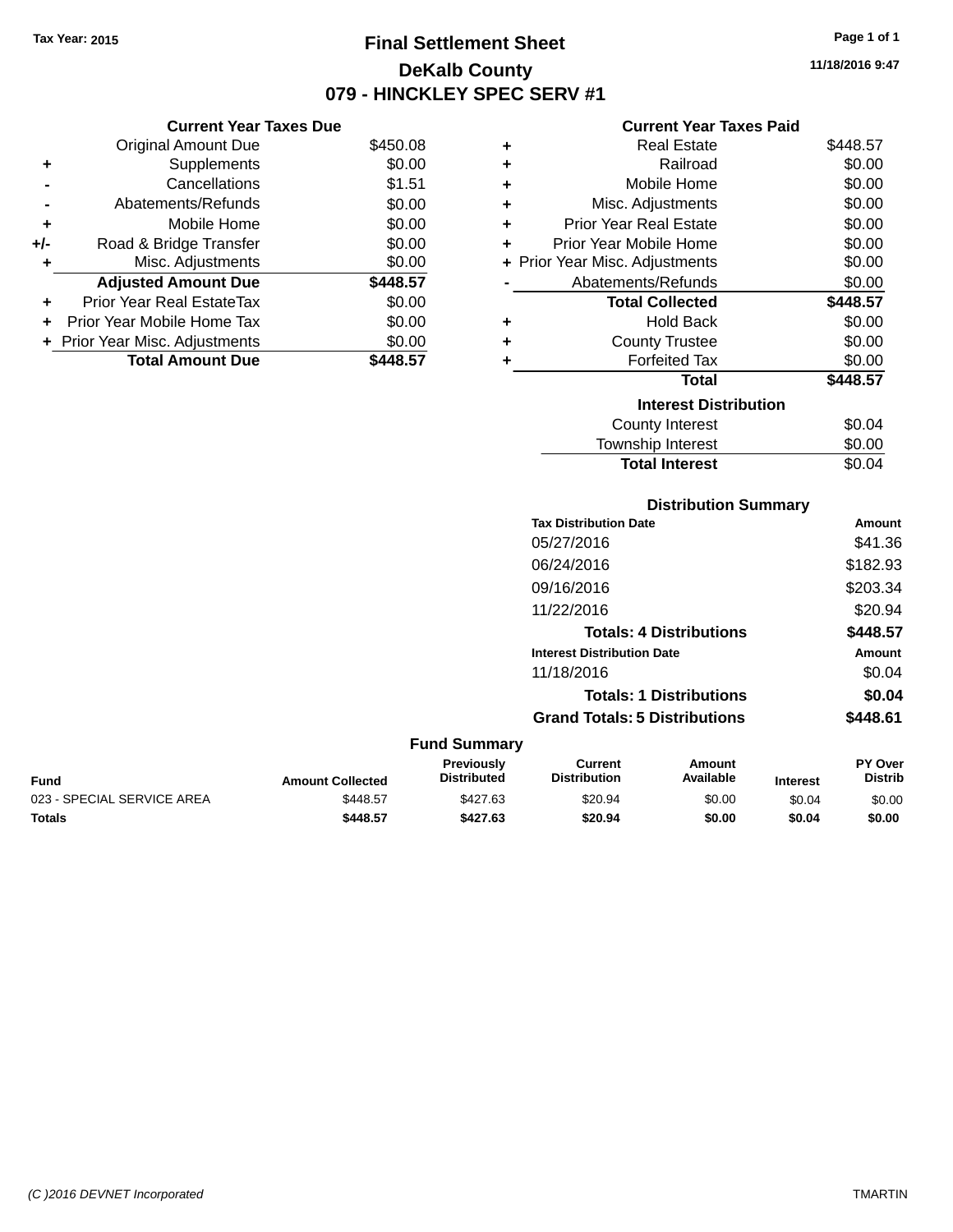### **Final Settlement Sheet Tax Year: 2015 Page 1 of 1 DeKalb County 080 - HINCKLEY SPEC SERV #2**

**11/18/2016 9:47**

#### **Current Year Taxes Paid**

|     | <b>Current Year Taxes Due</b>    |          |
|-----|----------------------------------|----------|
|     | <b>Original Amount Due</b>       | \$450.13 |
| ٠   | Supplements                      | \$0.00   |
|     | Cancellations                    | \$0.00   |
|     | Abatements/Refunds               | \$0.00   |
| ٠   | Mobile Home                      | \$0.00   |
| +/- | Road & Bridge Transfer           | \$0.00   |
| ٠   | Misc. Adjustments                | \$0.00   |
|     | <b>Adjusted Amount Due</b>       | \$450.13 |
| ٠   | <b>Prior Year Real EstateTax</b> | \$0.00   |
|     | Prior Year Mobile Home Tax       | \$0.00   |
|     | + Prior Year Misc. Adjustments   | \$0.00   |
|     | <b>Total Amount Due</b>          | \$450.13 |

| ٠ | Real Estate                    | \$450.13 |
|---|--------------------------------|----------|
| ٠ | Railroad                       | \$0.00   |
| ٠ | Mobile Home                    | \$0.00   |
| ٠ | Misc. Adjustments              | \$0.00   |
| ٠ | Prior Year Real Estate         | \$0.00   |
| ٠ | Prior Year Mobile Home         | \$0.00   |
|   | + Prior Year Misc. Adjustments | \$0.00   |
|   | Abatements/Refunds             | \$0.00   |
|   | <b>Total Collected</b>         | \$450.13 |
| ٠ | Hold Back                      | \$0.00   |
| ٠ | <b>County Trustee</b>          | \$0.00   |
| ٠ | <b>Forfeited Tax</b>           | \$0.00   |
|   | <b>Total</b>                   | \$450.13 |
|   | <b>Interest Distribution</b>   |          |
|   | <b>County Interest</b>         | \$0.04   |
|   | <b>Township Interest</b>       | \$0.00   |
|   | <b>Total Interest</b>          | \$0.04   |

## **Distribution Summary**

| <b>Tax Distribution Date</b>         | Amount   |
|--------------------------------------|----------|
| 05/27/2016                           | \$38.79  |
| 06/24/2016                           | \$198.04 |
| 07/22/2016                           | \$3.08   |
| 08/19/2016                           | \$8.66   |
| 09/16/2016                           | \$191.89 |
| 11/22/2016                           | \$9.67   |
| <b>Totals: 6 Distributions</b>       | \$450.13 |
| <b>Interest Distribution Date</b>    | Amount   |
| 11/18/2016                           | \$0.04   |
| <b>Totals: 1 Distributions</b>       | \$0.04   |
| <b>Grand Totals: 7 Distributions</b> | \$450.17 |
|                                      |          |

| Fund                       | <b>Amount Collected</b> | <b>Previously</b><br><b>Distributed</b> | Current<br><b>Distribution</b> | Amount<br>Available | <b>Interest</b> | <b>PY Over</b><br><b>Distrib</b> |
|----------------------------|-------------------------|-----------------------------------------|--------------------------------|---------------------|-----------------|----------------------------------|
| 023 - SPECIAL SERVICE AREA | \$450.13                | \$440.46                                | \$9.67                         | \$0.00              | \$0.04          | \$0.00                           |
| <b>Totals</b>              | \$450.13                | \$440.46                                | \$9.67                         | \$0.00              | \$0.04          | \$0.00                           |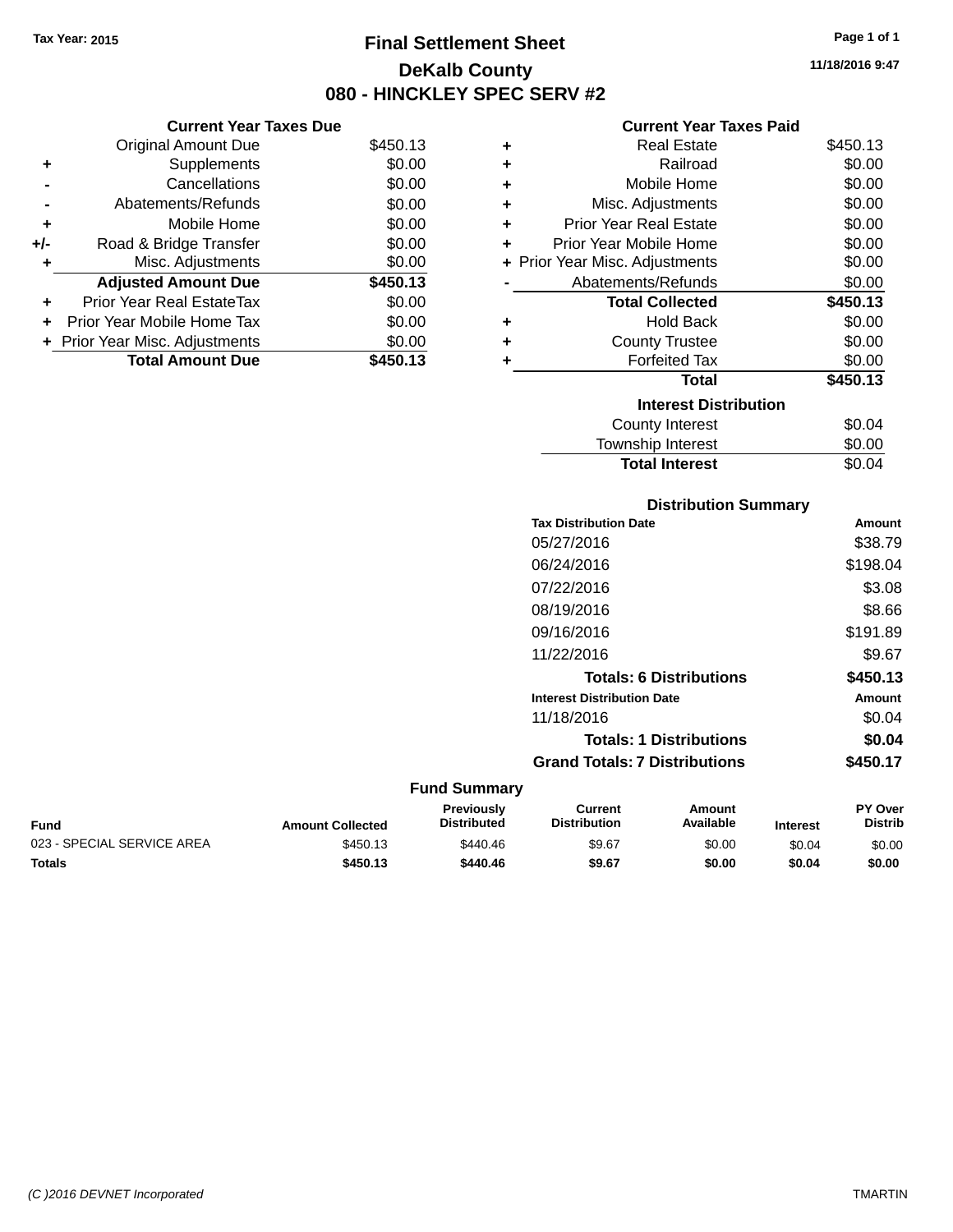### **Final Settlement Sheet Tax Year: 2015 Page 1 of 1 DeKalb County 083 - TOWN OF CORTLAND SBA #1**

**11/18/2016 9:47**

| <b>Current Year Taxes Paid</b> |  |  |  |
|--------------------------------|--|--|--|
|--------------------------------|--|--|--|

| <b>Current Year Taxes Due</b> |                                |
|-------------------------------|--------------------------------|
| <b>Original Amount Due</b>    | \$0.00                         |
| Supplements                   | \$0.00                         |
| Cancellations                 | \$0.00                         |
| Abatements/Refunds            | \$0.00                         |
| Mobile Home                   | \$0.00                         |
| Road & Bridge Transfer        | \$0.00                         |
| Misc. Adjustments             | \$0.00                         |
| <b>Adjusted Amount Due</b>    | \$0.00                         |
| Prior Year Real EstateTax     | \$0.00                         |
| Prior Year Mobile Home Tax    | \$0.00                         |
|                               | \$0.00                         |
| <b>Total Amount Due</b>       | \$0.00                         |
|                               | + Prior Year Misc. Adjustments |

| ٠ | <b>Real Estate</b>             | \$0.00 |
|---|--------------------------------|--------|
| ٠ | Railroad                       | \$0.00 |
| ٠ | Mobile Home                    | \$0.00 |
| ٠ | Misc. Adjustments              | \$0.00 |
| ٠ | <b>Prior Year Real Estate</b>  | \$0.00 |
| ٠ | Prior Year Mobile Home         | \$0.00 |
|   | + Prior Year Misc. Adjustments | \$0.00 |
|   | Abatements/Refunds             | \$0.00 |
|   | <b>Total Collected</b>         | \$0.00 |
|   | <b>Hold Back</b>               | \$0.00 |
|   | <b>County Trustee</b>          | \$0.00 |
|   | <b>Forfeited Tax</b>           | \$0.00 |
|   | Total                          | \$0.00 |
|   | <b>Interest Distribution</b>   |        |
|   | County Interest                | \$0.00 |

Township Interest \$0.00 **Total Interest** \$0.00

|                          |                         | <b>Fund Summary</b>                     |                                |                     |                 |                           |
|--------------------------|-------------------------|-----------------------------------------|--------------------------------|---------------------|-----------------|---------------------------|
| Fund                     | <b>Amount Collected</b> | <b>Previously</b><br><b>Distributed</b> | Current<br><b>Distribution</b> | Amount<br>Available | <b>Interest</b> | PY Over<br><b>Distrib</b> |
| 003 - BONDS AND INTEREST | \$0.00                  | \$0.00                                  | \$0.00                         | \$0.00              | \$0.00          | \$0.00                    |
| <b>Totals</b>            | \$0.00                  | \$0.00                                  | \$0.00                         | \$0.00              | \$0.00          | \$0.00                    |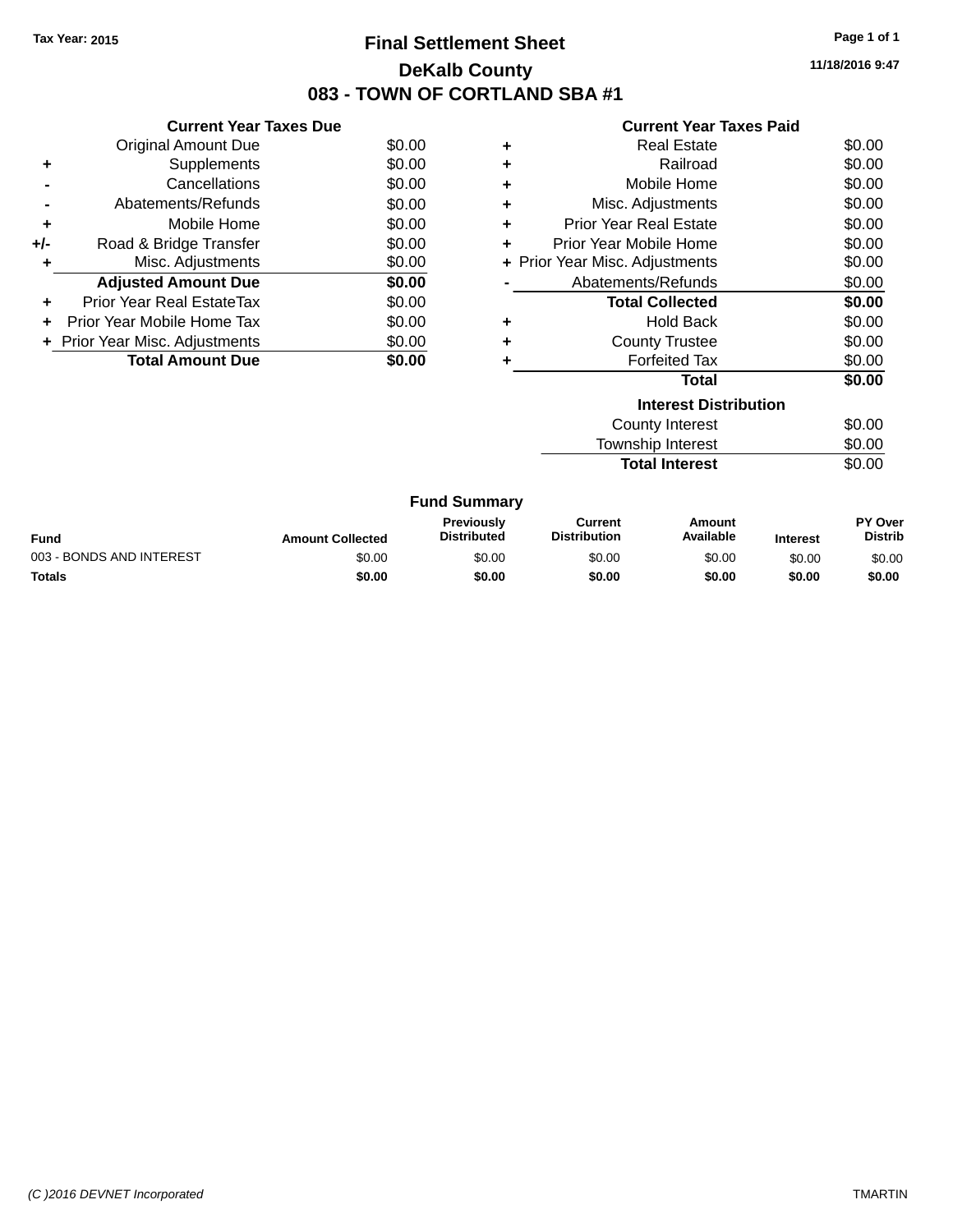**Current Year Taxes Due**

**Original Amount Due** 

**Adjusted Amount Due** 

**Total Amount Due** 

**+** Supplements **-** Cancellations **-** Abatements/Refunds **+** Mobile Home **+/-** Road & Bridge Transfer **+** Misc. Adjustments

**+** Prior Year Real EstateTax \$0.00 **+** Prior Year Mobile Home Tax **+** Prior Year Misc. Adjustments

### **Final Settlement Sheet Tax Year: 2015 Page 1 of 1 DeKalb County 085 - BURLINGTON FIRE**

**11/18/2016 9:47**

#### **Current Year Taxes Paid**

| \$10,772.40 | ٠ | <b>Real Estate</b>             | \$10,118.60 |
|-------------|---|--------------------------------|-------------|
| \$0.00      | ٠ | Railroad                       | \$653.80    |
| \$0.00      | ٠ | Mobile Home                    | \$0.00      |
| \$0.00      | ٠ | Misc. Adjustments              | \$0.00      |
| \$0.00      | ٠ | <b>Prior Year Real Estate</b>  | \$0.00      |
| \$0.00      | ٠ | Prior Year Mobile Home         | \$0.00      |
| \$0.00      |   | + Prior Year Misc. Adjustments | \$0.00      |
| \$10,772.40 |   | Abatements/Refunds             | \$0.00      |
| \$0.00      |   | <b>Total Collected</b>         | \$10,772.40 |
| \$0.00      | ٠ | <b>Hold Back</b>               | \$0.00      |
| \$0.00      | ٠ | <b>County Trustee</b>          | \$0.00      |
| \$10,772.40 | ٠ | <b>Forfeited Tax</b>           | \$0.00      |
|             |   | <b>Total</b>                   | \$10,772.40 |
|             |   | <b>Interest Distribution</b>   |             |
|             |   | <b>County Interest</b>         | \$0.99      |

### $$0.99$ Township Interest \$0.00 Total Interest \$0.99

### **Distribution Summary**

| <b>Tax Distribution Date</b>         | Amount      |
|--------------------------------------|-------------|
| 05/27/2016                           | \$527.38    |
| 06/24/2016                           | \$6,098.93  |
| 09/16/2016                           | \$4.066.96  |
| 11/22/2016                           | \$79.13     |
| <b>Totals: 4 Distributions</b>       | \$10,772.40 |
| <b>Interest Distribution Date</b>    | Amount      |
| 11/18/2016                           | \$0.99      |
| <b>Totals: 1 Distributions</b>       | \$0.99      |
| <b>Grand Totals: 5 Distributions</b> | \$10,773.39 |

| <b>Fund</b>           | <b>Amount Collected</b> | <b>Previously</b><br><b>Distributed</b> | Current<br><b>Distribution</b> | Amount<br>Available | <b>Interest</b> | <b>PY Over</b><br><b>Distrib</b> |
|-----------------------|-------------------------|-----------------------------------------|--------------------------------|---------------------|-----------------|----------------------------------|
| 001 - CORPORATE       | \$5,166.20              | \$5.128.24                              | \$37.96                        | \$0.00              | \$0.48          | \$0.00                           |
| 047 - SOCIAL SECURITY | \$311.65                | \$309.36                                | \$2.29                         | \$0.00              | \$0.03          | \$0.00                           |
| 064 - AMBULANCE       | \$5.166.18              | \$5.128.23                              | \$37.95                        | \$0.00              | \$0.47          | \$0.00                           |
| 143 - MEDICARE        | \$128.37                | \$127.44                                | \$0.93                         | \$0.00              | \$0.01          | \$0.00                           |
| Totals                | \$10,772.40             | \$10,693.27                             | \$79.13                        | \$0.00              | \$0.99          | \$0.00                           |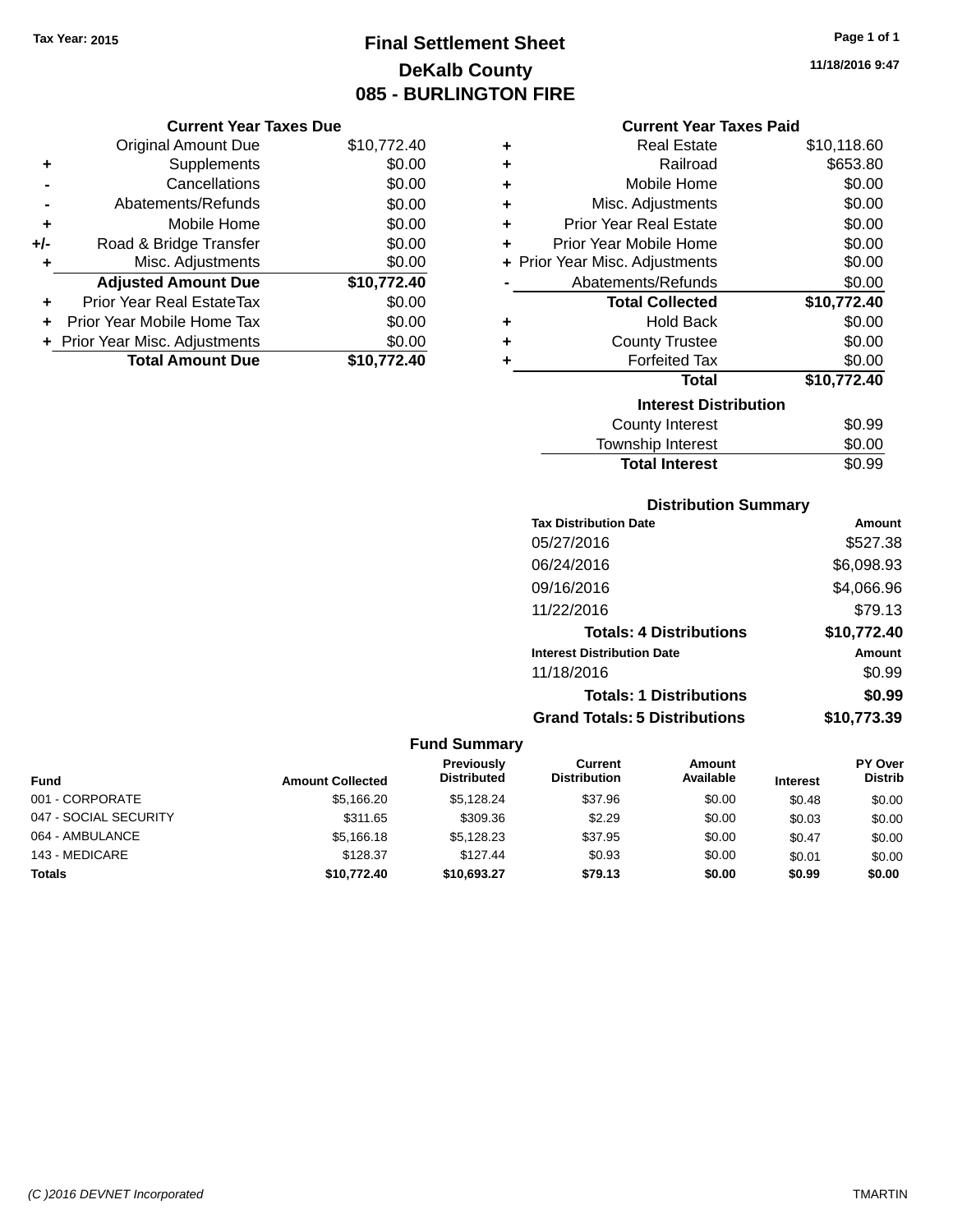### **Final Settlement Sheet Tax Year: 2015 Page 1 of 1 DeKalb County 086 - CORTLAND FIRE**

#### **Current Year Taxes Due**

|       | <b>Original Amount Due</b>       | \$480,577.83 |
|-------|----------------------------------|--------------|
| ٠     | Supplements                      | \$76.31      |
|       | Cancellations                    | \$566.66     |
|       | Abatements/Refunds               | \$0.00       |
| ٠     | Mobile Home                      | \$347.55     |
| $+/-$ | Road & Bridge Transfer           | \$0.00       |
| ٠     | Misc. Adjustments                | \$316.06     |
|       | <b>Adjusted Amount Due</b>       | \$480,751.09 |
|       | <b>Prior Year Real EstateTax</b> | (\$4.85)     |
|       | Prior Year Mobile Home Tax       | \$0.00       |
|       | + Prior Year Misc. Adjustments   | \$0.00       |
|       | <b>Total Amount Due</b>          | \$480,746.24 |

| ٠ | <b>Real Estate</b>             | \$471,510.43 |
|---|--------------------------------|--------------|
| ÷ | Railroad                       | \$4,552.50   |
| ÷ | Mobile Home                    | \$337.37     |
| ٠ | Misc. Adjustments              | \$316.06     |
| ٠ | <b>Prior Year Real Estate</b>  | (\$4.85)     |
| ÷ | Prior Year Mobile Home         | \$0.00       |
|   | + Prior Year Misc. Adjustments | \$0.00       |
|   | Abatements/Refunds             | \$0.00       |
|   | <b>Total Collected</b>         | \$476,711.51 |
| ٠ | <b>Hold Back</b>               | \$0.00       |
| ÷ | <b>County Trustee</b>          | \$4,034.71   |
| ٠ | <b>Forfeited Tax</b>           | \$0.02       |
|   | <b>Total</b>                   | \$480,746.24 |
|   | <b>Interest Distribution</b>   |              |
|   | <b>County Interest</b>         | \$43.87      |
|   |                                |              |

## Township Interest \$0.00<br>
Total Interest \$43.87 **Total Interest**

### **Distribution Summary**

| <b>Tax Distribution Date</b>         | Amount       |
|--------------------------------------|--------------|
| 05/27/2016                           | \$57,408.13  |
| 06/24/2016                           | \$190,573.38 |
| 07/22/2016                           | \$6,905.55   |
| 08/19/2016                           | \$6.491.54   |
| 09/16/2016                           | \$202,376.49 |
| 11/22/2016                           | \$12,956.42  |
| <b>Totals: 6 Distributions</b>       | \$476,711.51 |
| <b>Interest Distribution Date</b>    | Amount       |
| 11/18/2016                           | \$43.87      |
| <b>Totals: 1 Distributions</b>       | \$43.87      |
| <b>Grand Totals: 7 Distributions</b> | \$476,755.38 |
|                                      |              |

### **Fund Summary**

| Fund            | <b>Amount Collected</b> | <b>Previously</b><br><b>Distributed</b> | Current<br><b>Distribution</b> | Amount<br>Available | <b>Interest</b> | <b>PY Over</b><br><b>Distrib</b> |
|-----------------|-------------------------|-----------------------------------------|--------------------------------|---------------------|-----------------|----------------------------------|
| 001 - CORPORATE | \$230.838.01            | \$224.564.13                            | \$6,273.88                     | \$0.00              | \$21.24         | \$0.00                           |
| 064 - AMBULANCE | \$245,873,50            | \$239.190.96                            | \$6.682.54                     | \$0.00              | \$22.63         | \$0.00                           |
| <b>Totals</b>   | \$476.711.51            | \$463,755.09                            | \$12.956.42                    | \$0.00              | \$43.87         | \$0.00                           |

### **Miscellaneous Adjustment Detail**

| Year Source             | <b>Account Type</b>                      | <b>Amount Adjustment Description</b>            |
|-------------------------|------------------------------------------|-------------------------------------------------|
|                         | 2015 RE - Real Estate Back Tax Collected | \$9.95 TRUSTEE SALE 09-29-134-010 by TBA        |
|                         | 2015 RE - Real Estate Back Tax Collected | \$141.86 STALEY REDEMPTION 09-29-251-050 by TBA |
|                         | 2015 RE - Real Estate Back Tax Collected | \$152.16 STALEY REDEMPTION 09-29-251-051 by TBA |
|                         | 2015 RE - Real Estate Back Tax Collected | \$12.09 TRUSTEE SALE 09-17-384-011 by TBA       |
| <b>Totals 4 entries</b> |                                          | \$316.06                                        |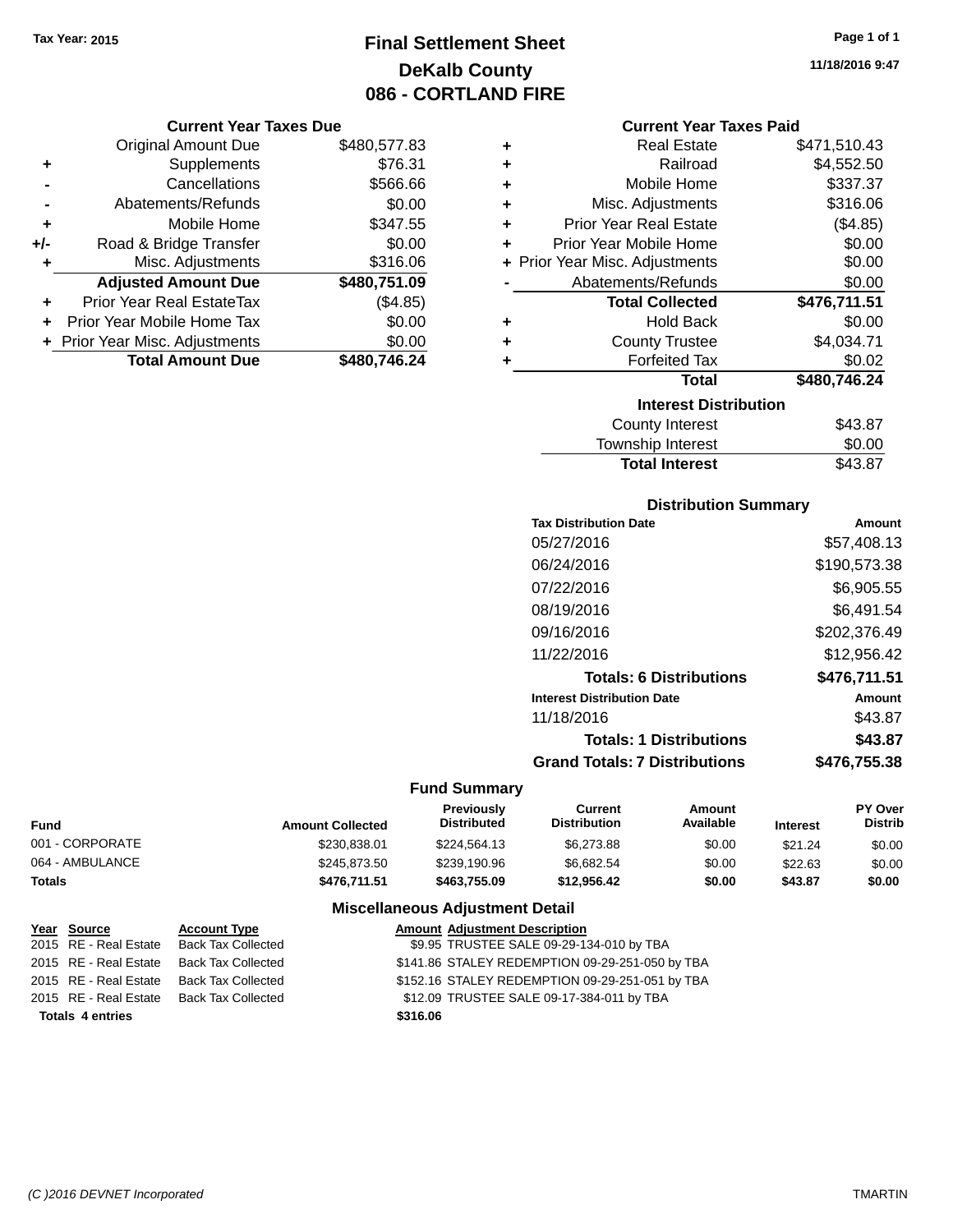### **Final Settlement Sheet Tax Year: 2015 Page 1 of 1 DeKalb County 087 - DE KALB FIRE**

#### **Current Year Taxes Due**

|       | <b>Original Amount Due</b>       | \$134,075.13 |
|-------|----------------------------------|--------------|
| ٠     | Supplements                      | \$0.00       |
|       | Cancellations                    | \$130.42     |
|       | Abatements/Refunds               | \$0.00       |
| ٠     | Mobile Home                      | \$4.00       |
| $+/-$ | Road & Bridge Transfer           | \$0.00       |
| ٠     | Misc. Adjustments                | \$0.00       |
|       | <b>Adjusted Amount Due</b>       | \$133,948.71 |
| ÷     | <b>Prior Year Real EstateTax</b> | (\$6.59)     |
|       | Prior Year Mobile Home Tax       | \$0.00       |
|       | + Prior Year Misc. Adjustments   | \$0.00       |
|       | <b>Total Amount Due</b>          | \$133.942.12 |

| ٠ | <b>Real Estate</b>             | \$129,686.64 |
|---|--------------------------------|--------------|
| ÷ | Railroad                       | \$4,226.34   |
| ÷ | Mobile Home                    | \$4.00       |
| ÷ | Misc. Adjustments              | \$0.00       |
| ÷ | <b>Prior Year Real Estate</b>  | (\$6.59)     |
| ÷ | Prior Year Mobile Home         | \$0.00       |
|   | + Prior Year Misc. Adjustments | \$0.00       |
|   | Abatements/Refunds             | \$0.00       |
|   |                                |              |
|   | <b>Total Collected</b>         | \$133,910.39 |
| ٠ | <b>Hold Back</b>               | \$0.00       |
| ÷ | <b>County Trustee</b>          | \$31.73      |
| ٠ | <b>Forfeited Tax</b>           | \$0.00       |
|   | <b>Total</b>                   | \$133,942.12 |
|   | <b>Interest Distribution</b>   |              |
|   | County Interest                | \$12.32      |

# **Distribution Summary**

**Total Interest** \$12.32

| <b>Tax Distribution Date</b>         | Amount       |
|--------------------------------------|--------------|
| 05/27/2016                           | \$13,625.22  |
| 06/24/2016                           | \$60,585.56  |
| 07/22/2016                           | \$574.66     |
| 08/19/2016                           | \$1,754.38   |
| 09/16/2016                           | \$53,090.20  |
| 11/22/2016                           | \$4,280.37   |
| <b>Totals: 6 Distributions</b>       | \$133,910.39 |
| <b>Interest Distribution Date</b>    | Amount       |
| 11/18/2016                           | \$12.32      |
| <b>Totals: 1 Distributions</b>       | \$12.32      |
| <b>Grand Totals: 7 Distributions</b> | \$133,922.71 |
|                                      |              |

### **Fund Summary**

| Fund            | <b>Amount Collected</b> | Previously<br><b>Distributed</b> | Current<br><b>Distribution</b> | Amount<br>Available | <b>Interest</b> | <b>PY Over</b><br><b>Distrib</b> |
|-----------------|-------------------------|----------------------------------|--------------------------------|---------------------|-----------------|----------------------------------|
| 001 - CORPORATE | \$133,910.39            | \$129,630.02                     | \$4,280.37                     | \$0.00              | \$12.32         | \$0.00                           |
| Totals          | \$133,910.39            | \$129,630.02                     | \$4,280,37                     | \$0.00              | \$12.32         | \$0.00                           |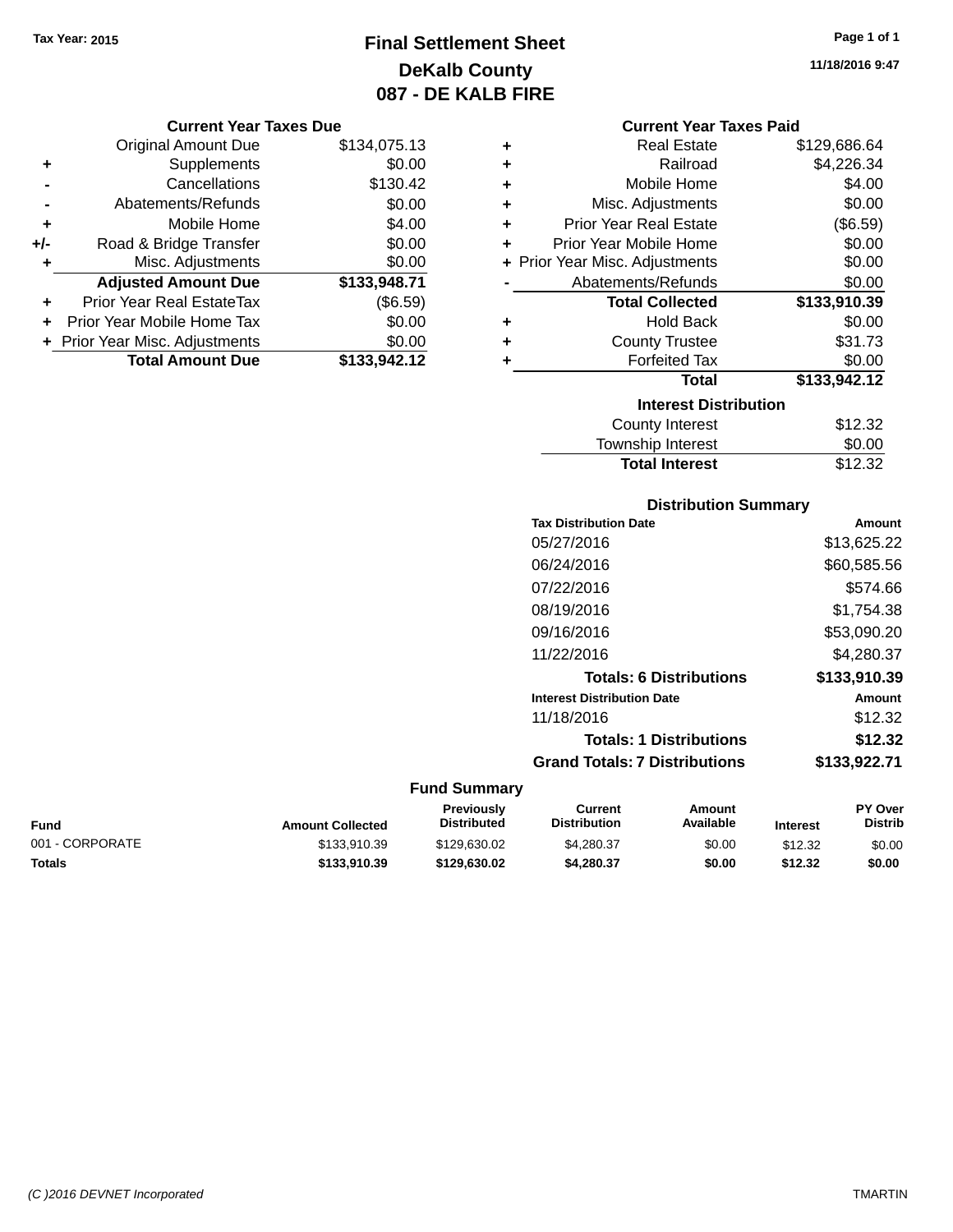### **Final Settlement Sheet Tax Year: 2015 Page 1 of 1 DeKalb County 088 - EARLVILLE FIRE**

**11/18/2016 9:47**

| <b>Current Year Taxes Due</b> |  |
|-------------------------------|--|
|-------------------------------|--|

|       | <b>Original Amount Due</b>     | \$3,259.64 |
|-------|--------------------------------|------------|
| ٠     | Supplements                    | \$0.00     |
|       | Cancellations                  | \$0.00     |
|       | Abatements/Refunds             | \$0.00     |
| ٠     | Mobile Home                    | \$0.00     |
| $+/-$ | Road & Bridge Transfer         | \$0.00     |
| ٠     | Misc. Adjustments              | \$0.00     |
|       | <b>Adjusted Amount Due</b>     | \$3,259.64 |
| ٠     | Prior Year Real EstateTax      | \$0.00     |
|       | Prior Year Mobile Home Tax     | \$0.00     |
|       | + Prior Year Misc. Adjustments | \$0.00     |
|       | <b>Total Amount Due</b>        | \$3.259.64 |

|   | <b>Current Year Taxes Paid</b> |            |
|---|--------------------------------|------------|
| ٠ | <b>Real Estate</b>             | \$2,956.46 |
| ÷ | Railroad                       | \$303.18   |
| ÷ | Mobile Home                    | \$0.00     |
| ÷ | Misc. Adjustments              | \$0.00     |
| ÷ | <b>Prior Year Real Estate</b>  | \$0.00     |
| ÷ | Prior Year Mobile Home         | \$0.00     |

|    | + Prior Year Misc. Adjustments | \$0.00     |
|----|--------------------------------|------------|
|    | Abatements/Refunds             | \$0.00     |
|    | <b>Total Collected</b>         | \$3,259.64 |
| ÷  | <b>Hold Back</b>               | \$0.00     |
| Ŧ. | <b>County Trustee</b>          | \$0.00     |
| ÷. | <b>Forfeited Tax</b>           | \$0.00     |
|    | Total                          | \$3,259.64 |
|    | <b>Interest Distribution</b>   |            |
|    | <b>County Interest</b>         | \$0.30     |
|    | <b>Township Interest</b>       | \$0.00     |

| <b>Total Interest</b> | \$0.30 |
|-----------------------|--------|
| Township Interest     | \$0.00 |
| County interest       | JU.JU  |

### **Distribution Summary**

| <b>Tax Distribution Date</b>         | <b>Amount</b> |
|--------------------------------------|---------------|
| 05/27/2016                           | \$609.44      |
| 06/24/2016                           | \$1,282.10    |
| 08/19/2016                           | \$144.77      |
| 09/16/2016                           | \$1,054.57    |
| 11/22/2016                           | \$168.76      |
| <b>Totals: 5 Distributions</b>       | \$3,259.64    |
| <b>Interest Distribution Date</b>    | <b>Amount</b> |
| 11/18/2016                           | \$0.30        |
| <b>Totals: 1 Distributions</b>       | \$0.30        |
| <b>Grand Totals: 6 Distributions</b> | \$3,259.94    |

| Fund            | <b>Amount Collected</b> | <b>Previously</b><br>Distributed | Current<br><b>Distribution</b> | Amount<br>Available | <b>Interest</b> | <b>PY Over</b><br><b>Distrib</b> |
|-----------------|-------------------------|----------------------------------|--------------------------------|---------------------|-----------------|----------------------------------|
| 001 - CORPORATE | \$1,587.15              | \$1,504.98                       | \$82.17                        | \$0.00              | \$0.15          | \$0.00                           |
| 064 - AMBULANCE | \$1.672.49              | \$1,585.90                       | \$86.59                        | \$0.00              | \$0.15          | \$0.00                           |
| <b>Totals</b>   | \$3.259.64              | \$3,090.88                       | \$168.76                       | \$0.00              | \$0.30          | \$0.00                           |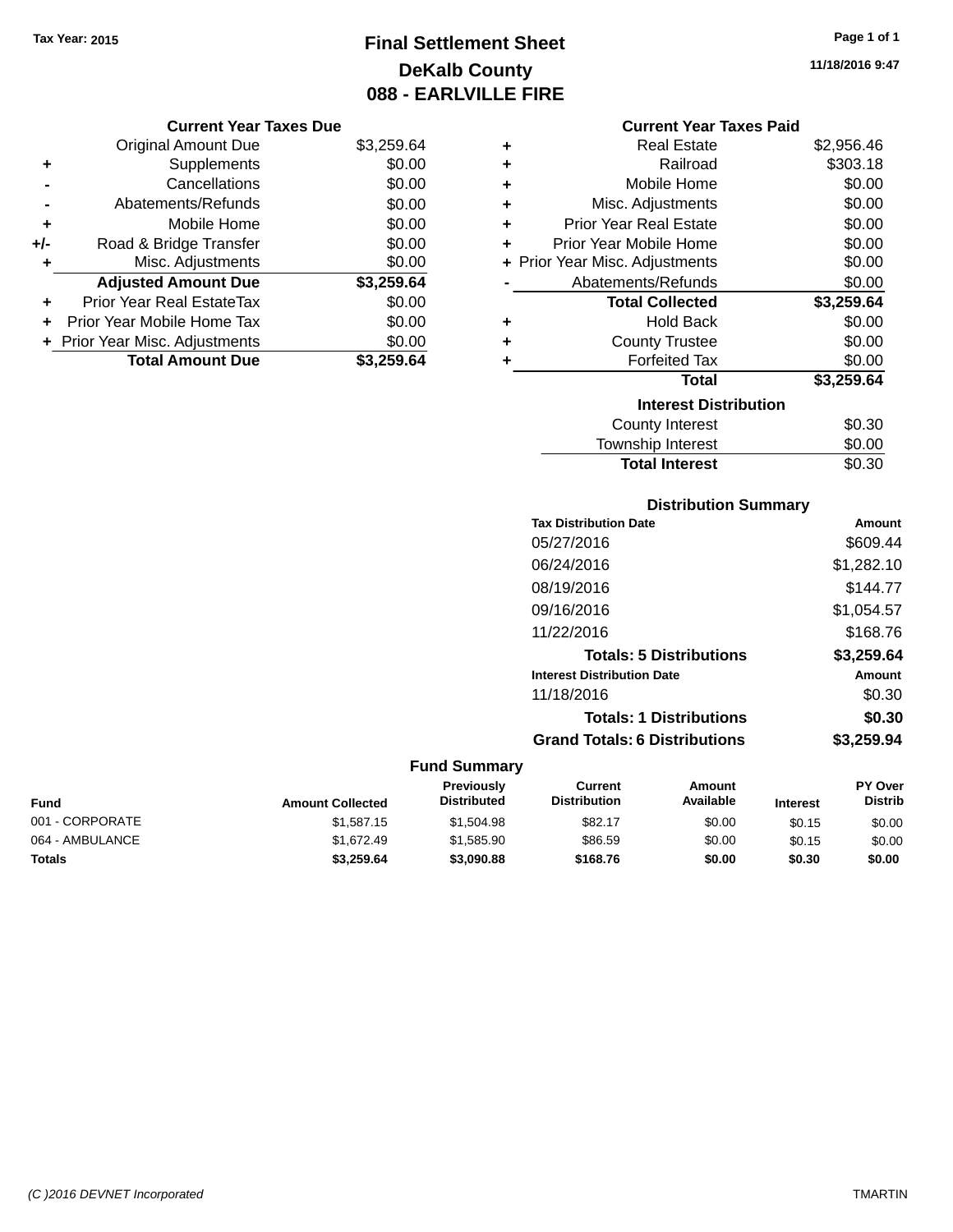**Current Year Taxes Due** Original Amount Due \$946,781.71

**Adjusted Amount Due \$941,931.34**

**Total Amount Due \$941,424.99**

**+** Supplements \$62.01 **-** Cancellations \$5,362.67 **-** Abatements/Refunds \$10.89 **+** Mobile Home \$362.07 **+/-** Road & Bridge Transfer \$0.00<br> **+** Misc. Adjustments \$99.11

**+** Prior Year Real EstateTax (\$671.52) **+** Prior Year Mobile Home Tax \$2.59 **+** Prior Year Misc. Adjustments \$162.58

**+** Misc. Adjustments

### **Final Settlement Sheet Tax Year: 2015 Page 1 of 2 DeKalb County 089 - GENOA-KINGSTON FIRE**

**11/18/2016 9:47**

### **Current Year Taxes Paid**

| ٠ | <b>Real Estate</b>             | \$932,074.52 |
|---|--------------------------------|--------------|
| ÷ | Railroad                       | \$8,692.26   |
| ÷ | Mobile Home                    | \$349.36     |
| ÷ | Misc. Adjustments              | \$99.11      |
| ÷ | <b>Prior Year Real Estate</b>  | (\$671.52)   |
| ٠ | Prior Year Mobile Home         | \$2.59       |
|   | + Prior Year Misc. Adjustments | \$162.58     |
|   | Abatements/Refunds             | \$10.89      |
|   | <b>Total Collected</b>         | \$940,698.01 |
| ٠ | <b>Hold Back</b>               | \$0.00       |
| ÷ | <b>County Trustee</b>          | \$726.97     |
|   | <b>Forfeited Tax</b>           | \$0.01       |
|   | <b>Total</b>                   | \$941,424.99 |
|   | <b>Interest Distribution</b>   |              |
|   | <b>County Interest</b>         | \$86.57      |
|   | Townehin Interest              | ፍስ ሰስ        |

| County Interest       | \$86.57 |
|-----------------------|---------|
| Township Interest     | \$0.00  |
| <b>Total Interest</b> | \$86.57 |
|                       |         |

### **Distribution Summary**

| <b>Tax Distribution Date</b>         | Amount       |
|--------------------------------------|--------------|
| 05/27/2016                           | \$101,541.77 |
| 06/24/2016                           | \$398,051.18 |
| 07/22/2016                           | \$10,419.53  |
| 08/19/2016                           | \$22,915.18  |
| 09/16/2016                           | \$376,837.71 |
| 11/22/2016                           | \$30,932.64  |
| <b>Totals: 6 Distributions</b>       | \$940,698.01 |
| <b>Interest Distribution Date</b>    | Amount       |
| 11/18/2016                           | \$86.57      |
| <b>Totals: 1 Distributions</b>       | \$86.57      |
| <b>Grand Totals: 7 Distributions</b> | \$940.784.58 |

#### **Fund Summary**

| Fund                                   | <b>Amount Collected</b> | Previously<br><b>Distributed</b> | Current<br><b>Distribution</b> | Amount<br>Available | <b>Interest</b> | PY Over<br><b>Distrib</b> |
|----------------------------------------|-------------------------|----------------------------------|--------------------------------|---------------------|-----------------|---------------------------|
| 001 - CORPORATE                        | \$273.149.55            | \$264.167.68                     | \$8.981.87                     | \$0.00              | \$25.13         | \$0.00                    |
| 035 - TORT JUDGEMENTS/LIABILITY<br>INS | \$190,987.08            | \$184,706.90                     | \$6,280.18                     | \$0.00              | \$17.58         | \$0.00                    |
| 064 - AMBULANCE                        | \$476,561,38            | \$460,890.79                     | \$15,670.59                    | \$0.00              | \$43.86         | \$0.00                    |
| Totals                                 | \$940,698.01            | \$909.765.37                     | \$30.932.64                    | \$0.00              | \$86.57         | \$0.00                    |

#### **Miscellaneous Adjustment Detail**

| Year Source             | <b>Account Type</b>                      |          | <b>Amount Adjustment Description</b>                         |
|-------------------------|------------------------------------------|----------|--------------------------------------------------------------|
| 2014 RE - Real Estate   | <b>Back Tax Collected</b>                |          | \$153.06 PROTANO REDEMPTION 06-07-451-003 by TBA             |
| 2014 RE - Real Estate   | <b>Back Tax Collected</b>                |          | \$6.06 RIVERBEND DEVELOPMENT REDEMPTION 02-24-452-011 by TBA |
|                         | 2015 RE - Real Estate Back Tax Collected |          | \$59.65 JOHNSON REDEMPTION 02-22-307-013 by TBA              |
|                         | 2015 RE - Real Estate Back Tax Collected |          | \$28.95 NIKOLS REDEMPTION 03-19-429-033 by TBA               |
|                         | 2015 MH - Mobile Home Back Tax Collected |          | \$3.46 GOULD REDEMPTION 03-30-131-001 0087O by TBA           |
|                         | 2015 RE - Real Estate Back Tax Collected |          | \$10.51 TRUSTEE SALE 03-16-100-004 by TBA                    |
| <b>Totals 6 entries</b> |                                          | \$261.69 |                                                              |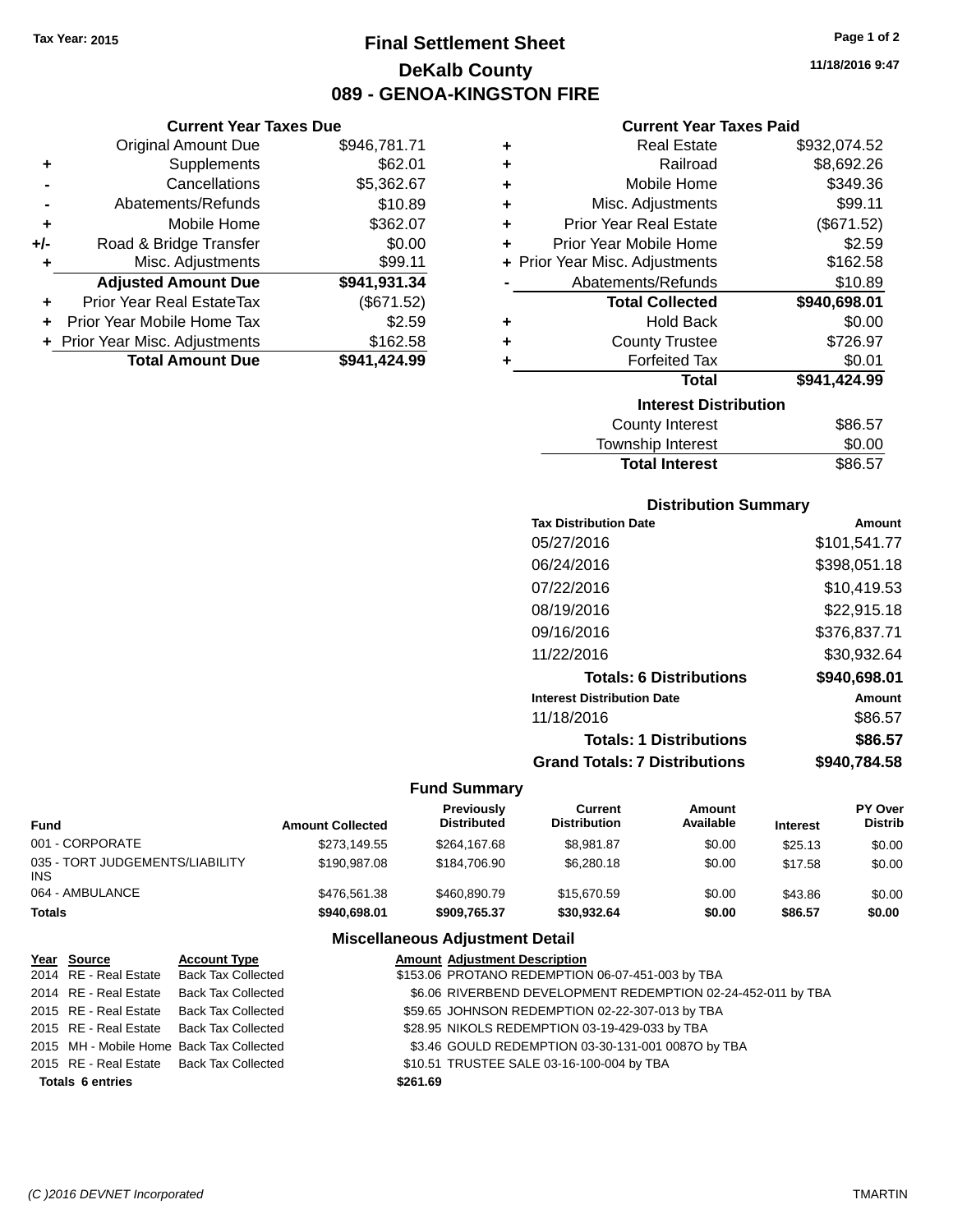### **Final Settlement Sheet Tax Year: 2015 Page 2 of 2 DeKalb County Abatement Detail**

**11/18/2016 9:47**

**Totals 1 entries** \$10.89

**Year Source Account Type And Amount Adjustment Description**<br>2015 RE - Real Estate RE Abatement **Account 1999 AMOUS** \$10.89 PTAB INTEREST REFUN \$10.89 PTAB INTEREST REFUND 03-29-152-012 by TBA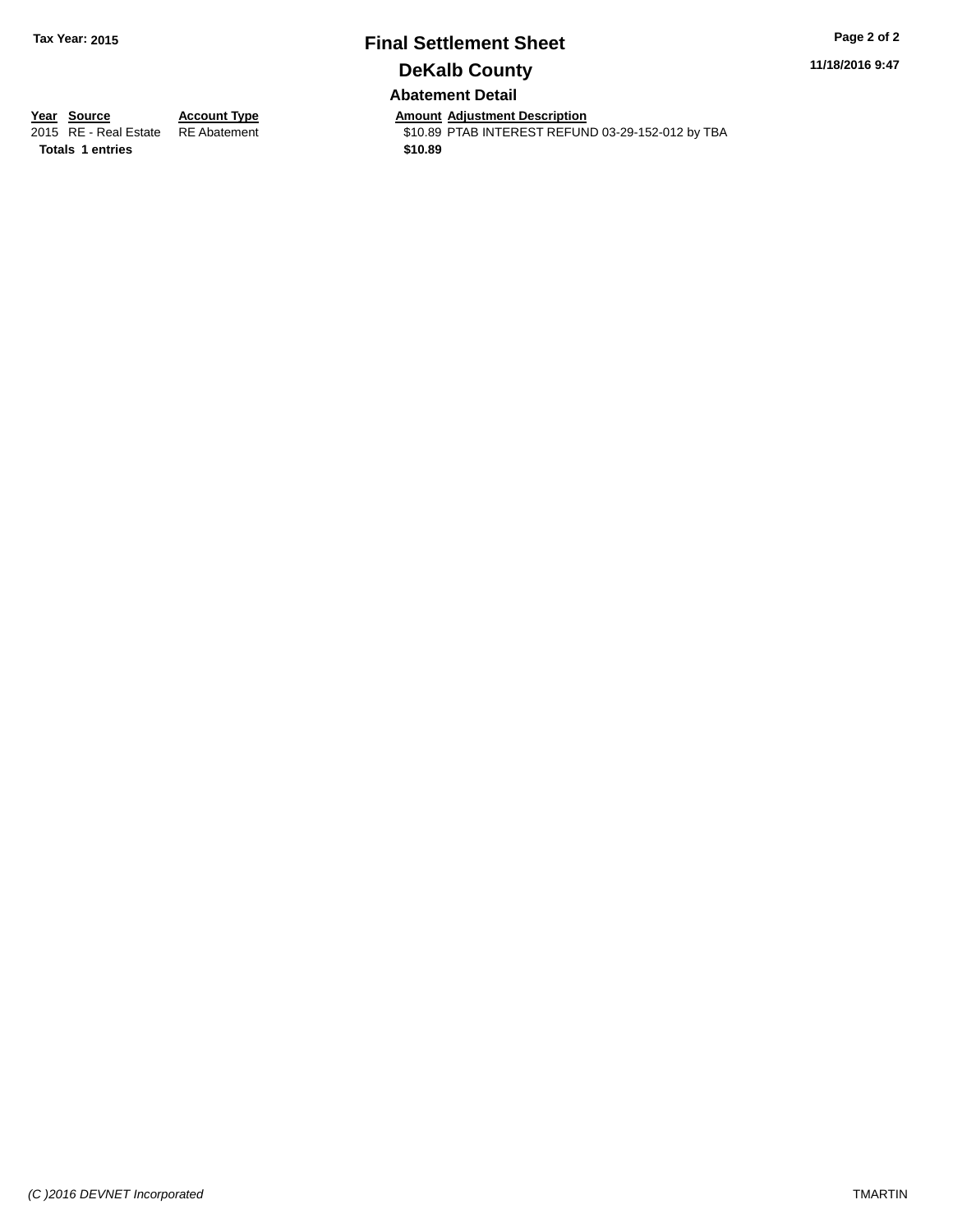### **Final Settlement Sheet Tax Year: 2015 Page 1 of 1 DeKalb County 090 - HAMPSHIRE FIRE**

**11/18/2016 9:47**

|       | <b>Original Amount Due</b>       | \$26,710.23 |
|-------|----------------------------------|-------------|
| ٠     | Supplements                      | \$0.00      |
|       | Cancellations                    | \$0.00      |
|       | Abatements/Refunds               | \$0.00      |
| ٠     | Mobile Home                      | \$11.47     |
| $+/-$ | Road & Bridge Transfer           | \$0.00      |
| ٠     | Misc. Adjustments                | \$0.00      |
|       | <b>Adjusted Amount Due</b>       | \$26,721.70 |
|       | <b>Prior Year Real EstateTax</b> | \$0.00      |
|       | Prior Year Mobile Home Tax       | \$0.00      |
|       | + Prior Year Misc. Adjustments   | \$0.00      |
|       | <b>Total Amount Due</b>          | \$26.721.70 |

|   | <b>Current Year Taxes Paid</b> |             |  |  |  |
|---|--------------------------------|-------------|--|--|--|
| ٠ | <b>Real Estate</b>             | \$26,248.93 |  |  |  |
| ٠ | Railroad                       | \$405.74    |  |  |  |
| ٠ | Mobile Home                    | \$7.27      |  |  |  |
| ٠ | Misc. Adjustments              | \$0.00      |  |  |  |
| ٠ | <b>Prior Year Real Estate</b>  | \$0.00      |  |  |  |
| ٠ | Prior Year Mobile Home         | \$0.00      |  |  |  |
|   | + Prior Year Misc. Adjustments | \$0.00      |  |  |  |
|   | Abatements/Refunds             | \$0.00      |  |  |  |
|   | <b>Total Collected</b>         | \$26,661.94 |  |  |  |
| ٠ | <b>Hold Back</b>               | \$0.00      |  |  |  |
| ٠ | <b>County Trustee</b>          | \$59.75     |  |  |  |
| ٠ | <b>Forfeited Tax</b>           | \$0.01      |  |  |  |
|   | <b>Total</b>                   | \$26,721.70 |  |  |  |
|   | <b>Interest Distribution</b>   |             |  |  |  |
|   | County Interest                | \$2.45      |  |  |  |
|   | <b>Township Interest</b>       | \$0.00      |  |  |  |
|   | <b>Total Interest</b>          | \$2.45      |  |  |  |

| <b>Distribution Summary</b>          |             |
|--------------------------------------|-------------|
| <b>Tax Distribution Date</b>         | Amount      |
| 05/27/2016                           | \$4,985.44  |
| 06/24/2016                           | \$11,827.22 |
| 07/22/2016                           | \$411.18    |
| 08/19/2016                           | \$371.47    |
| 09/16/2016                           | \$9,059.36  |
| 11/22/2016                           | \$7.27      |
| <b>Totals: 6 Distributions</b>       | \$26,661.94 |
| <b>Interest Distribution Date</b>    | Amount      |
| 11/18/2016                           | \$2.45      |
| <b>Totals: 1 Distributions</b>       | \$2.45      |
| <b>Grand Totals: 7 Distributions</b> | \$26,664.39 |

| <b>Fund</b>                 | <b>Amount Collected</b> | <b>Previously</b><br><b>Distributed</b> | Current<br><b>Distribution</b> | Amount<br>Available | <b>Interest</b> | PY Over<br><b>Distrib</b> |
|-----------------------------|-------------------------|-----------------------------------------|--------------------------------|---------------------|-----------------|---------------------------|
| 001 - CORPORATE             | \$13,078.38             | \$13,074.80                             | \$3.58                         | \$0.00              | \$1.20          | \$0.00                    |
| 013 - FIREFIGHTER'S PENSION | \$504.84                | \$504.71                                | \$0.13                         | \$0.00              | \$0.05          | \$0.00                    |
| 064 - AMBULANCE             | \$13,078.72             | \$13,075.16                             | \$3.56                         | \$0.00              | \$1.20          | \$0.00                    |
| <b>Totals</b>               | \$26,661.94             | \$26,654.67                             | \$7.27                         | \$0.00              | \$2.45          | \$0.00                    |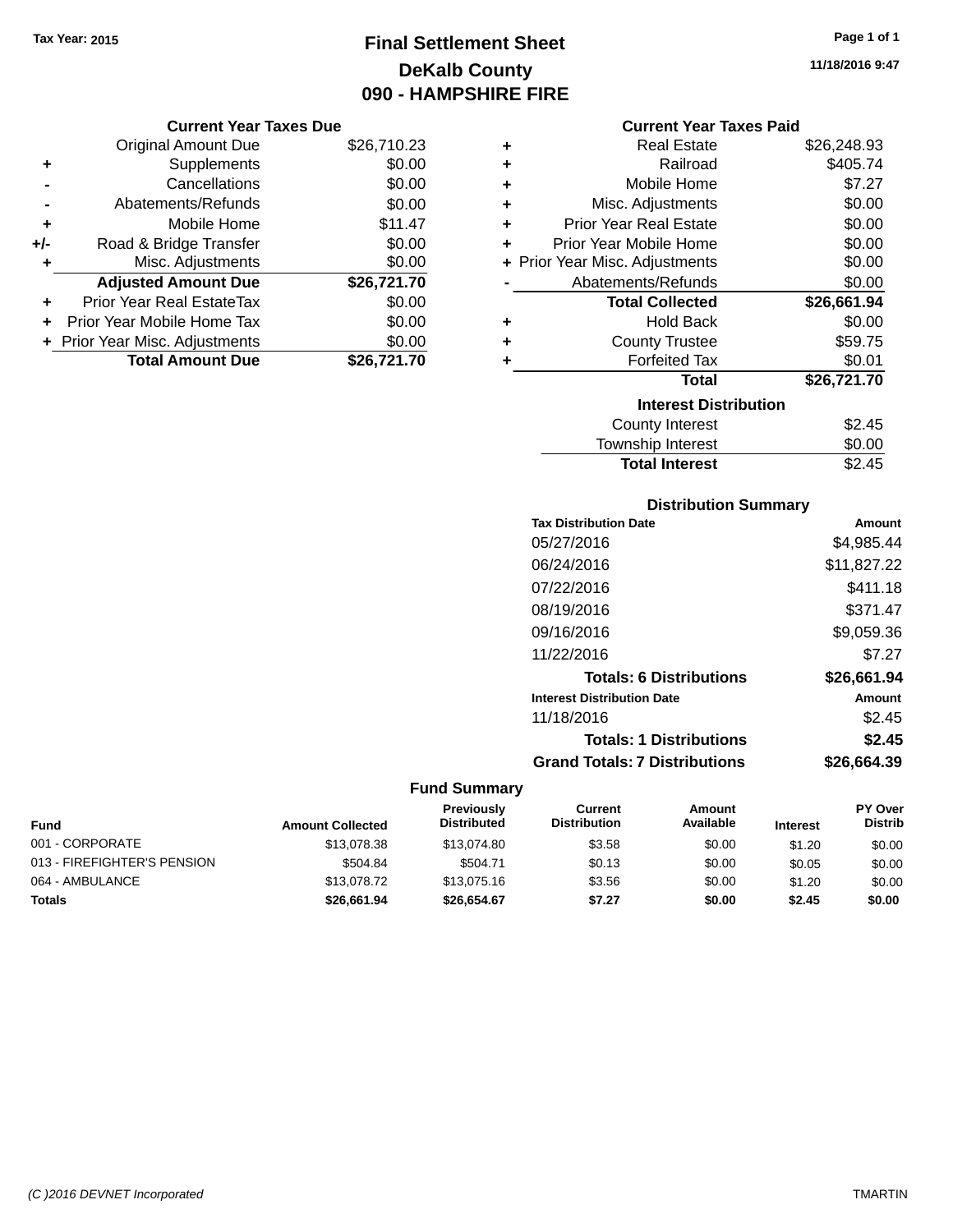### **Final Settlement Sheet Tax Year: 2015 Page 1 of 1 DeKalb County 091 - HINCKLEY FIRE**

#### **Current Year Taxes Due**

|       | <b>Original Amount Due</b>       | \$389,100.27 |
|-------|----------------------------------|--------------|
| ٠     | Supplements                      | \$18.95      |
|       | Cancellations                    | \$602.11     |
|       | Abatements/Refunds               | \$0.00       |
| ÷     | Mobile Home                      | \$23.38      |
| $+/-$ | Road & Bridge Transfer           | \$0.00       |
| ٠     | Misc. Adjustments                | \$47.70      |
|       | <b>Adjusted Amount Due</b>       | \$388,588.19 |
|       | <b>Prior Year Real EstateTax</b> | \$369.99     |
|       | Prior Year Mobile Home Tax       | \$0.00       |
|       | + Prior Year Misc. Adjustments   | \$82.47      |
|       | <b>Total Amount Due</b>          | \$389,040.65 |

| ٠ | <b>Real Estate</b>             | \$383,492.40 |
|---|--------------------------------|--------------|
| ÷ | Railroad                       | \$4,648.46   |
| ÷ | Mobile Home                    | \$23.38      |
| ÷ | Misc. Adjustments              | \$47.70      |
| ٠ | <b>Prior Year Real Estate</b>  | \$369.99     |
| ÷ | Prior Year Mobile Home         | \$0.00       |
|   | + Prior Year Misc. Adjustments | \$82.47      |
|   | Abatements/Refunds             | \$0.00       |
|   |                                |              |
|   | <b>Total Collected</b>         | \$388,664.40 |
| ٠ | <b>Hold Back</b>               | \$0.00       |
| ٠ | <b>County Trustee</b>          | \$376.25     |
| ٠ | <b>Forfeited Tax</b>           | \$0.00       |
|   | <b>Total</b>                   | \$389,040.65 |
|   | <b>Interest Distribution</b>   |              |
|   | <b>County Interest</b>         | \$35.77      |

# Total Interest \$35.77

| <b>Distribution Summary</b>          |              |
|--------------------------------------|--------------|
| <b>Tax Distribution Date</b>         | Amount       |
| 05/27/2016                           | \$41,218.37  |
| 06/24/2016                           | \$168,094.62 |
| 07/22/2016                           | \$3,064.36   |
| 08/19/2016                           | \$8,892.59   |
| 09/16/2016                           | \$150,833.52 |
| 11/22/2016                           | \$16.560.94  |
| <b>Totals: 6 Distributions</b>       | \$388,664.40 |
| <b>Interest Distribution Date</b>    | Amount       |
| 11/18/2016                           | \$35.77      |
| <b>Totals: 1 Distributions</b>       | \$35.77      |
| <b>Grand Totals: 7 Distributions</b> | \$388.700.17 |

### **Fund Summary**

| Fund                        | <b>Amount Collected</b> | <b>Previously</b><br><b>Distributed</b> | Current<br><b>Distribution</b> | Amount<br>Available | <b>Interest</b> | <b>PY Over</b><br><b>Distrib</b> |
|-----------------------------|-------------------------|-----------------------------------------|--------------------------------|---------------------|-----------------|----------------------------------|
| 001 - CORPORATE             | \$235.644.51            | \$225,603.72                            | \$10,040.79                    | \$0.00              | \$21.68         | \$0.00                           |
| 013 - FIREFIGHTER'S PENSION | \$8.120.36              | \$7,774.36                              | \$346.00                       | \$0.00              | \$0.75          | \$0.00                           |
| 064 - AMBULANCE             | \$144,899.53            | \$138,725,38                            | \$6.174.15                     | \$0.00              | \$13.34         | \$0.00                           |
| Totals                      | \$388,664.40            | \$372,103,46                            | \$16,560,94                    | \$0.00              | \$35.77         | \$0.00                           |

### **Miscellaneous Adjustment Detail**

| Year Source             | <b>Account Type</b>                        | <b>Amount Adjustment Description</b>                    |
|-------------------------|--------------------------------------------|---------------------------------------------------------|
| 2014 RE - Real Estate   | <b>Back Tax Collected</b>                  | \$7.39 NIELSEN REDEMPTION 15-16-151-019 by TBA          |
| 2014 RE - Real Estate   | Back Tax Collected                         | \$66.70 STILES REDEMPTION 15-15-228-034 by TBA          |
| 2014 RE - Real Estate   | Back Tax Collected                         | \$8.38 STILES REDEMPTION 15-15-228-005 by TBA           |
|                         | 2015 RE - Real Estate Paymt In Lieu of Tax | \$47.70 HOUSING AUTHORITY SUNSET VIEW APARTMENTS by TBA |
| <b>Totals 4 entries</b> |                                            | \$130.17                                                |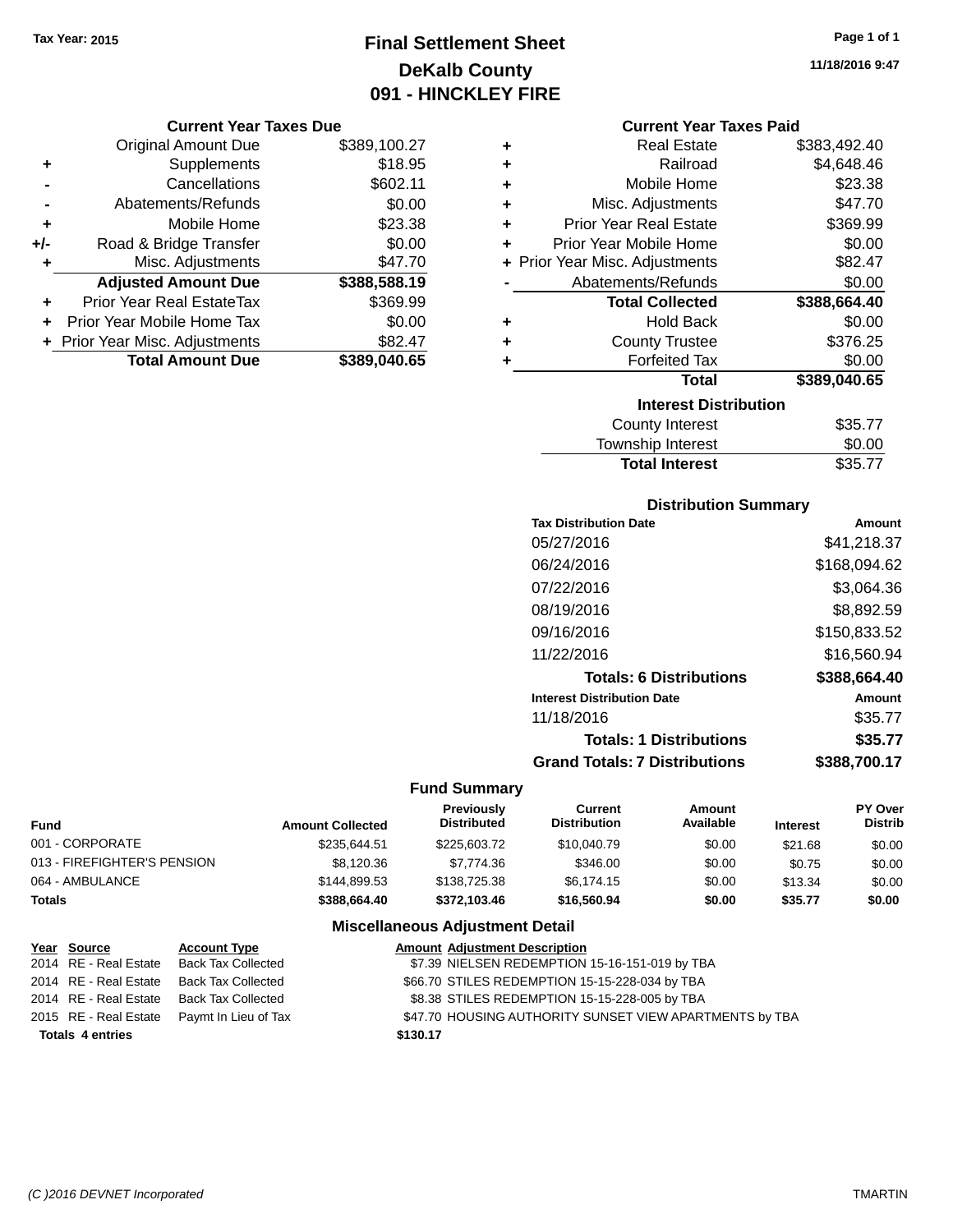### **Final Settlement Sheet Tax Year: 2015 Page 1 of 1 DeKalb County 092 - KIRKLAND FIRE**

#### **Current Year Taxes Due**

|       | <b>Original Amount Due</b>     | \$337,996.19 |
|-------|--------------------------------|--------------|
| ٠     | Supplements                    | \$0.00       |
|       | Cancellations                  | \$384.70     |
|       | Abatements/Refunds             | \$0.00       |
| ٠     | Mobile Home                    | \$3.07       |
| $+/-$ | Road & Bridge Transfer         | \$0.00       |
| ٠     | Misc. Adjustments              | \$249.67     |
|       | <b>Adjusted Amount Due</b>     | \$337,864.23 |
|       | Prior Year Real EstateTax      | \$0.00       |
|       | Prior Year Mobile Home Tax     | \$0.00       |
|       | + Prior Year Misc. Adjustments | \$137.88     |
|       | <b>Total Amount Due</b>        | \$338.002.11 |

#### **Current Year Taxes Paid**

| ٠ | <b>Real Estate</b>             | \$333,755.97 |
|---|--------------------------------|--------------|
| ÷ | Railroad                       | \$3,670.92   |
| ÷ | Mobile Home                    | \$3.07       |
| ÷ | Misc. Adjustments              | \$249.67     |
| ٠ | <b>Prior Year Real Estate</b>  | \$0.00       |
| ٠ | Prior Year Mobile Home         | \$0.00       |
|   | + Prior Year Misc. Adjustments | \$137.88     |
|   | Abatements/Refunds             | \$0.00       |
|   | <b>Total Collected</b>         | \$337,817.51 |
| ٠ | Hold Back                      | \$0.00       |
| ٠ | <b>County Trustee</b>          | \$184.60     |
| ٠ | <b>Forfeited Tax</b>           | \$0.00       |
|   | <b>Total</b>                   | \$338,002.11 |
|   | <b>Interest Distribution</b>   |              |
|   | <b>County Interest</b>         | \$31.09      |
|   | <b>Township Interest</b>       | \$0.00       |
|   | <b>Total Interest</b>          | \$31.09      |

### **Distribution Summary**

| <b>Tax Distribution Date</b>         | Amount       |
|--------------------------------------|--------------|
| 05/27/2016                           | \$35,608.37  |
| 06/24/2016                           | \$152,852.27 |
| 07/22/2016                           | \$2,994.82   |
| 08/19/2016                           | \$6,442.36   |
| 09/16/2016                           | \$130,441.90 |
| 11/22/2016                           | \$9.477.79   |
| <b>Totals: 6 Distributions</b>       | \$337,817.51 |
| <b>Interest Distribution Date</b>    | Amount       |
| 11/18/2016                           | \$31.09      |
| <b>Totals: 1 Distributions</b>       | \$31.09      |
| <b>Grand Totals: 7 Distributions</b> | \$337,848.60 |

### **Fund Summary**

| <b>Fund</b>                                         | <b>Amount Collected</b> | Previously<br><b>Distributed</b> | Current<br><b>Distribution</b> | Amount<br>Available | <b>Interest</b> | <b>PY Over</b><br><b>Distrib</b> |
|-----------------------------------------------------|-------------------------|----------------------------------|--------------------------------|---------------------|-----------------|----------------------------------|
| 001 - CORPORATE                                     | \$191,969.88            | \$186,583,96                     | \$5,385.92                     | \$0.00              | \$17.67         | \$0.00                           |
| 027 - AUDIT                                         | \$2,220.81              | \$2.158.51                       | \$62.30                        | \$0.00              | \$0.20          | \$0.00                           |
| 035 - TORT JUDGMENTS, LIABILITY<br><b>INSURANCE</b> | \$12,013.80             | \$11.676.74                      | \$337.06                       | \$0.00              | \$1.11          | \$0.00                           |
| 062 - WORKERS COMPENSATION                          | \$7,507.65              | \$7,297.03                       | \$210.62                       | \$0.00              | \$0.69          | \$0.00                           |
| 064 - AMBULANCE                                     | \$124,105.37            | \$120,623.48                     | \$3.481.89                     | \$0.00              | \$11.42         | \$0.00                           |
| <b>Totals</b>                                       | \$337,817.51            | \$328,339.72                     | \$9,477.79                     | \$0.00              | \$31.09         | \$0.00                           |

### **Miscellaneous Adjustment Detail**

| Year Source           | <b>Account Type</b> | <b>Amount Adiustment Description</b>                      |
|-----------------------|---------------------|-----------------------------------------------------------|
| 2014 RE - Real Estate | Back Tax Collected  | \$137.88 VISTA SECURITIES REDEMPTION 01-23-428-010 by TBA |
| 2015 RE - Real Estate | Back Tax Collected  | \$249.67 TRUSTEE SALE 02-17-100-005 by TBA                |
| Totals 2 entries      |                     | \$387.55                                                  |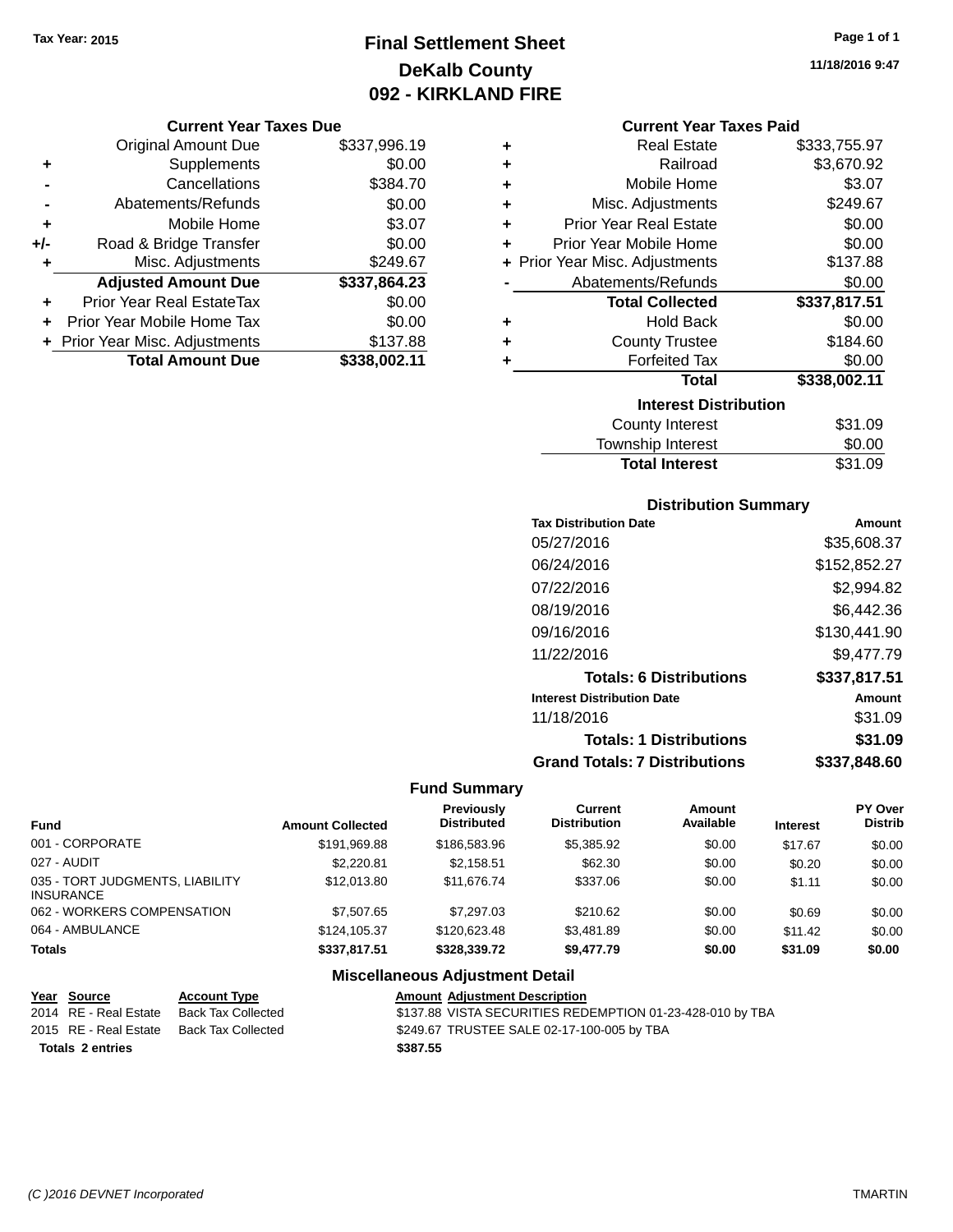### **Final Settlement Sheet Tax Year: 2015 Page 1 of 1 DeKalb County 093 - LEE FIRE**

**11/18/2016 9:47**

|  | <b>Current Year Taxes Due</b> |
|--|-------------------------------|
|--|-------------------------------|

|       | <b>Original Amount Due</b>     | \$40,583.18 |
|-------|--------------------------------|-------------|
| ٠     | Supplements                    | \$0.00      |
|       | Cancellations                  | \$0.00      |
|       | Abatements/Refunds             | \$0.00      |
| ÷     | Mobile Home                    | \$2.63      |
| $+/-$ | Road & Bridge Transfer         | \$0.00      |
| ٠     | Misc. Adjustments              | \$0.00      |
|       | <b>Adjusted Amount Due</b>     | \$40,585.81 |
| ٠     | Prior Year Real EstateTax      | \$0.00      |
|       | Prior Year Mobile Home Tax     | \$0.00      |
|       | + Prior Year Misc. Adjustments | \$0.00      |
|       | <b>Total Amount Due</b>        | \$40,585.81 |

|   | <b>Current Year Taxes Paid</b> |             |  |  |  |
|---|--------------------------------|-------------|--|--|--|
| ٠ | <b>Real Estate</b>             | \$39,651.00 |  |  |  |
| ٠ | Railroad                       | \$932.18    |  |  |  |
| ÷ | Mobile Home                    | \$2.63      |  |  |  |
| ÷ | Misc. Adjustments              | \$0.00      |  |  |  |
| ÷ | Prior Year Real Estate         | \$0.00      |  |  |  |
| ÷ | Prior Year Mobile Home         | \$0.00      |  |  |  |
|   | + Prior Year Misc. Adjustments | \$0.00      |  |  |  |
|   | Abatements/Refunds             | \$0.00      |  |  |  |
|   | <b>Total Collected</b>         | \$40,585.81 |  |  |  |
| ÷ | <b>Hold Back</b>               | \$0.00      |  |  |  |
| ٠ | <b>County Trustee</b>          | \$0.00      |  |  |  |
| ٠ | <b>Forfeited Tax</b>           | \$0.00      |  |  |  |
|   | Total                          | \$40,585.81 |  |  |  |
|   | <b>Interest Distribution</b>   |             |  |  |  |
|   | <b>County Interest</b>         | \$3.73      |  |  |  |
|   | <b>Township Interest</b>       | \$0.00      |  |  |  |
|   | <b>Total Interest</b>          | \$3.73      |  |  |  |

## **Distribution Summary**

| Amount      |
|-------------|
| \$10,339.90 |
| \$10,841.55 |
| \$94.41     |
| \$262.21    |
| \$17,961.78 |
| \$1,085.96  |
| \$40,585.81 |
| Amount      |
| \$3.73      |
| \$3.73      |
| \$40,589.54 |
|             |

| <b>Fund</b>                                   | <b>Amount Collected</b> | <b>Previously</b><br><b>Distributed</b> | Current<br><b>Distribution</b> | Amount<br>Available | <b>Interest</b> | PY Over<br><b>Distrib</b> |
|-----------------------------------------------|-------------------------|-----------------------------------------|--------------------------------|---------------------|-----------------|---------------------------|
| 001 - CORPORATE                               | \$27,198.55             | \$26,470.79                             | \$727.76                       | \$0.00              | \$2.50          | \$0.00                    |
| 035 - TORT JUDGEMENTS/LIABILITY<br><b>INS</b> | \$10.378.07             | \$10.100.38                             | \$277.69                       | \$0.00              | \$0.95          | \$0.00                    |
| 064 - AMBULANCE                               | \$3,009.19              | \$2,928.68                              | \$80.51                        | \$0.00              | \$0.28          | \$0.00                    |
| <b>Totals</b>                                 | \$40,585.81             | \$39,499.85                             | \$1,085.96                     | \$0.00              | \$3.73          | \$0.00                    |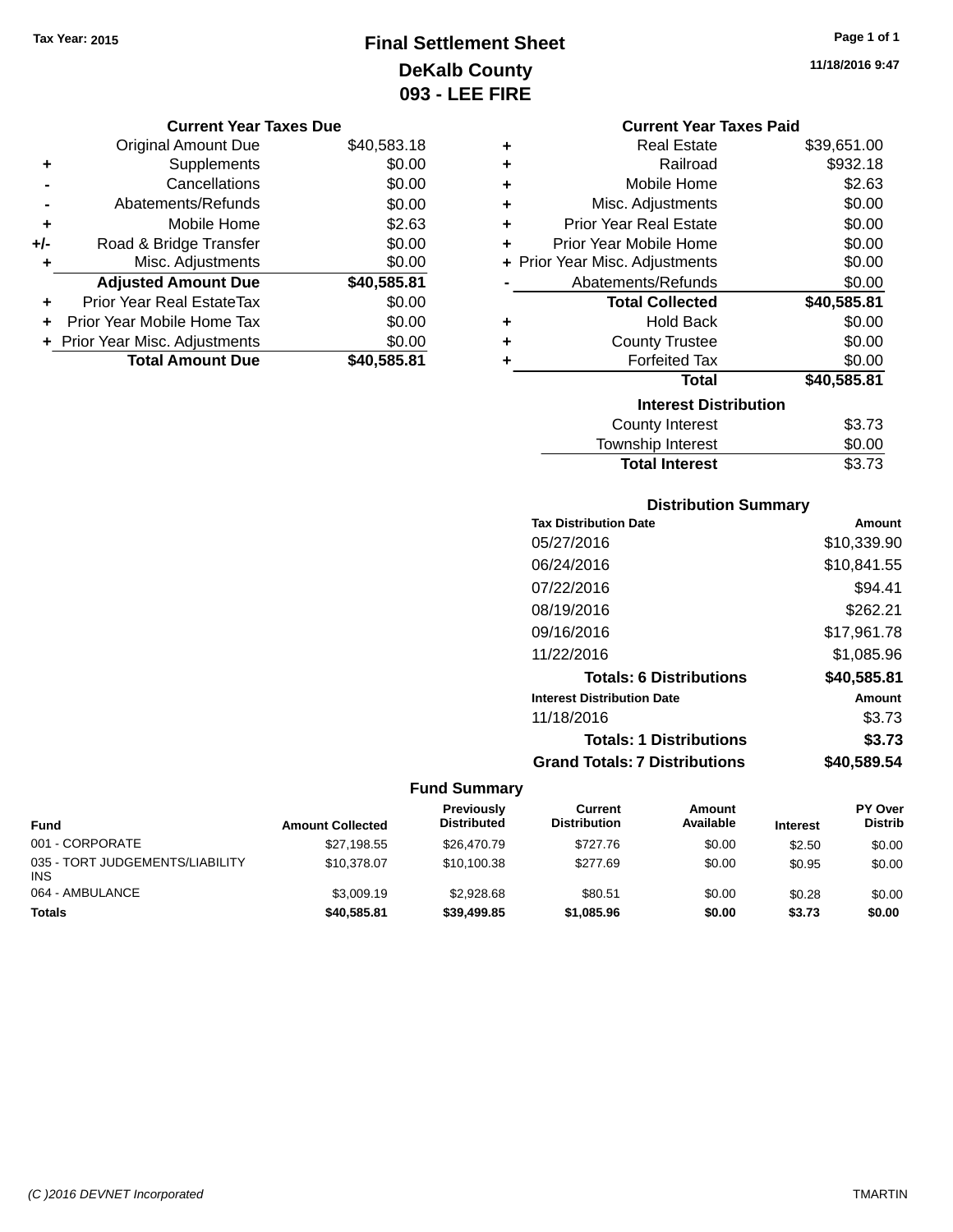### **Final Settlement Sheet Tax Year: 2015 Page 1 of 1 DeKalb County 094 - LELAND FIRE**

**11/18/2016 9:47**

#### **Current Year Taxes Due**

|     | <b>Original Amount Due</b>     | \$29,673.68 |
|-----|--------------------------------|-------------|
| ٠   | Supplements                    | \$0.00      |
|     | Cancellations                  | \$10.62     |
|     | Abatements/Refunds             | \$0.00      |
| ÷   | Mobile Home                    | \$1.75      |
| +/- | Road & Bridge Transfer         | \$0.00      |
| ٠   | Misc. Adjustments              | \$0.00      |
|     | <b>Adjusted Amount Due</b>     | \$29,664.81 |
| ÷   | Prior Year Real EstateTax      | \$0.00      |
|     | Prior Year Mobile Home Tax     | \$0.00      |
|     | + Prior Year Misc. Adjustments | \$0.00      |
|     | <b>Total Amount Due</b>        | \$29,664.81 |

|   | <b>Current Year Taxes Paid</b> |             |
|---|--------------------------------|-------------|
| ÷ | Real Estate                    | \$29,663.06 |
| ÷ | Railroad                       | \$0.00      |
| ÷ | Mobile Home                    | \$1.75      |
| ٠ | Misc. Adjustments              | \$0.00      |
| ÷ | Prior Year Real Estate         | \$0.00      |
| ÷ | Prior Year Mobile Home         | \$0.00      |
| ÷ | Prior Year Misc. Adjustments   | \$0.00      |
|   | Abatements/Refunds             | \$0.00      |
|   | <b>Total Collected</b>         | \$29,664.81 |
|   | Hold Back                      | \$0.00      |
|   | <b>County Trustee</b>          | \$0.00      |
|   | <b>Forfeited Tax</b>           | \$0.00      |
|   | Total                          | \$29.664.81 |
|   | <b>Interest Distribution</b>   |             |
|   | County Interest                | \$2.73      |
|   |                                |             |
|   | <b>Township Interest</b>       | \$0.00      |

### **Distribution Summary**

| <b>Tax Distribution Date</b>         | Amount      |
|--------------------------------------|-------------|
| 05/27/2016                           | \$2,843.41  |
| 06/24/2016                           | \$15,467.62 |
| 07/22/2016                           | \$322.59    |
| 08/19/2016                           | \$439.45    |
| 09/16/2016                           | \$9.801.15  |
| 11/22/2016                           | \$790.59    |
| <b>Totals: 6 Distributions</b>       | \$29,664.81 |
| <b>Interest Distribution Date</b>    | Amount      |
| 11/18/2016                           | \$2.73      |
| <b>Totals: 1 Distributions</b>       | \$2.73      |
| <b>Grand Totals: 7 Distributions</b> | \$29.667.54 |
|                                      |             |

| Fund            | <b>Amount Collected</b> | Previously<br><b>Distributed</b> | Current<br><b>Distribution</b> | Amount<br>Available | <b>Interest</b> | <b>PY Over</b><br><b>Distrib</b> |
|-----------------|-------------------------|----------------------------------|--------------------------------|---------------------|-----------------|----------------------------------|
| 001 - CORPORATE | \$29.664.81             | \$28.874.22                      | \$790.59                       | \$0.00              | \$2.73          | \$0.00                           |
| Totals          | \$29,664.81             | \$28.874.22                      | \$790.59                       | \$0.00              | \$2.73          | \$0.00                           |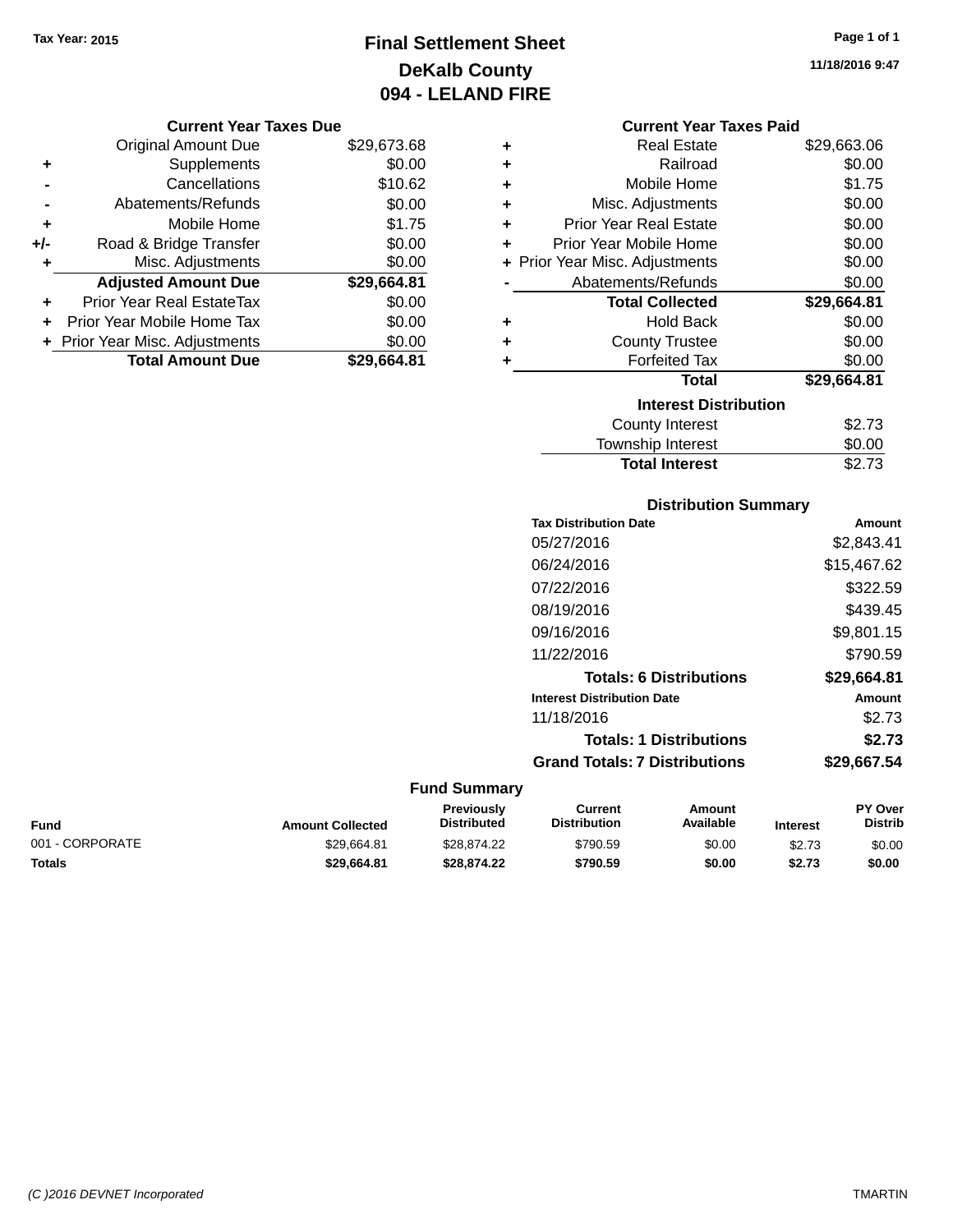### **Final Settlement Sheet Tax Year: 2015 Page 1 of 1 DeKalb County 095 - MALTA FIRE**

**11/18/2016 9:47**

| <b>Current Year Taxes Due</b> |  |  |  |
|-------------------------------|--|--|--|
|-------------------------------|--|--|--|

|       | <b>Original Amount Due</b>       | \$190,003.47 |
|-------|----------------------------------|--------------|
| ٠     | Supplements                      | \$0.00       |
|       | Cancellations                    | \$77.10      |
|       | Abatements/Refunds               | \$0.00       |
| ٠     | Mobile Home                      | \$5.92       |
| $+/-$ | Road & Bridge Transfer           | \$0.00       |
| ٠     | Misc. Adjustments                | \$0.00       |
|       | <b>Adjusted Amount Due</b>       | \$189,932.29 |
|       | <b>Prior Year Real EstateTax</b> | (\$15.25)    |
|       | Prior Year Mobile Home Tax       | \$0.00       |
|       | + Prior Year Misc. Adjustments   | \$0.00       |
|       | <b>Total Amount Due</b>          | \$189,917.04 |

| <b>Current Year Taxes Paid</b> |  |  |  |
|--------------------------------|--|--|--|
|--------------------------------|--|--|--|

| ÷ | <b>Real Estate</b>             | \$183,527.05 |
|---|--------------------------------|--------------|
| ÷ | Railroad                       | \$6,324.08   |
| ÷ | Mobile Home                    | \$5.92       |
| ٠ | Misc. Adjustments              | \$0.00       |
| ÷ | <b>Prior Year Real Estate</b>  | (\$15.25)    |
| ÷ | Prior Year Mobile Home         | \$0.00       |
|   | + Prior Year Misc. Adjustments | \$0.00       |
|   | Abatements/Refunds             | \$0.00       |
|   |                                |              |
|   | <b>Total Collected</b>         | \$189,841.80 |
| ٠ | <b>Hold Back</b>               | \$0.00       |
| ÷ | <b>County Trustee</b>          | \$75.24      |
|   | <b>Forfeited Tax</b>           | \$0.00       |
|   | <b>Total</b>                   | \$189,917.04 |
|   | <b>Interest Distribution</b>   |              |
|   | <b>County Interest</b>         | \$17.47      |

### **Distribution Summary**

**Total Interest** \$17.47

| <b>Tax Distribution Date</b>         | Amount       |
|--------------------------------------|--------------|
| 05/27/2016                           | \$23,337.41  |
| 06/24/2016                           | \$81,023.41  |
| 07/22/2016                           | \$1.162.07   |
| 08/19/2016                           | \$2,787.70   |
| 09/16/2016                           | \$78,246.40  |
| 11/22/2016                           | \$3,284.81   |
| <b>Totals: 6 Distributions</b>       | \$189,841.80 |
| <b>Interest Distribution Date</b>    | Amount       |
| 11/18/2016                           | \$17.47      |
| <b>Totals: 1 Distributions</b>       | \$17.47      |
| <b>Grand Totals: 7 Distributions</b> | \$189,859.27 |

| Fund            | <b>Amount Collected</b> | <b>Previously</b><br><b>Distributed</b> | Current<br><b>Distribution</b> | Amount<br>Available | <b>Interest</b> | <b>PY Over</b><br><b>Distrib</b> |
|-----------------|-------------------------|-----------------------------------------|--------------------------------|---------------------|-----------------|----------------------------------|
| 001 - CORPORATE | \$94.920.90             | \$93,278.50                             | \$1.642.40                     | \$0.00              | \$8.73          | \$0.00                           |
| 064 - AMBULANCE | \$94,920.90             | \$93,278.49                             | \$1.642.41                     | \$0.00              | \$8.74          | \$0.00                           |
| Totals          | \$189,841,80            | \$186,556,99                            | \$3.284.81                     | \$0.00              | \$17.47         | \$0.00                           |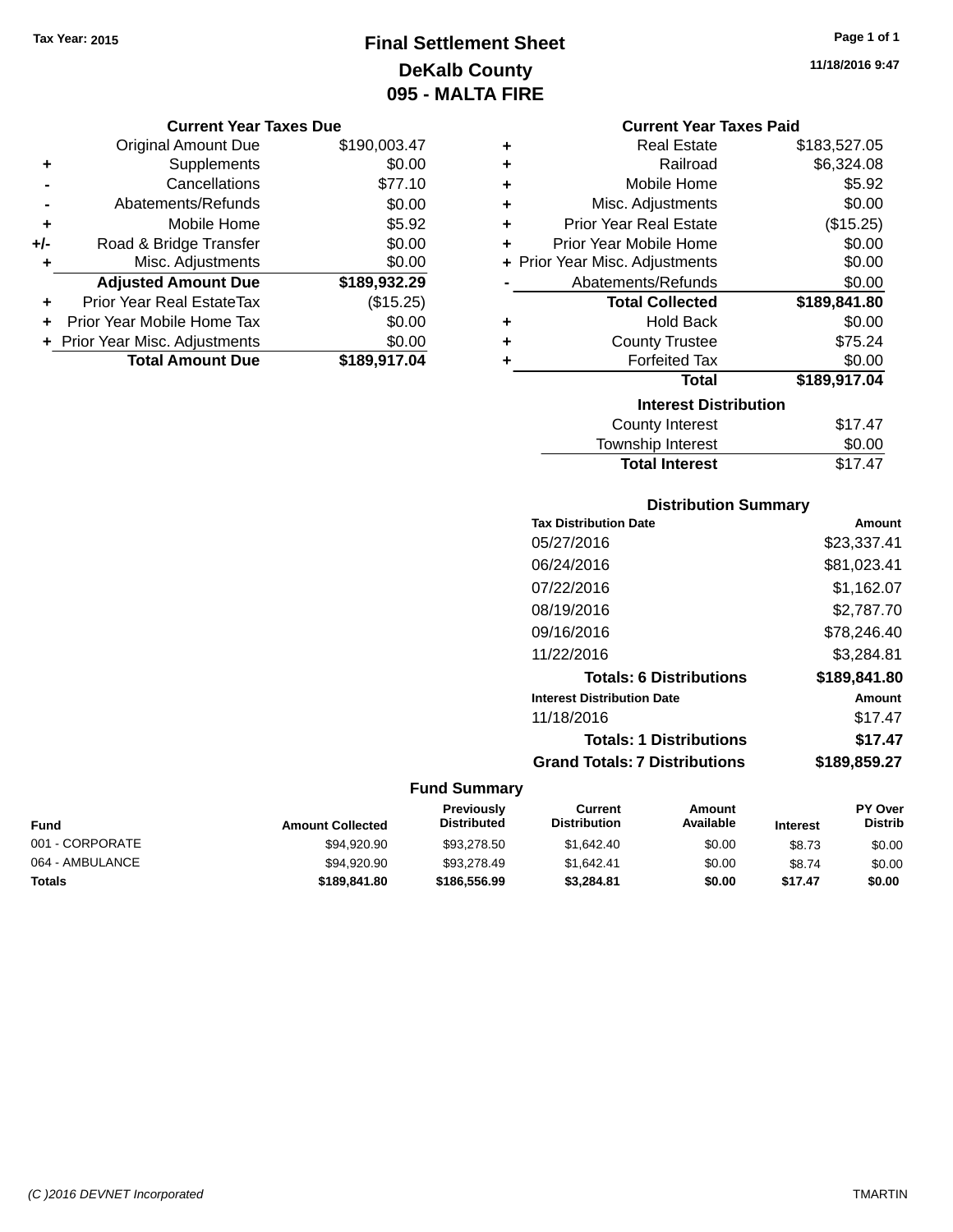### **Final Settlement Sheet Tax Year: 2015 Page 1 of 1 DeKalb County 096 - MAPLE PARK FIRE**

#### **Current Year Taxes Due**

|     | <b>Original Amount Due</b>       | \$173,180.12 |
|-----|----------------------------------|--------------|
| ٠   | Supplements                      | \$0.00       |
|     | Cancellations                    | \$380.89     |
|     | Abatements/Refunds               | \$0.00       |
| ٠   | Mobile Home                      | \$5.56       |
| +/- | Road & Bridge Transfer           | \$0.00       |
| ٠   | Misc. Adjustments                | \$21.22      |
|     | <b>Adjusted Amount Due</b>       | \$172,826.01 |
| ÷   | <b>Prior Year Real EstateTax</b> | \$0.00       |
|     | Prior Year Mobile Home Tax       | \$0.00       |
|     | + Prior Year Misc. Adjustments   | \$0.00       |
|     | <b>Total Amount Due</b>          | \$172,826.01 |

#### **Current Year Taxes Paid**

| ٠ | <b>Real Estate</b>             | \$165,092.09 |
|---|--------------------------------|--------------|
| ٠ | Railroad                       | \$6,324.50   |
| ÷ | Mobile Home                    | \$5.56       |
| ٠ | Misc. Adjustments              | \$21.22      |
| ٠ | <b>Prior Year Real Estate</b>  | \$0.00       |
| ٠ | Prior Year Mobile Home         | \$0.00       |
|   | + Prior Year Misc. Adjustments | \$0.00       |
|   | Abatements/Refunds             | \$0.00       |
|   |                                |              |
|   | <b>Total Collected</b>         | \$171,443.37 |
| ٠ | <b>Hold Back</b>               | \$0.00       |
| ٠ | <b>County Trustee</b>          | \$1,382.64   |
| ٠ | <b>Forfeited Tax</b>           | \$0.00       |
|   | <b>Total</b>                   | \$172,826.01 |
|   | <b>Interest Distribution</b>   |              |
|   | County Interest                | \$15.78      |

### **Distribution Summary**

Total Interest \$15.78

| <b>Tax Distribution Date</b>         | Amount        |
|--------------------------------------|---------------|
| 05/27/2016                           | \$17,006.59   |
| 06/24/2016                           | \$75,283.75   |
| 07/22/2016                           | \$1,299.45    |
| 08/19/2016                           | \$3.174.72    |
| 09/16/2016                           | \$71,018.21   |
| 11/22/2016                           | \$3.660.65    |
| <b>Totals: 6 Distributions</b>       | \$171,443.37  |
| <b>Interest Distribution Date</b>    | <b>Amount</b> |
| 11/18/2016                           | \$15.78       |
| <b>Totals: 1 Distributions</b>       | \$15.78       |
| <b>Grand Totals: 7 Distributions</b> | \$171,459.15  |

### **Fund Summary**

| <b>Fund</b>                             | <b>Amount Collected</b> | Previously<br><b>Distributed</b> | Current<br><b>Distribution</b> | Amount<br>Available | <b>Interest</b> | <b>PY Over</b><br>Distrib |
|-----------------------------------------|-------------------------|----------------------------------|--------------------------------|---------------------|-----------------|---------------------------|
| 001 - CORPORATE                         | \$84,602,68             | \$82.796.27                      | \$1.806.41                     | \$0.00              | \$7.79          | \$0.00                    |
| 013 - FIREFIGHTER'S PENSION             | \$2,331.12              | \$2,281.35                       | \$49.77                        | \$0.00              | \$0.21          | \$0.00                    |
| 027 - AUDIT                             | \$389.86                | \$381.52                         | \$8.34                         | \$0.00              | \$0.04          | \$0.00                    |
| 035 - TORT JUDGEMENTS/LIABILITY<br>INS. | \$17,278,23             | \$16,909.30                      | \$368.93                       | \$0.00              | \$1.59          | \$0.00                    |
| 064 - AMBULANCE                         | \$66,841.48             | \$65,414.28                      | \$1,427,20                     | \$0.00              | \$6.15          | \$0.00                    |
| <b>Totals</b>                           | \$171.443.37            | \$167.782.72                     | \$3,660.65                     | \$0.00              | \$15.78         | \$0.00                    |

### **Miscellaneous Adjustment Detail**

**Year Source Account Type Amount Adjustment Description Totals 1 entries** \$21.22

\$21.22 OBERHELMAN REDEMPTION 09-25-478-001 by TBA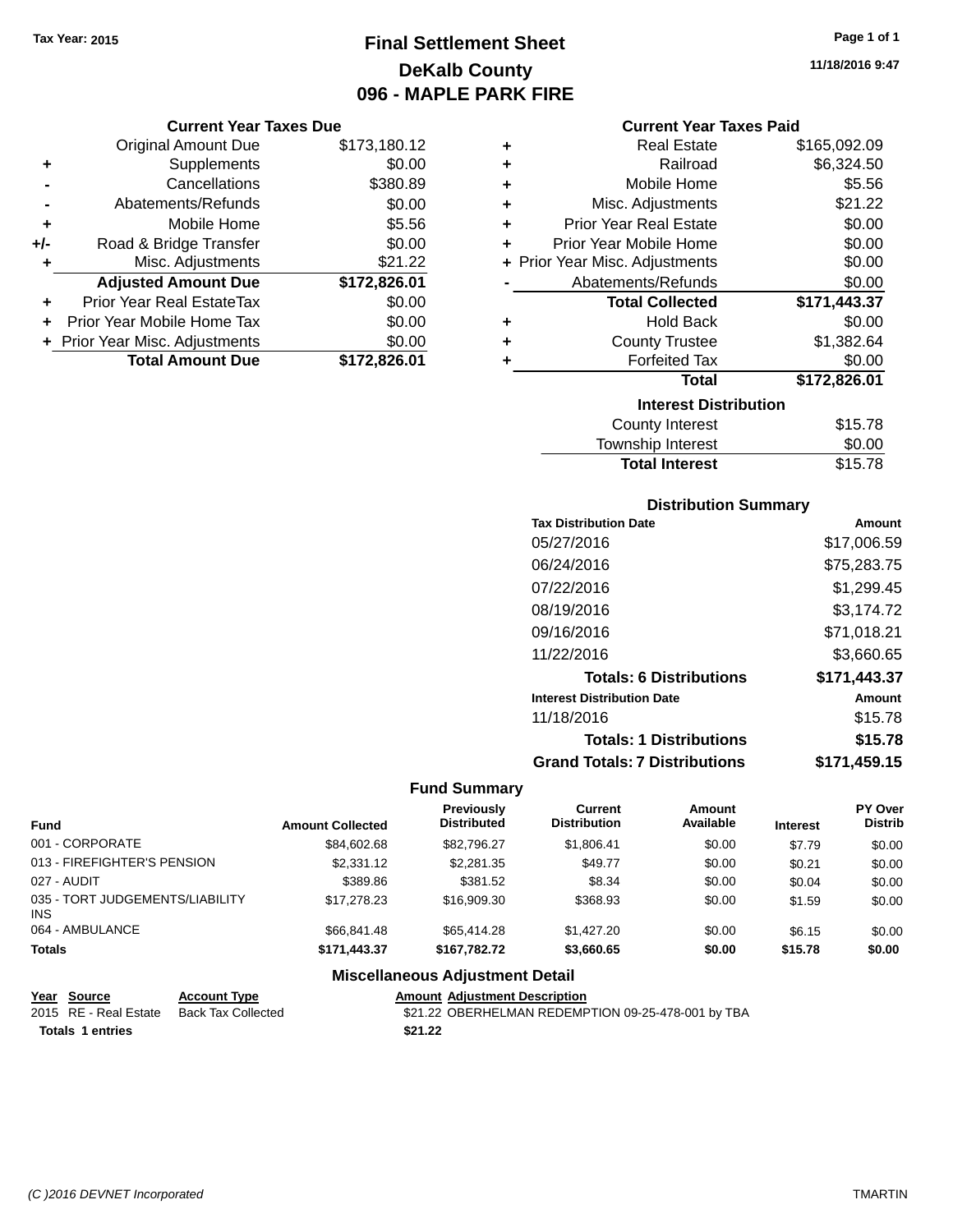### **Final Settlement Sheet Tax Year: 2015 Page 1 of 1 DeKalb County 097 - PAW PAW FIRE**

#### **Current Year Taxes Due**

|       | <b>Original Amount Due</b>       | \$36,535.34 |
|-------|----------------------------------|-------------|
| ٠     | Supplements                      | \$0.00      |
|       | Cancellations                    | \$0.00      |
|       | Abatements/Refunds               | \$0.00      |
| ÷     | Mobile Home                      | \$3.95      |
| $+/-$ | Road & Bridge Transfer           | \$0.00      |
| ٠     | Misc. Adjustments                | \$1.28      |
|       | <b>Adjusted Amount Due</b>       | \$36,540.57 |
| ÷     | <b>Prior Year Real EstateTax</b> | \$0.00      |
|       | Prior Year Mobile Home Tax       | \$0.00      |
|       | + Prior Year Misc. Adjustments   | \$0.00      |
|       | <b>Total Amount Due</b>          | \$36,540.57 |

|   | <b>Current Year Taxes Paid</b> |             |
|---|--------------------------------|-------------|
| ٠ | <b>Real Estate</b>             | \$34,268.96 |
| ÷ | Railroad                       | \$2,264.42  |
| ÷ | Mobile Home                    | \$3.95      |
| ÷ | Misc. Adjustments              | \$1.28      |
| ٠ | <b>Prior Year Real Estate</b>  | \$0.00      |
| ٠ | Prior Year Mobile Home         | \$0.00      |
|   | + Prior Year Misc. Adjustments | \$0.00      |
|   | Abatements/Refunds             | \$0.00      |
|   | <b>Total Collected</b>         | \$36,538.61 |
| ٠ | <b>Hold Back</b>               | \$0.00      |
| ٠ | <b>County Trustee</b>          | \$1.96      |
| ٠ | <b>Forfeited Tax</b>           | \$0.00      |
|   | Total                          | \$36,540.57 |
|   | <b>Interest Distribution</b>   |             |
|   | <b>County Interest</b>         | \$3.36      |

| <b>Total Interest</b>  | \$3.36 |
|------------------------|--------|
| Township Interest      | \$0.00 |
| <b>COUTTY THICLEST</b> | ⊍∪.ບບ  |

### **Distribution Summary**

| <b>Tax Distribution Date</b>         | Amount        |
|--------------------------------------|---------------|
| 05/27/2016                           | \$3,920.67    |
| 06/24/2016                           | \$15,480.38   |
| 07/22/2016                           | \$668.55      |
| 08/19/2016                           | \$554.00      |
| 09/16/2016                           | \$14,567.94   |
| 11/22/2016                           | \$1.347.07    |
| <b>Totals: 6 Distributions</b>       | \$36,538.61   |
| <b>Interest Distribution Date</b>    | <b>Amount</b> |
| 11/18/2016                           | \$3.36        |
| <b>Totals: 1 Distributions</b>       | \$3.36        |
| <b>Grand Totals: 7 Distributions</b> | \$36.541.97   |

### **Fund Summary**

÷.

| <b>Fund</b>                                   |                     | <b>Amount Collected</b> | Previously<br><b>Distributed</b>       | Current<br><b>Distribution</b> | Amount<br>Available | <b>Interest</b> | <b>PY Over</b><br><b>Distrib</b> |
|-----------------------------------------------|---------------------|-------------------------|----------------------------------------|--------------------------------|---------------------|-----------------|----------------------------------|
| 001 - CORPORATE                               |                     | \$32,859.31             | \$31.647.89                            | \$1.211.42                     | \$0.00              | \$3.02          | \$0.00                           |
| 035 - TORT JUDGEMENTS/LIABILITY<br><b>INS</b> |                     | \$3,679.30              | \$3.543.65                             | \$135.65                       | \$0.00              | \$0.34          | \$0.00                           |
| <b>Totals</b>                                 |                     | \$36,538,61             | \$35.191.54                            | \$1.347.07                     | \$0.00              | \$3.36          | \$0.00                           |
|                                               |                     |                         | <b>Miscellaneous Adjustment Detail</b> |                                |                     |                 |                                  |
| Year<br>Source                                | <b>Account Type</b> |                         | <b>Amount Adjustment Description</b>   |                                |                     |                 |                                  |

|                         | 2015 RE - Real Estate Back Tax Collected | \$1.28 FEDERAL NAT'L MORTGAGE REDEMPTION 16-02-100-005 by TBA |
|-------------------------|------------------------------------------|---------------------------------------------------------------|
| <b>Totals 1 entries</b> |                                          | \$1.28                                                        |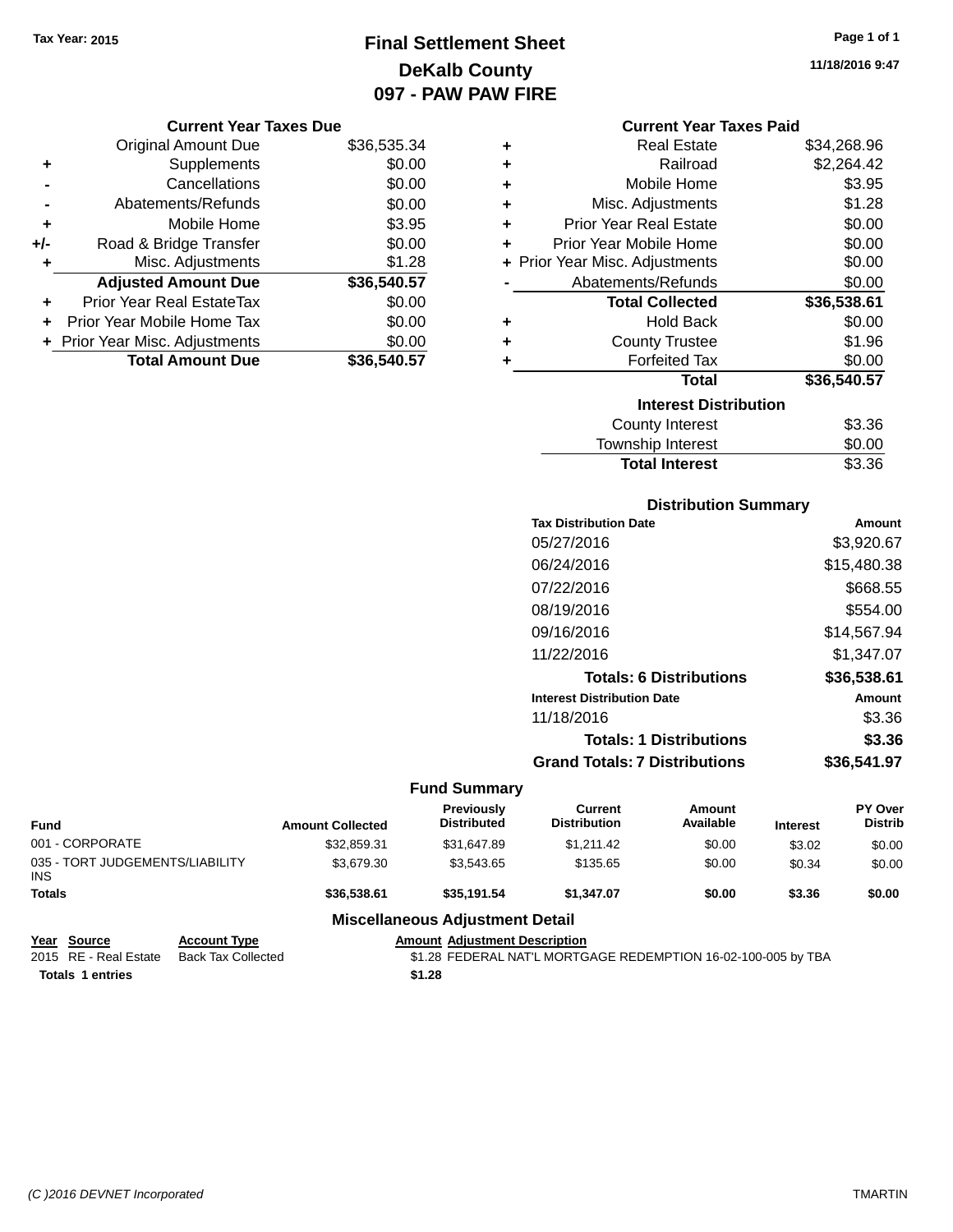### **Final Settlement Sheet Tax Year: 2015 Page 1 of 1 DeKalb County 098 - SANDWICH FIRE**

#### **Current Year Taxes Due**

|     | <b>Original Amount Due</b>       | \$566,123.85 |
|-----|----------------------------------|--------------|
| ٠   | Supplements                      | \$50.54      |
|     | Cancellations                    | \$1,260.15   |
|     | Abatements/Refunds               | \$2.55       |
| ٠   | Mobile Home                      | \$351.84     |
| +/- | Road & Bridge Transfer           | \$0.00       |
| ٠   | Misc. Adjustments                | \$0.00       |
|     | <b>Adjusted Amount Due</b>       | \$565,263.53 |
|     | <b>Prior Year Real EstateTax</b> | \$388.91     |
|     | Prior Year Mobile Home Tax       | \$0.00       |
|     | + Prior Year Misc. Adjustments   | \$120.25     |
|     | <b>Total Amount Due</b>          | \$565,772.69 |

| ٠ | <b>Real Estate</b>             | \$561,811.46 |
|---|--------------------------------|--------------|
|   |                                |              |
| ٠ | Railroad                       | \$2,324.40   |
| ٠ | Mobile Home                    | \$346.95     |
| ٠ | Misc. Adjustments              | \$0.00       |
| ÷ | <b>Prior Year Real Estate</b>  | \$388.91     |
| ÷ | Prior Year Mobile Home         | \$0.00       |
|   | + Prior Year Misc. Adjustments | \$120.25     |
|   | Abatements/Refunds             | \$2.55       |
|   |                                |              |
|   | <b>Total Collected</b>         | \$564,989.42 |
| ٠ | <b>Hold Back</b>               | \$0.00       |
| ٠ | <b>County Trustee</b>          | \$699.58     |
| ٠ | <b>Forfeited Tax</b>           | \$83.69      |
|   | <b>Total</b>                   | \$565,772.69 |
|   | <b>Interest Distribution</b>   |              |
|   | <b>County Interest</b>         | \$51.99      |

# Total Interest \$51.99

| <b>Distribution Summary</b>          |              |  |  |  |  |
|--------------------------------------|--------------|--|--|--|--|
| <b>Tax Distribution Date</b>         | Amount       |  |  |  |  |
| 05/27/2016                           | \$60,511.99  |  |  |  |  |
| 06/24/2016                           | \$241,062.60 |  |  |  |  |
| 07/22/2016                           | \$7.621.36   |  |  |  |  |
| 08/19/2016                           | \$15,382.16  |  |  |  |  |
| 09/16/2016                           | \$220,349.24 |  |  |  |  |
| 11/22/2016                           | \$20,062.07  |  |  |  |  |
| <b>Totals: 6 Distributions</b>       | \$564,989.42 |  |  |  |  |
| <b>Interest Distribution Date</b>    | Amount       |  |  |  |  |
| 11/18/2016                           | \$51.99      |  |  |  |  |
| <b>Totals: 1 Distributions</b>       | \$51.99      |  |  |  |  |
| <b>Grand Totals: 7 Distributions</b> | \$565.041.41 |  |  |  |  |

#### **Fund Summary**

| <b>Fund</b>   |                                     |                           | <b>Amount Collected</b> | Previously<br><b>Distributed</b>       | Current<br><b>Distribution</b>                       | Amount<br>Available | <b>Interest</b> | PY Over<br><b>Distrib</b> |
|---------------|-------------------------------------|---------------------------|-------------------------|----------------------------------------|------------------------------------------------------|---------------------|-----------------|---------------------------|
|               | 001 - CORPORATE                     |                           | \$494,951.05            | \$477,375.98                           | \$17,575.07                                          | \$0.00              | \$45.55         | \$0.00                    |
|               | 027 - AUDIT                         |                           | \$4,910.89              | \$4,736.50                             | \$174.39                                             | \$0.00              | \$0.45          | \$0.00                    |
| <b>INS</b>    | 035 - TORT JUDGEMENTS/LIABILITY     |                           | \$65,127.48             | \$62,814.87                            | \$2,312.61                                           | \$0.00              | \$5.99          | \$0.00                    |
| <b>Totals</b> |                                     |                           | \$564,989.42            | \$544,927.35                           | \$20,062.07                                          | \$0.00              | \$51.99         | \$0.00                    |
|               |                                     |                           |                         | <b>Miscellaneous Adjustment Detail</b> |                                                      |                     |                 |                           |
|               | Year Source                         | <b>Account Type</b>       |                         | <b>Amount Adiustment Description</b>   |                                                      |                     |                 |                           |
| 2014          | MH - Mobile Home Back Tax Collected |                           |                         |                                        | \$4.22 EDWARDS REDEMPTION 19-25-477-011 0012O by TBA |                     |                 |                           |
|               | 2014 RE - Real Estate               | <b>Back Tax Collected</b> |                         |                                        | \$113.96 PAIGAH REDEMPTION 19-36-106-001 by TBA      |                     |                 |                           |
| 2014          | MH - Mobile Home Back Tax Collected |                           |                         |                                        | \$2.07 ZIEMBA REDEMPTION 19-25-477-011 0016O by TBA  |                     |                 |                           |
|               | <b>Totals 3 entries</b>             |                           |                         | \$120.25                               |                                                      |                     |                 |                           |
|               |                                     |                           |                         | <b>Abatement Detail</b>                |                                                      |                     |                 |                           |
| Year          | <b>Source</b>                       | <b>Account Type</b>       |                         | <b>Amount Adjustment Description</b>   |                                                      |                     |                 |                           |
|               | 2015 RE - Real Estate               | <b>RE</b> Abatement       |                         |                                        | \$1.70 PTAB INTEREST REFUND 19-26-280-004 by TBA     |                     |                 |                           |

### 2015 RE - Real Estate RE Abatement S0.85 PTAB INTEREST REFUND 19-25-153-001 by TBA **Totals \$2.55 2 entries**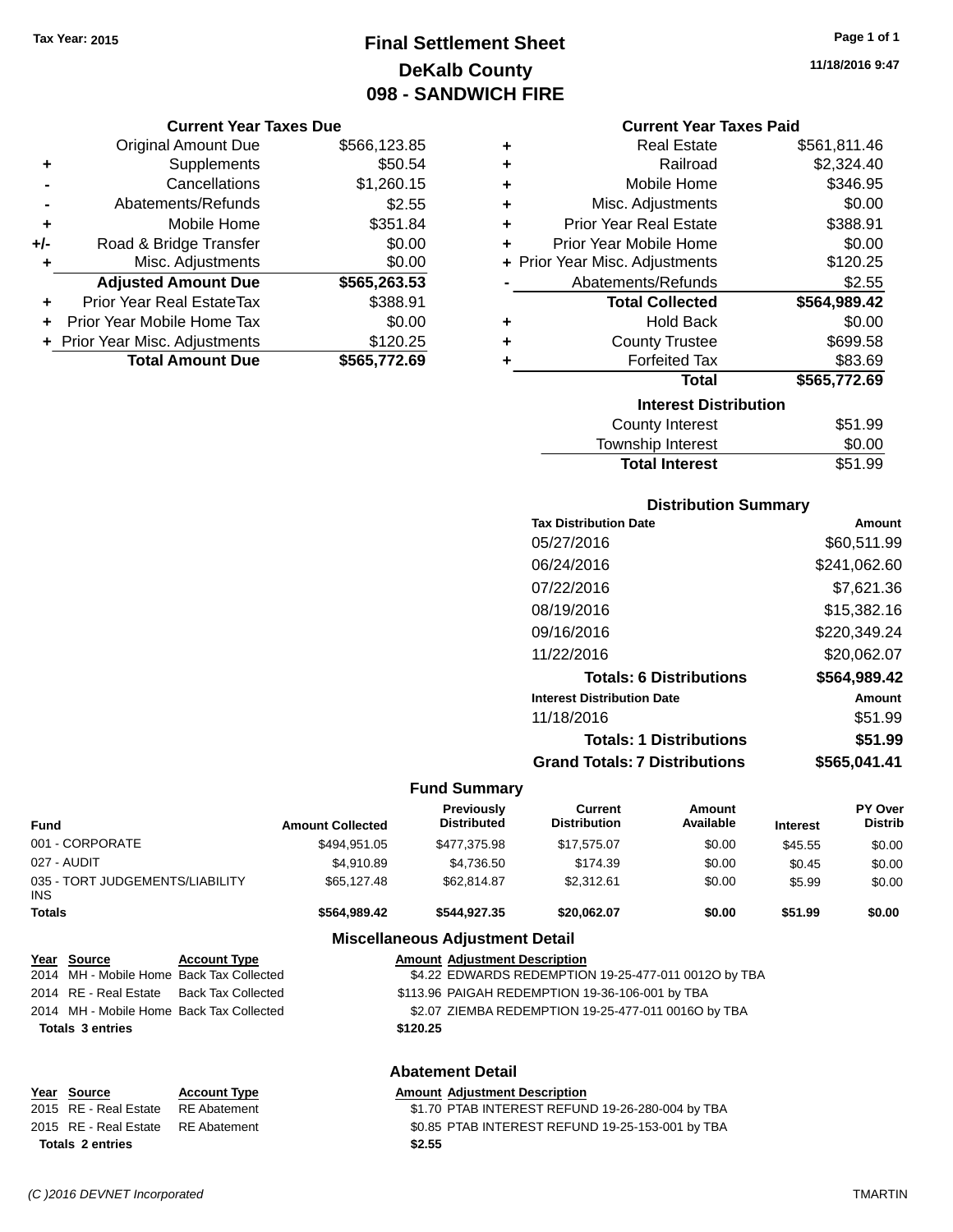### **Final Settlement Sheet Tax Year: 2015 Page 1 of 1 DeKalb County 099 - SHABBONA FIRE**

#### **Current Year Taxes Due**

|       | <b>Original Amount Due</b>       | \$187,345.50 |
|-------|----------------------------------|--------------|
| ٠     | Supplements                      | \$0.00       |
|       | Cancellations                    | \$155.19     |
|       | Abatements/Refunds               | \$0.00       |
| ٠     | Mobile Home                      | \$4.02       |
| $+/-$ | Road & Bridge Transfer           | \$0.00       |
| ٠     | Misc. Adjustments                | \$45.52      |
|       | <b>Adjusted Amount Due</b>       | \$187,239.85 |
| ٠     | <b>Prior Year Real EstateTax</b> | \$0.00       |
|       | Prior Year Mobile Home Tax       | \$0.00       |
|       | + Prior Year Misc. Adjustments   | \$0.00       |
|       | <b>Total Amount Due</b>          | \$187,239.85 |

| ٠ | <b>Real Estate</b>             | \$181,675.77 |
|---|--------------------------------|--------------|
| ٠ | Railroad                       | \$5,469.06   |
| ÷ | Mobile Home                    | \$4.02       |
| ٠ | Misc. Adjustments              | \$45.52      |
| ÷ | <b>Prior Year Real Estate</b>  | \$0.00       |
| ÷ | Prior Year Mobile Home         | \$0.00       |
|   | + Prior Year Misc. Adjustments | \$0.00       |
|   | Abatements/Refunds             | \$0.00       |
|   |                                |              |
|   | <b>Total Collected</b>         | \$187,194.37 |
| ٠ | <b>Hold Back</b>               | \$0.00       |
| ٠ | <b>County Trustee</b>          | \$45.48      |
| ٠ | <b>Forfeited Tax</b>           | \$0.00       |
|   | <b>Total</b>                   | \$187,239.85 |
|   | <b>Interest Distribution</b>   |              |
|   | <b>County Interest</b>         | \$17.23      |

### **Distribution Summary**

**Total Interest** \$17.23

| <b>Tax Distribution Date</b>         | Amount       |
|--------------------------------------|--------------|
| 05/27/2016                           | \$35,394.69  |
| 06/24/2016                           | \$70,385.85  |
| 07/22/2016                           | \$495.20     |
| 08/19/2016                           | \$1,793.42   |
| 09/16/2016                           | \$77.476.38  |
| 11/22/2016                           | \$1,648.83   |
| <b>Totals: 6 Distributions</b>       | \$187,194.37 |
| <b>Interest Distribution Date</b>    | Amount       |
| 11/18/2016                           | \$17.23      |
| <b>Totals: 1 Distributions</b>       | \$17.23      |
| <b>Grand Totals: 7 Distributions</b> | \$187.211.60 |

### **Fund Summary**

| <b>Fund</b>                             | <b>Amount Collected</b> | <b>Previously</b><br><b>Distributed</b> | Current<br><b>Distribution</b> | Amount<br>Available | <b>Interest</b> | PY Over<br><b>Distrib</b> |
|-----------------------------------------|-------------------------|-----------------------------------------|--------------------------------|---------------------|-----------------|---------------------------|
| 001 - CORPORATE                         | \$127.923.21            | \$126,796.44                            | \$1.126.77                     | \$0.00              | \$11.78         | \$0.00                    |
| 035 - TORT JUDGEMENTS/LIABILITY<br>INS. | \$25,770.86             | \$25.543.87                             | \$226.99                       | \$0.00              | \$2.37          | \$0.00                    |
| 064 - AMBULANCE                         | \$33,500.30             | \$33,205.23                             | \$295.07                       | \$0.00              | \$3.08          | \$0.00                    |
| <b>Totals</b>                           | \$187.194.37            | \$185,545,54                            | \$1.648.83                     | \$0.00              | \$17.23         | \$0.00                    |

### **Miscellaneous Adjustment Detail**

| Year Source             | <b>Account Type</b>                        | <b>Amount Adiustment Description</b>                |
|-------------------------|--------------------------------------------|-----------------------------------------------------|
|                         | 2015 RE - Real Estate Paymt In Lieu of Tax | \$45.52 HOUSING AUTHORITY SEQUOYA APARTMENTS by TBA |
| <b>Totals 1 entries</b> |                                            | \$45.52                                             |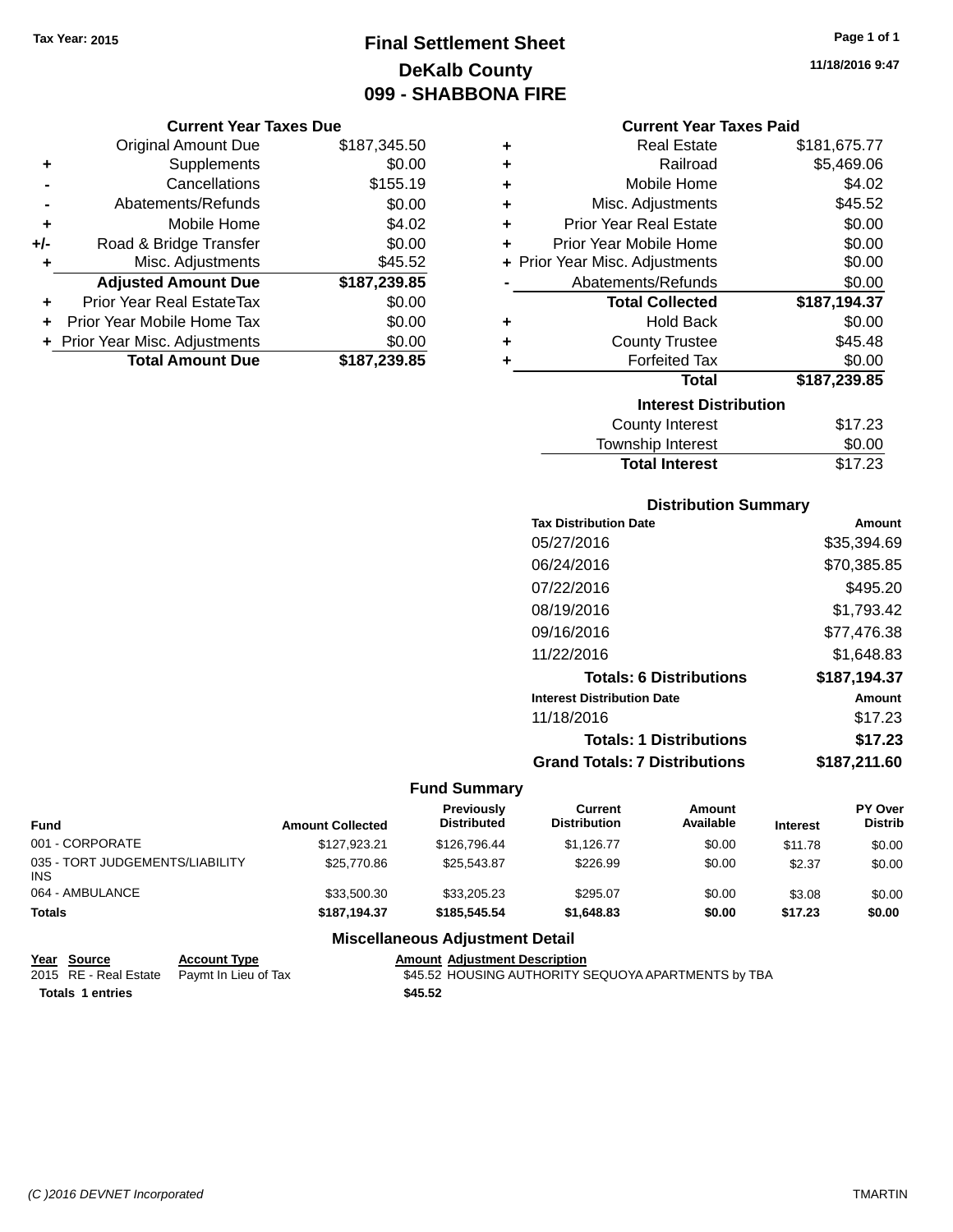### **Final Settlement Sheet Tax Year: 2015 Page 1 of 1 DeKalb County 100 - SOMONAUK FIRE**

#### **Current Year Taxes Due**

|       | <b>Original Amount Due</b>       | \$249,825.46 |
|-------|----------------------------------|--------------|
| ٠     | Supplements                      | \$0.00       |
|       | Cancellations                    | \$412.16     |
|       | Abatements/Refunds               | \$0.00       |
| ٠     | Mobile Home                      | \$8.16       |
| $+/-$ | Road & Bridge Transfer           | \$0.00       |
| ٠     | Misc. Adjustments                | \$98.58      |
|       | <b>Adjusted Amount Due</b>       | \$249,520.04 |
|       | <b>Prior Year Real EstateTax</b> | \$79.47      |
|       | Prior Year Mobile Home Tax       | \$0.00       |
|       | + Prior Year Misc. Adjustments   | \$0.00       |
|       | <b>Total Amount Due</b>          | \$249,599.51 |

#### **Current Year Taxes Paid**

| ٠ | Real Estate                    | \$245,040.86 |
|---|--------------------------------|--------------|
| ٠ | Railroad                       | \$4,372.44   |
| ٠ | Mobile Home                    | \$8.16       |
| ٠ | Misc. Adjustments              | \$98.58      |
| ٠ | <b>Prior Year Real Estate</b>  | \$79.47      |
| ٠ | Prior Year Mobile Home         | \$0.00       |
|   | + Prior Year Misc. Adjustments | \$0.00       |
|   | Abatements/Refunds             | \$0.00       |
|   | <b>Total Collected</b>         | \$249,599.51 |
| ٠ | Hold Back                      | \$0.00       |
| ٠ | <b>County Trustee</b>          | \$0.00       |
| ٠ | <b>Forfeited Tax</b>           | \$0.00       |
|   | <b>Total</b>                   | \$249,599.51 |
|   | <b>Interest Distribution</b>   |              |
|   | County Interest                | \$22.97      |
|   | <b>Township Interest</b>       | \$0.00       |
|   | <b>Total Interest</b>          | \$22.97      |

### **Distribution Summary**

| <b>Tax Distribution Date</b>         | Amount       |
|--------------------------------------|--------------|
| 05/27/2016                           | \$30,660.92  |
| 06/24/2016                           | \$108,408.54 |
| 07/22/2016                           | \$3,162.15   |
| 08/19/2016                           | \$5,399.60   |
| 09/16/2016                           | \$96,209.47  |
| 11/22/2016                           | \$5.758.83   |
| <b>Totals: 6 Distributions</b>       | \$249,599.51 |
| <b>Interest Distribution Date</b>    | Amount       |
| 11/18/2016                           | \$22.97      |
| <b>Totals: 1 Distributions</b>       | \$22.97      |
| <b>Grand Totals: 7 Distributions</b> | \$249.622.48 |

### **Fund Summary**

| Fund            | <b>Amount Collected</b> | <b>Previously</b><br><b>Distributed</b> | Current<br><b>Distribution</b> | Amount<br>Available | <b>Interest</b> | <b>PY Over</b><br><b>Distrib</b> |
|-----------------|-------------------------|-----------------------------------------|--------------------------------|---------------------|-----------------|----------------------------------|
| 001 - CORPORATE | \$136,144.06            | \$133,002.90                            | \$3.141.16                     | \$0.00              | \$12.53         | \$0.00                           |
| 064 - AMBULANCE | \$113,455,45            | \$110,837.78                            | \$2.617.67                     | \$0.00              | \$10.44         | \$0.00                           |
| Totals          | \$249.599.51            | \$243,840,68                            | \$5.758.83                     | \$0.00              | \$22.97         | \$0.00                           |

### **Miscellaneous Adjustment Detail**

| Year Source             | <b>Account Type</b> |         | <b>Amount Adiustment Description</b>            |
|-------------------------|---------------------|---------|-------------------------------------------------|
| 2015 RE - Real Estate   | Back Tax Collected  |         | \$98.58 PASSERO REDEMPTION 18-28-427-003 by TBA |
| <b>Totals 1 entries</b> |                     | \$98.58 |                                                 |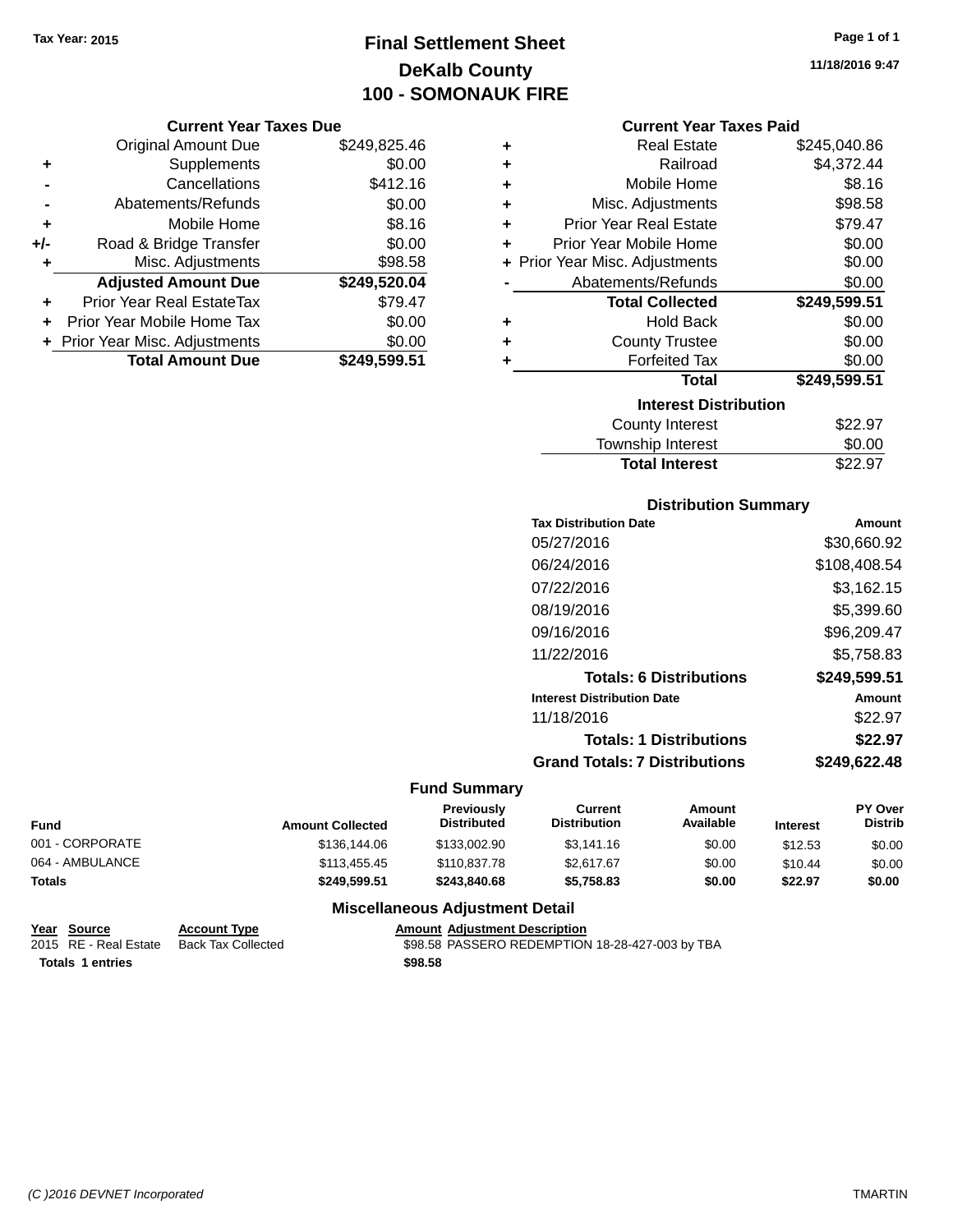### **Final Settlement Sheet Tax Year: 2015 Page 1 of 1 DeKalb County 101 - SYCAMORE FIRE**

#### **Current Year Taxes Due**

|       | <b>Original Amount Due</b>       | \$339,296.15 |
|-------|----------------------------------|--------------|
| ٠     | Supplements                      | \$10.80      |
|       | Cancellations                    | \$1,604.38   |
|       | Abatements/Refunds               | \$0.00       |
| ÷     | Mobile Home                      | \$10.02      |
| $+/-$ | Road & Bridge Transfer           | \$0.00       |
| ٠     | Misc. Adjustments                | \$30.26      |
|       | <b>Adjusted Amount Due</b>       | \$337,742.85 |
|       | <b>Prior Year Real EstateTax</b> | (\$676.45)   |
|       | Prior Year Mobile Home Tax       | \$0.00       |
|       | + Prior Year Misc. Adjustments   | \$0.00       |
|       | <b>Total Amount Due</b>          | \$337.066.40 |

**11/18/2016 9:47**

#### **Current Year Taxes Paid**

| ٠ | <b>Real Estate</b>             | \$337,476.58 |
|---|--------------------------------|--------------|
| ٠ | Railroad                       | \$0.00       |
| ٠ | Mobile Home                    | \$10.02      |
| ٠ | Misc. Adjustments              | \$30.26      |
| ٠ | <b>Prior Year Real Estate</b>  | (\$676.45)   |
| ÷ | Prior Year Mobile Home         | \$0.00       |
|   | + Prior Year Misc. Adjustments | \$0.00       |
|   | Abatements/Refunds             | \$0.00       |
|   | <b>Total Collected</b>         | \$336,840.41 |
| ٠ | <b>Hold Back</b>               | \$0.00       |
| ٠ | <b>County Trustee</b>          | \$225.99     |
| ٠ | <b>Forfeited Tax</b>           | \$0.00       |
|   | <b>Total</b>                   | \$337,066.40 |
|   | <b>Interest Distribution</b>   |              |
|   | <b>County Interest</b>         | \$31.00      |
|   |                                |              |

| <b>Total Interest</b>  | \$31.00 |
|------------------------|---------|
| Township Interest      | \$0.00  |
| <b>COUTTY THICLEST</b> | OU.IUU  |

### **Distribution Summary**

| <b>Tax Distribution Date</b>         | Amount       |
|--------------------------------------|--------------|
| 05/27/2016                           | \$34,669.37  |
| 06/24/2016                           | \$149,169.34 |
| 07/22/2016                           | \$3,053.13   |
| 08/19/2016                           | \$5,112.97   |
| 09/16/2016                           | \$135,972.30 |
| 11/22/2016                           | \$8,863,30   |
| <b>Totals: 6 Distributions</b>       | \$336,840.41 |
| <b>Interest Distribution Date</b>    | Amount       |
| 11/18/2016                           | \$31.00      |
| <b>Totals: 1 Distributions</b>       | \$31.00      |
| <b>Grand Totals: 7 Distributions</b> | \$336.871.41 |
|                                      |              |

### **Fund Summary**

| Fund            | <b>Amount Collected</b> | <b>Previously</b><br><b>Distributed</b> | Current<br><b>Distribution</b> | Amount<br>Available | <b>Interest</b> | <b>PY Over</b><br><b>Distrib</b> |
|-----------------|-------------------------|-----------------------------------------|--------------------------------|---------------------|-----------------|----------------------------------|
| 001 - CORPORATE | \$174,370.16            | \$169.781.93                            | \$4.588.23                     | \$0.00              | \$16.05         | \$0.00                           |
| 064 - AMBULANCE | \$162,470.25            | \$158,195.18                            | \$4.275.07                     | \$0.00              | \$14.95         | \$0.00                           |
| Totals          | \$336,840,41            | \$327.977.11                            | \$8,863,30                     | \$0.00              | \$31.00         | \$0.00                           |

### **Miscellaneous Adjustment Detail**

|                         | Year Source           | <b>Account Type</b> | <b>Amount Adiustment Description</b>           |
|-------------------------|-----------------------|---------------------|------------------------------------------------|
|                         | 2015 RE - Real Estate | Back Tax Collected  | \$30.26 HALSEY REDEMPTION 06-19-300-034 by TBA |
| <b>Totals 1 entries</b> |                       |                     | \$30.26                                        |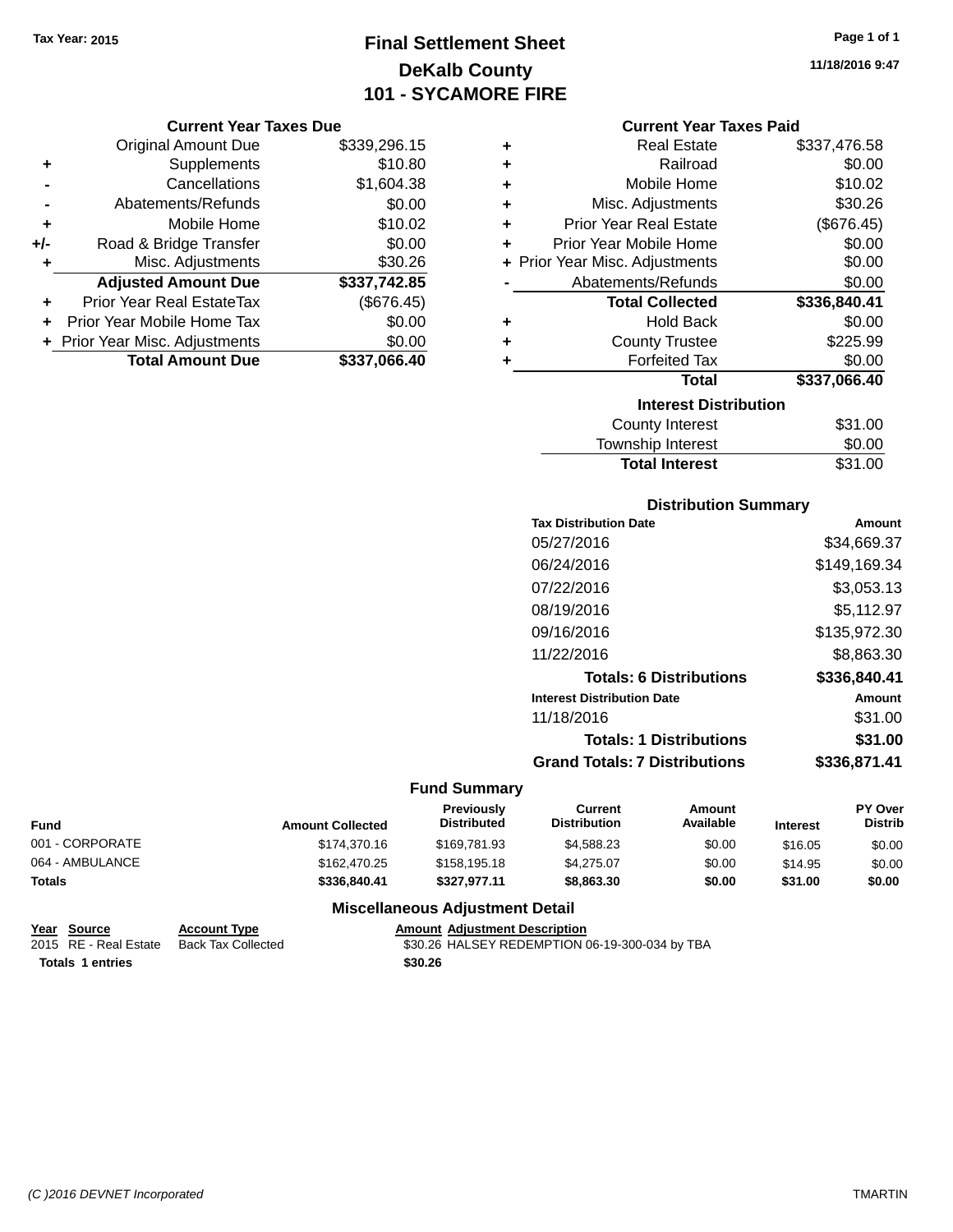### **Final Settlement Sheet Tax Year: 2015 Page 1 of 1 DeKalb County 102 - WATERMAN FIRE**

#### **Current Year Taxes Due**

|       | <b>Original Amount Due</b>       | \$151,524.87 |
|-------|----------------------------------|--------------|
| ٠     | Supplements                      | \$0.00       |
|       | Cancellations                    | \$155.86     |
|       | Abatements/Refunds               | \$0.00       |
| ٠     | Mobile Home                      | \$30.73      |
| $+/-$ | Road & Bridge Transfer           | \$0.00       |
| ٠     | Misc. Adjustments                | \$41.71      |
|       | <b>Adjusted Amount Due</b>       | \$151,441.45 |
| ÷     | <b>Prior Year Real EstateTax</b> | \$0.00       |
|       | Prior Year Mobile Home Tax       | \$0.00       |
|       | + Prior Year Misc. Adjustments   | \$0.00       |
|       | <b>Total Amount Due</b>          | \$151,441.45 |

| ÷ | <b>Real Estate</b>             | \$148,299.34 |
|---|--------------------------------|--------------|
| ÷ | Railroad                       | \$2,962.90   |
| ÷ | Mobile Home                    | \$30.73      |
| ٠ | Misc. Adjustments              | \$41.71      |
| ٠ | <b>Prior Year Real Estate</b>  | \$0.00       |
| ÷ | Prior Year Mobile Home         | \$0.00       |
|   | + Prior Year Misc. Adjustments | \$0.00       |
|   | Abatements/Refunds             | \$0.00       |
|   | <b>Total Collected</b>         | \$151,334.68 |
| ٠ | <b>Hold Back</b>               | \$0.00       |
| ٠ | <b>County Trustee</b>          | \$106.77     |
| ٠ | <b>Forfeited Tax</b>           | \$0.00       |
|   |                                |              |
|   | <b>Total</b>                   | \$151,441.45 |
|   | <b>Interest Distribution</b>   |              |
|   | <b>County Interest</b>         | \$13.93      |

# **Distribution Summary**

Total Interest \$13.93

| <b>PIJUIDUUJUI JUILIILUI Y</b>       |               |
|--------------------------------------|---------------|
| <b>Tax Distribution Date</b>         | Amount        |
| 05/27/2016                           | \$24,977.75   |
| 06/24/2016                           | \$59.414.06   |
| 07/22/2016                           | \$1,053.71    |
| 08/19/2016                           | \$1,338.36    |
| 09/16/2016                           | \$60,472.22   |
| 11/22/2016                           | \$4,078.58    |
| <b>Totals: 6 Distributions</b>       | \$151,334.68  |
| <b>Interest Distribution Date</b>    | <b>Amount</b> |
| 11/18/2016                           | \$13.93       |
| <b>Totals: 1 Distributions</b>       | \$13.93       |
| <b>Grand Totals: 7 Distributions</b> | \$151,348.61  |
|                                      |               |

#### **Fund Summary**

| Fund            | <b>Amount Collected</b> | <b>Previously</b><br><b>Distributed</b> | Current<br><b>Distribution</b> | Amount<br>Available | <b>Interest</b> | <b>PY Over</b><br><b>Distrib</b> |
|-----------------|-------------------------|-----------------------------------------|--------------------------------|---------------------|-----------------|----------------------------------|
| 001 - CORPORATE | \$151.334.68            | \$147,256.10                            | \$4.078.58                     | \$0.00              | \$13.93         | \$0.00                           |
| Totals          | \$151.334.68            | \$147.256.10                            | \$4,078.58                     | \$0.00              | \$13.93         | \$0.00                           |

### **Miscellaneous Adjustment Detail**

```
Year Source Account Type Amount Adjustment Description<br>2015 RE - Real Estate Back Tax Collected $41.71 MCCORD REDEMPTION
 Totals 1 entries $41.71
```
 $$41.71$  MCCORD REDEMPTION 14-15-351-002 by TBA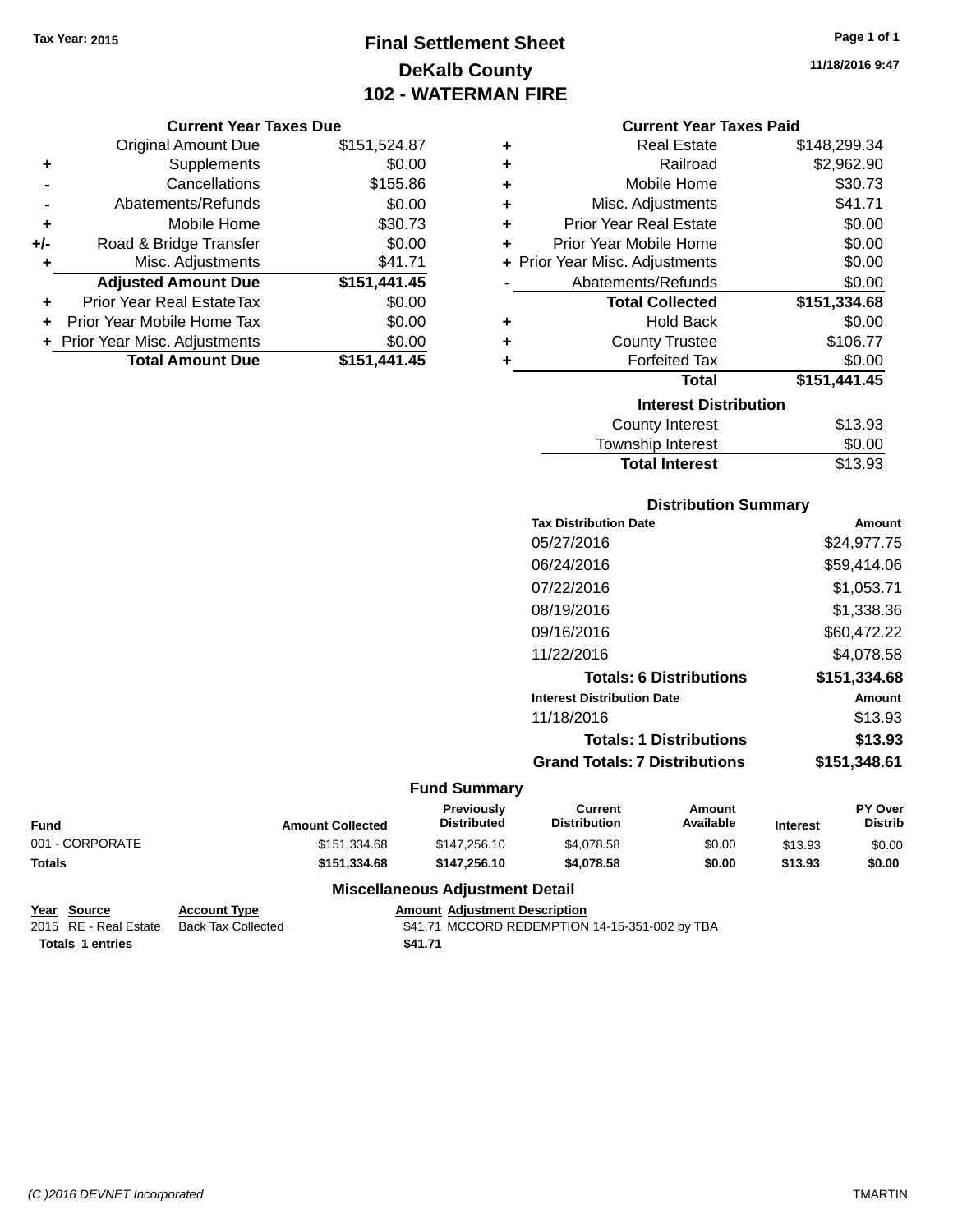### **Final Settlement Sheet Tax Year: 2015 Page 1 of 1 DeKalb County 103 - EARLVILLE LIBRARY DISTRICT**

**11/18/2016 9:47**

### **Current Year Taxes Paid**

|     | <b>Current Year Taxes Due</b>  |            |
|-----|--------------------------------|------------|
|     | <b>Original Amount Due</b>     | \$4,723.45 |
|     | Supplements                    | \$0.00     |
|     | Cancellations                  | \$0.00     |
|     | Abatements/Refunds             | \$0.00     |
| ٠   | Mobile Home                    | \$0.00     |
| +/- | Road & Bridge Transfer         | \$0.00     |
|     | Misc. Adjustments              | \$0.00     |
|     | <b>Adjusted Amount Due</b>     | \$4,723.45 |
|     | Prior Year Real EstateTax      | \$0.00     |
|     | Prior Year Mobile Home Tax     | \$0.00     |
|     | + Prior Year Misc. Adjustments | \$0.00     |
|     | <b>Total Amount Due</b>        | '23.45     |

| ٠ | <b>Real Estate</b>             | \$4,723.45 |
|---|--------------------------------|------------|
| ٠ | Railroad                       | \$0.00     |
| ٠ | Mobile Home                    | \$0.00     |
| ٠ | Misc. Adjustments              | \$0.00     |
| ٠ | Prior Year Real Estate         | \$0.00     |
| ٠ | Prior Year Mobile Home         | \$0.00     |
|   | + Prior Year Misc. Adjustments | \$0.00     |
|   | Abatements/Refunds             | \$0.00     |
|   | <b>Total Collected</b>         | \$4,723.45 |
| ٠ | <b>Hold Back</b>               | \$0.00     |
| ٠ | <b>County Trustee</b>          | \$0.00     |
| ٠ | <b>Forfeited Tax</b>           | \$0.00     |
|   | <b>Total</b>                   | \$4,723.45 |
|   | <b>Interest Distribution</b>   |            |
|   | <b>County Interest</b>         | \$0.43     |
|   | <b>Township Interest</b>       | \$0.00     |
|   | <b>Total Interest</b>          | \$0.43     |

### **Distribution Summary**

| <b>Tax Distribution Date</b>         | Amount     |
|--------------------------------------|------------|
| 05/27/2016                           | \$778.14   |
| 06/24/2016                           | \$1,876.57 |
| 08/19/2016                           | \$182.83   |
| 09/16/2016                           | \$1,699.57 |
| 11/22/2016                           | \$186.34   |
| <b>Totals: 5 Distributions</b>       | \$4,723.45 |
| <b>Interest Distribution Date</b>    | Amount     |
| 11/18/2016                           | \$0.43     |
| <b>Totals: 1 Distributions</b>       | \$0.43     |
| <b>Grand Totals: 6 Distributions</b> | \$4.723.88 |

|                                                     |                         | Previously         | Current             | Amount    |                 | <b>PY Over</b> |
|-----------------------------------------------------|-------------------------|--------------------|---------------------|-----------|-----------------|----------------|
| <b>Fund</b>                                         | <b>Amount Collected</b> | <b>Distributed</b> | <b>Distribution</b> | Available | <b>Interest</b> | <b>Distrib</b> |
| 001 - CORPORATE                                     | \$2,665.70              | \$2,560.54         | \$105.16            | \$0.00    | \$0.24          | \$0.00         |
| 004 - OPERATIONS & MAINTENANCE                      | \$345.83                | \$332.18           | \$13.65             | \$0.00    | \$0.03          | \$0.00         |
| 027 - AUDIT                                         | \$84.77                 | \$81.43            | \$3.34              | \$0.00    | \$0.01          | \$0.00         |
| 031 - WORKING CASH                                  | \$0.00                  | \$0.00             | \$0.00              | \$0.00    | \$0.00          | \$0.00         |
| 035 - TORT JUDGMENTS, LIABILITY<br><b>INSURANCE</b> | \$1,288.07              | \$1,237.26         | \$50.81             | \$0.00    | \$0.12          | \$0.00         |
| 047 - SOCIAL SECURITY                               | \$339.08                | \$325.70           | \$13.38             | \$0.00    | \$0.03          | \$0.00         |
| <b>Totals</b>                                       | \$4.723.45              | \$4,537.11         | \$186.34            | \$0.00    | \$0.43          | \$0.00         |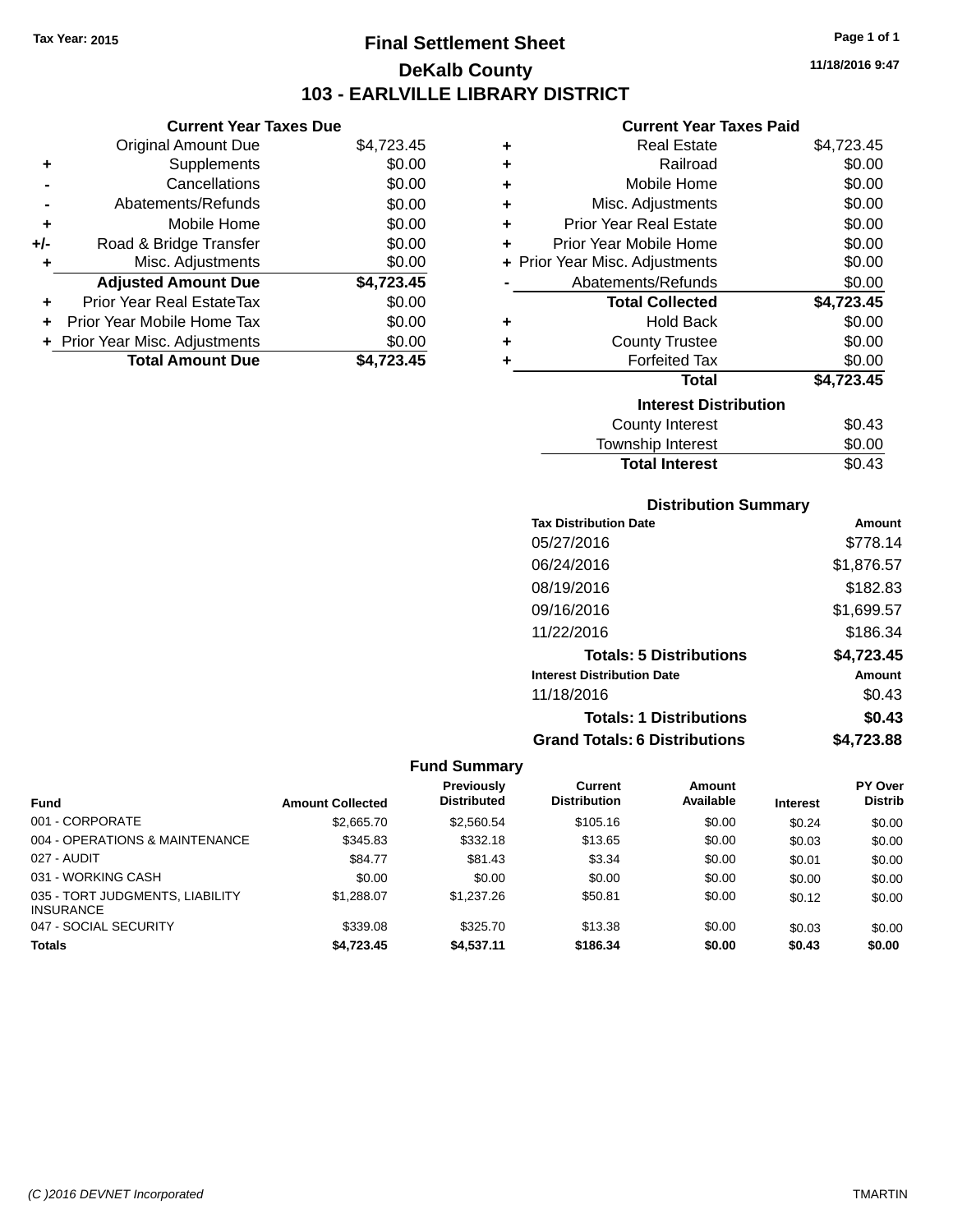### **Final Settlement Sheet Tax Year: 2015 Page 1 of 2 DeKalb County 110 - DEKALB PARK**

#### **Current Year Taxes Due**

|       | <b>Original Amount Due</b>       | \$3,742,384.27 |
|-------|----------------------------------|----------------|
| ٠     | Supplements                      | \$340.70       |
|       | Cancellations                    | \$33,924.64    |
|       | Abatements/Refunds               | \$1.04         |
| ÷     | Mobile Home                      | \$1,759.39     |
| $+/-$ | Road & Bridge Transfer           | \$0.00         |
| ٠     | Misc. Adjustments                | \$3,521.79     |
|       | <b>Adjusted Amount Due</b>       | \$3,714,080.47 |
| ٠     | <b>Prior Year Real EstateTax</b> | (\$1,521.44)   |
|       | Prior Year Mobile Home Tax       | \$0.00         |
|       | + Prior Year Misc. Adjustments   | \$228.81       |
|       | <b>Total Amount Due</b>          | \$3,712,787.84 |

| ٠ | <b>Real Estate</b>                            | \$3,689,632.50 |  |  |  |
|---|-----------------------------------------------|----------------|--|--|--|
| ٠ | Railroad                                      | \$15,410.92    |  |  |  |
| ٠ | Mobile Home                                   | \$1,747.14     |  |  |  |
| ٠ | Misc. Adjustments                             | \$3,521.79     |  |  |  |
| ٠ | (\$1,521.44)<br><b>Prior Year Real Estate</b> |                |  |  |  |
| ٠ | Prior Year Mobile Home                        | \$0.00         |  |  |  |
|   | + Prior Year Misc. Adjustments                | \$228.81       |  |  |  |
|   | Abatements/Refunds                            | \$1.04         |  |  |  |
|   | <b>Total Collected</b>                        | \$3,709,018.68 |  |  |  |
| ٠ | <b>Hold Back</b>                              | \$0.00         |  |  |  |
| ٠ | <b>County Trustee</b>                         | \$3,648.04     |  |  |  |
| ٠ | <b>Forfeited Tax</b>                          | \$121.12       |  |  |  |
|   | <b>Total</b>                                  | \$3,712,787.84 |  |  |  |
|   | <b>Interest Distribution</b>                  |                |  |  |  |
|   | <b>County Interest</b>                        | \$341.31       |  |  |  |

| <b>Total Interest</b>  | \$341.31 |
|------------------------|----------|
| Township Interest      | \$0.00   |
| <b>County Interest</b> | \$341.31 |

### **Distribution Summary**

| <b>Tax Distribution Date</b>         | Amount         |
|--------------------------------------|----------------|
| 05/27/2016                           | \$347.445.96   |
| 06/24/2016                           | \$1,542,228.93 |
| 07/22/2016                           | \$36.748.26    |
| 08/19/2016                           | \$96,799.79    |
| 09/16/2016                           | \$1,521,565.62 |
| 11/22/2016                           | \$164,230.12   |
| <b>Totals: 6 Distributions</b>       | \$3,709,018.68 |
| <b>Interest Distribution Date</b>    | Amount         |
| 11/18/2016                           | \$341.31       |
| <b>Totals: 1 Distributions</b>       | \$341.31       |
| <b>Grand Totals: 7 Distributions</b> | \$3,709,359.99 |

### **Fund Summary**

| <b>Fund</b>                             | <b>Amount Collected</b> | Previously<br><b>Distributed</b> | Current<br><b>Distribution</b> | Amount<br>Available | <b>Interest</b> | PY Over<br><b>Distrib</b> |
|-----------------------------------------|-------------------------|----------------------------------|--------------------------------|---------------------|-----------------|---------------------------|
| 001 - CORPORATE                         | \$1,095,154.53          | \$1,046,662.59                   | \$48,491.94                    | \$0.00              | \$100.79        | \$0.00                    |
| 003 - BONDS AND INTEREST                | \$1,219,113.63          | \$1,165,132.99                   | \$53,980.64                    | \$0.00              | \$112.18        | \$0.00                    |
| 005 - I. M. R. F.                       | \$260,673.55            | \$249.131.30                     | \$11,542.25                    | \$0.00              | \$23.99         | \$0.00                    |
| 027 - AUDIT                             | \$23,300.05             | \$22,268.35                      | \$1,031.70                     | \$0.00              | \$2.14          | \$0.00                    |
| 035 - TORT JUDGEMENTS/LIABILITY<br>INS. | \$56,525.43             | \$54,022.56                      | \$2,502.87                     | \$0.00              | \$5.20          | \$0.00                    |
| 047 - SOCIAL SECURITY                   | \$125,910.06            | \$120,334.95                     | \$5,575.11                     | \$0.00              | \$11.59         | \$0.00                    |
| 060 - UNEMPLOYMENT INSURANCE            | \$41.659.72             | \$39,815,08                      | \$1,844.64                     | \$0.00              | \$3.83          | \$0.00                    |
| 062 - WORKERS COMPENSATION              | \$43,618,08             | \$41,686,73                      | \$1,931.35                     | \$0.00              | \$4.01          | \$0.00                    |
| 122 - RECREATION                        | \$529.781.38            | \$506.323.44                     | \$23,457.94                    | \$0.00              | \$48.75         | \$0.00                    |
| 123 - AQUARIUM AND MUSEUM               | \$126,889.23            | \$121,270.77                     | \$5,618.46                     | \$0.00              | \$11.68         | \$0.00                    |
| 126 - REC PROGRAMS/HANDICAPPED          | \$186,393.02            | \$178,139.80                     | \$8,253.22                     | \$0.00              | \$17.15         | \$0.00                    |
| <b>Totals</b>                           | \$3,709,018.68          | \$3,544,788.56                   | \$164,230.12                   | \$0.00              | \$341.31        | \$0.00                    |

### **Miscellaneous Adjustment Detail**

| Year Source | <b>Account Type</b>                      |
|-------------|------------------------------------------|
|             | 2014 MH - Mobile Home Back Tax Collected |
|             | 2014 RE - Real Estate Back Tax Collected |
|             | 2014 RE - Real Estate Back Tax Collected |

**Amount Adjustment Description** \$4.23 ELLESON REDEMPTION 08-26-176-027 0950C by TBA

\$201.27 IGNELZI REDEMPTION 08-23-156-014 by TBA

\$23.31 SIDDIQUI REDEMPTION 08-15-329-012 by TBA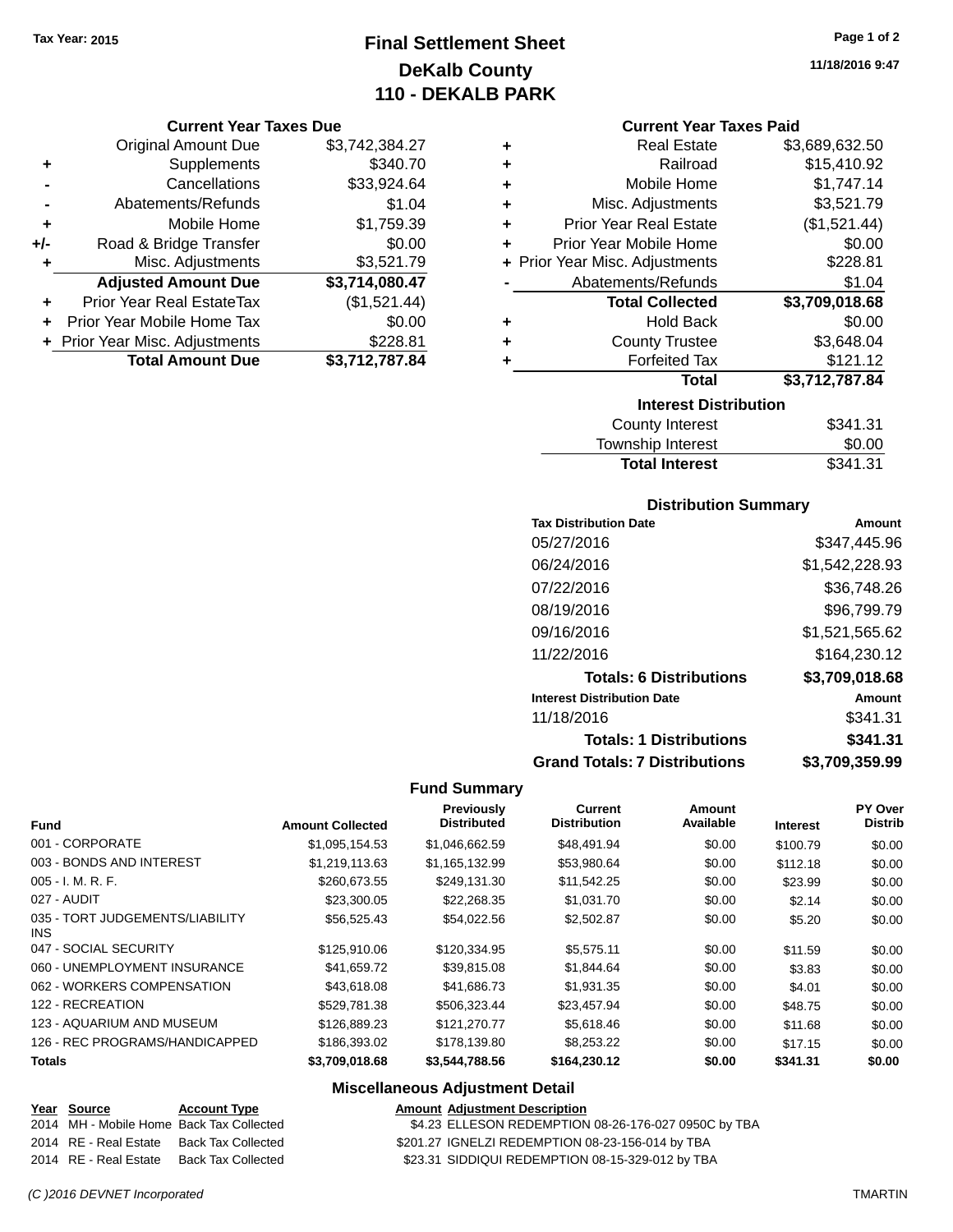**11/18/2016 9:47**

#### **Miscellaneous Adjustment Detail**

| Year Source              | <b>Account Type</b>       | <b>Amount Adjustment Description</b>             |  |
|--------------------------|---------------------------|--------------------------------------------------|--|
| 2015 RE - Real Estate    | Paymt In Lieu of Tax      | \$1,018.59 HOUSING AUTHORITY DEKALB UNITS by TBA |  |
| 2015 RE - Real Estate    | <b>Back Tax Collected</b> | \$132.27 TRUSTEE SALE 08-14-329-021 by TBA       |  |
| 2015 RE - Real Estate    | Paymt In Lieu of Tax      | \$1,018.59 HOUSING AUTHORITY DEKALB UNITS by TBA |  |
| 2015 RE - Real Estate    | <b>Back Tax Collected</b> | \$33.87 TRUSTEE SALE 08-02-327-002 by TBA        |  |
| 2015 RE - Real Estate    | <b>Back Tax Collected</b> | \$636.17 TRUSTEE SALE 08-21-276-009 by TBA       |  |
| 2015 RE - Real Estate    | <b>Back Tax Collected</b> | \$636.17 TRUSTEE SALE 08-21-276-011 by TBA       |  |
| 2015 RE - Real Estate    | <b>Back Tax Collected</b> | \$34.29 TRUSTEE SALE 08-02-401-004 by TBA        |  |
| 2015 RE - Real Estate    | <b>Back Tax Collected</b> | \$11.84 TRUSTEE SALE 08-26-176-013 by TBA        |  |
| <b>Totals 11 entries</b> |                           | \$3,750.60                                       |  |

#### **Abatement Detail**

# **Year Source Account Type Account Type Amount Adjustment Description**<br>2015 RE - Real Estate RE Abatement **Account 1998 Account Adjustment Adjustment Adjustment Aggle 2016**

\$0.42 PTAB INTEREST REFUND 08-15-426-004 by TBA 2015 RE - Real Estate RE Abatement \$0.62 PTAB INTEREST REFUND 08-26-352-007 by TBA

**Totals \$1.04 2 entries**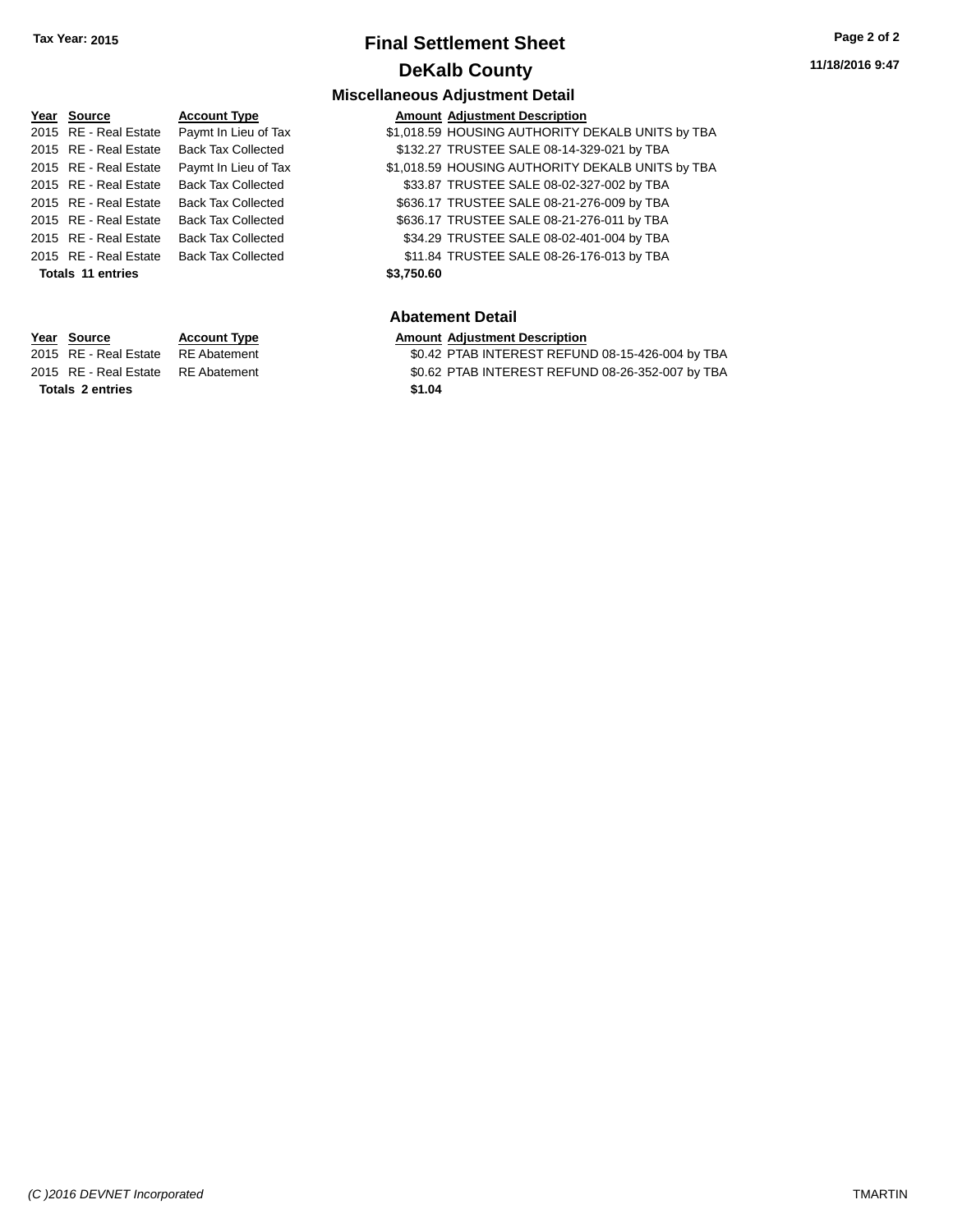# **Final Settlement Sheet Tax Year: 2015 Page 1 of 1 DeKalb County 111 - FRANKLIN TWP PARK**

|     | <b>Current Year Taxes Due</b>    |             |
|-----|----------------------------------|-------------|
|     | <b>Original Amount Due</b>       | \$40,708.04 |
| ٠   | Supplements                      | \$0.00      |
|     | Cancellations                    | \$55.85     |
| -   | Abatements/Refunds               | \$0.00      |
| ٠   | Mobile Home                      | \$0.00      |
| +/- | Road & Bridge Transfer           | \$0.00      |
| ٠   | Misc. Adjustments                | \$0.00      |
|     | <b>Adjusted Amount Due</b>       | \$40,652.19 |
| ٠   | <b>Prior Year Real EstateTax</b> | \$0.00      |
|     | Prior Year Mobile Home Tax       | \$0.00      |
|     | + Prior Year Misc. Adjustments   | \$25.82     |
|     | <b>Total Amount Due</b>          | \$40,678.01 |

|   | <b>Current Year Taxes Paid</b> |             |  |  |  |  |
|---|--------------------------------|-------------|--|--|--|--|
| ٠ | Real Estate                    | \$40,253.97 |  |  |  |  |
| ÷ | Railroad                       | \$381.12    |  |  |  |  |
| ÷ | Mobile Home                    | \$0.00      |  |  |  |  |
| ٠ | Misc. Adjustments              | \$0.00      |  |  |  |  |
| ÷ | <b>Prior Year Real Estate</b>  | \$0.00      |  |  |  |  |
| ÷ | Prior Year Mobile Home         | \$0.00      |  |  |  |  |
|   | + Prior Year Misc. Adjustments | \$25.82     |  |  |  |  |
|   | Abatements/Refunds             | \$0.00      |  |  |  |  |
|   | <b>Total Collected</b>         | \$40,660.91 |  |  |  |  |
| ٠ | <b>Hold Back</b>               | \$0.00      |  |  |  |  |
| ٠ | <b>County Trustee</b>          | \$17.10     |  |  |  |  |
| ٠ | <b>Forfeited Tax</b>           | \$0.00      |  |  |  |  |
|   | Total                          | \$40,678.01 |  |  |  |  |
|   | <b>Interest Distribution</b>   |             |  |  |  |  |
|   | <b>County Interest</b>         | \$3.74      |  |  |  |  |
|   | <b>Township Interest</b>       | \$0.00      |  |  |  |  |
|   | <b>Total Interest</b>          | \$3.74      |  |  |  |  |

## **Distribution Summary Tax Distribution Date Amount** 05/27/2016 \$4,268.16 06/24/2016 \$17,572.88 07/22/2016 \$474.56 08/19/2016 \$799.91 09/16/2016 \$16,221.09 11/22/2016 \$1,324.31 **Totals: 6 Distributions \$40,660.91 Interest Distribution Date Amount** 11/18/2016 \$3.74 **Totals: 1 Distributions \$3.74 Grand Totals: 7 Distributions \$40,664.65**

| <b>Fund</b>                                   |                       | <b>Amount Collected</b> | Previously<br><b>Distributed</b>       | Current<br><b>Distribution</b> | Amount<br>Available | <b>Interest</b> | <b>PY Over</b><br><b>Distrib</b> |
|-----------------------------------------------|-----------------------|-------------------------|----------------------------------------|--------------------------------|---------------------|-----------------|----------------------------------|
| 001 - CORPORATE                               |                       | \$38,260,26             | \$37.014.13                            | \$1,246.13                     | \$0.00              | \$3.52          | \$0.00                           |
| 035 - TORT JUDGEMENTS/LIABILITY<br><b>INS</b> |                       | \$2,400.65              | \$2.322.47                             | \$78.18                        | \$0.00              | \$0.22          | \$0.00                           |
| <b>Totals</b>                                 |                       | \$40,660.91             | \$39,336,60                            | \$1.324.31                     | \$0.00              | \$3.74          | \$0.00                           |
|                                               |                       |                         | <b>Miscellaneous Adjustment Detail</b> |                                |                     |                 |                                  |
| $V_{\text{max}}$ $R_{\text{max}}$             | A - - - - - - + T.  - |                         | Approved Adventured Benediction        |                                |                     |                 |                                  |

| Year Source             | <b>Account Type</b> | <b>Amount Adiustment Description</b>                     |
|-------------------------|---------------------|----------------------------------------------------------|
| 2014 RE - Real Estate   | Back Tax Collected  | \$25.82 VISTA SECURITIES REDEMPTION 01-23-428-010 by TBA |
| <b>Totals 1 entries</b> |                     | \$25.82                                                  |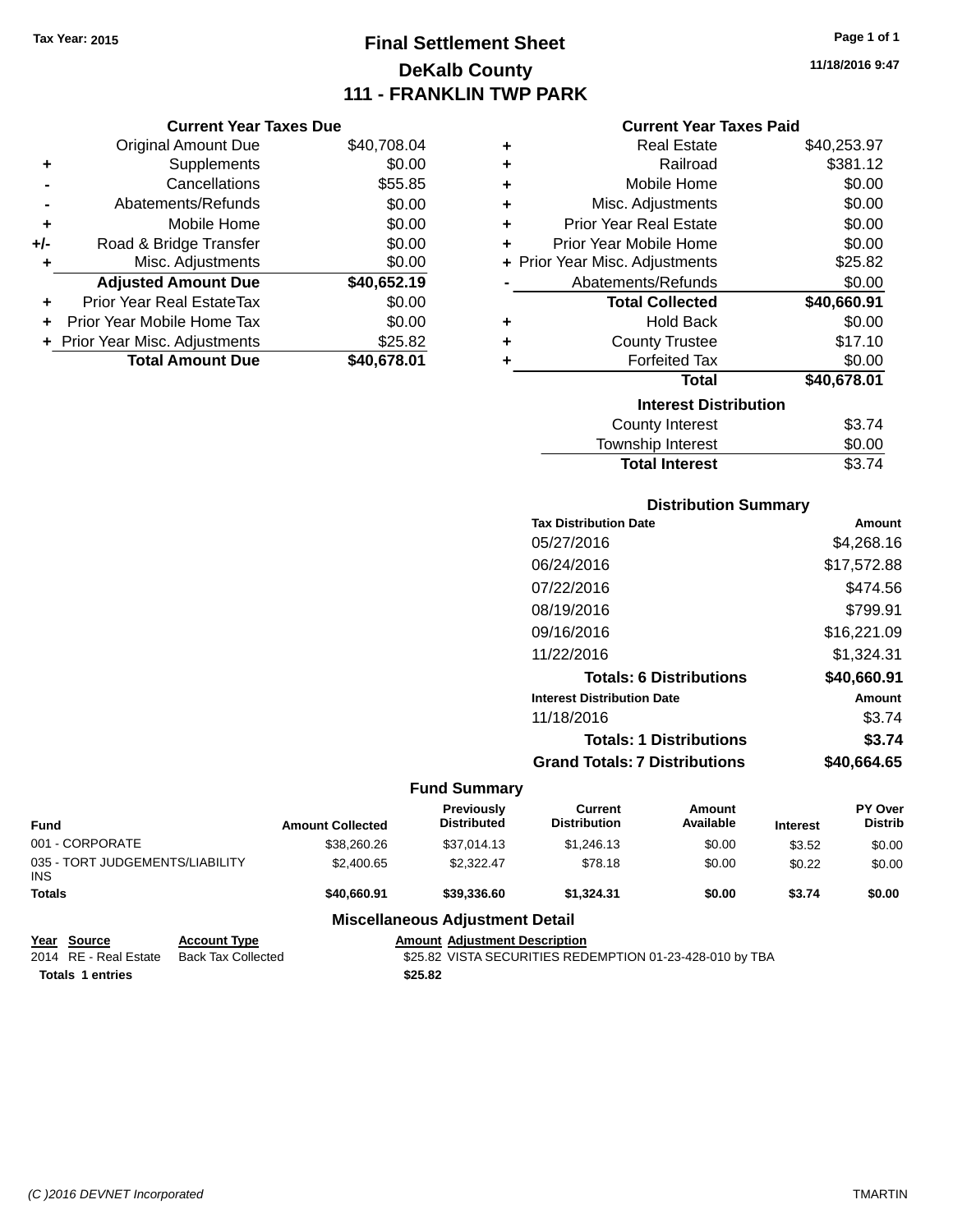# **Final Settlement Sheet Tax Year: 2015 Page 1 of 2 DeKalb County 112 - GENOA TWP PARK**

#### **Current Year Taxes Due**

|     | <b>Original Amount Due</b>       | \$608,128.10 |
|-----|----------------------------------|--------------|
| ٠   | Supplements                      | \$74.72      |
|     | Cancellations                    | \$1,088.23   |
|     | Abatements/Refunds               | \$13.13      |
| ÷   | Mobile Home                      | \$390.71     |
| +/- | Road & Bridge Transfer           | \$0.00       |
| ۰   | Misc. Adjustments                | \$47.55      |
|     | <b>Adjusted Amount Due</b>       | \$607,539.72 |
|     | <b>Prior Year Real EstateTax</b> | (\$325.52)   |
|     | Prior Year Mobile Home Tax       | \$3.06       |
|     | + Prior Year Misc. Adjustments   | \$4.17       |
|     | <b>Total Amount Due</b>          | \$607,221.43 |

| ٠ | <b>Real Estate</b>             | \$602,230.32 |
|---|--------------------------------|--------------|
| ٠ | Railroad                       | \$4,776.40   |
| ÷ | Mobile Home                    | \$372.03     |
| ٠ | Misc. Adjustments              | \$47.55      |
| ٠ | <b>Prior Year Real Estate</b>  | (\$325.52)   |
| ٠ | Prior Year Mobile Home         | \$3.06       |
|   | + Prior Year Misc. Adjustments | \$4.17       |
|   | Abatements/Refunds             | \$13.13      |
|   |                                |              |
|   | <b>Total Collected</b>         | \$607,094.88 |
| ٠ | <b>Hold Back</b>               | \$0.00       |
| ÷ | <b>County Trustee</b>          | \$126.55     |
| ٠ | <b>Forfeited Tax</b>           | \$0.00       |
|   | <b>Total</b>                   | \$607,221.43 |
|   | <b>Interest Distribution</b>   |              |
|   | <b>County Interest</b>         | \$55.87      |

#### **Distribution Summary**

Total Interest \$55.87

| <b>Tax Distribution Date</b>         | Amount       |
|--------------------------------------|--------------|
| 05/27/2016                           | \$66,045.75  |
| 06/24/2016                           | \$257,616.09 |
| 07/22/2016                           | \$7.455.99   |
| 08/19/2016                           | \$16,451.12  |
| 09/16/2016                           | \$235,140.71 |
| 11/22/2016                           | \$24,385.22  |
| <b>Totals: 6 Distributions</b>       | \$607,094.88 |
| <b>Interest Distribution Date</b>    | Amount       |
| 11/18/2016                           | \$55.87      |
| <b>Totals: 1 Distributions</b>       | \$55.87      |
| <b>Grand Totals: 7 Distributions</b> | \$607.150.75 |

#### **Fund Summary**

| <b>Fund</b>                             | <b>Amount Collected</b> | Previously<br><b>Distributed</b> | Current<br><b>Distribution</b> | Amount<br>Available | <b>Interest</b> | <b>PY Over</b><br><b>Distrib</b> |
|-----------------------------------------|-------------------------|----------------------------------|--------------------------------|---------------------|-----------------|----------------------------------|
| 001 - CORPORATE                         | \$176,618.49            | \$169.524.21                     | \$7.094.28                     | \$0.00              | \$16.25         | \$0.00                           |
| 003 - BONDS AND INTEREST                | \$270.890.59            | \$260,009.70                     | \$10,880.89                    | \$0.00              | \$24.93         | \$0.00                           |
| $005 - I. M. R. F.$                     | \$962.85                | \$924.18                         | \$38.67                        | \$0.00              | \$0.09          | \$0.00                           |
| 027 - AUDIT                             | \$962.85                | \$924.18                         | \$38.67                        | \$0.00              | \$0.09          | \$0.00                           |
| 035 - TORT JUDGEMENTS/LIABILITY<br>INS. | \$0.00                  | \$0.00                           | \$0.00                         | \$0.00              | \$0.00          | \$0.00                           |
| 047 - SOCIAL SECURITY                   | \$962.85                | \$924.18                         | \$38.67                        | \$0.00              | \$0.09          | \$0.00                           |
| 062 - WORKERS COMPENSATION              | \$962.85                | \$924.18                         | \$38.67                        | \$0.00              | \$0.09          | \$0.00                           |
| 122 - RECREATION                        | \$116,843.91            | \$112,150.63                     | \$4.693.28                     | \$0.00              | \$10.75         | \$0.00                           |
| 126 - REC PROGRAMS/HANDICAPPED          | \$37.927.64             | \$36,404.22                      | \$1.523.42                     | \$0.00              | \$3.49          | \$0.00                           |
| 143 - MEDICARE                          | \$962.85                | \$924.18                         | \$38.67                        | \$0.00              | \$0.09          | \$0.00                           |
| <b>Totals</b>                           | \$607.094.88            | \$582,709.66                     | \$24,385.22                    | \$0.00              | \$55.87         | \$0.00                           |

#### **Miscellaneous Adjustment Detail**

| Year Source           | <b>Account Type</b>                      | <b>Amount Adjustment Description</b>               |
|-----------------------|------------------------------------------|----------------------------------------------------|
| 2015 RE - Real Estate | Back Tax Collected                       | \$34.89 NIKOLS REDEMPTION 03-19-429-033 by TBA     |
|                       | 2015 MH - Mobile Home Back Tax Collected | \$4.17 GOULD REDEMPTION 03-30-131-001 0087O by TBA |

**Amount Adjustment Description** 

**11/18/2016 9:47**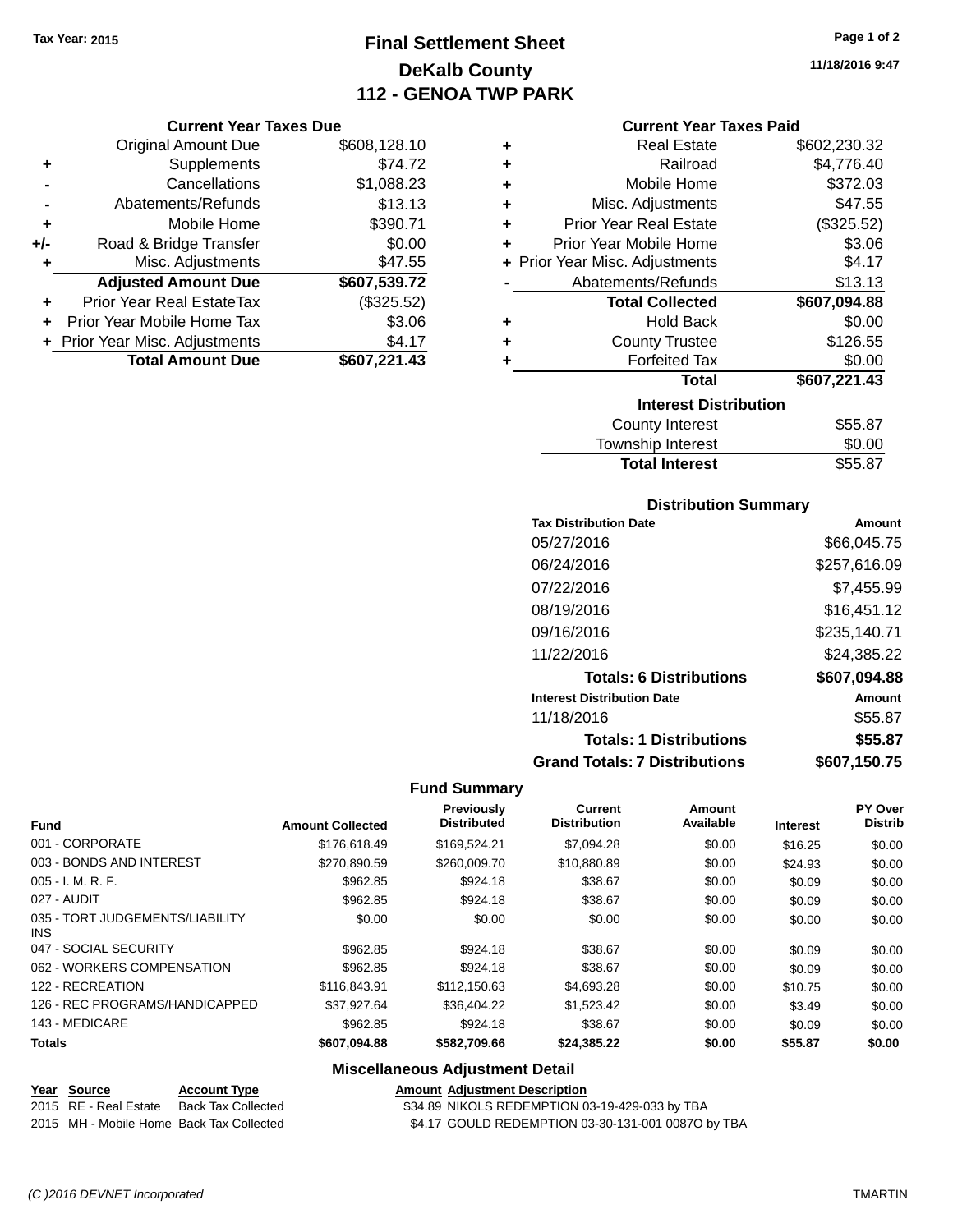#### **11/18/2016 9:47**

## **Miscellaneous Adjustment Detail**

**Year Source Account Type Amount Adjustment Description** \$12.66 TRUSTEE SALE 03-16-100-004 by TBA **Totals \$51.72 3 entries**

#### **Abatement Detail**

\$13.13 PTAB INTEREST REFUND 03-29-152-012 by TBA

**Year Source Account Type Amount Adjustment Description**<br>2015 RE - Real Estate RE Abatement **Amount Adjustment Description Totals \$13.13 1 entries**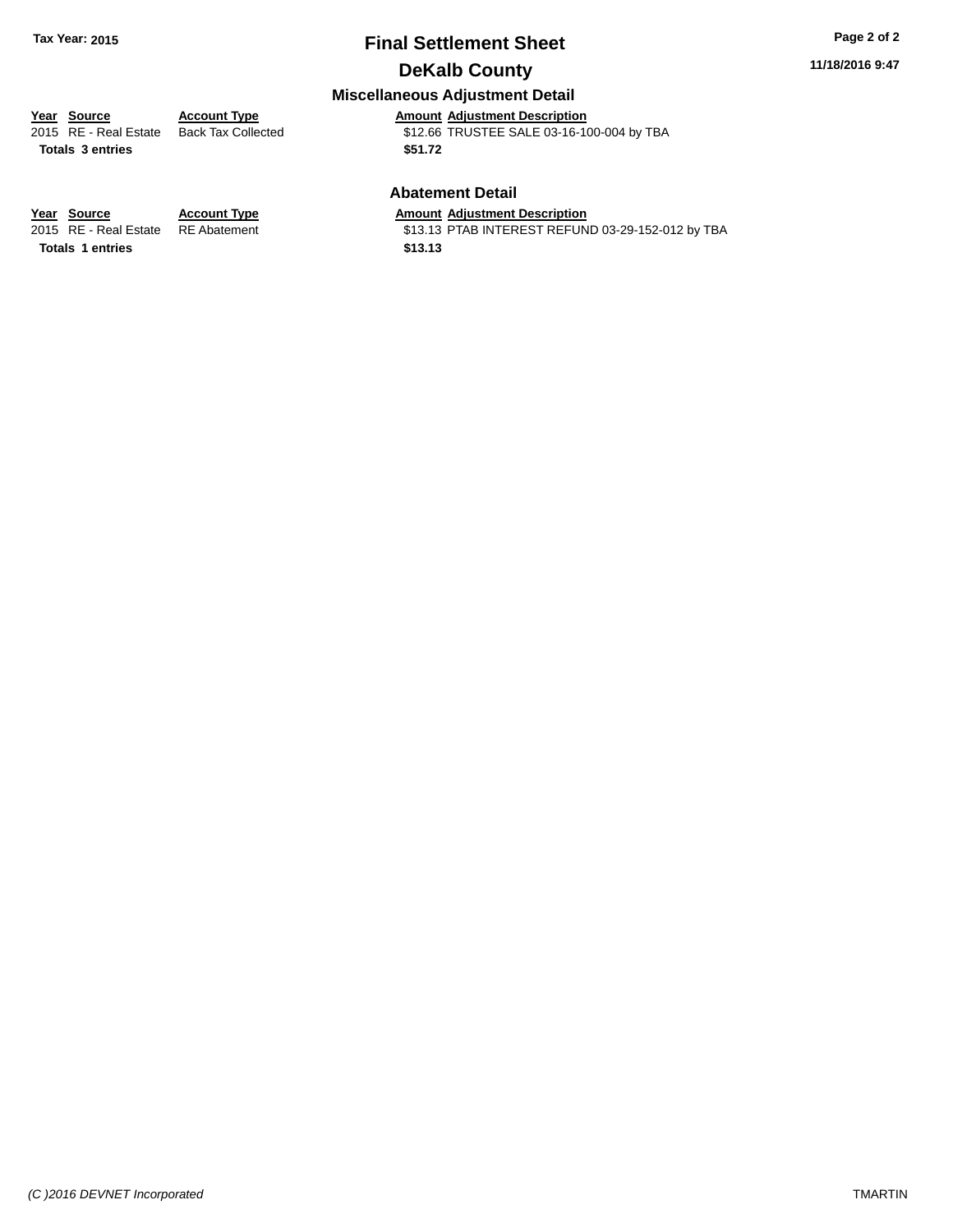**Current Year Taxes Due** Original Amount Due \$51,577.47

**Adjusted Amount Due \$51,029.64**

**Total Amount Due \$50,977.07**

**+** Supplements \$0.00 **-** Cancellations \$594.79 **-** Abatements/Refunds \$0.00 **+** Mobile Home \$5.95 **+/-** Road & Bridge Transfer \$0.00 **+** Misc. Adjustments \$41.01

**+** Prior Year Real EstateTax (\$53.39) **+** Prior Year Mobile Home Tax \$0.00 **+** Prior Year Misc. Adjustments  $$0.82$ 

# **Final Settlement Sheet Tax Year: 2015 Page 1 of 1 DeKalb County 113 - KINGSTON TWP PARK**

**11/18/2016 9:47**

#### **Current Year Taxes Paid**

| ÷ | <b>Real Estate</b>             | \$50,099.46 |
|---|--------------------------------|-------------|
| ٠ | Railroad                       | \$788.16    |
| ٠ | Mobile Home                    | \$5.95      |
| ٠ | Misc. Adjustments              | \$41.01     |
| ٠ | <b>Prior Year Real Estate</b>  | (\$53.39)   |
| ٠ | Prior Year Mobile Home         | \$0.00      |
|   | + Prior Year Misc. Adjustments | \$0.82      |
|   | Abatements/Refunds             | \$0.00      |
|   | <b>Total Collected</b>         | \$50,882.01 |
| ٠ | Hold Back                      | \$0.00      |
| ٠ | <b>County Trustee</b>          | \$95.06     |
| ÷ | <b>Forfeited Tax</b>           | \$0.00      |
|   | Total                          | \$50,977.07 |
|   | <b>Interest Distribution</b>   |             |
|   | County Interest                | \$4.68      |
|   | Township Interest              | \$0.00      |
|   | <b>Total Interest</b>          | \$4.68      |

| <b>Tax Distribution Date</b>         | Amount      |
|--------------------------------------|-------------|
| 05/27/2016                           | \$5,959.18  |
| 06/24/2016                           | \$21,456.53 |
| 07/22/2016                           | \$523.55    |
| 08/19/2016                           | \$1,062.14  |
| 09/16/2016                           | \$20,440.12 |
| 11/22/2016                           | \$1,440.49  |
| <b>Totals: 6 Distributions</b>       | \$50,882.01 |
| <b>Interest Distribution Date</b>    | Amount      |
| 11/18/2016                           | \$4.68      |
| <b>Totals: 1 Distributions</b>       | \$4.68      |
| <b>Grand Totals: 7 Distributions</b> | \$50.886.69 |

#### **Fund Summary**

| Fund                                    | <b>Amount Collected</b> | <b>Previously</b><br><b>Distributed</b> | Current<br><b>Distribution</b> | Amount<br>Available | <b>Interest</b> | <b>PY Over</b><br><b>Distrib</b> |
|-----------------------------------------|-------------------------|-----------------------------------------|--------------------------------|---------------------|-----------------|----------------------------------|
| 001 - CORPORATE                         | \$40.253.40             | \$39.113.81                             | \$1.139.59                     | \$0.00              | \$3.70          | \$0.00                           |
| 035 - TORT JUDGEMENTS/LIABILITY<br>INS. | \$5,321.55              | \$5.170.91                              | \$150.64                       | \$0.00              | \$0.49          | \$0.00                           |
| 122 - RECREATION                        | \$5,307.06              | \$5.156.80                              | \$150.26                       | \$0.00              | \$0.49          | \$0.00                           |
| Totals                                  | \$50,882,01             | \$49,441.52                             | \$1,440.49                     | \$0.00              | \$4.68          | \$0.00                           |

| Year Source             | <b>Account Type</b> | <b>Amount Adjustment Description</b>                         |
|-------------------------|---------------------|--------------------------------------------------------------|
| 2014 RE - Real Estate   | Back Tax Collected  | \$0.82 RIVERBEND DEVELOPMENT REDEMPTION 02-24-452-011 by TBA |
| 2015 RE - Real Estate   | Back Tax Collected  | \$7.90 JOHNSON REDEMPTION 02-22-307-013 by TBA               |
| 2015 RE - Real Estate   | Back Tax Collected  | \$33.11 TRUSTEE SALE 02-17-100-005 by TBA                    |
| <b>Totals 3 entries</b> |                     | \$41.83                                                      |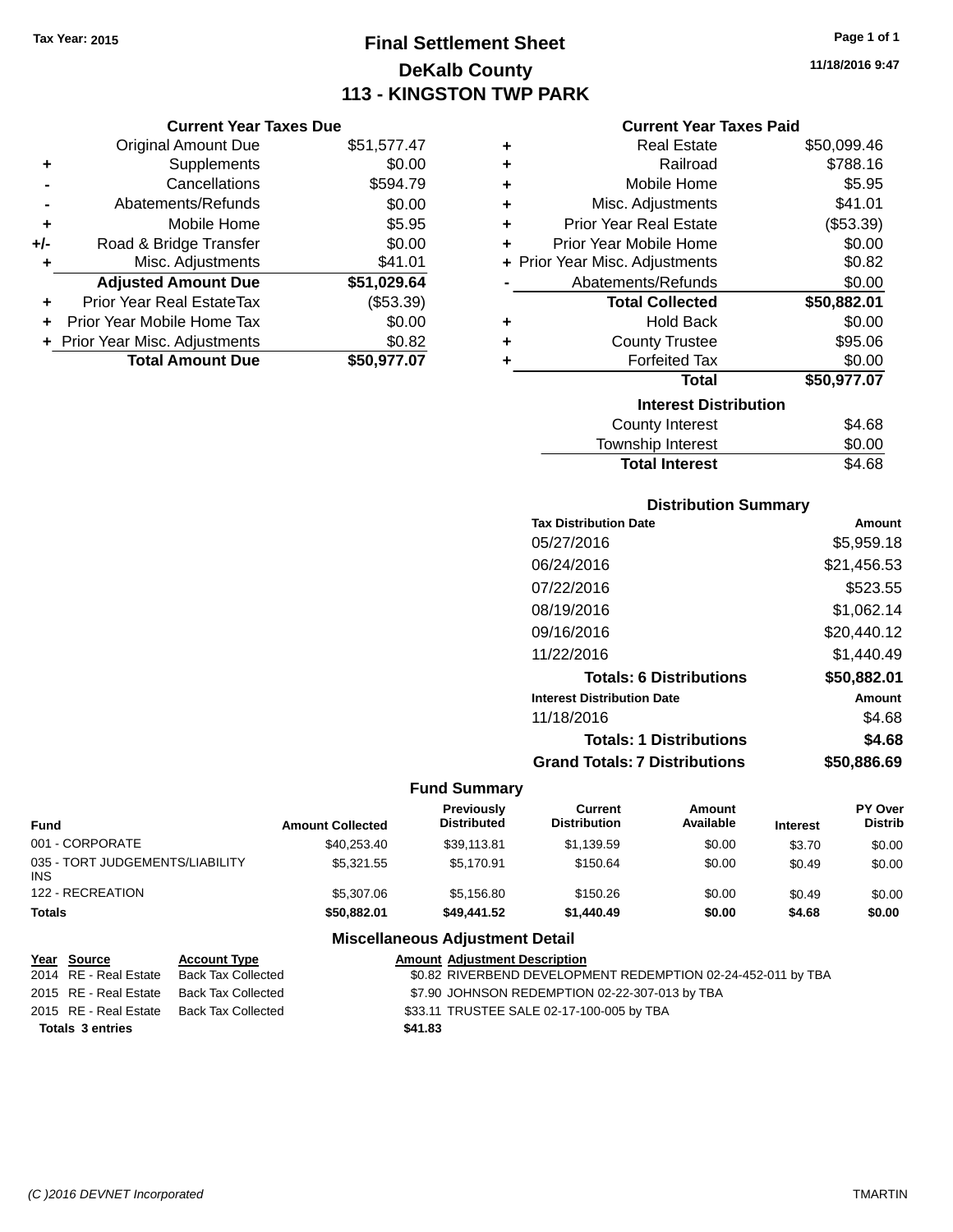# **Final Settlement Sheet Tax Year: 2015 Page 1 of 2 DeKalb County 114 - SANDWICH PARK**

#### **Current Year Taxes Due**

|       | <b>Original Amount Due</b>       | \$476,421.49 |
|-------|----------------------------------|--------------|
| ٠     | Supplements                      | \$48.93      |
|       | Cancellations                    | \$1,195.83   |
|       | Abatements/Refunds               | \$2.47       |
| ٠     | Mobile Home                      | \$340.72     |
| $+/-$ | Road & Bridge Transfer           | \$0.00       |
| ٠     | Misc. Adjustments                | \$0.00       |
|       | <b>Adjusted Amount Due</b>       | \$475,612.84 |
|       | <b>Prior Year Real EstateTax</b> | \$375.46     |
|       | Prior Year Mobile Home Tax       | \$0.00       |
|       | + Prior Year Misc. Adjustments   | \$116.09     |
|       | <b>Total Amount Due</b>          | \$476,104.39 |

| ٠ | <b>Real Estate</b>             | \$474,475.89 |
|---|--------------------------------|--------------|
| ٠ | Railroad                       | \$44.94      |
| ٠ | Mobile Home                    | \$335.98     |
| ٠ | Misc. Adjustments              | \$0.00       |
| ٠ | <b>Prior Year Real Estate</b>  | \$375.46     |
| ٠ | Prior Year Mobile Home         | \$0.00       |
|   | + Prior Year Misc. Adjustments | \$116.09     |
|   | Abatements/Refunds             | \$2.47       |
|   | <b>Total Collected</b>         | \$475,345.89 |
| ٠ | <b>Hold Back</b>               | \$0.00       |
| ٠ | <b>County Trustee</b>          | \$677.45     |
| ٠ | <b>Forfeited Tax</b>           | \$81.05      |
|   | <b>Total</b>                   | \$476,104.39 |
|   | <b>Interest Distribution</b>   |              |
|   | <b>County Interest</b>         | \$43.74      |
|   | <b>Township Interest</b>       | \$0.00       |

# Township Interest  $$0.00$ Total Interest \$43.74

## **Distribution Summary**

| <b>Tax Distribution Date</b>         | Amount       |
|--------------------------------------|--------------|
| 05/27/2016                           | \$50,083.50  |
| 06/24/2016                           | \$200,902.77 |
| 07/22/2016                           | \$6,932.38   |
| 08/19/2016                           | \$13,379.72  |
| 09/16/2016                           | \$186,685.31 |
| 11/22/2016                           | \$17,362.21  |
| <b>Totals: 6 Distributions</b>       | \$475,345.89 |
| <b>Interest Distribution Date</b>    | Amount       |
| 11/18/2016                           | \$43.74      |
| <b>Totals: 1 Distributions</b>       | \$43.74      |
| <b>Grand Totals: 7 Distributions</b> | \$475.389.63 |

## **Fund Summary**

| <b>Fund</b>                             | <b>Amount Collected</b> | <b>Previously</b><br><b>Distributed</b> | <b>Current</b><br><b>Distribution</b> | Amount<br>Available | <b>Interest</b> | PY Over<br><b>Distrib</b> |
|-----------------------------------------|-------------------------|-----------------------------------------|---------------------------------------|---------------------|-----------------|---------------------------|
| 001 - CORPORATE                         | \$156,125.02            | \$150.422.54                            | \$5,702.48                            | \$0.00              | \$14.37         | \$0.00                    |
| 003 - BONDS AND INTEREST                | \$99.027.85             | \$95,410.83                             | \$3.617.02                            | \$0.00              | \$9.11          | \$0.00                    |
| $005 - I. M. R. F.$                     | \$30.891.77             | \$29,763.42                             | \$1,128.35                            | \$0.00              | \$2.84          | \$0.00                    |
| 027 - AUDIT                             | \$5,653.76              | \$5,447.26                              | \$206.50                              | \$0.00              | \$0.52          | \$0.00                    |
| 035 - TORT JUDGEMENTS/LIABILITY<br>INS. | \$30.891.77             | \$29.763.42                             | \$1,128.35                            | \$0.00              | \$2.84          | \$0.00                    |
| 047 - SOCIAL SECURITY                   | \$22,066.99             | \$21.260.96                             | \$806.03                              | \$0.00              | \$2.03          | \$0.00                    |
| 060 - UNEMPLOYMENT INSURANCE            | \$13,242.65             | \$12,758.95                             | \$483.70                              | \$0.00              | \$1.22          | \$0.00                    |
| 122 - RECREATION                        | \$113,028.21            | \$108,899.82                            | \$4,128.39                            | \$0.00              | \$10.40         | \$0.00                    |
| 125 - PAVING & LIGHTING, STREETS        | \$4,417.87              | \$4.256.48                              | \$161.39                              | \$0.00              | \$0.41          | \$0.00                    |
| <b>Totals</b>                           | \$475,345.89            | \$457.983.68                            | \$17,362.21                           | \$0.00              | \$43.74         | \$0.00                    |

| Year Source                              | <b>Account Type</b>                      |          | <b>Amount Adjustment Description</b>                 |
|------------------------------------------|------------------------------------------|----------|------------------------------------------------------|
|                                          | 2014 MH - Mobile Home Back Tax Collected |          | \$4.07 EDWARDS REDEMPTION 19-25-477-011 0012O by TBA |
| 2014 RE - Real Estate Back Tax Collected |                                          |          | \$110.02 PAIGAH REDEMPTION 19-36-106-001 by TBA      |
| 2014 MH - Mobile Home Back Tax Collected |                                          |          | \$2.00 ZIEMBA REDEMPTION 19-25-477-011 0016O by TBA  |
| <b>Totals 3 entries</b>                  |                                          | \$116.09 |                                                      |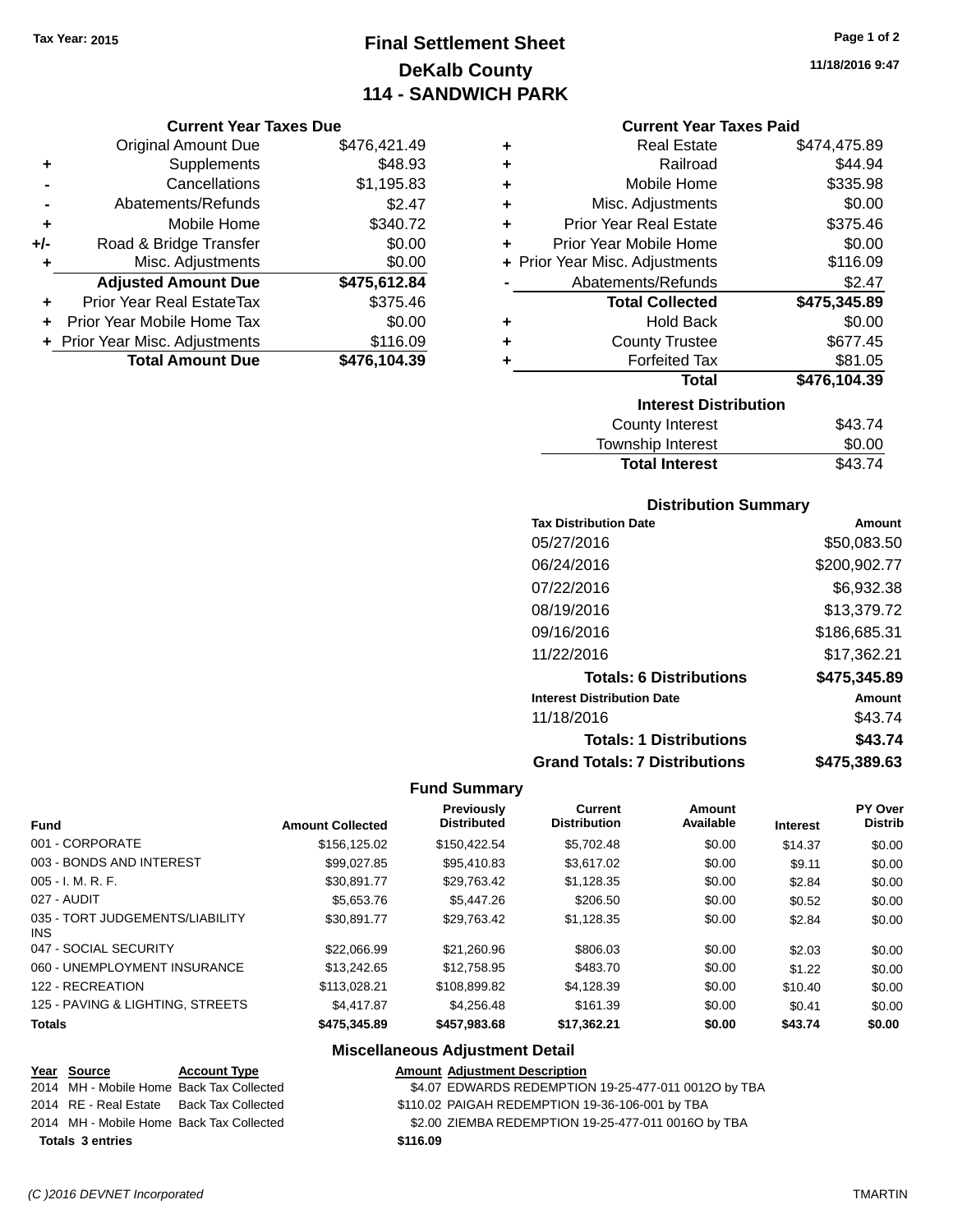**11/18/2016 9:47**

# **Abatement Detail**

**Totals \$2.47 2 entries**

**Year Source Account Type Account Type Amount Adjustment Description**<br>2015 RE - Real Estate RE Abatement **1998 AMOUNTEREST REFUN** \$1.65 PTAB INTEREST REFUND 19-26-280-004 by TBA 2015 RE - Real Estate RE Abatement \$0.82 PTAB INTEREST REFUND 19-25-153-001 by TBA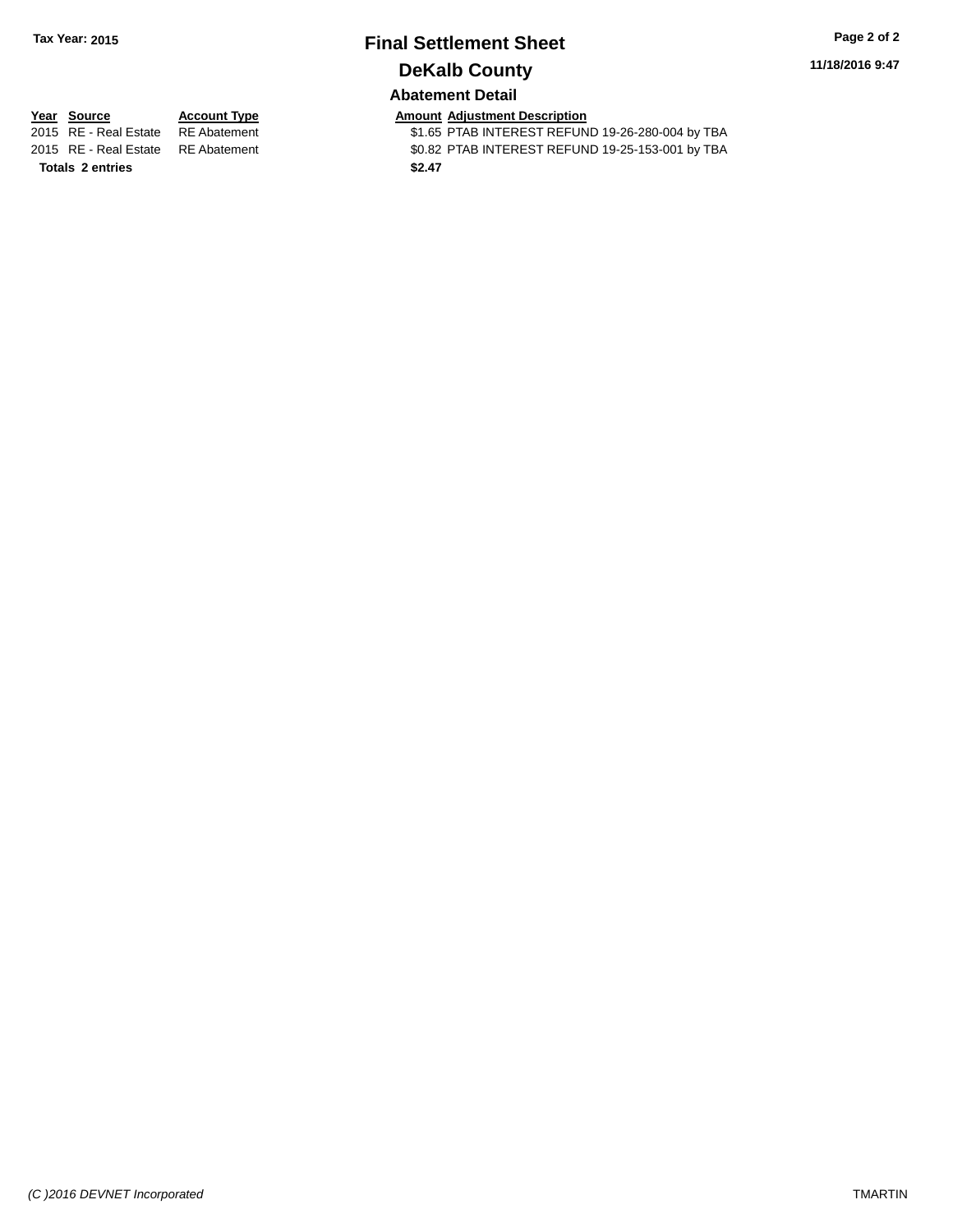# **Final Settlement Sheet Tax Year: 2015 Page 1 of 2 DeKalb County 115 - SYCAMORE PARK**

#### **Current Year Taxes Due**

|     | <b>Original Amount Due</b>     | \$2,993,986.57 |
|-----|--------------------------------|----------------|
| ٠   | Supplements                    | \$7,115.99     |
|     | Cancellations                  | \$4,950.16     |
|     | Abatements/Refunds             | \$0.00         |
| ٠   | Mobile Home                    | \$1,051.67     |
| +/- | Road & Bridge Transfer         | \$0.00         |
| ٠   | Misc. Adjustments              | \$2,718.03     |
|     | <b>Adjusted Amount Due</b>     | \$2,999,922.10 |
|     | Prior Year Real EstateTax      | \$14,168.92    |
|     | Prior Year Mobile Home Tax     | \$3.46         |
|     | + Prior Year Misc. Adjustments | \$0.00         |
|     | <b>Total Amount Due</b>        | \$3,014,094.48 |

| ٠ | <b>Real Estate</b>             | \$2,995,287.90 |
|---|--------------------------------|----------------|
| ٠ | Railroad                       | \$0.38         |
| ٠ | Mobile Home                    | \$1,027.18     |
| ٠ | Misc. Adjustments              | \$2,718.03     |
| ٠ | <b>Prior Year Real Estate</b>  | \$14,168.92    |
| ٠ | Prior Year Mobile Home         | \$3.46         |
|   | + Prior Year Misc. Adjustments | \$0.00         |
|   | Abatements/Refunds             | \$0.00         |
|   | <b>Total Collected</b>         | \$3,013,205.87 |
| ٠ | <b>Hold Back</b>               | \$0.00         |
| ٠ | <b>County Trustee</b>          | \$690.96       |
| ٠ | <b>Forfeited Tax</b>           | \$197.65       |
|   | Total                          | \$3,014,094.48 |
|   |                                |                |
|   | <b>Interest Distribution</b>   |                |

| <b>Total Interest</b> | \$277.28 |
|-----------------------|----------|
| Township Interest     | \$0.00   |
| County Interest       | \$277.28 |

#### **Distribution Summary**

| <b>Tax Distribution Date</b>         | Amount         |
|--------------------------------------|----------------|
| 05/27/2016                           | \$307,452.31   |
| 06/24/2016                           | \$1,257,489.78 |
| 07/22/2016                           | \$26,139.22    |
| 08/19/2016                           | \$81,125.64    |
| 09/16/2016                           | \$1,240,081.02 |
| 11/22/2016                           | \$100,917.90   |
| <b>Totals: 6 Distributions</b>       | \$3,013,205.87 |
| <b>Interest Distribution Date</b>    | Amount         |
| 11/18/2016                           | \$277.28       |
| <b>Totals: 1 Distributions</b>       | \$277.28       |
| <b>Grand Totals: 7 Distributions</b> | \$3,013,483.15 |

#### **Fund Summary**

| <b>Fund</b>                                    | <b>Amount Collected</b> | Previously<br><b>Distributed</b> | Current<br><b>Distribution</b> | Amount<br>Available | <b>Interest</b> | PY Over<br><b>Distrib</b> |
|------------------------------------------------|-------------------------|----------------------------------|--------------------------------|---------------------|-----------------|---------------------------|
| 001 - CORPORATE                                | \$1,159,797.97          | \$1,120,954.18                   | \$38,843.79                    | \$0.00              | \$106.72        | \$0.00                    |
| 003 - BONDS AND INTEREST                       | \$594.719.47            | \$574.801.21                     | \$19,918.26                    | \$0.00              | \$54.73         | \$0.00                    |
| $005 - I. M. R. F.$                            | \$91,197.69             | \$88,143.32                      | \$3,054.37                     | \$0.00              | \$8.39          | \$0.00                    |
| 014 - POLICE PROTECTION                        | \$78.35                 | \$75.70                          | \$2.65                         | \$0.00              | \$0.01          | \$0.00                    |
| 027 - AUDIT                                    | \$14,183.17             | \$13,708.18                      | \$474.99                       | \$0.00              | \$1.31          | \$0.00                    |
| 035 - TORT JUDGEMENTS/LIABILITY<br><b>INS</b>  | \$78.484.97             | \$75,856.36                      | \$2,628.61                     | \$0.00              | \$7.22          | \$0.00                    |
| 039 - PLAYGROUND AND RECREATION<br><b>COMM</b> | \$347.790.25            | \$336,142.12                     | \$11,648.13                    | \$0.00              | \$32.00         | \$0.00                    |
| 047 - SOCIAL SECURITY                          | \$77.671.41             | \$75,070.05                      | \$2,601.36                     | \$0.00              | \$7.15          | \$0.00                    |
| 122 - RECREATION                               | \$494.632.80            | \$478,066,60                     | \$16,566.20                    | \$0.00              | \$45.52         | \$0.00                    |
| 125 - PAVING & LIGHTING, STREETS               | \$78.35                 | \$75.70                          | \$2.65                         | \$0.00              | \$0.01          | \$0.00                    |
| 126 - REC PROGRAMS/HANDICAPPED                 | \$154,571.44            | \$149,394.55                     | \$5,176.89                     | \$0.00              | \$14.22         | \$0.00                    |
| <b>Totals</b>                                  | \$3,013,205.87          | \$2,912,287.97                   | \$100,917.90                   | \$0.00              | \$277.28        | \$0.00                    |

| <u>Year Source</u>    | <b>Account Type</b> | <b>Amount Adiustment Description</b>               |
|-----------------------|---------------------|----------------------------------------------------|
| 2015 RE - Real Estate | Back Tax Collected  | \$10.66 WAY REDEMPTION 06-29-451-009 by TBA        |
| 2015 RE - Real Estate | Back Tax Collected  | \$4.15 WAY REDEMPTION 06-29-451-024 by TBA         |
| 2015 RE - Real Estate | Back Tax Collected  | \$13.75 OBERHELMAN REDEMPTION 09-25-451-001 by TBA |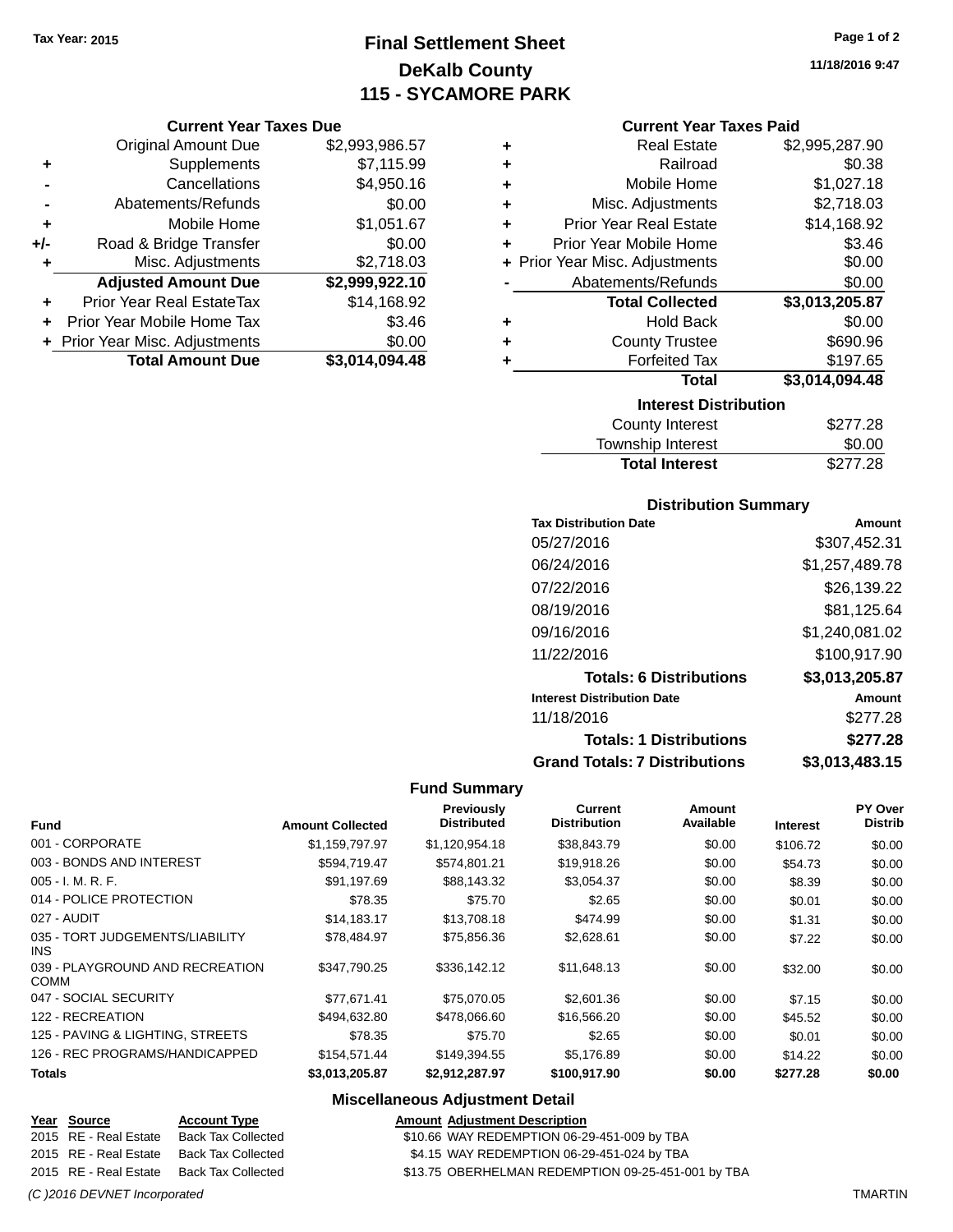#### **11/18/2016 9:47**

| Year Source             | <b>Account Type</b>                        | <b>Amount Adjustment Description</b>                  |
|-------------------------|--------------------------------------------|-------------------------------------------------------|
|                         | 2015 RE - Real Estate Paymt In Lieu of Tax | \$787.88 HOUSING AUTHORITY SYCAMORE UNITS by TBA      |
|                         | 2015 RE - Real Estate Paymt In Lieu of Tax | \$787.88 HOUSING AUTHORITY SYCAMORE UNITS by TBA      |
|                         | 2015 RE - Real Estate Back Tax Collected   | \$106.90 SILVERTHORNE REDEMPTION 06-22-333-003 by TBA |
|                         | 2015 RE - Real Estate Back Tax Collected   | \$217.65 TRUSTEE SALE 06-21-439-002 by TBA            |
|                         | 2015 RE - Real Estate Back Tax Collected   | \$789.16 TRUSTEE SALE 06-21-440-001 by TBA            |
| <b>Totals 8 entries</b> |                                            | \$2,718.03                                            |
|                         |                                            |                                                       |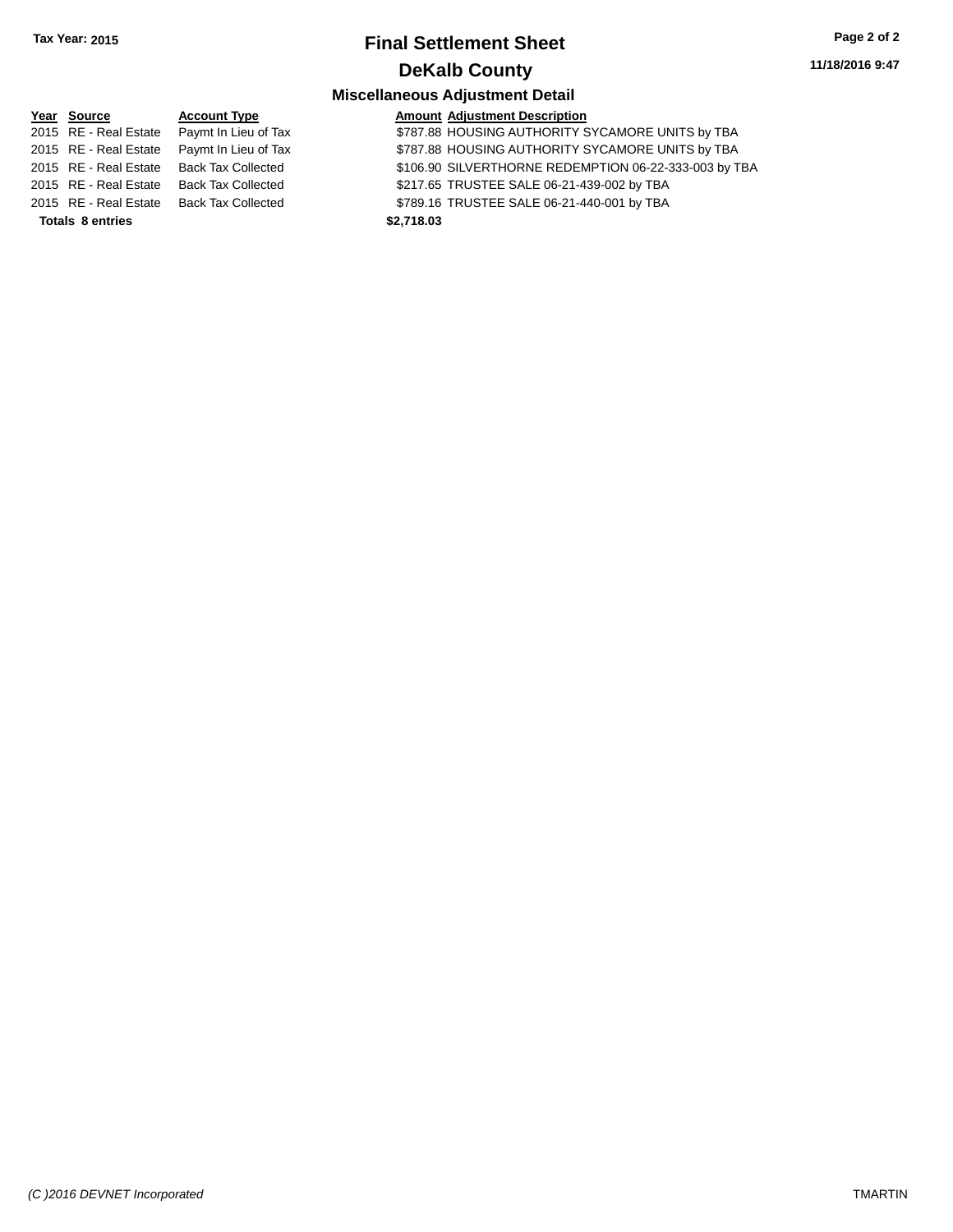# **Final Settlement Sheet Tax Year: 2015 Page 1 of 1 DeKalb County 120 - SCHOOL DISTRICT 1**

#### **Current Year Taxes Due**

|       | <b>Original Amount Due</b>       | \$567,031.62 |
|-------|----------------------------------|--------------|
| ٠     | Supplements                      | \$0.00       |
|       | Cancellations                    | \$305.61     |
|       | Abatements/Refunds               | \$0.00       |
| ٠     | Mobile Home                      | \$0.00       |
| $+/-$ | Road & Bridge Transfer           | \$0.00       |
| ٠     | Misc. Adjustments                | \$0.00       |
|       | <b>Adjusted Amount Due</b>       | \$566,726.01 |
| ٠     | <b>Prior Year Real EstateTax</b> | \$0.00       |
|       | Prior Year Mobile Home Tax       | \$0.00       |
|       | + Prior Year Misc. Adjustments   | \$0.00       |
|       | <b>Total Amount Due</b>          | \$566,726.01 |

| ٠ | <b>Real Estate</b>             | \$566,726.01 |
|---|--------------------------------|--------------|
| ÷ | Railroad                       | \$0.00       |
| ÷ | Mobile Home                    | \$0.00       |
| ٠ | Misc. Adjustments              | \$0.00       |
| ٠ | <b>Prior Year Real Estate</b>  | \$0.00       |
| ٠ | Prior Year Mobile Home         | \$0.00       |
|   | + Prior Year Misc. Adjustments | \$0.00       |
|   | Abatements/Refunds             | \$0.00       |
|   |                                |              |
|   | <b>Total Collected</b>         | \$566,726.01 |
| ٠ | <b>Hold Back</b>               | \$0.00       |
| ٠ | <b>County Trustee</b>          | \$0.00       |
| ٠ | <b>Forfeited Tax</b>           | \$0.00       |
|   | <b>Total</b>                   | \$566,726.01 |
|   | <b>Interest Distribution</b>   |              |
|   | <b>County Interest</b>         | \$52.15      |

| <b>Total Interest</b>    | \$52.15       |
|--------------------------|---------------|
| Township Interest        | \$0.00        |
| <b>COUTTLY IFFICIEST</b> | <b>JUZ.IU</b> |

#### **Distribution Summary**

| <b>Tax Distribution Date</b>         | Amount       |
|--------------------------------------|--------------|
| 05/27/2016                           | \$62,079.75  |
| 06/24/2016                           | \$296,497.69 |
| 07/22/2016                           | \$1,098.03   |
| 08/19/2016                           | \$12,650.00  |
| 09/16/2016                           | \$185,191.77 |
| 11/22/2016                           | \$9,208.77   |
| <b>Totals: 6 Distributions</b>       | \$566,726.01 |
| <b>Interest Distribution Date</b>    | Amount       |
| 11/18/2016                           | \$52.15      |
| <b>Totals: 1 Distributions</b>       | \$52.15      |
| <b>Grand Totals: 7 Distributions</b> | \$566.778.16 |

## **Fund Summary**

<u>each</u>

| <b>Fund</b>                             | <b>Amount Collected</b> | Previously<br><b>Distributed</b> | Current<br><b>Distribution</b> | Amount<br>Available | <b>Interest</b> | <b>PY Over</b><br><b>Distrib</b> |
|-----------------------------------------|-------------------------|----------------------------------|--------------------------------|---------------------|-----------------|----------------------------------|
| 002 - EDUCATION                         | \$370.884.21            | \$364,857.69                     | \$6,026.52                     | \$0.00              | \$34.11         | \$0.00                           |
| 003 - BONDS AND INTEREST                | \$54.892.52             | \$54,000.56                      | \$891.96                       | \$0.00              | \$5.05          | \$0.00                           |
| 004 - OPERATIONS & MAINTENANCE          | \$46,360.45             | \$45,607.14                      | \$753.31                       | \$0.00              | \$4.27          | \$0.00                           |
| $005 - I. M. R. F.$                     | \$12,613.62             | \$12,408.66                      | \$204.96                       | \$0.00              | \$1.16          | \$0.00                           |
| 030 - TRANSPORTATION SYSTEM             | \$18,544.41             | \$18,243.08                      | \$301.33                       | \$0.00              | \$1.71          | \$0.00                           |
| 031 - WORKING CASH                      | \$4,635.82              | \$4,560.49                       | \$75.33                        | \$0.00              | \$0.43          | \$0.00                           |
| 032 - FIRE PREV/SFTY/ENERGY             | \$4,635.82              | \$4,560.49                       | \$75.33                        | \$0.00              | \$0.43          | \$0.00                           |
| 033 - SPECIAL EDUCATION                 | \$3,708.65              | \$3.648.39                       | \$60.26                        | \$0.00              | \$0.34          | \$0.00                           |
| 035 - TORT JUDGEMENTS/LIABILITY<br>INS. | \$27.902.18             | \$27.448.80                      | \$453.38                       | \$0.00              | \$2.57          | \$0.00                           |
| 047 - SOCIAL SECURITY                   | \$17.912.51             | \$17,621.45                      | \$291.06                       | \$0.00              | \$1.65          | \$0.00                           |
| 057 - LEASE/PURCHASE/RENTAL             | \$4,635,82              | \$4,560.49                       | \$75.33                        | \$0.00              | \$0.43          | \$0.00                           |
| <b>Totals</b>                           | \$566,726.01            | \$557,517.24                     | \$9,208.77                     | \$0.00              | \$52.15         | \$0.00                           |

**11/18/2016 9:47**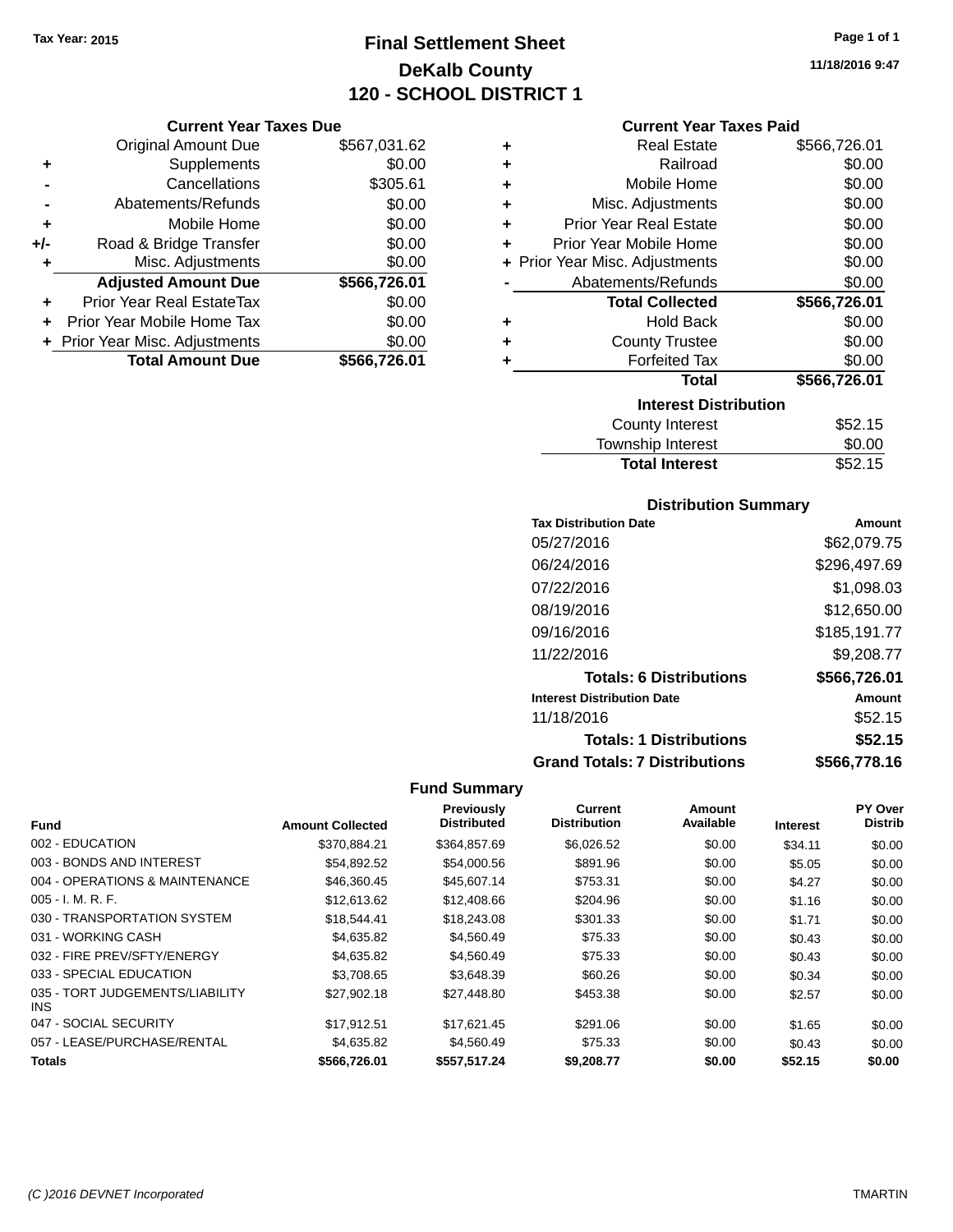# **Final Settlement Sheet Tax Year: 2015 Page 1 of 1 DeKalb County 121 - SCHOOL DISTRICT 9**

**11/18/2016 9:47**

|     | <b>Original Amount Due</b>       | \$123,369.62 |
|-----|----------------------------------|--------------|
| ÷   | Supplements                      | \$0.00       |
|     | Cancellations                    | \$0.00       |
|     | Abatements/Refunds               | \$0.00       |
| ٠   | Mobile Home                      | \$0.00       |
| +/- | Road & Bridge Transfer           | \$0.00       |
| ٠   | Misc. Adjustments                | \$0.00       |
|     | <b>Adjusted Amount Due</b>       | \$123,369.62 |
|     | <b>Prior Year Real EstateTax</b> | \$0.00       |
|     | Prior Year Mobile Home Tax       | \$0.00       |
|     | + Prior Year Misc. Adjustments   | \$0.00       |
|     | <b>Total Amount Due</b>          | \$123.369.62 |

#### **Current Year Taxes Paid**

| ٠ | <b>Real Estate</b>             | \$114,119.46 |
|---|--------------------------------|--------------|
| ÷ | Railroad                       | \$9,250.16   |
| ÷ | Mobile Home                    | \$0.00       |
| ÷ | Misc. Adjustments              | \$0.00       |
| ٠ | <b>Prior Year Real Estate</b>  | \$0.00       |
| ÷ | Prior Year Mobile Home         | \$0.00       |
|   | + Prior Year Misc. Adjustments | \$0.00       |
|   | Abatements/Refunds             | \$0.00       |
|   |                                |              |
|   | <b>Total Collected</b>         | \$123,369.62 |
| ٠ | <b>Hold Back</b>               | \$0.00       |
| ÷ | <b>County Trustee</b>          | \$0.00       |
| ٠ | <b>Forfeited Tax</b>           | \$0.00       |
|   | Total                          | \$123,369.62 |
|   | <b>Interest Distribution</b>   |              |
|   | County Interest                | \$11.35      |

# **Distribution Summary**

**Total Interest** \$11.35

| <b>Tax Distribution Date</b>         | Amount       |
|--------------------------------------|--------------|
| 05/27/2016                           | \$18,799.42  |
| 06/24/2016                           | \$49,963.49  |
| 08/19/2016                           | \$4,417.21   |
| 09/16/2016                           | \$45,687.53  |
| 11/22/2016                           | \$4,501.97   |
| <b>Totals: 5 Distributions</b>       | \$123,369.62 |
| <b>Interest Distribution Date</b>    | Amount       |
| 11/18/2016                           | \$11.35      |
| <b>Totals: 1 Distributions</b>       | \$11.35      |
| <b>Grand Totals: 6 Distributions</b> | \$123,380.97 |

|                                         |                         | Previously         | <b>Current</b>      | Amount    |                 | PY Over        |
|-----------------------------------------|-------------------------|--------------------|---------------------|-----------|-----------------|----------------|
| Fund                                    | <b>Amount Collected</b> | <b>Distributed</b> | <b>Distribution</b> | Available | <b>Interest</b> | <b>Distrib</b> |
| 002 - EDUCATION                         | \$76,847.66             | \$74,043.45        | \$2,804.21          | \$0.00    | \$7.07          | \$0.00         |
| 003 - BONDS AND INTEREST                | \$14,900.21             | \$14,356.48        | \$543.73            | \$0.00    | \$1.37          | \$0.00         |
| 004 - OPERATIONS & MAINTENANCE          | \$13,544.38             | \$13,050.11        | \$494.27            | \$0.00    | \$1.25          | \$0.00         |
| $005 - I. M. R. F.$                     | \$2,045.10              | \$1,970.46         | \$74.64             | \$0.00    | \$0.19          | \$0.00         |
| 030 - TRANSPORTATION SYSTEM             | \$3,842.35              | \$3,702.13         | \$140.22            | \$0.00    | \$0.35          | \$0.00         |
| 031 - WORKING CASH                      | \$960.56                | \$925.49           | \$35.07             | \$0.00    | \$0.09          | \$0.00         |
| 032 - FIRE PREV/SFTY/ENERGY             | \$960.56                | \$925.49           | \$35.07             | \$0.00    | \$0.09          | \$0.00         |
| 033 - SPECIAL EDUCATION                 | \$768.47                | \$740.42           | \$28.05             | \$0.00    | \$0.07          | \$0.00         |
| 035 - TORT JUDGEMENTS/LIABILITY<br>INS. | \$5,377.56              | \$5,181.32         | \$196.24            | \$0.00    | \$0.49          | \$0.00         |
| 047 - SOCIAL SECURITY                   | \$3,162.21              | \$3.046.81         | \$115.40            | \$0.00    | \$0.29          | \$0.00         |
| 057 - LEASE/PURCHASE/RENTAL             | \$960.56                | \$925.49           | \$35.07             | \$0.00    | \$0.09          | \$0.00         |
| <b>Totals</b>                           | \$123.369.62            | \$118,867.65       | \$4.501.97          | \$0.00    | \$11.35         | \$0.00         |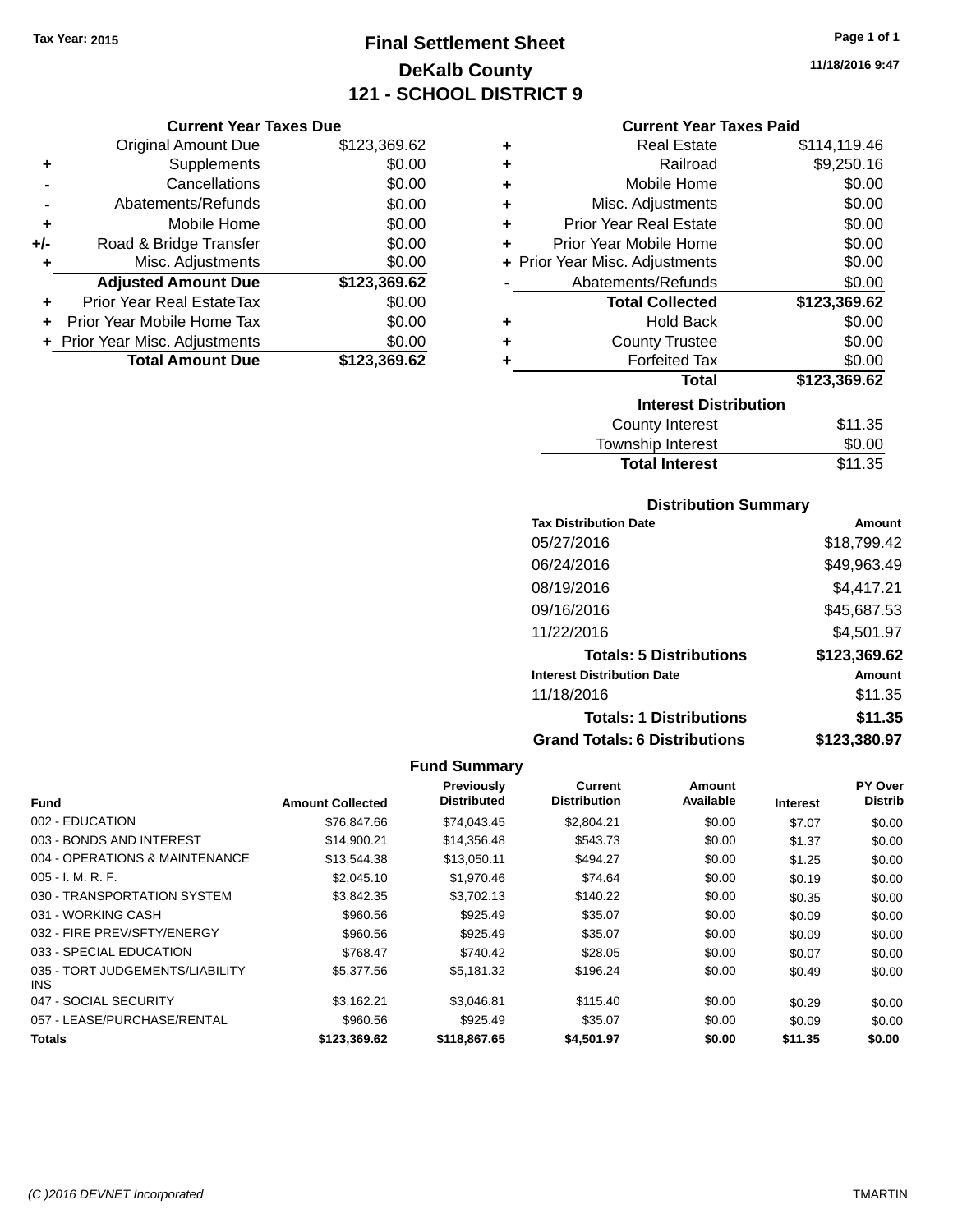# **Final Settlement Sheet Tax Year: 2015 Page 1 of 1 DeKalb County 122 - SCHOOL DISTRICT 100**

**11/18/2016 9:47**

#### **Current Year Taxes Paid**

|     | <b>Current Year Taxes Due</b>  |             |   |                    |
|-----|--------------------------------|-------------|---|--------------------|
|     | <b>Original Amount Due</b>     | \$14,820.90 | ٠ |                    |
| ٠   | <b>Supplements</b>             | \$0.00      | ٠ |                    |
|     | Cancellations                  | \$0.00      | ٠ |                    |
|     | Abatements/Refunds             | \$0.00      | ٠ |                    |
| ٠   | Mobile Home                    | \$0.00      | ÷ | Prio               |
| +/- | Road & Bridge Transfer         | \$0.00      |   | Prior <sup>'</sup> |
| ٠   | Misc. Adjustments              | \$0.00      |   | + Prior Year       |
|     | <b>Adjusted Amount Due</b>     | \$14,820.90 |   | Abi                |
|     | Prior Year Real EstateTax      | \$0.00      |   |                    |
|     | Prior Year Mobile Home Tax     | \$0.00      | ٠ |                    |
|     | + Prior Year Misc. Adjustments | \$0.00      | ٠ |                    |
|     | <b>Total Amount Due</b>        | \$14,820.90 |   |                    |
|     |                                |             |   |                    |

| ٠ | Real Estate                    | \$14,820.90 |
|---|--------------------------------|-------------|
|   | Railroad                       | \$0.00      |
| ٠ |                                |             |
| ÷ | Mobile Home                    | \$0.00      |
| ٠ | Misc. Adjustments              | \$0.00      |
| ÷ | <b>Prior Year Real Estate</b>  | \$0.00      |
| ٠ | Prior Year Mobile Home         | \$0.00      |
|   | + Prior Year Misc. Adjustments | \$0.00      |
|   | Abatements/Refunds             | \$0.00      |
|   | <b>Total Collected</b>         | \$14,820.90 |
| ٠ | <b>Hold Back</b>               | \$0.00      |
| ٠ | <b>County Trustee</b>          | \$0.00      |
| ٠ | <b>Forfeited Tax</b>           | \$0.00      |
|   | <b>Total</b>                   | \$14,820.90 |
|   | <b>Interest Distribution</b>   |             |
|   | <b>County Interest</b>         | \$1.36      |
|   | <b>Township Interest</b>       | \$0.00      |
|   | <b>Total Interest</b>          | \$1.36      |

#### **Distribution Summary**

| <b>Tax Distribution Date</b>         | Amount      |
|--------------------------------------|-------------|
| 05/27/2016                           | \$3,528.93  |
| 06/24/2016                           | \$5,358.33  |
| 09/16/2016                           | \$2,614.89  |
| 11/22/2016                           | \$3,318.75  |
| <b>Totals: 4 Distributions</b>       | \$14,820.90 |
| <b>Interest Distribution Date</b>    | Amount      |
| 11/18/2016                           | \$1.36      |
| <b>Totals: 1 Distributions</b>       | \$1.36      |
| <b>Grand Totals: 5 Distributions</b> | \$14.822.26 |

| <b>Fund</b>                             | <b>Amount Collected</b> | <b>Previously</b><br><b>Distributed</b> | Current<br><b>Distribution</b> | Amount<br>Available | <b>Interest</b> | <b>PY Over</b><br><b>Distrib</b> |
|-----------------------------------------|-------------------------|-----------------------------------------|--------------------------------|---------------------|-----------------|----------------------------------|
| 002 - EDUCATION                         | \$8,261,32              | \$6.411.41                              | \$1,849.91                     | \$0.00              | \$0.76          | \$0.00                           |
| 003 - BONDS AND INTEREST                | \$2,117.18              | \$1,643.09                              | \$474.09                       | \$0.00              | \$0.19          | \$0.00                           |
| 004 - OPERATIONS & MAINTENANCE          | \$1,655.57              | \$1,284.85                              | \$370.72                       | \$0.00              | \$0.15          | \$0.00                           |
| 005 - I. M. R. F.                       | \$137.21                | \$106.49                                | \$30.72                        | \$0.00              | \$0.01          | \$0.00                           |
| 030 - TRANSPORTATION SYSTEM             | \$973.69                | \$755.66                                | \$218.03                       | \$0.00              | \$0.09          | \$0.00                           |
| 031 - WORKING CASH                      | \$0.00                  | \$0.00                                  | \$0.00                         | \$0.00              | \$0.00          | \$0.00                           |
| 032 - FIRE PREV/SFTY/ENERGY             | \$199.18                | \$154.58                                | \$44.60                        | \$0.00              | \$0.02          | \$0.00                           |
| 033 - SPECIAL EDUCATION                 | \$907.29                | \$704.13                                | \$203.16                       | \$0.00              | \$0.08          | \$0.00                           |
| 035 - TORT JUDGEMENTS/LIABILITY<br>INS. | \$274.39                | \$212.94                                | \$61.45                        | \$0.00              | \$0.03          | \$0.00                           |
| 047 - SOCIAL SECURITY                   | \$295.07                | \$229.00                                | \$66.07                        | \$0.00              | \$0.03          | \$0.00                           |
| <b>Totals</b>                           | \$14,820.90             | \$11.502.15                             | \$3,318,75                     | \$0.00              | \$1.36          | \$0.00                           |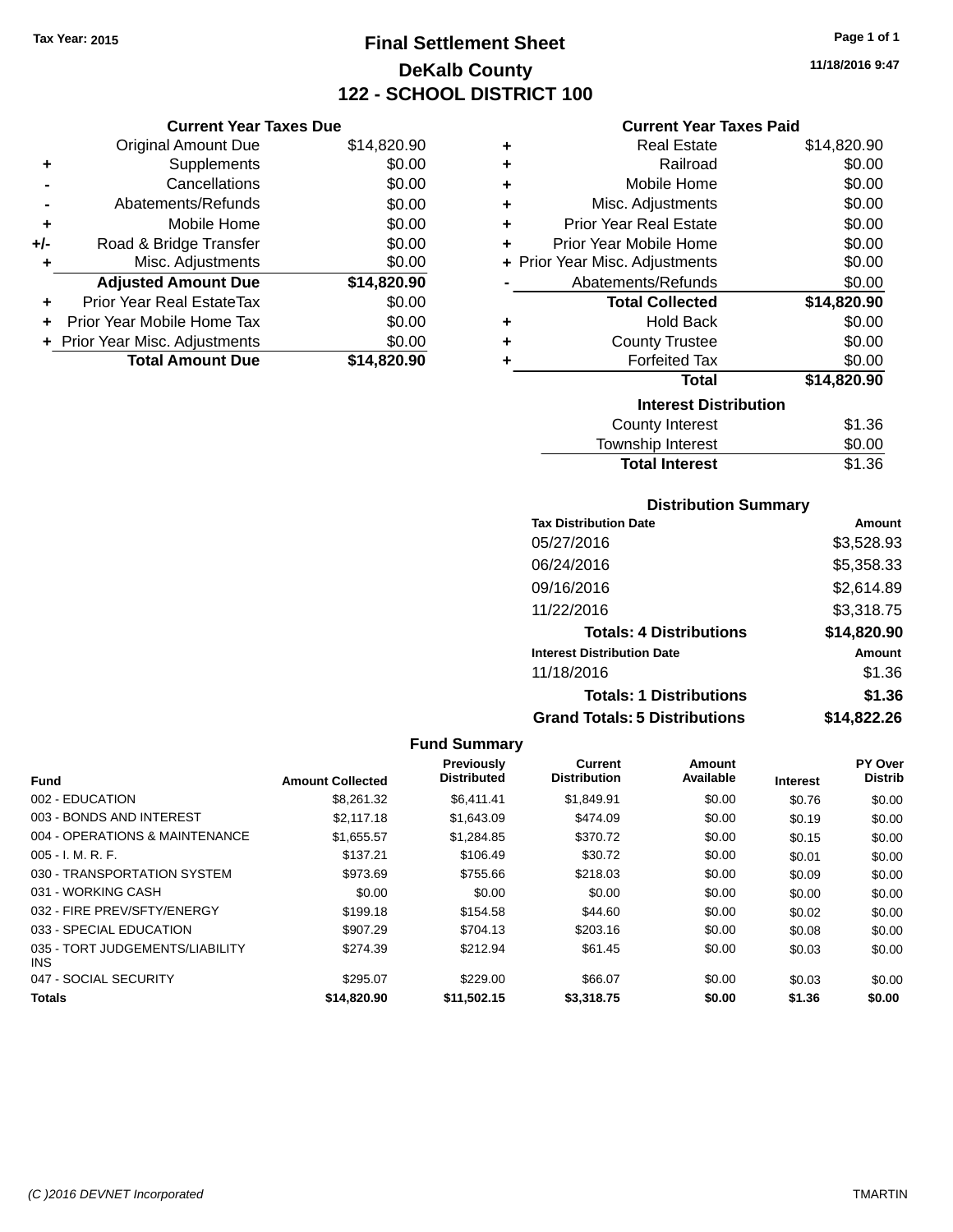# **Final Settlement Sheet Tax Year: 2015 Page 1 of 1 DeKalb County 123 - SCHOOL DISTRICT 161**

**11/18/2016 9:47**

#### **Current Year Taxes Paid**

| \$85,517.06 |
|-------------|
| \$0.00      |
| \$0.00      |
| \$0.00      |
| \$0.00      |
| \$0.00      |
| \$0.00      |
| \$85,517.06 |
| \$0.00      |
| \$0.00      |
| \$0.00      |
| \$85.517.06 |
|             |

| ٠ | <b>Real Estate</b>             | \$85,517.06 |
|---|--------------------------------|-------------|
| ÷ | Railroad                       | \$0.00      |
| ÷ | Mobile Home                    | \$0.00      |
| ٠ | Misc. Adjustments              | \$0.00      |
| ٠ | <b>Prior Year Real Estate</b>  | \$0.00      |
| ٠ | Prior Year Mobile Home         | \$0.00      |
|   | + Prior Year Misc. Adjustments | \$0.00      |
|   | Abatements/Refunds             | \$0.00      |
|   | <b>Total Collected</b>         | \$85,517.06 |
| ٠ | <b>Hold Back</b>               | \$0.00      |
| ٠ | <b>County Trustee</b>          | \$0.00      |
| ٠ | <b>Forfeited Tax</b>           | \$0.00      |
|   | Total                          | \$85,517.06 |
|   | <b>Interest Distribution</b>   |             |
|   | County Interest                | \$7.87      |
|   | <b>Township Interest</b>       | \$0.00      |
|   | <b>Total Interest</b>          | \$7.87      |

#### **Distribution Summary**

| <b>Tax Distribution Date</b>         | Amount      |
|--------------------------------------|-------------|
| 05/27/2016                           | \$11,241.46 |
| 06/24/2016                           | \$42,199.94 |
| 07/22/2016                           | \$979.98    |
| 08/19/2016                           | \$851.46    |
| 09/16/2016                           | \$30,244.22 |
| <b>Totals: 5 Distributions</b>       | \$85,517.06 |
| <b>Interest Distribution Date</b>    | Amount      |
| 11/18/2016                           | \$7.87      |
| <b>Totals: 1 Distributions</b>       | \$7.87      |
| <b>Grand Totals: 6 Distributions</b> | \$85,524.93 |

|                                         |                         | <b>Previously</b>  | Current             | Amount    |                 | <b>PY Over</b> |
|-----------------------------------------|-------------------------|--------------------|---------------------|-----------|-----------------|----------------|
| <b>Fund</b>                             | <b>Amount Collected</b> | <b>Distributed</b> | <b>Distribution</b> | Available | <b>Interest</b> | <b>Distrib</b> |
| 002 - EDUCATION                         | \$53,625.19             | \$53,625.19        | \$0.00              | \$0.00    | \$4.93          | \$0.00         |
| 003 - BONDS AND INTEREST                | \$6.384.53              | \$6,384.53         | \$0.00              | \$0.00    | \$0.59          | \$0.00         |
| 004 - OPERATIONS & MAINTENANCE          | \$5.632.92              | \$5.632.92         | \$0.00              | \$0.00    | \$0.52          | \$0.00         |
| $005 - I. M. R. F.$                     | \$2,355.91              | \$2,355.91         | \$0.00              | \$0.00    | \$0.22          | \$0.00         |
| 030 - TRANSPORTATION SYSTEM             | \$2,703.79              | \$2,703.79         | \$0.00              | \$0.00    | \$0.25          | \$0.00         |
| 031 - WORKING CASH                      | \$1.126.60              | \$1,126.60         | \$0.00              | \$0.00    | \$0.10          | \$0.00         |
| 033 - SPECIAL EDUCATION                 | \$450.59                | \$450.59           | \$0.00              | \$0.00    | \$0.04          | \$0.00         |
| 035 - TORT JUDGEMENTS/LIABILITY<br>INS. | \$9,755.02              | \$9,755.02         | \$0.00              | \$0.00    | \$0.90          | \$0.00         |
| 047 - SOCIAL SECURITY                   | \$2,355.91              | \$2,355.91         | \$0.00              | \$0.00    | \$0.22          | \$0.00         |
| 057 - LEASE/PURCHASE/RENTAL             | \$1.126.60              | \$1.126.60         | \$0.00              | \$0.00    | \$0.10          | \$0.00         |
| <b>Totals</b>                           | \$85,517.06             | \$85,517.06        | \$0.00              | \$0.00    | \$7.87          | \$0.00         |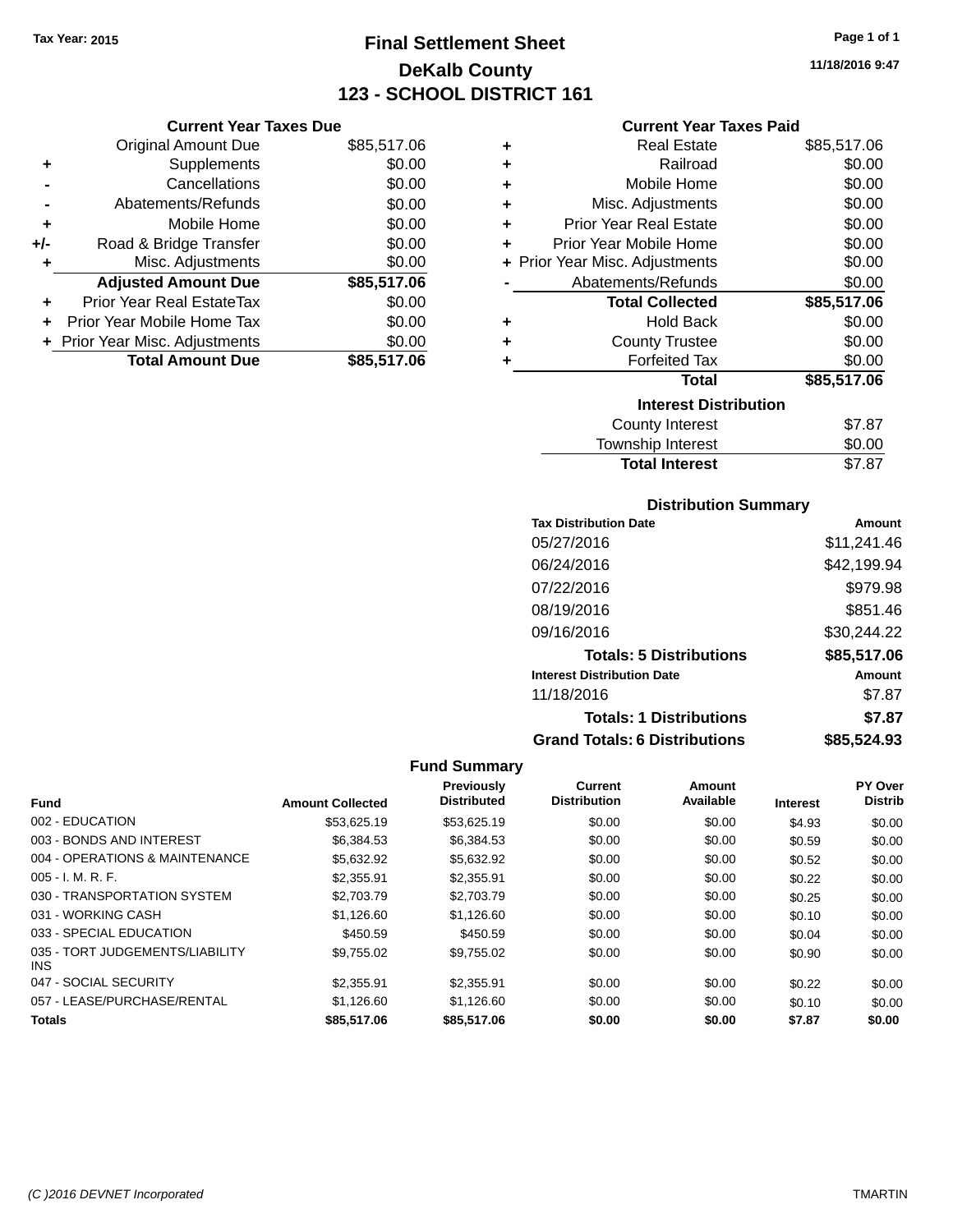**Current Year Taxes Due** Original Amount Due \$277,196.20

**Adjusted Amount Due \$276,950.14**

**Total Amount Due \$276,950.14**

**+** Supplements \$0.00 **-** Cancellations \$283.66 **-** Abatements/Refunds \$0.00 **+** Mobile Home \$37.60 **+/-** Road & Bridge Transfer \$0.00<br> **+** Misc. Adjustments \$0.00

**+** Prior Year Real EstateTax \$0.00 **+** Prior Year Mobile Home Tax \$0.00 **+ Prior Year Misc. Adjustments**  $$0.00$ 

**+** Misc. Adjustments

# **Final Settlement Sheet Tax Year: 2015 Page 1 of 1 DeKalb County 124 - SCHOOL DISTRICT 212**

**11/18/2016 9:47**

#### **Current Year Taxes Paid**

| ٠ | <b>Real Estate</b>             | \$276,912.54 |
|---|--------------------------------|--------------|
| ٠ | Railroad                       | \$0.00       |
| ٠ | Mobile Home                    | \$37.60      |
| ÷ | Misc. Adjustments              | \$0.00       |
| ٠ | <b>Prior Year Real Estate</b>  | \$0.00       |
| ٠ | Prior Year Mobile Home         | \$0.00       |
|   | + Prior Year Misc. Adjustments | \$0.00       |
|   | Abatements/Refunds             | \$0.00       |
|   | <b>Total Collected</b>         | \$276,950.14 |
|   |                                |              |
| ٠ | <b>Hold Back</b>               | \$0.00       |
| ٠ | <b>County Trustee</b>          | \$0.00       |
| ٠ | <b>Forfeited Tax</b>           | \$0.00       |
|   | <b>Total</b>                   | \$276,950.14 |
|   | <b>Interest Distribution</b>   |              |
|   | <b>County Interest</b>         | \$25.49      |

| <b>IOWITOLIID IIIIGIGOL</b> | wu.uu   |
|-----------------------------|---------|
| <b>Total Interest</b>       | \$25.49 |
|                             |         |

#### **Distribution Summary**

| <b>Tax Distribution Date</b>         | Amount       |
|--------------------------------------|--------------|
| 05/27/2016                           | \$37,668.03  |
| 06/24/2016                           | \$129,261.45 |
| 07/22/2016                           | \$665.83     |
| 08/19/2016                           | \$3,653.26   |
| 09/16/2016                           | \$102,006.33 |
| 11/22/2016                           | \$3,695.24   |
| <b>Totals: 6 Distributions</b>       | \$276,950.14 |
| <b>Interest Distribution Date</b>    | Amount       |
| 11/18/2016                           | \$25.49      |
| <b>Totals: 1 Distributions</b>       | \$25.49      |
| <b>Grand Totals: 7 Distributions</b> | \$276,975.63 |

| <b>Fund</b>                             | <b>Amount Collected</b> | <b>Previously</b><br><b>Distributed</b> | <b>Current</b><br><b>Distribution</b> | Amount<br>Available | <b>Interest</b> | PY Over<br><b>Distrib</b> |
|-----------------------------------------|-------------------------|-----------------------------------------|---------------------------------------|---------------------|-----------------|---------------------------|
|                                         |                         |                                         |                                       |                     |                 |                           |
| 002 - EDUCATION                         | \$139,616.92            | \$137,754.11                            | \$1,862.81                            | \$0.00              | \$12.85         | \$0.00                    |
| 003 - BONDS AND INTEREST                | \$40.851.81             | \$40.306.74                             | \$545.07                              | \$0.00              | \$3.76          | \$0.00                    |
| 004 - OPERATIONS & MAINTENANCE          | \$26,849.49             | \$26,491.24                             | \$358.25                              | \$0.00              | \$2.47          | \$0.00                    |
| $005 - I. M. R. F.$                     | \$4,877.92              | \$4,812.84                              | \$65.08                               | \$0.00              | \$0.45          | \$0.00                    |
| 030 - TRANSPORTATION SYSTEM             | \$12,887.60             | \$12,715.63                             | \$171.97                              | \$0.00              | \$1.19          | \$0.00                    |
| 031 - WORKING CASH                      | \$5,369.79              | \$5,298.14                              | \$71.65                               | \$0.00              | \$0.49          | \$0.00                    |
| 032 - FIRE PREV/SFTY/ENERGY             | \$0.00                  | \$0.00                                  | \$0.00                                | \$0.00              | \$0.00          | \$0.00                    |
| 033 - SPECIAL EDUCATION                 | \$2,148.02              | \$2,119.35                              | \$28.67                               | \$0.00              | \$0.20          | \$0.00                    |
| 035 - TORT JUDGEMENTS/LIABILITY<br>INS. | \$31,843.45             | \$31,418.58                             | \$424.87                              | \$0.00              | \$2.93          | \$0.00                    |
| 047 - SOCIAL SECURITY                   | \$5,940.03              | \$5,860.76                              | \$79.27                               | \$0.00              | \$0.55          | \$0.00                    |
| 057 - LEASE/PURCHASE/RENTAL             | \$5.369.79              | \$5.298.14                              | \$71.65                               | \$0.00              | \$0.49          | \$0.00                    |
| 109 - PRIOR YEAR ADJUSTMENT             | \$1,195.32              | \$1,179.37                              | \$15.95                               | \$0.00              | \$0.11          | \$0.00                    |
| Totals                                  | \$276,950.14            | \$273,254.90                            | \$3,695.24                            | \$0.00              | \$25.49         | \$0.00                    |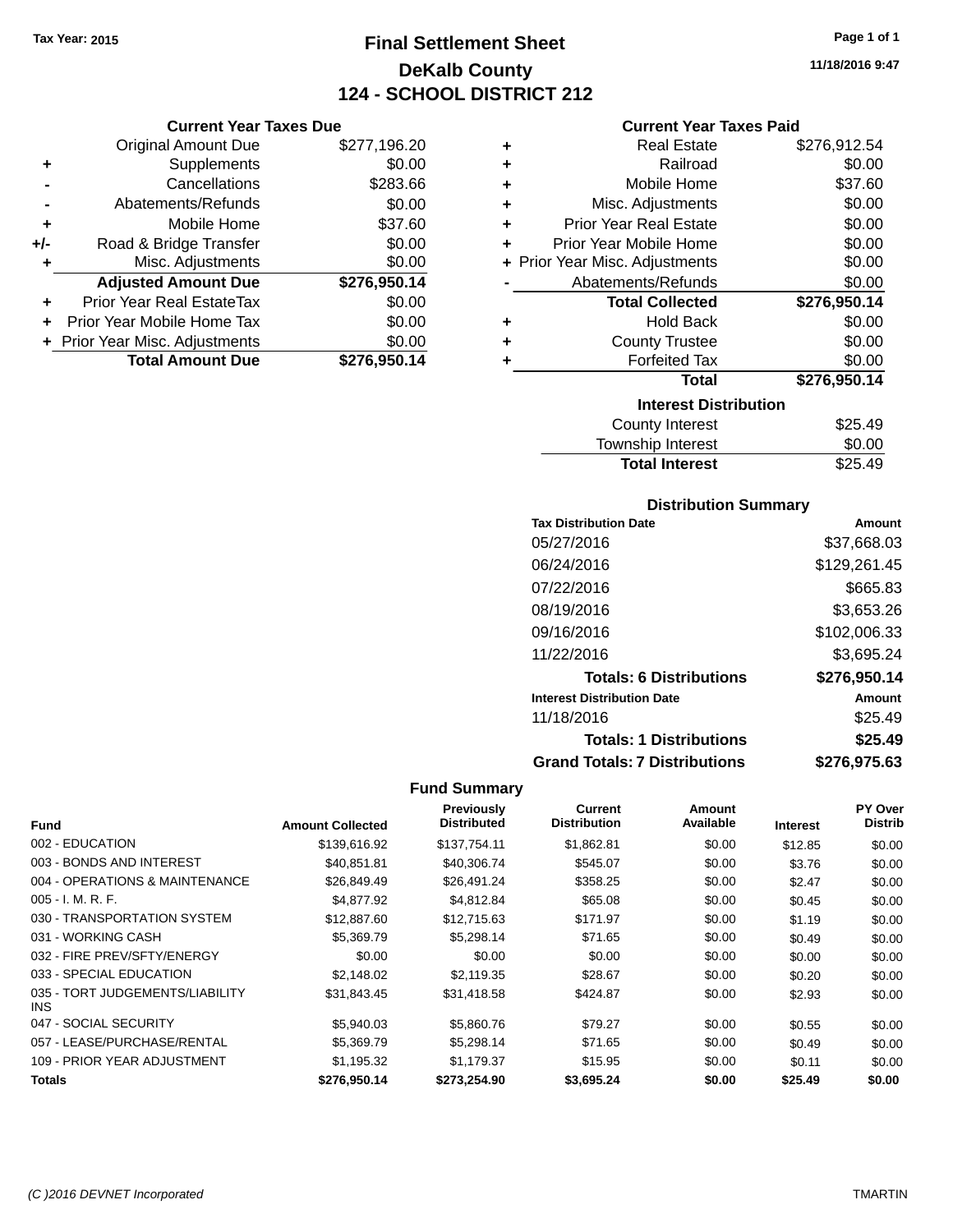# **Final Settlement Sheet Tax Year: 2015 Page 1 of 1 DeKalb County 125 - SCHOOL DISTRICT 220**

**11/18/2016 9:47**

#### **Current Year Taxes Paid**

|     | <b>Current Year Taxes Due</b>    |            |
|-----|----------------------------------|------------|
|     | <b>Original Amount Due</b>       | \$4,090.51 |
| ٠   | Supplements                      | \$0.00     |
|     | Cancellations                    | \$0.00     |
|     | Abatements/Refunds               | \$0.00     |
| ٠   | Mobile Home                      | \$0.00     |
| +/- | Road & Bridge Transfer           | \$0.00     |
| ٠   | Misc. Adjustments                | \$0.00     |
|     | <b>Adjusted Amount Due</b>       | \$4,090.51 |
|     | <b>Prior Year Real EstateTax</b> | \$0.00     |
| ÷   | Prior Year Mobile Home Tax       | \$0.00     |
|     | + Prior Year Misc. Adjustments   | \$0.00     |
|     | <b>Total Amount Due</b>          | \$4.090.51 |

| ٠ | <b>Real Estate</b>             | \$4,090.51 |
|---|--------------------------------|------------|
| ÷ | Railroad                       | \$0.00     |
| ÷ | Mobile Home                    | \$0.00     |
| ÷ | Misc. Adjustments              | \$0.00     |
| ٠ | <b>Prior Year Real Estate</b>  | \$0.00     |
| ٠ | Prior Year Mobile Home         | \$0.00     |
|   | + Prior Year Misc. Adjustments | \$0.00     |
|   | Abatements/Refunds             | \$0.00     |
|   | <b>Total Collected</b>         | \$4,090.51 |
| ٠ | <b>Hold Back</b>               | \$0.00     |
| ٠ | <b>County Trustee</b>          | \$0.00     |
| ٠ | <b>Forfeited Tax</b>           | \$0.00     |
|   | <b>Total</b>                   | \$4,090.51 |
|   | <b>Interest Distribution</b>   |            |
|   | <b>County Interest</b>         | \$0.38     |
|   | <b>Township Interest</b>       | \$0.00     |
|   | <b>Total Interest</b>          | \$0.38     |

#### **Distribution Summary**

| <b>Tax Distribution Date</b>         | Amount     |
|--------------------------------------|------------|
| 06/24/2016                           | \$2,045.25 |
| 09/16/2016                           | \$2,045.26 |
| <b>Totals: 2 Distributions</b>       | \$4,090.51 |
| <b>Interest Distribution Date</b>    | Amount     |
| 11/18/2016                           | \$0.38     |
| <b>Totals: 1 Distributions</b>       | \$0.38     |
| <b>Grand Totals: 3 Distributions</b> | \$4,090.89 |

|                                               |                         | Previously         | <b>Current</b>      | Amount    |                 | PY Over        |
|-----------------------------------------------|-------------------------|--------------------|---------------------|-----------|-----------------|----------------|
| <b>Fund</b>                                   | <b>Amount Collected</b> | <b>Distributed</b> | <b>Distribution</b> | Available | <b>Interest</b> | <b>Distrib</b> |
| 002 - EDUCATION                               | \$2.426.07              | \$2,426.07         | \$0.00              | \$0.00    | \$0.23          | \$0.00         |
| 003 - BONDS AND INTEREST                      | \$577.02                | \$577.02           | \$0.00              | \$0.00    | \$0.05          | \$0.00         |
| 004 - OPERATIONS & MAINTENANCE                | \$392.82                | \$392.82           | \$0.00              | \$0.00    | \$0.04          | \$0.00         |
| $005 - I. M. R. F.$                           | \$60.47                 | \$60.47            | \$0.00              | \$0.00    | \$0.01          | \$0.00         |
| 030 - TRANSPORTATION SYSTEM                   | \$204.89                | \$204.89           | \$0.00              | \$0.00    | \$0.02          | \$0.00         |
| 031 - WORKING CASH                            | \$53.23                 | \$53.23            | \$0.00              | \$0.00    | \$0.00          | \$0.00         |
| 032 - FIRE PREV/SFTY/ENERGY                   | \$24.08                 | \$24.08            | \$0.00              | \$0.00    | \$0.00          | \$0.00         |
| 033 - SPECIAL EDUCATION                       | \$21.67                 | \$21.67            | \$0.00              | \$0.00    | \$0.00          | \$0.00         |
| 035 - TORT JUDGEMENTS/LIABILITY<br><b>INS</b> | \$216.16                | \$216.16           | \$0.00              | \$0.00    | \$0.02          | \$0.00         |
| 047 - SOCIAL SECURITY                         | \$64.54                 | \$64.54            | \$0.00              | \$0.00    | \$0.01          | \$0.00         |
| 057 - LEASE/PURCHASE/RENTAL                   | \$49.56                 | \$49.56            | \$0.00              | \$0.00    | \$0.00          | \$0.00         |
| Totals                                        | \$4.090.51              | \$4.090.51         | \$0.00              | \$0.00    | \$0.38          | \$0.00         |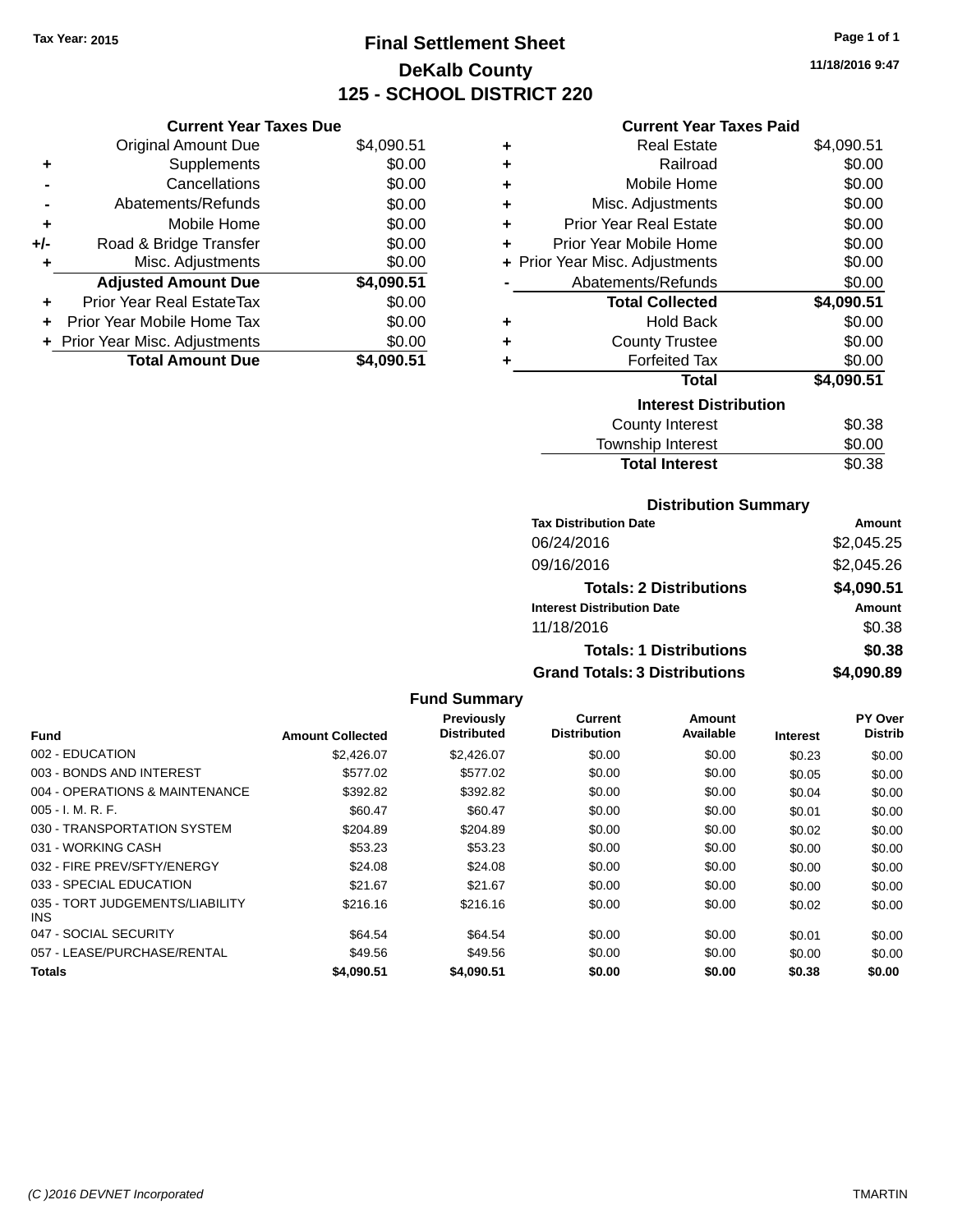**Current Year Taxes Due** Original Amount Due \$281,882.46

**Adjusted Amount Due \$281,561.43**

**Total Amount Due \$281,561.43**

**+** Supplements \$0.00 **-** Cancellations \$370.08 **-** Abatements/Refunds \$0.00 **+** Mobile Home \$49.05 **+/-** Road & Bridge Transfer \$0.00<br> **+** Misc. Adjustments \$0.00

**+** Prior Year Real EstateTax \$0.00 **+** Prior Year Mobile Home Tax \$0.00 **+ Prior Year Misc. Adjustments**  $$0.00$ 

**+** Misc. Adjustments

# **Final Settlement Sheet Tax Year: 2015 Page 1 of 1 DeKalb County 126 - SCHOOL DISTRICT 269**

**11/18/2016 9:47**

#### **Current Year Taxes Paid**

| <b>Real Estate</b>             | \$281,512.38 |
|--------------------------------|--------------|
| Railroad                       | \$0.00       |
| Mobile Home                    | \$49.05      |
| Misc. Adjustments              | \$0.00       |
| <b>Prior Year Real Estate</b>  | \$0.00       |
| Prior Year Mobile Home         | \$0.00       |
| + Prior Year Misc. Adjustments | \$0.00       |
| Abatements/Refunds             | \$0.00       |
| <b>Total Collected</b>         | \$281,561.43 |
| <b>Hold Back</b>               | \$0.00       |
| <b>County Trustee</b>          | \$0.00       |
| <b>Forfeited Tax</b>           | \$0.00       |
| <b>Total</b>                   | \$281,561.43 |
| <b>Interest Distribution</b>   |              |
| <b>County Interest</b>         | \$25.91      |
| <b>Township Interest</b>       | \$0.00       |
|                                |              |

| <b>IVIIIUIIIP IIIWIUU</b> | vv.vv   |
|---------------------------|---------|
| <b>Total Interest</b>     | \$25.91 |
|                           |         |

#### **Distribution Summary**

| <b>Tax Distribution Date</b>         | Amount       |
|--------------------------------------|--------------|
| 05/27/2016                           | \$39,179.17  |
| 06/24/2016                           | \$129,255.26 |
| 08/19/2016                           | \$4,011.47   |
| 09/16/2016                           | \$104,294.48 |
| 11/22/2016                           | \$4.821.05   |
| <b>Totals: 5 Distributions</b>       | \$281,561.43 |
| <b>Interest Distribution Date</b>    | Amount       |
| 11/18/2016                           | \$25.91      |
| <b>Totals: 1 Distributions</b>       | \$25.91      |
| <b>Grand Totals: 6 Distributions</b> | \$281,587.34 |

|                                               | <b>Amount Collected</b> | <b>Previously</b><br><b>Distributed</b> | <b>Current</b><br><b>Distribution</b> | Amount<br>Available |                 | <b>PY Over</b><br><b>Distrib</b> |
|-----------------------------------------------|-------------------------|-----------------------------------------|---------------------------------------|---------------------|-----------------|----------------------------------|
| <b>Fund</b>                                   |                         |                                         |                                       |                     | <b>Interest</b> |                                  |
| 002 - EDUCATION                               | \$175,746.71            | \$172.737.47                            | \$3,009.24                            | \$0.00              | \$16.18         | \$0.00                           |
| 004 - OPERATIONS & MAINTENANCE                | \$46,028.82             | \$45,240.68                             | \$788.14                              | \$0.00              | \$4.24          | \$0.00                           |
| $005 - I. M. R. F.$                           | \$1,558,16              | \$1.531.48                              | \$26.68                               | \$0.00              | \$0.14          | \$0.00                           |
| 030 - TRANSPORTATION SYSTEM                   | \$10,042.73             | \$9,870.78                              | \$171.95                              | \$0.00              | \$0.92          | \$0.00                           |
| 031 - WORKING CASH                            | \$4.184.57              | \$4.112.91                              | \$71.66                               | \$0.00              | \$0.39          | \$0.00                           |
| 033 - SPECIAL EDUCATION                       | \$1,673.88              | \$1,645.22                              | \$28.66                               | \$0.00              | \$0.15          | \$0.00                           |
| 035 - TORT JUDGEMENTS/LIABILITY<br><b>INS</b> | \$35,783.64             | \$35,170.94                             | \$612.70                              | \$0.00              | \$3.29          | \$0.00                           |
| 047 - SOCIAL SECURITY                         | \$6,542.92              | \$6,430.90                              | \$112.02                              | \$0.00              | \$0.60          | \$0.00                           |
| <b>Totals</b>                                 | \$281.561.43            | \$276,740.38                            | \$4,821.05                            | \$0.00              | \$25.91         | \$0.00                           |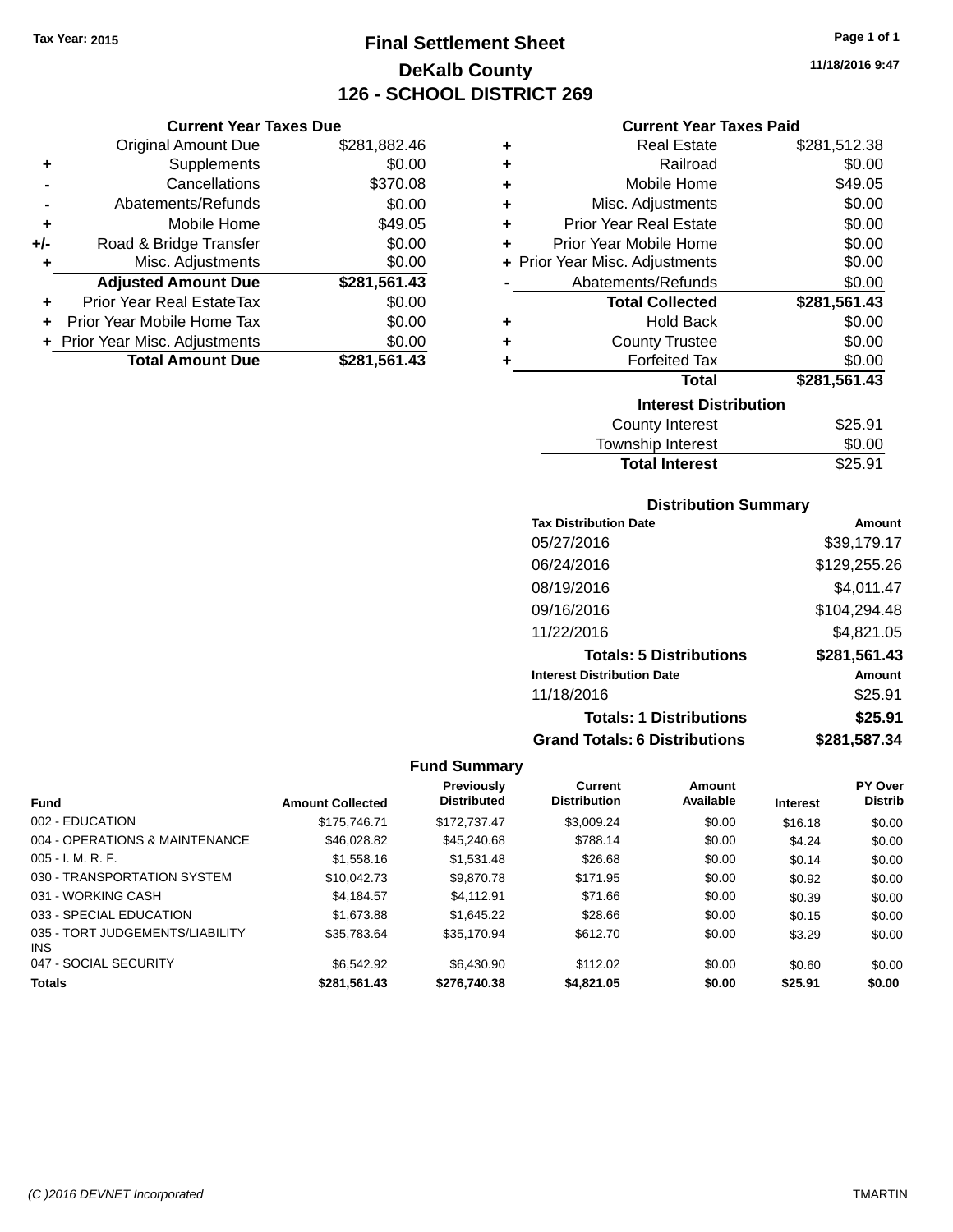# **Final Settlement Sheet Tax Year: 2015 Page 1 of 1 DeKalb County 127 - SCHOOL DISTRICT 271**

**11/18/2016 9:47**

|     | <b>Original Amount Due</b>       | \$66,075.60 |
|-----|----------------------------------|-------------|
| ٠   | Supplements                      | \$0.00      |
|     | Cancellations                    | \$0.00      |
|     | Abatements/Refunds               | \$0.00      |
| ٠   | Mobile Home                      | \$42.21     |
| +/- | Road & Bridge Transfer           | \$0.00      |
| ٠   | Misc. Adjustments                | \$0.00      |
|     | <b>Adjusted Amount Due</b>       | \$66,117.81 |
|     | <b>Prior Year Real EstateTax</b> | \$0.00      |
|     | Prior Year Mobile Home Tax       | \$0.00      |
|     | + Prior Year Misc. Adjustments   | \$0.00      |
|     | <b>Total Amount Due</b>          | \$66,117.81 |

#### **Current Year Taxes Paid**

| ٠ | Real Estate                    | \$66,075.60 |
|---|--------------------------------|-------------|
| ÷ | Railroad                       | \$0.00      |
| ÷ | Mobile Home                    | \$42.21     |
| ٠ | Misc. Adjustments              | \$0.00      |
| ٠ | Prior Year Real Estate         | \$0.00      |
| ٠ | Prior Year Mobile Home         | \$0.00      |
|   | + Prior Year Misc. Adjustments | \$0.00      |
|   | Abatements/Refunds             | \$0.00      |
|   | <b>Total Collected</b>         | \$66,117.81 |
| ٠ | Hold Back                      | \$0.00      |
| ÷ | <b>County Trustee</b>          | \$0.00      |
| ٠ | <b>Forfeited Tax</b>           | \$0.00      |
|   | Total                          | \$66,117.81 |
|   | <b>Interest Distribution</b>   |             |
|   | County Interest                | \$6.08      |
|   | <b>Township Interest</b>       | \$0.00      |
|   | <b>Total Interest</b>          | \$6.08      |

## **Distribution Summary**

| <b>Tax Distribution Date</b>         | Amount      |
|--------------------------------------|-------------|
| 05/27/2016                           | \$5.047.49  |
| 06/24/2016                           | \$34,355.90 |
| 07/22/2016                           | \$66.81     |
| 08/19/2016                           | \$1,211.00  |
| 09/16/2016                           | \$22,076.02 |
| 11/22/2016                           | \$3,360.59  |
| <b>Totals: 6 Distributions</b>       | \$66,117.81 |
| <b>Interest Distribution Date</b>    | Amount      |
| 11/18/2016                           | \$6.08      |
| <b>Totals: 1 Distributions</b>       | \$6.08      |
| <b>Grand Totals: 7 Distributions</b> | \$66.123.89 |

|                                         |                         | Previously         | Current             | <b>Amount</b> |                 | PY Over        |
|-----------------------------------------|-------------------------|--------------------|---------------------|---------------|-----------------|----------------|
| <b>Fund</b>                             | <b>Amount Collected</b> | <b>Distributed</b> | <b>Distribution</b> | Available     | <b>Interest</b> | <b>Distrib</b> |
| 002 - EDUCATION                         | \$38.971.07             | \$36,990.26        | \$1,980.81          | \$0.00        | \$3.58          | \$0.00         |
| 003 - BONDS AND INTEREST                | \$13,473.49             | \$12,788.67        | \$684.82            | \$0.00        | \$1.24          | \$0.00         |
| 004 - OPERATIONS & MAINTENANCE          | \$6,399.35              | \$6,074.08         | \$325.27            | \$0.00        | \$0.59          | \$0.00         |
| $005 - I. M. R. F.$                     | \$480.35                | \$455.94           | \$24.41             | \$0.00        | \$0.04          | \$0.00         |
| 030 - TRANSPORTATION SYSTEM             | \$840.56                | \$797.84           | \$42.72             | \$0.00        | \$0.08          | \$0.00         |
| 031 - WORKING CASH                      | \$495.89                | \$470.68           | \$25.21             | \$0.00        | \$0.05          | \$0.00         |
| 032 - FIRE PREV/SFTY/ENERGY             | \$144.07                | \$136.75           | \$7.32              | \$0.00        | \$0.01          | \$0.00         |
| 033 - SPECIAL EDUCATION                 | \$282.19                | \$267.85           | \$14.34             | \$0.00        | \$0.03          | \$0.00         |
| 035 - TORT JUDGEMENTS/LIABILITY<br>INS. | \$4,202.18              | \$3,988.60         | \$213.58            | \$0.00        | \$0.39          | \$0.00         |
| 047 - SOCIAL SECURITY                   | \$480.35                | \$455.94           | \$24.41             | \$0.00        | \$0.04          | \$0.00         |
| 057 - LEASE/PURCHASE/RENTAL             | \$348.31                | \$330.61           | \$17.70             | \$0.00        | \$0.03          | \$0.00         |
| <b>Totals</b>                           | \$66,117.81             | \$62,757.22        | \$3,360.59          | \$0.00        | \$6.08          | \$0.00         |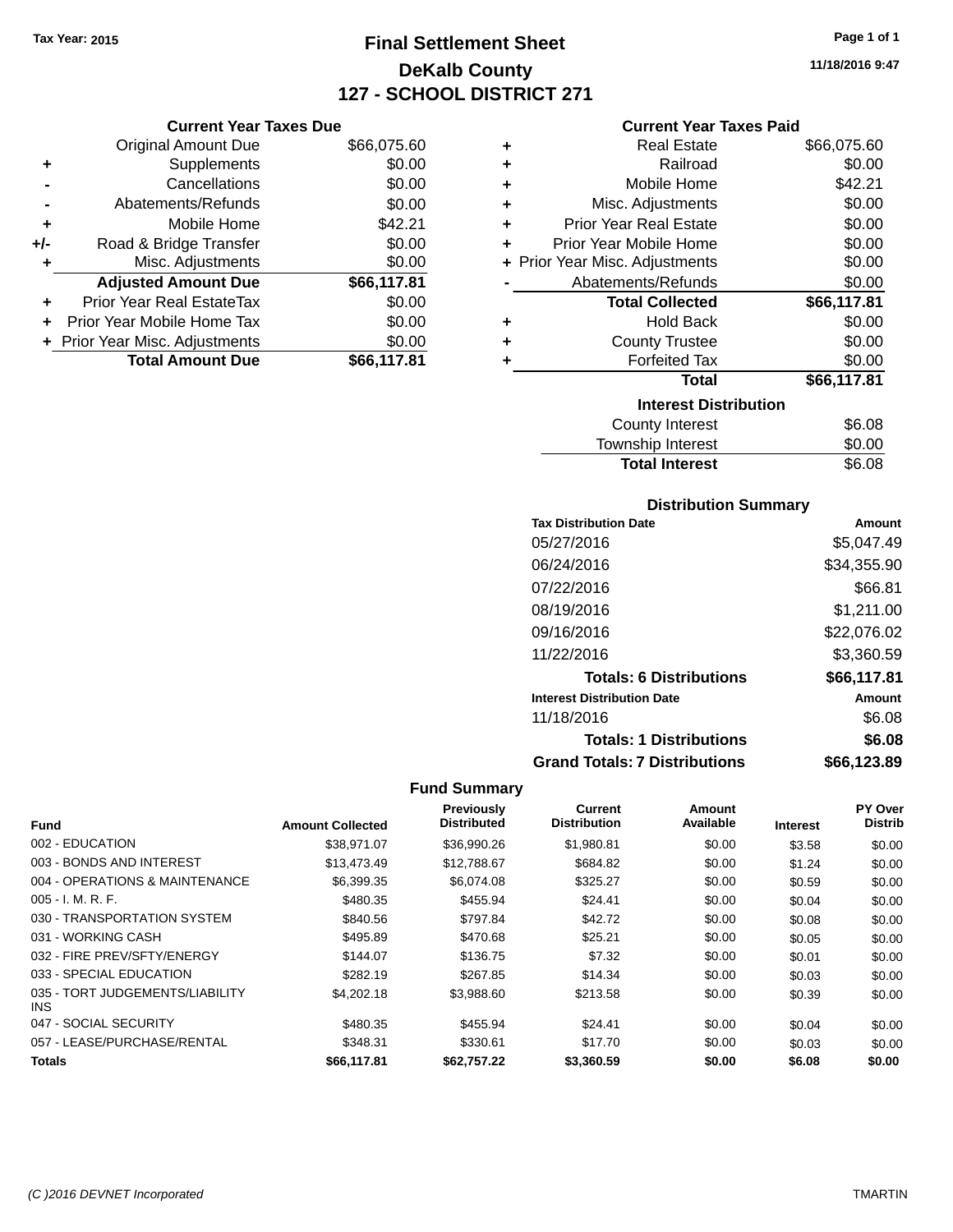**Current Year Taxes Due** Original Amount Due \$9,904.55

**Adjusted Amount Due \$9,904.55**

**Total Amount Due \$9,904.55**

**+** Supplements \$0.00 **-** Cancellations \$0.00 **-** Abatements/Refunds \$0.00 **+** Mobile Home \$0.00 **+/-** Road & Bridge Transfer \$0.00 **+** Misc. Adjustments \$0.00

**+** Prior Year Real EstateTax \$0.00 **+** Prior Year Mobile Home Tax \$0.00 **+ Prior Year Misc. Adjustments**  $$0.00$ 

# **Final Settlement Sheet Tax Year: 2015 Page 1 of 1 DeKalb County 128 - SCHOOL DISTRICT 300**

**11/18/2016 9:47**

#### **Current Year Taxes Paid**

| ٠ | <b>Real Estate</b>             | \$9,904.55 |
|---|--------------------------------|------------|
| ٠ | Railroad                       | \$0.00     |
| ٠ | Mobile Home                    | \$0.00     |
| ÷ | Misc. Adjustments              | \$0.00     |
| ٠ | <b>Prior Year Real Estate</b>  | \$0.00     |
| ٠ | Prior Year Mobile Home         | \$0.00     |
|   | + Prior Year Misc. Adjustments | \$0.00     |
|   | Abatements/Refunds             | \$0.00     |
|   | <b>Total Collected</b>         | \$9,904.55 |
| ٠ | <b>Hold Back</b>               | \$0.00     |
| ٠ | <b>County Trustee</b>          | \$0.00     |
| ٠ | <b>Forfeited Tax</b>           | \$0.00     |
|   | <b>Total</b>                   | \$9,904.55 |
|   | <b>Interest Distribution</b>   |            |
|   | County Interest                | \$0.91     |
|   | Townshin Interest              | ደ0 00      |

# Township Interest  $$0.00$ Total Interest \$0.91

#### **Distribution Summary**

| <b>Tax Distribution Date</b>         | Amount     |
|--------------------------------------|------------|
| 05/27/2016                           | \$4,088.84 |
| 06/24/2016                           | \$1,318.68 |
| 09/16/2016                           | \$4,497.01 |
| 11/22/2016                           | \$0.01     |
| <b>Totals: 4 Distributions</b>       | \$9,904.54 |
| <b>Interest Distribution Date</b>    | Amount     |
| 11/18/2016                           | \$0.91     |
| <b>Totals: 1 Distributions</b>       | \$0.91     |
| <b>Grand Totals: 5 Distributions</b> | \$9,905.45 |

| <b>Fund</b>                             | <b>Amount Collected</b> | <b>Previously</b><br><b>Distributed</b> | Current<br><b>Distribution</b> | Amount<br>Available | <b>Interest</b> | PY Over<br><b>Distrib</b> |
|-----------------------------------------|-------------------------|-----------------------------------------|--------------------------------|---------------------|-----------------|---------------------------|
| 002 - EDUCATION                         | \$5,438.96              | \$5,438.94                              | \$0.01                         | \$0.00              | \$0.49          | \$0.01                    |
| 003 - BONDS AND INTEREST                | \$1,454.65              | \$1,454.65                              | \$0.00                         | \$0.00              | \$0.13          | \$0.00                    |
| 004 - OPERATIONS & MAINTENANCE          | \$1,059.06              | \$1,059.06                              | \$0.00                         | \$0.00              | \$0.10          | \$0.00                    |
| $005 - I. M. R. F.$                     | \$165.37                | \$165.37                                | \$0.00                         | \$0.00              | \$0.02          | \$0.00                    |
| 030 - TRANSPORTATION SYSTEM             | \$302.59                | \$302.59                                | \$0.00                         | \$0.00              | \$0.03          | \$0.00                    |
| 031 - WORKING CASH                      | \$3.03                  | \$3.03                                  | \$0.00                         | \$0.00              | \$0.00          | \$0.00                    |
| 033 - SPECIAL EDUCATION                 | \$1,210,37              | \$1.210.37                              | \$0.00                         | \$0.00              | \$0.11          | \$0.00                    |
| 035 - TORT JUDGEMENTS/LIABILITY<br>INS. | \$105.91                | \$105.91                                | \$0.00                         | \$0.00              | \$0.01          | \$0.00                    |
| 047 - SOCIAL SECURITY                   | \$164.61                | \$164.61                                | \$0.00                         | \$0.00              | \$0.02          | \$0.00                    |
| <b>Totals</b>                           | \$9,904.55              | \$9,904.53                              | \$0.01                         | \$0.00              | \$0.91          | \$0.01                    |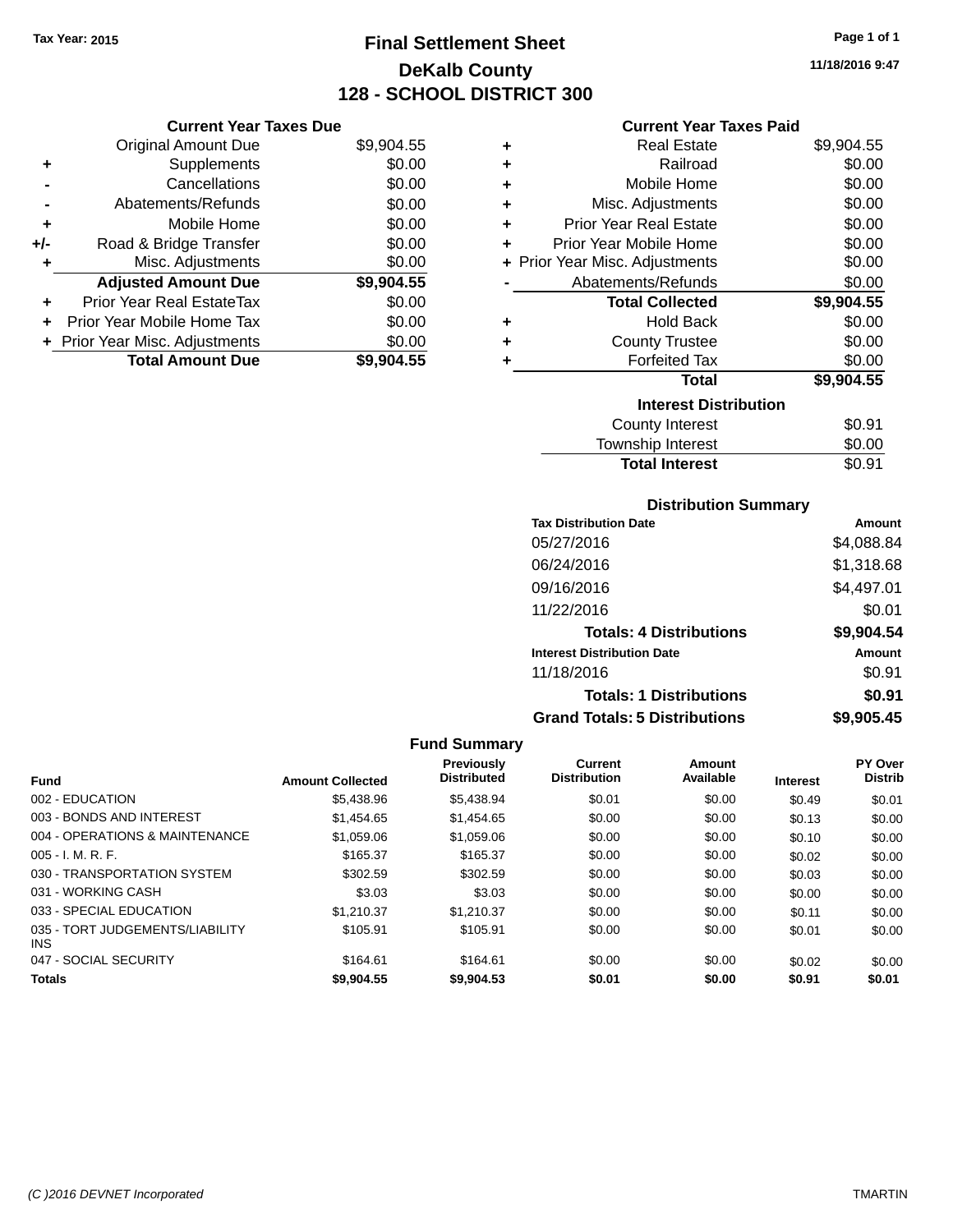# **Final Settlement Sheet Tax Year: 2015 Page 1 of 1 DeKalb County 129 - SCHOOL DISTRICT 301**

**11/18/2016 9:47**

| <b>Current Year Taxes Paid</b> |
|--------------------------------|
|--------------------------------|

|     | <b>Current Year Taxes Due</b>  |            |
|-----|--------------------------------|------------|
|     | <b>Original Amount Due</b>     | \$9,657.09 |
| ٠   | Supplements                    | \$0.00     |
|     | Cancellations                  | \$0.00     |
|     | Abatements/Refunds             | \$0.00     |
| ٠   | Mobile Home                    | \$0.00     |
| +/- | Road & Bridge Transfer         | \$0.00     |
| ٠   | Misc. Adjustments              | \$0.00     |
|     | <b>Adjusted Amount Due</b>     | \$9,657.09 |
| ٠   | Prior Year Real EstateTax      | \$0.00     |
| ÷   | Prior Year Mobile Home Tax     | \$0.00     |
|     | + Prior Year Misc. Adjustments | \$0.00     |
|     | <b>Total Amount Due</b>        | \$9,657.09 |

| ٠ | <b>Real Estate</b>             | \$9,657.09 |
|---|--------------------------------|------------|
| ٠ | Railroad                       | \$0.00     |
| ٠ | Mobile Home                    | \$0.00     |
| ٠ | Misc. Adjustments              | \$0.00     |
| ٠ | <b>Prior Year Real Estate</b>  | \$0.00     |
| ÷ | Prior Year Mobile Home         | \$0.00     |
|   | + Prior Year Misc. Adjustments | \$0.00     |
|   | Abatements/Refunds             | \$0.00     |
|   | <b>Total Collected</b>         | \$9,657.09 |
| ٠ | <b>Hold Back</b>               | \$0.00     |
| ٠ | <b>County Trustee</b>          | \$0.00     |
| ٠ | <b>Forfeited Tax</b>           | \$0.00     |
|   | Total                          | \$9,657.09 |
|   | <b>Interest Distribution</b>   |            |
|   | County Interest                | \$0.89     |
|   | <b>Township Interest</b>       | \$0.00     |
|   | <b>Total Interest</b>          | \$0.89     |

#### **Distribution Summary**

| <b>Tax Distribution Date</b>         | Amount     |
|--------------------------------------|------------|
| 06/24/2016                           | \$5,207.73 |
| 09/16/2016                           | \$3,722.31 |
| 11/22/2016                           | \$727.05   |
| <b>Totals: 3 Distributions</b>       | \$9,657.09 |
| <b>Interest Distribution Date</b>    | Amount     |
| 11/18/2016                           | \$0.89     |
| <b>Totals: 1 Distributions</b>       | \$0.89     |
| <b>Grand Totals: 4 Distributions</b> | \$9,657.98 |

|                                                     |                         | <b>Fund Summary</b>              |                                |                     |                 |                                  |
|-----------------------------------------------------|-------------------------|----------------------------------|--------------------------------|---------------------|-----------------|----------------------------------|
| <b>Fund</b>                                         | <b>Amount Collected</b> | Previously<br><b>Distributed</b> | Current<br><b>Distribution</b> | Amount<br>Available | <b>Interest</b> | <b>PY Over</b><br><b>Distrib</b> |
| 002 - EDUCATION                                     | \$5.040.44              | \$4,660.96                       | \$379.48                       | \$0.00              | \$0.46          | \$0.00                           |
| 003 - BONDS AND INTEREST                            | \$1,689.82              | \$1,562.60                       | \$127.22                       | \$0.00              | \$0.16          | \$0.00                           |
| 004 - OPERATIONS & MAINTENANCE                      | \$945.08                | \$873.93                         | \$71.15                        | \$0.00              | \$0.09          | \$0.00                           |
| 005 - I. M. R. F.                                   | \$103.05                | \$95.29                          | \$7.76                         | \$0.00              | \$0.01          | \$0.00                           |
| 030 - TRANSPORTATION SYSTEM                         | \$578.35                | \$534.81                         | \$43.54                        | \$0.00              | \$0.05          | \$0.00                           |
| 031 - WORKING CASH                                  | \$63.01                 | \$58.27                          | \$4.74                         | \$0.00              | \$0.01          | \$0.00                           |
| 033 - SPECIAL EDUCATION                             | \$1,008.08              | \$932.19                         | \$75.89                        | \$0.00              | \$0.09          | \$0.00                           |
| 035 - TORT JUDGMENTS, LIABILITY<br><b>INSURANCE</b> | \$102.01                | \$94.32                          | \$7.69                         | \$0.00              | \$0.01          | \$0.00                           |
| 047 - SOCIAL SECURITY                               | \$127.25                | \$117.67                         | \$9.58                         | \$0.00              | \$0.01          | \$0.00                           |
| <b>Totals</b>                                       | \$9,657.09              | \$8,930.04                       | \$727.05                       | \$0.00              | \$0.89          | \$0.00                           |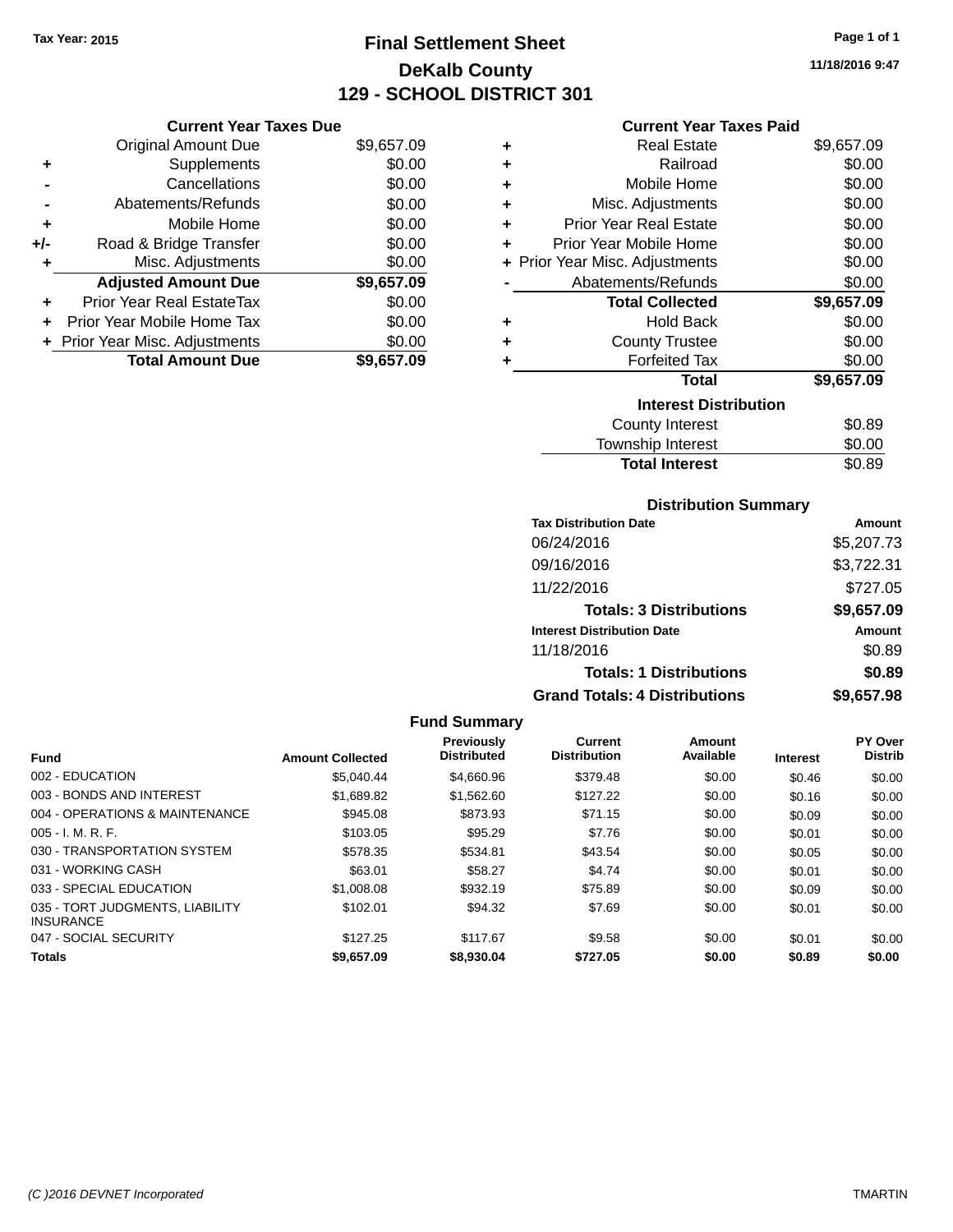# **Final Settlement Sheet Tax Year: 2015 Page 1 of 1 DeKalb County 130 - SCHOOL DISTRICT 302**

#### **Current Year Taxes Due**

|     | <b>Original Amount Due</b>     | \$1,908,744.66 |
|-----|--------------------------------|----------------|
| ٠   | Supplements                    | \$0.00         |
|     | Cancellations                  | \$3,909.04     |
|     | Abatements/Refunds             | \$0.00         |
| ٠   | Mobile Home                    | \$109.41       |
| +/- | Road & Bridge Transfer         | \$0.00         |
| ٠   | Misc. Adjustments              | \$238.58       |
|     | <b>Adjusted Amount Due</b>     | \$1,905,183.61 |
|     | Prior Year Real EstateTax      | \$0.00         |
|     | Prior Year Mobile Home Tax     | \$0.00         |
|     | + Prior Year Misc. Adjustments | \$0.00         |
|     | <b>Total Amount Due</b>        | \$1,905,183.61 |

#### **Current Year Taxes Paid**

| ٠ | <b>Real Estate</b>             | \$1,823,762.39 |  |  |  |  |
|---|--------------------------------|----------------|--|--|--|--|
| ٠ | Railroad                       | \$66,129.10    |  |  |  |  |
| ٠ | Mobile Home                    | \$109.41       |  |  |  |  |
| ٠ | Misc. Adjustments              | \$238.58       |  |  |  |  |
| ٠ | <b>Prior Year Real Estate</b>  | \$0.00         |  |  |  |  |
| ٠ | Prior Year Mobile Home         | \$0.00         |  |  |  |  |
|   | + Prior Year Misc. Adjustments | \$0.00         |  |  |  |  |
|   | Abatements/Refunds             | \$0.00         |  |  |  |  |
|   | <b>Total Collected</b>         | \$1,890,239.48 |  |  |  |  |
| ٠ | <b>Hold Back</b>               | \$0.00         |  |  |  |  |
| ٠ | <b>County Trustee</b>          | \$14,944.13    |  |  |  |  |
| ٠ | <b>Forfeited Tax</b>           | \$0.00         |  |  |  |  |
|   | <b>Total</b>                   | \$1,905,183.61 |  |  |  |  |
|   | <b>Interest Distribution</b>   |                |  |  |  |  |
|   | <b>County Interest</b>         | \$173.94       |  |  |  |  |
|   | Tauwalaha batawaat             | ድል ሰሰ          |  |  |  |  |

| <b>Total Interest</b> | \$173.94 |
|-----------------------|----------|
| Township Interest     | \$0.00   |
| County Interest       | \$173.94 |

#### **Distribution Summary**

| <b>Tax Distribution Date</b>         | Amount         |
|--------------------------------------|----------------|
| 05/27/2016                           | \$178,470.44   |
| 06/24/2016                           | \$848,096.13   |
| 07/22/2016                           | \$14.244.78    |
| 08/19/2016                           | \$33,262.85    |
| 09/16/2016                           | \$768,030.58   |
| 11/22/2016                           | \$48.134.70    |
| <b>Totals: 6 Distributions</b>       | \$1,890,239.48 |
| <b>Interest Distribution Date</b>    | Amount         |
| 11/18/2016                           | \$173.94       |
| <b>Totals: 1 Distributions</b>       | \$173.94       |
| <b>Grand Totals: 7 Distributions</b> | \$1.890.413.42 |

#### **Fund Summary**

|                                |                         | Previously<br><b>Distributed</b> | Current<br><b>Distribution</b> | Amount<br>Available |                 | <b>PY Over</b><br><b>Distrib</b> |
|--------------------------------|-------------------------|----------------------------------|--------------------------------|---------------------|-----------------|----------------------------------|
| <b>Fund</b>                    | <b>Amount Collected</b> |                                  |                                |                     | <b>Interest</b> |                                  |
| 002 - EDUCATION                | \$1,012,605.08          | \$986,819.25                     | \$25,785.83                    | \$0.00              | \$93.17         | \$0.00                           |
| 003 - BONDS AND INTEREST       | \$372,949.92            | \$363,452.78                     | \$9.497.14                     | \$0.00              | \$34.32         | \$0.00                           |
| 004 - OPERATIONS & MAINTENANCE | \$173,694.10            | \$169,271,00                     | \$4,423.10                     | \$0.00              | \$15.98         | \$0.00                           |
| $005 - I. M. R. F.$            | \$26,055.06             | \$25,391.58                      | \$663.48                       | \$0.00              | \$2.40          | \$0.00                           |
| 030 - TRANSPORTATION SYSTEM    | \$113,875.58            | \$110,975.75                     | \$2,899.83                     | \$0.00              | \$10.48         | \$0.00                           |
| 031 - WORKING CASH             | \$3,472.37              | \$3,383.94                       | \$88.43                        | \$0.00              | \$0.32          | \$0.00                           |
| 033 - SPECIAL EDUCATION        | \$153,718.06            | \$149.803.65                     | \$3.914.41                     | \$0.00              | \$14.15         | \$0.00                           |
| 047 - SOCIAL SECURITY          | \$33,869.31             | \$33,006.83                      | \$862.48                       | \$0.00              | \$3.12          | \$0.00                           |
| <b>Totals</b>                  | \$1,890,239.48          | \$1,842,104.78                   | \$48,134.70                    | \$0.00              | \$173.94        | \$0.00                           |

#### **Miscellaneous Adjustment Detail**

# **Year Source Account Type Amount Adjustment Description**

| . | ---------        | .                                        | .        |
|---|------------------|------------------------------------------|----------|
|   |                  | 2015 RE - Real Estate Back Tax Collected | \$238.58 |
|   | Totals 1 entries |                                          | \$238.58 |

\$238.58 OBERHELMAN REDEMPTION 09-25-478-001 by TBA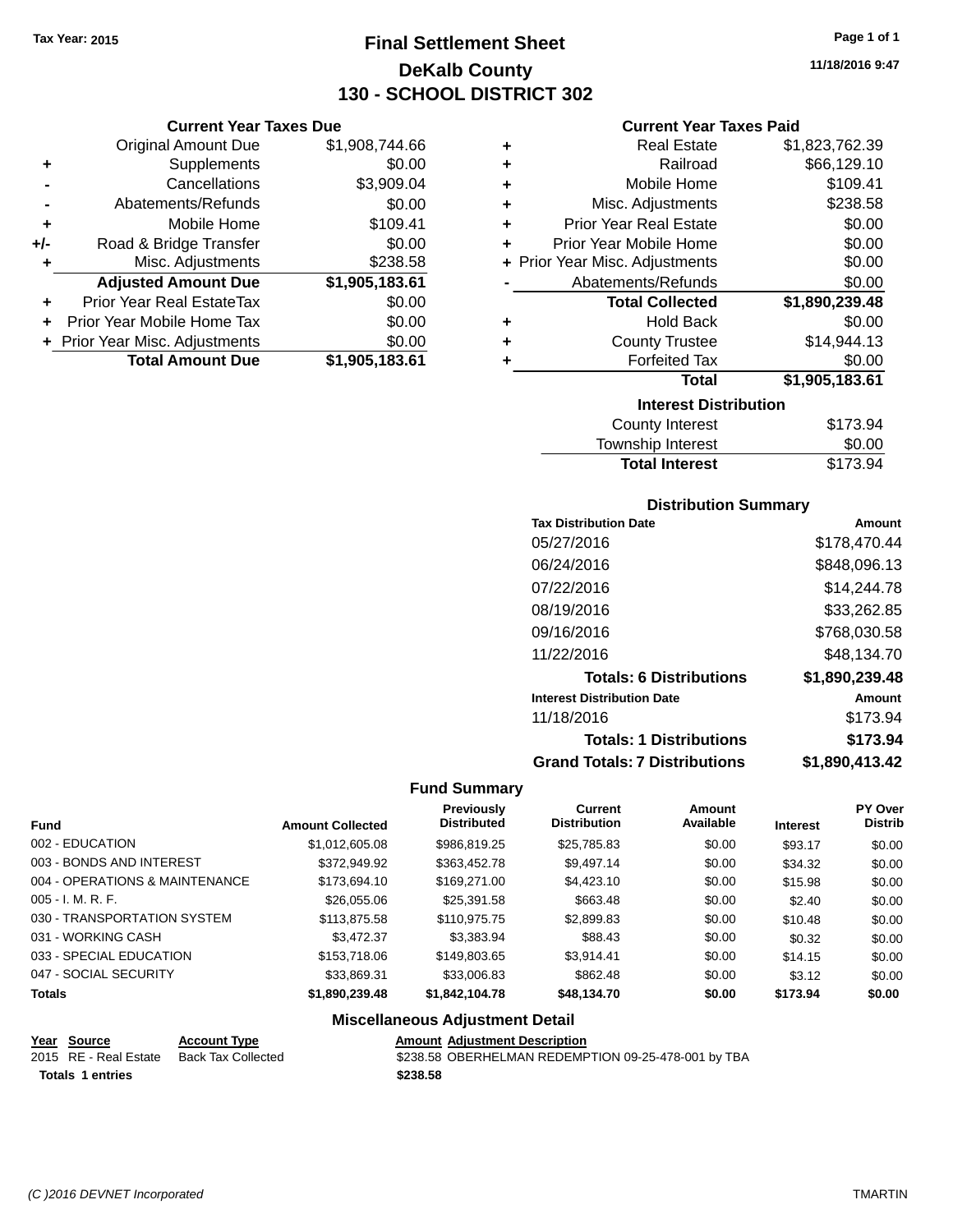**Current Year Taxes Due** Original Amount Due \$10,690,364.71

**Adjusted Amount Due \$10,632,071.88**

**Total Amount Due \$10,624,278.92**

**+** Supplements \$741.96 **-** Cancellations \$64,551.29 **-** Abatements/Refunds \$130.34 **+** Mobile Home \$4,460.90 **+/-** Road & Bridge Transfer \$0.00<br>**+** Misc. Adjustments \$1,185.94

**+** Prior Year Real EstateTax (\$7,937.08) **+** Prior Year Mobile Home Tax \$30.75 **+ Prior Year Misc. Adjustments \$113.37** 

**+** Misc. Adjustments

# **Final Settlement Sheet Tax Year: 2015 Page 1 of 2 DeKalb County 131 - SCHOOL DISTRICT 424**

**11/18/2016 9:47**

#### **Current Year Taxes Paid**

| ٠ | <b>Real Estate</b>             | \$10,507,204.62 |
|---|--------------------------------|-----------------|
| ÷ | Railroad                       | \$110,199.24    |
| ٠ | Mobile Home                    | \$4,275.41      |
| ٠ | Misc. Adjustments              | \$1,185.94      |
| ÷ | <b>Prior Year Real Estate</b>  | (\$7,937.08)    |
| ÷ | Prior Year Mobile Home         | \$30.75         |
|   | + Prior Year Misc. Adjustments | \$113.37        |
|   | Abatements/Refunds             | \$130.34        |
|   | <b>Total Collected</b>         | \$10,614,941.91 |
| ٠ | <b>Hold Back</b>               | \$0.00          |
| ٠ | <b>County Trustee</b>          | \$9,337.01      |
|   | <b>Forfeited Tax</b>           | \$0.00          |
|   | Total                          | \$10,624,278.92 |
|   | <b>Interest Distribution</b>   |                 |
|   | .                              | 0050.00         |

| County Interest       | \$976.82 |
|-----------------------|----------|
| Township Interest     | \$0.00   |
| <b>Total Interest</b> | \$976.82 |

#### **Distribution Summary**

| <b>Tax Distribution Date</b>         | Amount          |
|--------------------------------------|-----------------|
| 05/27/2016                           | \$1,164,268.20  |
| 06/24/2016                           | \$4,498,705.39  |
| 07/22/2016                           | \$120,237.34    |
| 08/19/2016                           | \$266,509.40    |
| 09/16/2016                           | \$4,203,946.98  |
| 11/22/2016                           | \$361,274.60    |
| <b>Totals: 6 Distributions</b>       | \$10,614,941.91 |
| <b>Interest Distribution Date</b>    | <b>Amount</b>   |
| 11/18/2016                           | \$976.82        |
| <b>Totals: 1 Distributions</b>       | \$976.82        |
| <b>Grand Totals: 7 Distributions</b> | \$10,615,918.73 |

#### **Fund Summary**

| <b>Fund</b>                             | <b>Amount Collected</b> | <b>Previously</b><br><b>Distributed</b> | <b>Current</b><br><b>Distribution</b> | Amount<br>Available | <b>Interest</b> | <b>PY Over</b><br><b>Distrib</b> |
|-----------------------------------------|-------------------------|-----------------------------------------|---------------------------------------|---------------------|-----------------|----------------------------------|
| 002 - EDUCATION                         | \$5.792.382.74          | \$5,595,241.72                          | \$197.141.02                          | \$0.00              | \$533.03        | \$0.00                           |
| 003 - BONDS AND INTEREST                | \$2,291,585.51          | \$2,213,592.45                          | \$77,993.06                           | \$0.00              | \$210.88        | \$0.00                           |
| 004 - OPERATIONS & MAINTENANCE          | \$1.213.627.54          | \$1.172.322.27                          | \$41,305.27                           | \$0.00              | \$111.68        | \$0.00                           |
| $005 - I. M. R. F.$                     | \$232,637.08            | \$224.719.37                            | \$7.917.71                            | \$0.00              | \$21.41         | \$0.00                           |
| 030 - TRANSPORTATION SYSTEM             | \$382.923.41            | \$369,890.80                            | \$13,032.61                           | \$0.00              | \$35.24         | \$0.00                           |
| 031 - WORKING CASH                      | \$23,936.69             | \$23,122.02                             | \$814.67                              | \$0.00              | \$2.20          | \$0.00                           |
| 032 - FIRE PREV/SFTY/ENERGY             | \$44.062.63             | \$42,562.99                             | \$1,499.64                            | \$0.00              | \$4.05          | \$0.00                           |
| 033 - SPECIAL EDUCATION                 | \$86,172.11             | \$83,239,28                             | \$2,932.83                            | \$0.00              | \$7.93          | \$0.00                           |
| 035 - TORT JUDGEMENTS/LIABILITY<br>INS. | \$211,566,39            | \$204.365.84                            | \$7,200.55                            | \$0.00              | \$19.47         | \$0.00                           |
| 047 - SOCIAL SECURITY                   | \$292.940.55            | \$282.970.45                            | \$9,970.10                            | \$0.00              | \$26.96         | \$0.00                           |
| 057 - LEASE/PURCHASE/RENTAL             | \$43,107.26             | \$41,640.12                             | \$1,467.14                            | \$0.00              | \$3.97          | \$0.00                           |
| <b>Totals</b>                           | \$10,614,941.91         | \$10,253,667.31                         | \$361,274.60                          | \$0.00              | \$976.82        | \$0.00                           |

| Year Source           | <b>Account Type</b> | <b>Amount Adiustment Description</b>                          |
|-----------------------|---------------------|---------------------------------------------------------------|
| 2014 RE - Real Estate | Back Tax Collected  | \$71.98 RIVERBEND DEVELOPMENT REDEMPTION 02-24-452-011 by TBA |
| 2015 RE - Real Estate | Back Tax Collected  | \$713.78 JOHNSON REDEMPTION 02-22-307-013 by TBA              |
| 2015 RE - Real Estate | Back Tax Collected  | \$346.44 NIKOLS REDEMPTION 03-19-429-033 by TBA               |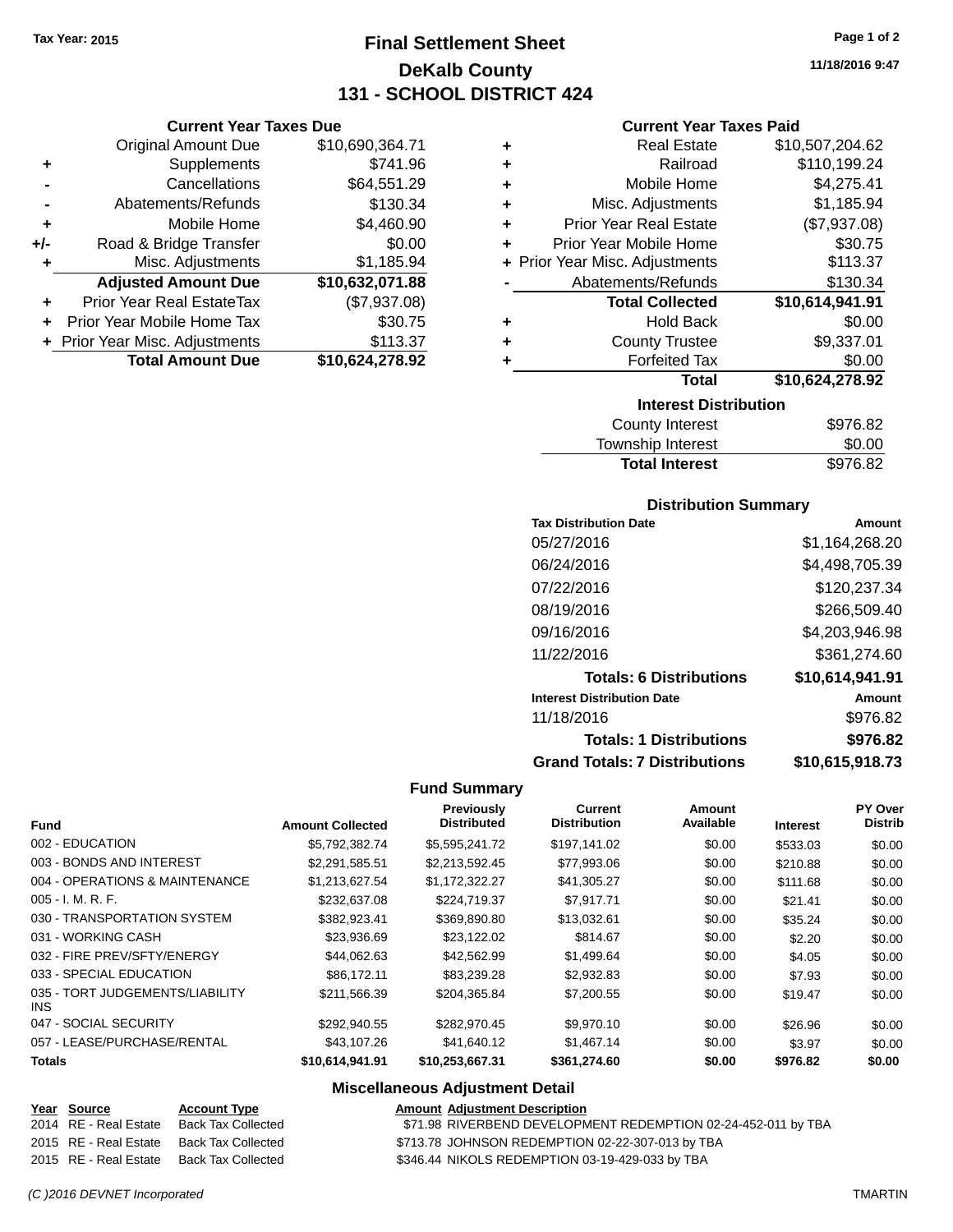#### **11/18/2016 9:47**

## **Miscellaneous Adjustment Detail**

| <u>Year Source</u>      | <b>Account Type</b>                      |            | <b>Amount Adjustment Description</b>                |
|-------------------------|------------------------------------------|------------|-----------------------------------------------------|
|                         | 2015 MH - Mobile Home Back Tax Collected |            | \$41.39 GOULD REDEMPTION 03-30-131-001 0087O by TBA |
|                         | 2015 RE - Real Estate Back Tax Collected |            | \$125.72 TRUSTEE SALE 03-16-100-004 by TBA          |
| <b>Totals 5 entries</b> |                                          | \$1.299.31 |                                                     |
|                         |                                          |            |                                                     |

#### **Abatement Detail**

**Year Source Account Type Account Type Amount Adjustment Description**<br>2015 RE - Real Estate RE Abatement **Account 1** \$130.34 PTAB INTEREST REFUN \$130.34 PTAB INTEREST REFUND 03-29-152-012 by TBA

**Totals \$130.34 1 entries**

*(C )2016 DEVNET Incorporated* TMARTIN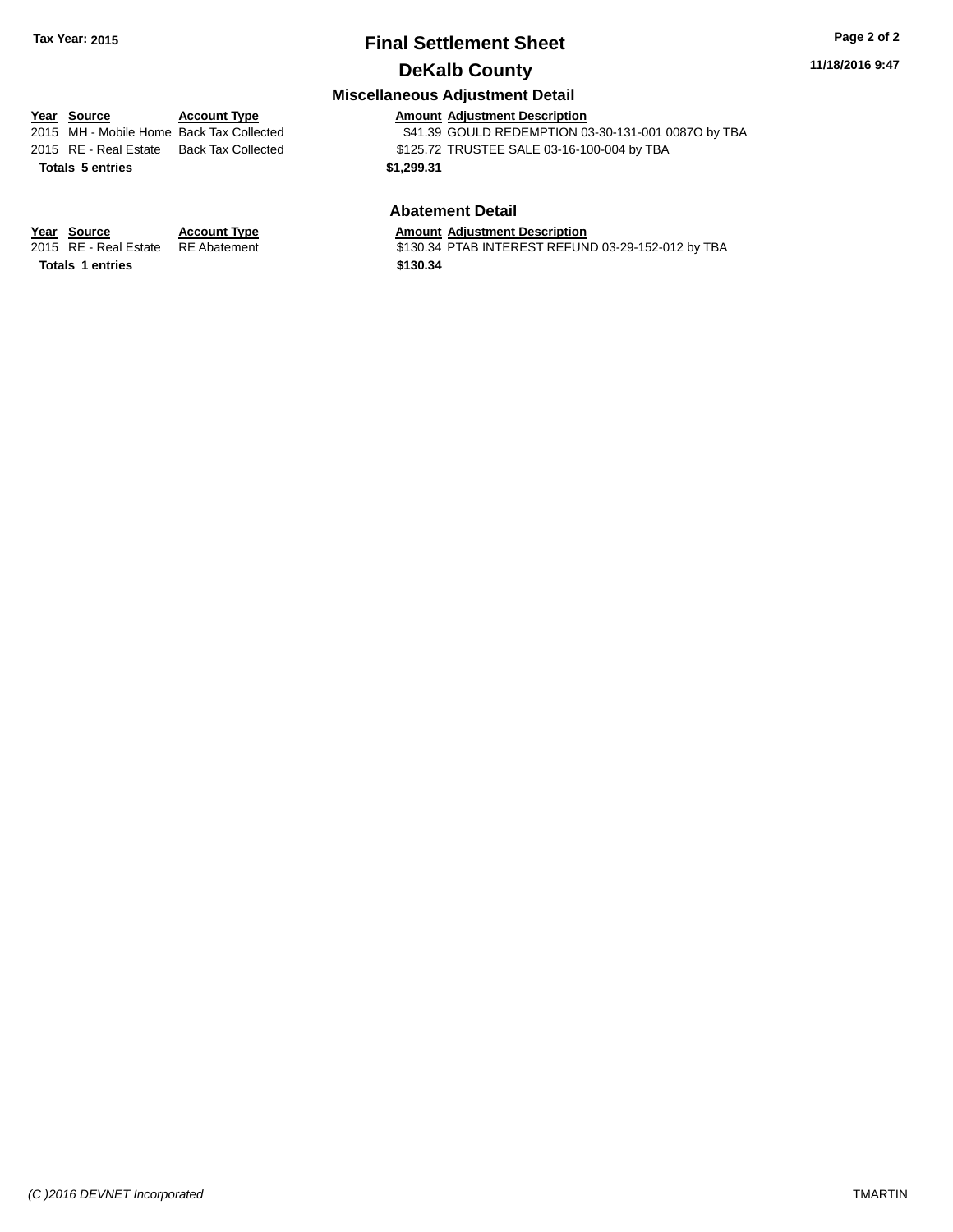**Current Year Taxes Due** Original Amount Due \$7,875,954.53

**Adjusted Amount Due \$7,872,719.48**

**Total Amount Due \$7,872,719.48**

**+** Supplements \$0.00 **-** Cancellations \$5,666.37 **-** Abatements/Refunds \$0.00 **+** Mobile Home \$870.80 **+/-** Road & Bridge Transfer \$0.00 **+** Misc. Adjustments \$1,560.52

**+** Prior Year Real EstateTax \$0.00 **+** Prior Year Mobile Home Tax \$0.00 **+ Prior Year Misc. Adjustments**  $$0.00$ 

# **Final Settlement Sheet Tax Year: 2015 Page 1 of 2 DeKalb County 132 - SCHOOL DISTRICT 425**

**11/18/2016 9:47**

#### **Current Year Taxes Paid**

| ٠ | <b>Real Estate</b>             | \$7,660,197.59 |  |  |  |
|---|--------------------------------|----------------|--|--|--|
| ٠ | Railroad                       | \$207,027.44   |  |  |  |
| ٠ | Mobile Home                    | \$870.80       |  |  |  |
| ٠ | Misc. Adjustments              | \$1,560.52     |  |  |  |
| ٠ | <b>Prior Year Real Estate</b>  | \$0.00         |  |  |  |
| ÷ | Prior Year Mobile Home         | \$0.00         |  |  |  |
|   | + Prior Year Misc. Adjustments | \$0.00         |  |  |  |
|   | Abatements/Refunds             | \$0.00         |  |  |  |
|   | <b>Total Collected</b>         | \$7,869,656.35 |  |  |  |
| ٠ | <b>Hold Back</b>               | \$0.00         |  |  |  |
| ٠ | <b>County Trustee</b>          | \$3,063.13     |  |  |  |
| ٠ | <b>Forfeited Tax</b>           | \$0.00         |  |  |  |
|   | Total                          | \$7,872,719.48 |  |  |  |
|   | <b>Interest Distribution</b>   |                |  |  |  |
|   | <b>County Interest</b>         | \$724.18       |  |  |  |

| <b>Total Interest</b>  | \$724.18 |
|------------------------|----------|
| Township Interest      | \$0.00   |
| <b>County Interest</b> | \$724.18 |

#### **Distribution Summary**

| <b>Tax Distribution Date</b>         | Amount         |
|--------------------------------------|----------------|
| 05/27/2016                           | \$1,356,104.67 |
| 06/24/2016                           | \$3,009,786.74 |
| 07/22/2016                           | \$53,187.82    |
| 08/19/2016                           | \$74,287.43    |
| 09/16/2016                           | \$3,214,180.35 |
| 11/22/2016                           | \$162,109.34   |
| <b>Totals: 6 Distributions</b>       | \$7,869,656.35 |
| <b>Interest Distribution Date</b>    | Amount         |
| 11/18/2016                           | \$724.18       |
| <b>Totals: 1 Distributions</b>       | \$724.18       |
| <b>Grand Totals: 7 Distributions</b> | \$7,870,380.53 |

#### **Fund Summary**

| <b>Fund</b>                             | <b>Amount Collected</b> | Previously<br><b>Distributed</b> | <b>Current</b><br><b>Distribution</b> | Amount<br>Available | <b>Interest</b> | PY Over<br><b>Distrib</b> |
|-----------------------------------------|-------------------------|----------------------------------|---------------------------------------|---------------------|-----------------|---------------------------|
| 002 - EDUCATION                         | \$5,199,686.56          | \$5,092,576.69                   | \$107,109.87                          | \$0.00              | \$478.48        | \$0.00                    |
| 003 - BONDS AND INTEREST                | \$475,280,03            | \$465,489.60                     | \$9.790.43                            | \$0.00              | \$43.74         | \$0.00                    |
| 004 - OPERATIONS & MAINTENANCE          | \$693,324.59            | \$679,042.60                     | \$14,281.99                           | \$0.00              | \$63.80         | \$0.00                    |
| $005 - I. M. R. F.$                     | \$91.004.71             | \$89.130.07                      | \$1,874.64                            | \$0.00              | \$8.37          | \$0.00                    |
| 030 - TRANSPORTATION SYSTEM             | \$363.995.22            | \$356,497.18                     | \$7,498.04                            | \$0.00              | \$33.50         | \$0.00                    |
| 031 - WORKING CASH                      | \$0.00                  | \$0.00                           | \$0.00                                | \$0.00              | \$0.00          | \$0.00                    |
| 032 - FIRE PREV/SFTY/ENERGY             | \$58,078,06             | \$56,881.70                      | \$1,196.36                            | \$0.00              | \$5.34          | \$0.00                    |
| 033 - SPECIAL EDUCATION                 | \$736,639.18            | \$721.464.95                     | \$15,174.23                           | \$0.00              | \$67.79         | \$0.00                    |
| 035 - TORT JUDGEMENTS/LIABILITY<br>INS. | \$112,662,00            | \$110.341.23                     | \$2,320,77                            | \$0.00              | \$10.37         | \$0.00                    |
| 047 - SOCIAL SECURITY                   | \$130,014.60            | \$127,336.38                     | \$2,678.22                            | \$0.00              | \$11.96         | \$0.00                    |
| 109 - PRIOR YEAR ADJUSTMENT             | \$8.971.40              | \$8.786.61                       | \$184.79                              | \$0.00              | \$0.83          | \$0.00                    |
| <b>Totals</b>                           | \$7,869,656.35          | \$7,707,547.01                   | \$162,109.34                          | \$0.00              | \$724.18        | \$0.00                    |

| Year Source | <b>Account Type</b>                        | <b>Amount Adjustment Description</b>                 |
|-------------|--------------------------------------------|------------------------------------------------------|
|             | 2015 RE - Real Estate Back Tax Collected   | \$955.57 MCCORD REDEMPTION 14-15-351-002 by TBA      |
|             | 2015 RE - Real Estate Paymt In Lieu of Tax | \$581.29 HOUSING AUTHORITY SEQUOYA APARTMENTS by TBA |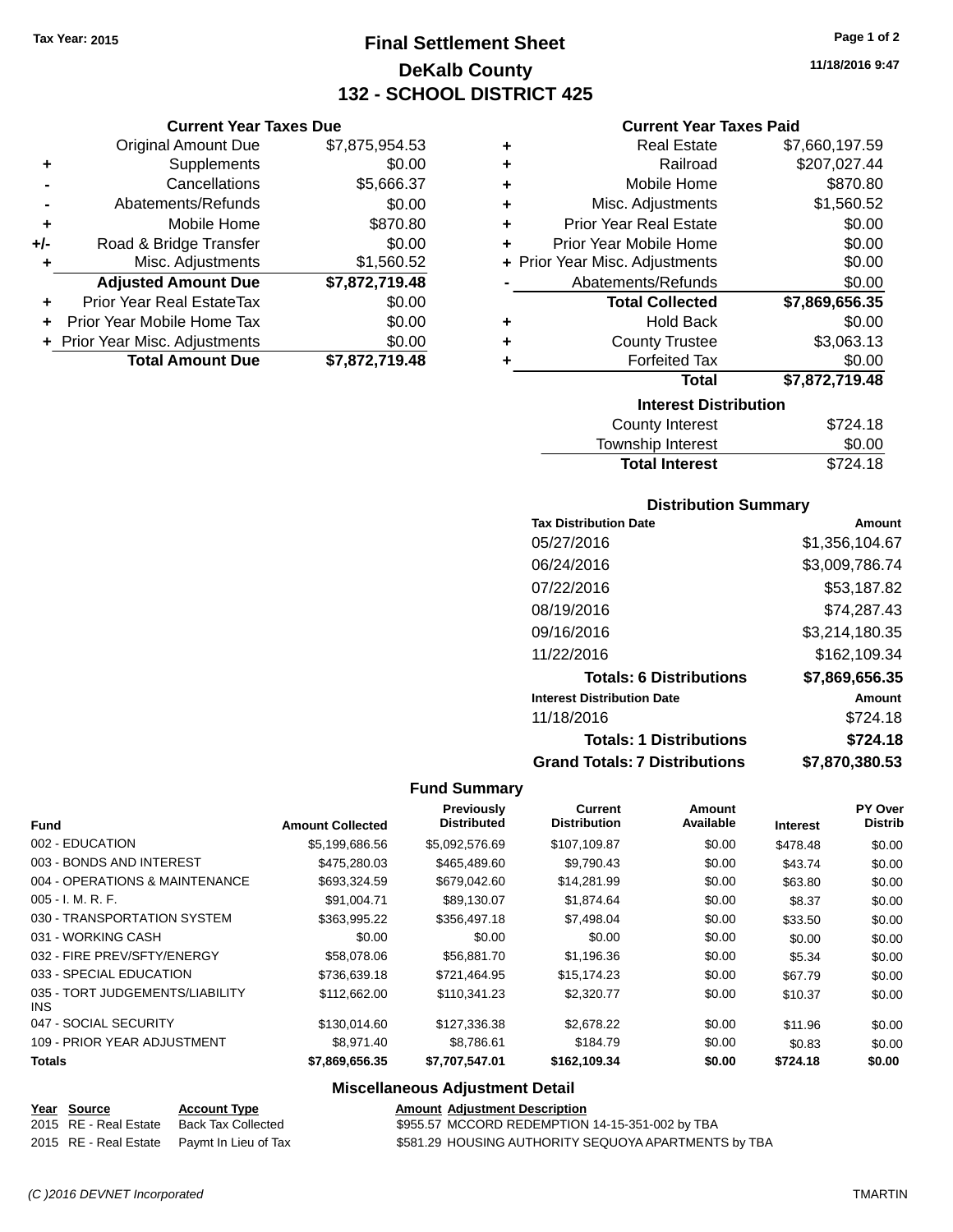#### **11/18/2016 9:47**

## **Miscellaneous Adjustment Detail**

**Year Source Account Type Amount Adjustment Description**<br>2015 RE - Real Estate Back Tax Collected \$23.66 FEDERAL NAT'L MORTG \$23.66 FEDERAL NAT'L MORTGAGE REDEMPTION 16-02-100-005 by TBA

**Totals \$1,560.52 3 entries**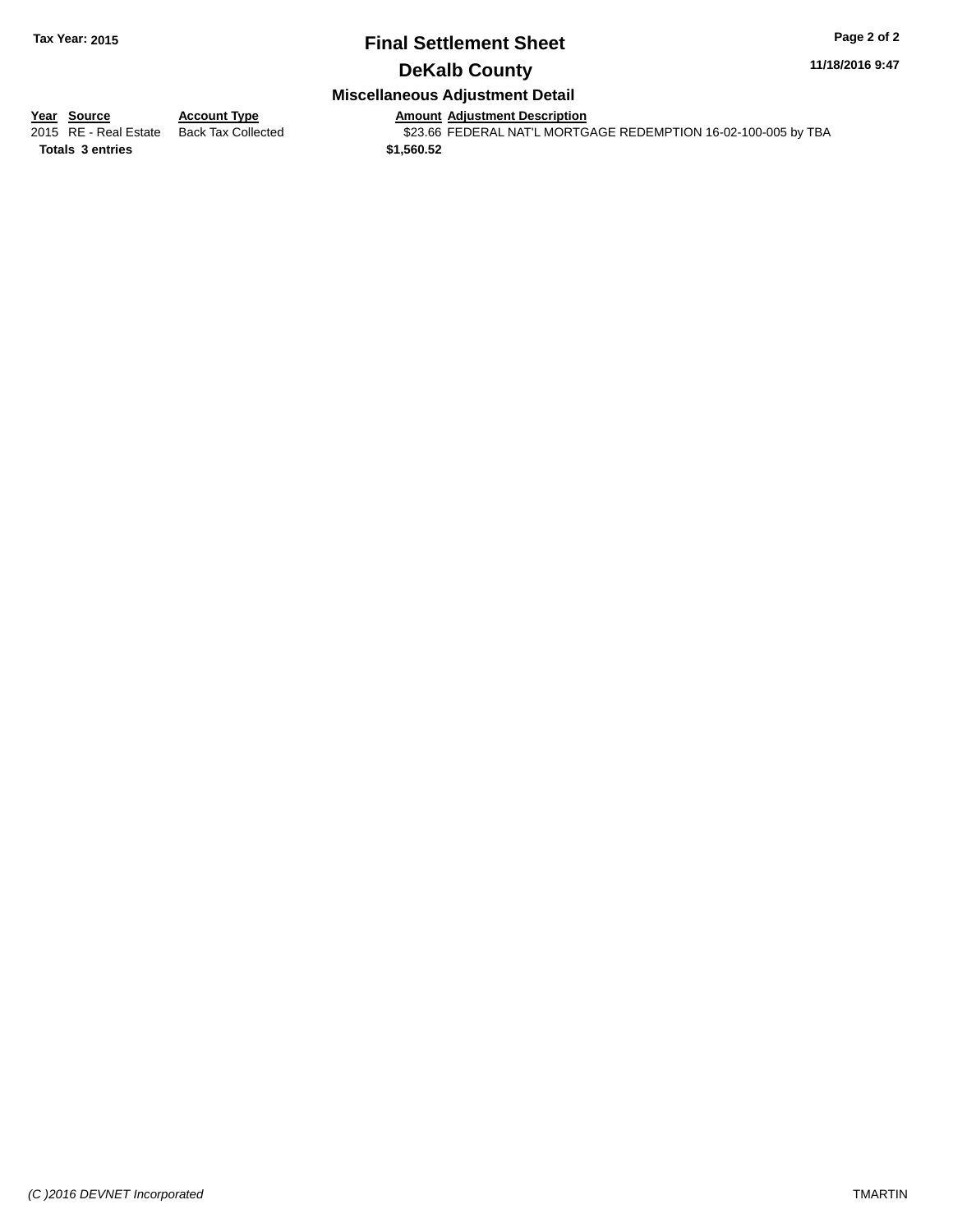**Current Year Taxes Due** Original Amount Due \$3,663,827.19

**Adjusted Amount Due \$3,663,283.10**

**Total Amount Due \$3,664,867.09**

**+** Supplements \$0.00 **-** Cancellations \$3,543.91 **-** Abatements/Refunds \$0.00 **+** Mobile Home \$0.00 **+/-** Road & Bridge Transfer \$0.00 **+** Misc. Adjustments \$2,999.82

**+** Prior Year Real EstateTax \$0.00 **+** Prior Year Mobile Home Tax \$0.00 + Prior Year Misc. Adjustments \$1,583.99

# **Final Settlement Sheet Tax Year: 2015 Page 1 of 2 DeKalb County 133 - SCHOOL DISTRICT 426**

**11/18/2016 9:47**

#### **Current Year Taxes Paid**

| ٠ | <b>Real Estate</b>             | \$3,619,575.59 |
|---|--------------------------------|----------------|
| ÷ | Railroad                       | \$38,693.26    |
| ٠ | Mobile Home                    | \$0.00         |
| ÷ | Misc. Adjustments              | \$2,999.82     |
| ÷ | <b>Prior Year Real Estate</b>  | \$0.00         |
| ٠ | Prior Year Mobile Home         | \$0.00         |
|   | + Prior Year Misc. Adjustments | \$1,583.99     |
|   | Abatements/Refunds             | \$0.00         |
|   | <b>Total Collected</b>         | \$3,662,852.66 |
| ٠ | <b>Hold Back</b>               | \$0.00         |
| ٠ | <b>County Trustee</b>          | \$2,014.43     |
|   | <b>Forfeited Tax</b>           | \$0.00         |
|   | <b>Total</b>                   | \$3,664,867.09 |
|   | <b>Interest Distribution</b>   |                |
|   | County Interest                | \$337 06       |

| <b>County Interest</b>   | \$337.06 |
|--------------------------|----------|
| <b>Township Interest</b> | \$0.00   |
| <b>Total Interest</b>    | \$337.06 |

#### **Distribution Summary**

| <b>Tax Distribution Date</b>         | Amount         |
|--------------------------------------|----------------|
| 05/27/2016                           | \$364.197.72   |
| 06/24/2016                           | \$1,650,453.45 |
| 07/22/2016                           | \$36,040.77    |
| 08/19/2016                           | \$66,885.31    |
| 09/16/2016                           | \$1,444,304.58 |
| 11/22/2016                           | \$100,970.83   |
| <b>Totals: 6 Distributions</b>       | \$3,662,852.66 |
| <b>Interest Distribution Date</b>    | Amount         |
| 11/18/2016                           | \$337.06       |
| <b>Totals: 1 Distributions</b>       | \$337.06       |
| <b>Grand Totals: 7 Distributions</b> | \$3.663.189.72 |

#### **Fund Summary**

| <b>Fund</b>                                   | <b>Amount Collected</b> | <b>Previously</b><br><b>Distributed</b> | <b>Current</b><br><b>Distribution</b> | Amount<br>Available | <b>Interest</b> | PY Over<br><b>Distrib</b> |
|-----------------------------------------------|-------------------------|-----------------------------------------|---------------------------------------|---------------------|-----------------|---------------------------|
| 002 - EDUCATION                               | \$2,118,802.74          | \$2,060,395.50                          | \$58,407.24                           | \$0.00              | \$194.97        | \$0.00                    |
| 003 - BONDS AND INTEREST                      | \$561.203.97            | \$545.733.71                            | \$15,470.26                           | \$0.00              | \$51.64         | \$0.00                    |
| 004 - OPERATIONS & MAINTENANCE                | \$430,319.25            | \$418,457.01                            | \$11,862.24                           | \$0.00              | \$39.60         | \$0.00                    |
| $005 - I. M. R. F.$                           | \$115,083.17            | \$111,910.77                            | \$3,172.40                            | \$0.00              | \$10.59         | \$0.00                    |
| 030 - TRANSPORTATION SYSTEM                   | \$115,522.72            | \$112,338.19                            | \$3,184.53                            | \$0.00              | \$10.63         | \$0.00                    |
| 031 - WORKING CASH                            | \$28,881.60             | \$28,085.44                             | \$796.16                              | \$0.00              | \$2.66          | \$0.00                    |
| 032 - FIRE PREV/SFTY/ENERGY                   | \$0.00                  | \$0.00                                  | \$0.00                                | \$0.00              | \$0.00          | \$0.00                    |
| 033 - SPECIAL EDUCATION                       | \$23,105.28             | \$22.468.35                             | \$636.93                              | \$0.00              | \$2.13          | \$0.00                    |
| 035 - TORT JUDGEMENTS/LIABILITY<br><b>INS</b> | \$163,769.80            | \$159,255.29                            | \$4,514.51                            | \$0.00              | \$15.07         | \$0.00                    |
| 047 - SOCIAL SECURITY                         | \$92,948.55             | \$90,386.31                             | \$2,562.24                            | \$0.00              | \$8.55          | \$0.00                    |
| 057 - LEASE/PURCHASE/RENTAL                   | \$28,881,60             | \$28,085.44                             | \$796.16                              | \$0.00              | \$2.66          | \$0.00                    |
| 109 - PRIOR YEAR ADJUSTMENT                   | \$-15,666.02            | $$-15,234.18$                           | $$-431.84$                            | \$0.00              | (\$1.44)        | \$0.00                    |
| <b>Totals</b>                                 | \$3,662,852.66          | \$3,561,881.83                          | \$100,970.83                          | \$0.00              | \$337.06        | \$0.00                    |

#### **Miscellaneous Adjustment Detail**

#### **Year** Source **Account Type Account Adjustment Description**

2014 RE - Real Estate Back Tax Collected \$1,583.99 VISTA SECURITIES REDEMPTION 01-23-428-010 by TBA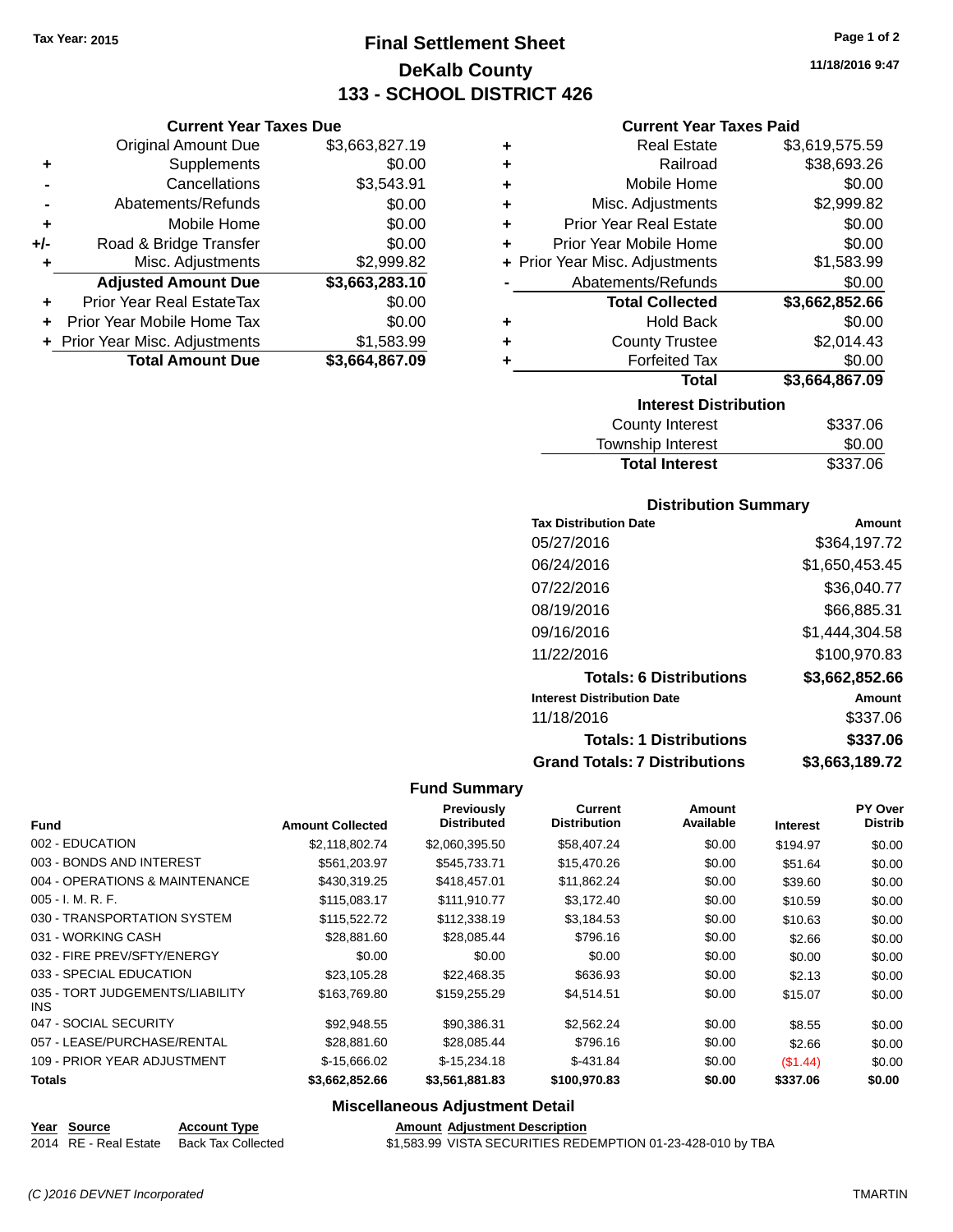**11/18/2016 9:47**

## **Miscellaneous Adjustment Detail**

**<u>Year Source</u> Account Type<br>
2015 RE - Real Estate Back Tax Collected** 

**Totals \$4,583.81 2 entries**

Amount Adjustment Description<br>\$2,999.82 TRUSTEE SALE 02-17-100-005 by TBA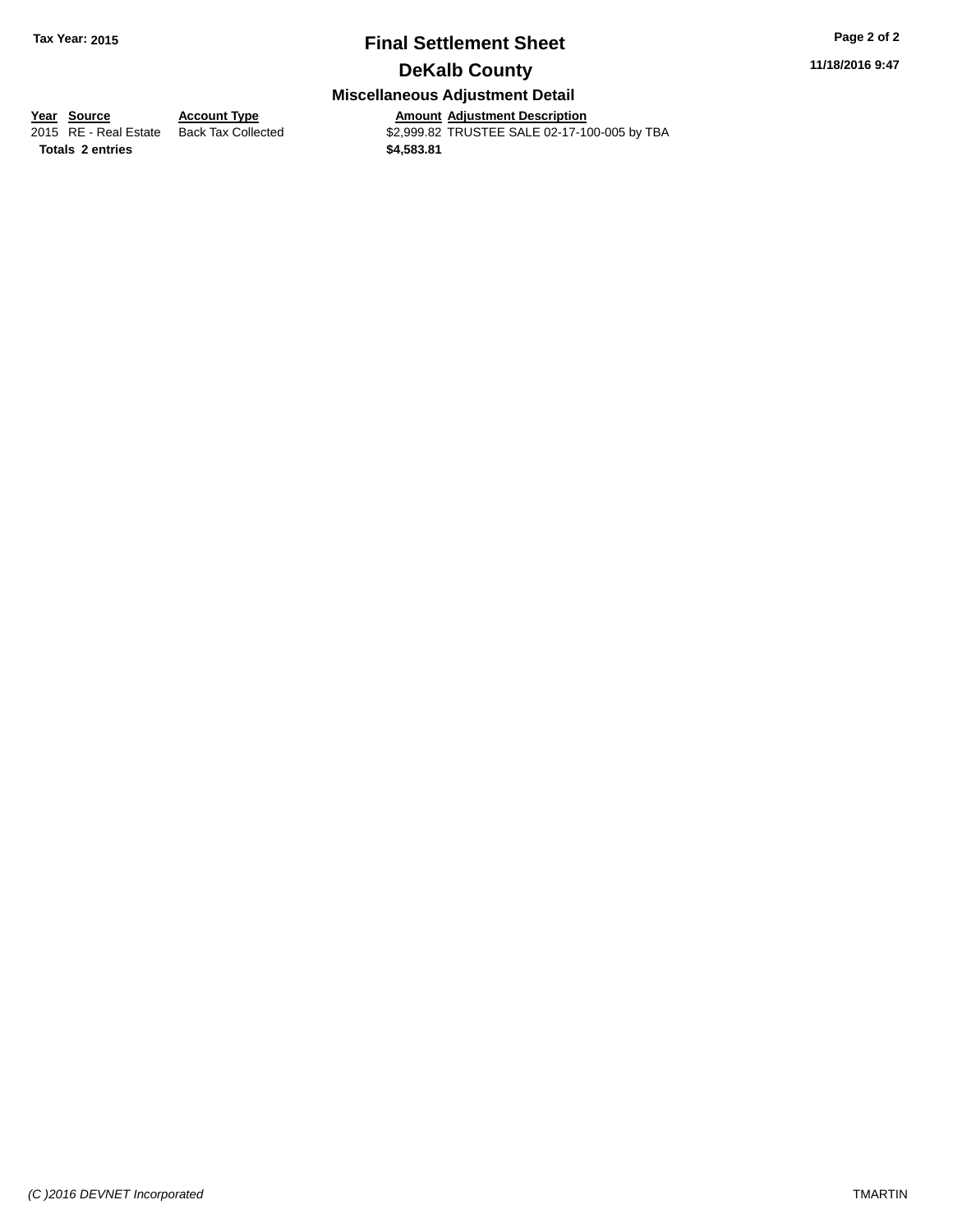# **Final Settlement Sheet Tax Year: 2015 Page 1 of 2 DeKalb County 134 - SCHOOL DISTRICT 427**

**Current Year Taxes Due**

|       | <b>Total Amount Due</b>          | \$30,404,334.74 |
|-------|----------------------------------|-----------------|
|       | + Prior Year Misc. Adjustments   | \$1,988.31      |
|       | Prior Year Mobile Home Tax       | \$0.00          |
|       | <b>Prior Year Real EstateTax</b> | (\$15,340.87)   |
|       | <b>Adjusted Amount Due</b>       | \$30,417,687.30 |
| ٠     | Misc. Adjustments                | \$24,164.63     |
| $+/-$ | Road & Bridge Transfer           | \$0.00          |
| ٠     | Mobile Home                      | \$193.60        |
|       | Abatements/Refunds               | \$0.00          |
|       | Cancellations                    | \$51,644.39     |
| ٠     | Supplements                      | \$861.35        |
|       | <b>Original Amount Due</b>       | \$30,444,112.11 |
|       |                                  |                 |

#### **Current Year Taxes Paid**

|   | <b>Interest Distribution</b>   |                 |
|---|--------------------------------|-----------------|
|   | Total                          | \$30,404,334.74 |
| ٠ | <b>Forfeited Tax</b>           | \$1,710.68      |
| ٠ | <b>County Trustee</b>          | \$38,950.14     |
| ٠ | <b>Hold Back</b>               | \$0.00          |
|   | <b>Total Collected</b>         | \$30,363,673.92 |
|   | Abatements/Refunds             | \$0.00          |
|   | + Prior Year Misc. Adjustments | \$1,988.31      |
| ٠ | Prior Year Mobile Home         | \$0.00          |
| ٠ | <b>Prior Year Real Estate</b>  | (\$15,340.87)   |
| ٠ | Misc. Adjustments              | \$24,164.63     |
| ٠ | Mobile Home                    | \$193.60        |
| ٠ | Railroad                       | \$9,645.96      |
| ٠ | <b>Real Estate</b>             | \$30,343,022.29 |

| \$2,794.12 |
|------------|
| \$0.00     |
| \$2,794.12 |
|            |

#### **Distribution Summary**

| <b>Tax Distribution Date</b>         | Amount          |
|--------------------------------------|-----------------|
| 05/27/2016                           | \$3,135,587.52  |
| 06/24/2016                           | \$12,868,420.34 |
| 07/22/2016                           | \$254,706.95    |
| 08/19/2016                           | \$587,101.28    |
| 09/16/2016                           | \$12,594,931.20 |
| 11/22/2016                           | \$922,926.63    |
| <b>Totals: 6 Distributions</b>       | \$30,363,673.92 |
| <b>Interest Distribution Date</b>    | Amount          |
| 11/18/2016                           | \$2,794.12      |
| <b>Totals: 1 Distributions</b>       | \$2,794.12      |
| <b>Grand Totals: 7 Distributions</b> | \$30.366.468.04 |

#### **Fund Summary**

| <b>Fund</b>                    | <b>Amount Collected</b> | Previously<br><b>Distributed</b> | Current<br><b>Distribution</b> | Amount<br>Available | <b>Interest</b> | <b>PY Over</b><br><b>Distrib</b> |
|--------------------------------|-------------------------|----------------------------------|--------------------------------|---------------------|-----------------|----------------------------------|
| 002 - EDUCATION                | \$15,814,767,74         | \$15,334,066.03                  | \$480,701.71                   | \$0.00              | \$1.455.31      | \$0.00                           |
| 003 - BONDS AND INTEREST       | \$4.652.868.67          | \$4.511.441.22                   | \$141,427.45                   | \$0.00              | \$428.17        | \$0.00                           |
| 004 - OPERATIONS & MAINTENANCE | \$2,811,068.93          | \$2,725,624.39                   | \$85,444.54                    | \$0.00              | \$258.68        | \$0.00                           |
| 005 - I. M. R. F.              | \$609,125.65            | \$590.610.81                     | \$18,514.84                    | \$0.00              | \$56.05         | \$0.00                           |
| 030 - TRANSPORTATION SYSTEM    | \$1.916.980.19          | \$1.858.712.12                   | \$58,268.07                    | \$0.00              | \$176.40        | \$0.00                           |
| 031 - WORKING CASH             | \$196.392.24            | \$190.422.78                     | \$5,969.46                     | \$0.00              | \$18.07         | \$0.00                           |
| 032 - FIRE PREV/SFTY/ENERGY    | \$281.228.36            | \$272,680.19                     | \$8.548.17                     | \$0.00              | \$25.88         | \$0.00                           |
| 033 - SPECIAL EDUCATION        | \$3,084,918.91          | \$2.991.150.50                   | \$93,768.41                    | \$0.00              | \$283.88        | \$0.00                           |
| 047 - SOCIAL SECURITY          | \$796,560.62            | \$772,348.56                     | \$24,212.06                    | \$0.00              | \$73.30         | \$0.00                           |
| 057 - LEASE/PURCHASE/RENTAL    | \$199,762.61            | \$193,690.69                     | \$6.071.92                     | \$0.00              | \$18.38         | \$0.00                           |
| <b>Totals</b>                  | \$30.363.673.92         | \$29.440.747.29                  | \$922,926.63                   | \$0.00              | \$2.794.12      | \$0.00                           |

| Year Source | <b>Account Type</b>                      | <b>Amount Adjustment Description</b>                |
|-------------|------------------------------------------|-----------------------------------------------------|
|             | 2015 RE - Real Estate Back Tax Collected | \$92.26 WAY REDEMPTION 06-29-451-009 by TBA         |
|             | 2014 RE - Real Estate Back Tax Collected | \$1,988.31 PROTANO REDEMPTION 06-07-451-003 by TBA  |
|             | 2015 RE - Real Estate Back Tax Collected | \$35.90 WAY REDEMPTION 06-29-451-024 by TBA         |
|             | 2015 RE - Real Estate Back Tax Collected | \$118.99 OBERHELMAN REDEMPTION 09-25-451-001 by TBA |
|             | 2015 RE - Real Estate Back Tax Collected | \$522.34 HALSEY REDEMPTION 06-19-300-034 by TBA     |
|             |                                          |                                                     |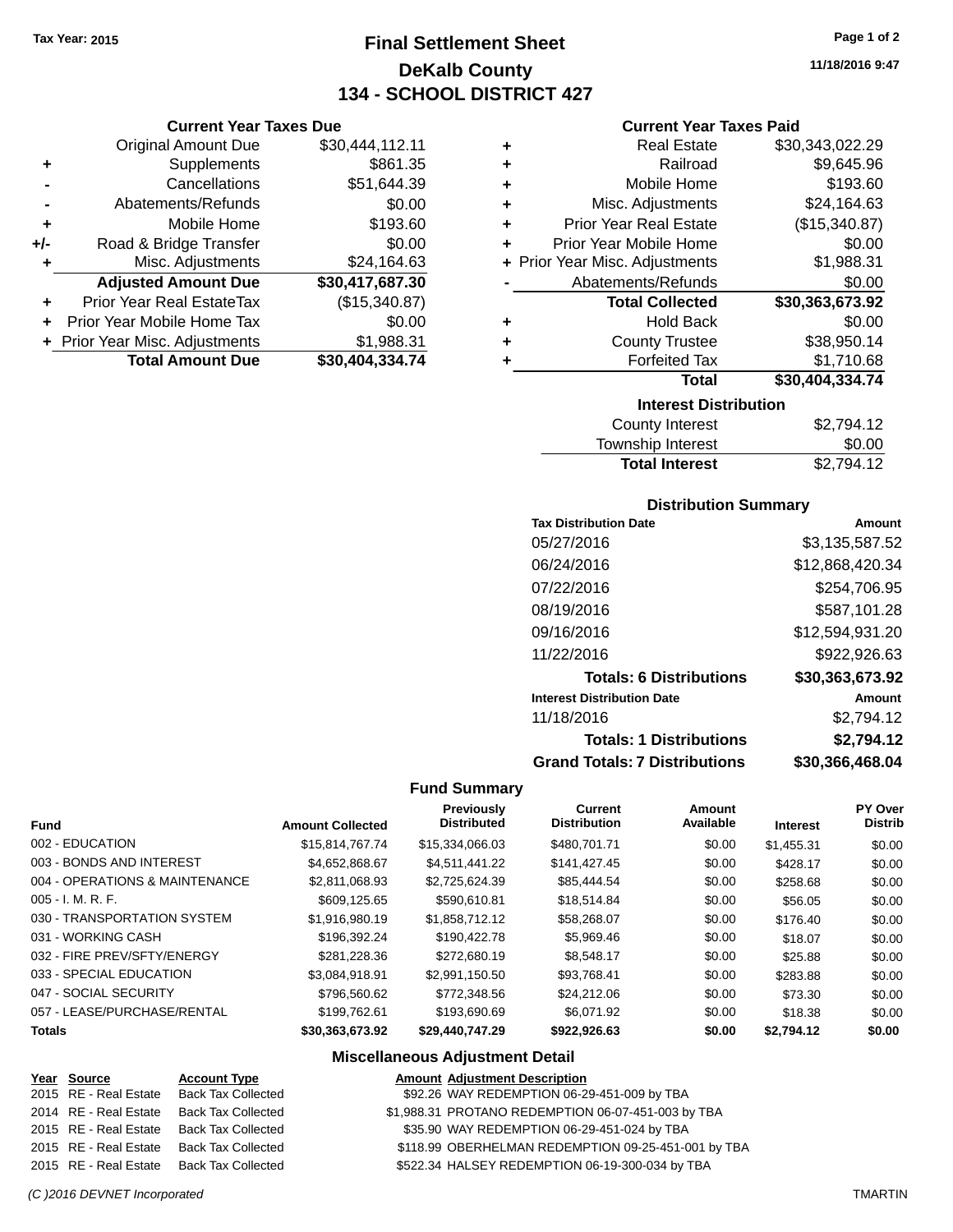**11/18/2016 9:47**

| Year Source              | <b>Account Type</b>       | <b>Amount Adjustment Description</b>                  |  |
|--------------------------|---------------------------|-------------------------------------------------------|--|
| 2015 RE - Real Estate    | Paymt In Lieu of Tax      | \$6,819.14 HOUSING AUTHORITY SYCAMORE UNITS by TBA    |  |
| 2015 RE - Real Estate    | Paymt In Lieu of Tax      | \$6,819.14 HOUSING AUTHORITY SYCAMORE UNITS by TBA    |  |
| 2015 RE - Real Estate    | <b>Back Tax Collected</b> | \$925.26 SILVERTHORNE REDEMPTION 06-22-333-003 by TBA |  |
| 2015 RE - Real Estate    | <b>Back Tax Collected</b> | \$1,883.79 TRUSTEE SALE 06-21-439-002 by TBA          |  |
| 2015 RE - Real Estate    | <b>Back Tax Collected</b> | \$6,830.23 TRUSTEE SALE 06-21-440-001 by TBA          |  |
| 2015 RE - Real Estate    | <b>Back Tax Collected</b> | \$117.58 TRUSTEE SALE 09-17-384-011 by TBA            |  |
| <b>Totals 11 entries</b> |                           | \$26,152.94                                           |  |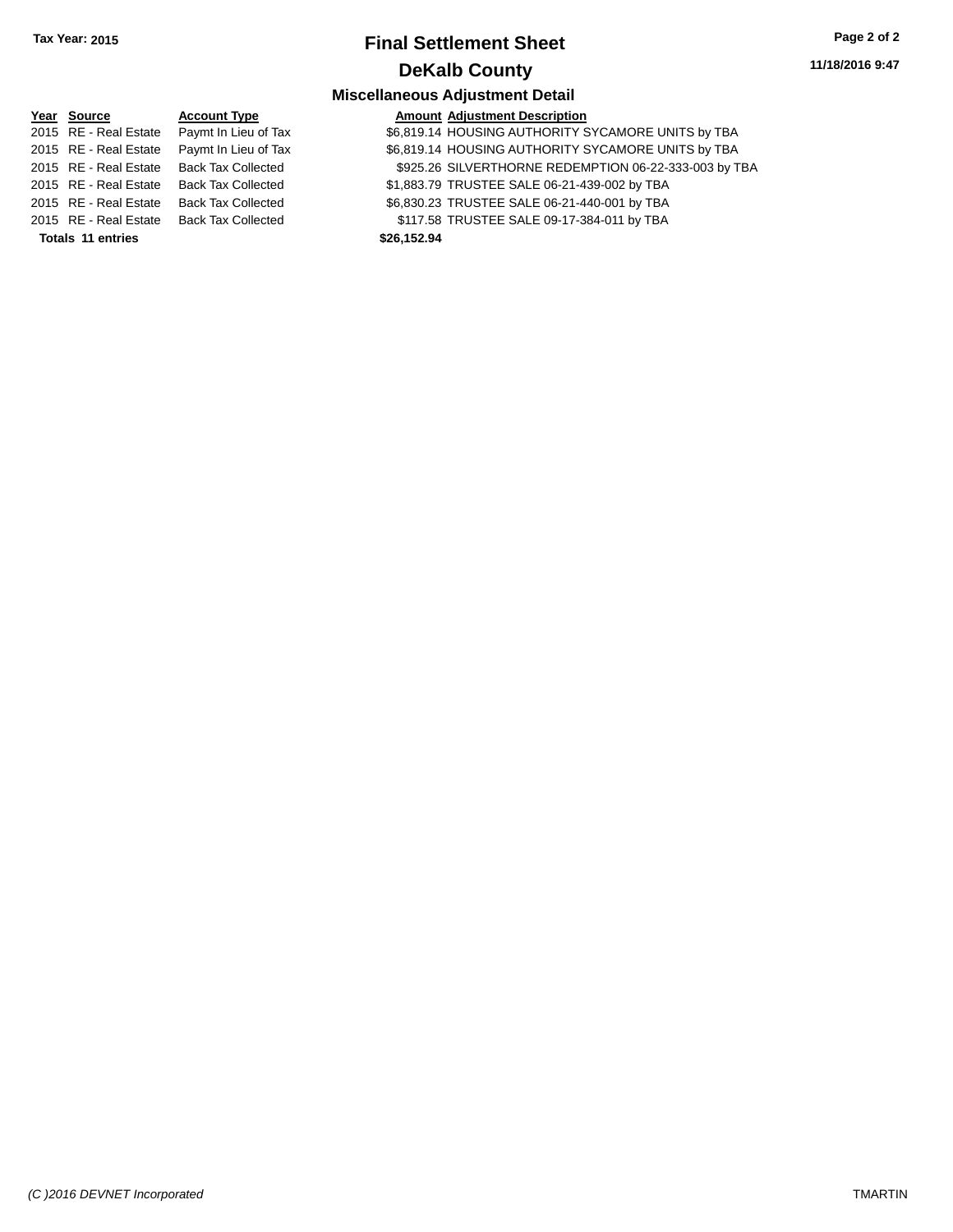**Current Year Taxes Due** Original Amount Due \$51,198,483.37

**Adjusted Amount Due \$50,913,290.58**

**Total Amount Due \$50,899,125.47**

**+** Supplements \$4,438.98 **-** Cancellations \$363,238.86 **-** Abatements/Refunds \$10.69 **+** Mobile Home \$33,499.64 **+/-** Road & Bridge Transfer \$0.00 **+** Misc. Adjustments \$40,118.14

**+** Prior Year Real EstateTax (\$16,575.60) **+** Prior Year Mobile Home Tax \$35.47 **+** Prior Year Misc. Adjustments \$2,375.02

# **Final Settlement Sheet Tax Year: 2015 Page 1 of 2 DeKalb County 135 - SCHOOL DISTRICT 428**

**11/18/2016 9:47**

#### **Current Year Taxes Paid**

| ٠ | <b>Real Estate</b>             | \$50,329,212.01 |  |  |  |  |
|---|--------------------------------|-----------------|--|--|--|--|
| ٠ | Railroad                       | \$457,219.02    |  |  |  |  |
| ٠ | Mobile Home                    | \$32,992.69     |  |  |  |  |
| ٠ | Misc. Adjustments              | \$40,118.14     |  |  |  |  |
| ٠ | <b>Prior Year Real Estate</b>  | (\$16,575.60)   |  |  |  |  |
| ٠ | Prior Year Mobile Home         | \$35.47         |  |  |  |  |
|   | + Prior Year Misc. Adjustments | \$2,375.02      |  |  |  |  |
|   | Abatements/Refunds             | \$10.69         |  |  |  |  |
|   | <b>Total Collected</b>         | \$50,845,366.06 |  |  |  |  |
| ٠ | <b>Hold Back</b>               | \$0.00          |  |  |  |  |
| ٠ | <b>County Trustee</b>          | \$52,504.00     |  |  |  |  |
| ٠ | <b>Forfeited Tax</b>           | \$1,255.41      |  |  |  |  |
|   | <b>Total</b>                   | \$50,899,125.47 |  |  |  |  |
|   | <b>Interest Distribution</b>   |                 |  |  |  |  |

| <b>County Interest</b> | \$4,678.88 |  |  |  |
|------------------------|------------|--|--|--|
| Township Interest      | \$0.00     |  |  |  |
| <b>Total Interest</b>  | \$4,678.88 |  |  |  |

#### **Distribution Summary**

| <b>Tax Distribution Date</b>         | Amount          |
|--------------------------------------|-----------------|
| 05/27/2016                           | \$4,892,763.56  |
| 06/24/2016                           | \$21,307,742.52 |
| 07/22/2016                           | \$517,258.07    |
| 08/19/2016                           | \$1,208,753.08  |
| 09/16/2016                           | \$20,819,054.13 |
| 11/22/2016                           | \$2,099,794.70  |
| <b>Totals: 6 Distributions</b>       | \$50,845,366.06 |
| <b>Interest Distribution Date</b>    | Amount          |
| 11/18/2016                           | \$4,678.88      |
| <b>Totals: 1 Distributions</b>       | \$4,678.88      |
| <b>Grand Totals: 7 Distributions</b> | \$50,850,044.94 |

#### **Fund Summary**

| <b>Fund</b>                             | <b>Amount Collected</b> | Previously<br><b>Distributed</b> | <b>Current</b><br><b>Distribution</b> | Amount<br>Available | <b>Interest</b> | PY Over<br><b>Distrib</b> |
|-----------------------------------------|-------------------------|----------------------------------|---------------------------------------|---------------------|-----------------|---------------------------|
| 002 - EDUCATION                         | \$24,652,375.71         | \$23,634,290.18                  | \$1,018,085.53                        | \$0.00              | \$2,268.56      | \$0.00                    |
| 003 - BONDS AND INTEREST                | \$4.771.532.54          | \$4,574,479.41                   | \$197,053.13                          | \$0.00              | \$439.08        | \$0.00                    |
| 004 - OPERATIONS & MAINTENANCE          | \$4.622,301.39          | \$4,431,411.18                   | \$190,890.21                          | \$0.00              | \$425.35        | \$0.00                    |
| $005 - I. M. R. F.$                     | \$1.256.287.29          | \$1,204,405.55                   | \$51.881.74                           | \$0.00              | \$115.61        | \$0.00                    |
| 030 - TRANSPORTATION SYSTEM             | \$7,711,615.00          | \$7,393,143.35                   | \$318,471.65                          | \$0.00              | \$709.64        | \$0.00                    |
| 031 - WORKING CASH                      | \$308,173.79            | \$295.446.91                     | \$12,726.88                           | \$0.00              | \$28.36         | \$0.00                    |
| 032 - FIRE PREV/SFTY/ENERGY             | \$616,296.68            | \$590,845.10                     | \$25.451.58                           | \$0.00              | \$56.71         | \$0.00                    |
| 033 - SPECIAL EDUCATION                 | \$4.930.475.12          | \$4.726.858.04                   | \$203,617.08                          | \$0.00              | \$453.71        | \$0.00                    |
| 035 - TORT JUDGEMENTS/LIABILITY<br>INS. | \$695,208.69            | \$666,498.20                     | \$28.710.49                           | \$0.00              | \$63.97         | \$0.00                    |
| 047 - SOCIAL SECURITY                   | \$1.281.099.85          | \$1.228.193.44                   | \$52,906.41                           | \$0.00              | \$117.89        | \$0.00                    |
| <b>Totals</b>                           | \$50,845,366.06         | \$48,745,571.36                  | \$2,099,794.70                        | \$0.00              | \$4,678.88      | \$0.00                    |

| Year Source                  | <b>Account Type</b>                        | <b>Amount Adjustment Description</b>                  |                |
|------------------------------|--------------------------------------------|-------------------------------------------------------|----------------|
|                              | 2014 MH - Mobile Home Back Tax Collected   | \$43.87 ELLESON REDEMPTION 08-26-176-027 0950C by TBA |                |
|                              | 2014 RE - Real Estate Back Tax Collected   | \$2,089.21 IGNELZI REDEMPTION 08-23-156-014 by TBA    |                |
| 2014 RE - Real Estate        | Back Tax Collected                         | \$241.94 SIDDIQUI REDEMPTION 08-15-329-012 by TBA     |                |
|                              | 2015 RE - Real Estate Paymt In Lieu of Tax | \$10,557.67 HOUSING AUTHORITY DEKALB UNITS by TBA     |                |
|                              | 2015 RE - Real Estate Back Tax Collected   | \$118.38 TRUSTEE SALE 09-29-134-010 by TBA            |                |
| (C) 2016 DEVNET Incorporated |                                            |                                                       | <b>TMARTIN</b> |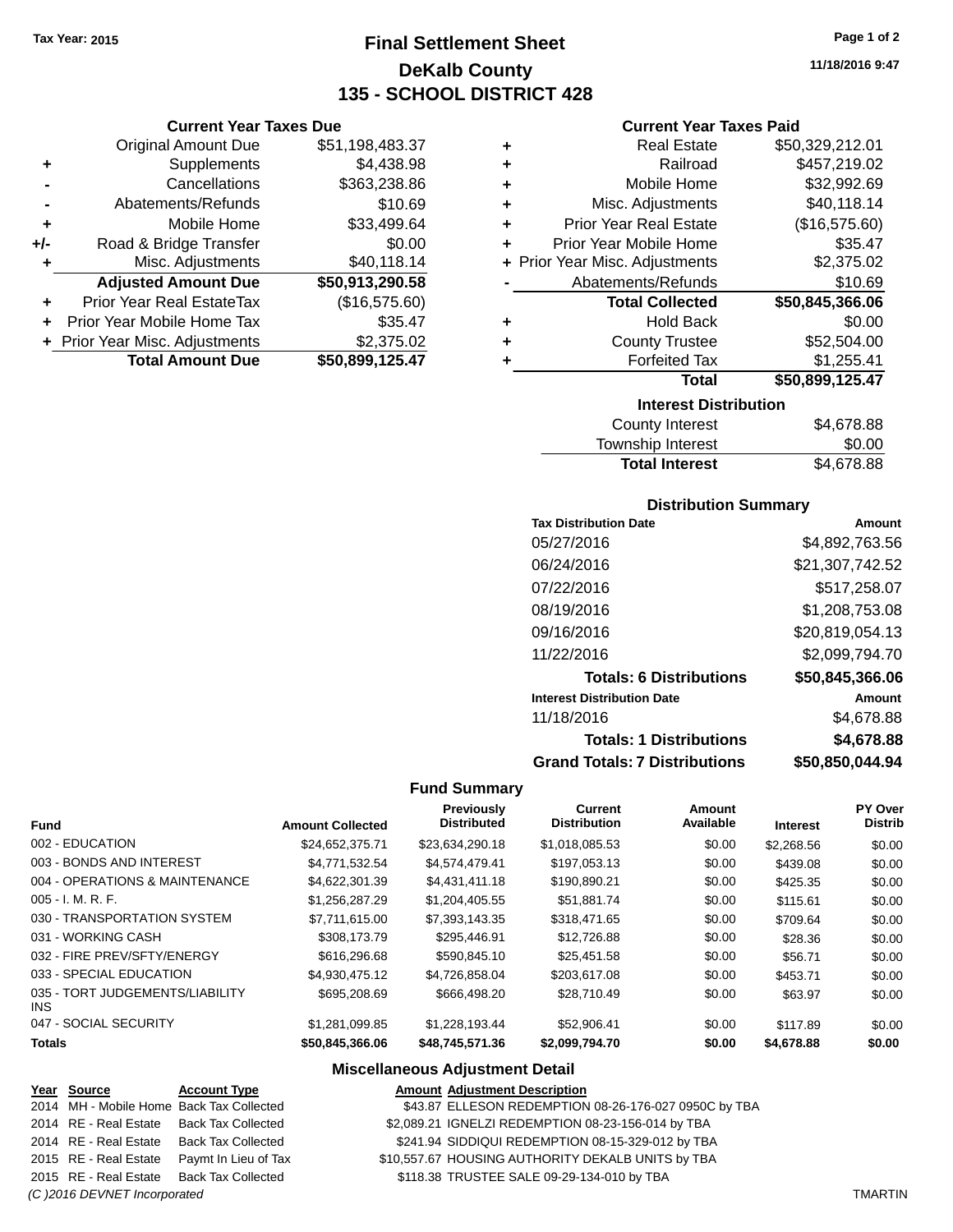**11/18/2016 9:47**

# **Year** Source **Account Type Account Adjustment Description Totals \$42,493.16 14 entries**

**Totals \$10.69 2 entries**

#### **Miscellaneous Adjustment Detail** 2015 RE - Real Estate Back Tax Collected \$1,370.93 TRUSTEE SALE 08-14-329-021 by TBA 2015 RE - Real Estate Paymt In Lieu of Tax \$10,557.67 HOUSING AUTHORITY DEKALB UNITS by TBA 2015 RE - Real Estate Back Tax Collected \$1,686.98 STALEY REDEMPTION 09-29-251-050 by TBA 2015 RE - Real Estate Back Tax Collected \$1,809.48 STALEY REDEMPTION 09-29-251-051 by TBA 2015 RE - Real Estate Back Tax Collected \$351.03 TRUSTEE SALE 08-02-327-002 by TBA 2015 RE - Real Estate Back Tax Collected \$6,593.97 TRUSTEE SALE 08-21-276-009 by TBA 2015 RE - Real Estate Back Tax Collected \$6,593.97 TRUSTEE SALE 08-21-276-011 by TBA 2015 RE - Real Estate Back Tax Collected \$355.37 TRUSTEE SALE 08-02-401-004 by TBA 2015 RE - Real Estate Back Tax Collected \$122.69 TRUSTEE SALE 08-26-176-013 by TBA

#### **Abatement Detail**

#### **Year Source Account Type Amount Adjustment Description**

2015 RE - Real Estate RE Abatement \$4.31 PTAB INTEREST REFUND 08-15-426-004 by TBA 2015 RE - Real Estate RE Abatement \$6.38 PTAB INTEREST REFUND 08-26-352-007 by TBA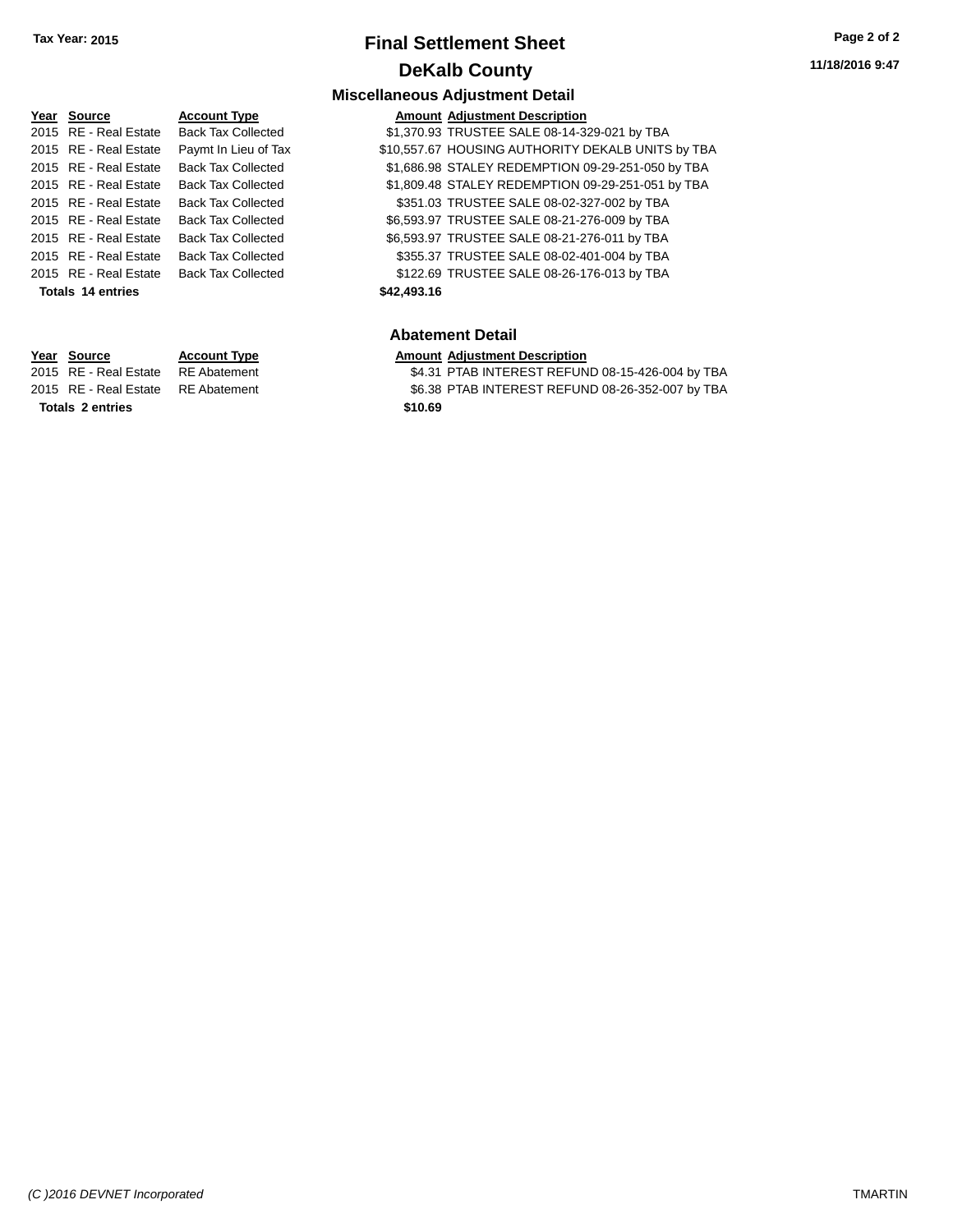# **Final Settlement Sheet Tax Year: 2015 Page 1 of 2 DeKalb County 136 - SCHOOL DISTRICT 429**

#### **Current Year Taxes Due**

|       | <b>Original Amount Due</b>       | \$5,227,653.29 |
|-------|----------------------------------|----------------|
| ٠     | Supplements                      | \$249.79       |
|       | Cancellations                    | \$8,140.35     |
|       | Abatements/Refunds               | \$0.00         |
| ٠     | Mobile Home                      | \$327.43       |
| $+/-$ | Road & Bridge Transfer           | \$0.00         |
| ٠     | Misc. Adjustments                | \$628.60       |
|       | <b>Adjusted Amount Due</b>       | \$5,220,718.76 |
| ÷     | <b>Prior Year Real EstateTax</b> | \$4,682.23     |
|       | Prior Year Mobile Home Tax       | \$0.00         |
|       | + Prior Year Misc. Adjustments   | \$1,056.00     |
|       | <b>Total Amount Due</b>          | \$5,226,456.99 |

#### **Current Year Taxes Paid**

| ٠ | <b>Real Estate</b>             | \$5,153,550.62 |
|---|--------------------------------|----------------|
| ٠ | Railroad                       | \$61,254.08    |
| ٠ | Mobile Home                    | \$327.43       |
| ٠ | Misc. Adjustments              | \$628.60       |
| ٠ | <b>Prior Year Real Estate</b>  | \$4,682.23     |
| ÷ | Prior Year Mobile Home         | \$0.00         |
|   | + Prior Year Misc. Adjustments | \$1,056.00     |
|   | Abatements/Refunds             | \$0.00         |
|   | <b>Total Collected</b>         | \$5,221,498.96 |
| ٠ | <b>Hold Back</b>               | \$0.00         |
| ٠ | <b>County Trustee</b>          | \$4,958.03     |
| ٠ | <b>Forfeited Tax</b>           | \$0.00         |
|   | <b>Total</b>                   | \$5,226,456.99 |
|   |                                |                |
|   | <b>Interest Distribution</b>   |                |

# Township Interest \$0.00<br>
Total Interest \$480.49 **Total Interest**

## **Distribution Summary**

| <b>Tax Distribution Date</b>         | Amount         |
|--------------------------------------|----------------|
| 05/27/2016                           | \$587,966.36   |
| 06/24/2016                           | \$2.234.340.63 |
| 07/22/2016                           | \$40,380.17    |
| 08/19/2016                           | \$115,758.48   |
| 09/16/2016                           | \$2,018,842.71 |
| 11/22/2016                           | \$224,210.61   |
| <b>Totals: 6 Distributions</b>       | \$5,221,498.96 |
| <b>Interest Distribution Date</b>    | Amount         |
| 11/18/2016                           | \$480.49       |
| <b>Totals: 1 Distributions</b>       | \$480.49       |
| <b>Grand Totals: 7 Distributions</b> | \$5,221,979.45 |

## **Fund Summary**

| <b>Fund</b>                             | <b>Amount Collected</b> | <b>Previously</b><br><b>Distributed</b> | Current<br><b>Distribution</b> | Amount<br>Available | <b>Interest</b> | PY Over<br><b>Distrib</b> |
|-----------------------------------------|-------------------------|-----------------------------------------|--------------------------------|---------------------|-----------------|---------------------------|
| 002 - EDUCATION                         | \$2,829,190.90          | \$2,707,705,74                          | \$121.485.16                   | \$0.00              | \$260.34        | \$0.00                    |
| 003 - BONDS AND INTEREST                | \$978.921.41            | \$936,886.63                            | \$42,034.78                    | \$0.00              | \$90.08         | \$0.00                    |
| 004 - OPERATIONS & MAINTENANCE          | \$549.291.25            | \$525,704.74                            | \$23.586.51                    | \$0.00              | \$50.55         | \$0.00                    |
| $005 - I. M. R. F.$                     | \$89,987.30             | \$86.123.27                             | \$3.864.03                     | \$0.00              | \$8.28          | \$0.00                    |
| 030 - TRANSPORTATION SYSTEM             | \$226,346.76            | \$216.627.45                            | \$9.719.31                     | \$0.00              | \$20.83         | \$0.00                    |
| 032 - FIRE PREV/SFTY/ENERGY             | \$673.57                | \$644.65                                | \$28.92                        | \$0.00              | \$0.06          | \$0.00                    |
| 033 - SPECIAL EDUCATION                 | \$356,069.67            | \$340.780.08                            | \$15,289.59                    | \$0.00              | \$32.77         | \$0.00                    |
| 035 - TORT JUDGEMENTS/LIABILITY<br>INS. | \$91.089.05             | \$87.177.68                             | \$3.911.37                     | \$0.00              | \$8.38          | \$0.00                    |
| 047 - SOCIAL SECURITY                   | \$99,929.05             | \$95.638.11                             | \$4.290.94                     | \$0.00              | \$9.20          | \$0.00                    |
| <b>Totals</b>                           | \$5,221,498.96          | \$4,997,288.35                          | \$224.210.61                   | \$0.00              | \$480.49        | \$0.00                    |

| Year Source           | <b>Account Type</b>                      | <b>Amount Adiustment Description</b>            |
|-----------------------|------------------------------------------|-------------------------------------------------|
| 2014 RE - Real Estate | Back Tax Collected                       | \$94.62 NIELSEN REDEMPTION 15-16-151-019 by TBA |
|                       | 2014 RE - Real Estate Back Tax Collected | \$854.04 STILES REDEMPTION 15-15-228-034 by TBA |
|                       | 2014 RE - Real Estate Back Tax Collected | \$107.34 STILES REDEMPTION 15-15-228-005 by TBA |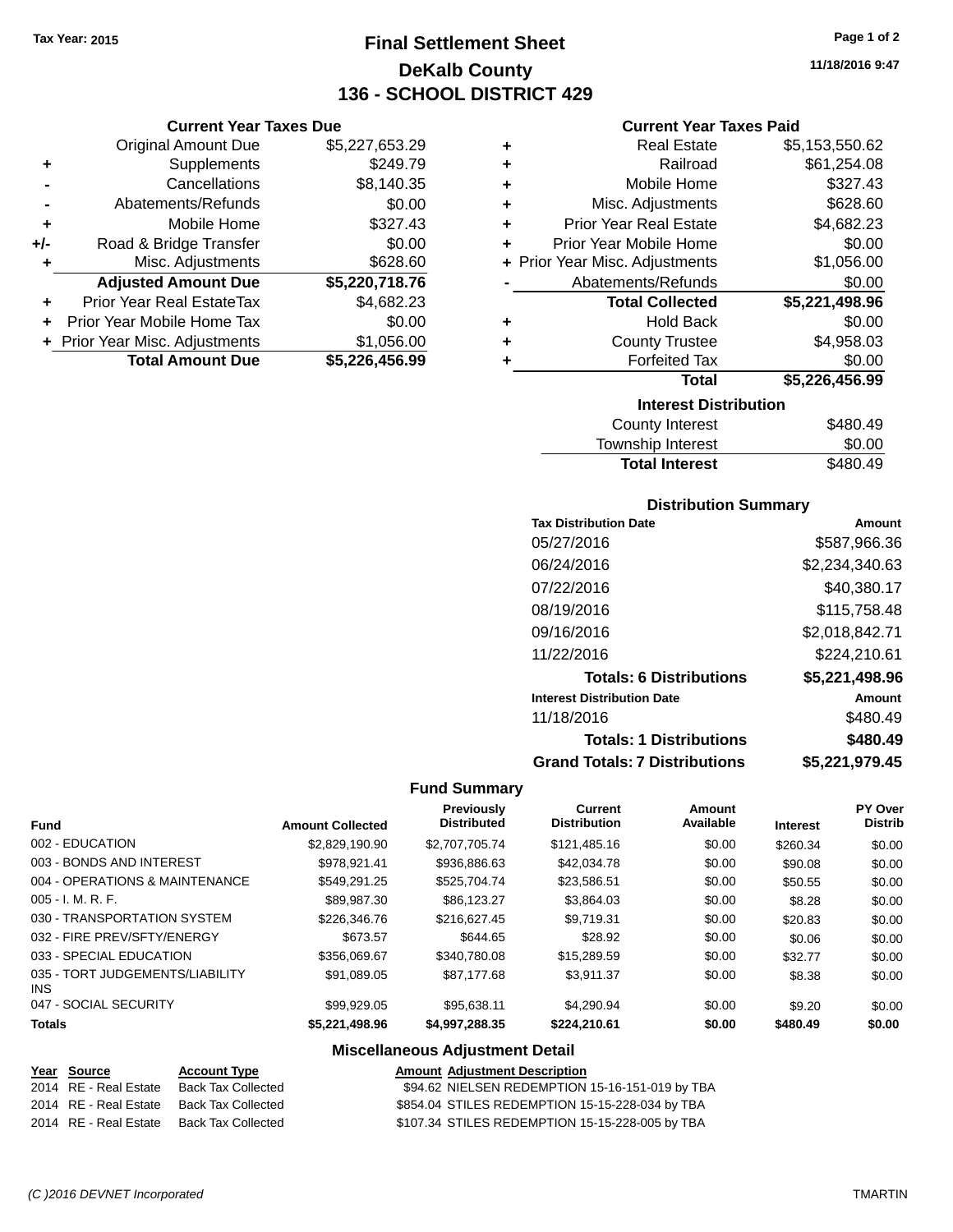#### **11/18/2016 9:47**

## **Miscellaneous Adjustment Detail**

**Year Source Account Type Account Type Amount Adjustment Description**<br>2015 RE - Real Estate Paymt In Lieu of Tax \$628.60 HOUSING AUTHORITY S  $\overline{2628.60}$  HOUSING AUTHORITY SUNSET VIEW APARTMENTS by TBA

**Totals \$1,684.60 4 entries**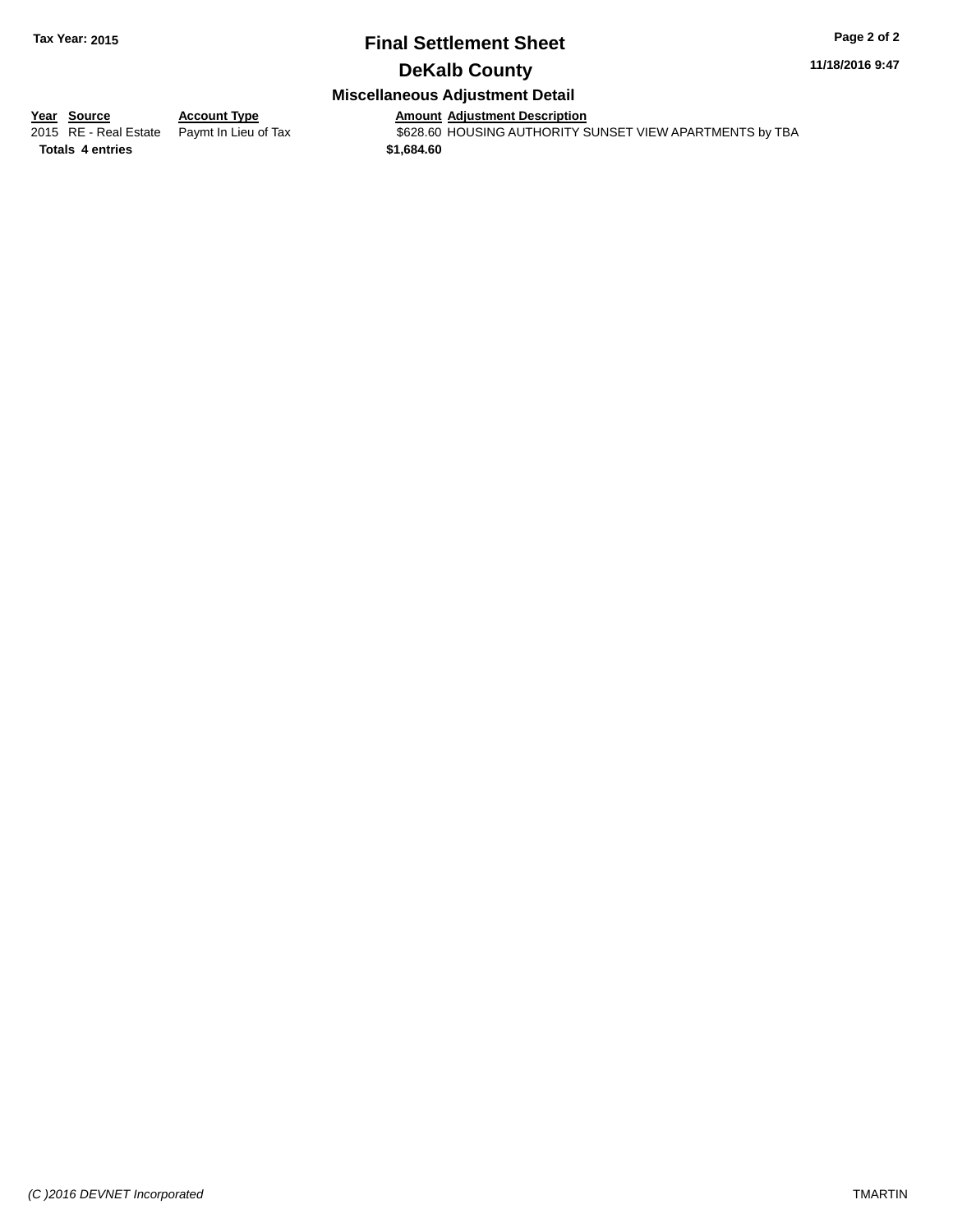**Current Year Taxes Due** Original Amount Due \$7,908,546.67

**Adjusted Amount Due \$7,896,677.13**

**Total Amount Due \$7,903,466.26**

**+** Supplements \$682.90 **-** Cancellations \$17,314.64 **-** Abatements/Refunds \$34.53 **+** Mobile Home \$4,796.73 **+/-** Road & Bridge Transfer \$0.00<br> **+** Misc. Adjustments \$0.00

**+** Prior Year Real EstateTax \$5,185.68 **+** Prior Year Mobile Home Tax \$0.00 **+** Prior Year Misc. Adjustments \$1,603.45

**+** Misc. Adjustments

# **Final Settlement Sheet Tax Year: 2015 Page 1 of 2 DeKalb County 137 - SCHOOL DISTRICT 430**

**11/18/2016 9:47**

#### **Current Year Taxes Paid**

| ٠ | <b>Real Estate</b>             | \$7,841,999.31 |
|---|--------------------------------|----------------|
| ٠ | Railroad                       | \$39,396.32    |
| ٠ | Mobile Home                    | \$4,730.69     |
| ٠ | Misc. Adjustments              | \$0.00         |
| ÷ | <b>Prior Year Real Estate</b>  | \$5,185.68     |
| ٠ | Prior Year Mobile Home         | \$0.00         |
|   | + Prior Year Misc. Adjustments | \$1,603.45     |
|   | Abatements/Refunds             | \$34.53        |
|   | <b>Total Collected</b>         | \$7,892,880.92 |
| ٠ | <b>Hold Back</b>               | \$0.00         |
| ٠ | <b>County Trustee</b>          | \$9,454.33     |
|   | <b>Forfeited Tax</b>           | \$1,131.01     |
|   | <b>Total</b>                   | \$7,903,466.26 |
|   | <b>Interest Distribution</b>   |                |
|   | <b>County Interest</b>         | \$726.32       |

| <b>County Interest</b> | \$726.32 |
|------------------------|----------|
| Township Interest      | \$0.00   |
| <b>Total Interest</b>  | \$726.32 |

#### **Distribution Summary**

| <b>Tax Distribution Date</b>         | Amount         |
|--------------------------------------|----------------|
| 05/27/2016                           | \$835,939.48   |
| 06/24/2016                           | \$3,379,882.09 |
| 07/22/2016                           | \$104,234.32   |
| 08/19/2016                           | \$208,989.39   |
| 09/16/2016                           | \$3,084,494.71 |
| 11/22/2016                           | \$279,340.93   |
| <b>Totals: 6 Distributions</b>       | \$7,892,880.92 |
| <b>Interest Distribution Date</b>    | Amount         |
| 11/18/2016                           | \$726.32       |
| <b>Totals: 1 Distributions</b>       | \$726.32       |
| <b>Grand Totals: 7 Distributions</b> | \$7.893.607.24 |

#### **Fund Summary**

| <b>Fund</b>                                         | <b>Amount Collected</b> | Previously<br><b>Distributed</b> | <b>Current</b><br><b>Distribution</b> | Amount<br>Available | <b>Interest</b> | PY Over<br><b>Distrib</b> |
|-----------------------------------------------------|-------------------------|----------------------------------|---------------------------------------|---------------------|-----------------|---------------------------|
| 002 - EDUCATION                                     | \$5,547,827.06          | \$5,351,481.10                   | \$196,345.96                          | \$0.00              | \$510.53        | \$0.00                    |
| 003 - BONDS AND INTEREST                            | \$585,478.10            | \$564,757.15                     | \$20,720.95                           | \$0.00              | \$53.88         | \$0.00                    |
| 004 - OPERATIONS & MAINTENANCE                      | \$922,330.48            | \$889,687.84                     | \$32,642.64                           | \$0.00              | \$84.87         | \$0.00                    |
| $005 - I. M. R. F.$                                 | \$129,387.99            | \$124,808.76                     | \$4,579.23                            | \$0.00              | \$11.91         | \$0.00                    |
| 030 - TRANSPORTATION SYSTEM                         | \$194.172.76            | \$187,300.69                     | \$6.872.07                            | \$0.00              | \$17.87         | \$0.00                    |
| 031 - WORKING CASH                                  | \$142.09                | \$137.05                         | \$5.04                                | \$0.00              | \$0.01          | \$0.00                    |
| 032 - FIRE PREV/SFTY/ENERGY                         | \$99.237.20             | \$95.725.05                      | \$3,512.15                            | \$0.00              | \$9.13          | \$0.00                    |
| 033 - SPECIAL EDUCATION                             | \$284.633.07            | \$274.559.49                     | \$10.073.58                           | \$0.00              | \$26.19         | \$0.00                    |
| 035 - TORT JUDGMENTS, LIABILITY<br><b>INSURANCE</b> | \$142.09                | \$137.05                         | \$5.04                                | \$0.00              | \$0.01          | \$0.00                    |
| 047 - SOCIAL SECURITY                               | \$129,387.99            | \$124,808.76                     | \$4,579.23                            | \$0.00              | \$11.91         | \$0.00                    |
| 057 - LEASE/PURCHASE/RENTAL                         | \$142.09                | \$137.05                         | \$5.04                                | \$0.00              | \$0.01          | \$0.00                    |
| <b>Totals</b>                                       | \$7,892,880.92          | \$7,613,539.99                   | \$279,340.93                          | \$0.00              | \$726.32        | \$0.00                    |

#### **Miscellaneous Adjustment Detail**

|  | Year Source | <b>Account Type</b> |  | <b>Amount Adiustment Description</b> |
|--|-------------|---------------------|--|--------------------------------------|
|--|-------------|---------------------|--|--------------------------------------|

2014 MH - Mobile Home Back Tax Collected **556.26 EDWARDS REDEMPTION 19-25-477-011 0012O by TBA** 

2014 RE - Real Estate Back Tax Collected \$1,519.55 PAIGAH REDEMPTION 19-36-106-001 by TBA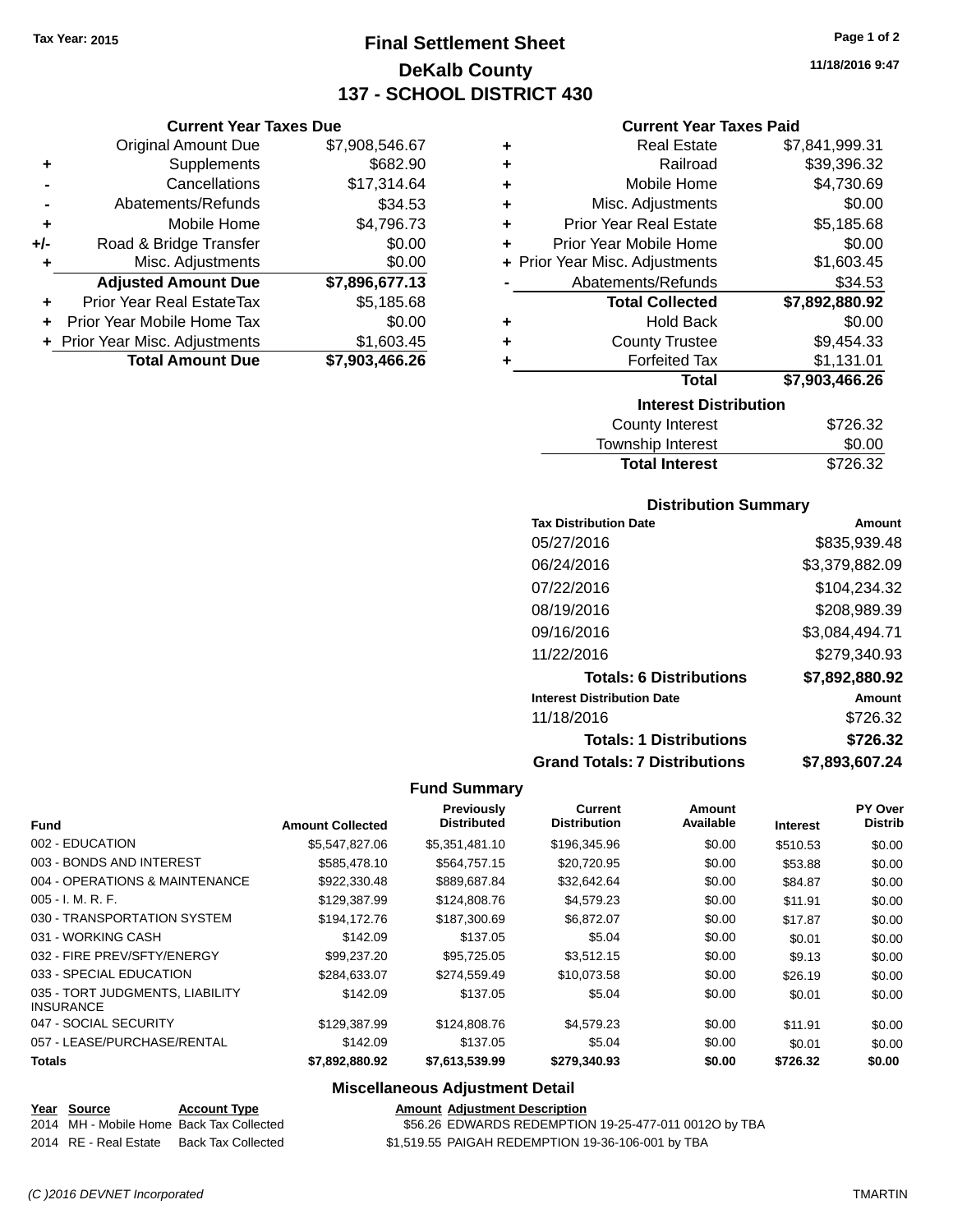#### **11/18/2016 9:47**

## **Miscellaneous Adjustment Detail**

#### **Year** Source **Account Type Account Adjustment Description** 2014 MH - Mobile Home Back Tax Collected \$27.64 ZIEMBA REDEMPTION 19-25-477-011 0016O by TBA

**Totals \$1,603.45 3 entries**

**Totals \$34.53 2 entries**

#### **Abatement Detail**

# **Year Source Account Type Amount Adjustment Description**<br>2015 RE - Real Estate RE Abatement \$23.03 PTAB INTEREST REFUN

\$23.03 PTAB INTEREST REFUND 19-26-280-004 by TBA 2015 RE - Real Estate RE Abatement \$11.50 PTAB INTEREST REFUND 19-25-153-001 by TBA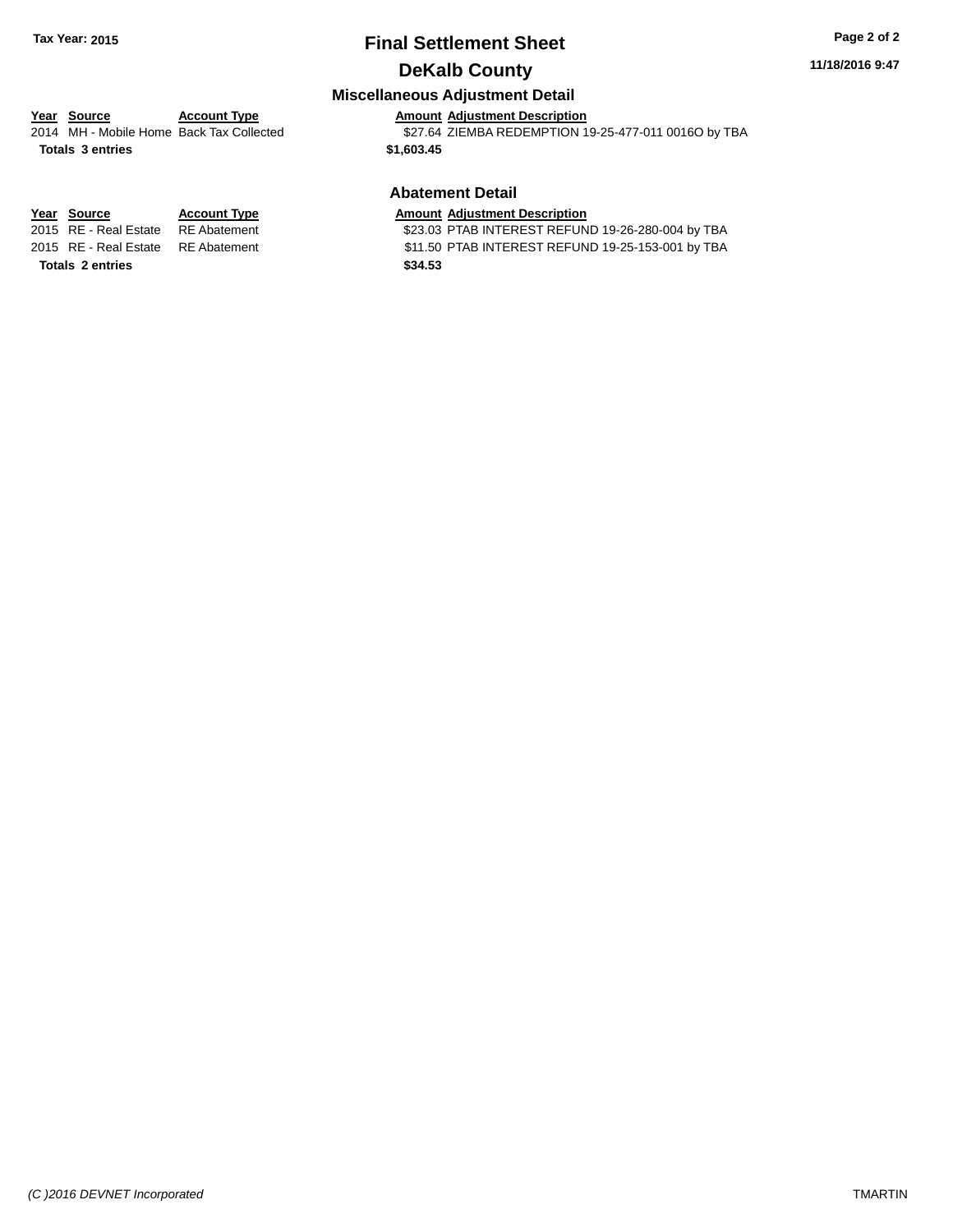**Current Year Taxes Due** Original Amount Due \$2,523,614.49

**Adjusted Amount Due \$2,520,439.69**

**Total Amount Due \$2,521,553.49**

**+** Supplements \$0.00 **-** Cancellations \$4,331.11 **-** Abatements/Refunds \$0.00 **+** Mobile Home \$46.48 **+/-** Road & Bridge Transfer \$0.00<br>**+** Misc. Adjustments \$1,109.83

**+** Prior Year Real EstateTax \$1,113.80 **+** Prior Year Mobile Home Tax \$0.00 **+ Prior Year Misc. Adjustments**  $$0.00$ 

**+** Misc. Adjustments

# **Final Settlement Sheet Tax Year: 2015 Page 1 of 1 DeKalb County 139 - SCHOOL DISTRICT 432**

**11/18/2016 9:47**

#### **Current Year Taxes Paid**

| ٠ | <b>Real Estate</b>             | \$2,478,733.18 |
|---|--------------------------------|----------------|
| ÷ | Railroad                       | \$40,550.20    |
| ٠ | Mobile Home                    | \$46.48        |
| ٠ | Misc. Adjustments              | \$1,109.83     |
| ٠ | <b>Prior Year Real Estate</b>  | \$1,113.80     |
| ٠ | Prior Year Mobile Home         | \$0.00         |
|   | + Prior Year Misc. Adjustments | \$0.00         |
|   | Abatements/Refunds             | \$0.00         |
|   | <b>Total Collected</b>         | \$2,521,553.49 |
| ٠ | <b>Hold Back</b>               | \$0.00         |
| ٠ | <b>County Trustee</b>          | \$0.00         |
| ٠ | <b>Forfeited Tax</b>           | \$0.00         |
|   | <b>Total</b>                   | \$2,521,553.49 |
|   | <b>Interest Distribution</b>   |                |
|   | County Interest                | \$232.04       |

| <b>Total Interest</b> | \$232.04 |
|-----------------------|----------|
| Township Interest     | \$0.00   |
| County Interest       | \$232.04 |

#### **Distribution Summary**

| <b>Tax Distribution Date</b>         | Amount         |
|--------------------------------------|----------------|
| 05/27/2016                           | \$324,988.13   |
| 06/24/2016                           | \$1,092,399.43 |
| 07/22/2016                           | \$34,258.49    |
| 08/19/2016                           | \$59,598.58    |
| 09/16/2016                           | \$954,400.62   |
| 11/22/2016                           | \$55,908.24    |
| <b>Totals: 6 Distributions</b>       | \$2,521,553.49 |
| <b>Interest Distribution Date</b>    | Amount         |
| 11/18/2016                           | \$232.04       |
| <b>Totals: 1 Distributions</b>       | \$232.04       |
| <b>Grand Totals: 7 Distributions</b> | \$2,521,785.53 |

#### **Fund Summary**

| <b>Fund</b>                             | <b>Amount Collected</b> | Previously<br><b>Distributed</b> | Current<br><b>Distribution</b> | Amount<br>Available | <b>Interest</b> | PY Over<br><b>Distrib</b> |
|-----------------------------------------|-------------------------|----------------------------------|--------------------------------|---------------------|-----------------|---------------------------|
| 002 - EDUCATION                         | \$1,630,618.03          | \$1,594,463.77                   | \$36.154.26                    | \$0.00              | \$150.04        | \$0.00                    |
| 003 - BONDS AND INTEREST                | \$312,763.42            | \$305,828.77                     | \$6,934.65                     | \$0.00              | \$28.78         | \$0.00                    |
| 004 - OPERATIONS & MAINTENANCE          | \$152,869.18            | \$149,479.75                     | \$3.389.43                     | \$0.00              | \$14.07         | \$0.00                    |
| $005 - I. M. R. F.$                     | \$52,912.29             | \$51,739.08                      | \$1,173.21                     | \$0.00              | \$4.87          | \$0.00                    |
| 030 - TRANSPORTATION SYSTEM             | \$81.529.38             | \$79.721.69                      | \$1,807.69                     | \$0.00              | \$7.50          | \$0.00                    |
| 031 - WORKING CASH                      | \$20,381.72             | \$19,929.81                      | \$451.91                       | \$0.00              | \$1.88          | \$0.00                    |
| 032 - FIRE PREV/SFTY/ENERGY             | \$20,381.72             | \$19,929.81                      | \$451.91                       | \$0.00              | \$1.88          | \$0.00                    |
| 033 - SPECIAL EDUCATION                 | \$16,306.88             | \$15,945.33                      | \$361.55                       | \$0.00              | \$1.50          | \$0.00                    |
| 035 - TORT JUDGEMENTS/LIABILITY<br>INS. | \$178.135.14            | \$174,185,50                     | \$3.949.64                     | \$0.00              | \$16.39         | \$0.00                    |
| 047 - SOCIAL SECURITY                   | \$35,274.01             | \$34,491.93                      | \$782.08                       | \$0.00              | \$3.25          | \$0.00                    |
| 057 - LEASE/PURCHASE/RENTAL             | \$20.381.72             | \$19,929.81                      | \$451.91                       | \$0.00              | \$1.88          | \$0.00                    |
| <b>Totals</b>                           | \$2,521,553.49          | \$2,465,645.25                   | \$55,908.24                    | \$0.00              | \$232.04        | \$0.00                    |

#### **Miscellaneous Adjustment Detail**

| <b>Amount Adjustment Description</b> |  |
|--------------------------------------|--|
|                                      |  |

2015 RE - Real Estate Back Tax Collected \$1,109.83 PASSERO REDEMPTION 18-28-427-003 by TBA **Totals \$1,109.83 1 entries**

**Year Source Account Type**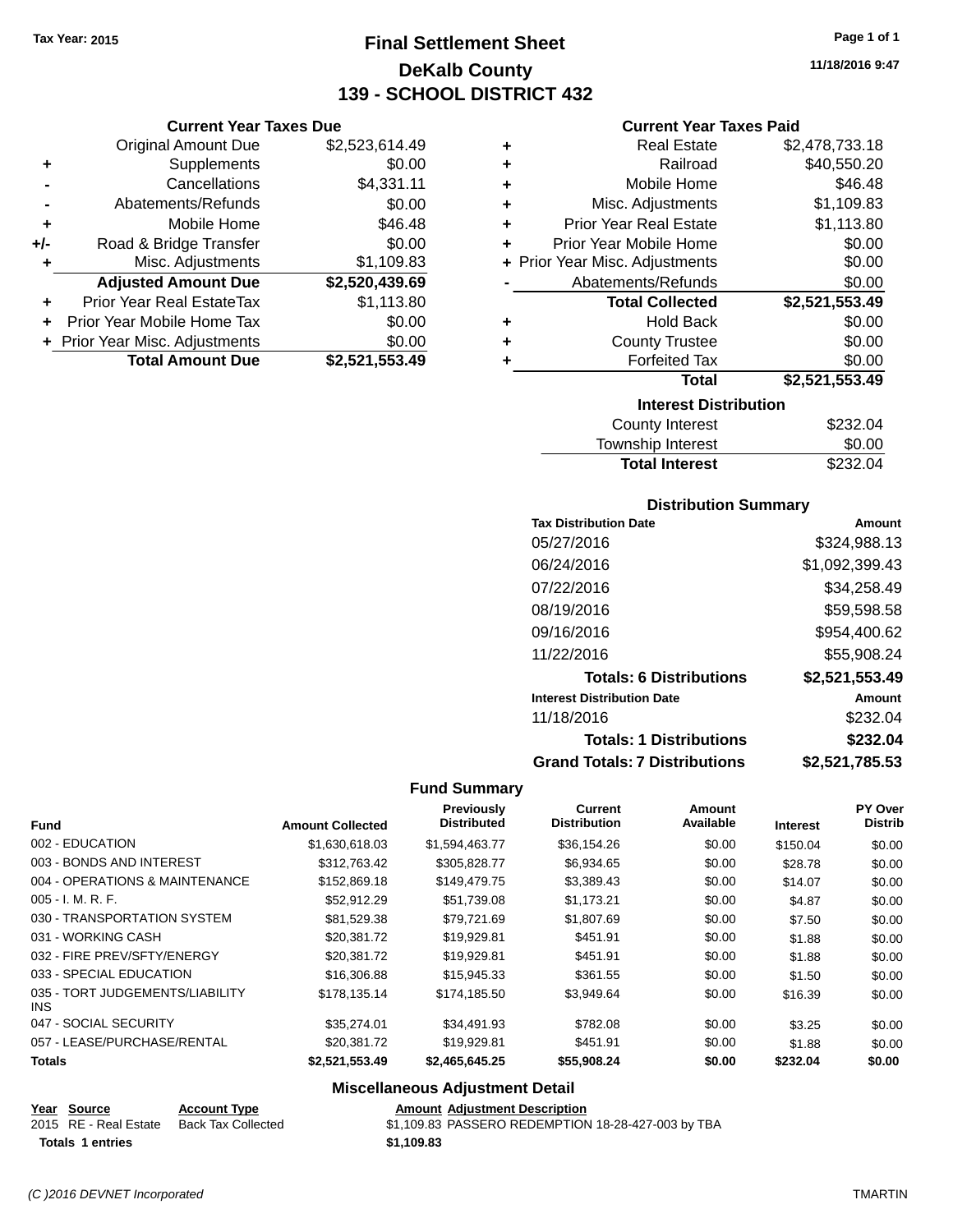# **Final Settlement Sheet Tax Year: 2015 Page 1 of 1 DeKalb County 141 - CC 509 ELGIN**

**11/18/2016 9:47**

#### **Current Year Taxes Due**

|     | <b>Original Amount Due</b>       | \$1,668.94 |
|-----|----------------------------------|------------|
| ٠   | Supplements                      | \$0.00     |
|     | Cancellations                    | \$0.00     |
|     | Abatements/Refunds               | \$0.00     |
| ٠   | Mobile Home                      | \$0.00     |
| +/- | Road & Bridge Transfer           | \$0.00     |
| ٠   | Misc. Adjustments                | \$0.00     |
|     | <b>Adjusted Amount Due</b>       | \$1,668.94 |
| ٠   | <b>Prior Year Real EstateTax</b> | \$0.00     |
|     | Prior Year Mobile Home Tax       | \$0.00     |
|     | + Prior Year Misc. Adjustments   | \$0.00     |
|     | <b>Total Amount Due</b>          | \$1,668.94 |

#### **Current Year Taxes Paid**

| ٠ | <b>Real Estate</b>             | \$1,668.94 |
|---|--------------------------------|------------|
| ٠ | Railroad                       | \$0.00     |
| ٠ | Mobile Home                    | \$0.00     |
| ÷ | Misc. Adjustments              | \$0.00     |
| ٠ | <b>Prior Year Real Estate</b>  | \$0.00     |
| ٠ | <b>Prior Year Mobile Home</b>  | \$0.00     |
|   | + Prior Year Misc. Adjustments | \$0.00     |
|   | Abatements/Refunds             | \$0.00     |
|   |                                |            |
|   | <b>Total Collected</b>         | \$1,668.94 |
| ٠ | <b>Hold Back</b>               | \$0.00     |
| ÷ | <b>County Trustee</b>          | \$0.00     |
| ٠ | <b>Forfeited Tax</b>           | \$0.00     |
|   | <b>Total</b>                   | \$1,668.94 |
|   | <b>Interest Distribution</b>   |            |
|   | County Interest                | \$0.15     |

#### **Distribution Summary**

Total Interest \$0.15

| <b>Tax Distribution Date</b>         | Amount     |
|--------------------------------------|------------|
| 09/16/2016                           | \$1,611.84 |
| 11/22/2016                           | \$57.10    |
| <b>Totals: 2 Distributions</b>       | \$1,668.94 |
| <b>Interest Distribution Date</b>    | Amount     |
| 11/18/2016                           | \$0.15     |
| <b>Totals: 1 Distributions</b>       | \$0.15     |
| <b>Grand Totals: 3 Distributions</b> | \$1,669.09 |

#### **Fund Summary Fund Interest Amount Collected Distributed PY Over Distrib Amount Available Current Distribution Previously** 003 - BONDS AND INTEREST \$1,246.59 \$1,203.94 \$42.65 \$0.00 \$0.12 \$0.00 027 - AUDIT \$12.04 \$11.63 \$0.41 \$0.00 \$0.00 \$0.00 035 - TORT JUDGEMENTS/LIABILITY INS \$161.33 \$155.81 \$5.52 \$0.00 \$0.01 \$0.00 047 - SOCIAL SECURITY 60.00 \$74.43 \$74.43 \$71.89 \$2.54 \$0.00 \$0.01 \$0.00 109 - PRIOR YEAR ADJUSTMENT  $$-4,285.90$   $$-4,139.27$   $$-146.63$   $$0.00$   $$0.39$   $$0.00$ 136 - OPERATIONS & MAINTENANCE (colleges) \$930.17 \$898.34 \$31.83 \$0.00 \$0.08 \$0.00 159 - EDUCATIONAL PURPOSES (colleges) \$3,530.28 \$3,409.50 \$120.78 \$0.00 \$0.32 \$0.00 **Totals \$1,668.94 \$1,611.84 \$57.10 \$0.00 \$0.15 \$0.00**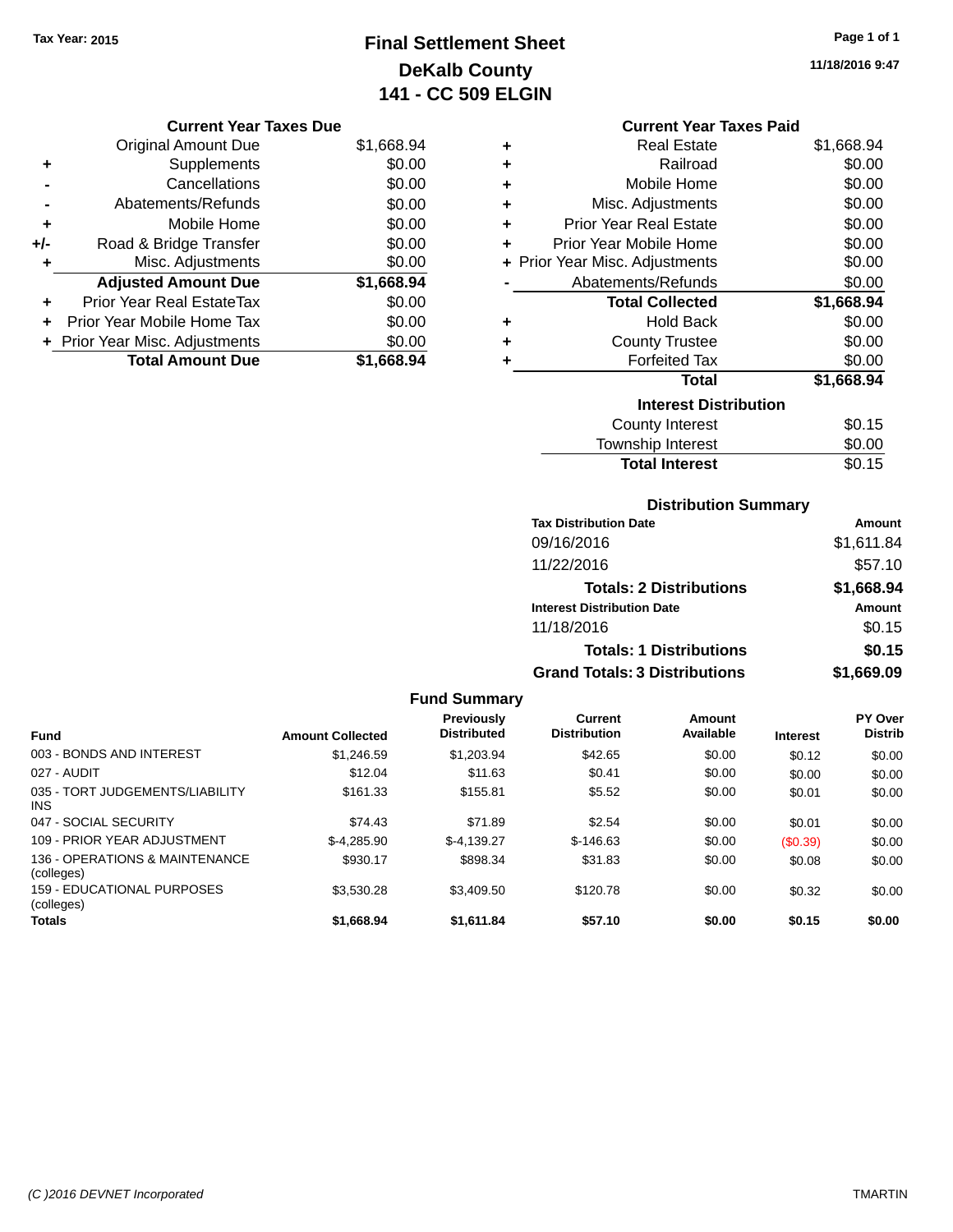## **Final Settlement Sheet Tax Year: 2015 Page 1 of 1 DeKalb County 142 - CC 511 ROCK VALLEY**

#### **Current Year Taxes Paid**

|     | <b>Current Year Taxes Due</b>  |            |  |  |
|-----|--------------------------------|------------|--|--|
|     | <b>Original Amount Due</b>     | \$1,115.61 |  |  |
| ٠   | Supplements                    | \$0.00     |  |  |
|     | Cancellations                  | \$0.00     |  |  |
|     | \$0.00<br>Abatements/Refunds   |            |  |  |
| ٠   | Mobile Home                    | \$0.00     |  |  |
| +/- | Road & Bridge Transfer         | \$0.00     |  |  |
| ٠   | \$0.00<br>Misc. Adjustments    |            |  |  |
|     | <b>Adjusted Amount Due</b>     | \$1,115.61 |  |  |
| ٠   | Prior Year Real EstateTax      | \$0.00     |  |  |
|     | Prior Year Mobile Home Tax     | \$0.00     |  |  |
|     | + Prior Year Misc. Adjustments | \$0.00     |  |  |
|     | <b>Total Amount Due</b>        | \$1,115.61 |  |  |

| ٠                            | <b>Real Estate</b>             | \$1,115.61 |  |
|------------------------------|--------------------------------|------------|--|
| ٠                            | Railroad                       | \$0.00     |  |
| ٠                            | Mobile Home                    | \$0.00     |  |
| ٠                            | Misc. Adjustments              | \$0.00     |  |
| ٠                            | <b>Prior Year Real Estate</b>  | \$0.00     |  |
| ٠                            | Prior Year Mobile Home         | \$0.00     |  |
|                              | + Prior Year Misc. Adjustments | \$0.00     |  |
|                              | Abatements/Refunds             | \$0.00     |  |
|                              | <b>Total Collected</b>         | \$1,115.61 |  |
| ٠                            | Hold Back                      | \$0.00     |  |
| ٠                            | <b>County Trustee</b>          | \$0.00     |  |
| ٠                            | <b>Forfeited Tax</b>           | \$0.00     |  |
|                              | <b>Total</b>                   | \$1,115.61 |  |
| <b>Interest Distribution</b> |                                |            |  |
|                              | <b>County Interest</b>         | \$0.10     |  |
|                              | <b>Township Interest</b>       | \$0.00     |  |
|                              | <b>Total Interest</b>          | \$0.10     |  |

#### **Distribution Summary**

| <b>Tax Distribution Date</b>         | <b>Amount</b> |
|--------------------------------------|---------------|
| 05/27/2016                           | \$265.63      |
| 06/24/2016                           | \$403.33      |
| 09/16/2016                           | \$196.84      |
| 11/22/2016                           | \$249.81      |
| <b>Totals: 4 Distributions</b>       | \$1,115.61    |
| <b>Interest Distribution Date</b>    | Amount        |
| 11/18/2016                           | \$0.10        |
| <b>Totals: 1 Distributions</b>       | \$0.10        |
| <b>Grand Totals: 5 Distributions</b> | \$1,115.71    |

#### **Fund Summary Fund Interest Amount Collected Distributed PY Over Distrib Amount Available Current Distribution Previously** 003 - BONDS AND INTEREST \$334.95 \$259.97 \$74.98 \$0.00 \$0.00 \$0.00 \$0.00 027 - AUDIT \$2.12 \$1.64 \$0.48 \$0.00 \$0.00 \$0.00 035 - TORT JUDGEMENTS/LIABILITY INS \$139.10 \$107.95 \$31.15 \$0.00 \$0.01 \$0.00 047 - SOCIAL SECURITY \$25.05 \$19.44 \$0.00 \$0.00 \$0.00 \$0.00 \$0.00 \$0.00 \$0.00 \$0.00 \$0.00 \$0.00 136 - OPERATIONS & MAINTENANCE (colleges) \$91.02 \$70.64 \$20.38 \$0.00 \$0.01 \$0.00 141 - HLTH, SFTY/HANDICAP ACCESS/ENERGY \$0.00 \$0.00 \$0.00 \$0.00 \$0.00 \$0.00 159 - EDUCATIONAL PURPOSES (colleges) \$523.37 \$406.16 \$117.21 \$0.00 \$0.05 \$0.00 **Totals \$1,115.61 \$865.80 \$249.81 \$0.00 \$0.10 \$0.00**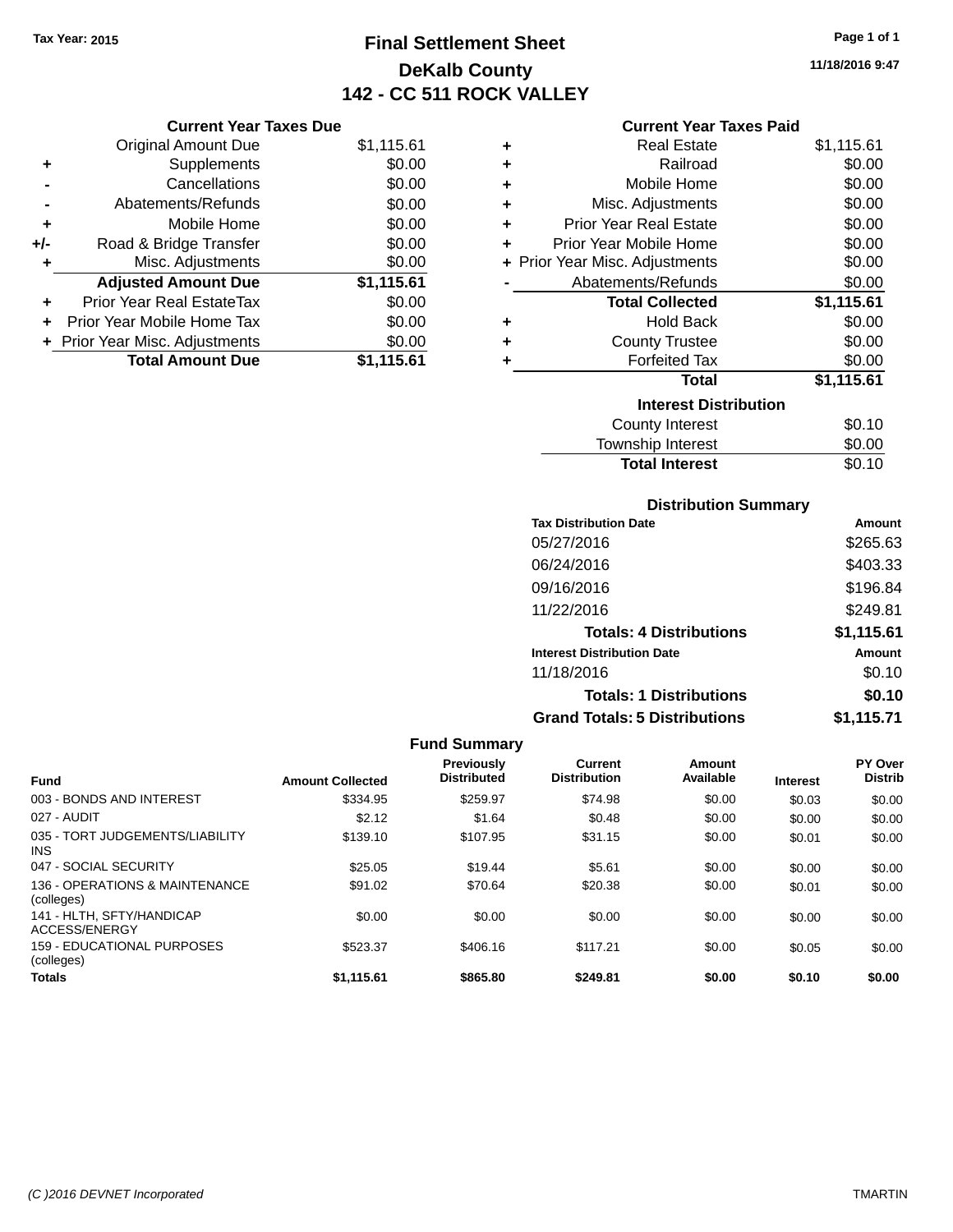### **Final Settlement Sheet Tax Year: 2015 Page 1 of 1 DeKalb County 143 - CC 513 ILLINOIS VALLEY**

**11/18/2016 9:47**

### **Current Year Taxes Paid**

|     | <b>Current Year Taxes Due</b>  |            |
|-----|--------------------------------|------------|
|     | <b>Original Amount Due</b>     | \$7,227.73 |
| ٠   | Supplements                    | \$0.00     |
|     | Cancellations                  | \$0.00     |
|     | Abatements/Refunds             | \$0.00     |
| ٠   | Mobile Home                    | \$0.00     |
| +/- | Road & Bridge Transfer         | \$0.00     |
| ٠   | Misc. Adjustments              | \$0.00     |
|     | <b>Adjusted Amount Due</b>     | \$7,227.73 |
|     | Prior Year Real EstateTax      | \$0.00     |
|     | Prior Year Mobile Home Tax     | \$0.00     |
|     | + Prior Year Misc. Adjustments | \$0.00     |
|     | <b>Total Amount Due</b>        | \$7.227.73 |

| ٠                            | <b>Real Estate</b>             | \$6,685.79 |  |
|------------------------------|--------------------------------|------------|--|
| ÷                            | Railroad                       | \$541.94   |  |
| ٠                            | Mobile Home                    | \$0.00     |  |
| ÷                            | Misc. Adjustments              | \$0.00     |  |
| ٠                            | <b>Prior Year Real Estate</b>  | \$0.00     |  |
| ٠                            | Prior Year Mobile Home         | \$0.00     |  |
|                              | + Prior Year Misc. Adjustments | \$0.00     |  |
|                              | Abatements/Refunds             | \$0.00     |  |
|                              | <b>Total Collected</b>         | \$7,227.73 |  |
| ٠                            | <b>Hold Back</b>               | \$0.00     |  |
| ٠                            | <b>County Trustee</b>          | \$0.00     |  |
| ٠                            | <b>Forfeited Tax</b>           | \$0.00     |  |
|                              | <b>Total</b>                   | \$7,227.73 |  |
| <b>Interest Distribution</b> |                                |            |  |
|                              | County Interest                | \$0.67     |  |
|                              | <b>Township Interest</b>       | \$0.00     |  |
|                              | <b>Total Interest</b>          | \$0.67     |  |

### **Distribution Summary**

| <b>Tax Distribution Date</b>         | Amount     |
|--------------------------------------|------------|
| 05/27/2016                           | \$1,101.37 |
| 06/24/2016                           | \$2,927.16 |
| 08/19/2016                           | \$258.79   |
| 09/16/2016                           | \$2,676.65 |
| 11/22/2016                           | \$263.76   |
| <b>Totals: 5 Distributions</b>       | \$7,227.73 |
| <b>Interest Distribution Date</b>    | Amount     |
| 11/18/2016                           | \$0.67     |
| <b>Totals: 1 Distributions</b>       | \$0.67     |
| <b>Grand Totals: 6 Distributions</b> | \$7.228.40 |

### **Fund Summary**

| <b>Fund</b>                                         | <b>Amount Collected</b> | <b>Previously</b><br><b>Distributed</b> | Current<br><b>Distribution</b> | Amount<br>Available | <b>Interest</b> | PY Over<br><b>Distrib</b> |
|-----------------------------------------------------|-------------------------|-----------------------------------------|--------------------------------|---------------------|-----------------|---------------------------|
| 003 - BONDS AND INTEREST                            | \$173.69                | \$167.39                                | \$6.30                         | \$0.00              | \$0.02          | \$0.00                    |
| 027 - AUDIT                                         | \$23.05                 | \$22.20                                 | \$0.85                         | \$0.00              | \$0.00          | \$0.00                    |
| 035 - TORT JUDGMENTS, LIABILITY<br><b>INSURANCE</b> | \$201.72                | \$194.35                                | \$7.37                         | \$0.00              | \$0.02          | \$0.00                    |
| 047 - SOCIAL SECURITY                               | \$176.17                | \$169.73                                | \$6.44                         | \$0.00              | \$0.02          | \$0.00                    |
| 136 - OPERATIONS & MAINTENANCE<br>(colleges)        | \$768.47                | \$740.43                                | \$28.04                        | \$0.00              | \$0.07          | \$0.00                    |
| 141 - HLTH, SFTY/HANDICAP<br>ACCESS/ENERGY          | \$960.59                | \$925.53                                | \$35.06                        | \$0.00              | \$0.09          | \$0.00                    |
| 149 - STATEWIDE AVERAGE<br>ADDITIONAL TAX           | \$2,426.48              | \$2,337.93                              | \$88.55                        | \$0.00              | \$0.22          | \$0.00                    |
| 159 - EDUCATIONAL PURPOSES<br>(colleges)            | \$2,497.56              | \$2.406.41                              | \$91.15                        | \$0.00              | \$0.23          | \$0.00                    |
| <b>Totals</b>                                       | \$7,227.73              | \$6.963.97                              | \$263.76                       | \$0.00              | \$0.67          | \$0.00                    |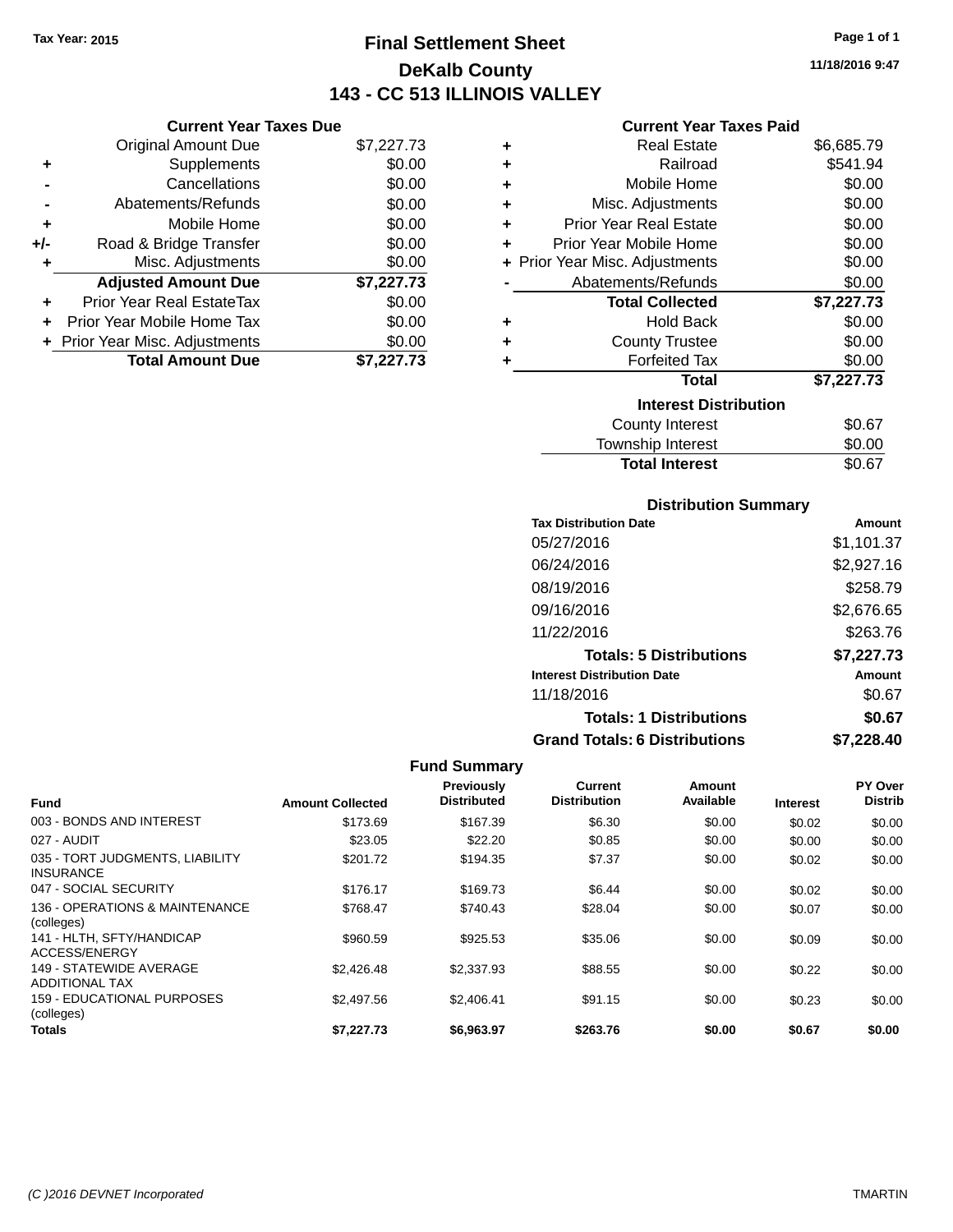### **Final Settlement Sheet Tax Year: 2015 Page 1 of 2 DeKalb County 144 - CC 516 WAUBONSEE**

**11/18/2016 9:47**

|     | <b>Original Amount Due</b>     | \$1,711,060.29 |
|-----|--------------------------------|----------------|
| ٠   | Supplements                    | \$92.03        |
|     | Cancellations                  | \$3,238.22     |
|     | Abatements/Refunds             | \$3.57         |
| ٠   | Mobile Home                    | \$537.39       |
| +/- | Road & Bridge Transfer         | \$0.00         |
| ٠   | Misc. Adjustments              | \$178.25       |
|     | <b>Adjusted Amount Due</b>     | \$1,708,626.17 |
|     | Prior Year Real EstateTax      | \$1,057.88     |
|     | Prior Year Mobile Home Tax     | \$0.00         |
|     | + Prior Year Misc. Adjustments | \$261.17       |
|     | <b>Total Amount Due</b>        | \$1,709,945.22 |

| <b>Current Year Taxes Paid</b> |
|--------------------------------|
|--------------------------------|

| ٠ | <b>Real Estate</b>             | \$1,686,829.43 |
|---|--------------------------------|----------------|
| ÷ | Railroad                       | \$18,393.44    |
| ÷ | Mobile Home                    | \$530.56       |
| ٠ | Misc. Adjustments              | \$178.25       |
| ٠ | <b>Prior Year Real Estate</b>  | \$1,057.88     |
| ÷ | Prior Year Mobile Home         | \$0.00         |
|   | + Prior Year Misc. Adjustments | \$261.17       |
|   | Abatements/Refunds             | \$3.57         |
|   | <b>Total Collected</b>         | \$1,707,247.16 |
| ٠ | <b>Hold Back</b>               | \$0.00         |
| ٠ | <b>County Trustee</b>          | \$2,581.04     |
| ٠ | <b>Forfeited Tax</b>           | \$117.02       |
|   | <b>Total</b>                   | \$1,709,945.22 |
|   | <b>Interest Distribution</b>   |                |
|   | County Interest                | \$157.10       |

| County Interest       | \$157.10 |
|-----------------------|----------|
| Township Interest     | \$0.00   |
| <b>Total Interest</b> | \$157.10 |

### **Distribution Summary**

| <b>Tax Distribution Date</b>         | Amount         |
|--------------------------------------|----------------|
| 05/27/2016                           | \$187,819.87   |
| 06/24/2016                           | \$740,352.24   |
| 07/22/2016                           | \$18,731.29    |
| 08/19/2016                           | \$41,049.05    |
| 09/16/2016                           | \$661,194.77   |
| 11/22/2016                           | \$58,099.94    |
| <b>Totals: 6 Distributions</b>       | \$1,707,247.16 |
| <b>Interest Distribution Date</b>    | Amount         |
| 11/18/2016                           | \$157.10       |
| <b>Totals: 1 Distributions</b>       | \$157.10       |
| <b>Grand Totals: 7 Distributions</b> | \$1.707.404.26 |

### **Fund Summary**

| <b>Fund</b>                                   | <b>Amount Collected</b> | Previously<br><b>Distributed</b> | Current<br><b>Distribution</b> | Amount<br>Available | <b>Interest</b> | <b>PY Over</b><br><b>Distrib</b> |
|-----------------------------------------------|-------------------------|----------------------------------|--------------------------------|---------------------|-----------------|----------------------------------|
| 003 - BONDS AND INTEREST                      | \$263.578.48            | \$254,608.53                     | \$8,969.95                     | \$0.00              | \$24.26         | \$0.00                           |
| 027 - AUDIT                                   | \$2,753,79              | \$2,660.07                       | \$93.72                        | \$0.00              | \$0.25          | \$0.00                           |
| 035 - TORT JUDGEMENTS/LIABILITY<br><b>INS</b> | \$38.880.84             | \$37.557.68                      | \$1,323.16                     | \$0.00              | \$3.58          | \$0.00                           |
| 136 - OPERATIONS & MAINTENANCE<br>(colleges)  | \$220.639.51            | \$213.130.85                     | \$7,508.66                     | \$0.00              | \$20.30         | \$0.00                           |
| 159 - EDUCATIONAL PURPOSES<br>(colleges)      | \$1,181,394.54          | \$1.141.190.09                   | \$40.204.45                    | \$0.00              | \$108.71        | \$0.00                           |
| <b>Totals</b>                                 | \$1,707,247.16          | \$1,649,147.22                   | \$58,099.94                    | \$0.00              | \$157.10        | \$0.00                           |

| Year Source | <b>Account Type</b>                      | <b>Amount Adjustment Description</b>                 |
|-------------|------------------------------------------|------------------------------------------------------|
|             | 2015 RE - Real Estate Back Tax Collected | \$105.65 PASSERO REDEMPTION 18-28-427-003 by TBA     |
|             | 2014 MH - Mobile Home Back Tax Collected | \$5.94 EDWARDS REDEMPTION 19-25-477-011 0012O by TBA |
|             | 2014 RE - Real Estate Back Tax Collected | \$160.43 PAIGAH REDEMPTION 19-36-106-001 by TBA      |
|             | 2014 RE - Real Estate Back Tax Collected | \$8.23 NIELSEN REDEMPTION 15-16-151-019 by TBA       |
|             | 2014 RE - Real Estate Back Tax Collected | \$74.31 STILES REDEMPTION 15-15-228-034 by TBA       |
|             | 2014 RE - Real Estate Back Tax Collected | \$9.34 STILES REDEMPTION 15-15-228-005 by TBA        |
|             | 2014 MH - Mobile Home Back Tax Collected | \$2.92 ZIEMBA REDEMPTION 19-25-477-011 0016O by TBA  |
|             | 2015 RE - Real Estate Back Tax Collected | \$18.81 OBERHELMAN REDEMPTION 09-25-478-001 by TBA   |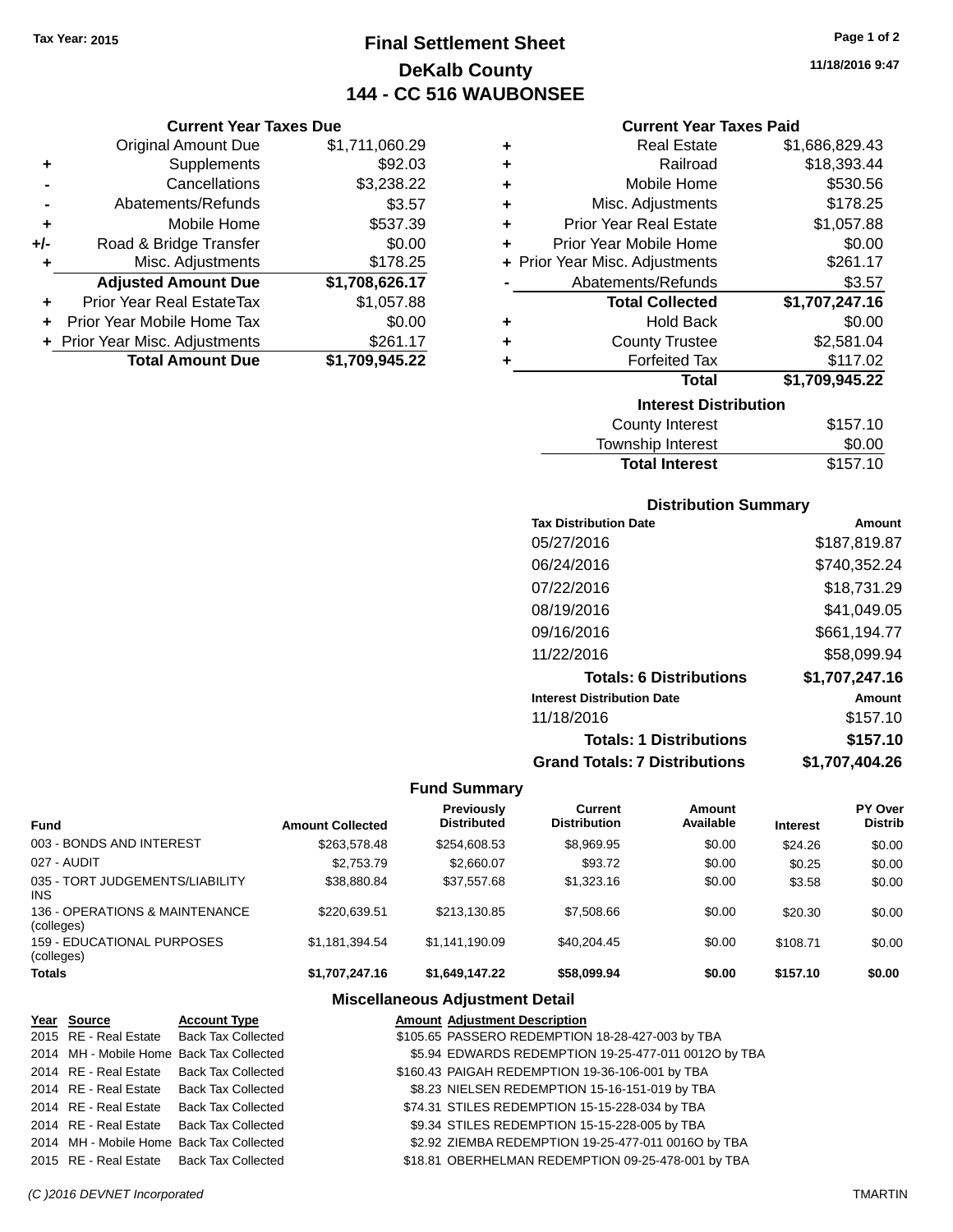### **Final Settlement Sheet Tax Year: 2015 Page 2 of 2 DeKalb County**

#### **11/18/2016 9:47**

### **Miscellaneous Adjustment Detail**

# **Year** Source **Account Type Account Adjustment Description**

**Totals \$439.42 9 entries**

2015 RE - Real Estate Paymt In Lieu of Tax **553.79 HOUSING AUTHORITY SUNSET VIEW APARTMENTS** by TBA

### **Abatement Detail**

\$2.38 PTAB INTEREST REFUND 19-26-280-004 by TBA

2015 RE - Real Estate RE Abatement \$1.19 PTAB INTEREST REFUND 19-25-153-001 by TBA

**Year Source Account Type Amount Adjustment Description**<br>2015 RE - Real Estate RE Abatement \$2.38 PTAB INTEREST REFUN **Totals \$3.57 2 entries**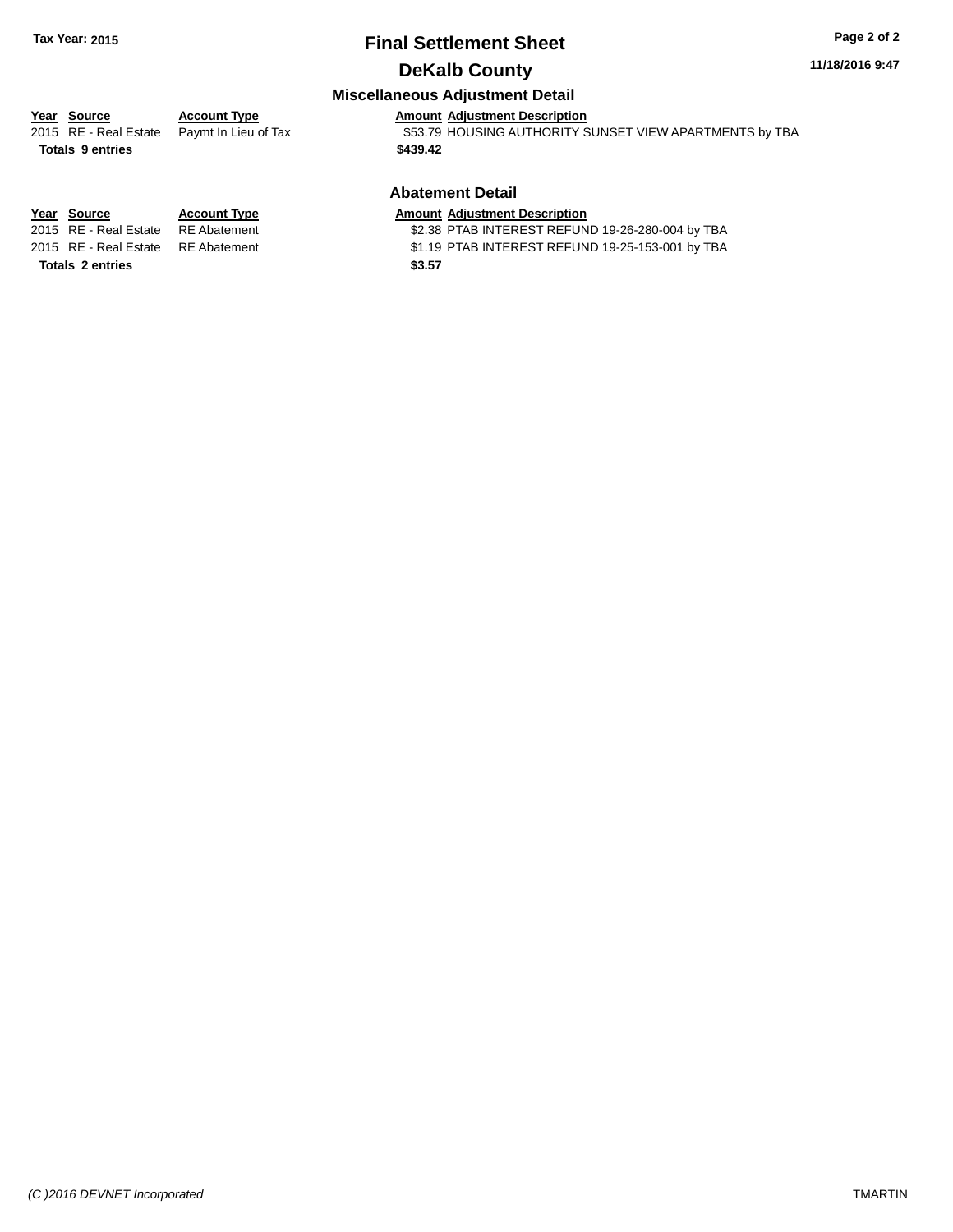**Current Year Taxes Due** Original Amount Due \$10,098,528.22

**Adjusted Amount Due \$10,064,751.79**

**Total Amount Due \$10,061,398.97**

**+** Supplements \$545.93 **-** Cancellations \$44,309.61 **-** Abatements/Refunds \$15.27 **+** Mobile Home \$3,464.17 **+/-** Road & Bridge Transfer \$0.00 **+** Misc. Adjustments \$6,538.35

**+** Prior Year Real EstateTax (\$3,966.22) **+** Prior Year Mobile Home Tax \$6.49 **+** Prior Year Misc. Adjustments \$606.91

### **Final Settlement Sheet Tax Year: 2015 Page 1 of 2 DeKalb County 145 - CC 523 KISHWAUKEE**

**11/18/2016 9:47**

| <b>Current Year Taxes Paid</b> |  |  |  |
|--------------------------------|--|--|--|
|--------------------------------|--|--|--|

|   |                                | 0.00104         |
|---|--------------------------------|-----------------|
|   | <b>Interest Distribution</b>   |                 |
|   | <b>Total</b>                   | \$10,061,398.97 |
| ٠ | <b>Forfeited Tax</b>           | \$282.81        |
| ٠ | <b>County Trustee</b>          | \$10,086.83     |
| ٠ | <b>Hold Back</b>               | \$0.00          |
|   | <b>Total Collected</b>         | \$10,051,029.33 |
|   | Abatements/Refunds             | \$15.27         |
|   | + Prior Year Misc. Adjustments | \$606.91        |
| ÷ | Prior Year Mobile Home         | \$6.49          |
| ÷ | <b>Prior Year Real Estate</b>  | (\$3,966.22)    |
| ÷ | Misc. Adjustments              | \$6,538.35      |
| ÷ | Mobile Home                    | \$3,400.89      |
| ٠ | Railroad                       | \$81,350.58     |
| ٠ | <b>Real Estate</b>             | \$9,963,107.60  |
|   |                                |                 |

| <b>Total Interest</b>  | \$924.91 |
|------------------------|----------|
| Township Interest      | \$0.00   |
| <b>County Interest</b> | \$924.91 |

#### **Distribution Summary**

| <b>Tax Distribution Date</b>         | Amount          |
|--------------------------------------|-----------------|
| 05/27/2016                           | \$1,082,287.49  |
| 06/24/2016                           | \$4,214,262.38  |
| 07/22/2016                           | \$93,937.27     |
| 08/19/2016                           | \$209,769.67    |
| 09/16/2016                           | \$4,105,833.96  |
| 11/22/2016                           | \$344,938.56    |
| <b>Totals: 6 Distributions</b>       | \$10,051,029.33 |
| <b>Interest Distribution Date</b>    | Amount          |
| 11/18/2016                           | \$924.91        |
| <b>Totals: 1 Distributions</b>       | \$924.91        |
| <b>Grand Totals: 7 Distributions</b> | \$10,051,954.24 |

### **Fund Summary**

| Fund                                          | <b>Amount Collected</b> | <b>Previously</b><br><b>Distributed</b> | Current<br><b>Distribution</b> | Amount<br>Available | <b>Interest</b> | PY Over<br><b>Distrib</b> |
|-----------------------------------------------|-------------------------|-----------------------------------------|--------------------------------|---------------------|-----------------|---------------------------|
| 003 - BONDS AND INTEREST                      | \$3.199.996.46          | \$3,090,176,71                          | \$109.819.75                   | \$0.00              | \$294.47        | \$0.00                    |
| 027 - AUDIT                                   | \$72.075.93             | \$69,602.36                             | \$2,473.57                     | \$0.00              | \$6.63          | \$0.00                    |
| 035 - TORT JUDGEMENTS/LIABILITY<br><b>INS</b> | \$940.766.29            | \$908.480.40                            | \$32,285.89                    | \$0.00              | \$86.57         | \$0.00                    |
| 047 - SOCIAL SECURITY                         | \$183,220,20            | \$176.932.31                            | \$6,287.89                     | \$0.00              | \$16.86         | \$0.00                    |
| 109 - PRIOR YEAR ADJUSTMENT                   | \$16,724.92             | \$16,150.93                             | \$573.99                       | \$0.00              | \$1.54          | \$0.00                    |
| 136 - OPERATIONS & MAINTENANCE<br>(colleges)  | \$1,078,143,76          | \$1.041.143.21                          | \$37,000.55                    | \$0.00              | \$99.21         | \$0.00                    |
| 141 - HLTH/SFTY/HANDICAP<br>ACCESS/ENERGY     | \$595.794.87            | \$575,347.95                            | \$20,446.92                    | \$0.00              | \$54.83         | \$0.00                    |
| 159 - EDUCATIONAL PURPOSES<br>(colleges)      | \$3,964,306.90          | \$3,828,256.90                          | \$136,050,00                   | \$0.00              | \$364.80        | \$0.00                    |
| <b>Totals</b>                                 | \$10,051,029.33         | \$9,706,090.77                          | \$344,938.56                   | \$0.00              | \$924.91        | \$0.00                    |

#### **Miscellaneous Adjustment Detail**

#### **Year Source Account Type Amount Adjustment Description** 2015 RE - Real Estate Back Tax Collected \$9.53 WAY REDEMPTION 06-29-451-009 by TBA 2014 MH - Mobile Home Back Tax Collected **63.78 ELLESON REDEMPTION 08-26-176-027 0950C** by TBA 2014 RE - Real Estate Back Tax Collected \$186.83 VISTA SECURITIES REDEMPTION 01-23-428-010 by TBA 2014 RE - Real Estate Back Tax Collected \$202.93 PROTANO REDEMPTION 06-07-451-003 by TBA 2014 RE - Real Estate Back Tax Collected \$179.93 IGNELZI REDEMPTION 08-23-156-014 by TBA

#### *(C )2016 DEVNET Incorporated* TMARTIN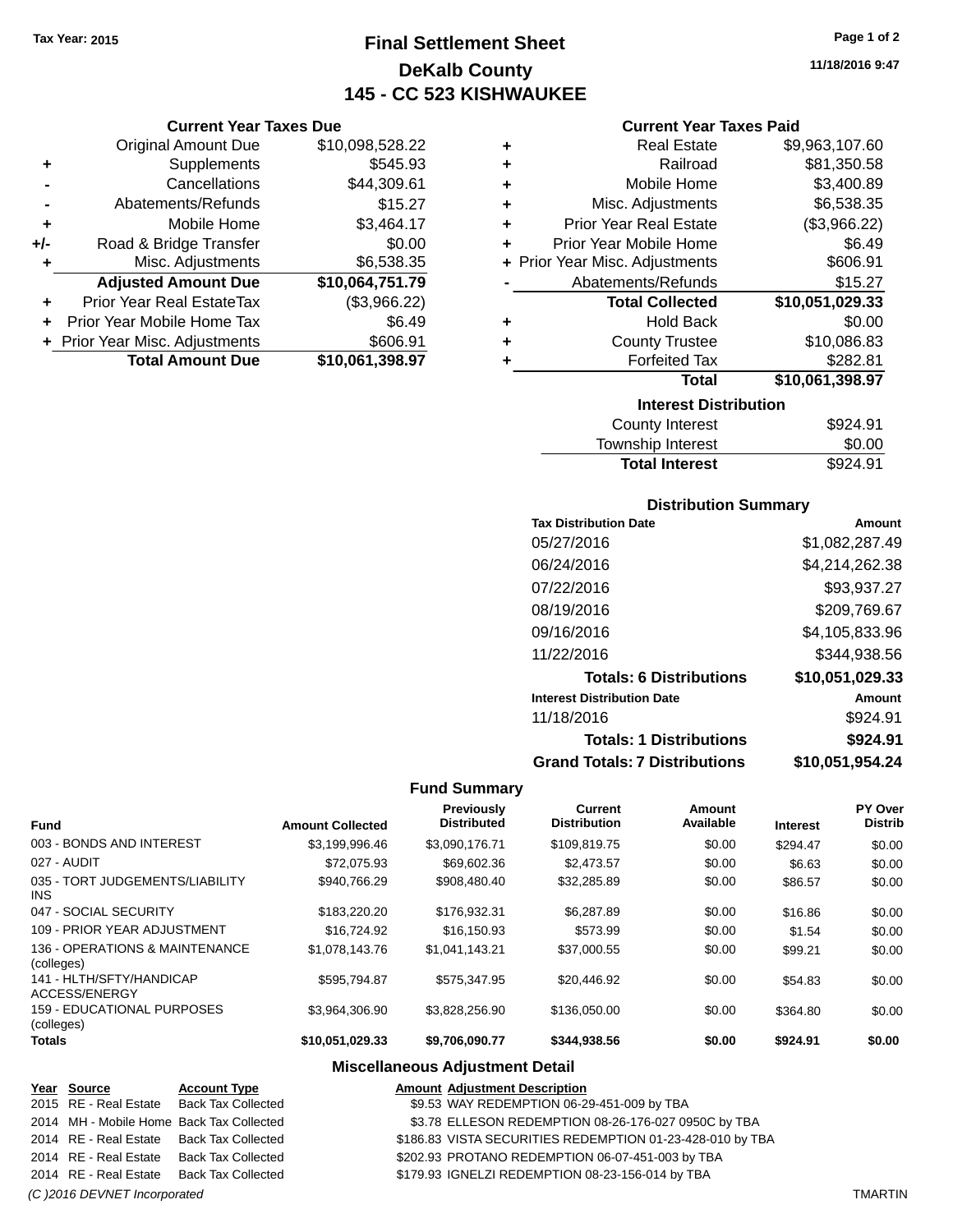### **Final Settlement Sheet Tax Year: 2015 Page 2 of 2 DeKalb County Miscellaneous Adjustment Detail**

|      | ------                              |                           |            |
|------|-------------------------------------|---------------------------|------------|
|      | 2014 RE - Real Estate               | <b>Back Tax Collected</b> | \$8.04     |
|      | 2014 RE - Real Estate               | <b>Back Tax Collected</b> | \$20.84    |
|      | 2015 RE - Real Estate               | <b>Back Tax Collected</b> | \$3.71     |
| 2015 | RE - Real Estate                    | <b>Back Tax Collected</b> | \$12.29    |
|      | 2015 RE - Real Estate               | <b>Back Tax Collected</b> | \$116.82   |
|      | 2015 RE - Real Estate               | <b>Back Tax Collected</b> | \$78.69    |
|      | 2015 RE - Real Estate               | <b>Back Tax Collected</b> | \$38.19    |
| 2015 | RE - Real Estate                    | <b>Back Tax Collected</b> | \$53.96    |
| 2015 | MH - Mobile Home Back Tax Collected |                           | \$4.56     |
| 2015 | RE - Real Estate                    | Paymt In Lieu of Tax      | \$892.27   |
|      | 2015 RE - Real Estate               | Paymt In Lieu of Tax      | \$704.50   |
| 2015 | RE - Real Estate                    | Paymt In Lieu of Tax      | \$71.06    |
|      | 2015 RE - Real Estate               | <b>Back Tax Collected</b> | \$2.89     |
| 2015 | RE - Real Estate                    | <b>Back Tax Collected</b> | \$10.00    |
|      | 2015 RE - Real Estate               | <b>Back Tax Collected</b> | \$115.86   |
|      | 2015 RE - Real Estate               | Paymt In Lieu of Tax      | \$892.27   |
| 2015 | RE - Real Estate                    | Paymt In Lieu of Tax      | \$704.50   |
|      | 2015 RE - Real Estate               | <b>Back Tax Collected</b> | \$95.59    |
|      | 2015 RE - Real Estate               | <b>Back Tax Collected</b> | \$142.57   |
|      | 2015 RE - Real Estate               | <b>Back Tax Collected</b> | \$152.92   |
| 2015 | <b>RE</b> - Real Estate             | <b>Back Tax Collected</b> | \$329.82   |
| 2015 | <b>RE</b> - Real Estate             | <b>Back Tax Collected</b> | \$194.62   |
| 2015 | <b>RE</b> - Real Estate             | <b>Back Tax Collected</b> | \$705.65   |
| 2015 | RE - Real Estate                    | <b>Back Tax Collected</b> | \$29.67    |
|      | 2015 RE - Real Estate               | <b>Back Tax Collected</b> | \$557.28   |
| 2015 | RE - Real Estate                    | <b>Back Tax Collected</b> | \$557.28   |
| 2015 | RE - Real Estate                    | <b>Back Tax Collected</b> | \$30.03    |
|      | 2015 RE - Real Estate               | <b>Back Tax Collected</b> | \$12.15    |
| 2015 | RE - Real Estate                    | <b>Back Tax Collected</b> | \$13.86    |
|      | 2015 RE - Real Estate               | <b>Back Tax Collected</b> | \$10.37    |
|      | <b>Totals 35 entries</b>            |                           | \$7,145.26 |

**Totals \$15.27 3 entries**

| Year Source                              | <b>Account Type</b>       | <b>Amount Adjustment Description</b>                          |
|------------------------------------------|---------------------------|---------------------------------------------------------------|
| 2014 RE - Real Estate                    | <b>Back Tax Collected</b> | \$8.04 RIVERBEND DEVELOPMENT REDEMPTION 02-24-452-011 by TBA  |
| 2014 RE - Real Estate                    | <b>Back Tax Collected</b> | \$20.84 SIDDIQUI REDEMPTION 08-15-329-012 by TBA              |
| 2015 RE - Real Estate                    | <b>Back Tax Collected</b> | \$3.71 WAY REDEMPTION 06-29-451-024 by TBA                    |
| 2015 RE - Real Estate                    | <b>Back Tax Collected</b> | \$12.29 OBERHELMAN REDEMPTION 09-25-451-001 by TBA            |
| 2015 RE - Real Estate                    | <b>Back Tax Collected</b> | \$116.82 MCCORD REDEMPTION 14-15-351-002 by TBA               |
| 2015 RE - Real Estate                    | <b>Back Tax Collected</b> | \$78.69 JOHNSON REDEMPTION 02-22-307-013 by TBA               |
| 2015 RE - Real Estate                    | <b>Back Tax Collected</b> | \$38.19 NIKOLS REDEMPTION 03-19-429-033 by TBA                |
| 2015 RE - Real Estate                    | <b>Back Tax Collected</b> | \$53.96 HALSEY REDEMPTION 06-19-300-034 by TBA                |
| 2015 MH - Mobile Home Back Tax Collected |                           | \$4.56 GOULD REDEMPTION 03-30-131-001 0087O by TBA            |
| 2015 RE - Real Estate                    | Paymt In Lieu of Tax      | \$892.27 HOUSING AUTHORITY DEKALB UNITS by TBA                |
| 2015 RE - Real Estate                    | Paymt In Lieu of Tax      | \$704.50 HOUSING AUTHORITY SYCAMORE UNITS by TBA              |
| 2015 RE - Real Estate                    | Paymt In Lieu of Tax      | \$71.06 HOUSING AUTHORITY SEQUOYA APARTMENTS by TBA           |
| 2015 RE - Real Estate                    | <b>Back Tax Collected</b> | \$2.89 FEDERAL NAT'L MORTGAGE REDEMPTION 16-02-100-005 by TBA |
| 2015 RE - Real Estate                    | <b>Back Tax Collected</b> | \$10.00 TRUSTEE SALE 09-29-134-010 by TBA                     |
| 2015 RE - Real Estate                    | <b>Back Tax Collected</b> | \$115.86 TRUSTEE SALE 08-14-329-021 by TBA                    |
| 2015 RE - Real Estate                    | Paymt In Lieu of Tax      | \$892.27 HOUSING AUTHORITY DEKALB UNITS by TBA                |
| 2015 RE - Real Estate                    | Paymt In Lieu of Tax      | \$704.50 HOUSING AUTHORITY SYCAMORE UNITS by TBA              |
| 2015 RE - Real Estate                    | <b>Back Tax Collected</b> | \$95.59 SILVERTHORNE REDEMPTION 06-22-333-003 by TBA          |
| 2015 RE - Real Estate                    | <b>Back Tax Collected</b> | \$142.57 STALEY REDEMPTION 09-29-251-050 by TBA               |
| 2015 RE - Real Estate                    | <b>Back Tax Collected</b> | \$152.92 STALEY REDEMPTION 09-29-251-051 by TBA               |
| 2015 RE - Real Estate                    | <b>Back Tax Collected</b> | \$329.82 TRUSTEE SALE 02-17-100-005 by TBA                    |
| 2015 RE - Real Estate                    | <b>Back Tax Collected</b> | \$194.62 TRUSTEE SALE 06-21-439-002 by TBA                    |
| 2015 RE - Real Estate                    | <b>Back Tax Collected</b> | \$705.65 TRUSTEE SALE 06-21-440-001 by TBA                    |
| 2015 RE - Real Estate                    | <b>Back Tax Collected</b> | \$29.67 TRUSTEE SALE 08-02-327-002 by TBA                     |
| 2015 RE - Real Estate                    | <b>Back Tax Collected</b> | \$557.28 TRUSTEE SALE 08-21-276-009 by TBA                    |
| 2015 RE - Real Estate                    | <b>Back Tax Collected</b> | \$557.28 TRUSTEE SALE 08-21-276-011 by TBA                    |
| 2015 RE - Real Estate                    | <b>Back Tax Collected</b> | \$30.03 TRUSTEE SALE 08-02-401-004 by TBA                     |
| 2015 RE - Real Estate                    | <b>Back Tax Collected</b> | \$12.15 TRUSTEE SALE 09-17-384-011 by TBA                     |
| 2015 RE - Real Estate                    | <b>Back Tax Collected</b> | \$13.86 TRUSTEE SALE 03-16-100-004 by TBA                     |
| 2015 RE - Real Estate                    | <b>Back Tax Collected</b> | \$10.37 TRUSTEE SALE 08-26-176-013 by TBA                     |
|                                          |                           |                                                               |

### **Abatement Detail**

#### **Year Source Account Type Amount Adjustment Description**

2015 RE - Real Estate RE Abatement \$14.37 PTAB INTEREST REFUND 03-29-152-012 by TBA 2015 RE - Real Estate RE Abatement \$0.36 PTAB INTEREST REFUND 08-15-426-004 by TBA 2015 RE - Real Estate RE Abatement \$0.54 PTAB INTEREST REFUND 08-26-352-007 by TBA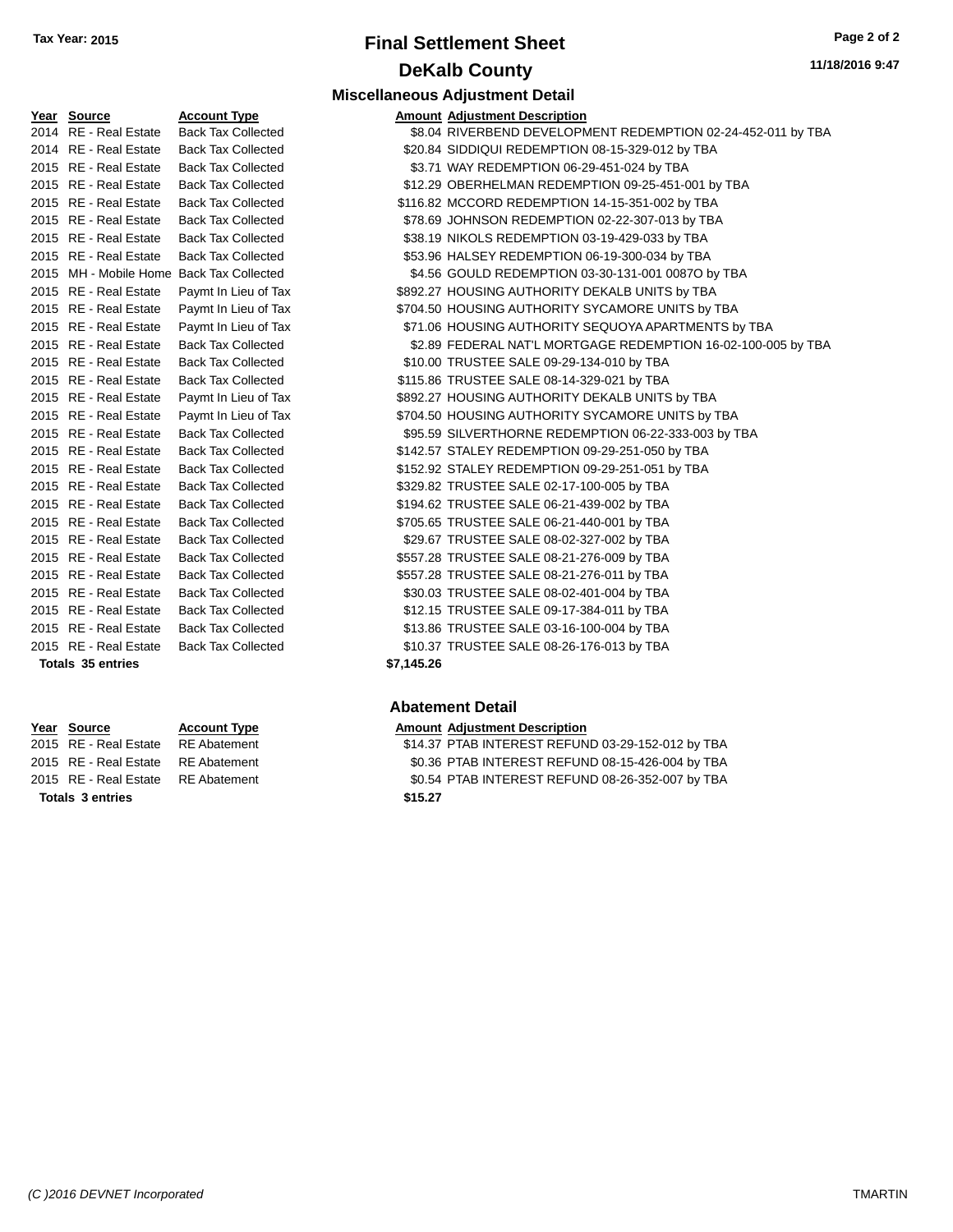## **Final Settlement Sheet Tax Year: 2015 Page 1 of 2 DeKalb County 150 - DE KALB SANITARY**

**11/18/2016 9:47**

### **Current Year Taxes Paid**

|       | <b>Current Year Taxes Due</b>    |              |   |                    |
|-------|----------------------------------|--------------|---|--------------------|
|       | Original Amount Due              | \$691,058.07 | ٠ |                    |
|       | Supplements                      | \$64.40      |   |                    |
|       | Cancellations                    | \$6,374.58   | ٠ |                    |
|       | Abatements/Refunds               | \$0.20       |   | Misc.              |
|       | Mobile Home                      | \$332.55     |   | <b>Prior Yea</b>   |
| $+/-$ | Road & Bridge Transfer           | \$0.00       |   | Prior Year         |
| ٠     | Misc. Adjustments                | \$665.64     |   | + Prior Year Misc. |
|       | <b>Adjusted Amount Due</b>       | \$685,745.88 |   | Abatem             |
|       | <b>Prior Year Real EstateTax</b> | (\$270.06)   |   | Τo                 |
| ÷     | Prior Year Mobile Home Tax       | \$0.00       | ٠ |                    |
|       | + Prior Year Misc. Adjustments   | \$42.67      |   | Cι                 |
|       | <b>Total Amount Due</b>          | \$685,518.49 |   |                    |
|       |                                  |              |   |                    |

| ٠ | Real Estate                    | \$681,575.46 |
|---|--------------------------------|--------------|
| ÷ | Railroad                       | \$2,477.36   |
| ٠ | Mobile Home                    | \$330.23     |
| ٠ | Misc. Adjustments              | \$665.64     |
| ÷ | <b>Prior Year Real Estate</b>  | (\$270.06)   |
| ÷ | Prior Year Mobile Home         | \$0.00       |
|   | + Prior Year Misc. Adjustments | \$42.67      |
|   | Abatements/Refunds             | \$0.20       |
|   | <b>Total Collected</b>         | \$684,821.10 |
| ٠ | <b>Hold Back</b>               | \$0.00       |
| ٠ | <b>County Trustee</b>          | \$674.50     |
| ٠ | <b>Forfeited Tax</b>           | \$22.89      |
|   | <b>Total</b>                   | \$685,518.49 |
|   | <b>Interest Distribution</b>   |              |
|   | <b>County Interest</b>         | \$63.02      |
|   | Township Interest              | \$0.00       |
|   | <b>Total Interest</b>          | \$63.02      |

### **Distribution Summary**

| <b>Tax Distribution Date</b>         | Amount       |
|--------------------------------------|--------------|
| 05/27/2016                           | \$63,403.86  |
| 06/24/2016                           | \$285,057.74 |
| 07/22/2016                           | \$6,661.99   |
| 08/19/2016                           | \$17,903.95  |
| 09/16/2016                           | \$281,613.27 |
| 11/22/2016                           | \$30,180.29  |
| <b>Totals: 6 Distributions</b>       | \$684,821.10 |
| <b>Interest Distribution Date</b>    | Amount       |
| 11/18/2016                           | \$63.02      |
| <b>Totals: 1 Distributions</b>       | \$63.02      |
| <b>Grand Totals: 7 Distributions</b> | \$684,884.12 |

### **Fund Summary**

| <b>Fund</b>           | <b>Amount Collected</b> | Previously<br><b>Distributed</b> | Current<br><b>Distribution</b> | Amount<br>Available | <b>Interest</b> | <b>PY Over</b><br><b>Distrib</b> |
|-----------------------|-------------------------|----------------------------------|--------------------------------|---------------------|-----------------|----------------------------------|
| 001 - CORPORATE       | \$303,262.06            | \$289.897.18                     | \$13,364.88                    | \$0.00              | \$27.90         | \$0.00                           |
| 005 - I. M. R. F.     | \$97.916.41             | \$93,601.19                      | \$4.315.22                     | \$0.00              | \$9.01          | \$0.00                           |
| 027 - AUDIT           | \$20.165.92             | \$19,277,22                      | \$888.70                       | \$0.00              | \$1.86          | \$0.00                           |
| 045 - PUBLIC BENEFIT  | \$204.708.78            | \$195,687,20                     | \$9.021.58                     | \$0.00              | \$18.84         | \$0.00                           |
| 047 - SOCIAL SECURITY | \$58,767.93             | \$56.178.02                      | \$2.589.91                     | \$0.00              | \$5.41          | \$0.00                           |
| Totals                | \$684.821.10            | \$654,640.81                     | \$30,180.29                    | \$0.00              | \$63.02         | \$0.00                           |

| Year Source           | <b>Account Type</b>                        | <b>Amount Adjustment Description</b>                 |
|-----------------------|--------------------------------------------|------------------------------------------------------|
|                       | 2014 MH - Mobile Home Back Tax Collected   | \$0.79 ELLESON REDEMPTION 08-26-176-027 0950C by TBA |
|                       | 2014 RE - Real Estate Back Tax Collected   | \$37.53 IGNELZI REDEMPTION 08-23-156-014 by TBA      |
|                       | 2014 RE - Real Estate Back Tax Collected   | \$4.35 SIDDIQUI REDEMPTION 08-15-329-012 by TBA      |
|                       | 2015 RE - Real Estate Paymt In Lieu of Tax | \$192.52 HOUSING AUTHORITY DEKALB UNITS by TBA       |
| 2015 RE - Real Estate | <b>Back Tax Collected</b>                  | \$25.00 TRUSTEE SALE 08-14-329-021 by TBA            |
|                       | 2015 RE - Real Estate Paymt In Lieu of Tax | \$192.52 HOUSING AUTHORITY DEKALB UNITS by TBA       |
| 2015 RE - Real Estate | <b>Back Tax Collected</b>                  | \$6.40 TRUSTEE SALE 08-02-327-002 by TBA             |
| 2015 RE - Real Estate | <b>Back Tax Collected</b>                  | \$120.24 TRUSTEE SALE 08-21-276-009 by TBA           |
|                       | 2015 RE - Real Estate Back Tax Collected   | \$120.24 TRUSTEE SALE 08-21-276-011 by TBA           |
|                       | 2015 RE - Real Estate Back Tax Collected   | \$6.48 TRUSTEE SALE 08-02-401-004 by TBA             |
|                       |                                            |                                                      |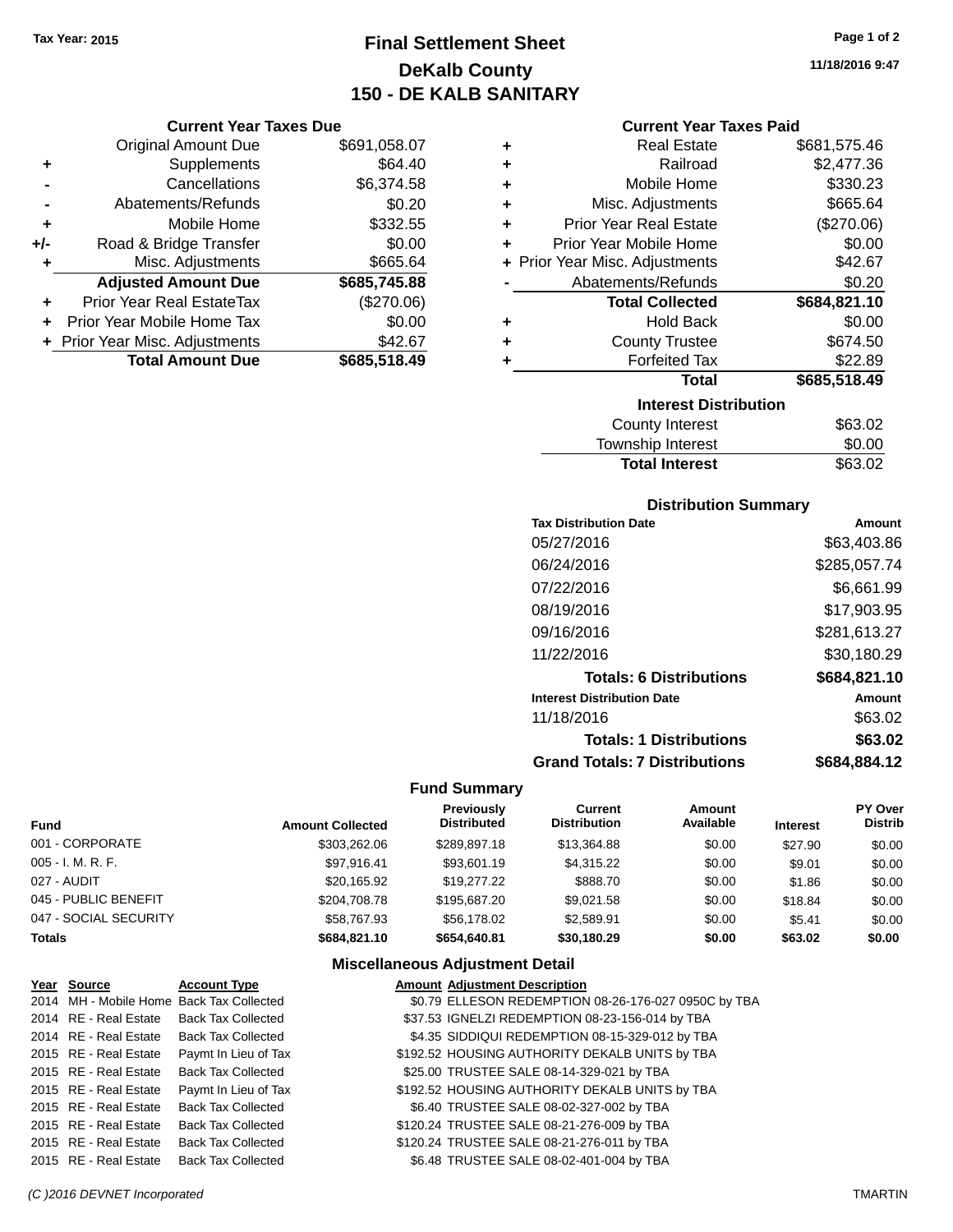### **Final Settlement Sheet Tax Year: 2015 Page 2 of 2 DeKalb County**

### **11/18/2016 9:47**

### **Miscellaneous Adjustment Detail**

## **Year** Source **Account Type Account Adjustment Description**

**Totals \$708.31 11 entries**

2015 RE - Real Estate Back Tax Collected \$2.24 TRUSTEE SALE 08-26-176-013 by TBA

### **Abatement Detail**

\$0.08 PTAB INTEREST REFUND 08-15-426-004 by TBA 2015 RE - Real Estate RE Abatement \$0.12 PTAB INTEREST REFUND 08-26-352-007 by TBA

**Year Source Account Type Amount Adjustment Description**<br>2015 RE - Real Estate RE Abatement **Amount Adjustment Description Totals 2 entries** \$0.20

*(C )2016 DEVNET Incorporated* TMARTIN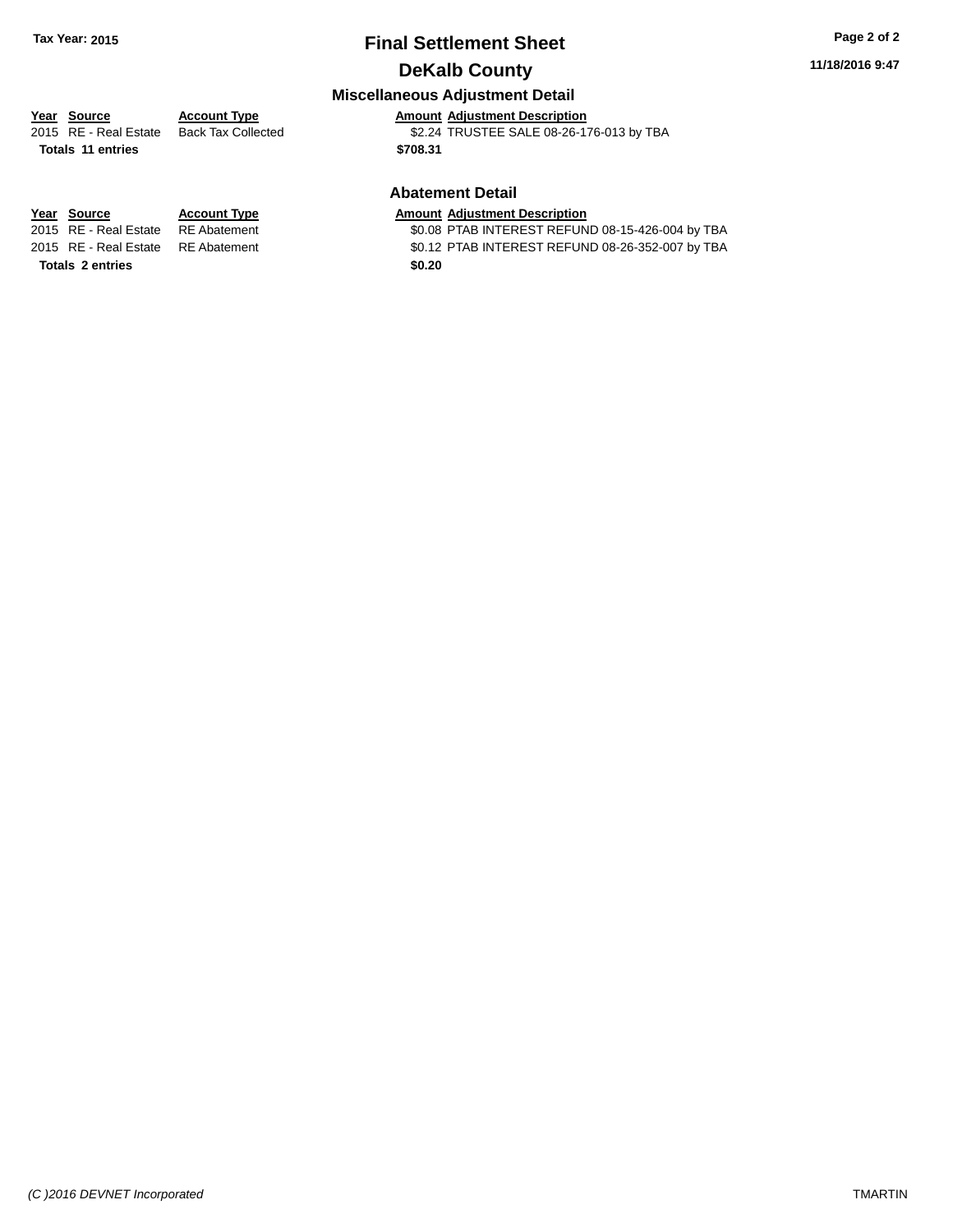**+** Supplements **-** Cancellations **-** Abatements/Refunds **+** Mobile Home **+/-** Road & Bridge Transfer **+** Misc. Adjustments

**+** Prior Year Real EstateTax \$0.00 **+** Prior Year Mobile Home Tax **+** Prior Year Misc. Adjustments

**Current Year Taxes Due**

## **Final Settlement Sheet Tax Year: 2015 Page 1 of 1 DeKalb County 151 - FAIRDALE STREET LIGHT**

**11/18/2016 9:47**

### **Current Year Taxes Paid**

| <b>Original Amount Due</b> | \$3,700.04 | ٠ | <b>Real Estate</b>             | \$3,688.01 |
|----------------------------|------------|---|--------------------------------|------------|
| Supplements                | \$0.00     | ٠ | Railroad                       | \$0.00     |
| Cancellations              | \$0.00     | ÷ | Mobile Home                    | \$0.00     |
| Abatements/Refunds         | \$0.00     | ÷ | Misc. Adjustments              | \$0.00     |
| Mobile Home                | \$0.00     | ÷ | <b>Prior Year Real Estate</b>  | \$0.00     |
| Road & Bridge Transfer     | \$0.00     | ÷ | Prior Year Mobile Home         | \$0.00     |
| Misc. Adjustments          | \$0.00     |   | + Prior Year Misc. Adjustments | \$0.00     |
| <b>Adjusted Amount Due</b> | \$3,700.04 |   | Abatements/Refunds             | \$0.00     |
| rior Year Real EstateTax   | \$0.00     |   | <b>Total Collected</b>         | \$3,688.01 |
| r Year Mobile Home Tax     | \$0.00     | ٠ | <b>Hold Back</b>               | \$0.00     |
| Year Misc. Adjustments     | \$0.00     | ٠ | <b>County Trustee</b>          | \$12.03    |
| <b>Total Amount Due</b>    | \$3,700.04 |   | <b>Forfeited Tax</b>           | \$0.00     |
|                            |            |   | Total                          | \$3,700.04 |
|                            |            |   | <b>Interest Distribution</b>   |            |
|                            |            |   | <b>County Interest</b>         | \$0.34     |
|                            |            |   |                                |            |

### $$0.34$ Township Interest \$0.00 Total Interest \$0.34

| <b>Distribution Summary</b>          |            |
|--------------------------------------|------------|
| <b>Tax Distribution Date</b>         | Amount     |
| 05/27/2016                           | \$605.86   |
| 06/24/2016                           | \$1,385.31 |
| 07/22/2016                           | \$95.84    |
| 08/19/2016                           | \$112.05   |
| 09/16/2016                           | \$1.042.82 |
| 11/22/2016                           | \$446.13   |
| <b>Totals: 6 Distributions</b>       | \$3,688.01 |
| <b>Interest Distribution Date</b>    | Amount     |
| 11/18/2016                           | \$0.34     |
| <b>Totals: 1 Distributions</b>       | \$0.34     |
| <b>Grand Totals: 7 Distributions</b> | \$3,688.35 |

### **Fund Summary**

| Fund            | <b>Amount Collected</b> | Previously<br>Distributed | Current<br><b>Distribution</b> | Amount<br>Available | <b>Interest</b> | <b>PY Over</b><br><b>Distrib</b> |
|-----------------|-------------------------|---------------------------|--------------------------------|---------------------|-----------------|----------------------------------|
| 001 - CORPORATE | \$3.688.01              | \$3.241.88                | \$446.13                       | \$0.00              | \$0.34          | \$0.00                           |
| Totals          | \$3,688.01              | \$3,241.88                | \$446.13                       | \$0.00              | \$0.34          | \$0.00                           |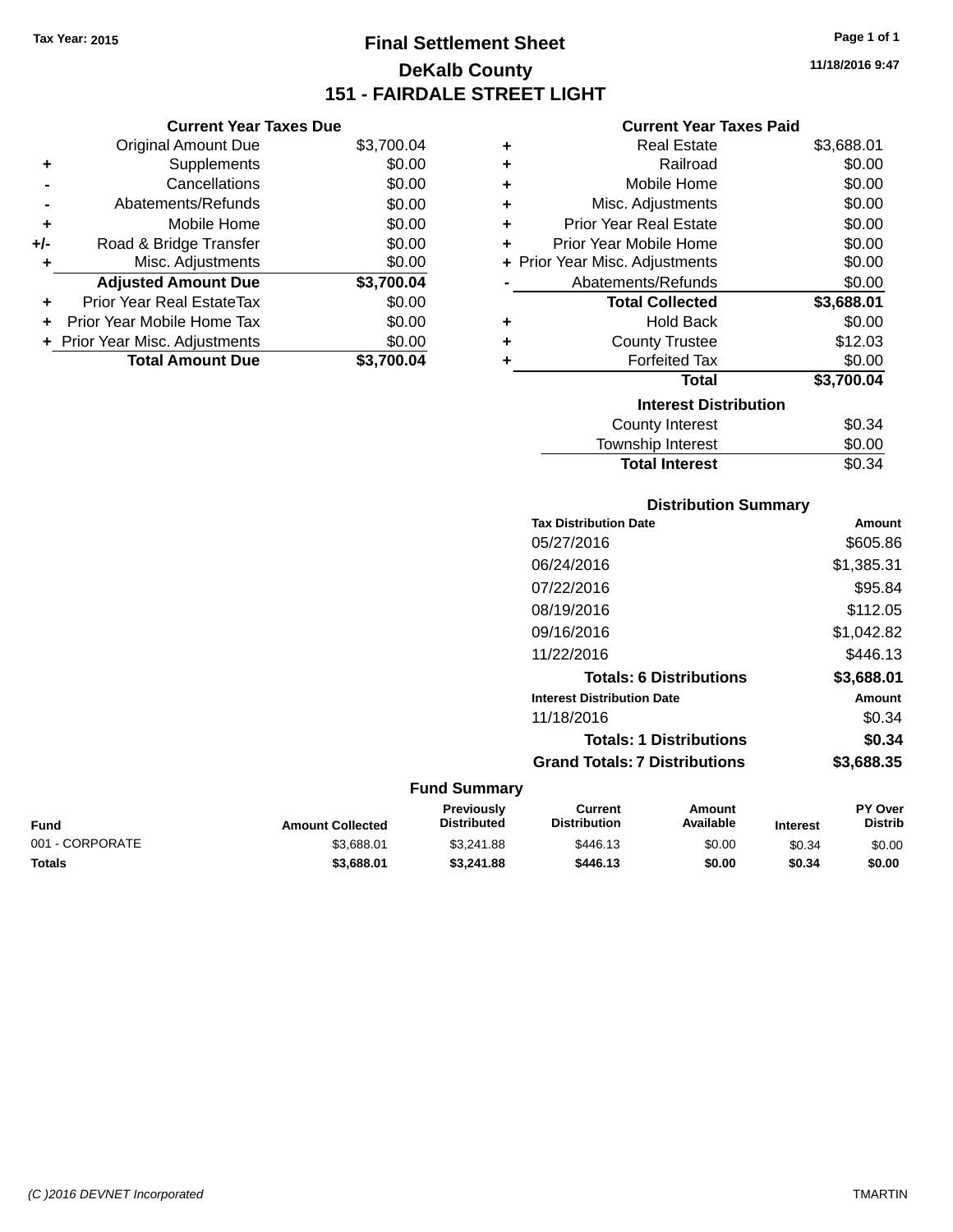### **Final Settlement Sheet Tax Year: 2015 Page 1 of 1 DeKalb County 152 - AFTON-PIERCE MULTI TWP**

**11/18/2016 9:47**

### **Current Year Taxes Paid**

| ٠ | <b>Real Estate</b>             | \$24,436.98 |
|---|--------------------------------|-------------|
| ٠ | Railroad                       | \$393.64    |
| ٠ | Mobile Home                    | \$0.69      |
| ÷ | Misc. Adjustments              | \$0.00      |
| ٠ | <b>Prior Year Real Estate</b>  | \$0.00      |
| ٠ | Prior Year Mobile Home         | \$0.00      |
|   | + Prior Year Misc. Adjustments | \$0.00      |
|   | Abatements/Refunds             | \$0.00      |
|   | <b>Total Collected</b>         | \$24,831.31 |
| ٠ | <b>Hold Back</b>               | \$0.00      |
| ٠ | <b>County Trustee</b>          | \$11.15     |
| ٠ | <b>Forfeited Tax</b>           | \$0.00      |
|   | <b>Total</b>                   | \$24,842.46 |
|   | <b>Interest Distribution</b>   |             |
|   | <b>County Interest</b>         | \$2.29      |
|   | <b>Township Interest</b>       | \$0.00      |

| <b>Distribution Summary</b>          |             |
|--------------------------------------|-------------|
| <b>Tax Distribution Date</b>         | Amount      |
| 05/27/2016                           | \$3,723.63  |
| 06/24/2016                           | \$10,351.57 |
| 07/22/2016                           | \$107.90    |
| 08/19/2016                           | \$360.18    |
| 09/16/2016                           | \$9,266.31  |
| 11/22/2016                           | \$1,021.72  |
| <b>Totals: 6 Distributions</b>       | \$24,831.31 |
| <b>Interest Distribution Date</b>    | Amount      |
| 11/18/2016                           | \$2.29      |
| <b>Totals: 1 Distributions</b>       | \$2.29      |
| <b>Grand Totals: 7 Distributions</b> | \$24.833.60 |

Total Interest \$2.29

### **Fund Summary**

| Fund                                    | <b>Amount Collected</b> | <b>Previously</b><br><b>Distributed</b> | Current<br><b>Distribution</b> | Amount<br>Available | <b>Interest</b> | <b>PY Over</b><br><b>Distrib</b> |
|-----------------------------------------|-------------------------|-----------------------------------------|--------------------------------|---------------------|-----------------|----------------------------------|
| 147 - ASSESSING PURPOSES<br>(multi-twp) | \$24.831.31             | \$23.809.59                             | \$1.021.72                     | \$0.00              | \$2.29          | \$0.00                           |
| <b>Totals</b>                           | \$24,831,31             | \$23,809.59                             | \$1.021.72                     | \$0.00              | \$2.29          | \$0.00                           |

|                | <b>Original Amount Due</b>       | \$24,869.79 |
|----------------|----------------------------------|-------------|
| ٠              | Supplements                      | \$0.00      |
|                | Cancellations                    | \$28.02     |
| $\blacksquare$ | Abatements/Refunds               | \$0.00      |
| ÷              | Mobile Home                      | \$0.69      |
| $+/-$          | Road & Bridge Transfer           | \$0.00      |
| ÷              | Misc. Adjustments                | \$0.00      |
|                | <b>Adjusted Amount Due</b>       | \$24,842.46 |
|                | <b>Prior Year Real EstateTax</b> | \$0.00      |
|                | Prior Year Mobile Home Tax       | \$0.00      |
|                | + Prior Year Misc. Adjustments   | \$0.00      |

| 'ear Misc. Adjustments  | \$0.00      |
|-------------------------|-------------|
| <b>Total Amount Due</b> | \$24,842.46 |

**Current Year Taxes Due**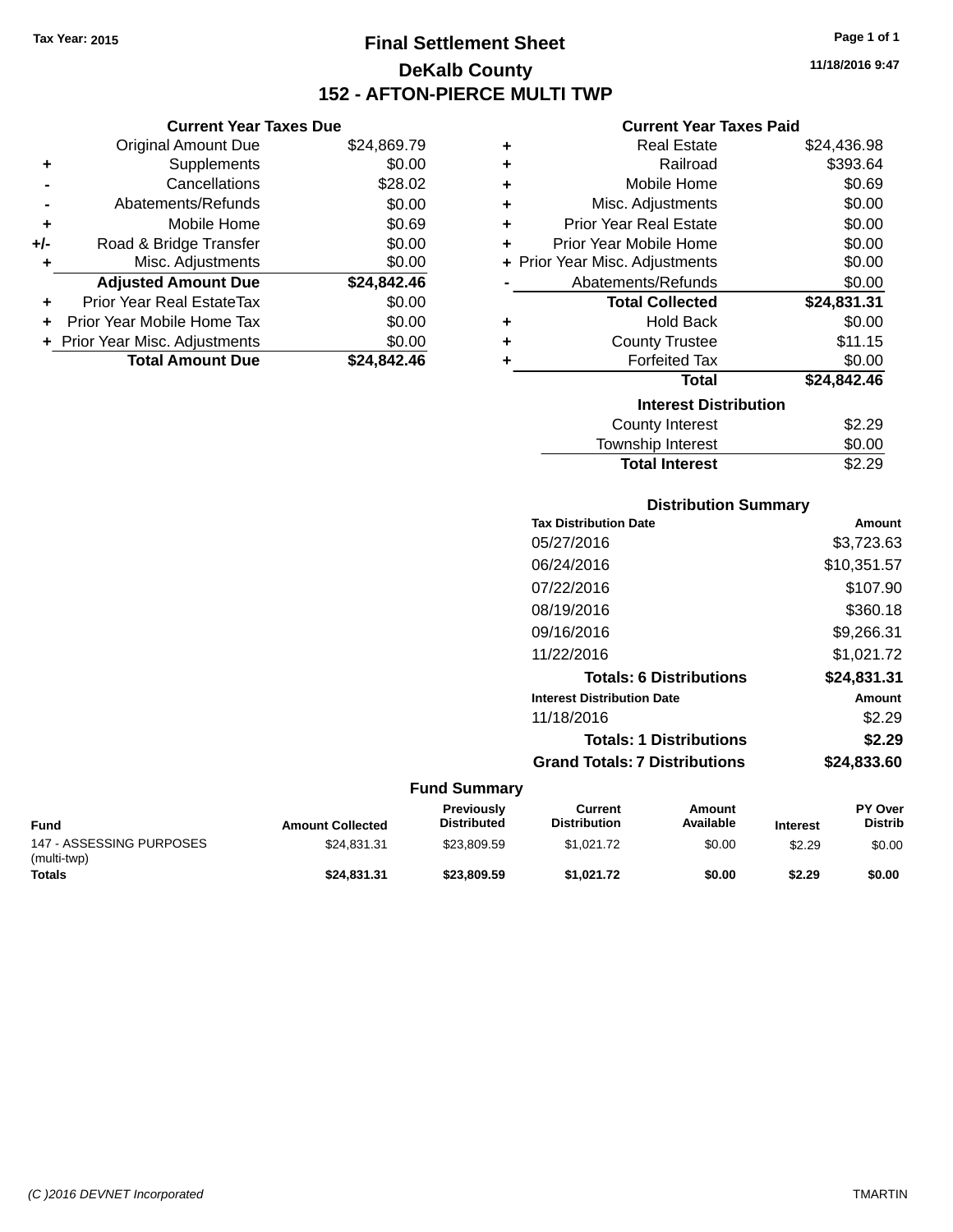### **Final Settlement Sheet Tax Year: 2015 Page 1 of 1 DeKalb County 153 - MILAN-MALTA MULTI-TWP**

**11/18/2016 9:47**

| <b>Current Year Taxes Paid</b> |  |  |  |
|--------------------------------|--|--|--|
|--------------------------------|--|--|--|

| 1.22 | ٠ | <b>Real Estate</b>             | \$13,046.43 |
|------|---|--------------------------------|-------------|
| 0.00 | ٠ | Railroad                       | \$363.46    |
| 7.01 | ÷ | Mobile Home                    | \$0.00      |
| 0.00 | ٠ | Misc. Adjustments              | \$0.00      |
| 0.00 | ÷ | <b>Prior Year Real Estate</b>  | (\$1.81)    |
| 0.00 | ÷ | Prior Year Mobile Home         | \$0.00      |
| 0.00 |   | + Prior Year Misc. Adjustments | \$0.00      |
| 4.21 |   | Abatements/Refunds             | \$0.00      |
| .81) |   | <b>Total Collected</b>         | \$13,408.08 |
| 0.00 | ٠ | <b>Hold Back</b>               | \$0.00      |
| 0.00 | ٠ | <b>County Trustee</b>          | \$4.32      |
| 2.40 | ٠ | <b>Forfeited Tax</b>           | \$0.00      |
|      |   | <b>Total</b>                   | \$13,412.40 |
|      |   | <b>Interest Distribution</b>   |             |
|      |   | <b>County Interest</b>         | \$1.23      |
|      |   |                                | ີ ລ         |

## $$1.23$ <br> $$0.00$ **Township Interest** Total Interest \$1.23

|  | <b>Distribution Summary</b> |  |
|--|-----------------------------|--|
|  |                             |  |

| <b>Tax Distribution Date</b>         | Amount      |
|--------------------------------------|-------------|
| 05/27/2016                           | \$2,369.32  |
| 06/24/2016                           | \$5,071.22  |
| 07/22/2016                           | \$66.70     |
| 08/19/2016                           | \$193.24    |
| 09/16/2016                           | \$5,509.56  |
| 11/22/2016                           | \$198.04    |
| <b>Totals: 6 Distributions</b>       | \$13,408.08 |
| <b>Interest Distribution Date</b>    | Amount      |
| 11/18/2016                           | \$1.23      |
| <b>Totals: 1 Distributions</b>       | \$1.23      |
| <b>Grand Totals: 7 Distributions</b> | \$13,409.31 |
|                                      |             |

#### **Fund Summary**

| Fund                                    | <b>Amount Collected</b> | <b>Previously</b><br><b>Distributed</b> | Current<br><b>Distribution</b> | Amount<br>Available | <b>Interest</b> | <b>PY Over</b><br><b>Distrib</b> |
|-----------------------------------------|-------------------------|-----------------------------------------|--------------------------------|---------------------|-----------------|----------------------------------|
| 147 - ASSESSING PURPOSES<br>(multi-twp) | \$13,408.08             | \$13,210.04                             | \$198.04                       | \$0.00              | \$1.23          | \$0.00                           |
| Totals                                  | \$13,408.08             | \$13,210.04                             | \$198.04                       | \$0.00              | \$1.23          | \$0.00                           |

|     | <b>Original Amount Due</b>       | \$13,421.22 |
|-----|----------------------------------|-------------|
| ٠   | Supplements                      | \$0.00      |
|     | Cancellations                    | \$7.01      |
|     | Abatements/Refunds               | \$0.00      |
| ٠   | Mobile Home                      | \$0.00      |
| +/- | Road & Bridge Transfer           | \$0.00      |
| ٠   | Misc. Adjustments                | \$0.00      |
|     | <b>Adjusted Amount Due</b>       | \$13,414.21 |
| ٠   | <b>Prior Year Real EstateTax</b> | (\$1.81)    |
| ٠   | Prior Year Mobile Home Tax       | \$0.00      |
|     | + Prior Year Misc. Adjustments   | \$0.00      |
|     | <b>Total Amount Due</b>          | \$13,412.40 |

**Current Year Taxes Due**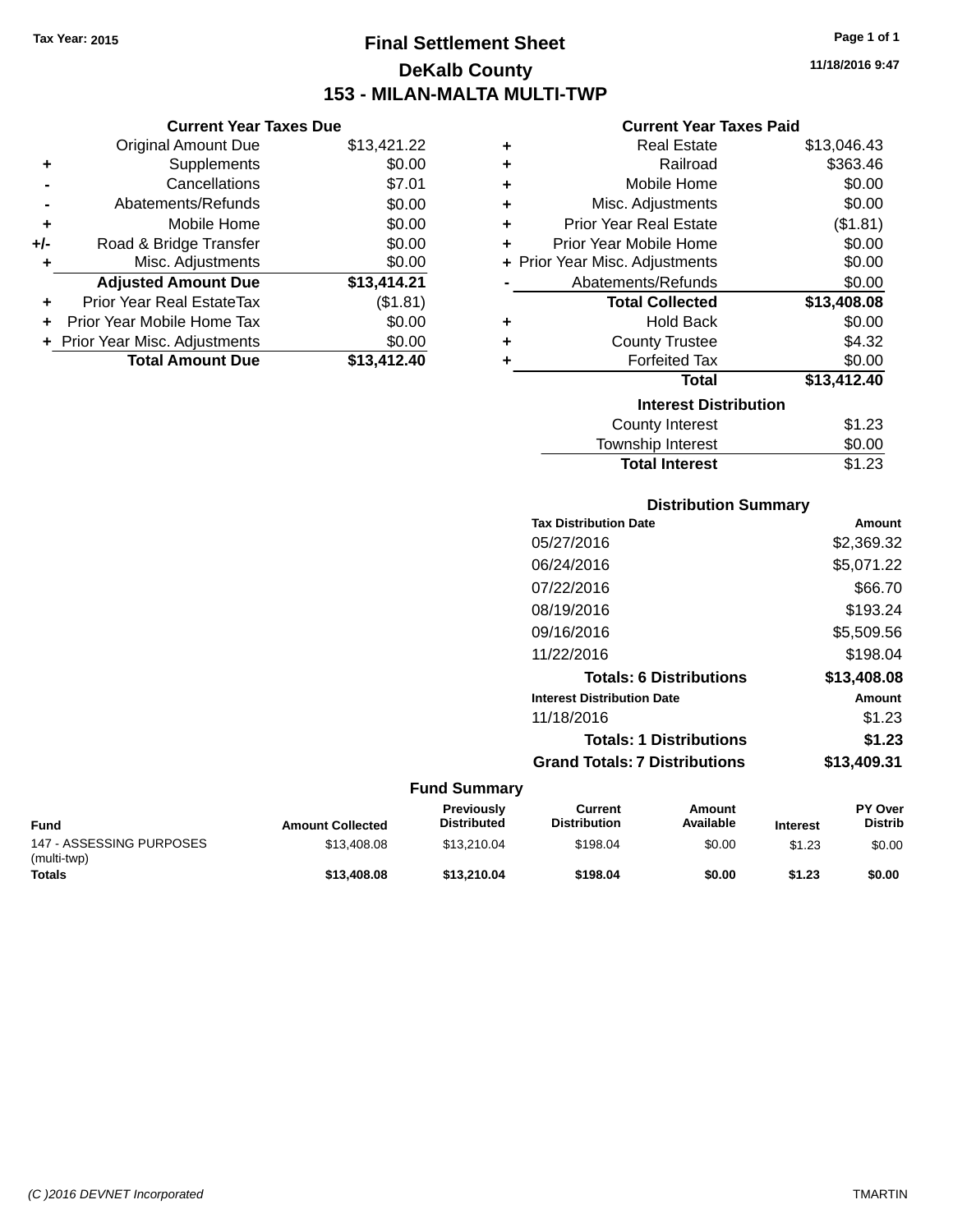### **Final Settlement Sheet Tax Year: 2015 Page 1 of 1 DeKalb County 154 - PAW PAW-SHABBONA MULT TWP**

### **Current Year Taxes Due**

|       | <b>Original Amount Due</b>     | \$12,999.50 |
|-------|--------------------------------|-------------|
| ٠     | Supplements                    | \$0.00      |
|       | Cancellations                  | \$5.73      |
|       | Abatements/Refunds             | \$0.00      |
| ٠     | Mobile Home                    | \$0.87      |
| $+/-$ | Road & Bridge Transfer         | \$0.00      |
| ٠     | Misc. Adjustments              | \$2.56      |
|       | <b>Adjusted Amount Due</b>     | \$12,997.20 |
| ÷     | Prior Year Real EstateTax      | \$0.00      |
|       | Prior Year Mobile Home Tax     | \$0.00      |
|       | + Prior Year Misc. Adjustments | \$0.00      |
|       | <b>Total Amount Due</b>        | \$12.997.20 |

|   | <b>Current Year Taxes Paid</b> |             |
|---|--------------------------------|-------------|
| ٠ | <b>Real Estate</b>             | \$12,416.26 |
| ÷ | Railroad                       | \$574.90    |
| ٠ | Mobile Home                    | \$0.87      |
| ٠ | Misc. Adjustments              | \$2.56      |
| ÷ | <b>Prior Year Real Estate</b>  | \$0.00      |
| ٠ | Prior Year Mobile Home         | \$0.00      |
|   | + Prior Year Misc. Adjustments | \$0.00      |
|   | Abatements/Refunds             | \$0.00      |
|   | <b>Total Collected</b>         | \$12,994.59 |
| ٠ | <b>Hold Back</b>               | \$0.00      |
| ٠ | <b>County Trustee</b>          | \$2.61      |
| ٠ | <b>Forfeited Tax</b>           | \$0.00      |
|   | <b>Total</b>                   | \$12,997.20 |
|   | <b>Interest Distribution</b>   |             |
|   | County Interest                | S1 20       |

| <b>Total Interest</b>  | \$1.20 |
|------------------------|--------|
| Township Interest      | \$0.00 |
| <b>County Interest</b> | \$1.20 |

### **Distribution Summary**

| <b>Tax Distribution Date</b>         | Amount      |
|--------------------------------------|-------------|
| 05/27/2016                           | \$1,801.23  |
| 06/24/2016                           | \$5,351.20  |
| 07/22/2016                           | \$100.93    |
| 08/19/2016                           | \$150.61    |
| 09/16/2016                           | \$5.313.43  |
| 11/22/2016                           | \$277.19    |
| <b>Totals: 6 Distributions</b>       | \$12,994.59 |
| <b>Interest Distribution Date</b>    | Amount      |
| 11/18/2016                           | \$1.20      |
| <b>Totals: 1 Distributions</b>       | \$1.20      |
| <b>Grand Totals: 7 Distributions</b> | \$12,995.79 |
|                                      |             |

### **Fund Summary**

| <b>Fund</b>                             | <b>Amount Collected</b> | <b>Previously</b><br><b>Distributed</b> | Current<br><b>Distribution</b> | Amount<br>Available | <b>Interest</b> | <b>PY Over</b><br><b>Distrib</b> |
|-----------------------------------------|-------------------------|-----------------------------------------|--------------------------------|---------------------|-----------------|----------------------------------|
| 147 - ASSESSING PURPOSES<br>(multi-twp) | \$12.994.59             | \$12,717.40                             | \$277.19                       | \$0.00              | \$1.20          | \$0.00                           |
| <b>Totals</b>                           | \$12,994.59             | \$12.717.40                             | \$277.19                       | \$0.00              | \$1.20          | \$0.00                           |

### **Miscellaneous Adjustment Detail**

| <u>Year Source</u>      | <b>Account Type</b>                      | <b>Amount Adjustment Description</b>                          |
|-------------------------|------------------------------------------|---------------------------------------------------------------|
| 2015 RE - Real Estate   | Pavmt In Lieu of Tax                     | \$2.46 HOUSING AUTHORITY SEQUOYA APARTMENTS by TBA            |
|                         | 2015 RE - Real Estate Back Tax Collected | \$0.10 FEDERAL NAT'L MORTGAGE REDEMPTION 16-02-100-005 by TBA |
| <b>Totals 2 entries</b> |                                          | \$2.56                                                        |

**11/18/2016 9:47**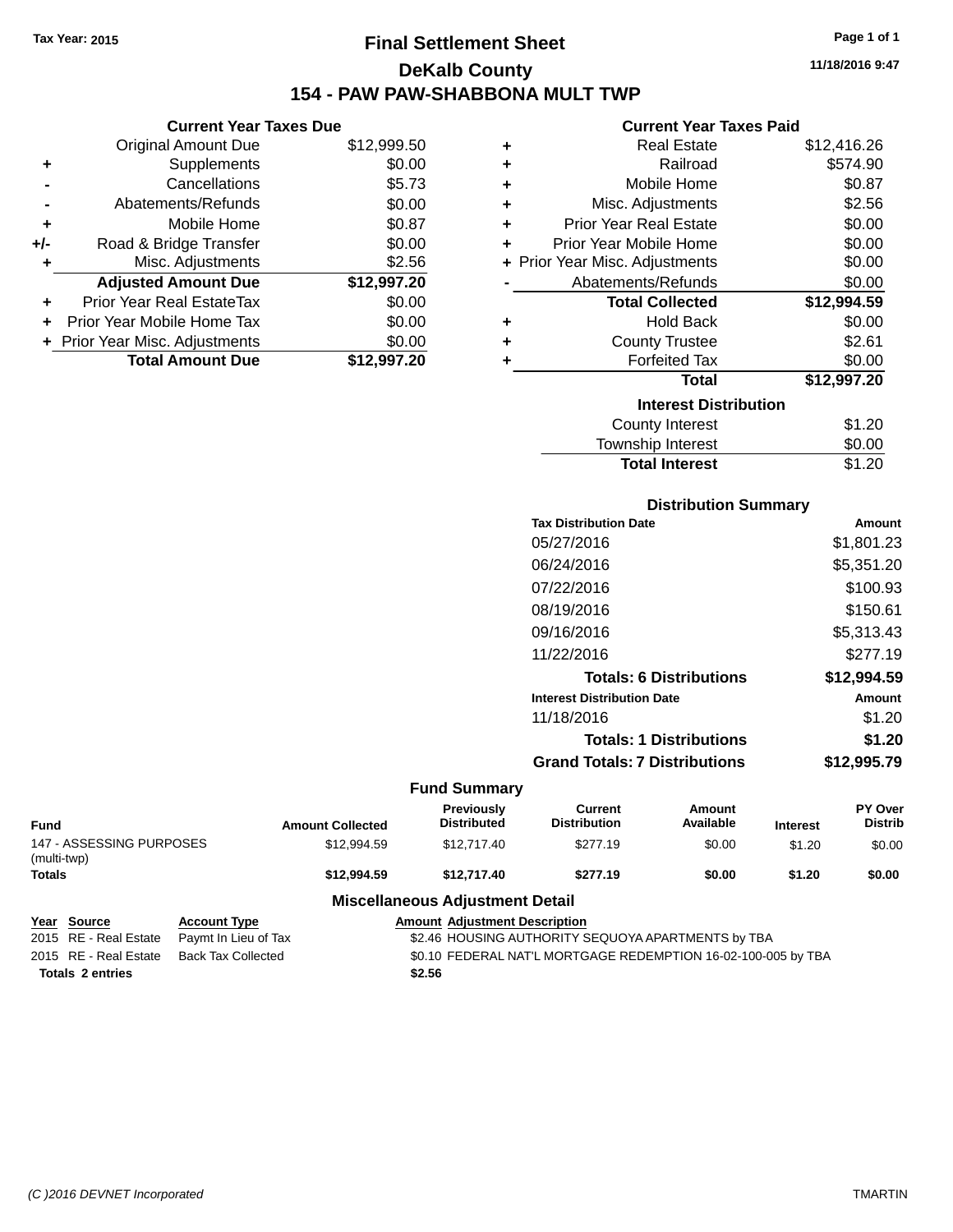**Current Year Taxes Due** Original Amount Due \$11,842.04

**Adjusted Amount Due \$11,833.53**

**Total Amount Due \$11,833.53**

**+** Supplements \$0.00 **-** Cancellations \$9.26 **-** Abatements/Refunds \$0.00 **+** Mobile Home \$0.75 **+/-** Road & Bridge Transfer \$0.00<br> **+** Misc. Adjustments \$0.00

**+** Prior Year Real EstateTax \$0.00 **+** Prior Year Mobile Home Tax \$0.00 **+ Prior Year Misc. Adjustments**  $$0.00$ 

**+** Misc. Adjustments

### **Final Settlement Sheet Tax Year: 2015 Page 1 of 1 DeKalb County 155 - SOUTH GROVE-MAYFIELD MULT**

**11/18/2016 9:47**

#### **Current Year Taxes Paid**

| ٠ | <b>Real Estate</b>             | \$11,832.78 |
|---|--------------------------------|-------------|
| ٠ | Railroad                       | \$0.00      |
| ٠ | Mobile Home                    | \$0.75      |
| ÷ | Misc. Adjustments              | \$0.00      |
| ÷ | <b>Prior Year Real Estate</b>  | \$0.00      |
| ÷ | Prior Year Mobile Home         | \$0.00      |
|   | + Prior Year Misc. Adjustments | \$0.00      |
|   | Abatements/Refunds             | \$0.00      |
|   | <b>Total Collected</b>         | \$11,833.53 |
| ٠ | <b>Hold Back</b>               | \$0.00      |
| ٠ | <b>County Trustee</b>          | \$0.00      |
| ٠ | <b>Forfeited Tax</b>           | \$0.00      |
|   | <b>Total</b>                   | \$11,833.53 |
|   | <b>Interest Distribution</b>   |             |
|   | County Interest                | \$1.09      |
|   | Township Interest              | \$0.00      |

| <b>Distribution Summary</b>          |             |
|--------------------------------------|-------------|
| <b>Tax Distribution Date</b>         | Amount      |
| 05/27/2016                           | \$940.60    |
| 06/24/2016                           | \$5,671.49  |
| 07/22/2016                           | \$67.77     |
| 08/19/2016                           | \$220.23    |
| 09/16/2016                           | \$4,687.09  |
| 11/22/2016                           | \$246.35    |
| <b>Totals: 6 Distributions</b>       | \$11,833.53 |
| <b>Interest Distribution Date</b>    | Amount      |
| 11/18/2016                           | \$1.09      |
| <b>Totals: 1 Distributions</b>       | \$1.09      |
| <b>Grand Totals: 7 Distributions</b> | \$11,834.62 |

**Total Interest** \$1.09

#### **Fund Summary**

| <b>Fund</b>                             | <b>Amount Collected</b> | <b>Previously</b><br><b>Distributed</b> | Current<br><b>Distribution</b> | Amount<br>Available | <b>Interest</b> | <b>PY Over</b><br><b>Distrib</b> |
|-----------------------------------------|-------------------------|-----------------------------------------|--------------------------------|---------------------|-----------------|----------------------------------|
| 147 - ASSESSING PURPOSES<br>(multi-twp) | \$11.833.53             | \$11.587.18                             | \$246.35                       | \$0.00              | \$1.09          | \$0.00                           |
| <b>Totals</b>                           | \$11.833.53             | \$11,587.18                             | \$246.35                       | \$0.00              | \$1.09          | \$0.00                           |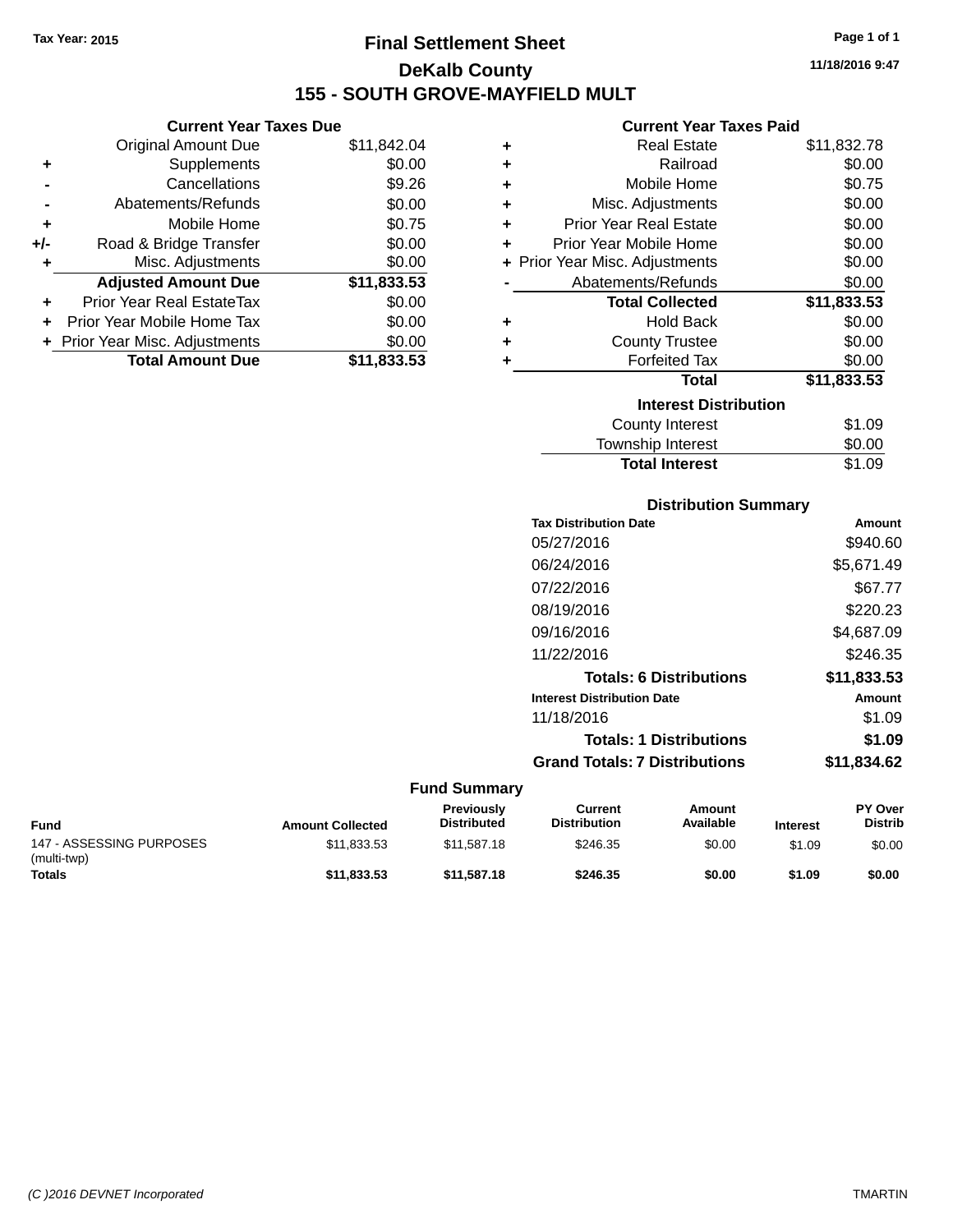### **Final Settlement Sheet Tax Year: 2015 Page 1 of 1 DeKalb County 156 - VICTOR-SOMONAUK MULTI TWP**

**Current Year Taxes Due**

|       | <b>Original Amount Due</b>       | \$22,603.01 |
|-------|----------------------------------|-------------|
| ٠     | Supplements                      | \$0.00      |
|       | Cancellations                    | \$31.02     |
|       | Abatements/Refunds               | \$0.00      |
| ٠     | Mobile Home                      | \$0.57      |
| $+/-$ | Road & Bridge Transfer           | \$0.00      |
| ٠     | Misc. Adjustments                | \$6.96      |
|       | <b>Adjusted Amount Due</b>       | \$22,579.52 |
|       | <b>Prior Year Real EstateTax</b> | \$6.94      |
|       | Prior Year Mobile Home Tax       | \$0.00      |
|       | + Prior Year Misc. Adjustments   | \$0.00      |
|       | <b>Total Amount Due</b>          | \$22,586,46 |

| <b>Current Year Taxes Paid</b> |  |  |  |
|--------------------------------|--|--|--|
|--------------------------------|--|--|--|

| ÷ | Real Estate                   | \$22,263.51 |
|---|-------------------------------|-------------|
| ÷ | Railroad                      | \$308.48    |
| ٠ | Mobile Home                   | \$0.57      |
| ٠ | Misc. Adjustments             | \$6.96      |
| ٠ | <b>Prior Year Real Estate</b> | \$6.94      |
| ٠ | Prior Year Mobile Home        | \$0.00      |
| ÷ | Prior Year Misc. Adjustments  | \$0.00      |
|   | Abatements/Refunds            | \$0.00      |
|   | <b>Total Collected</b>        | \$22,586.46 |
| ٠ | <b>Hold Back</b>              | \$0.00      |
| ٠ | <b>County Trustee</b>         | \$0.00      |
| ٠ | <b>Forfeited Tax</b>          | \$0.00      |
|   | <b>Total</b>                  | \$22,586.46 |
|   | <b>Interest Distribution</b>  |             |
|   | County Interest               | \$2.08      |
|   | <b>Township Interest</b>      | \$0.00      |
|   | <b>Total Interest</b>         | \$2.08      |

| <b>Distribution Summary</b>          |               |
|--------------------------------------|---------------|
| <b>Tax Distribution Date</b>         | Amount        |
| 05/27/2016                           | \$2,674.95    |
| 06/24/2016                           | \$10,163.22   |
| 07/22/2016                           | \$271.33      |
| 08/19/2016                           | \$455.92      |
| 09/16/2016                           | \$8.476.64    |
| 11/22/2016                           | \$544.40      |
| <b>Totals: 6 Distributions</b>       | \$22,586.46   |
| <b>Interest Distribution Date</b>    | <b>Amount</b> |
| 11/18/2016                           | \$2.08        |
| <b>Totals: 1 Distributions</b>       | \$2.08        |
| <b>Grand Totals: 7 Distributions</b> | \$22.588.54   |

### **Fund Summary**

| Fund                                    |                     | <b>Amount Collected</b> | Previously<br><b>Distributed</b>       | Current<br><b>Distribution</b> | <b>Amount</b><br>Available | <b>Interest</b> | <b>PY Over</b><br><b>Distrib</b> |
|-----------------------------------------|---------------------|-------------------------|----------------------------------------|--------------------------------|----------------------------|-----------------|----------------------------------|
| 147 - ASSESSING PURPOSES<br>(multi-twp) |                     | \$22,586.46             | \$22,042.06                            | \$544.40                       | \$0.00                     | \$2.08          | \$0.00                           |
| <b>Totals</b>                           |                     | \$22,586,46             | \$22,042.06                            | \$544.40                       | \$0.00                     | \$2.08          | \$0.00                           |
|                                         |                     |                         | <b>Miscellaneous Adjustment Detail</b> |                                |                            |                 |                                  |
| Year<br><b>Source</b>                   | <b>Account Type</b> |                         | <b>Amount Adiustment Description</b>   |                                |                            |                 |                                  |

2015 RE - Real Estate Back Tax Collected **66.96 PASSERO REDEMPTION 18-28-427-003 by TBA Totals \$6.96 1 entries**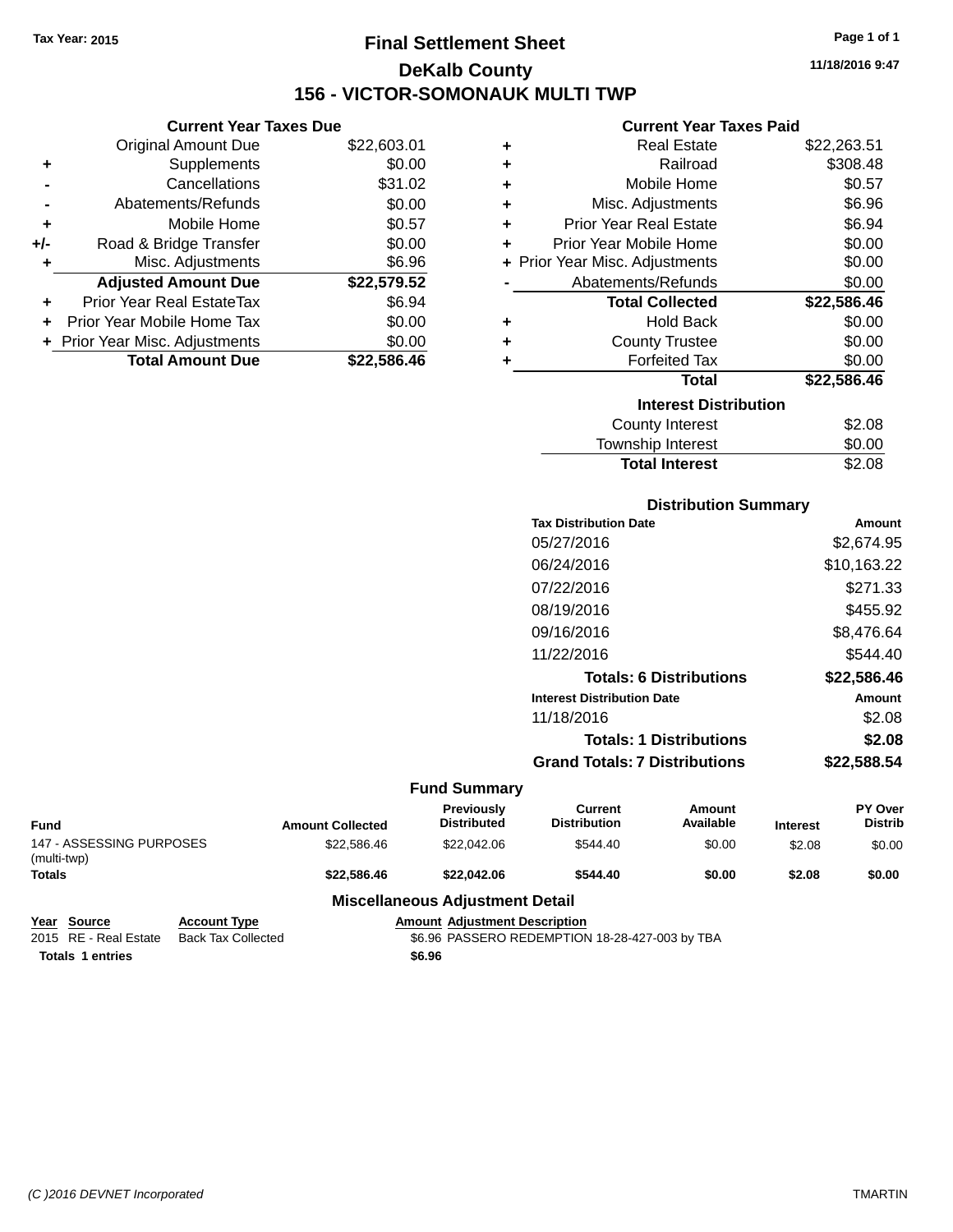### **Final Settlement Sheet Tax Year: 2015 Page 1 of 2 DeKalb County 157 - GENOA PUBLIC LIBRARY DIST**

### **Current Year Taxes Due**

|       | <b>Original Amount Due</b>       | \$230,115.79 |
|-------|----------------------------------|--------------|
| ٠     | Supplements                      | \$37.83      |
|       | Cancellations                    | \$480.12     |
|       | Abatements/Refunds               | \$6.65       |
| ٠     | Mobile Home                      | \$191.84     |
| $+/-$ | Road & Bridge Transfer           | \$0.00       |
| ÷     | Misc. Adjustments                | \$17.66      |
|       | <b>Adjusted Amount Due</b>       | \$229,876.35 |
|       | <b>Prior Year Real EstateTax</b> | (\$218.47)   |
|       | Prior Year Mobile Home Tax       | \$1.56       |
|       | + Prior Year Misc. Adjustments   | \$5.76       |
|       | <b>Total Amount Due</b>          | \$229,665.20 |

### **Current Year Taxes Paid**

| ٠ | <b>Real Estate</b>             | \$228,922.52 |
|---|--------------------------------|--------------|
| ٠ | Railroad                       | \$683.08     |
| ٠ | Mobile Home                    | \$184.09     |
| ٠ | Misc. Adjustments              | \$17.66      |
| ٠ | <b>Prior Year Real Estate</b>  | (\$218.47)   |
| ٠ | Prior Year Mobile Home         | \$1.56       |
|   | + Prior Year Misc. Adjustments | \$5.76       |
|   | Abatements/Refunds             | \$6.65       |
|   | <b>Total Collected</b>         | \$229,589.55 |
| ٠ | <b>Hold Back</b>               | \$0.00       |
| ٠ | <b>County Trustee</b>          | \$75.65      |
| ٠ | <b>Forfeited Tax</b>           | \$0.00       |
|   | <b>Total</b>                   | \$229,665.20 |
|   | <b>Interest Distribution</b>   |              |
|   | <b>County Interest</b>         | \$21.13      |
|   | Townshin Interest              | ፍስ ሰስ        |

| <b>Total Interest</b> | \$21.13 |
|-----------------------|---------|
| Township Interest     | \$0.00  |
| County Interest       | \$21.13 |

### **Distribution Summary**

| <b>Tax Distribution Date</b>         | Amount       |
|--------------------------------------|--------------|
| 05/27/2016                           | \$22.364.10  |
| 06/24/2016                           | \$95,161.30  |
| 07/22/2016                           | \$3,028.23   |
| 08/19/2016                           | \$5,367.86   |
| 09/16/2016                           | \$93,605.22  |
| 11/22/2016                           | \$10,062.84  |
| <b>Totals: 6 Distributions</b>       | \$229,589.55 |
| <b>Interest Distribution Date</b>    | Amount       |
| 11/18/2016                           | \$21.13      |
| <b>Totals: 1 Distributions</b>       | \$21.13      |
| <b>Grand Totals: 7 Distributions</b> | \$229,610.68 |

### **Fund Summary**

| Fund                                    | <b>Amount Collected</b> | <b>Previously</b><br><b>Distributed</b> | Current<br><b>Distribution</b> | Amount<br>Available | <b>Interest</b> | <b>PY Over</b><br><b>Distrib</b> |
|-----------------------------------------|-------------------------|-----------------------------------------|--------------------------------|---------------------|-----------------|----------------------------------|
| 001 - CORPORATE                         | \$211,141.16            | \$201.886.82                            | \$9.254.34                     | \$0.00              | \$19.41         | \$0.00                           |
| 004 - OPERATIONS & MAINTENANCE          | \$13,528.34             | \$12,935.40                             | \$592.94                       | \$0.00              | \$1.25          | \$0.00                           |
| $005 - I. M. R. F.$                     | \$491.31                | \$469.80                                | \$21.51                        | \$0.00              | \$0.05          | \$0.00                           |
| 027 - AUDIT                             | \$3,446.12              | \$3.295.09                              | \$151.03                       | \$0.00              | \$0.32          | \$0.00                           |
| 035 - TORT JUDGEMENTS/LIABILITY<br>INS. | \$491.31                | \$469.80                                | \$21.51                        | \$0.00              | \$0.05          | \$0.00                           |
| 047 - SOCIAL SECURITY                   | \$491.31                | \$469.80                                | \$21.51                        | \$0.00              | \$0.05          | \$0.00                           |
| <b>Totals</b>                           | \$229.589.55            | \$219,526.71                            | \$10,062.84                    | \$0.00              | \$21.13         | \$0.00                           |

### **Miscellaneous Adjustment Detail**

| <u>Year Source</u>                       | <b>Account Type</b>       |         | <b>Amount Adjustment Description</b>                         |
|------------------------------------------|---------------------------|---------|--------------------------------------------------------------|
| 2014 RE - Real Estate                    | <b>Back Tax Collected</b> |         | \$3.65 RIVERBEND DEVELOPMENT REDEMPTION 02-24-452-011 by TBA |
| 2015 RE - Real Estate Back Tax Collected |                           |         | \$17.66 NIKOLS REDEMPTION 03-19-429-033 by TBA               |
| 2015 MH - Mobile Home Back Tax Collected |                           |         | \$2.11 GOULD REDEMPTION 03-30-131-001 0087O by TBA           |
| <b>Totals 3 entries</b>                  |                           | \$23.42 |                                                              |

**11/18/2016 9:47**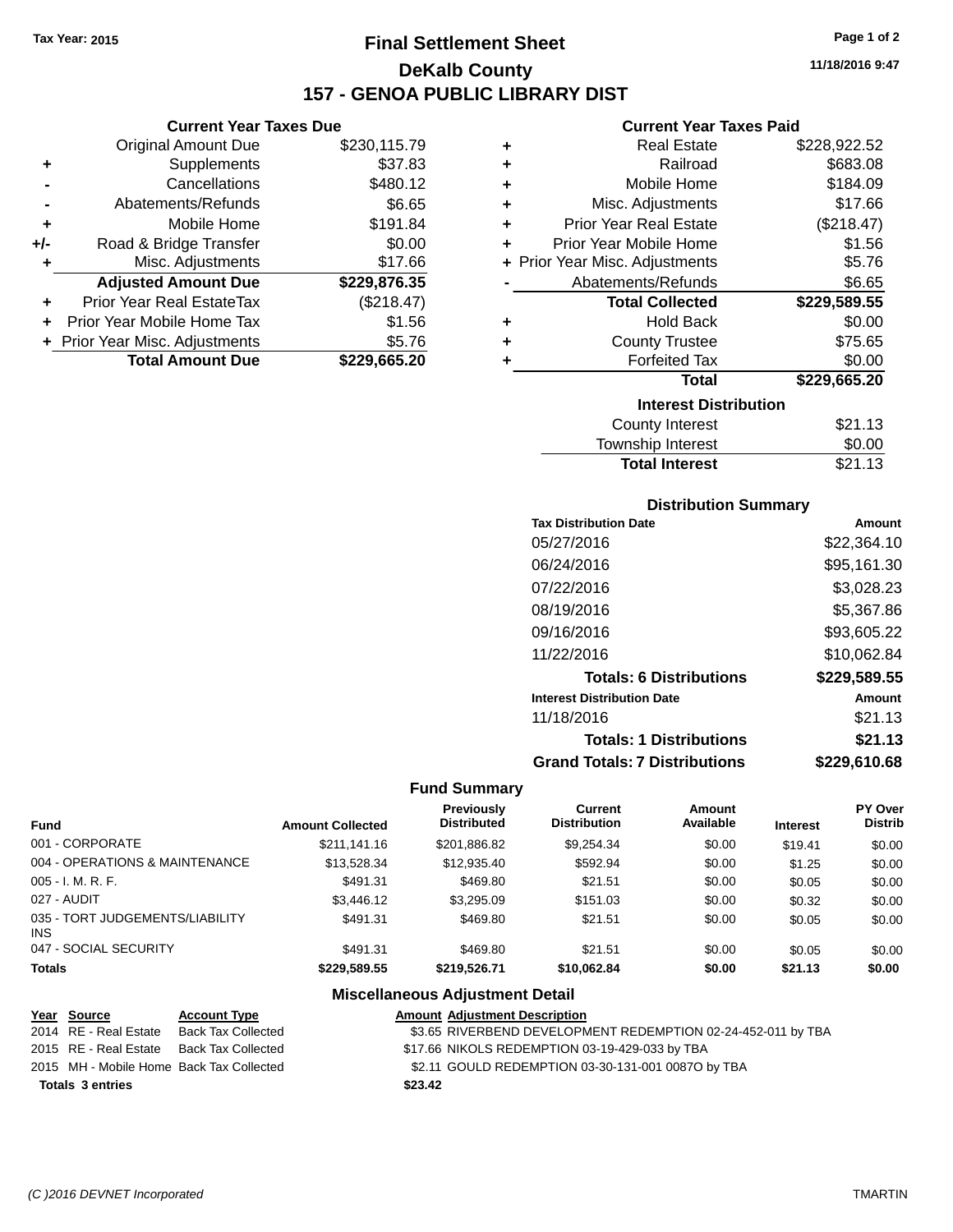### **Final Settlement Sheet Tax Year: 2015 Page 2 of 2 DeKalb County Abatement Detail**

**11/18/2016 9:47**

**Year Source Account Type Amount Adjustment Description** \$6.65 PTAB INTEREST REFUND 03-29-152-012 by TBA

**Totals \$6.65 1 entries**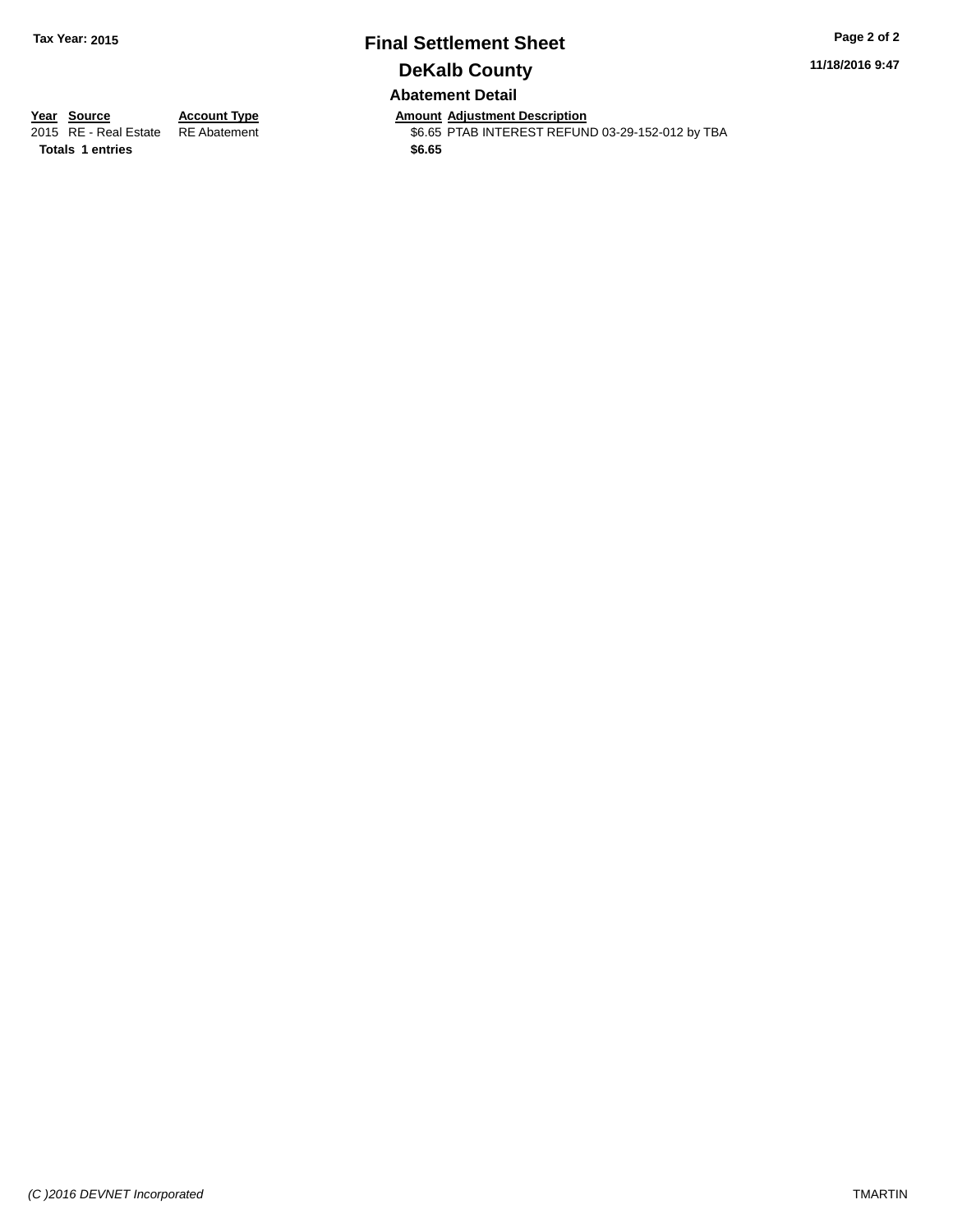### **Final Settlement Sheet Tax Year: 2015 Page 1 of 1 DeKalb County 158 - DEKALB TIF1**

#### **Current Year Taxes Due**

|       | <b>Original Amount Due</b>     | \$4,388,054.56 |
|-------|--------------------------------|----------------|
| ٠     | Supplements                    | \$0.00         |
|       | Cancellations                  | \$62,680.56    |
|       | Abatements/Refunds             | \$0.00         |
| ÷     | Mobile Home                    | \$0.00         |
| $+/-$ | Road & Bridge Transfer         | \$0.00         |
| ٠     | Misc. Adjustments              | \$0.00         |
|       | <b>Adjusted Amount Due</b>     | \$4,325,374.00 |
|       | Prior Year Real EstateTax      | (\$8,571.38)   |
|       | Prior Year Mobile Home Tax     | \$0.00         |
|       | + Prior Year Misc. Adjustments | \$0.00         |
|       | <b>Total Amount Due</b>        | \$4,316,802.62 |

### **Current Year Taxes Paid**

| ٠ | <b>Real Estate</b>             | \$4,314,093.64 |
|---|--------------------------------|----------------|
| ٠ | Railroad                       | \$0.00         |
| ÷ | Mobile Home                    | \$0.00         |
| ٠ | Misc. Adjustments              | \$0.00         |
| ٠ | <b>Prior Year Real Estate</b>  | (\$8,571.38)   |
| ٠ | Prior Year Mobile Home         | \$0.00         |
|   | + Prior Year Misc. Adjustments | \$0.00         |
|   | Abatements/Refunds             | \$0.00         |
|   | <b>Total Collected</b>         | \$4,305,522.26 |
| ٠ | <b>Hold Back</b>               | \$0.00         |
| ٠ | <b>County Trustee</b>          | \$11,280.36    |
| ٠ | <b>Forfeited Tax</b>           | \$0.00         |
|   | Total                          | \$4,316,802.62 |
|   | <b>Interest Distribution</b>   |                |
|   | County Interact                | חר אחרים       |

| County Interest       | \$396.20 |
|-----------------------|----------|
| Township Interest     | \$0.00   |
| <b>Total Interest</b> | \$396.20 |

### **Distribution Summary**

| <b>Tax Distribution Date</b>         | Amount         |
|--------------------------------------|----------------|
| 05/27/2016                           | \$373.314.39   |
| 06/24/2016                           | \$1,908,812.01 |
| 07/22/2016                           | \$29,941.26    |
| 08/19/2016                           | \$90,898.12    |
| 09/16/2016                           | \$1,708,802.28 |
| 11/22/2016                           | \$193,754.20   |
| <b>Totals: 6 Distributions</b>       | \$4,305,522.26 |
| <b>Interest Distribution Date</b>    | Amount         |
| 11/18/2016                           | \$396.20       |
| <b>Totals: 1 Distributions</b>       | \$396.20       |
| <b>Grand Totals: 7 Distributions</b> | \$4.305.918.46 |
|                                      |                |

### **Fund Summary**

| Fund            | <b>Amount Collected</b> | Previously<br>Distributed | Current<br><b>Distribution</b> | Amount<br>Available | <b>Interest</b> | <b>PY Over</b><br><b>Distrib</b> |
|-----------------|-------------------------|---------------------------|--------------------------------|---------------------|-----------------|----------------------------------|
| 001 - CORPORATE | \$4.305.522.26          | \$4,111,768,06            | \$193.754.20                   | \$0.00              | \$396.20        | \$0.00                           |
| Totals          | \$4,305,522,26          | \$4.111.768.06            | \$193.754.20                   | \$0.00              | \$396.20        | \$0.00                           |

```
Year Source Account Type Account Type Amount Adjustment Description<br>2014 RE - Real Estate Back Tax Collected $0.00 IGNELZI REDEMPTION O
                                                              $0.00 IGNELZI REDEMPTION 08-23-156-014 by TBA
 Totals 1 entries $0.00
```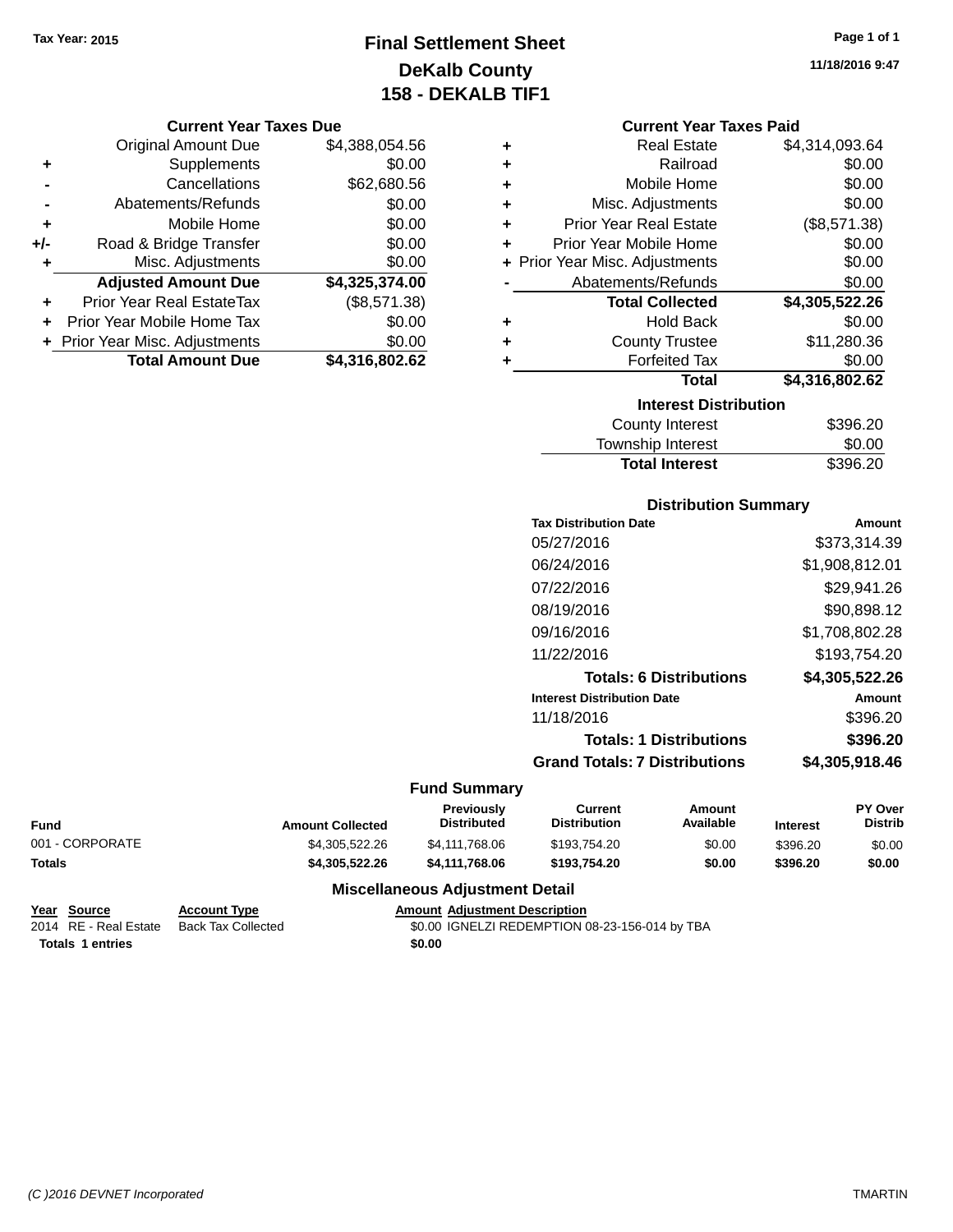### **Final Settlement Sheet Tax Year: 2015 Page 1 of 1 DeKalb County 159 - DEKALB TIF2**

### **Current Year Taxes Due**

|       | <b>Original Amount Due</b>       | \$1,187,454.28 |
|-------|----------------------------------|----------------|
| ٠     | Supplements                      | \$797.74       |
|       | Cancellations                    | \$2,072.28     |
|       | Abatements/Refunds               | \$0.00         |
| ٠     | Mobile Home                      | \$0.00         |
| $+/-$ | Road & Bridge Transfer           | \$0.00         |
| ٠     | Misc. Adjustments                | \$0.00         |
|       | <b>Adjusted Amount Due</b>       | \$1,186,179.74 |
|       | <b>Prior Year Real EstateTax</b> | (\$4,962.18)   |
|       | Prior Year Mobile Home Tax       | \$0.00         |
|       | + Prior Year Misc. Adjustments   | \$0.00         |
|       | <b>Total Amount Due</b>          | \$1,181,217.56 |

#### **Current Year Taxes Paid**

| ٠ | <b>Real Estate</b>             | \$1,186,179.74 |  |  |
|---|--------------------------------|----------------|--|--|
| ٠ | Railroad                       | \$0.00         |  |  |
| ٠ | Mobile Home                    | \$0.00         |  |  |
| ٠ | Misc. Adjustments              | \$0.00         |  |  |
| ٠ | <b>Prior Year Real Estate</b>  | (\$4,962.18)   |  |  |
| ٠ | Prior Year Mobile Home         | \$0.00         |  |  |
|   | + Prior Year Misc. Adjustments | \$0.00         |  |  |
|   | Abatements/Refunds             | \$0.00         |  |  |
|   | <b>Total Collected</b>         | \$1,181,217.56 |  |  |
| ٠ | <b>Hold Back</b>               | \$0.00         |  |  |
| ÷ | <b>County Trustee</b>          | \$0.00         |  |  |
| ٠ | <b>Forfeited Tax</b>           | \$0.00         |  |  |
|   | <b>Total</b>                   | \$1,181,217.56 |  |  |
|   | <b>Interest Distribution</b>   |                |  |  |
|   | <b>County Interest</b>         | \$108.70       |  |  |

### Township Interest \$0.00<br>
Total Interest \$108.70 **Total Interest**

| <b>Distribution Summary</b>          |                |  |  |  |
|--------------------------------------|----------------|--|--|--|
| <b>Tax Distribution Date</b>         | Amount         |  |  |  |
| 05/27/2016                           | \$59.400.90    |  |  |  |
| 06/24/2016                           | \$523,544.44   |  |  |  |
| 07/22/2016                           | \$7.731.45     |  |  |  |
| 08/19/2016                           | \$10,226.46    |  |  |  |
| 09/16/2016                           | \$519,067.00   |  |  |  |
| 11/22/2016                           | \$61,247.31    |  |  |  |
| <b>Totals: 6 Distributions</b>       | \$1,181,217.56 |  |  |  |
| <b>Interest Distribution Date</b>    | Amount         |  |  |  |
| 11/18/2016                           | \$108.70       |  |  |  |
| <b>Totals: 1 Distributions</b>       | \$108.70       |  |  |  |
| <b>Grand Totals: 7 Distributions</b> | \$1,181,326.26 |  |  |  |

### **Fund Summary**

| <b>Fund</b>     | <b>Amount Collected</b> | Previously<br>Distributed | Current<br><b>Distribution</b> | Amount<br>Available | Interest | <b>PY Over</b><br>Distrib |
|-----------------|-------------------------|---------------------------|--------------------------------|---------------------|----------|---------------------------|
| 001 - CORPORATE | \$1.181.217.56          | \$1.119.970.25            | \$61.247.31                    | \$0.00              | \$108.70 | \$0.00                    |
| <b>Totals</b>   | \$1.181.217.56          | \$1.119.970.25            | \$61.247.31                    | \$0.00              | \$108.70 | \$0.00                    |

|                         | <u>Year Source</u> | <b>Account Type</b>                        |        | <b>Amount Adjustment Description</b>         |
|-------------------------|--------------------|--------------------------------------------|--------|----------------------------------------------|
|                         |                    | 2015 RE - Real Estate Paymt In Lieu of Tax |        | \$0.00 HOUSING AUTHORITY DEKALB UNITS by TBA |
|                         |                    | 2015 RE - Real Estate Pavmt In Lieu of Tax |        | \$0.00 HOUSING AUTHORITY DEKALB UNITS by TBA |
| <b>Totals 2 entries</b> |                    |                                            | \$0.00 |                                              |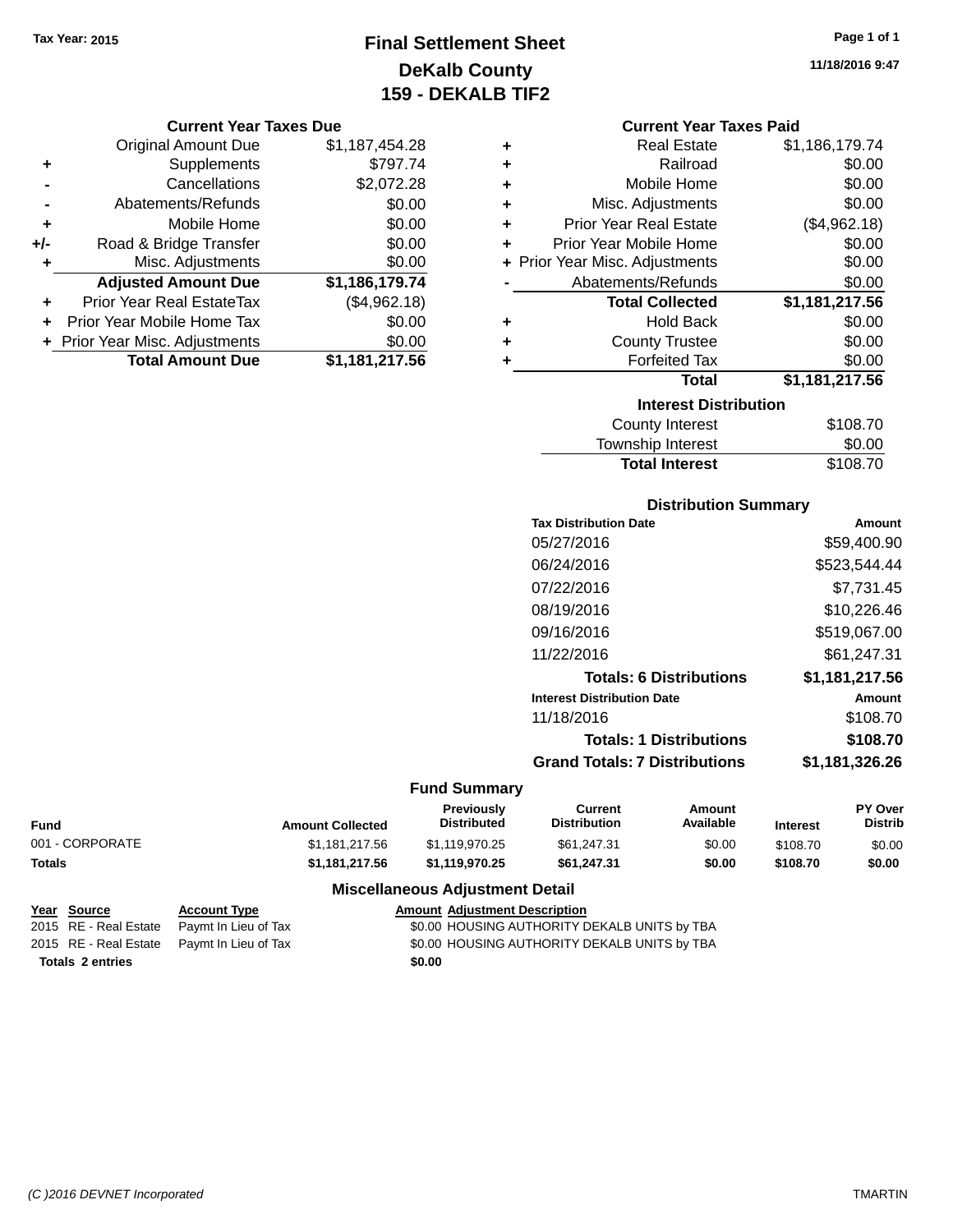**Current Year Taxes Due** Original Amount Due \$2,129,639.90

**Adjusted Amount Due \$2,127,097.58**

**Total Amount Due \$2,122,798.96**

**+** Supplements \$1,462.54 **-** Cancellations \$4,004.86 **-** Abatements/Refunds \$0.00 **+** Mobile Home \$0.00 **+/-** Road & Bridge Transfer \$0.00 **+** Misc. Adjustments \$0.00

**+** Prior Year Real EstateTax (\$4,298.62) **+** Prior Year Mobile Home Tax \$0.00 **+ Prior Year Misc. Adjustments**  $$0.00$ 

### **Final Settlement Sheet Tax Year: 2015 Page 1 of 1 DeKalb County 160 - DEKALB TIF1 AMENDED**

**11/18/2016 9:47**

### **Current Year Taxes Paid**

| ٠ | <b>Real Estate</b>             | \$2,126,869.94 |
|---|--------------------------------|----------------|
| ٠ | Railroad                       | \$0.00         |
| ÷ | Mobile Home                    | \$0.00         |
| ÷ | Misc. Adjustments              | \$0.00         |
| ٠ | <b>Prior Year Real Estate</b>  | (\$4,298.62)   |
| ٠ | Prior Year Mobile Home         | \$0.00         |
|   | + Prior Year Misc. Adjustments | \$0.00         |
|   | Abatements/Refunds             | \$0.00         |
|   | <b>Total Collected</b>         | \$2,122,571.32 |
| ٠ | <b>Hold Back</b>               | \$0.00         |
| ٠ | <b>County Trustee</b>          | \$227.64       |
| ٠ | <b>Forfeited Tax</b>           | \$0.00         |
|   | Total                          | \$2,122,798.96 |
|   | <b>Interest Distribution</b>   |                |
|   | <b>County Interest</b>         | \$195.32       |
|   |                                |                |

| <b>Total Interest</b> | \$195.32 |
|-----------------------|----------|
| Township Interest     | \$0.00   |
| County Interest       | \$195.32 |

### **Distribution Summary**

| <b>Tax Distribution Date</b>         | Amount         |
|--------------------------------------|----------------|
| 05/27/2016                           | \$471,015.44   |
| 06/24/2016                           | \$753,537.15   |
| 07/22/2016                           | \$4.799.16     |
| 08/19/2016                           | \$32,641.41    |
| 09/16/2016                           | \$813,707.20   |
| 11/22/2016                           | \$46,870.96    |
| <b>Totals: 6 Distributions</b>       | \$2,122,571.32 |
| <b>Interest Distribution Date</b>    | Amount         |
| 11/18/2016                           | \$195.32       |
| <b>Totals: 1 Distributions</b>       | \$195.32       |
| <b>Grand Totals: 7 Distributions</b> | \$2,122,766.64 |
|                                      |                |

#### **Fund Summary**

| Fund            | <b>Amount Collected</b> | <b>Previously</b><br><b>Distributed</b> | Current<br><b>Distribution</b> | Amount<br>Available | <b>Interest</b> | <b>PY Over</b><br><b>Distrib</b> |
|-----------------|-------------------------|-----------------------------------------|--------------------------------|---------------------|-----------------|----------------------------------|
| 001 - CORPORATE | \$2.122.571.32          | \$2,075,700,36                          | \$46,870.96                    | \$0.00              | \$195.32        | \$0.00                           |
| Totals          | \$2.122.571.32          | \$2.075.700.36                          | \$46,870.96                    | \$0.00              | \$195.32        | \$0.00                           |

| Year Source      | <b>Account Type</b>                      |        | <b>Amount Adiustment Description</b>     |
|------------------|------------------------------------------|--------|------------------------------------------|
|                  | 2015 RE - Real Estate Back Tax Collected |        | \$0.00 TRUSTEE SALE 08-14-329-021 by TBA |
| Totals 1 entries |                                          | \$0.00 |                                          |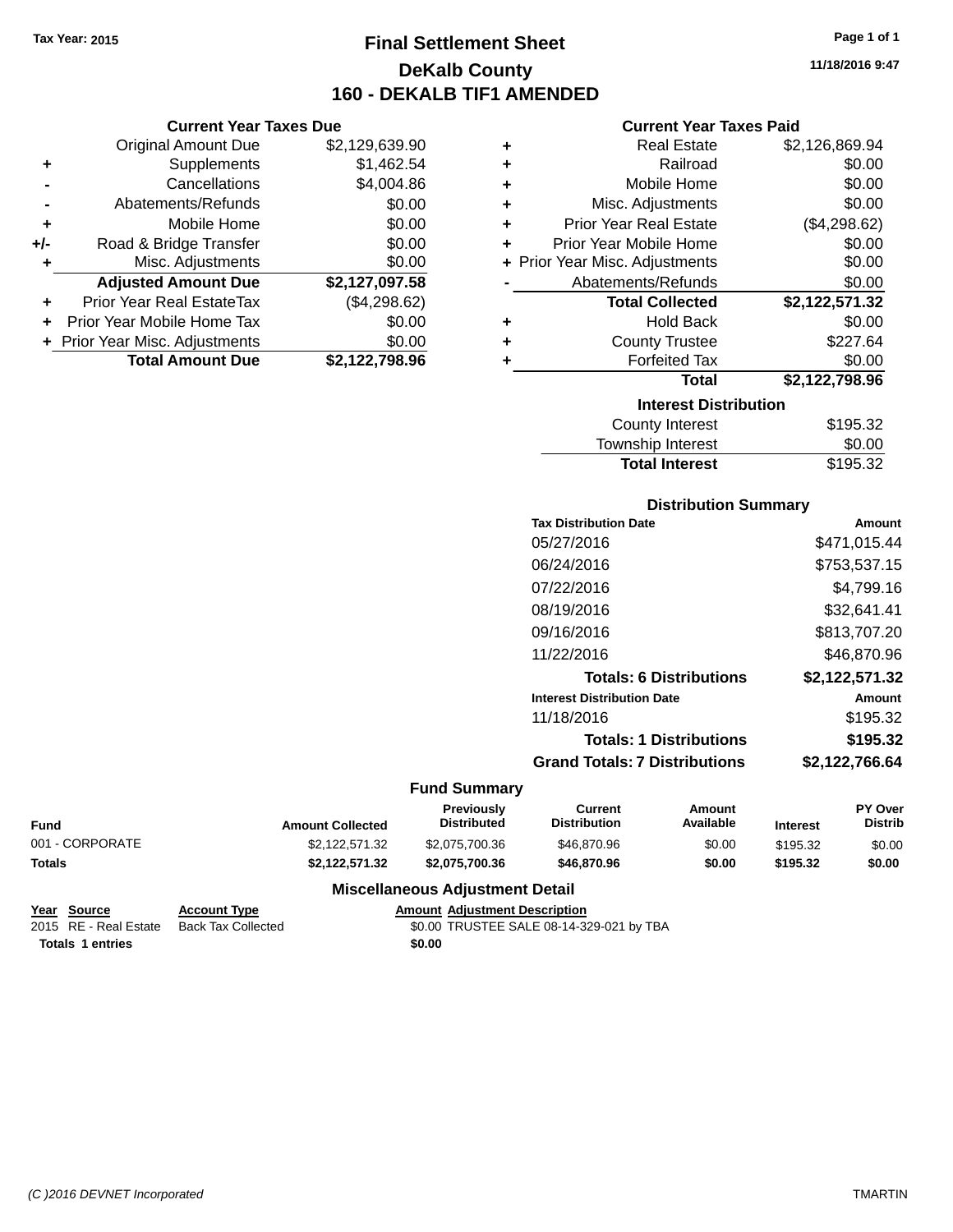### **Final Settlement Sheet Tax Year: 2015 Page 1 of 1 DeKalb County 163 - MALTA TIF**

**11/18/2016 9:47**

| <b>Current Year Taxes Due</b> |  |  |
|-------------------------------|--|--|
|                               |  |  |

|       | <b>Original Amount Due</b>     | \$391,463.08 |
|-------|--------------------------------|--------------|
| ٠     | Supplements                    | \$0.00       |
|       | Cancellations                  | \$0.00       |
|       | Abatements/Refunds             | \$0.00       |
| ÷     | Mobile Home                    | \$0.00       |
| $+/-$ | Road & Bridge Transfer         | \$0.00       |
| ٠     | Misc. Adjustments              | \$0.00       |
|       | <b>Adjusted Amount Due</b>     | \$391,463.08 |
|       | Prior Year Real EstateTax      | \$0.00       |
|       | Prior Year Mobile Home Tax     | \$0.00       |
|       | + Prior Year Misc. Adjustments | \$0.00       |
|       | <b>Total Amount Due</b>        | \$391,463.08 |

|  | <b>Current Year Taxes Paid</b> |              |
|--|--------------------------------|--------------|
|  | Real Estate                    | \$391.463.08 |

| T | ngal Lolal <del>c</del>        | OU.UUT, I GUU |
|---|--------------------------------|---------------|
| ÷ | Railroad                       | \$0.00        |
| ÷ | Mobile Home                    | \$0.00        |
| ÷ | Misc. Adjustments              | \$0.00        |
| ÷ | <b>Prior Year Real Estate</b>  | \$0.00        |
| ÷ | Prior Year Mobile Home         | \$0.00        |
|   | + Prior Year Misc. Adjustments | \$0.00        |
|   | Abatements/Refunds             | \$0.00        |
|   | <b>Total Collected</b>         | \$391,463.08  |
| ÷ | <b>Hold Back</b>               | \$0.00        |
| ÷ | <b>County Trustee</b>          | \$0.00        |
| ٠ | <b>Forfeited Tax</b>           | \$0.00        |
|   | <b>Total</b>                   | \$391,463.08  |
|   | <b>Interest Distribution</b>   |               |
|   | <b>County Interest</b>         | \$36.02       |
|   | <b>Township Interest</b>       | \$0.00        |

# **Distribution Summary Tax Distribution Date Amount**

Total Interest \$36.02

| 05/27/2016                           | \$31,069.32  |
|--------------------------------------|--------------|
| 06/24/2016                           | \$161,586.14 |
| 09/16/2016                           | \$192,527.28 |
| 11/22/2016                           | \$6,280.34   |
| <b>Totals: 4 Distributions</b>       | \$391,463.08 |
| <b>Interest Distribution Date</b>    | Amount       |
| 11/18/2016                           | \$36.02      |
| <b>Totals: 1 Distributions</b>       | \$36.02      |
| <b>Grand Totals: 5 Distributions</b> | \$391,499.10 |

#### **Fund Summary**

| Fund            | <b>Amount Collected</b> | <b>Previously</b><br><b>Distributed</b> | Current<br><b>Distribution</b> | Amount<br>Available | <b>Interest</b> | <b>PY Over</b><br>Distrib |
|-----------------|-------------------------|-----------------------------------------|--------------------------------|---------------------|-----------------|---------------------------|
| 001 - CORPORATE | \$391.463.08            | \$385,182,74                            | \$6,280,34                     | \$0.00              | \$36.02         | \$0.00                    |
| Totals          | \$391,463.08            | \$385.182.74                            | \$6,280,34                     | \$0.00              | \$36.02         | \$0.00                    |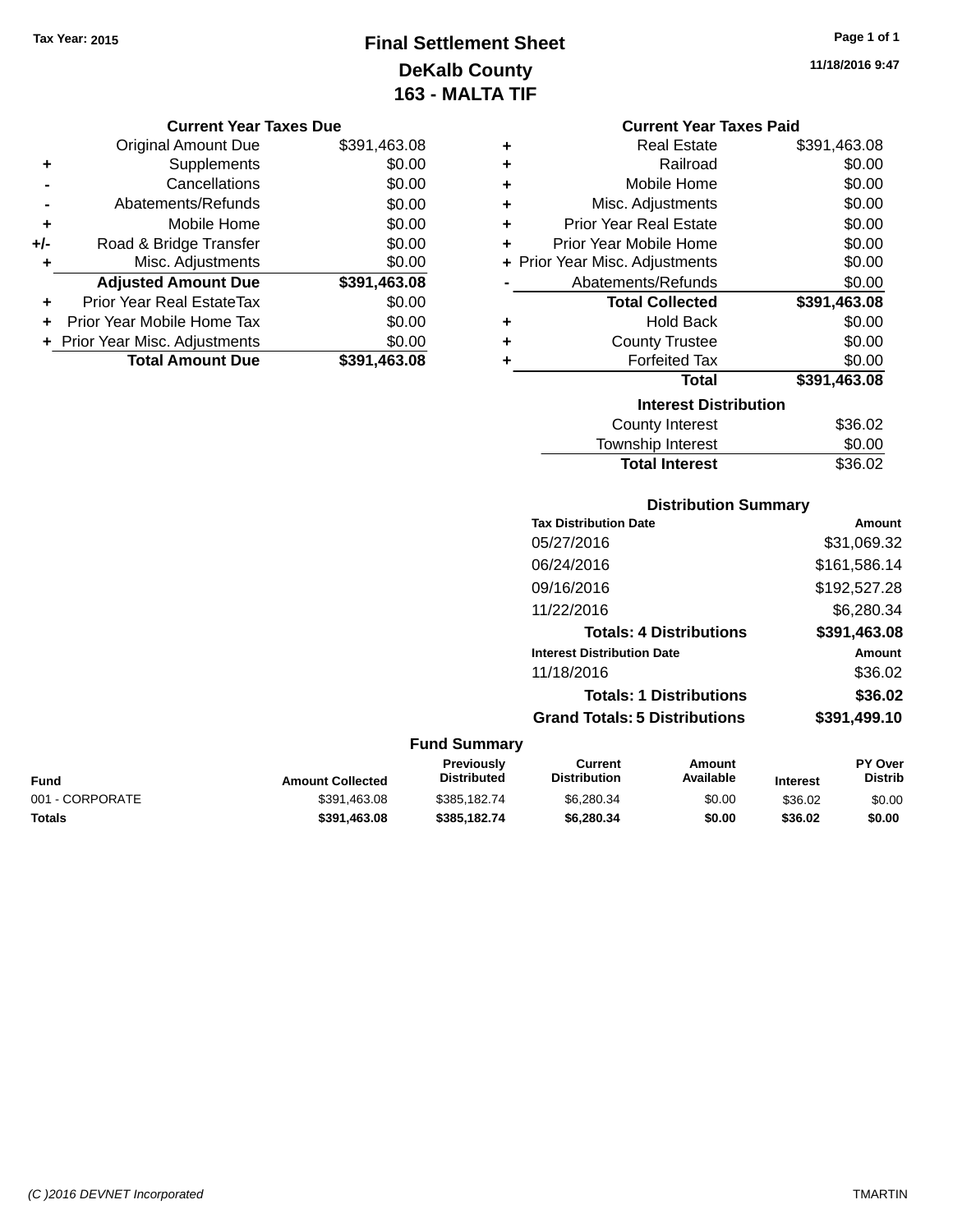## **Final Settlement Sheet Tax Year: 2015 Page 1 of 1 DeKalb County 164 - DEKALB TIF5**

**11/18/2016 9:47**

### **Current Year Taxes Due**

|       | <b>Original Amount Due</b>       | \$1,329.60 |
|-------|----------------------------------|------------|
| ٠     | Supplements                      | \$0.00     |
|       | Cancellations                    | \$0.00     |
|       | Abatements/Refunds               | \$0.00     |
| ÷     | Mobile Home                      | \$0.00     |
| $+/-$ | Road & Bridge Transfer           | \$0.00     |
|       | Misc. Adjustments                | \$0.00     |
|       | <b>Adjusted Amount Due</b>       | \$1,329.60 |
| ÷     | <b>Prior Year Real EstateTax</b> | \$0.00     |
|       | Prior Year Mobile Home Tax       | \$0.00     |
|       | + Prior Year Misc. Adjustments   | \$0.00     |
|       | <b>Total Amount Due</b>          | \$1.329.60 |

### **Current Year Taxes Paid**

| ÷ | Real Estate                    | \$1,329.60 |
|---|--------------------------------|------------|
| ÷ | Railroad                       | \$0.00     |
| ÷ | Mobile Home                    | \$0.00     |
| ٠ | Misc. Adjustments              | \$0.00     |
| ÷ | <b>Prior Year Real Estate</b>  | \$0.00     |
| ٠ | Prior Year Mobile Home         | \$0.00     |
|   | + Prior Year Misc. Adjustments | \$0.00     |
|   | Abatements/Refunds             | \$0.00     |
|   | <b>Total Collected</b>         | \$1,329.60 |
| ٠ | <b>Hold Back</b>               | \$0.00     |
| ÷ | <b>County Trustee</b>          | \$0.00     |
| ٠ | <b>Forfeited Tax</b>           | \$0.00     |
|   | <b>Total</b>                   | \$1,329.60 |
|   | <b>Interest Distribution</b>   |            |
|   | <b>County Interest</b>         | \$0.12     |
|   | <b>Township Interest</b>       | \$0.00     |
|   | <b>Total Interest</b>          | \$0.12     |

### **Distribution Summary**

| <b>Tax Distribution Date</b>         | <b>Amount</b> |
|--------------------------------------|---------------|
| 06/24/2016                           | \$664.80      |
| 09/16/2016                           | \$664.80      |
| <b>Totals: 2 Distributions</b>       | \$1,329.60    |
| <b>Interest Distribution Date</b>    | Amount        |
| 11/18/2016                           | \$0.12        |
| <b>Totals: 1 Distributions</b>       | \$0.12        |
| <b>Grand Totals: 3 Distributions</b> | \$1,329.72    |

#### **Fund Summary**

| Fund            | <b>Amount Collected</b> | <b>Previously</b><br><b>Distributed</b> | Current<br><b>Distribution</b> | Amount<br>Available | <b>Interest</b> | <b>PY Over</b><br><b>Distrib</b> |
|-----------------|-------------------------|-----------------------------------------|--------------------------------|---------------------|-----------------|----------------------------------|
| 001 - CORPORATE | \$1,329.60              | \$1,329.60                              | \$0.00                         | \$0.00              | \$0.12          | \$0.00                           |
| <b>Totals</b>   | \$1.329.60              | \$1,329.60                              | \$0.00                         | \$0.00              | \$0.12          | \$0.00                           |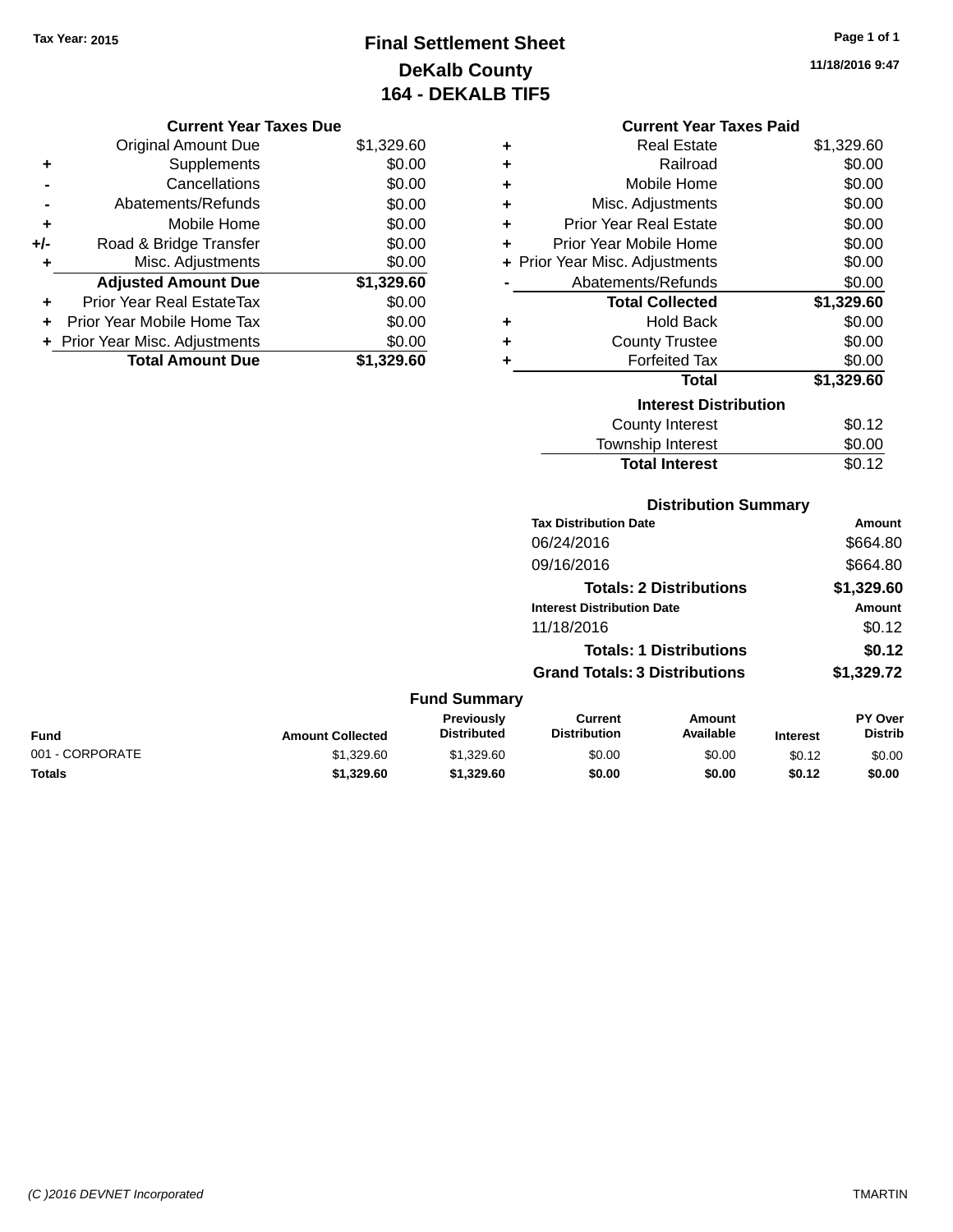## **Final Settlement Sheet Tax Year: 2015 Page 1 of 1 DeKalb County 170 - KIRKLAND TIF**

#### **Current Year Taxes Due**

|       | <b>Original Amount Due</b>       | \$215,914.36 |
|-------|----------------------------------|--------------|
| ٠     | Supplements                      | \$0.00       |
|       | Cancellations                    | \$1,159.46   |
|       | Abatements/Refunds               | \$0.00       |
| ٠     | Mobile Home                      | \$0.00       |
| $+/-$ | Road & Bridge Transfer           | \$0.00       |
| ٠     | Misc. Adjustments                | \$0.00       |
|       | <b>Adjusted Amount Due</b>       | \$214,754.90 |
| ÷     | <b>Prior Year Real EstateTax</b> | \$0.00       |
|       | Prior Year Mobile Home Tax       | \$0.00       |
|       | + Prior Year Misc. Adjustments   | \$0.00       |
|       | <b>Total Amount Due</b>          | \$214,754.90 |

|   | <b>Real Estate</b>             | \$214,641.80 |
|---|--------------------------------|--------------|
| ÷ | Railroad                       | \$0.00       |
| ÷ | Mobile Home                    | \$0.00       |
| ÷ | Misc. Adjustments              | \$0.00       |
| ٠ | <b>Prior Year Real Estate</b>  | \$0.00       |
| ÷ | Prior Year Mobile Home         | \$0.00       |
|   | + Prior Year Misc. Adjustments | \$0.00       |
|   | Abatements/Refunds             | \$0.00       |
|   |                                |              |
|   | <b>Total Collected</b>         | \$214,641.80 |
| ٠ | <b>Hold Back</b>               | \$0.00       |
| ٠ | <b>County Trustee</b>          | \$113.10     |
| ٠ | <b>Forfeited Tax</b>           | \$0.00       |
|   | <b>Total</b>                   | \$214,754.90 |
|   | <b>Interest Distribution</b>   |              |
|   | <b>County Interest</b>         | \$19.75      |

### **Distribution Summary Tax Distribution Date Amount** 05/27/2016 \$11,919.39 06/24/2016 \$96,642.21 07/22/2016 \$189.19 08/19/2016 \$345.78 09/16/2016 \$71,760.41 11/22/2016 \$33,784.82 **Totals: 6 Distributions \$214,641.80 Interest Distribution Date Amount** 11/18/2016 \$19.75 **Totals: 1 Distributions \$19.75 Grand Totals: 7 Distributions \$214,661.55**

Total Interest \$19.75

#### **Fund Summary**

| Fund            | <b>Amount Collected</b> | Previously<br><b>Distributed</b> | Current<br><b>Distribution</b> | Amount<br>Available | <b>Interest</b> | <b>PY Over</b><br><b>Distrib</b> |
|-----------------|-------------------------|----------------------------------|--------------------------------|---------------------|-----------------|----------------------------------|
| 001 - CORPORATE | \$214.641.80            | \$180.856.98                     | \$33.784.82                    | \$0.00              | \$19.75         | \$0.00                           |
| Totals          | \$214.641.80            | \$180,856,98                     | \$33.784.82                    | \$0.00              | \$19.75         | \$0.00                           |

**11/18/2016 9:47**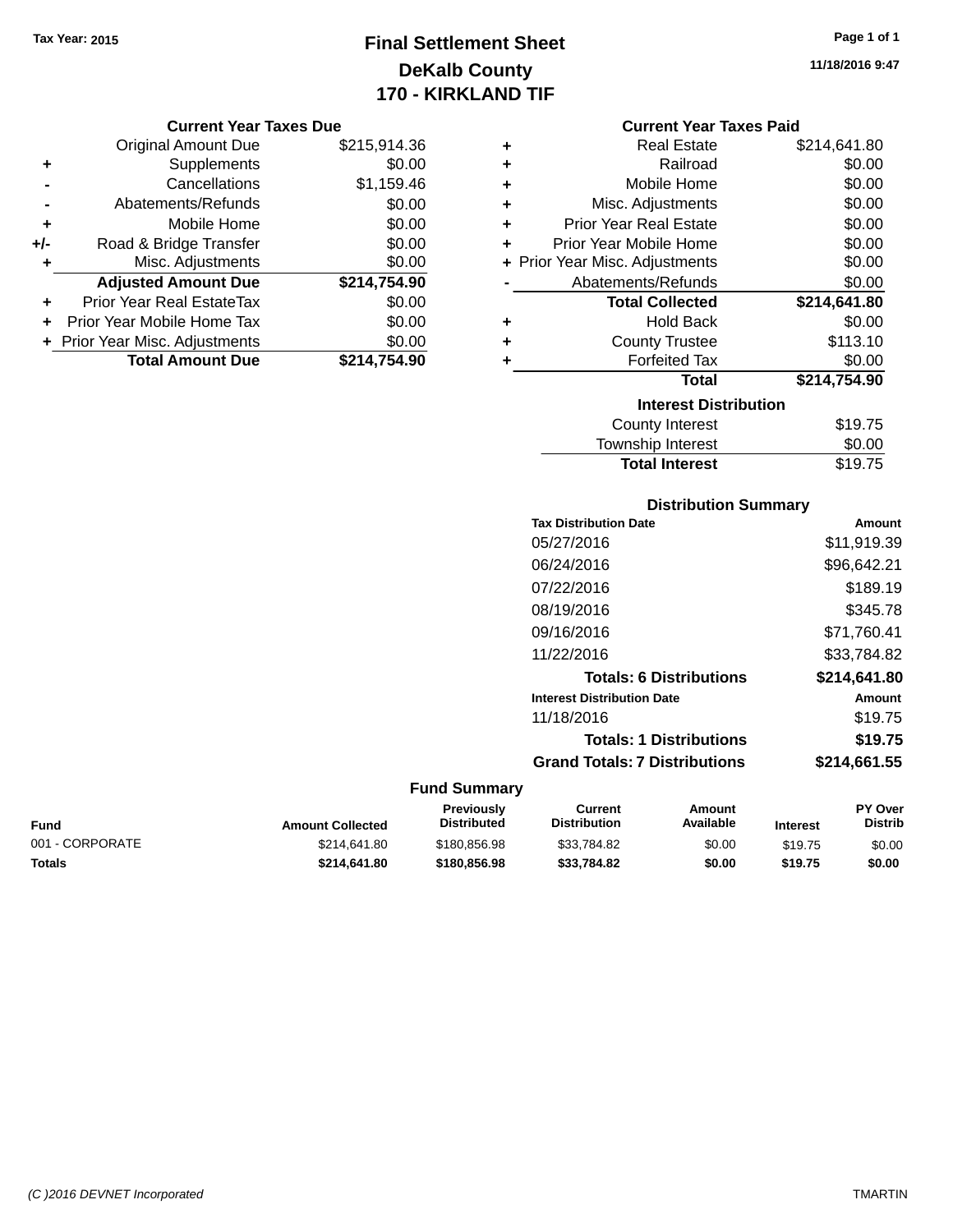**Current Year Taxes Due** Original Amount Due \$11,083.66

**Adjusted Amount Due \$11,083.66**

**Total Amount Due \$11,083.66**

**+** Supplements \$0.00 **-** Cancellations \$0.00 **-** Abatements/Refunds \$0.00 **+** Mobile Home \$0.00 **+/-** Road & Bridge Transfer \$0.00 **+** Misc. Adjustments \$0.00

**+** Prior Year Real EstateTax \$0.00 **+** Prior Year Mobile Home Tax \$0.00 **+ Prior Year Misc. Adjustments**  $$0.00$ 

## **Final Settlement Sheet Tax Year: 2015 Page 1 of 1 DeKalb County 171 - WATERMAN TIF**

**11/18/2016 9:47**

## **Current Year Taxes Paid**

|   | счиент неат талез пани         |             |
|---|--------------------------------|-------------|
| ÷ | <b>Real Estate</b>             | \$11,083.66 |
| ÷ | Railroad                       | \$0.00      |
| ÷ | Mobile Home                    | \$0.00      |
| ÷ | Misc. Adjustments              | \$0.00      |
| ÷ | Prior Year Real Estate         | \$0.00      |
| ÷ | Prior Year Mobile Home         | \$0.00      |
|   | + Prior Year Misc. Adjustments | \$0.00      |
|   | Abatements/Refunds             | \$0.00      |
|   | <b>Total Collected</b>         | \$11,083.66 |
| ٠ | <b>Hold Back</b>               | \$0.00      |
| ٠ | <b>County Trustee</b>          | \$0.00      |
| ٠ | <b>Forfeited Tax</b>           | \$0.00      |
|   | <b>Total</b>                   | \$11,083.66 |
|   | <b>Interest Distribution</b>   |             |
|   | County Interest                | \$1.02      |
|   | <b>Township Interest</b>       | \$0.00      |
|   | <b>Total Interest</b>          | \$1.02      |

|                 |                         |                                  |                                       | <b>Distribution Summary</b>    |                 |                                  |
|-----------------|-------------------------|----------------------------------|---------------------------------------|--------------------------------|-----------------|----------------------------------|
|                 |                         |                                  | <b>Tax Distribution Date</b>          |                                |                 | Amount                           |
|                 |                         |                                  | 06/24/2016                            |                                |                 | \$9,843.88                       |
|                 |                         |                                  | 09/16/2016                            |                                |                 | \$1,183.58                       |
|                 |                         |                                  | 11/22/2016                            |                                |                 | \$56.20                          |
|                 |                         |                                  |                                       | <b>Totals: 3 Distributions</b> |                 | \$11,083.66                      |
|                 |                         |                                  | <b>Interest Distribution Date</b>     |                                |                 | Amount                           |
|                 |                         |                                  | 11/18/2016                            |                                |                 | \$1.02                           |
|                 |                         |                                  |                                       | <b>Totals: 1 Distributions</b> |                 | \$1.02                           |
|                 |                         |                                  | <b>Grand Totals: 4 Distributions</b>  |                                |                 | \$11,084.68                      |
|                 |                         | <b>Fund Summary</b>              |                                       |                                |                 |                                  |
| Fund            | <b>Amount Collected</b> | Previously<br><b>Distributed</b> | <b>Current</b><br><b>Distribution</b> | Amount<br>Available            | <b>Interest</b> | <b>PY Over</b><br><b>Distrib</b> |
| 001 - CORPORATE | \$11,083.66             | \$11,027.46                      | \$56.20                               | \$0.00                         | \$1.02          | \$0.00                           |

**Totals \$11,083.66 \$11,027.46 \$56.20 \$0.00 \$1.02 \$0.00**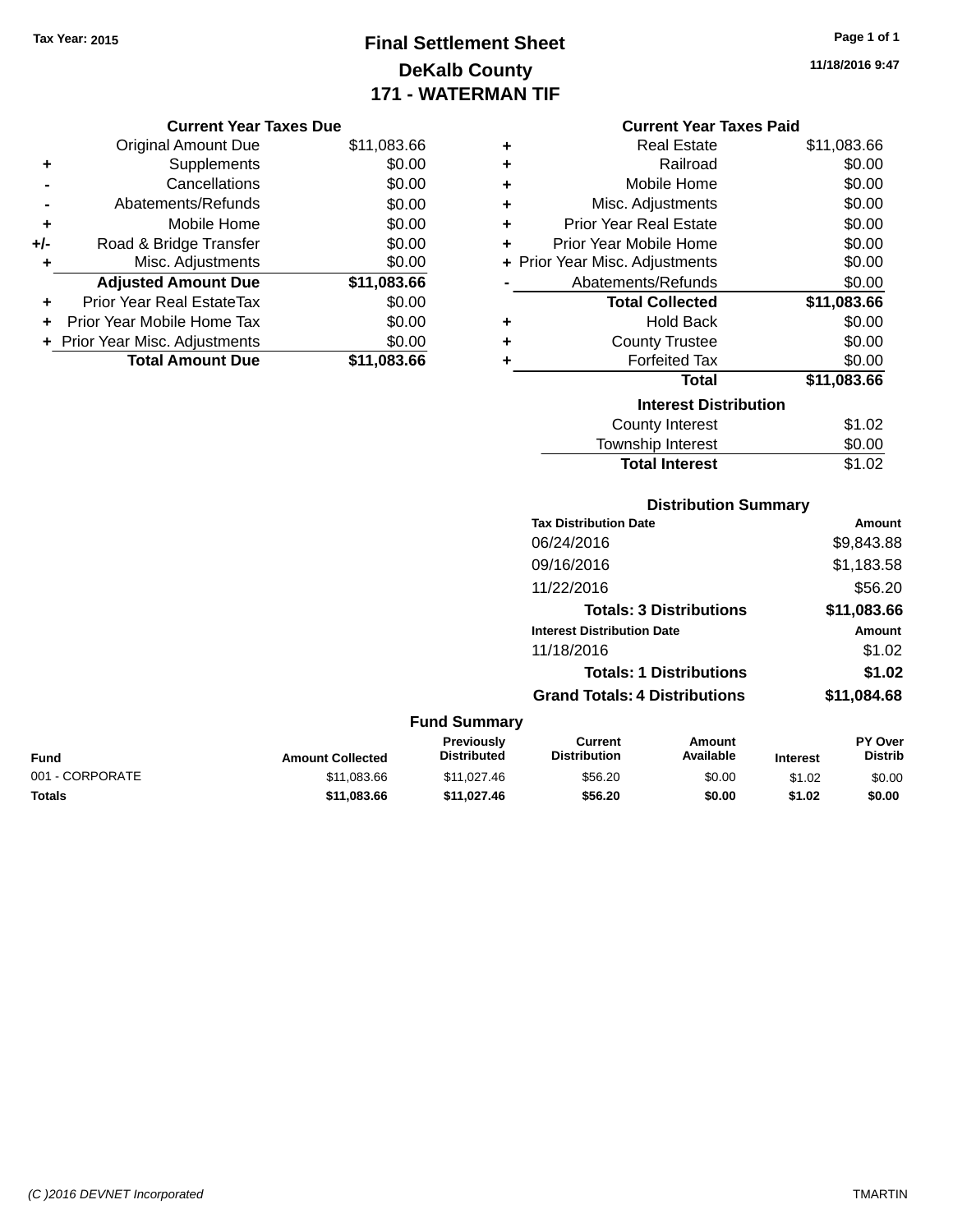## **Final Settlement Sheet Tax Year: 2015 Page 1 of 1 DeKalb County 172 - MAPLE PARK TIF**

**11/18/2016 9:47**

| <b>Current Year Taxes Paid</b> |  |  |  |
|--------------------------------|--|--|--|
|--------------------------------|--|--|--|

| ÷ | <b>Real Estate</b>             | \$6,492.00 |
|---|--------------------------------|------------|
| ÷ | Railroad                       | \$0.00     |
| ÷ | Mobile Home                    | \$0.00     |
| ÷ | Misc. Adjustments              | \$0.00     |
| ÷ | <b>Prior Year Real Estate</b>  | \$0.00     |
| ÷ | Prior Year Mobile Home         | \$0.00     |
|   | + Prior Year Misc. Adjustments | \$0.00     |
|   | Abatements/Refunds             | \$0.00     |
|   | <b>Total Collected</b>         | \$6,492.00 |
| ٠ | <b>Hold Back</b>               | \$0.00     |
| ÷ | <b>County Trustee</b>          | \$0.00     |
| ٠ | <b>Forfeited Tax</b>           | \$0.00     |
|   | <b>Total</b>                   | \$6,492.00 |
|   | <b>Interest Distribution</b>   |            |
|   | County Interest                | \$0.60     |
|   | <b>Township Interest</b>       | \$0.00     |
|   | <b>Total Interest</b>          | \$0.60     |

|     | <b>Current Year Taxes Due</b>  |            |
|-----|--------------------------------|------------|
|     | <b>Original Amount Due</b>     | \$6,492.00 |
|     | Supplements                    | \$0.00     |
|     | Cancellations                  | \$0.00     |
|     | Abatements/Refunds             | \$0.00     |
| ٠   | Mobile Home                    | \$0.00     |
| +/- | Road & Bridge Transfer         | \$0.00     |
| ٠   | Misc. Adjustments              | \$0.00     |
|     | <b>Adjusted Amount Due</b>     | \$6,492.00 |
|     | Prior Year Real EstateTax      | \$0.00     |
|     | Prior Year Mobile Home Tax     | \$0.00     |
|     | + Prior Year Misc. Adjustments | \$0.00     |
|     | <b>Total Amount Due</b>        | \$6.492.00 |

| <b>Distribution Summary</b>          |            |
|--------------------------------------|------------|
| <b>Tax Distribution Date</b>         | Amount     |
| 05/27/2016                           | \$2,664.37 |
| 06/24/2016                           | \$743.70   |
| 08/19/2016                           | \$837.55   |
| 09/16/2016                           | \$2,246.38 |
| <b>Totals: 4 Distributions</b>       | \$6,492.00 |
| <b>Interest Distribution Date</b>    | Amount     |
| 11/18/2016                           | \$0.60     |
| <b>Totals: 1 Distributions</b>       | \$0.60     |
| <b>Grand Totals: 5 Distributions</b> | \$6,492.60 |

### **Fund Summary**

| <b>Fund</b>     | <b>Amount Collected</b> | <b>Previously</b><br><b>Distributed</b> | Current<br><b>Distribution</b> | Amount<br>Available | <b>Interest</b> | <b>PY Over</b><br><b>Distrib</b> |
|-----------------|-------------------------|-----------------------------------------|--------------------------------|---------------------|-----------------|----------------------------------|
| 001 - CORPORATE | \$6.492.00              | \$6,492,00                              | \$0.00                         | \$0.00              | \$0.60          | \$0.00                           |
| <b>Totals</b>   | \$6,492.00              | \$6,492.00                              | \$0.00                         | \$0.00              | \$0.60          | \$0.00                           |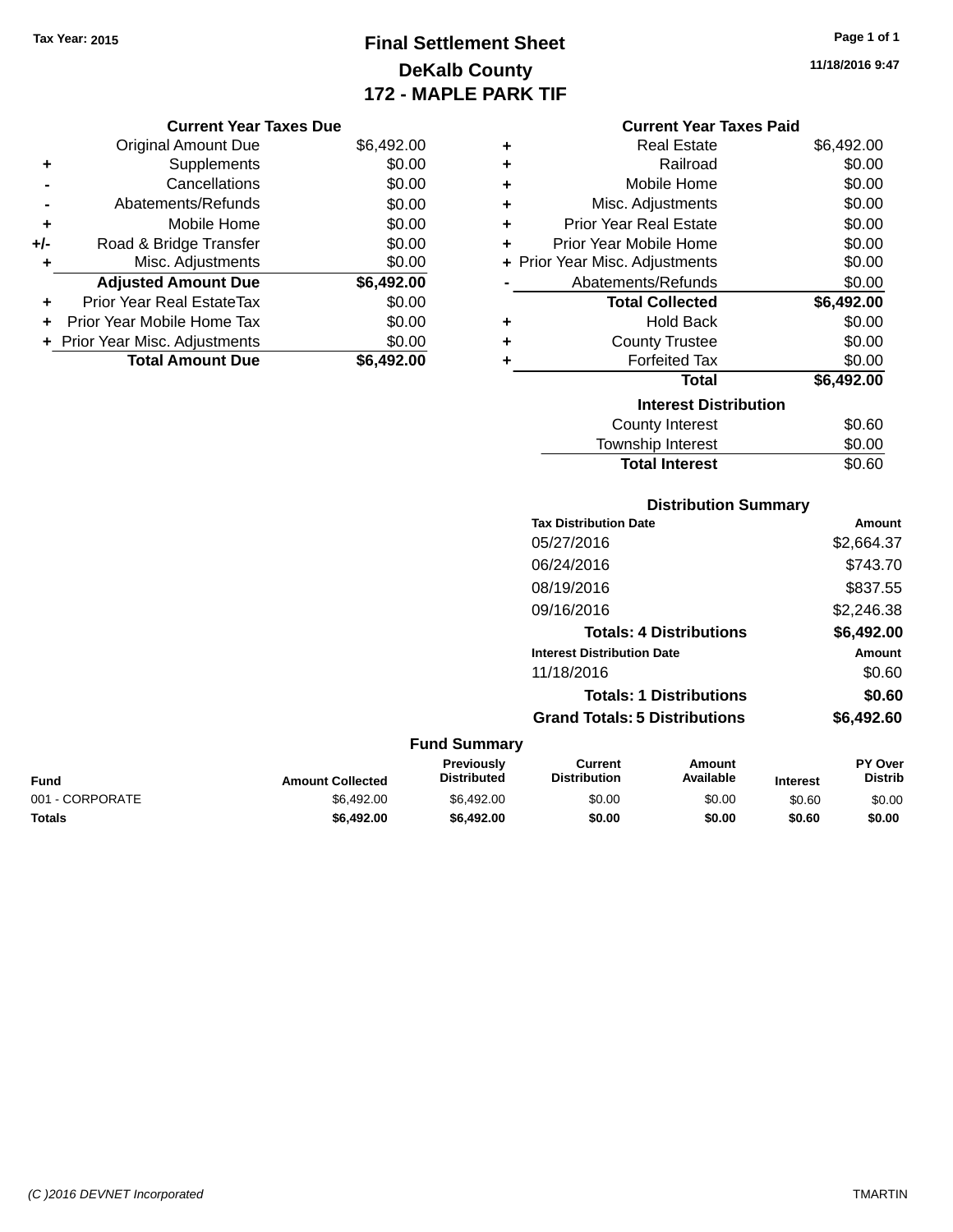### **Final Settlement Sheet Tax Year: 2015 Page 1 of 1 DeKalb County 180 - SYCAMORE TIF DISTRICT**

**11/18/2016 9:47**

|     | <b>Current Year Taxes Due</b>  |             |
|-----|--------------------------------|-------------|
|     | Original Amount Due            | \$81,631.16 |
| ٠   | Supplements                    | \$0.00      |
|     | Cancellations                  | \$0.00      |
|     | Abatements/Refunds             | \$0.00      |
| ٠   | Mobile Home                    | \$0.00      |
| +/- | Road & Bridge Transfer         | \$0.00      |
| ٠   | Misc. Adjustments              | \$0.00      |
|     | <b>Adjusted Amount Due</b>     | \$81,631.16 |
|     | Prior Year Real EstateTax      | \$0.00      |
|     | Prior Year Mobile Home Tax     | \$0.00      |
|     | + Prior Year Misc. Adjustments | \$0.00      |
|     | <b>Total Amount Due</b>        | \$81,631.16 |
|     |                                |             |

### **Current Year Taxes Paid**

| ٠ | Real Estate                    | \$81,631.16 |
|---|--------------------------------|-------------|
| ٠ | Railroad                       | \$0.00      |
| ÷ | Mobile Home                    | \$0.00      |
| ÷ | Misc. Adjustments              | \$0.00      |
| ٠ | Prior Year Real Estate         | \$0.00      |
| ٠ | Prior Year Mobile Home         | \$0.00      |
|   | + Prior Year Misc. Adjustments | \$0.00      |
|   | Abatements/Refunds             | \$0.00      |
|   | <b>Total Collected</b>         | \$81,631.16 |
| ٠ | <b>Hold Back</b>               | \$0.00      |
| ٠ | <b>County Trustee</b>          | \$0.00      |
| ٠ | <b>Forfeited Tax</b>           | \$0.00      |
|   | <b>Total</b>                   | \$81,631.16 |
|   | <b>Interest Distribution</b>   |             |
|   | <b>County Interest</b>         | \$7.51      |
|   | <b>Township Interest</b>       | \$0.00      |
|   | <b>Total Interest</b>          | \$7.51      |

## **Distribution Summary**

| Amount      |
|-------------|
| \$41,011.28 |
| \$2,252.56  |
| \$38,367.32 |
| \$81,631.16 |
| Amount      |
| \$7.51      |
| \$7.51      |
| \$81,638.67 |
|             |

#### **Fund Summary Fund Interest Amount Collected Distributed PY Over Distrib Amount Available Current Distribution Previously** 001 - CORPORATE 60.00 \$81,631.16 \$81,631.16 \$81,631.16 \$0.00 \$0.00 \$7.51 \$0.00 **Totals \$81,631.16 \$81,631.16 \$0.00 \$0.00 \$7.51 \$0.00**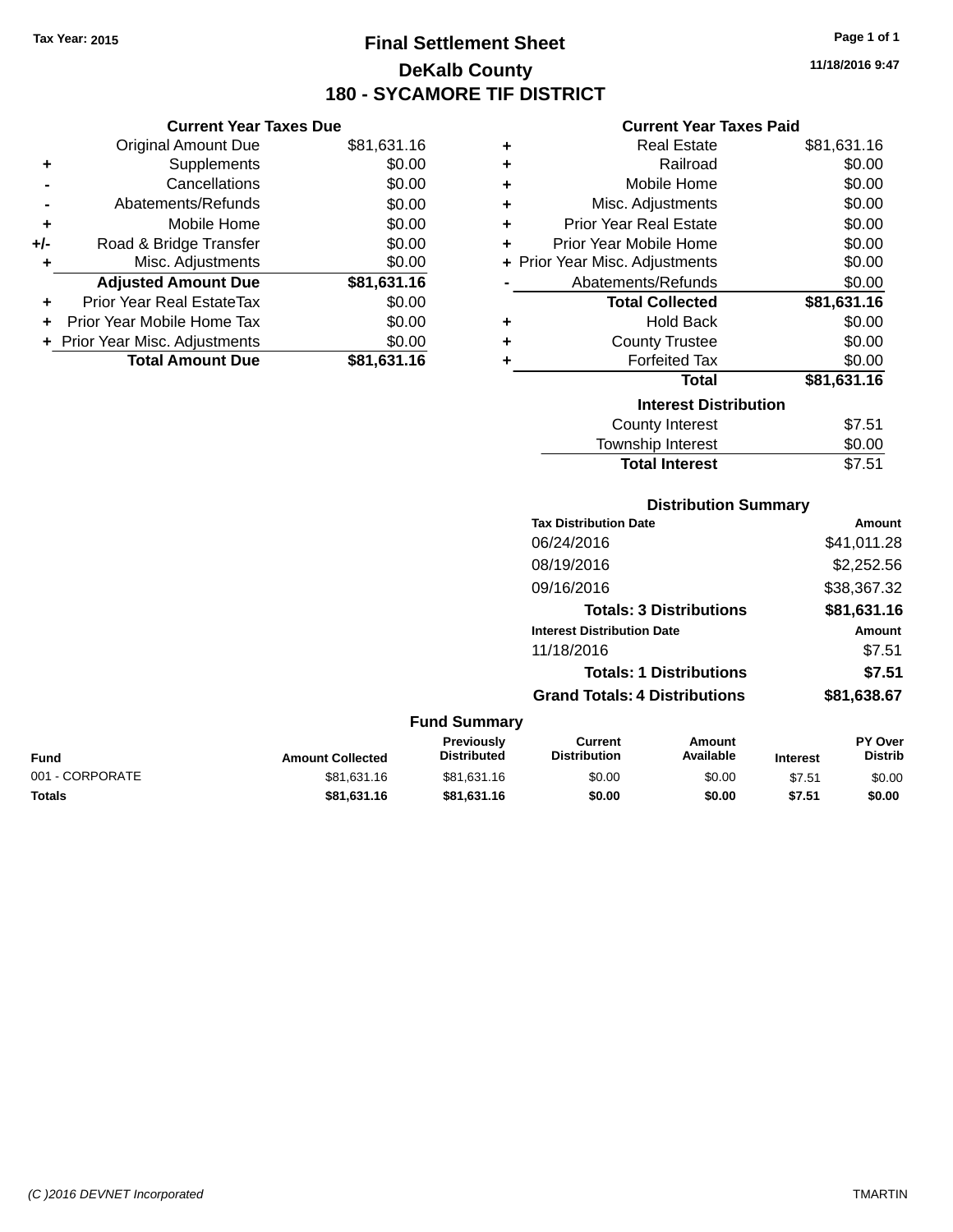## **Final Settlement Sheet Tax Year: 2015 Page 1 of 1 DeKalb County 190 - CORTLAND TIF**

**11/18/2016 9:47**

### **Current Year Taxes Due**

|       | <b>Original Amount Due</b>       | \$42,416.88 |
|-------|----------------------------------|-------------|
| ٠     | Supplements                      | \$0.00      |
|       | Cancellations                    | \$0.00      |
|       | Abatements/Refunds               | \$0.00      |
| ÷     | Mobile Home                      | \$0.00      |
| $+/-$ | Road & Bridge Transfer           | \$0.00      |
| ٠     | Misc. Adjustments                | \$0.00      |
|       | <b>Adjusted Amount Due</b>       | \$42,416.88 |
| ÷     | <b>Prior Year Real EstateTax</b> | \$0.00      |
|       | Prior Year Mobile Home Tax       | \$0.00      |
|       | + Prior Year Misc. Adjustments   | \$0.00      |
|       | <b>Total Amount Due</b>          | \$42,416.88 |

|   | <b>Current Year Taxes Paid</b> |             |  |  |  |
|---|--------------------------------|-------------|--|--|--|
| ٠ | <b>Real Estate</b>             | \$41,135.94 |  |  |  |
| ٠ | Railroad                       | \$0.00      |  |  |  |
| ÷ | Mobile Home                    | \$0.00      |  |  |  |
| ٠ | Misc. Adjustments              | \$0.00      |  |  |  |
| ÷ | <b>Prior Year Real Estate</b>  | \$0.00      |  |  |  |
| ÷ | Prior Year Mobile Home         | \$0.00      |  |  |  |
|   | + Prior Year Misc. Adjustments | \$0.00      |  |  |  |
|   | Abatements/Refunds             | \$0.00      |  |  |  |
|   | <b>Total Collected</b>         | \$41,135.94 |  |  |  |
| ÷ | <b>Hold Back</b>               | \$0.00      |  |  |  |
| ÷ | <b>County Trustee</b>          | \$1,280.94  |  |  |  |
| ÷ | <b>Forfeited Tax</b>           | \$0.00      |  |  |  |
|   | Total                          | \$42,416.88 |  |  |  |
|   | <b>Interest Distribution</b>   |             |  |  |  |
|   | <b>County Interest</b>         | \$3.79      |  |  |  |
|   | <b>Township Interest</b>       | \$0.00      |  |  |  |
|   | <b>Total Interest</b>          | \$3.79      |  |  |  |

### **Distribution Summary**

| <b>Tax Distribution Date</b>         | <b>Amount</b> |
|--------------------------------------|---------------|
| 05/27/2016                           | \$31,453.52   |
| 06/24/2016                           | \$5,863.77    |
| 08/19/2016                           | \$917.12      |
| 09/16/2016                           | \$2,901.53    |
| <b>Totals: 4 Distributions</b>       | \$41,135.94   |
| <b>Interest Distribution Date</b>    | <b>Amount</b> |
| 11/18/2016                           | \$3.79        |
| <b>Totals: 1 Distributions</b>       | \$3.79        |
| <b>Grand Totals: 5 Distributions</b> | \$41,139.73   |

### **Fund Summary**

| <b>Fund</b>     | <b>Amount Collected</b> | <b>Previously</b><br><b>Distributed</b> | Current<br><b>Distribution</b> | Amount<br>Available | <b>Interest</b> | <b>PY Over</b><br><b>Distrib</b> |
|-----------------|-------------------------|-----------------------------------------|--------------------------------|---------------------|-----------------|----------------------------------|
| 001 - CORPORATE | \$41.135.94             | \$41.135.94                             | \$0.00                         | \$0.00              | \$3.79          | \$0.00                           |
| <b>Totals</b>   | \$41.135.94             | \$41.135.94                             | \$0.00                         | \$0.00              | \$3.79          | \$0.00                           |

| <u>Year Source</u>      | <b>Account Type</b> |        | <b>Amount Adjustment Description</b>          |
|-------------------------|---------------------|--------|-----------------------------------------------|
| 2015 RE - Real Estate   | Back Tax Collected  |        | \$0.00 TRUSTEE SALE 09-29-134-010 by TBA      |
| 2015 RE - Real Estate   | Back Tax Collected  |        | \$0.00 STALEY REDEMPTION 09-29-251-050 by TBA |
| 2015 RE - Real Estate   | Back Tax Collected  |        | \$0.00 STALEY REDEMPTION 09-29-251-051 by TBA |
| <b>Totals 3 entries</b> |                     | \$0.00 |                                               |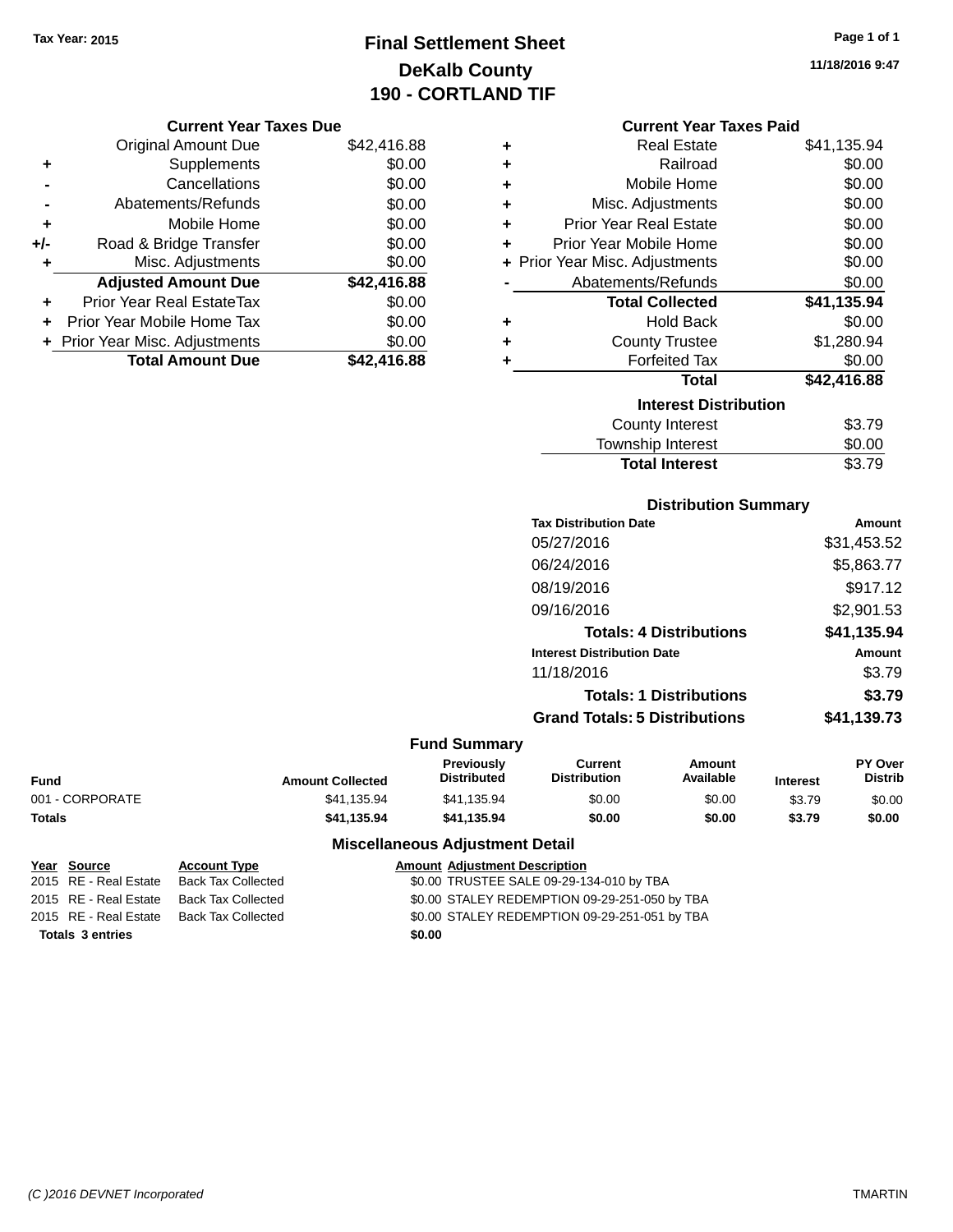## **Final Settlement Sheet Tax Year: 2015 Page 1 of 1 DeKalb County 201 - DEKALB SSA #6**

**11/18/2016 9:47**

### **Current Year Taxes Paid**

| ٠ | <b>Real Estate</b>             | \$10,000.50 |
|---|--------------------------------|-------------|
| ٠ | Railroad                       | \$0.00      |
| ٠ | Mobile Home                    | \$0.00      |
| ٠ | Misc. Adjustments              | \$0.00      |
| ٠ | <b>Prior Year Real Estate</b>  | \$0.00      |
| ٠ | Prior Year Mobile Home         | \$0.00      |
|   | + Prior Year Misc. Adjustments | \$0.00      |
|   | Abatements/Refunds             | \$0.00      |
|   | <b>Total Collected</b>         | \$10,000.50 |
| ٠ | <b>Hold Back</b>               | \$0.00      |
| ٠ | <b>County Trustee</b>          | \$0.00      |
| ٠ | <b>Forfeited Tax</b>           | \$0.00      |
|   | Total                          | \$10,000.50 |
|   | <b>Interest Distribution</b>   |             |
|   | <b>County Interest</b>         | \$0.92      |
|   | Township Interest              | \$0.00      |
|   | <b>Total Interest</b>          | \$0.92      |

|                            |                         |                                         |                                       | <b>Distribution Summary</b>    |                 |                           |
|----------------------------|-------------------------|-----------------------------------------|---------------------------------------|--------------------------------|-----------------|---------------------------|
|                            |                         |                                         | <b>Tax Distribution Date</b>          |                                |                 | <b>Amount</b>             |
|                            |                         |                                         | 05/27/2016                            |                                |                 | \$346.49                  |
|                            |                         |                                         | 06/24/2016                            |                                |                 | \$3,867.64                |
|                            |                         |                                         | 08/19/2016                            |                                |                 | \$161.86                  |
|                            |                         |                                         | 09/16/2016                            |                                |                 | \$4,294.12                |
|                            |                         |                                         | 11/22/2016                            |                                |                 | \$1,330.39                |
|                            |                         |                                         |                                       | <b>Totals: 5 Distributions</b> |                 | \$10,000.50               |
|                            |                         |                                         | <b>Interest Distribution Date</b>     |                                |                 | Amount                    |
|                            |                         |                                         | 11/18/2016                            |                                |                 | \$0.92                    |
|                            |                         |                                         |                                       | <b>Totals: 1 Distributions</b> |                 | \$0.92                    |
|                            |                         |                                         | <b>Grand Totals: 6 Distributions</b>  |                                |                 | \$10,001.42               |
|                            |                         | <b>Fund Summary</b>                     |                                       |                                |                 |                           |
| <b>Fund</b>                | <b>Amount Collected</b> | <b>Previously</b><br><b>Distributed</b> | <b>Current</b><br><b>Distribution</b> | Amount<br>Available            | <b>Interest</b> | PY Over<br><b>Distrib</b> |
| 023 - SPECIAL SERVICE AREA | \$10,000.50             | \$8,670.11                              | \$1,330.39                            | \$0.00                         | \$0.92          | \$0.00                    |

| ιaι<br>ю |  |
|----------|--|

**Totals \$10,000.50 \$8,670.11 \$1,330.39 \$0.00 \$0.92 \$0.00**

**Current Year Taxes Due** Original Amount Due \$10,000.50

**Adjusted Amount Due \$10,000.50**

**Total Amount Due \$10,000.50**

**+** Supplements \$0.00 **-** Cancellations \$0.00 **-** Abatements/Refunds \$0.00 **+** Mobile Home \$0.00 **+/-** Road & Bridge Transfer \$0.00 **+** Misc. Adjustments \$0.00

**+** Prior Year Real EstateTax \$0.00 **+** Prior Year Mobile Home Tax \$0.00 **+ Prior Year Misc. Adjustments**  $$0.00$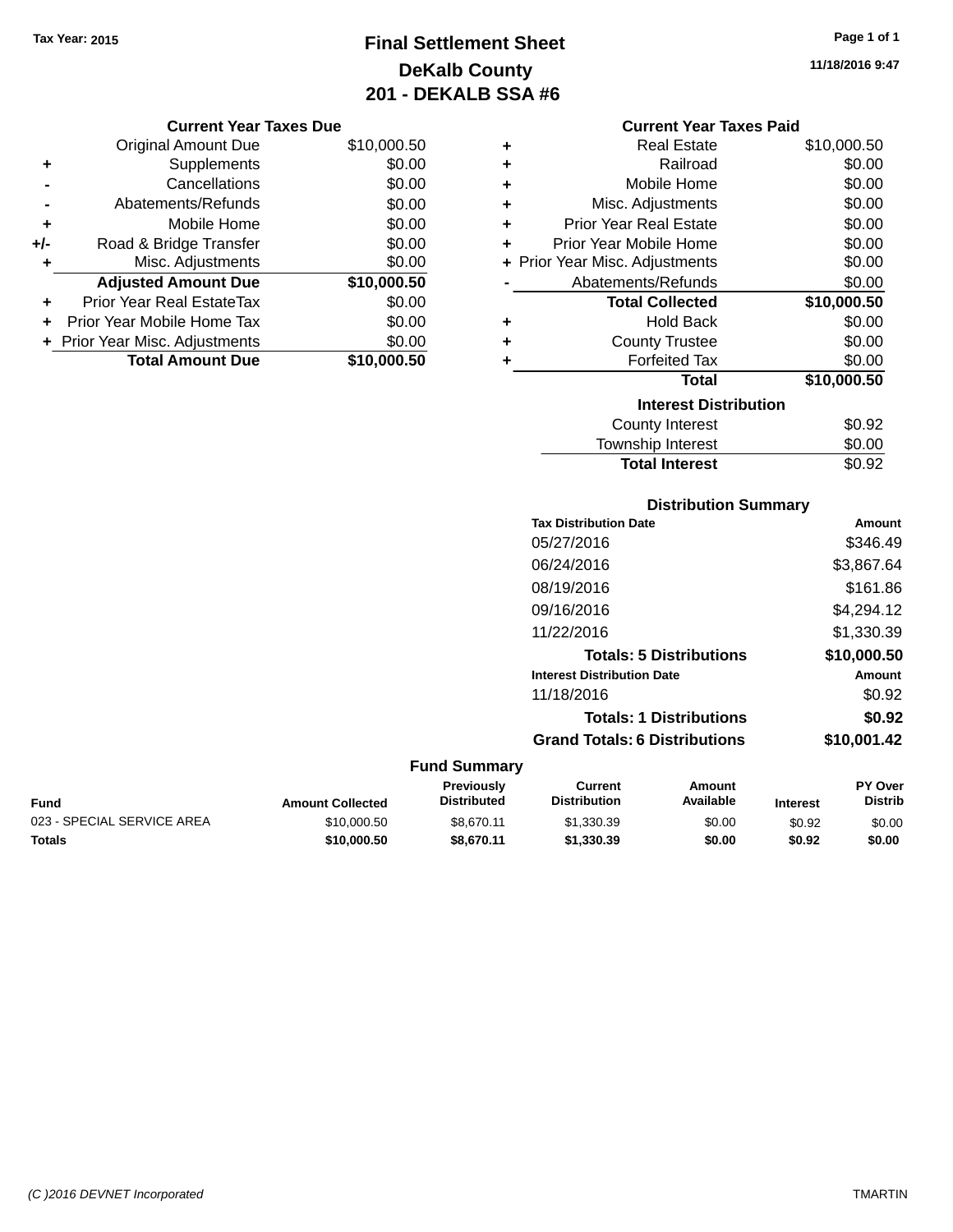**Current Year Taxes Due** Original Amount Due \$51,545.59

**Adjusted Amount Due \$51,535.59**

**Total Amount Due \$51,456.08**

**+** Supplements \$0.00 **-** Cancellations \$10.00 **-** Abatements/Refunds \$0.00 **+** Mobile Home \$0.00 **+/-** Road & Bridge Transfer \$0.00 **+** Misc. Adjustments \$0.00

**+** Prior Year Real EstateTax (\$85.15) **+** Prior Year Mobile Home Tax \$0.00 **+** Prior Year Misc. Adjustments \$5.64

## **Final Settlement Sheet Tax Year: 2015 Page 1 of 1 DeKalb County 204 - GENOA RIVER BEND SSA**

**11/18/2016 9:47**

### **Current Year Taxes Paid**

| ٠ | <b>Real Estate</b>             | \$51,486.86 |
|---|--------------------------------|-------------|
| ٠ | Railroad                       | \$0.00      |
| ٠ | Mobile Home                    | \$0.00      |
| ٠ | Misc. Adjustments              | \$0.00      |
| ÷ | <b>Prior Year Real Estate</b>  | (\$85.15)   |
| ÷ | Prior Year Mobile Home         | \$0.00      |
|   | + Prior Year Misc. Adjustments | \$5.64      |
|   | Abatements/Refunds             | \$0.00      |
|   | <b>Total Collected</b>         | \$51,407.35 |
| ٠ | <b>Hold Back</b>               | \$0.00      |
| ÷ | <b>County Trustee</b>          | \$48.73     |
| ٠ | <b>Forfeited Tax</b>           | \$0.00      |
|   | Total                          | \$51,456.08 |
|   | <b>Interest Distribution</b>   |             |
|   | County Interest                | \$4.73      |
|   | <b>Township Interest</b>       | \$0.00      |
|   | <b>Total Interest</b>          | \$4.73      |

# **Distribution Summary**

| <b>Tax Distribution Date</b>         | Amount      |
|--------------------------------------|-------------|
| 05/27/2016                           | \$6,770.95  |
| 06/24/2016                           | \$19,243.84 |
| 07/22/2016                           | \$857.02    |
| 08/19/2016                           | \$931.40    |
| 09/16/2016                           | \$22,851.79 |
| 11/22/2016                           | \$752.35    |
| <b>Totals: 6 Distributions</b>       | \$51,407.35 |
| <b>Interest Distribution Date</b>    | Amount      |
| 11/18/2016                           | \$4.73      |
| <b>Totals: 1 Distributions</b>       | \$4.73      |
| <b>Grand Totals: 7 Distributions</b> | \$51,412.08 |
|                                      |             |

#### **Fund Summary**

| <b>Fund</b>                | <b>Amount Collected</b> | Previously<br>Distributed | Current<br><b>Distribution</b> | Amount<br>Available | <b>Interest</b> | <b>PY Over</b><br><b>Distrib</b> |
|----------------------------|-------------------------|---------------------------|--------------------------------|---------------------|-----------------|----------------------------------|
| 023 - SPECIAL SERVICE AREA | \$51,407.35             | \$50.655.00               | \$752.35                       | \$0.00              | \$4.73          | \$0.00                           |
| <b>Totals</b>              | \$51.407.35             | \$50.655.00               | \$752.35                       | \$0.00              | \$4.73          | \$0.00                           |

| Year Source             | <b>Account Type</b>                      |        | <b>Amount Adiustment Description</b>                         |
|-------------------------|------------------------------------------|--------|--------------------------------------------------------------|
|                         | 2014 RE - Real Estate Back Tax Collected |        | \$5.64 RIVERBEND DEVELOPMENT REDEMPTION 02-24-452-011 by TBA |
| <b>Totals 1 entries</b> |                                          | \$5.64 |                                                              |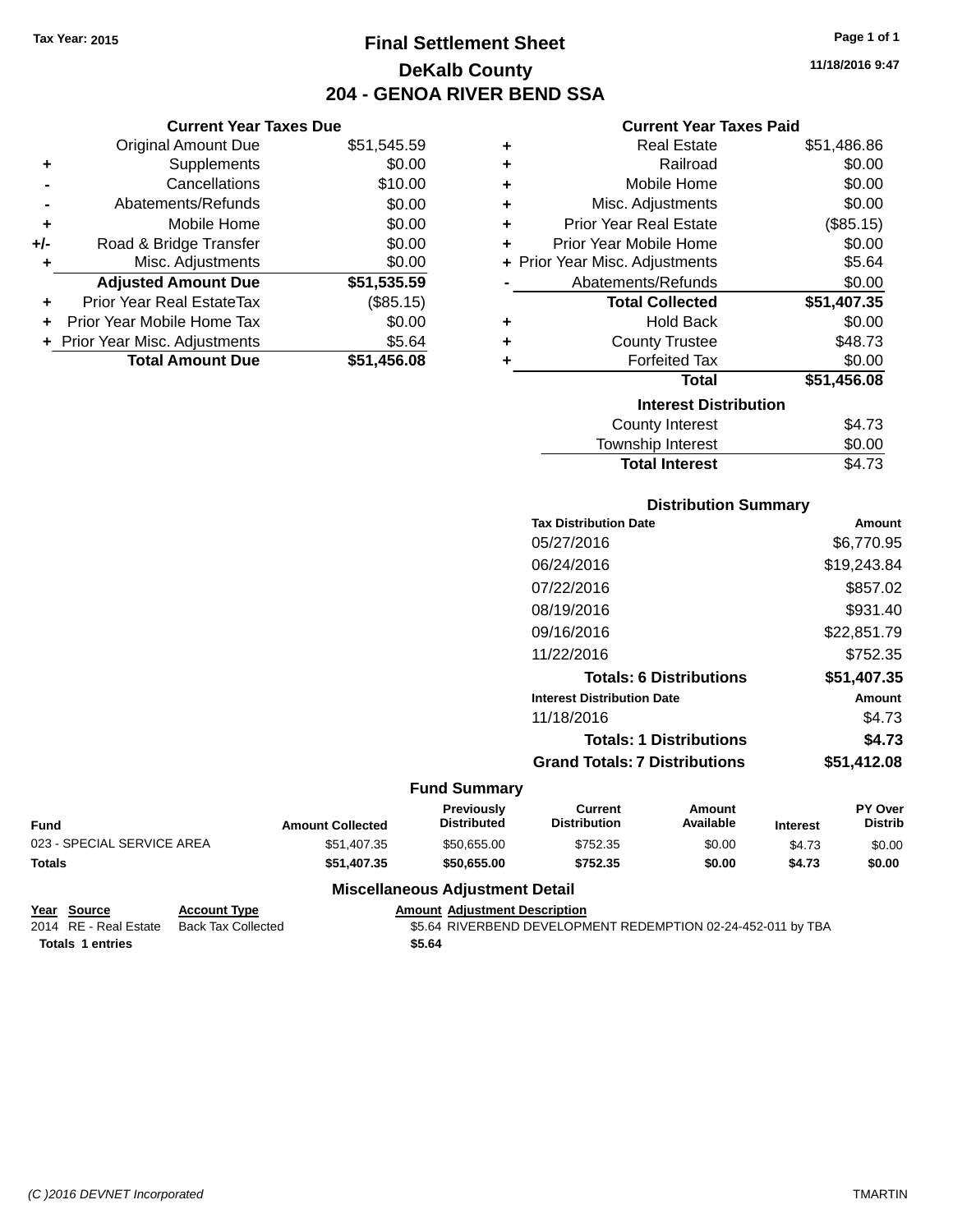**Current Year Taxes Due** Original Amount Due \$5,750.05

**Adjusted Amount Due \$5,750.05**

**Total Amount Due \$5,750.05**

**+** Supplements \$0.00 **-** Cancellations \$0.00 **-** Abatements/Refunds \$0.00 **+** Mobile Home \$0.00 **+/-** Road & Bridge Transfer \$0.00<br> **+** Misc. Adjustments \$0.00

**+** Prior Year Real EstateTax \$0.00 **+** Prior Year Mobile Home Tax \$0.00 **+ Prior Year Misc. Adjustments**  $$0.00$ 

**+** Misc. Adjustments

## **Final Settlement Sheet Tax Year: 2015 Page 1 of 1 DeKalb County 207 - DERBY ESTATES SSA**

### **Current Year Taxes Paid**

| ٠ | Real Estate                    | \$5,750.05 |  |  |  |  |  |
|---|--------------------------------|------------|--|--|--|--|--|
| ٠ | Railroad                       | \$0.00     |  |  |  |  |  |
| ÷ | Mobile Home                    | \$0.00     |  |  |  |  |  |
| ٠ | Misc. Adjustments              | \$0.00     |  |  |  |  |  |
| ٠ | <b>Prior Year Real Estate</b>  | \$0.00     |  |  |  |  |  |
| ٠ | Prior Year Mobile Home         | \$0.00     |  |  |  |  |  |
|   | + Prior Year Misc. Adjustments | \$0.00     |  |  |  |  |  |
|   | Abatements/Refunds             | \$0.00     |  |  |  |  |  |
|   | <b>Total Collected</b>         | \$5,750.05 |  |  |  |  |  |
| ٠ | <b>Hold Back</b>               | \$0.00     |  |  |  |  |  |
| ÷ | <b>County Trustee</b>          | \$0.00     |  |  |  |  |  |
| ٠ | <b>Forfeited Tax</b>           | \$0.00     |  |  |  |  |  |
|   | <b>Total</b>                   | \$5,750.05 |  |  |  |  |  |
|   | <b>Interest Distribution</b>   |            |  |  |  |  |  |
|   | County Interest                | \$0.53     |  |  |  |  |  |
|   | <b>Township Interest</b>       | \$0.00     |  |  |  |  |  |

| <b>Distribution Summary</b>          |            |
|--------------------------------------|------------|
| <b>Tax Distribution Date</b>         | Amount     |
| 05/27/2016                           | \$242.05   |
| 06/24/2016                           | \$2,758.47 |
| 07/22/2016                           | \$108.98   |
| 08/19/2016                           | \$26.24    |
| 09/16/2016                           | \$2,153.80 |
| 11/22/2016                           | \$460.51   |
| <b>Totals: 6 Distributions</b>       | \$5,750.05 |
| <b>Interest Distribution Date</b>    | Amount     |
| 11/18/2016                           | \$0.53     |
| <b>Totals: 1 Distributions</b>       | \$0.53     |
| <b>Grand Totals: 7 Distributions</b> | \$5,750.58 |

Total Interest \$0.53

#### **Fund Summary**

| Fund                       | <b>Amount Collected</b> | <b>Previously</b><br><b>Distributed</b> | Current<br><b>Distribution</b> | Amount<br>Available | <b>Interest</b> | PY Over<br>Distrib |
|----------------------------|-------------------------|-----------------------------------------|--------------------------------|---------------------|-----------------|--------------------|
| 023 - SPECIAL SERVICE AREA | \$5.750.05              | \$5.289.54                              | \$460.51                       | \$0.00              | \$0.53          | \$0.00             |
| Totals                     | \$5,750.05              | \$5.289.54                              | \$460.51                       | \$0.00              | \$0.53          | \$0.00             |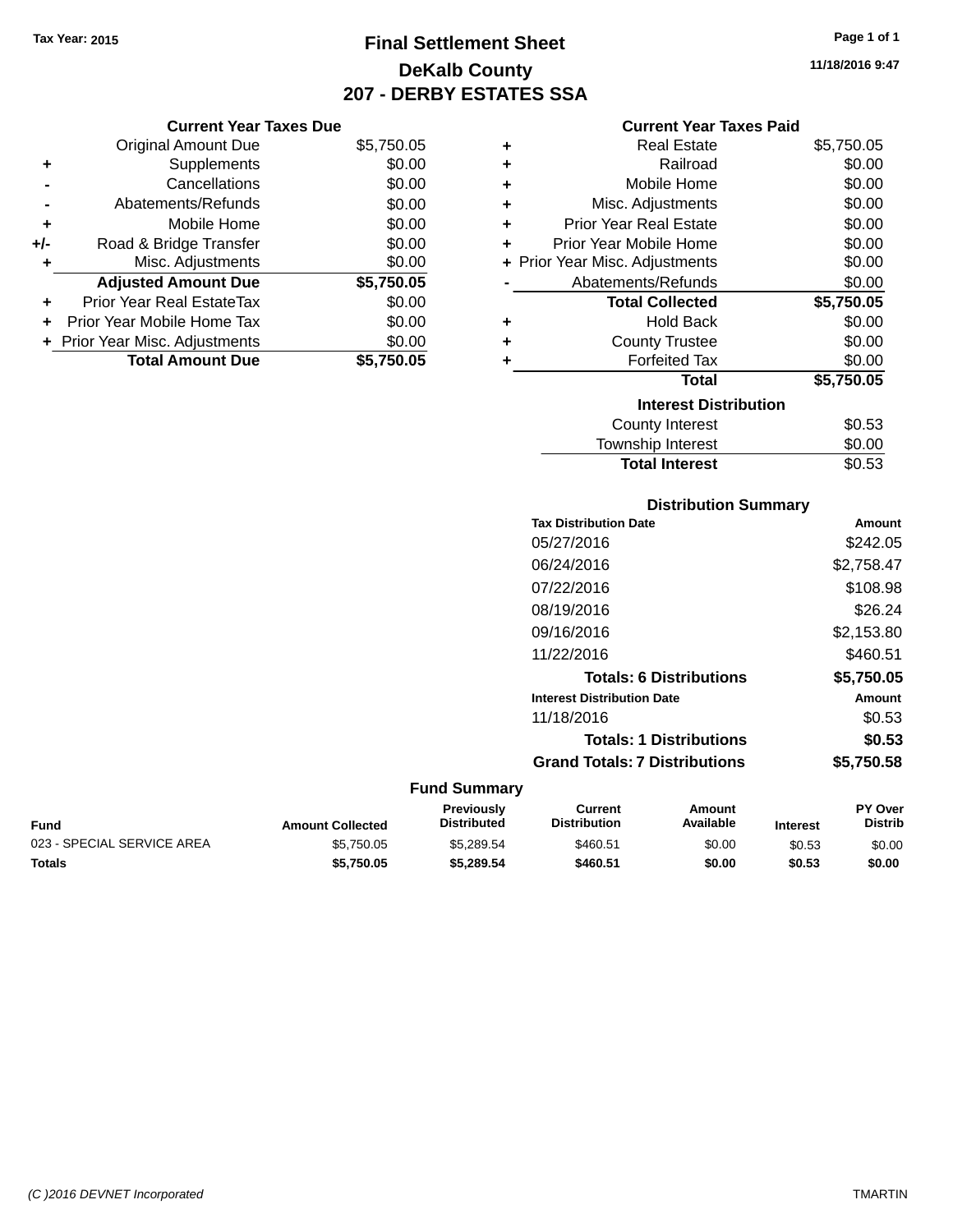## **Final Settlement Sheet Tax Year: 2015 Page 1 of 1 DeKalb County 209 - DEKALB SSA #14**

**11/18/2016 9:47**

|     | <b>Current Year Taxes Due</b>    |            |   |
|-----|----------------------------------|------------|---|
|     | Original Amount Due              | \$2,500.02 |   |
| ٠   | Supplements                      | \$0.00     | ٠ |
|     | Cancellations                    | \$0.00     |   |
|     | Abatements/Refunds               | \$0.00     |   |
|     | Mobile Home                      | \$0.00     |   |
| +/- | Road & Bridge Transfer           | \$0.00     |   |
|     | Misc. Adjustments                | \$0.00     |   |
|     | <b>Adjusted Amount Due</b>       | \$2,500.02 |   |
| ٠   | <b>Prior Year Real EstateTax</b> | \$0.00     |   |
|     | Prior Year Mobile Home Tax       | \$0.00     |   |
|     | + Prior Year Misc. Adjustments   | \$0.00     |   |
|     | <b>Total Amount Due</b>          | \$2,500.02 |   |
|     |                                  |            |   |

| <b>Current Year Taxes Paid</b> |  |  |  |
|--------------------------------|--|--|--|
|--------------------------------|--|--|--|

| ÷ | Real Estate                    | \$2,500.02 |
|---|--------------------------------|------------|
| ٠ | Railroad                       | \$0.00     |
| ٠ | Mobile Home                    | \$0.00     |
| ٠ | Misc. Adjustments              | \$0.00     |
| ٠ | <b>Prior Year Real Estate</b>  | \$0.00     |
| ÷ | Prior Year Mobile Home         | \$0.00     |
|   | + Prior Year Misc. Adjustments | \$0.00     |
|   | Abatements/Refunds             | \$0.00     |
|   | <b>Total Collected</b>         | \$2,500.02 |
| ٠ | <b>Hold Back</b>               | \$0.00     |
| ٠ | <b>County Trustee</b>          | \$0.00     |
| ٠ | <b>Forfeited Tax</b>           | \$0.00     |
|   | Total                          | \$2,500.02 |
|   | <b>Interest Distribution</b>   |            |
|   | County Interest                | \$0.23     |
|   | <b>Township Interest</b>       | \$0.00     |
|   | <b>Total Interest</b>          | \$0.23     |

### **Distribution Summary Tax Distribution Date Amount** 05/27/2016 \$437.24 06/24/2016 \$848.14 07/22/2016 \$40.14 09/16/2016 \$1,147.98 11/22/2016 \$26.52 **Totals: 5 Distributions \$2,500.02 Interest Distribution Date Amount** 11/18/2016 \$0.23 **Totals: 1 Distributions \$0.23 Grand Totals: 6 Distributions \$2,500.25 Fund Summary PY Over Amount Current Previously**

| Fund                       | <b>Amount Collected</b> | Previouslv<br><b>Distributed</b> | Current<br><b>Distribution</b> | Amount<br>Available | <b>Interest</b> | <b>PY Over</b><br>Distrib |
|----------------------------|-------------------------|----------------------------------|--------------------------------|---------------------|-----------------|---------------------------|
| 023 - SPECIAL SERVICE AREA | \$2,500.02              | \$2,473.50                       | \$26.52                        | \$0.00              | \$0.23          | \$0.00                    |
| Totals                     | \$2,500.02              | \$2,473.50                       | \$26.52                        | \$0.00              | \$0.23          | \$0.00                    |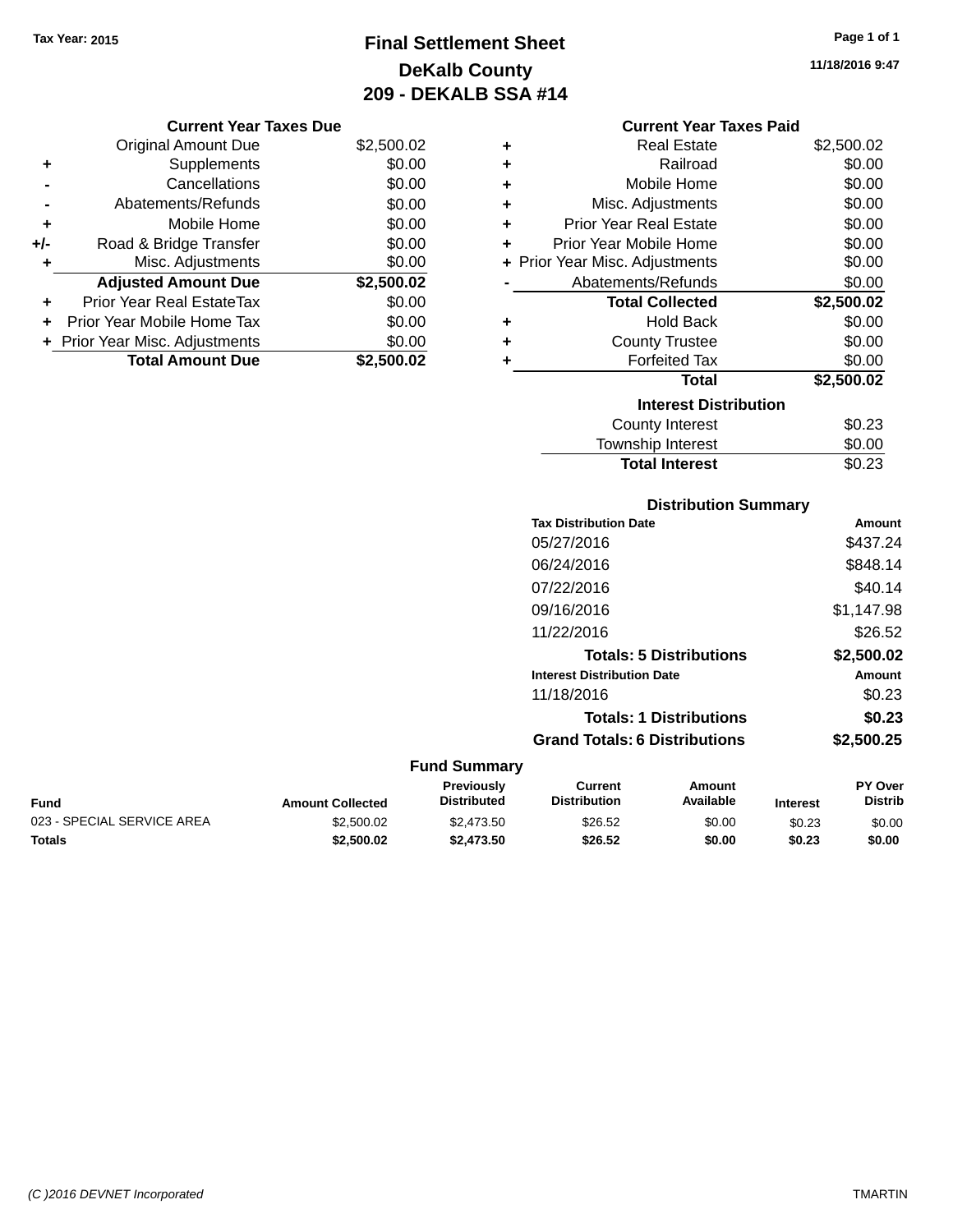**Current Year Taxes Due** Original Amount Due \$1,590.86

**Adjusted Amount Due \$1,590.86**

**Total Amount Due \$1,590.86**

**+** Supplements \$0.00 **-** Cancellations \$0.00 **-** Abatements/Refunds \$0.00 **+** Mobile Home \$0.00 **+/-** Road & Bridge Transfer \$0.00 **+** Misc. Adjustments \$0.00

**+** Prior Year Real EstateTax \$0.00 **+** Prior Year Mobile Home Tax \$0.00 **+ Prior Year Misc. Adjustments**  $$0.00$ 

## **Final Settlement Sheet Tax Year: 2015 Page 1 of 1 DeKalb County 213 - GENOA OAK CREEK EST SSA#4**

### **11/18/2016 9:47**

| <b>Current Year Taxes Paid</b> |  |  |  |
|--------------------------------|--|--|--|
|--------------------------------|--|--|--|

|   | <b>Real Estate</b>             | \$1,590.86 |
|---|--------------------------------|------------|
| ٠ | Railroad                       | \$0.00     |
| ÷ | Mobile Home                    | \$0.00     |
| ÷ | Misc. Adjustments              | \$0.00     |
| ÷ | <b>Prior Year Real Estate</b>  | \$0.00     |
| ÷ | Prior Year Mobile Home         | \$0.00     |
|   | + Prior Year Misc. Adjustments | \$0.00     |
|   | Abatements/Refunds             | \$0.00     |
|   | <b>Total Collected</b>         | \$1,590.86 |
| ٠ | <b>Hold Back</b>               | \$0.00     |
| ٠ | <b>County Trustee</b>          | \$0.00     |
| ٠ | <b>Forfeited Tax</b>           | \$0.00     |
|   | <b>Total</b>                   | \$1,590.86 |
|   | <b>Interest Distribution</b>   |            |
|   | <b>County Interest</b>         | \$0.15     |
|   | <b>Township Interest</b>       | \$0.00     |

|                            |                         |                                  |                                       | <b>Total Interest</b>          |                 | \$0.15                    |
|----------------------------|-------------------------|----------------------------------|---------------------------------------|--------------------------------|-----------------|---------------------------|
|                            |                         |                                  |                                       | <b>Distribution Summary</b>    |                 |                           |
|                            |                         |                                  | <b>Tax Distribution Date</b>          |                                |                 | <b>Amount</b>             |
|                            |                         |                                  | 05/27/2016                            |                                |                 | \$162.85                  |
|                            |                         |                                  | 06/24/2016                            |                                |                 | \$649.14                  |
|                            |                         |                                  | 09/16/2016                            |                                |                 | \$778.87                  |
|                            |                         |                                  |                                       | <b>Totals: 3 Distributions</b> |                 | \$1,590.86                |
|                            |                         |                                  | <b>Interest Distribution Date</b>     |                                |                 | <b>Amount</b>             |
|                            |                         |                                  | 11/18/2016                            |                                |                 | \$0.15                    |
|                            |                         |                                  |                                       | <b>Totals: 1 Distributions</b> |                 | \$0.15                    |
|                            |                         |                                  | <b>Grand Totals: 4 Distributions</b>  |                                |                 | \$1,591.01                |
|                            |                         | <b>Fund Summary</b>              |                                       |                                |                 |                           |
| <b>Fund</b>                | <b>Amount Collected</b> | Previously<br><b>Distributed</b> | <b>Current</b><br><b>Distribution</b> | Amount<br>Available            | <b>Interest</b> | PY Over<br><b>Distrib</b> |
| 023 - SPECIAL SERVICE AREA | \$1,590.86              | \$1,590.86                       | \$0.00                                | \$0.00                         | \$0.15          | \$0.00                    |

**Totals \$1,590.86 \$1,590.86 \$0.00 \$0.00 \$0.15 \$0.00**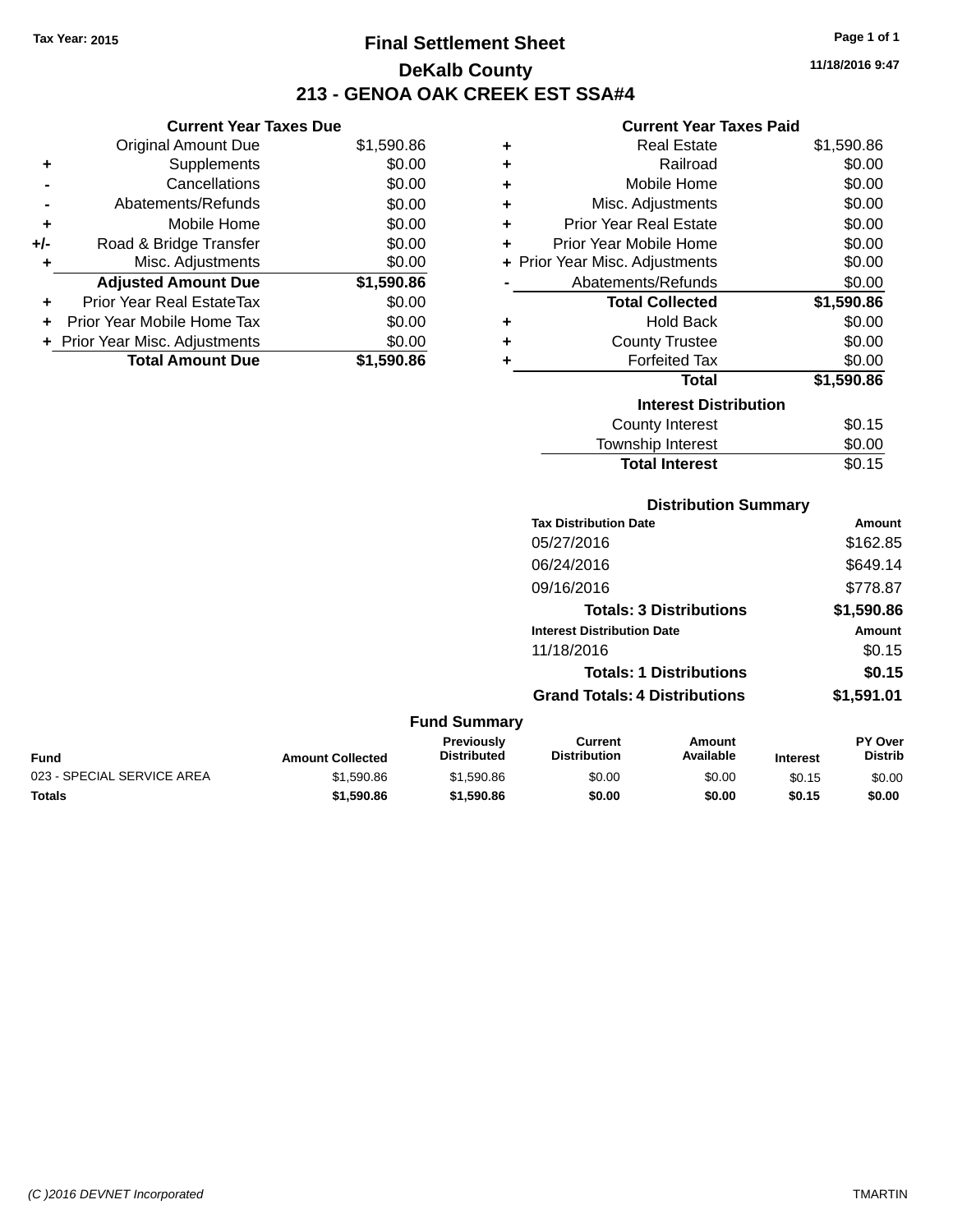### **Final Settlement Sheet Tax Year: 2015 Page 1 of 1 DeKalb County AF-DK #5 - AFTON DEKALB DRAINAGE #5**

**11/18/2016 9:47**

#### **Current Year Taxes Paid**

|     | <b>Current Year Taxes Due</b>  |             |         |
|-----|--------------------------------|-------------|---------|
|     | <b>Original Amount Due</b>     | \$12,061.62 | ٠       |
|     | Supplements                    | \$0.00      | ٠       |
|     | Cancellations                  | \$0.00      | ٠       |
|     | Abatements/Refunds             | \$0.00      |         |
|     | Mobile Home                    | \$0.00      | ٠       |
| +/- | Road & Bridge Transfer         | \$0.00      | ٠       |
|     | Misc. Adjustments              | \$0.00      | + Prior |
|     | <b>Adjusted Amount Due</b>     | \$12,061.62 |         |
|     | Prior Year Real EstateTax      | \$0.00      |         |
|     | Prior Year Mobile Home Tax     | \$0.00      | ٠       |
|     | + Prior Year Misc. Adjustments | \$0.00      |         |
|     | <b>Total Amount Due</b>        | \$12,061.62 |         |
|     |                                |             |         |

|   | Real Estate                    | \$12,061.62 |
|---|--------------------------------|-------------|
| ٠ |                                |             |
| ٠ | Railroad                       | \$0.00      |
| ÷ | Mobile Home                    | \$0.00      |
| ٠ | Misc. Adjustments              | \$0.00      |
| ÷ | <b>Prior Year Real Estate</b>  | \$0.00      |
| ٠ | Prior Year Mobile Home         | \$0.00      |
|   | + Prior Year Misc. Adjustments | \$0.00      |
|   | Abatements/Refunds             | \$0.00      |
|   | <b>Total Collected</b>         | \$12,061.62 |
| ٠ | <b>Hold Back</b>               | \$0.00      |
| ٠ | <b>County Trustee</b>          | \$0.00      |
|   | <b>Forfeited Tax</b>           | \$0.00      |
|   | <b>Total</b>                   | \$12,061.62 |
|   | <b>Interest Distribution</b>   |             |
|   | County Interest                | \$0.00      |
|   | <b>Township Interest</b>       | \$0.00      |
|   | <b>Total Interest</b>          | \$0.00      |

|                     | <b>Distribution Summary</b>          |                                |                |  |
|---------------------|--------------------------------------|--------------------------------|----------------|--|
|                     | <b>Tax Distribution Date</b>         |                                | Amount         |  |
|                     | 05/27/2016                           |                                | \$2,803.20     |  |
|                     | 06/24/2016                           |                                | \$5,866.70     |  |
|                     | 07/22/2016                           |                                | \$60.00        |  |
|                     | 08/19/2016                           |                                | \$35.38        |  |
|                     | 09/16/2016                           |                                | \$3,012.16     |  |
|                     | 11/22/2016                           |                                | \$284.18       |  |
|                     |                                      | <b>Totals: 6 Distributions</b> | \$12,061.62    |  |
|                     | <b>Grand Totals: 6 Distributions</b> |                                | \$12,061.62    |  |
| <b>Fund Summary</b> |                                      |                                |                |  |
| Previously          | Current                              | Amount                         | <b>PY Over</b> |  |

| <b>Amount Collected</b> | <b>Previously</b><br><b>Distributed</b> | Current<br><b>Distribution</b> | Amount<br>Available | <b>Interest</b> | <b>PY Over</b><br><b>Distrib</b> |
|-------------------------|-----------------------------------------|--------------------------------|---------------------|-----------------|----------------------------------|
| \$12,061.62             | \$11,777,44                             | \$284.18                       | \$0.00              | \$0.00          | \$0.00                           |
| \$12.061.62             | \$11.777.44                             | \$284.18                       | \$0.00              | \$0.00          | \$0.00                           |
|                         |                                         |                                |                     |                 |                                  |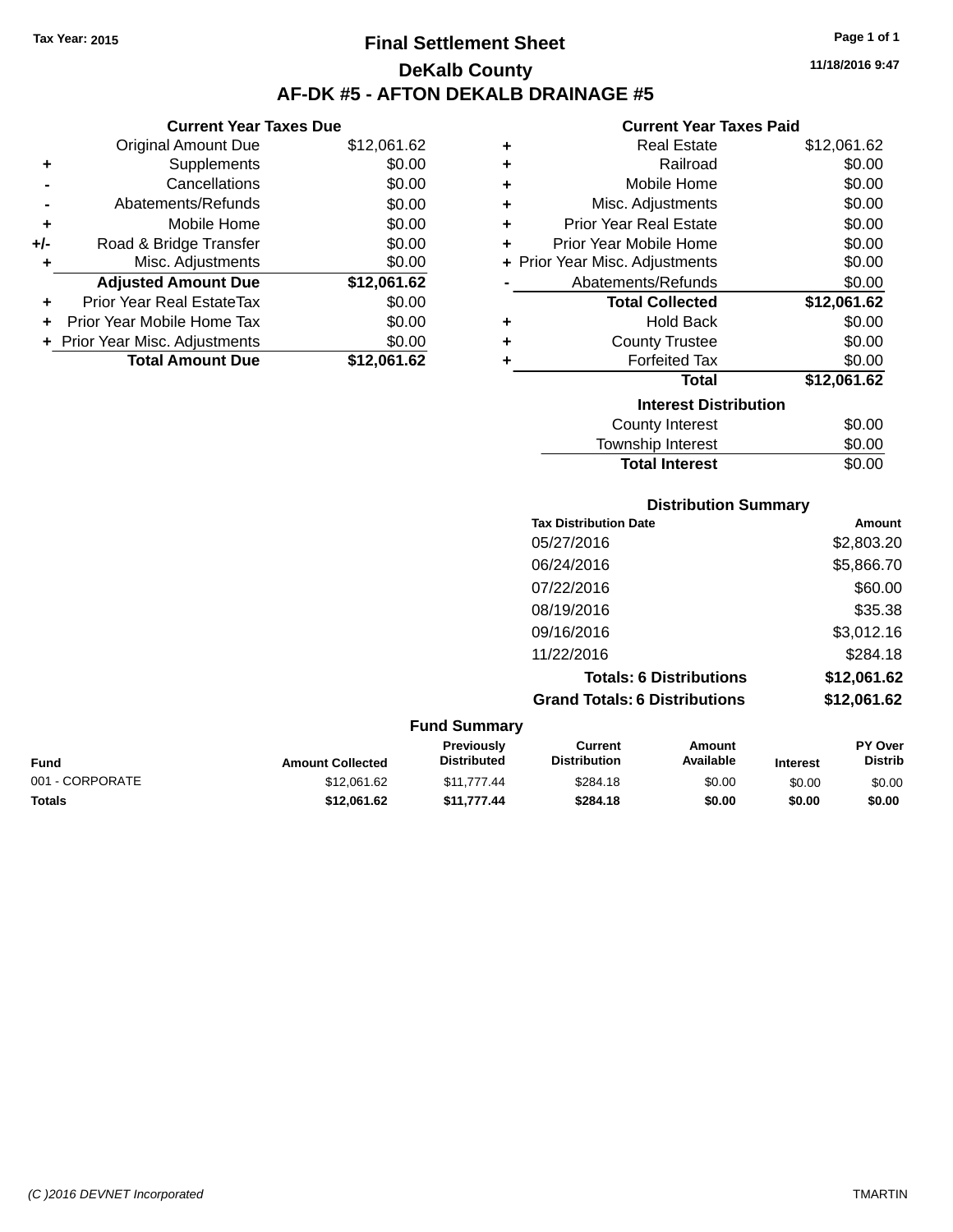### **Final Settlement Sheet Tax Year: 2015 Page 1 of 1 DeKalb County AF-MI #4 - AF/ MI/ DK DRAINAGE #4**

**11/18/2016 9:47**

### **Current Year Taxes Paid**

| <b>Current Year Taxes Due</b> |                                  |            |  |  |
|-------------------------------|----------------------------------|------------|--|--|
|                               | Original Amount Due              | \$7,589.32 |  |  |
| ٠                             | Supplements                      | \$4.70     |  |  |
|                               | Cancellations                    | \$4.70     |  |  |
|                               | Abatements/Refunds               | \$0.00     |  |  |
| ٠                             | Mobile Home                      | \$0.00     |  |  |
| +/-                           | Road & Bridge Transfer           | \$0.00     |  |  |
| ٠                             | Misc. Adjustments                | \$0.00     |  |  |
|                               | <b>Adjusted Amount Due</b>       | \$7,589.32 |  |  |
| ٠                             | <b>Prior Year Real EstateTax</b> | \$0.00     |  |  |
|                               | Prior Year Mobile Home Tax       | \$0.00     |  |  |
|                               | + Prior Year Misc. Adjustments   | \$0.00     |  |  |
|                               | <b>Total Amount Due</b>          | \$7.589.32 |  |  |

| ٠ | Real Estate                    | \$7,589.32 |
|---|--------------------------------|------------|
| ٠ | Railroad                       | \$0.00     |
| ٠ | Mobile Home                    | \$0.00     |
| ٠ | Misc. Adjustments              | \$0.00     |
| ٠ | <b>Prior Year Real Estate</b>  | \$0.00     |
| ٠ | Prior Year Mobile Home         | \$0.00     |
|   | + Prior Year Misc. Adjustments | \$0.00     |
|   | Abatements/Refunds             | \$0.00     |
|   | <b>Total Collected</b>         | \$7,589.32 |
| ٠ | Hold Back                      | \$0.00     |
| ÷ | <b>County Trustee</b>          | \$0.00     |
| ٠ | <b>Forfeited Tax</b>           | \$0.00     |
|   | <b>Total</b>                   | \$7,589.32 |
|   | <b>Interest Distribution</b>   |            |
|   | <b>County Interest</b>         | \$0.00     |
|   | <b>Township Interest</b>       | \$0.00     |
|   | <b>Total Interest</b>          | \$0.00     |

| Amount     |
|------------|
| \$649.92   |
| \$4,448.33 |
| \$0.48     |
| \$10.38    |
| \$2,115.04 |
| \$365.17   |
| \$7,589.32 |
| \$7,589.32 |
|            |

| <b>Fund Summary</b> |                         |                                         |                                |                     |                 |                                  |
|---------------------|-------------------------|-----------------------------------------|--------------------------------|---------------------|-----------------|----------------------------------|
| <b>Fund</b>         | <b>Amount Collected</b> | <b>Previously</b><br><b>Distributed</b> | Current<br><b>Distribution</b> | Amount<br>Available | <b>Interest</b> | <b>PY Over</b><br><b>Distrib</b> |
| 001 - CORPORATE     | \$7.589.32              | \$7.224.15                              | \$365.17                       | \$0.00              | \$0.00          | \$0.00                           |
| <b>Totals</b>       | \$7,589.32              | \$7.224.15                              | \$365.17                       | \$0.00              | \$0.00          | \$0.00                           |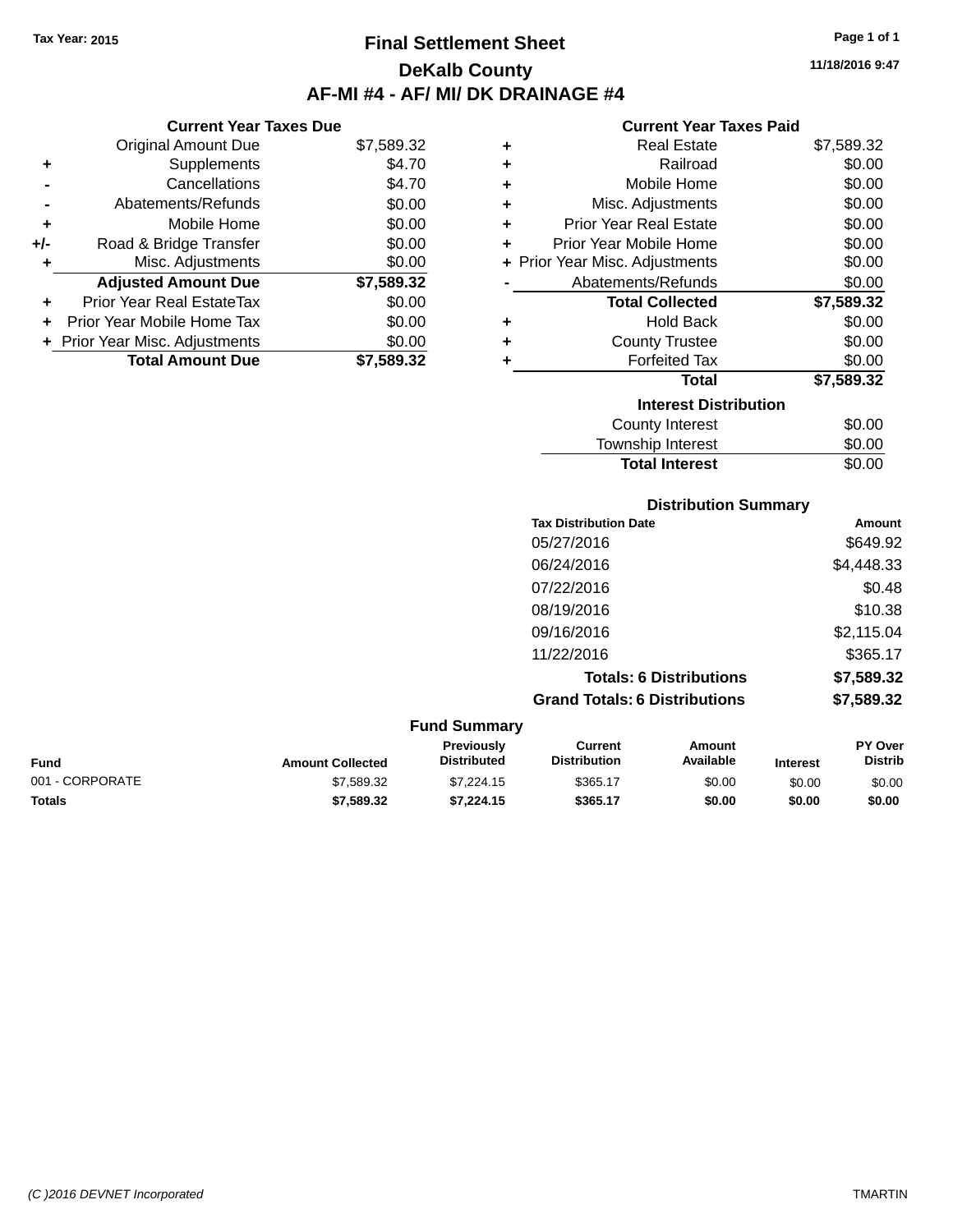### **Final Settlement Sheet Tax Year: 2015 Page 1 of 1 DeKalb County CL-SH #7 - CLINTON/SHABBONA DRN #7**

**11/18/2016 9:47**

#### **Current Year Taxes Paid**

| <b>Current Year Taxes Due</b> |                                |            |   |  |
|-------------------------------|--------------------------------|------------|---|--|
|                               | <b>Original Amount Due</b>     | \$2,286.34 |   |  |
| ٠                             | <b>Supplements</b>             | \$0.00     |   |  |
|                               | Cancellations                  | \$0.00     |   |  |
|                               | Abatements/Refunds             | \$0.00     | ٠ |  |
|                               | Mobile Home                    | \$0.00     | ٠ |  |
| +/-                           | Road & Bridge Transfer         | \$0.00     | ٠ |  |
|                               | Misc. Adjustments              | \$0.00     |   |  |
|                               | <b>Adjusted Amount Due</b>     | \$2,286.34 |   |  |
| ٠                             | Prior Year Real EstateTax      | \$0.00     |   |  |
|                               | Prior Year Mobile Home Tax     | \$0.00     |   |  |
|                               | + Prior Year Misc. Adjustments | \$0.00     | ٠ |  |
|                               | <b>Total Amount Due</b>        | \$2.286.34 |   |  |
|                               |                                |            |   |  |

| ٠ | <b>Real Estate</b>             | \$2,286.34 |
|---|--------------------------------|------------|
| ٠ | Railroad                       | \$0.00     |
| ٠ | Mobile Home                    | \$0.00     |
| ٠ | Misc. Adjustments              | \$0.00     |
| ٠ | Prior Year Real Estate         | \$0.00     |
| ÷ | Prior Year Mobile Home         | \$0.00     |
|   | + Prior Year Misc. Adjustments | \$0.00     |
|   | Abatements/Refunds             | \$0.00     |
|   | <b>Total Collected</b>         | \$2,286.34 |
| ٠ | Hold Back                      | \$0.00     |
| ٠ | <b>County Trustee</b>          | \$0.00     |
| ٠ | <b>Forfeited Tax</b>           | \$0.00     |
|   | <b>Total</b>                   | \$2,286.34 |
|   | <b>Interest Distribution</b>   |            |
|   | <b>County Interest</b>         | \$0.00     |
|   | <b>Township Interest</b>       | \$0.00     |
|   | <b>Total Interest</b>          | \$0.00     |

| <b>Distribution Summary</b>          |            |  |  |  |
|--------------------------------------|------------|--|--|--|
| <b>Tax Distribution Date</b>         | Amount     |  |  |  |
| 05/27/2016                           | \$359.97   |  |  |  |
| 06/24/2016                           | \$1,054.83 |  |  |  |
| 08/19/2016                           | \$43.09    |  |  |  |
| 09/16/2016                           | \$823.10   |  |  |  |
| 11/22/2016                           | \$5.35     |  |  |  |
| <b>Totals: 5 Distributions</b>       | \$2,286.34 |  |  |  |
| <b>Grand Totals: 5 Distributions</b> | \$2,286.34 |  |  |  |

| <b>Fund Summary</b> |                         |                                         |                                |                     |                 |                           |
|---------------------|-------------------------|-----------------------------------------|--------------------------------|---------------------|-----------------|---------------------------|
| Fund                | <b>Amount Collected</b> | <b>Previously</b><br><b>Distributed</b> | Current<br><b>Distribution</b> | Amount<br>Available | <b>Interest</b> | PY Over<br><b>Distrib</b> |
| 001 - CORPORATE     | \$2.286.34              | \$2,280.99                              | \$5.35                         | \$0.00              | \$0.00          | \$0.00                    |
| <b>Totals</b>       | \$2.286.34              | \$2,280.99                              | \$5.35                         | \$0.00              | \$0.00          | \$0.00                    |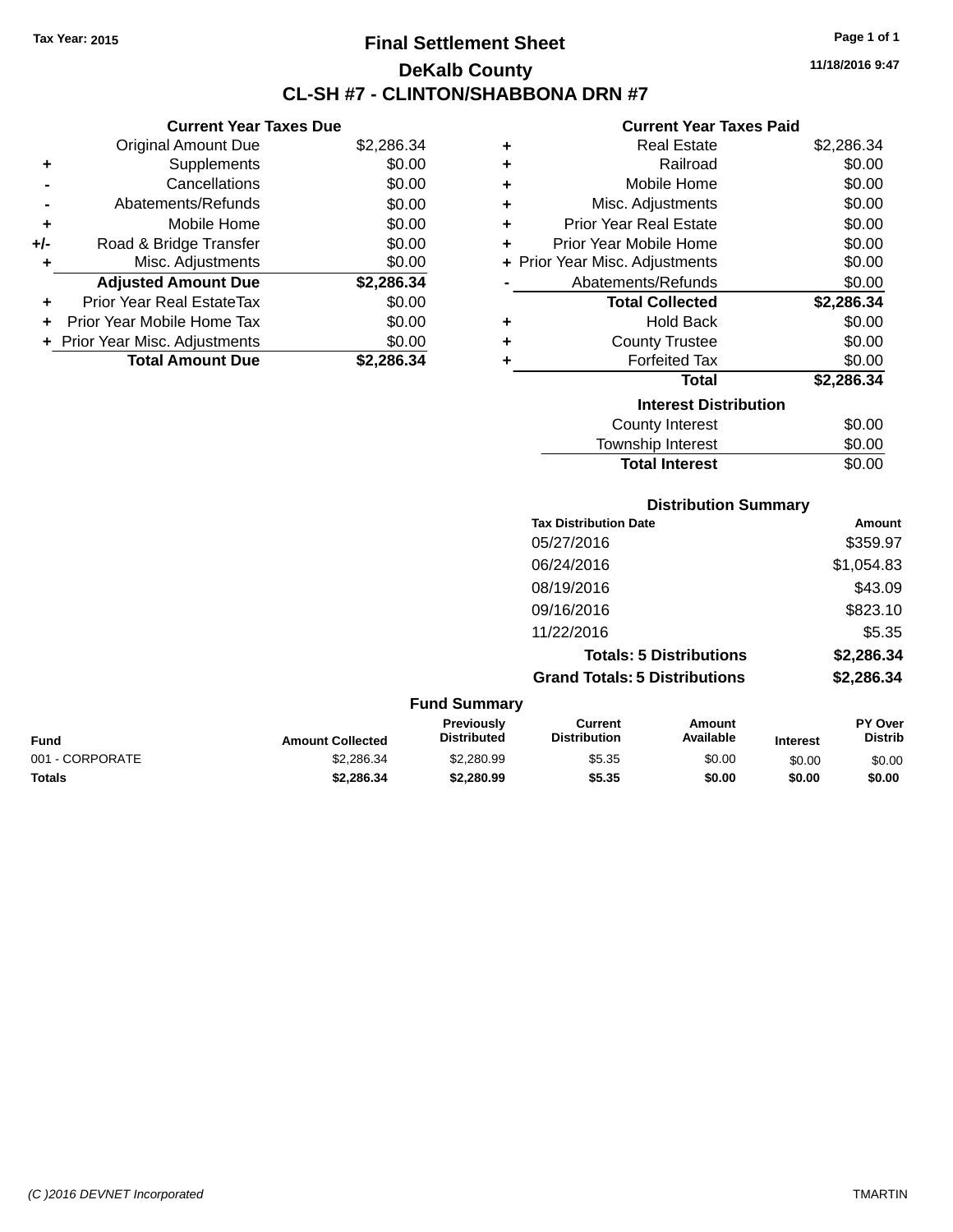### **Final Settlement Sheet Tax Year: 2015 Page 1 of 1 DeKalb County CO SBA #10 - CORTLAND SBA #10**

**11/18/2016 9:47**

|       | <b>Current Year Taxes Paid</b> |
|-------|--------------------------------|
| $\pm$ | <b>Real Estate</b>             |
|       | Railroad                       |

|       | <b>Current Year Taxes Due</b>  |        |
|-------|--------------------------------|--------|
|       | <b>Original Amount Due</b>     | \$0.00 |
| ٠     | Supplements                    | \$0.00 |
|       | Cancellations                  | \$0.00 |
|       | Abatements/Refunds             | \$0.00 |
| ٠     | Mobile Home                    | \$0.00 |
| $+/-$ | Road & Bridge Transfer         | \$0.00 |
|       | Misc. Adjustments              | \$0.00 |
|       | <b>Adjusted Amount Due</b>     | \$0.00 |
| ٠     | Prior Year Real EstateTax      | \$0.00 |
|       | Prior Year Mobile Home Tax     | \$0.00 |
|       | + Prior Year Misc. Adjustments | \$0.00 |
|       | <b>Total Amount Due</b>        | \$0.00 |
|       |                                |        |

| ٠ | <b>Real Estate</b>             | \$0.00 |  |  |  |
|---|--------------------------------|--------|--|--|--|
| ٠ | Railroad                       | \$0.00 |  |  |  |
| ٠ | Mobile Home                    | \$0.00 |  |  |  |
| ٠ | Misc. Adjustments              | \$0.00 |  |  |  |
| ٠ | Prior Year Real Estate         | \$0.00 |  |  |  |
| ٠ | Prior Year Mobile Home         | \$0.00 |  |  |  |
|   | + Prior Year Misc. Adjustments | \$0.00 |  |  |  |
|   | \$0.00<br>Abatements/Refunds   |        |  |  |  |
|   | <b>Total Collected</b>         | \$0.00 |  |  |  |
| ٠ | Hold Back                      | \$0.00 |  |  |  |
| ٠ | <b>County Trustee</b>          | \$0.00 |  |  |  |
| ٠ | <b>Forfeited Tax</b>           | \$0.00 |  |  |  |
|   | Total                          | \$0.00 |  |  |  |
|   | <b>Interest Distribution</b>   |        |  |  |  |
|   | <b>County Interest</b>         | \$0.00 |  |  |  |

Township Interest  $$0.00$ 

|                            |                         | <b>Total Interest</b>                   |                                | \$0.00                     |                 |                                  |  |
|----------------------------|-------------------------|-----------------------------------------|--------------------------------|----------------------------|-----------------|----------------------------------|--|
|                            |                         | <b>Fund Summary</b>                     |                                |                            |                 |                                  |  |
| <b>Fund</b>                | <b>Amount Collected</b> | <b>Previously</b><br><b>Distributed</b> | Current<br><b>Distribution</b> | <b>Amount</b><br>Available | <b>Interest</b> | <b>PY Over</b><br><b>Distrib</b> |  |
| 023 - SPECIAL SERVICE AREA | \$0.00                  | \$0.00                                  | \$0.00                         | \$0.00                     | \$0.00          | \$0.00                           |  |
| <b>Totals</b>              | \$0.00                  | \$0.00                                  | \$0.00                         | \$0.00                     | \$0.00          | \$0.00                           |  |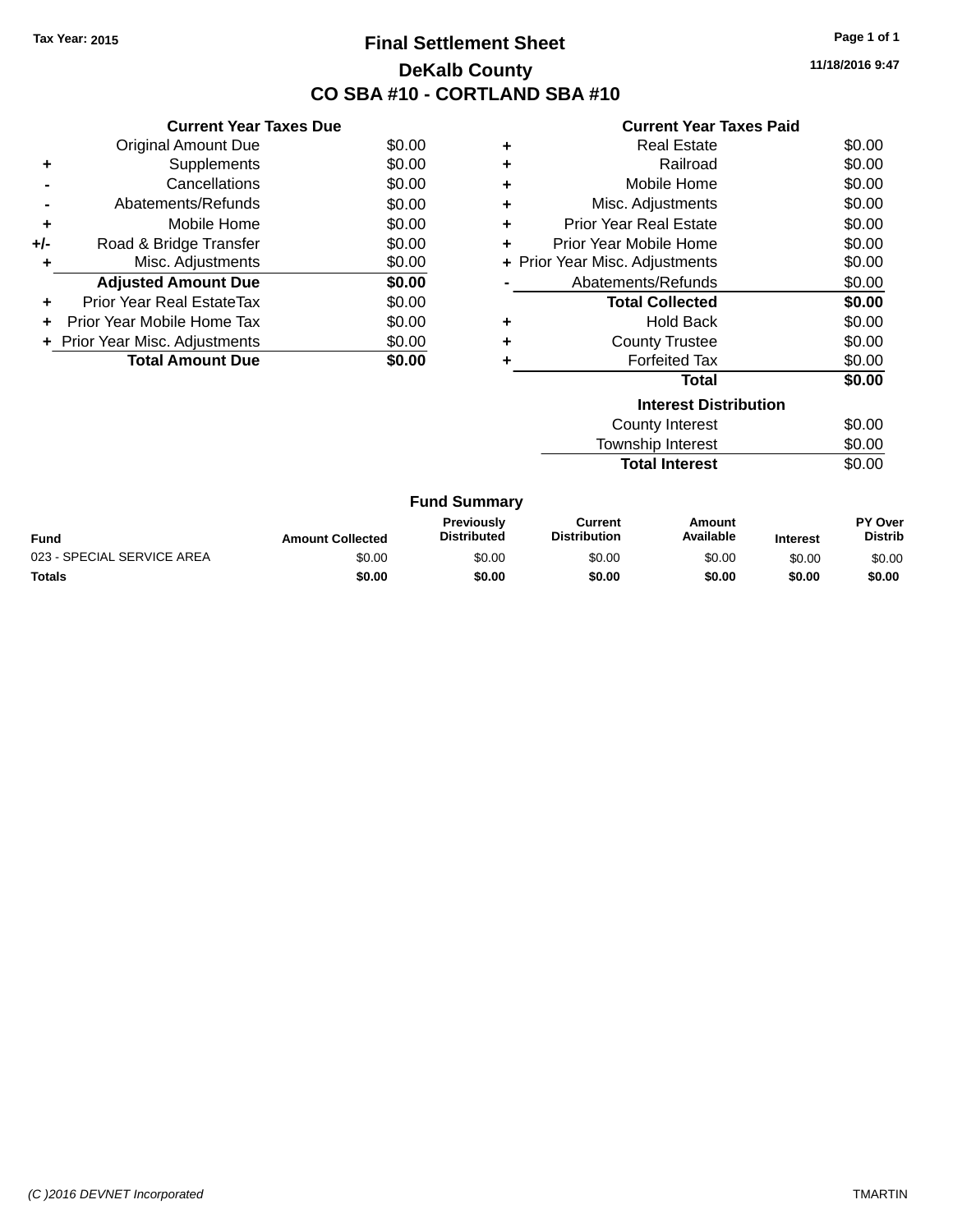**Current Year Taxes Due** Original Amount Due \$23,460.92

**Adjusted Amount Due \$23,460.92**

**Total Amount Due \$23,460.92**

**+** Supplements \$53.32 **-** Cancellations \$53.32 **-** Abatements/Refunds \$0.00 **+** Mobile Home \$0.00 **+/-** Road & Bridge Transfer \$0.00 **+** Misc. Adjustments \$0.00

**+** Prior Year Real EstateTax \$0.00 **+** Prior Year Mobile Home Tax \$0.00 **+ Prior Year Misc. Adjustments**  $$0.00$ 

### **Final Settlement Sheet Tax Year: 2015 Page 1 of 1 DeKalb County COON #1 - COON CREEK DRAINAGE #1**

**11/18/2016 9:47**

#### **Current Year Taxes Paid**

| ٠ | <b>Real Estate</b>             | \$23,450.92 |  |  |  |  |
|---|--------------------------------|-------------|--|--|--|--|
| ٠ | Railroad                       | \$0.00      |  |  |  |  |
| ٠ | Mobile Home                    | \$0.00      |  |  |  |  |
| ٠ | Misc. Adjustments              | \$0.00      |  |  |  |  |
| ٠ | <b>Prior Year Real Estate</b>  | \$0.00      |  |  |  |  |
| ÷ | Prior Year Mobile Home         | \$0.00      |  |  |  |  |
|   | + Prior Year Misc. Adjustments | \$0.00      |  |  |  |  |
|   | Abatements/Refunds             | \$0.00      |  |  |  |  |
|   | <b>Total Collected</b>         | \$23,450.92 |  |  |  |  |
| ٠ | Hold Back                      | \$0.00      |  |  |  |  |
| ٠ | <b>County Trustee</b>          | \$10.00     |  |  |  |  |
| ٠ | <b>Forfeited Tax</b>           | \$0.00      |  |  |  |  |
|   | Total                          | \$23,460.92 |  |  |  |  |
|   | <b>Interest Distribution</b>   |             |  |  |  |  |
|   | <b>County Interest</b>         | \$0.00      |  |  |  |  |
|   | <b>Township Interest</b>       | \$0.00      |  |  |  |  |
|   | <b>Total Interest</b>          | \$0.00      |  |  |  |  |

|                 |                         |                                  | <b>Distribution Summary</b><br><b>Tax Distribution Date</b> |                                |                 |                           |
|-----------------|-------------------------|----------------------------------|-------------------------------------------------------------|--------------------------------|-----------------|---------------------------|
|                 |                         |                                  |                                                             |                                |                 | Amount                    |
|                 |                         |                                  | 05/27/2016                                                  |                                |                 | \$4,212.54                |
|                 |                         |                                  | 06/24/2016                                                  |                                |                 | \$10,529.96               |
|                 |                         |                                  | 07/22/2016                                                  |                                |                 | \$219.84                  |
|                 |                         |                                  | 08/19/2016                                                  |                                |                 | \$182.18                  |
|                 |                         |                                  | 09/16/2016                                                  |                                |                 | \$8,052.52                |
|                 |                         |                                  | 11/22/2016                                                  |                                |                 | \$253.88                  |
|                 |                         |                                  |                                                             | <b>Totals: 6 Distributions</b> |                 | \$23,450.92               |
|                 |                         |                                  | <b>Grand Totals: 6 Distributions</b>                        |                                |                 | \$23,450.92               |
|                 |                         | <b>Fund Summary</b>              |                                                             |                                |                 |                           |
| <b>Fund</b>     | <b>Amount Collected</b> | Previously<br><b>Distributed</b> | <b>Current</b><br><b>Distribution</b>                       | <b>Amount</b><br>Available     | <b>Interest</b> | PY Over<br><b>Distrib</b> |
| 001 - CORPORATE | \$23,450.92             | \$23,197.04                      | \$253.88                                                    | \$0.00                         | \$0.00          | \$0.00                    |

**Totals \$23,450.92 \$23,197.04 \$253.88 \$0.00 \$0.00 \$0.00**

### *(C )2016 DEVNET Incorporated* TMARTIN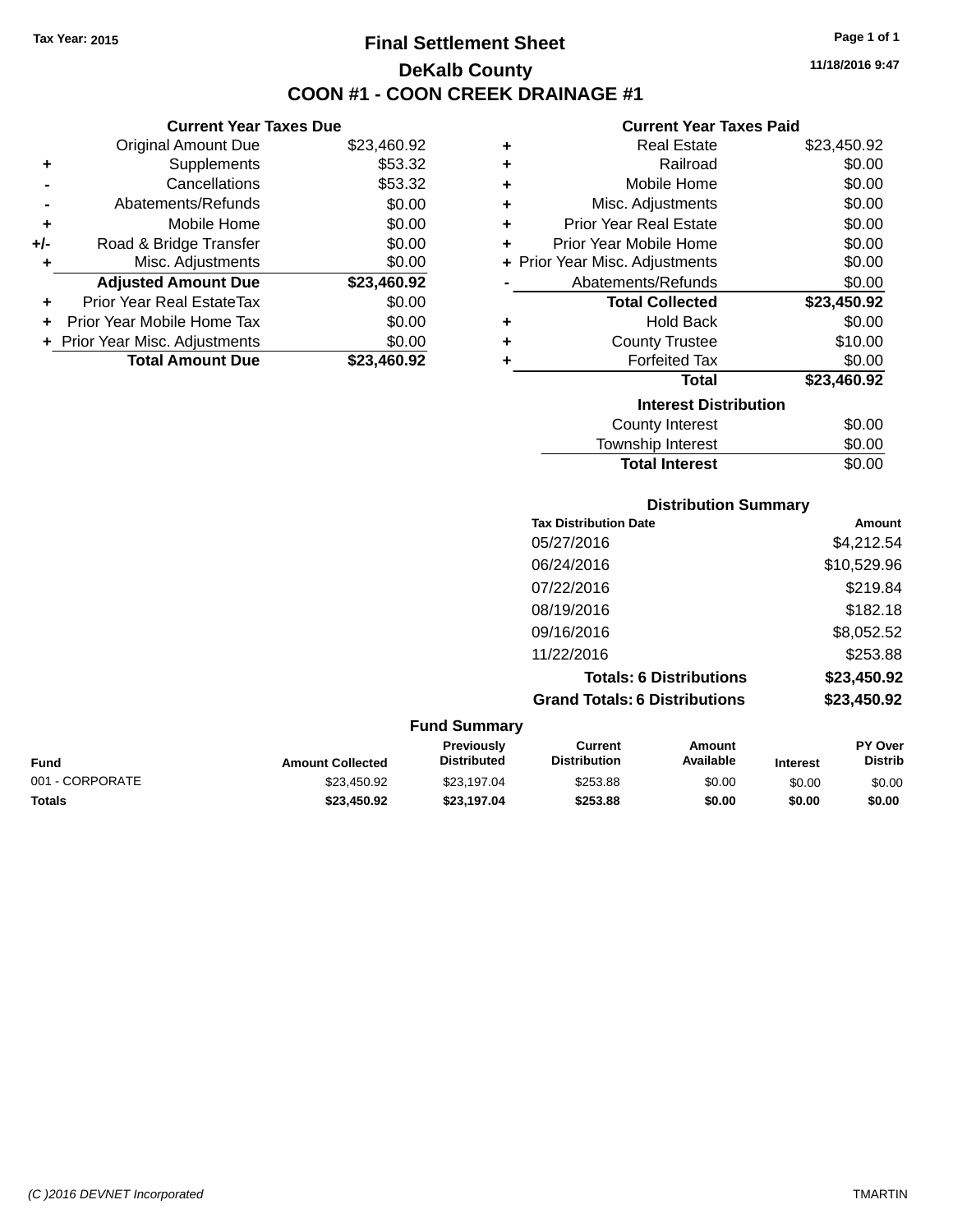### **Final Settlement Sheet Tax Year: 2015 Page 1 of 1 DeKalb County CO-PI #15 - CORTLAND PIERCE DRAINAGE**

**11/18/2016 9:47**

# **Current Year Taxes Paid**

| <b>Current Year Taxes Due</b>  |                                                               |                                        |                     | <b>Current Year Taxes Paid</b> |                                |                              |                 |                |
|--------------------------------|---------------------------------------------------------------|----------------------------------------|---------------------|--------------------------------|--------------------------------|------------------------------|-----------------|----------------|
|                                | <b>Original Amount Due</b>                                    | \$0.00                                 | ٠                   |                                |                                | <b>Real Estate</b>           |                 | \$0.00         |
| ٠                              | <b>Supplements</b>                                            | \$0.00                                 | ٠                   |                                | Railroad                       |                              | \$0.00          |                |
|                                | Cancellations                                                 | \$0.00                                 | ٠                   |                                |                                | Mobile Home                  |                 | \$0.00         |
|                                | Abatements/Refunds                                            | \$0.00                                 | ٠                   |                                |                                | Misc. Adjustments            |                 | \$40.00        |
| ٠                              | Mobile Home                                                   | \$0.00                                 | ٠                   |                                | <b>Prior Year Real Estate</b>  |                              |                 | (\$40.00)      |
| $+/-$                          | Road & Bridge Transfer                                        | \$0.00                                 | ٠                   |                                | Prior Year Mobile Home         |                              |                 | \$0.00         |
| ٠                              | Misc. Adjustments                                             | \$40.00                                |                     |                                | + Prior Year Misc. Adjustments |                              |                 | \$0.00         |
|                                | <b>Adjusted Amount Due</b>                                    | \$40.00                                |                     |                                | Abatements/Refunds             |                              |                 | \$0.00         |
| ٠                              | <b>Prior Year Real EstateTax</b>                              | (\$40.00)                              |                     |                                |                                | <b>Total Collected</b>       |                 | \$0.00         |
|                                | Prior Year Mobile Home Tax<br><b>Hold Back</b><br>\$0.00<br>٠ |                                        |                     |                                | \$0.00                         |                              |                 |                |
| + Prior Year Misc. Adjustments |                                                               | \$0.00                                 | ٠                   |                                | <b>County Trustee</b>          |                              | \$0.00          |                |
|                                | <b>Total Amount Due</b>                                       | \$0.00                                 | ٠                   |                                |                                | <b>Forfeited Tax</b>         |                 | \$0.00         |
|                                |                                                               |                                        |                     |                                |                                | <b>Total</b>                 |                 | \$0.00         |
|                                |                                                               |                                        |                     |                                |                                | <b>Interest Distribution</b> |                 |                |
|                                |                                                               |                                        |                     |                                |                                | <b>County Interest</b>       |                 | \$0.00         |
|                                |                                                               |                                        |                     |                                |                                | Township Interest            |                 | \$0.00         |
|                                |                                                               |                                        |                     |                                |                                | <b>Total Interest</b>        |                 | \$0.00         |
|                                |                                                               |                                        | <b>Fund Summary</b> |                                |                                |                              |                 |                |
|                                |                                                               |                                        | Previously          |                                | Current                        | <b>Amount</b>                |                 | PY Over        |
| <b>Fund</b>                    |                                                               | <b>Amount Collected</b>                | <b>Distributed</b>  |                                | <b>Distribution</b>            | Available                    | <b>Interest</b> | <b>Distrib</b> |
| 001 - CORPORATE                |                                                               | \$0.00                                 | \$0.00              |                                | \$0.00                         | \$0.00                       | \$0.00          | \$0.00         |
| <b>Totals</b>                  |                                                               | \$0.00                                 | \$0.00              |                                | \$0.00                         | \$0.00                       | \$0.00          | \$0.00         |
|                                |                                                               | <b>Miscellaneous Adjustment Detail</b> |                     |                                |                                |                              |                 |                |

**Miscellaneous Adjustment Detail**

**Year Source Account Type Account Type Amount Adjustment Description**<br>2015 DR - Drainage Back Tax Collected **1998** \$40.00 REIMBURSEMENT 09-33 \$40.00 REIMBURSEMENT 09-33-128-030 by TBA

**Totals 1 entries** \$40.00

*(C )2016 DEVNET Incorporated* TMARTIN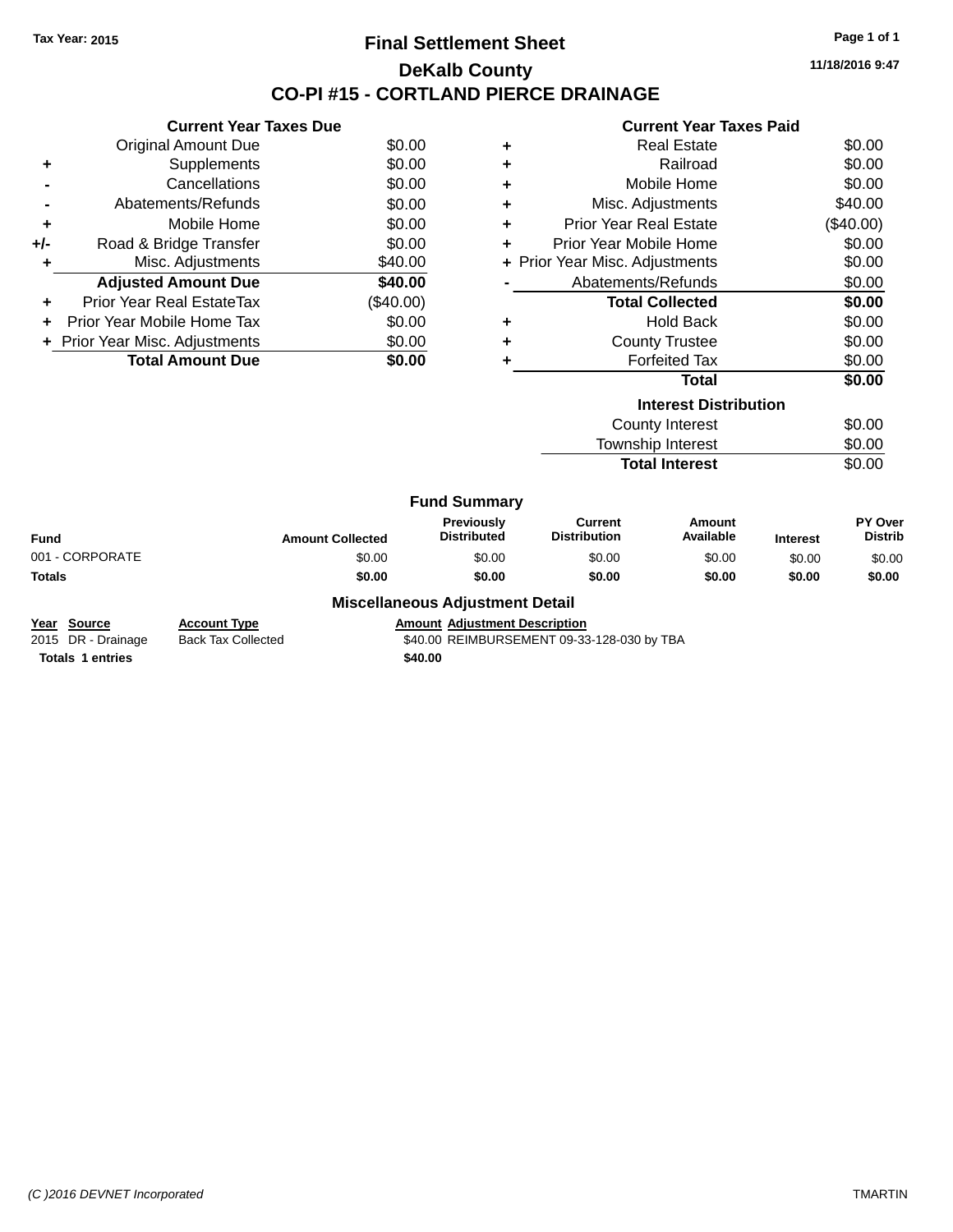### **Final Settlement Sheet Tax Year: 2015 Page 1 of 1 DeKalb County CO-SBA#5 - CORTLAND SBA #5**

**11/18/2016 9:47**

| <b>Current Year Taxes Paid</b> |  |  |
|--------------------------------|--|--|
|--------------------------------|--|--|

|       | <b>Current Year Taxes Due</b>  |                |   |                                | <b>Current Year Taxes Paid</b> |  |
|-------|--------------------------------|----------------|---|--------------------------------|--------------------------------|--|
|       | <b>Original Amount Due</b>     | \$1,300,280.02 | ٠ | <b>Real Estate</b>             | \$0.00                         |  |
| ٠     | Supplements                    | \$0.00         | ٠ | Railroad                       | \$0.00                         |  |
|       | Cancellations                  | \$0.00         | ٠ | Mobile Home                    | \$0.00                         |  |
|       | Abatements/Refunds             | \$0.00         | ٠ | Misc. Adjustments              | \$0.00                         |  |
| ÷     | Mobile Home                    | \$0.00         | ٠ | <b>Prior Year Real Estate</b>  | \$0.00                         |  |
| $+/-$ | Road & Bridge Transfer         | \$0.00         | ٠ | Prior Year Mobile Home         | \$0.00                         |  |
|       | Misc. Adjustments              | \$0.00         |   | + Prior Year Misc. Adjustments | \$0.00                         |  |
|       | <b>Adjusted Amount Due</b>     | \$1,300,280.02 |   | Abatements/Refunds             | \$0.00                         |  |
| ٠     | Prior Year Real EstateTax      | \$0.00         |   | <b>Total Collected</b>         | \$0.00                         |  |
|       | Prior Year Mobile Home Tax     | \$0.00         | ٠ | <b>Hold Back</b>               | \$0.00                         |  |
|       | + Prior Year Misc. Adjustments | \$0.00         | ٠ | <b>County Trustee</b>          | \$0.00                         |  |
|       | Total Amount Due               | \$1,300,280.02 |   | <b>Forfeited Tax</b>           | \$1,300,280.02                 |  |
|       |                                |                |   | Total                          | \$1,300,280.02                 |  |
|       |                                |                |   | <b>Interest Distribution</b>   |                                |  |
|       |                                |                |   | <b>County Interest</b>         | \$0.00                         |  |
|       |                                |                |   | <b>Township Interest</b>       | \$0.00                         |  |
|       |                                |                |   | <b>Total Interest</b>          | \$0.00                         |  |
|       |                                |                |   |                                |                                |  |

| <b>Fund Summary</b>        |                         |                                         |                                |                     |                 |                                  |  |
|----------------------------|-------------------------|-----------------------------------------|--------------------------------|---------------------|-----------------|----------------------------------|--|
| Fund                       | <b>Amount Collected</b> | <b>Previously</b><br><b>Distributed</b> | Current<br><b>Distribution</b> | Amount<br>Available | <b>Interest</b> | <b>PY Over</b><br><b>Distrib</b> |  |
| 023 - SPECIAL SERVICE AREA | \$0.00                  | \$0.00                                  | \$0.00                         | \$0.00              | \$0.00          | \$0.00                           |  |
| Totals                     | \$0.00                  | \$0.00                                  | \$0.00                         | \$0.00              | \$0.00          | \$0.00                           |  |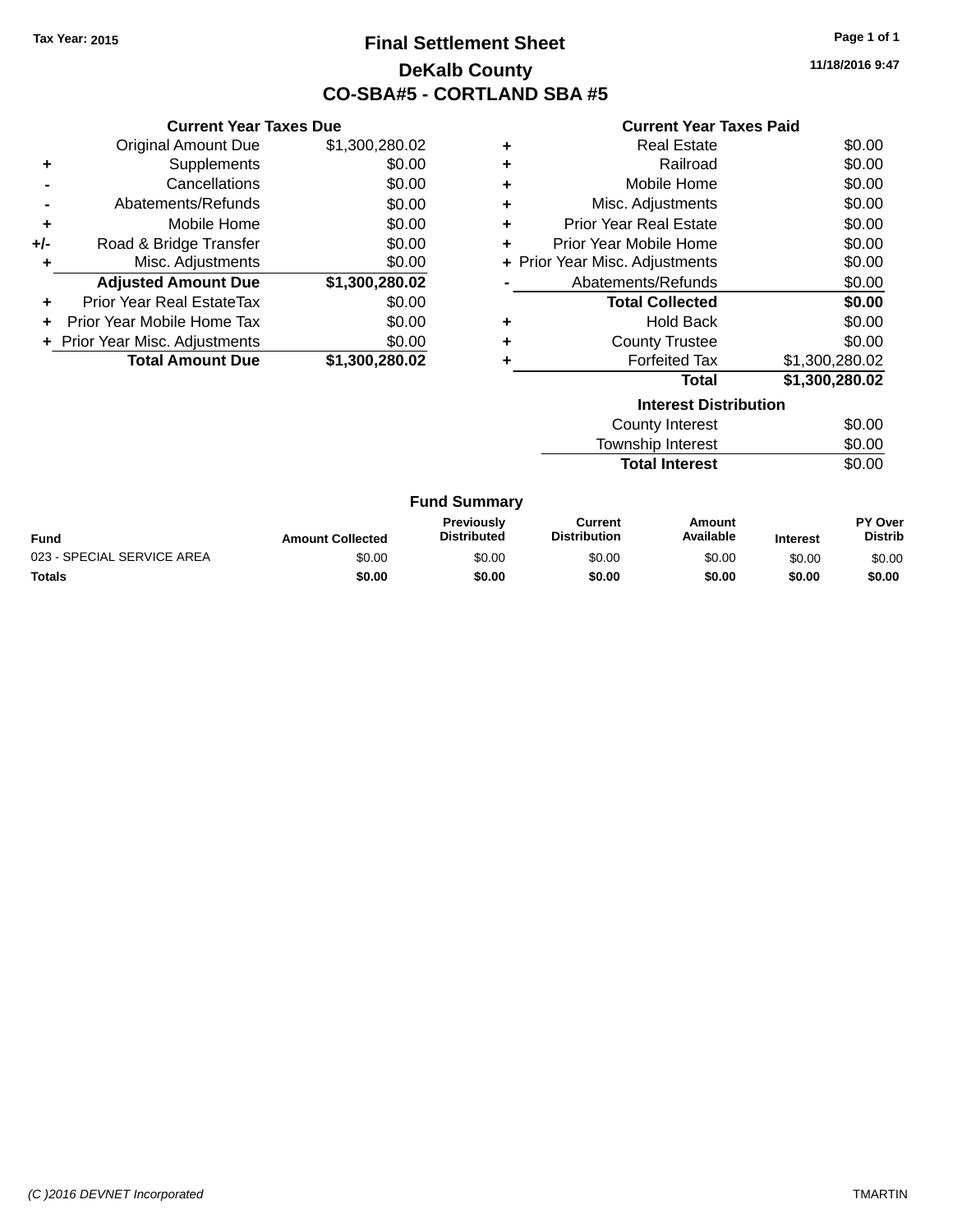## **Final Settlement Sheet Tax Year: 2015 Page 1 of 1 DeKalb County CO-SBA#6 - CORTLAND SBA #6**

**11/18/2016 9:47**

| <b>Current Year Taxes Paid</b> |  |  |  |
|--------------------------------|--|--|--|
|--------------------------------|--|--|--|

|     | <b>Current Year Taxes Due</b>  |              |   |
|-----|--------------------------------|--------------|---|
|     | <b>Original Amount Due</b>     | \$791,583.00 | ٠ |
| ÷   | Supplements                    | \$0.00       | ٠ |
|     | Cancellations                  | \$0.00       | ٠ |
|     | Abatements/Refunds             | \$0.00       |   |
| ٠   | Mobile Home                    | \$0.00       | ٠ |
| +/- | Road & Bridge Transfer         | \$0.00       | ٠ |
|     | Misc. Adjustments              | \$0.00       |   |
|     | <b>Adjusted Amount Due</b>     | \$791,583.00 |   |
|     | Prior Year Real EstateTax      | \$0.00       |   |
|     | Prior Year Mobile Home Tax     | \$0.00       |   |
|     | + Prior Year Misc. Adjustments | \$0.00       | ٠ |
|     | <b>Total Amount Due</b>        | \$791,583.00 |   |
|     |                                |              |   |

|   | <b>Interest Distribution</b>   |              |
|---|--------------------------------|--------------|
|   | Total                          | \$791,583.00 |
|   | <b>Forfeited Tax</b>           | \$791,583.00 |
| ٠ | <b>County Trustee</b>          | \$0.00       |
| ٠ | <b>Hold Back</b>               | \$0.00       |
|   | <b>Total Collected</b>         | \$0.00       |
|   | Abatements/Refunds             | \$0.00       |
|   | + Prior Year Misc. Adjustments | \$0.00       |
| ٠ | Prior Year Mobile Home         | \$0.00       |
| ٠ | <b>Prior Year Real Estate</b>  | \$0.00       |
| ٠ | Misc. Adjustments              | \$0.00       |
| ٠ | Mobile Home                    | \$0.00       |
| ÷ | Railroad                       | \$0.00       |
| ٠ | Real Estate                    | \$0.00       |
|   |                                |              |

| <u>MICICSL DISLINUMULI</u> |        |
|----------------------------|--------|
| <b>County Interest</b>     | \$0.00 |
| Township Interest          | \$0.00 |
| <b>Total Interest</b>      | \$0.00 |
|                            |        |

|  | <b>Fund Summary</b> |
|--|---------------------|
|--|---------------------|

| <b>Fund</b>                | <b>Amount Collected</b> | <b>Previously</b><br><b>Distributed</b> | Current<br><b>Distribution</b> | Amount<br>Available | <b>Interest</b> | PY Over<br>Distrib |
|----------------------------|-------------------------|-----------------------------------------|--------------------------------|---------------------|-----------------|--------------------|
| 023 - SPECIAL SERVICE AREA | \$0.00                  | \$0.00                                  | \$0.00                         | \$0.00              | \$0.00          | \$0.00             |
| Totals                     | \$0.00                  | \$0.00                                  | \$0.00                         | \$0.00              | \$0.00          | \$0.00             |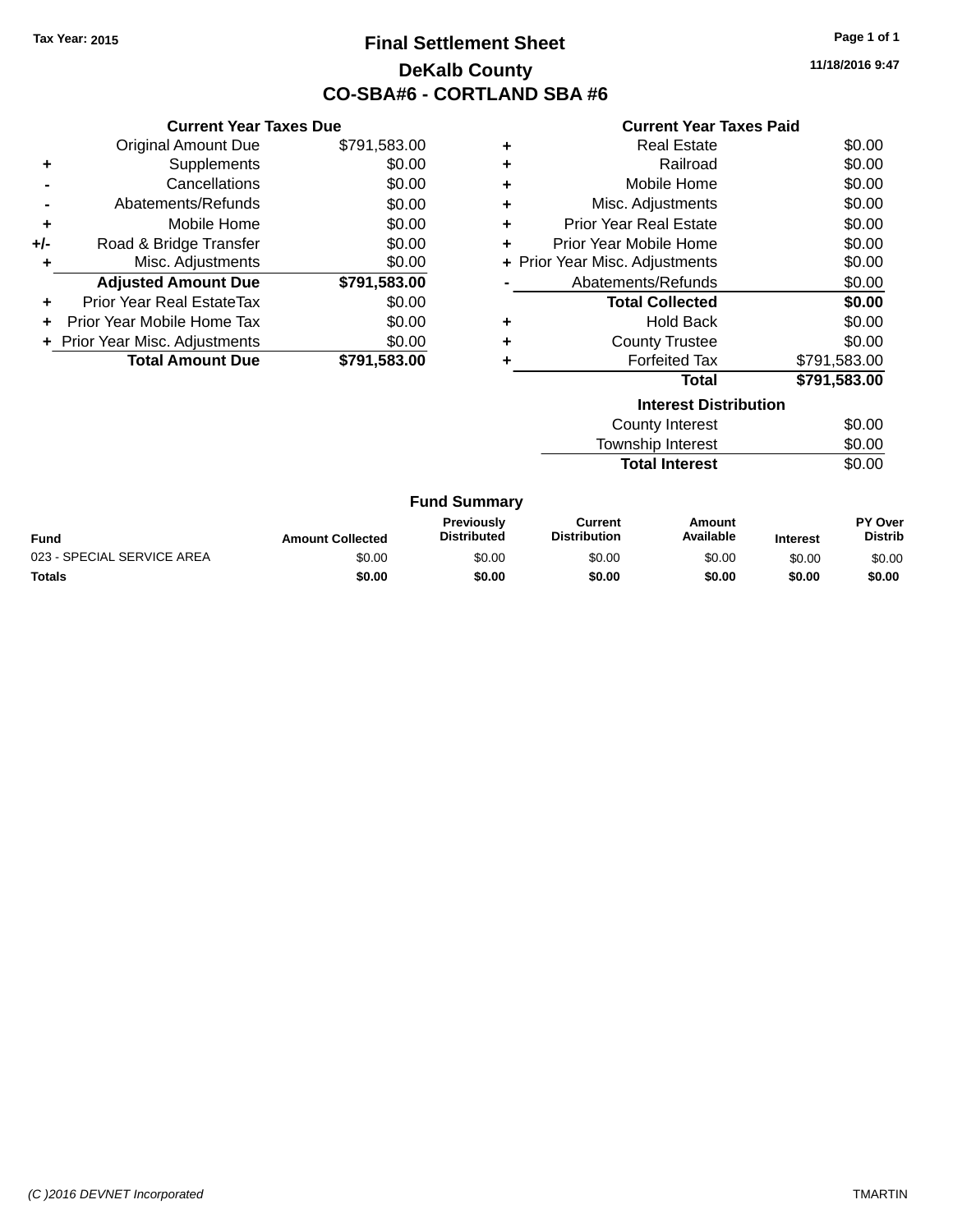**Current Year Taxes Due** Original Amount Due \$184,276.00

**Adjusted Amount Due \$184,276.00**

**Total Amount Due \$184,276.00**

**+** Supplements \$4,006.00 **-** Cancellations \$4,006.00 **-** Abatements/Refunds \$0.00 **+** Mobile Home \$0.00 **+/-** Road & Bridge Transfer \$0.00 **+** Misc. Adjustments \$0.00

**+** Prior Year Real EstateTax \$0.00 **+** Prior Year Mobile Home Tax \$0.00 **+ Prior Year Misc. Adjustments**  $$0.00$ 

## **Final Settlement Sheet Tax Year: 2015 Page 1 of 1 DeKalb County CO-SBA#9 - CORTLAND SBA #9**

**11/18/2016 9:47**

### **Current Year Taxes Paid**

| ÷ | <b>Real Estate</b>                                                                                              | \$184,276.00 |
|---|-----------------------------------------------------------------------------------------------------------------|--------------|
| ٠ | Railroad                                                                                                        | \$0.00       |
| ÷ | Mobile Home                                                                                                     | \$0.00       |
| ÷ | Misc. Adjustments                                                                                               | \$0.00       |
| ٠ | <b>Prior Year Real Estate</b>                                                                                   | \$0.00       |
| ÷ | Prior Year Mobile Home                                                                                          | \$0.00       |
|   | + Prior Year Misc. Adjustments                                                                                  | \$0.00       |
|   | Abatements/Refunds                                                                                              | \$0.00       |
|   | <b>Total Collected</b>                                                                                          | \$184,276.00 |
| ٠ | <b>Hold Back</b>                                                                                                | \$0.00       |
| ٠ | <b>County Trustee</b>                                                                                           | \$0.00       |
| ٠ | <b>Forfeited Tax</b>                                                                                            | \$0.00       |
|   | <b>Total</b>                                                                                                    | \$184,276.00 |
|   | <b>Interest Distribution</b>                                                                                    |              |
|   | <b>County Interest</b>                                                                                          | \$0.00       |
|   | The contract of the contract of the contract of the contract of the contract of the contract of the contract of | ີົົົ         |

| \$0.00 |
|--------|
| \$0.00 |
| \$0.00 |
|        |

| <b>Tax Distribution Date</b>         | <b>Amount</b> |
|--------------------------------------|---------------|
| 05/27/2016                           | \$34,051.00   |
| 06/24/2016                           | \$57,085.50   |
| 07/22/2016                           | \$4,006.00    |
| 08/19/2016                           | \$1,001.50    |
| 09/16/2016                           | \$87,130.50   |
| 11/22/2016                           | \$1,001.50    |
| <b>Totals: 6 Distributions</b>       | \$184,276.00  |
| <b>Grand Totals: 6 Distributions</b> | \$184,276.00  |

|                            |                         | <b>Fund Summary</b>                     |                                |                     |                 |                                  |
|----------------------------|-------------------------|-----------------------------------------|--------------------------------|---------------------|-----------------|----------------------------------|
| Fund                       | <b>Amount Collected</b> | <b>Previously</b><br><b>Distributed</b> | Current<br><b>Distribution</b> | Amount<br>Available | <b>Interest</b> | <b>PY Over</b><br><b>Distrib</b> |
| 023 - SPECIAL SERVICE AREA | \$184,276,00            | \$183.274.50                            | \$1,001.50                     | \$0.00              | \$0.00          | \$0.00                           |
| Totals                     | \$184.276.00            | \$183,274.50                            | \$1,001.50                     | \$0.00              | \$0.00          | \$0.00                           |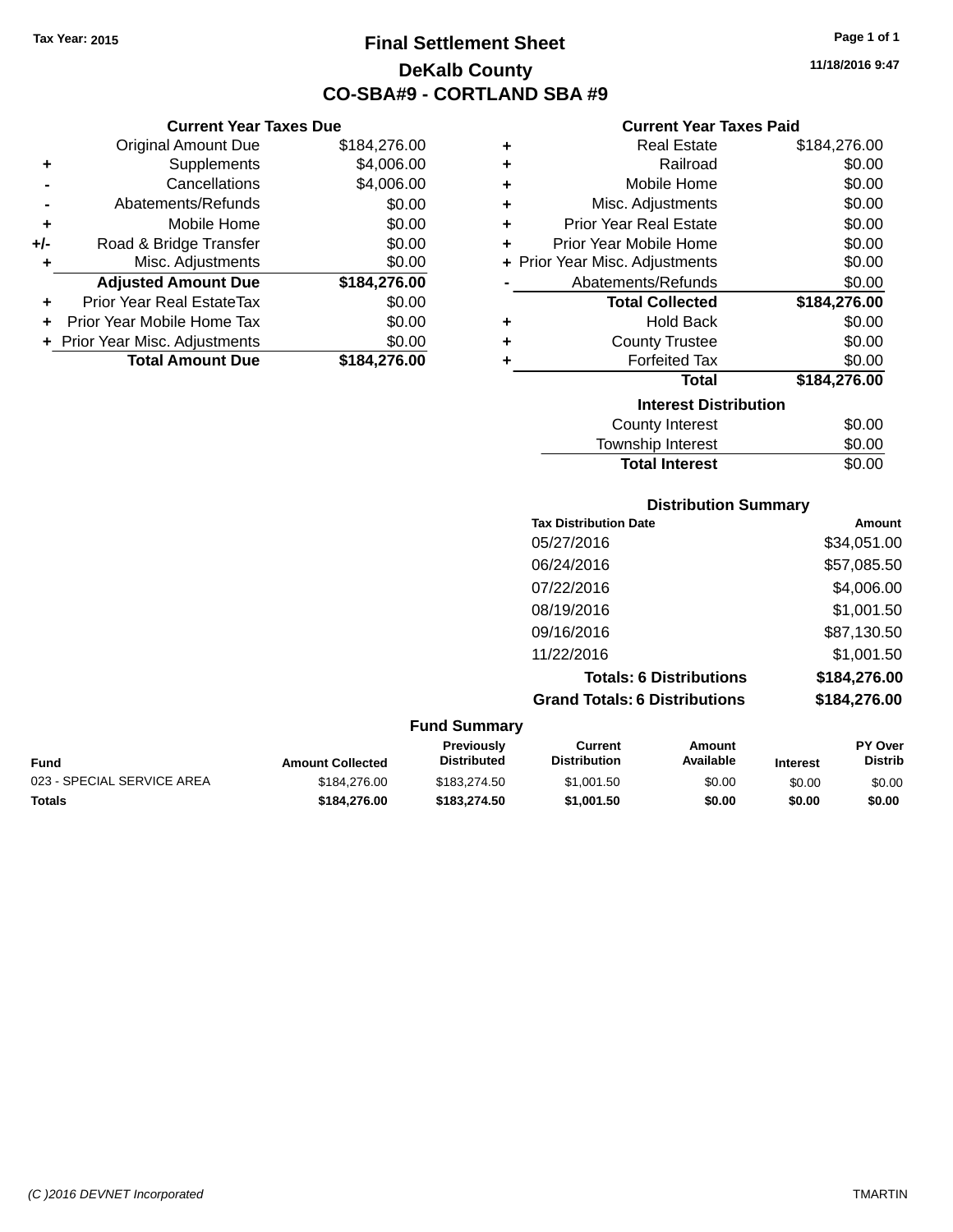**Current Year Taxes Due** Original Amount Due \$410,000.78

**Adjusted Amount Due \$410,000.78**

**Total Amount Due \$410,000.78**

**+** Supplements \$5,278.98 **-** Cancellations \$5,278.98 **-** Abatements/Refunds \$0.00 **+** Mobile Home \$0.00 **+/-** Road & Bridge Transfer \$0.00 **+** Misc. Adjustments \$0.00

**+** Prior Year Real EstateTax \$0.00 **+** Prior Year Mobile Home Tax \$0.00 **+ Prior Year Misc. Adjustments**  $$0.00$ 

## **Final Settlement Sheet Tax Year: 2015 Page 1 of 1 DeKalb County CO-SSA#1 - CORTLAND SBA #1**

**11/18/2016 9:47**

#### **Current Year Taxes Paid**

| ٠ | <b>Real Estate</b>             | \$410,000.78 |
|---|--------------------------------|--------------|
| ÷ | Railroad                       | \$0.00       |
| ٠ | Mobile Home                    | \$0.00       |
| ٠ | Misc. Adjustments              | \$0.00       |
| ٠ | <b>Prior Year Real Estate</b>  | \$0.00       |
| ÷ | Prior Year Mobile Home         | \$0.00       |
|   | + Prior Year Misc. Adjustments | \$0.00       |
|   | Abatements/Refunds             | \$0.00       |
|   | <b>Total Collected</b>         | \$410,000.78 |
| ÷ | <b>Hold Back</b>               | \$0.00       |
| ÷ | <b>County Trustee</b>          | \$0.00       |
| ٠ | <b>Forfeited Tax</b>           | \$0.00       |
|   | <b>Total</b>                   | \$410,000.78 |
|   | <b>Interest Distribution</b>   |              |
|   | <b>County Interest</b>         | \$0.00       |
|   | The contract of the second     | mn nn        |

# Township Interest \$0.00 **Total Interest** \$0.00

| <b>Tax Distribution Date</b>         | <b>Amount</b> |
|--------------------------------------|---------------|
| 05/27/2016                           | \$44,871.33   |
| 06/24/2016                           | \$163,459.69  |
| 07/22/2016                           | \$879.83      |
| 08/19/2016                           | \$8,107.16    |
| 09/16/2016                           | \$184,764.30  |
| 11/22/2016                           | \$7,918.47    |
| <b>Totals: 6 Distributions</b>       | \$410,000.78  |
| <b>Grand Totals: 6 Distributions</b> | \$410,000.78  |

|                            |                         | <b>Fund Summary</b>                     |                                |                     |                 |                                  |
|----------------------------|-------------------------|-----------------------------------------|--------------------------------|---------------------|-----------------|----------------------------------|
| Fund                       | <b>Amount Collected</b> | <b>Previously</b><br><b>Distributed</b> | Current<br><b>Distribution</b> | Amount<br>Available | <b>Interest</b> | <b>PY Over</b><br><b>Distrib</b> |
| 023 - SPECIAL SERVICE AREA | \$410,000.78            | \$402.082.31                            | \$7.918.47                     | \$0.00              | \$0.00          | \$0.00                           |
| Totals                     | \$410,000.78            | \$402.082.31                            | \$7.918.47                     | \$0.00              | \$0.00          | \$0.00                           |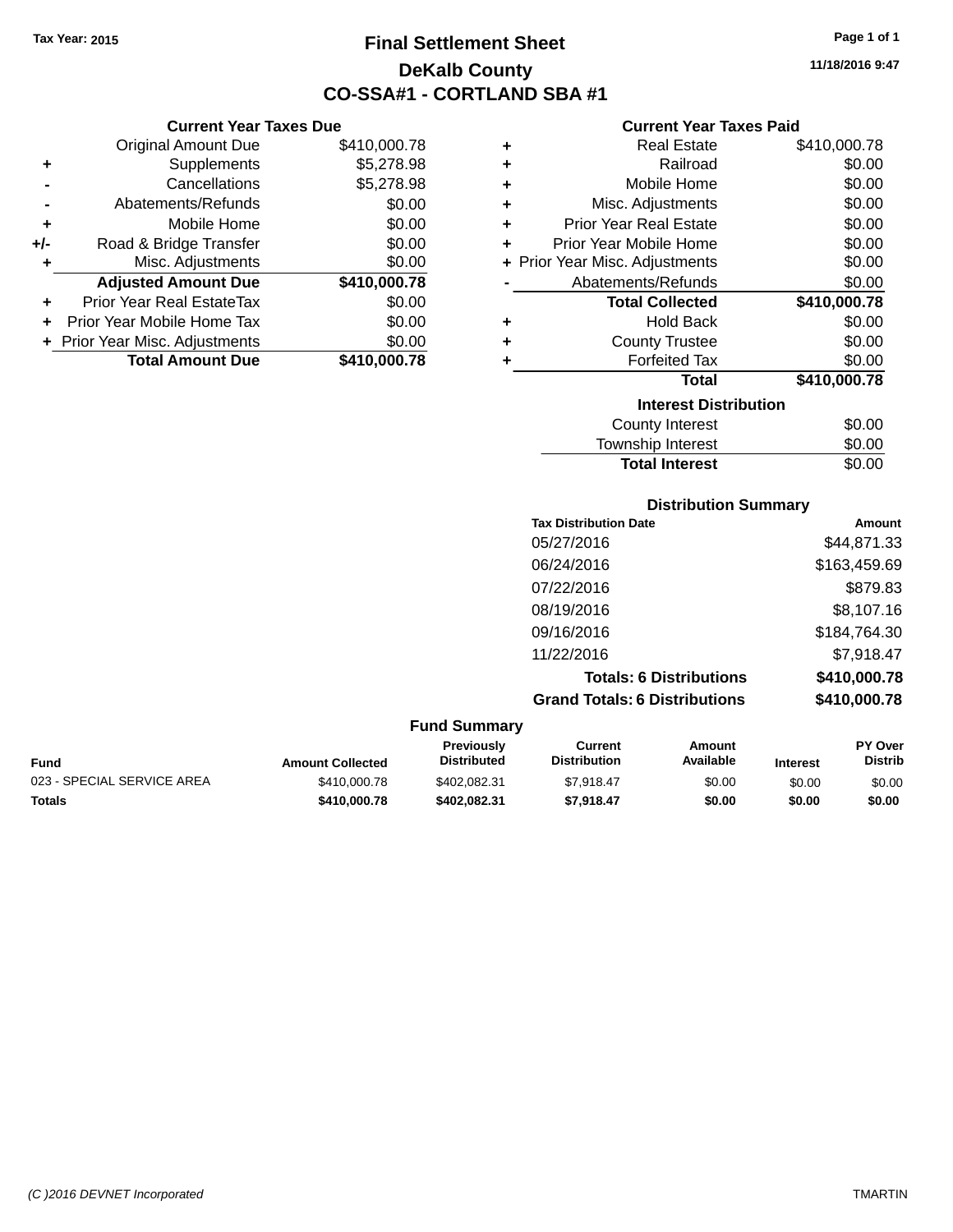**Current Year Taxes Due** Original Amount Due \$2,788,010.84

**Adjusted Amount Due \$2,357,749.01**

**Total Amount Due \$2,309,357.49**

**+** Supplements \$0.00 **-** Cancellations \$432,283.52 **-** Abatements/Refunds \$0.00 **+** Mobile Home \$0.00 **+/-** Road & Bridge Transfer \$0.00 **+** Misc. Adjustments \$2,021.69

**+** Prior Year Real EstateTax (\$48,391.52) **+** Prior Year Mobile Home Tax \$0.00 **+** Prior Year Misc. Adjustments  $$0.00$ 

### **Final Settlement Sheet Tax Year: 2015 Page 1 of 1 DeKalb County CO-SSA#4 - CORTLAND SBA #4**

**11/18/2016 9:47**

|    | <b>Current Year Taxes Paid</b> |               |
|----|--------------------------------|---------------|
| Ŧ. | <b>Real Estate</b>             | \$4,366.52    |
| Ŧ. | Railroad                       | \$0.00        |
| ÷. | Mobile Home                    | \$0.00        |
| ÷. | Misc. Adjustments              | \$2,021.69    |
| ÷. | <b>Prior Year Real Estate</b>  | (\$48,391.52) |
| ÷  | Prior Year Mobile Home         | \$0.00        |
|    | + Prior Year Misc. Adjustments | \$0.00        |
|    | Abatements/Refunds             | \$0.00        |
|    | <b>Total Collected</b>         | (\$42 003 31) |

|   | .                     | $1 + 1 = 1$    |
|---|-----------------------|----------------|
| ٠ | <b>Hold Back</b>      | \$0.00         |
| ٠ | <b>County Trustee</b> | \$2,218,182.04 |
| ٠ | <b>Forfeited Tax</b>  | \$133,178.76   |
|   | Total                 | \$2.309.357.49 |

| <b>Interest Distribution</b> |        |
|------------------------------|--------|
| County Interest              | \$0.00 |
| Township Interest            | \$0.00 |
| <b>Total Interest</b>        | \$0.00 |
|                              |        |

|  | Fund Summary |  |
|--|--------------|--|
|--|--------------|--|

|                            |                         | .                                |                                |                     |                 |                                  |
|----------------------------|-------------------------|----------------------------------|--------------------------------|---------------------|-----------------|----------------------------------|
| Fund                       | <b>Amount Collected</b> | Previously<br><b>Distributed</b> | Current<br><b>Distribution</b> | Amount<br>Available | <b>Interest</b> | <b>PY Over</b><br><b>Distrib</b> |
| 023 - SPECIAL SERVICE AREA | \$-42,003.31            | \$0.00                           | \$0.00                         | \$0.00              | \$0.00          | \$0.00                           |
| Totals                     | \$-42.003.31            | \$0.00                           | \$0.00                         | \$0.00              | \$0.00          | \$0.00                           |
|                            |                         |                                  |                                |                     |                 |                                  |

#### **Miscellaneous Adjustment Detail**

**Year Source Account Type Amount Adjustment Description** 2015 DR - Drainage Back Tax Collected \$1,805.36 TRUSTEE SALE 09-17-382-016 by TBA 2015 DR - Drainage Back Tax Collected \$216.33 TRUSTEE SALE 09-17-382-002 by TBA **Totals \$2,021.69 2 entries**

*(C )2016 DEVNET Incorporated* TMARTIN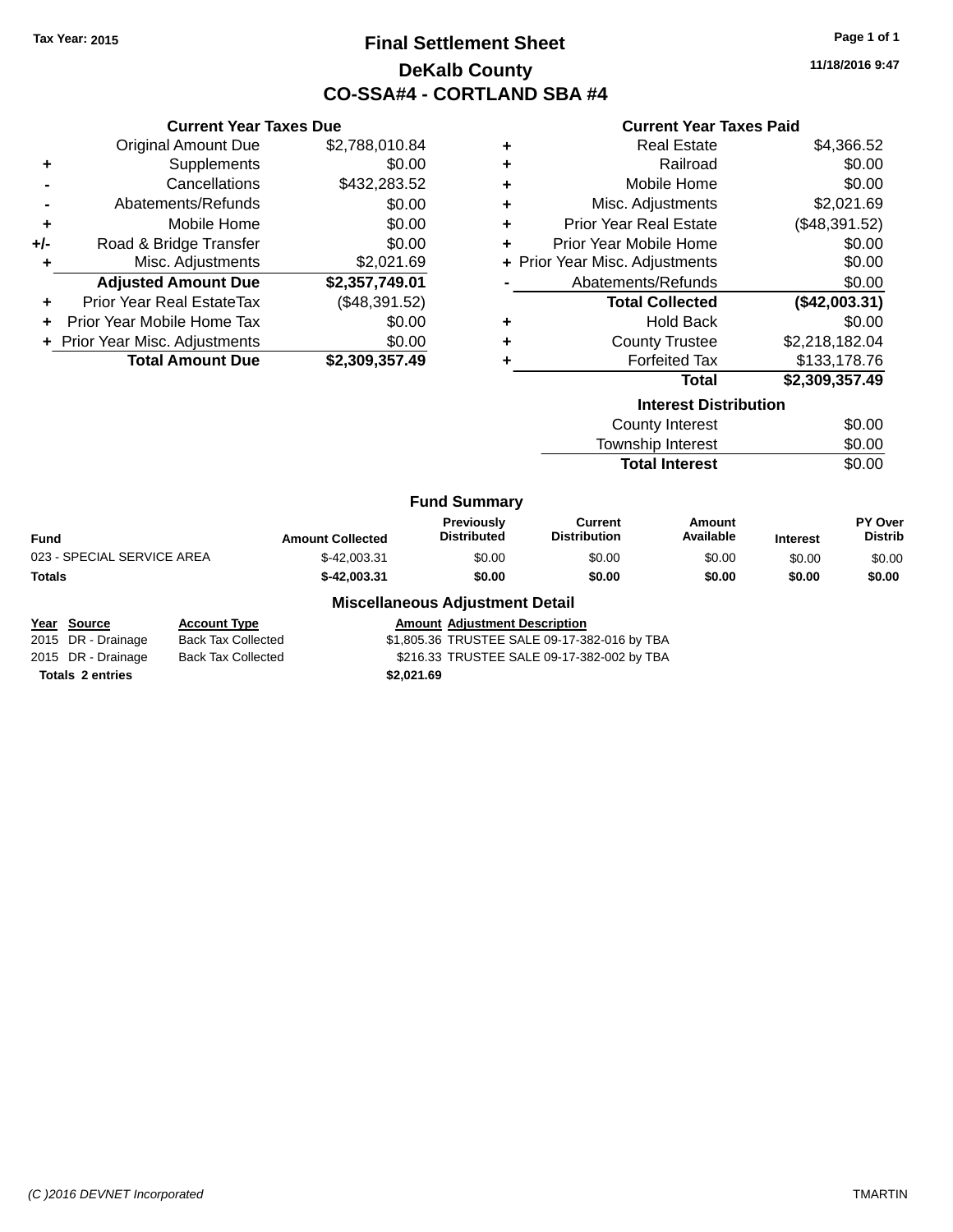## **Final Settlement Sheet Tax Year: 2015 Page 1 of 1 DeKalb County CO-SSA#7 - CORTLAND SBA #7**

**11/18/2016 9:47**

#### **Current Year Taxes Paid**

| <b>Current Yea</b>           |   |                | <b>Current Year Taxes Due</b>    |       |
|------------------------------|---|----------------|----------------------------------|-------|
| <b>Real Esta</b>             | ٠ | \$1,157,123.00 | Original Amount Due              |       |
| Railroa                      | ٠ | \$0.00         | Supplements                      | ÷     |
| Mobile Hon                   | ٠ | \$283,822.62   | Cancellations                    |       |
| Misc. Adjustmen              | ٠ | \$0.00         | Abatements/Refunds               |       |
| <b>Prior Year Real Esta</b>  | ٠ | \$0.00         | Mobile Home                      | ÷     |
| Prior Year Mobile Hon        | ٠ | \$0.00         | Road & Bridge Transfer           | $+/-$ |
| + Prior Year Misc. Adjustmen |   | \$0.00         | Misc. Adjustments                | ٠     |
| Abatements/Refun             |   | \$873,300.38   | <b>Adjusted Amount Due</b>       |       |
| <b>Total Collecte</b>        |   | \$0.00         | <b>Prior Year Real EstateTax</b> | ÷     |
| Hold Ba                      | ÷ | \$0.00         | Prior Year Mobile Home Tax       | ÷.    |
| <b>County Truste</b>         | ٠ | \$0.00         | + Prior Year Misc. Adjustments   |       |
| <b>Forfeited Ta</b>          |   | \$873,300.38   | <b>Total Amount Due</b>          |       |
| Tot                          |   |                |                                  |       |
| <b>Interest</b> D            |   |                |                                  |       |
| <b>County Intere</b>         |   |                |                                  |       |

|   | ويملك بطاواته والمفارق والمتحافظ |              |
|---|----------------------------------|--------------|
|   | <b>Total</b>                     | \$873,300.38 |
|   | <b>Forfeited Tax</b>             | \$0.00       |
| ٠ | <b>County Trustee</b>            | \$873,300.38 |
|   | Hold Back                        | \$0.00       |
|   | <b>Total Collected</b>           | \$0.00       |
|   | Abatements/Refunds               | \$0.00       |
|   | + Prior Year Misc. Adjustments   | \$0.00       |
| ÷ | Prior Year Mobile Home           | \$0.00       |
| ٠ | <b>Prior Year Real Estate</b>    | \$0.00       |
| ٠ | Misc. Adjustments                | \$0.00       |
| ÷ | Mobile Home                      | \$0.00       |
| ÷ | Railroad                         | \$0.00       |
|   | <b>Real Estate</b>               | \$0.00       |

| Interest Distribution |  |  |
|-----------------------|--|--|
| \$0.00                |  |  |
| \$0.00                |  |  |
| \$0.00                |  |  |
|                       |  |  |

#### **Fund Summary**

| <b>Fund</b>                | <b>Amount Collected</b> | <b>Previously</b><br><b>Distributed</b> | Current<br><b>Distribution</b> | Amount<br>Available | <b>Interest</b> | PY Over<br><b>Distrib</b> |
|----------------------------|-------------------------|-----------------------------------------|--------------------------------|---------------------|-----------------|---------------------------|
| 023 - SPECIAL SERVICE AREA | \$0.00                  | \$0.00                                  | \$0.00                         | \$0.00              | \$0.00          | \$0.00                    |
| Totals                     | \$0.00                  | \$0.00                                  | \$0.00                         | \$0.00              | \$0.00          | \$0.00                    |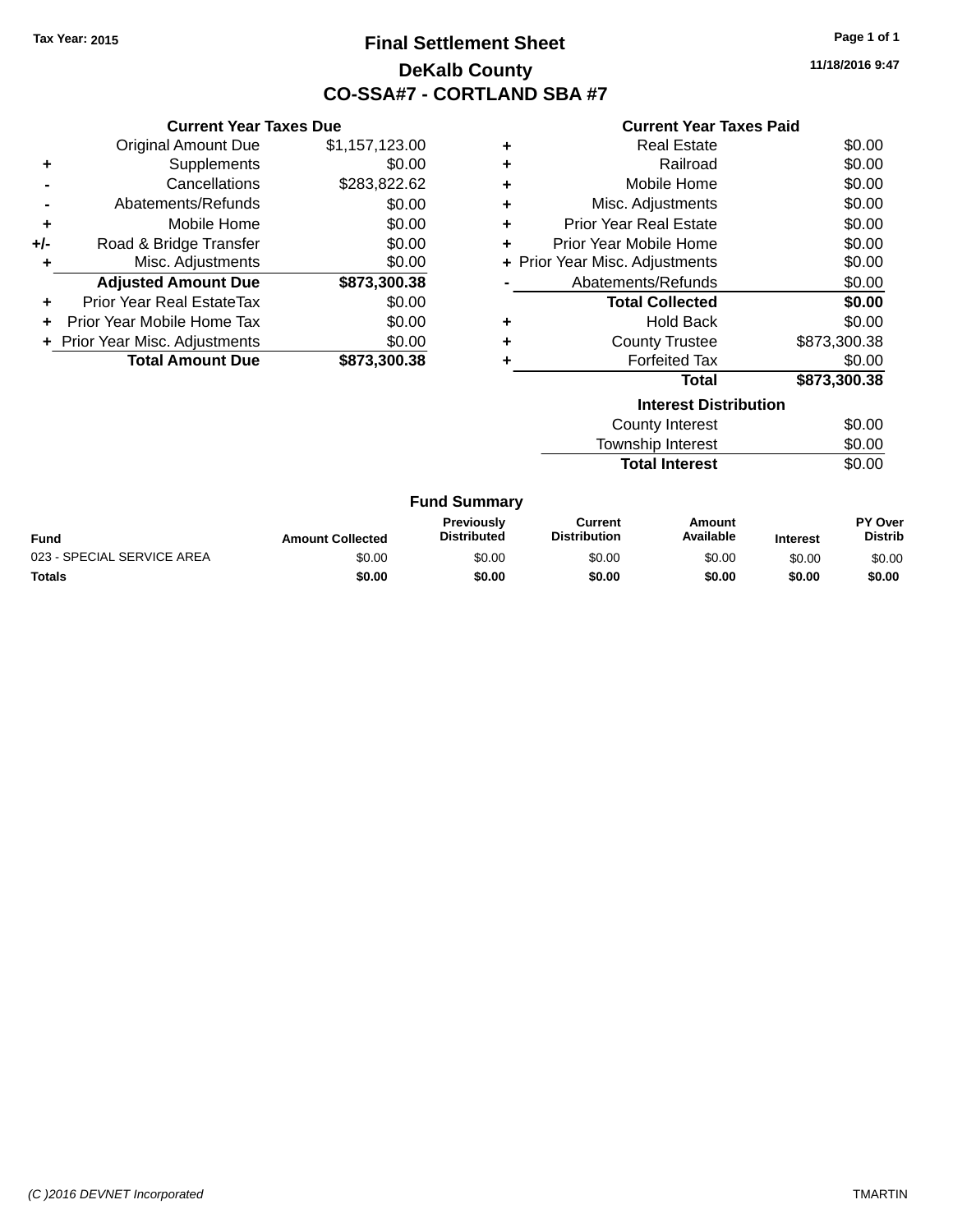## **Final Settlement Sheet Tax Year: 2015 Page 1 of 1 DeKalb County CO-SSA#8 - CORTLAND SBA #8**

**11/18/2016 9:47**

#### **Current Year Taxes Paid**

|     | <b>Current Year Taxes Due</b>  |              |  |  |  |  |
|-----|--------------------------------|--------------|--|--|--|--|
|     | <b>Original Amount Due</b>     | \$895,134.30 |  |  |  |  |
| ٠   | Supplements                    | \$0.00       |  |  |  |  |
|     | Cancellations                  | \$0.00       |  |  |  |  |
|     | Abatements/Refunds             | \$0.00       |  |  |  |  |
| ٠   | Mobile Home                    | \$0.00       |  |  |  |  |
| +/- | Road & Bridge Transfer         | \$0.00       |  |  |  |  |
| ٠   | Misc. Adjustments              | \$0.00       |  |  |  |  |
|     | <b>Adjusted Amount Due</b>     | \$895,134.30 |  |  |  |  |
| ÷   | Prior Year Real EstateTax      | \$0.00       |  |  |  |  |
| ÷   | Prior Year Mobile Home Tax     | \$0.00       |  |  |  |  |
|     | + Prior Year Misc. Adjustments | \$0.00       |  |  |  |  |
|     | <b>Total Amount Due</b>        | \$895.134.30 |  |  |  |  |

|   | <b>Total</b>                   | \$895,134.30 |
|---|--------------------------------|--------------|
|   | <b>Forfeited Tax</b>           | \$0.00       |
| ÷ | <b>County Trustee</b>          | \$895,134.30 |
| ٠ | <b>Hold Back</b>               | \$0.00       |
|   | <b>Total Collected</b>         | \$0.00       |
|   | Abatements/Refunds             | \$0.00       |
|   | + Prior Year Misc. Adjustments | \$0.00       |
| ٠ | Prior Year Mobile Home         | \$0.00       |
| ٠ | <b>Prior Year Real Estate</b>  | \$0.00       |
| ٠ | Misc. Adjustments              | \$0.00       |
| ÷ | Mobile Home                    | \$0.00       |
| ٠ | Railroad                       | \$0.00       |
|   | <b>Real Estate</b>             | \$0.00       |

| <b>Interest Distribution</b> |        |
|------------------------------|--------|
| County Interest              | \$0.00 |
| Township Interest            | \$0.00 |
| <b>Total Interest</b>        | \$0.00 |

#### **Fund Summary**

| <b>Fund</b>                | <b>Amount Collected</b> | <b>Previously</b><br><b>Distributed</b> | Current<br><b>Distribution</b> | Amount<br>Available | <b>Interest</b> | <b>PY Over</b><br><b>Distrib</b> |
|----------------------------|-------------------------|-----------------------------------------|--------------------------------|---------------------|-----------------|----------------------------------|
| 023 - SPECIAL SERVICE AREA | \$0.00                  | \$0.00                                  | \$0.00                         | \$0.00              | \$0.00          | \$0.00                           |
| <b>Totals</b>              | \$0.00                  | \$0.00                                  | \$0.00                         | \$0.00              | \$0.00          | \$0.00                           |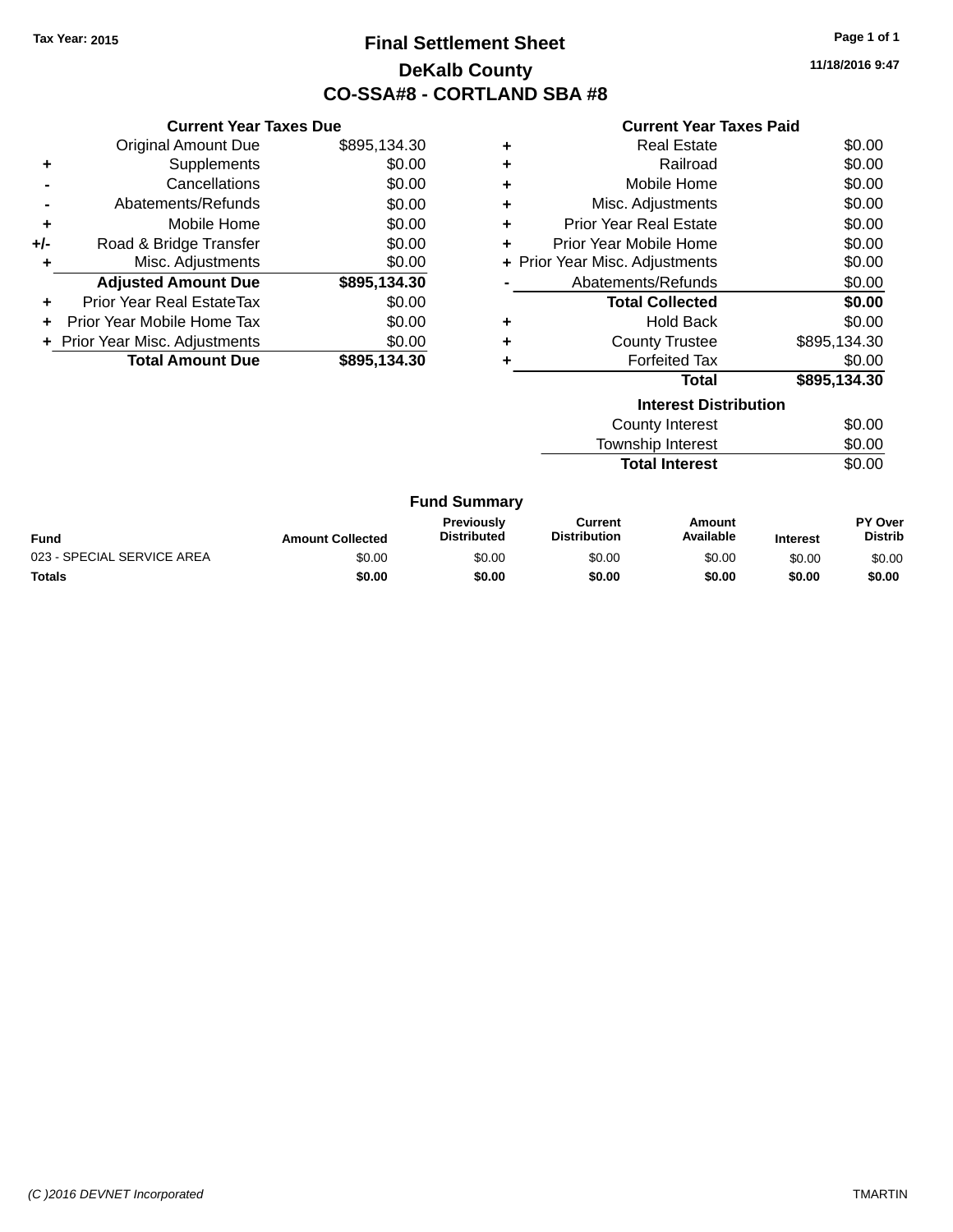## **Final Settlement Sheet Tax Year: 2015 Page 1 of 1 DeKalb County MA-DK #3 - MALTA DEKALB DRAINAGE #3**

**Current Year Taxes Due**

|       | <b>Original Amount Due</b>     | \$3,756.78 |
|-------|--------------------------------|------------|
| ٠     | Supplements                    | \$0.00     |
|       | Cancellations                  | \$0.00     |
|       | Abatements/Refunds             | \$0.00     |
| ٠     | Mobile Home                    | \$0.00     |
| $+/-$ | Road & Bridge Transfer         | \$0.00     |
| ٠     | Misc. Adjustments              | \$0.00     |
|       | <b>Adjusted Amount Due</b>     | \$3,756.78 |
|       | Prior Year Real EstateTax      | \$0.00     |
|       | Prior Year Mobile Home Tax     | \$0.00     |
|       | + Prior Year Misc. Adjustments | \$0.00     |
|       | <b>Total Amount Due</b>        | \$3,756.78 |

#### **Current Year Taxes Paid**

| ٠ | Real Estate                    | \$3,756.78 |
|---|--------------------------------|------------|
| ÷ | Railroad                       | \$0.00     |
| ٠ | Mobile Home                    | \$0.00     |
| ٠ | Misc. Adjustments              | \$0.00     |
| ÷ | Prior Year Real Estate         | \$0.00     |
| ٠ | Prior Year Mobile Home         | \$0.00     |
|   | + Prior Year Misc. Adjustments | \$0.00     |
|   | Abatements/Refunds             | \$0.00     |
|   | <b>Total Collected</b>         | \$3,756.78 |
| ٠ | <b>Hold Back</b>               | \$0.00     |
| ÷ | <b>County Trustee</b>          | \$0.00     |
| ٠ | <b>Forfeited Tax</b>           | \$0.00     |
|   | Total                          | \$3,756.78 |
|   | <b>Interest Distribution</b>   |            |
|   | <b>County Interest</b>         | \$0.00     |
|   | <b>Township Interest</b>       | \$0.00     |
|   | <b>Total Interest</b>          | \$0.00     |

| Dietribution Summary |  |
|----------------------|--|
|                      |  |
|                      |  |

| PISUIDUUDII JUIIIIIIII V             |            |
|--------------------------------------|------------|
| <b>Tax Distribution Date</b>         | Amount     |
| 05/27/2016                           | \$377.91   |
| 06/24/2016                           | \$1,535.34 |
| 09/16/2016                           | \$1,843.53 |
| <b>Totals: 3 Distributions</b>       | \$3,756.78 |
| <b>Grand Totals: 3 Distributions</b> | \$3,756.78 |
|                                      |            |

### **Fund Summary**

| <b>Fund</b>     | <b>Amount Collected</b> | <b>Previously</b><br><b>Distributed</b> | Current<br><b>Distribution</b> | Amount<br>Available | <b>Interest</b> | <b>PY Over</b><br>Distrib |
|-----------------|-------------------------|-----------------------------------------|--------------------------------|---------------------|-----------------|---------------------------|
| 001 - CORPORATE | \$3,756,78              | \$3.756.78                              | \$0.00                         | \$0.00              | \$0.00          | \$0.00                    |
| <b>Totals</b>   | \$3,756,78              | \$3.756.78                              | \$0.00                         | \$0.00              | \$0.00          | \$0.00                    |

**11/18/2016 9:47**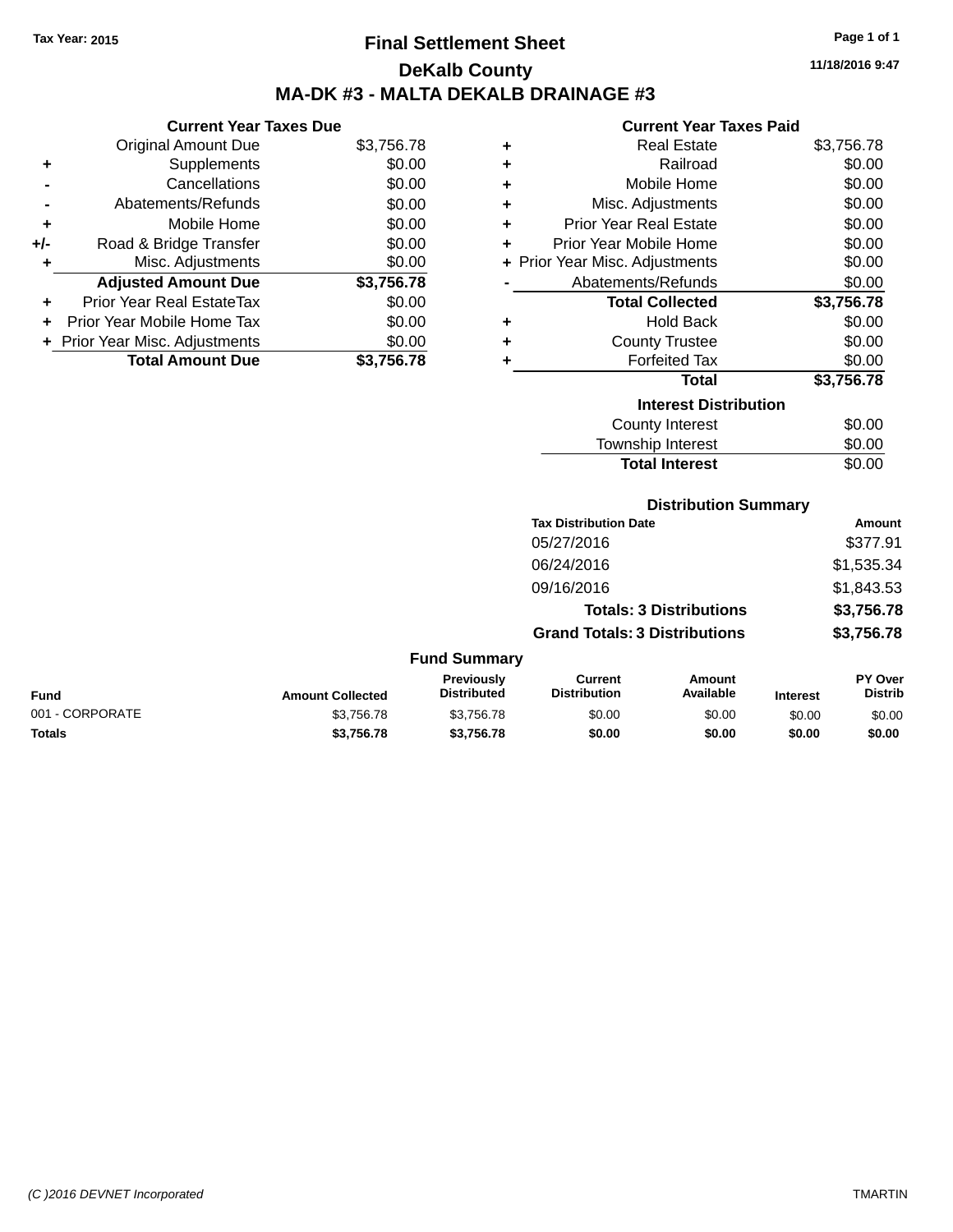### **Final Settlement Sheet Tax Year: 2015 Page 1 of 1 DeKalb County MAMIAFDK - MA-MI-AF-DK DRAINAGE #11**

**11/18/2016 9:47**

#### **Current Year Taxes Paid**

|     | <b>Current Year Taxes Due</b>  |             |
|-----|--------------------------------|-------------|
|     | <b>Original Amount Due</b>     | \$15,174.70 |
| ٠   | Supplements                    | \$0.00      |
|     | Cancellations                  | \$0.00      |
|     | Abatements/Refunds             | \$0.00      |
| ٠   | Mobile Home                    | \$0.00      |
| +/- | Road & Bridge Transfer         | \$0.00      |
| ٠   | Misc. Adjustments              | \$0.00      |
|     | <b>Adjusted Amount Due</b>     | \$15,174.70 |
| ٠   | Prior Year Real EstateTax      | \$0.00      |
|     | Prior Year Mobile Home Tax     | \$0.00      |
|     | + Prior Year Misc. Adjustments | \$0.00      |
|     | <b>Total Amount Due</b>        | \$15.174.70 |

| ٠ | <b>Real Estate</b>             | \$15,174.70 |  |  |  |  |  |
|---|--------------------------------|-------------|--|--|--|--|--|
| ÷ | Railroad                       | \$0.00      |  |  |  |  |  |
| ٠ | Mobile Home                    | \$0.00      |  |  |  |  |  |
| ÷ | Misc. Adjustments              | \$0.00      |  |  |  |  |  |
| ÷ | <b>Prior Year Real Estate</b>  | \$0.00      |  |  |  |  |  |
| ÷ | Prior Year Mobile Home         | \$0.00      |  |  |  |  |  |
|   | + Prior Year Misc. Adjustments | \$0.00      |  |  |  |  |  |
|   | Abatements/Refunds             | \$0.00      |  |  |  |  |  |
|   | <b>Total Collected</b>         | \$15,174.70 |  |  |  |  |  |
| ٠ | <b>Hold Back</b>               | \$0.00      |  |  |  |  |  |
| ٠ | <b>County Trustee</b>          | \$0.00      |  |  |  |  |  |
| ٠ | <b>Forfeited Tax</b>           | \$0.00      |  |  |  |  |  |
|   | <b>Total</b>                   | \$15,174.70 |  |  |  |  |  |
|   | <b>Interest Distribution</b>   |             |  |  |  |  |  |
|   | County Interest                | \$0.00      |  |  |  |  |  |
|   | <b>Township Interest</b>       | \$0.00      |  |  |  |  |  |
|   | <b>Total Interest</b>          | \$0.00      |  |  |  |  |  |

**Distribution Summary Tax Distribution Date Amount** 05/27/2016 \$1,065.00 06/24/2016 \$6,876.30 08/19/2016 \$612.50 09/16/2016 \$6,568.90 11/22/2016 \$52.00

**Totals: 5 Distributions \$15,174.70 Grand Totals: 5 Distributions \$15,174.70**

| <b>Fund Summary</b>     |                                         |                                |                     |                 |                                  |  |
|-------------------------|-----------------------------------------|--------------------------------|---------------------|-----------------|----------------------------------|--|
| <b>Amount Collected</b> | <b>Previously</b><br><b>Distributed</b> | Current<br><b>Distribution</b> | Amount<br>Available | <b>Interest</b> | <b>PY Over</b><br><b>Distrib</b> |  |
| \$15,174.70             | \$15,122.70                             | \$52.00                        | \$0.00              | \$0.00          | \$0.00                           |  |
| \$15,174.70             | \$15.122.70                             | \$52.00                        | \$0.00              | \$0.00          | \$0.00                           |  |
|                         |                                         |                                |                     |                 |                                  |  |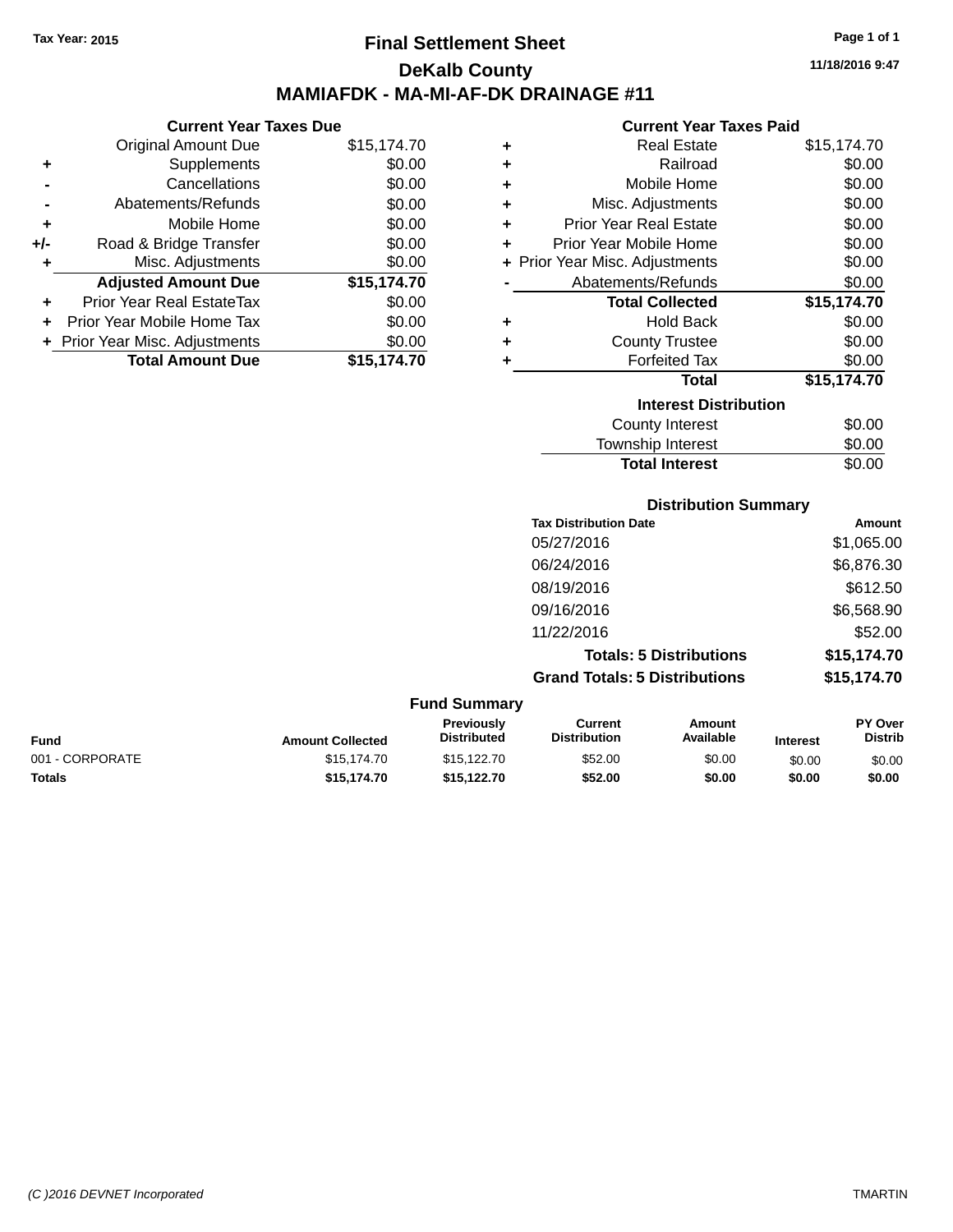## **Final Settlement Sheet Tax Year: 2015 Page 1 of 1 DeKalb County MY-DK #2 - MAYFIELD DEKALB DRAINAGE**

**Current Year Taxes Due**

|       | <b>Original Amount Due</b>       | \$1,206.46 |
|-------|----------------------------------|------------|
| ٠     | Supplements                      | \$0.00     |
|       | Cancellations                    | \$0.00     |
|       | Abatements/Refunds               | \$0.00     |
| ٠     | Mobile Home                      | \$0.00     |
| $+/-$ | Road & Bridge Transfer           | \$0.00     |
| ٠     | Misc. Adjustments                | \$0.00     |
|       | <b>Adjusted Amount Due</b>       | \$1,206.46 |
|       | <b>Prior Year Real EstateTax</b> | \$0.00     |
|       | Prior Year Mobile Home Tax       | \$0.00     |
|       | + Prior Year Misc. Adjustments   | \$0.00     |
|       | <b>Total Amount Due</b>          | \$1.206.46 |

#### **Current Year Taxes Paid**

| ÷ | <b>Real Estate</b>            | \$1,206.46 |  |  |  |  |  |
|---|-------------------------------|------------|--|--|--|--|--|
| ÷ | Railroad                      | \$0.00     |  |  |  |  |  |
| ٠ | Mobile Home                   | \$0.00     |  |  |  |  |  |
| ÷ | Misc. Adjustments             | \$0.00     |  |  |  |  |  |
| ٠ | <b>Prior Year Real Estate</b> | \$0.00     |  |  |  |  |  |
| ٠ | Prior Year Mobile Home        | \$0.00     |  |  |  |  |  |
| ÷ | Prior Year Misc. Adjustments  | \$0.00     |  |  |  |  |  |
|   | Abatements/Refunds            | \$0.00     |  |  |  |  |  |
|   | <b>Total Collected</b>        | \$1,206.46 |  |  |  |  |  |
| ٠ | <b>Hold Back</b>              | \$0.00     |  |  |  |  |  |
| ٠ | <b>County Trustee</b>         | \$0.00     |  |  |  |  |  |
| ٠ | <b>Forfeited Tax</b>          | \$0.00     |  |  |  |  |  |
|   | Total                         | \$1,206.46 |  |  |  |  |  |
|   | <b>Interest Distribution</b>  |            |  |  |  |  |  |
|   | County Interest               | \$0.00     |  |  |  |  |  |
|   | <b>Township Interest</b>      | \$0.00     |  |  |  |  |  |
|   | <b>Total Interest</b>         | \$0.00     |  |  |  |  |  |

| <b>Tax Distribution Date</b>         | Amount     |
|--------------------------------------|------------|
| 05/27/2016                           | \$8.82     |
| 06/24/2016                           | \$680.93   |
| 08/19/2016                           | \$40.72    |
| 09/16/2016                           | \$475.99   |
| <b>Totals: 4 Distributions</b>       | \$1,206.46 |
| <b>Grand Totals: 4 Distributions</b> | \$1,206.46 |

| <b>Fund Summary</b> |                         |                                         |                                |                     |                 |                           |
|---------------------|-------------------------|-----------------------------------------|--------------------------------|---------------------|-----------------|---------------------------|
| <b>Fund</b>         | <b>Amount Collected</b> | <b>Previously</b><br><b>Distributed</b> | Current<br><b>Distribution</b> | Amount<br>Available | <b>Interest</b> | PY Over<br><b>Distrib</b> |
| 001 - CORPORATE     | \$1,206.46              | \$1,206.46                              | \$0.00                         | \$0.00              | \$0.00          | \$0.00                    |
| <b>Totals</b>       | \$1,206,46              | \$1,206,46                              | \$0.00                         | \$0.00              | \$0.00          | \$0.00                    |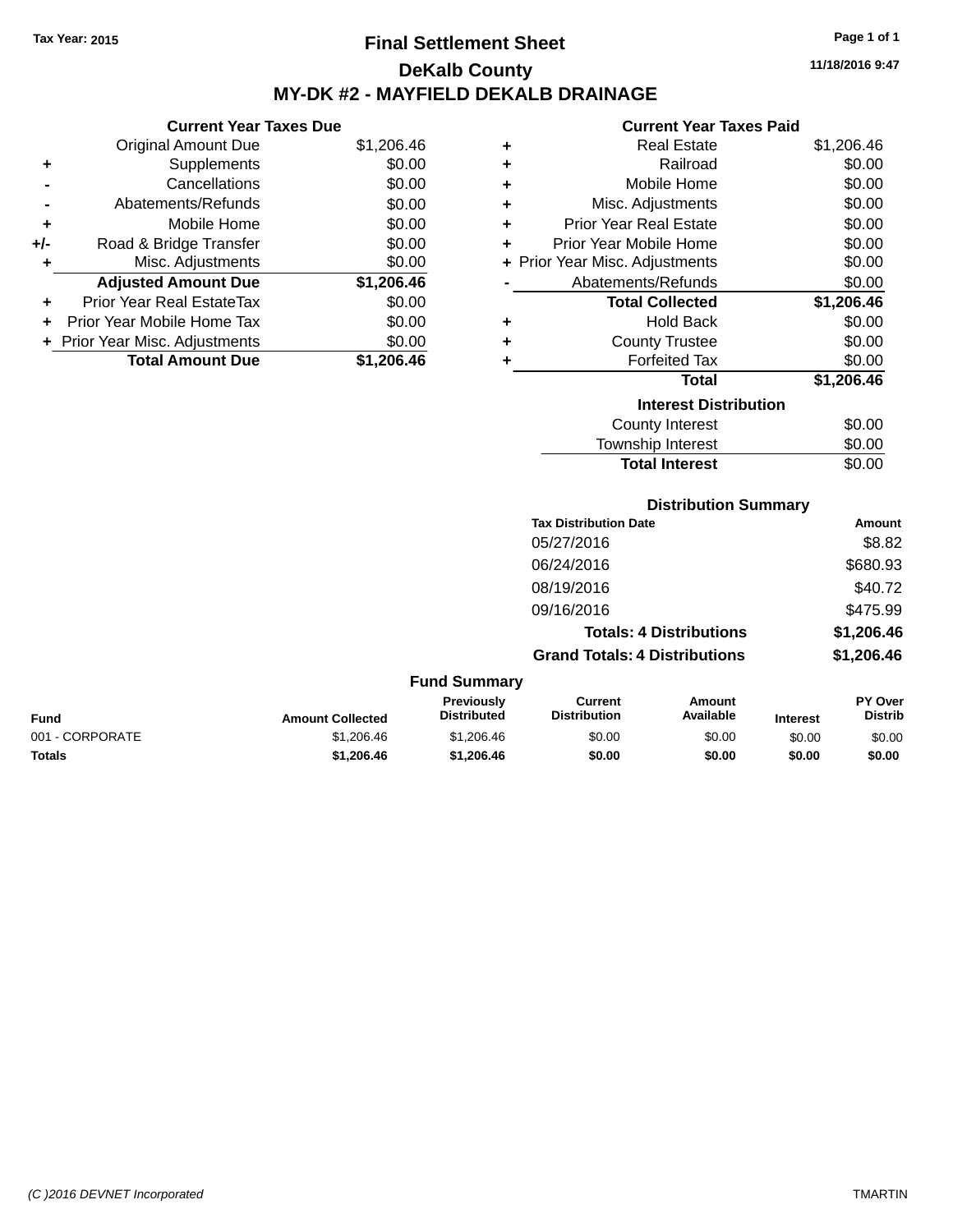### **Final Settlement Sheet Tax Year: 2015 Page 1 of 1 DeKalb County NO-LR-SA # - NO-LR-SA DRAINAGE #10**

**11/18/2016 9:47**

#### **Current Year Taxes Paid**

| ٠ | <b>Real Estate</b>             | \$50,003.46 |
|---|--------------------------------|-------------|
| ٠ | Railroad                       | \$0.00      |
| ٠ | Mobile Home                    | \$0.00      |
| ٠ | Misc. Adjustments              | \$0.00      |
| ٠ | <b>Prior Year Real Estate</b>  | \$59.40     |
| ٠ | Prior Year Mobile Home         | \$0.00      |
|   | + Prior Year Misc. Adjustments | \$29.70     |
|   | Abatements/Refunds             | \$0.00      |
|   | <b>Total Collected</b>         | \$50,092.56 |
| ٠ | <b>Hold Back</b>               | \$0.00      |
| ٠ | <b>County Trustee</b>          | \$215.40    |
| ٠ | <b>Forfeited Tax</b>           | \$7.44      |
|   | Total                          | \$50,315.40 |
|   | <b>Interest Distribution</b>   |             |
|   | <b>County Interest</b>         | \$0.00      |
|   | Township Interest              | \$0.00      |
|   | <b>Total Interest</b>          | \$0.00      |

|                 |                         |                                  |                                       | <b>Distribution Summary</b>    |                 |                           |
|-----------------|-------------------------|----------------------------------|---------------------------------------|--------------------------------|-----------------|---------------------------|
|                 |                         |                                  | <b>Tax Distribution Date</b>          |                                |                 | Amount                    |
|                 |                         |                                  | 05/27/2016                            |                                |                 | \$6,112.43                |
|                 |                         |                                  | 06/24/2016                            |                                |                 | \$22,866.47               |
|                 |                         |                                  | 07/22/2016                            |                                |                 | \$710.49                  |
|                 |                         |                                  | 08/19/2016                            |                                |                 | \$1,336.41                |
|                 |                         |                                  | 09/16/2016                            |                                |                 | \$17,142.71               |
|                 |                         |                                  | 11/22/2016                            |                                |                 | \$1,924.05                |
|                 |                         |                                  |                                       | <b>Totals: 6 Distributions</b> |                 | \$50,092.56               |
|                 |                         |                                  | <b>Grand Totals: 6 Distributions</b>  |                                |                 | \$50,092.56               |
|                 |                         | <b>Fund Summary</b>              |                                       |                                |                 |                           |
| <b>Fund</b>     | <b>Amount Collected</b> | Previously<br><b>Distributed</b> | <b>Current</b><br><b>Distribution</b> | <b>Amount</b><br>Available     | <b>Interest</b> | PY Over<br><b>Distrib</b> |
| 001 - CORPORATE | \$50,092.56             | \$48,168.51                      | \$1,924.05                            | \$0.00                         | \$0.00          | \$0.00                    |
| <b>Totals</b>   | \$50,092.56             | \$48,168.51                      | \$1,924.05                            | \$0.00                         | \$0.00          | \$0.00                    |

### **Miscellaneous Adjustment Detail**

**Totals 1 entries** \$29.70

**Current Year Taxes Due** Original Amount Due \$50,432.76

**Adjusted Amount Due \$50,226.30**

**Total Amount Due \$50,315.40**

**+** Supplements \$490.62 **-** Cancellations \$697.08 **-** Abatements/Refunds \$0.00 **+** Mobile Home \$0.00 **+/-** Road & Bridge Transfer \$0.00 **+** Misc. Adjustments \$0.00

**+** Prior Year Real EstateTax \$59.40 **+** Prior Year Mobile Home Tax \$0.00 **+** Prior Year Misc. Adjustments \$29.70

**Year Source Account Type Amount Adjustment Description** \$29.70 PAIGAH REDEMPTION 19-36-106-001 by TBA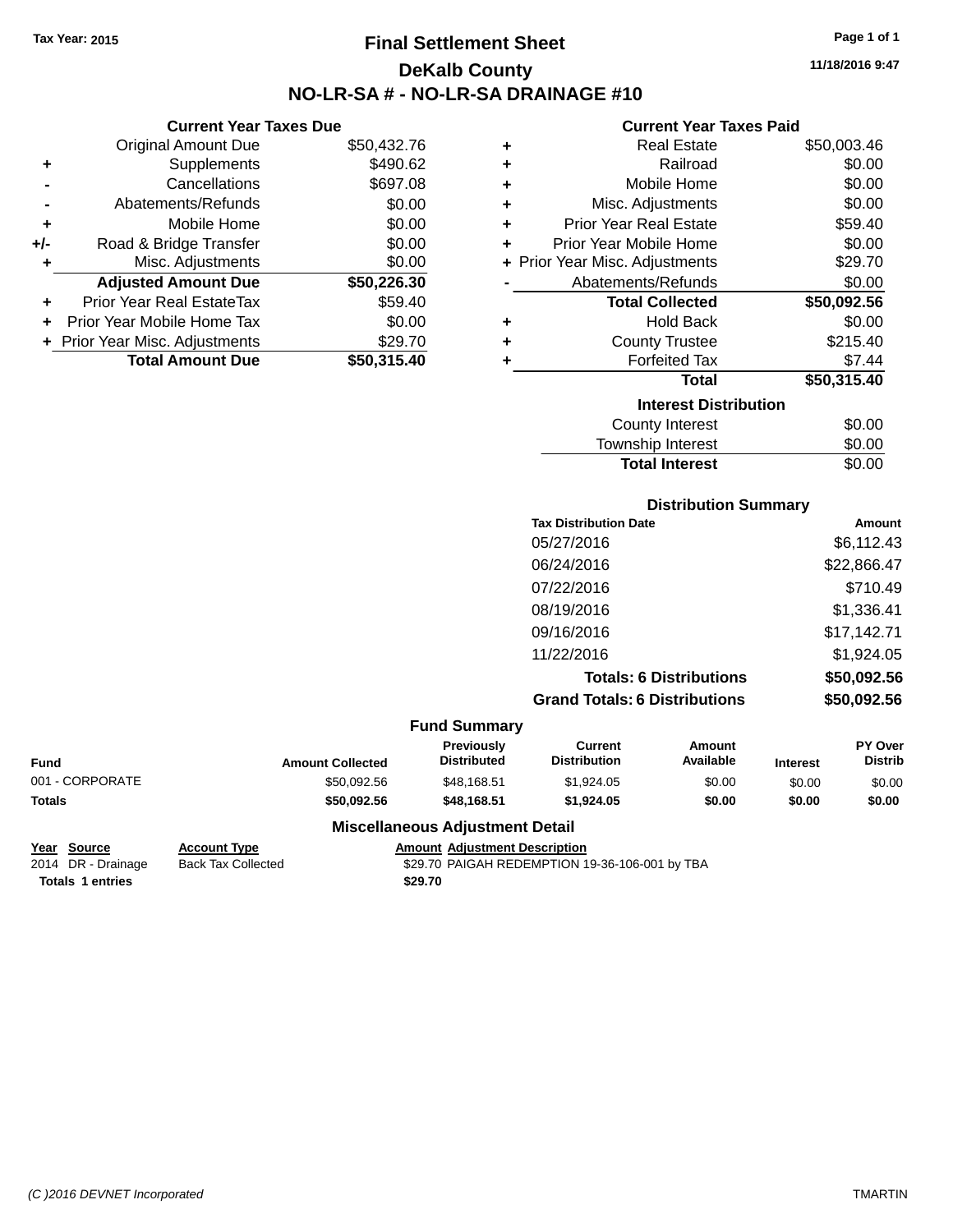**Original Amount Due** 

**Adjusted Amount Due** 

**Total Amount Due** 

**+** Supplements **-** Cancellations **-** Abatements/Refunds  $+$  Mobile Home **+/-** Road & Bridge Transfer **+** Misc. Adjustments

**+** Prior Year Real EstateTax \$0.00 **+** Prior Year Mobile Home Tax **+** Prior Year Misc. Adjustments

## **Final Settlement Sheet Tax Year: 2015 Page 1 of 1 DeKalb County NORMAL #13 - NORMAL DRAINAGE DISTRICT**

**11/18/2016 9:47**

### **Current Year Taxes Paid**

| <b>Current Year Taxes Due</b> |             |           | <b>Current Year Taxes Paid</b> |             |  |
|-------------------------------|-------------|-----------|--------------------------------|-------------|--|
| ่<br>เl Amount Due            | \$22,111.94 | ٠         | <b>Real Estate</b>             | \$22,092.74 |  |
| Supplements                   | \$19.20     | ٠         | Railroad                       | \$0.00      |  |
| Cancellations                 | \$38.40     | ٠         | Mobile Home                    | \$0.00      |  |
| าents/Refunds                 | \$0.00      | ÷         | Misc. Adjustments              | \$0.00      |  |
| Mobile Home                   | \$0.00      | $\ddot{}$ | <b>Prior Year Real Estate</b>  | \$0.00      |  |
| ridge Transfer                | \$0.00      | ÷         | Prior Year Mobile Home         | \$0.00      |  |
| . Adjustments                 | \$0.00      |           | + Prior Year Misc. Adjustments | \$0.00      |  |
| <b>Amount Due</b>             | \$22,092.74 |           | Abatements/Refunds             | \$0.00      |  |
| leal EstateTax≀               | \$0.00      |           | <b>Total Collected</b>         | \$22,092.74 |  |
| bile Home Tax                 | \$0.00      | ÷         | <b>Hold Back</b>               | \$0.00      |  |
| . Adjustments                 | \$0.00      | ٠         | <b>County Trustee</b>          | \$0.00      |  |
| <b>Amount Due</b>             | \$22,092.74 |           | <b>Forfeited Tax</b>           | \$0.00      |  |
|                               |             |           | Total                          | \$22,092.74 |  |
|                               |             |           | <b>Interest Distribution</b>   |             |  |
|                               |             |           |                                | $\cdots$    |  |

| \$0.00 |
|--------|
| \$0.00 |
| \$0.00 |
|        |

| <b>Tax Distribution Date</b>         | <b>Amount</b> |
|--------------------------------------|---------------|
| 05/27/2016                           | \$1,065.86    |
| 06/24/2016                           | \$9,833.83    |
| 07/22/2016                           | \$316.80      |
| 08/19/2016                           | \$2,804.74    |
| 09/16/2016                           | \$7,725.01    |
| 11/22/2016                           | \$346.50      |
| <b>Totals: 6 Distributions</b>       | \$22,092.74   |
| <b>Grand Totals: 6 Distributions</b> | \$22,092.74   |

| <b>Fund Summary</b> |                         |                                         |                                |                     |                 |                                  |
|---------------------|-------------------------|-----------------------------------------|--------------------------------|---------------------|-----------------|----------------------------------|
| <b>Fund</b>         | <b>Amount Collected</b> | <b>Previously</b><br><b>Distributed</b> | Current<br><b>Distribution</b> | Amount<br>Available | <b>Interest</b> | <b>PY Over</b><br><b>Distrib</b> |
| 001 - CORPORATE     | \$22.092.74             | \$21.746.24                             | \$346.50                       | \$0.00              | \$0.00          | \$0.00                           |
| <b>Totals</b>       | \$22.092.74             | \$21.746.24                             | \$346.50                       | \$0.00              | \$0.00          | \$0.00                           |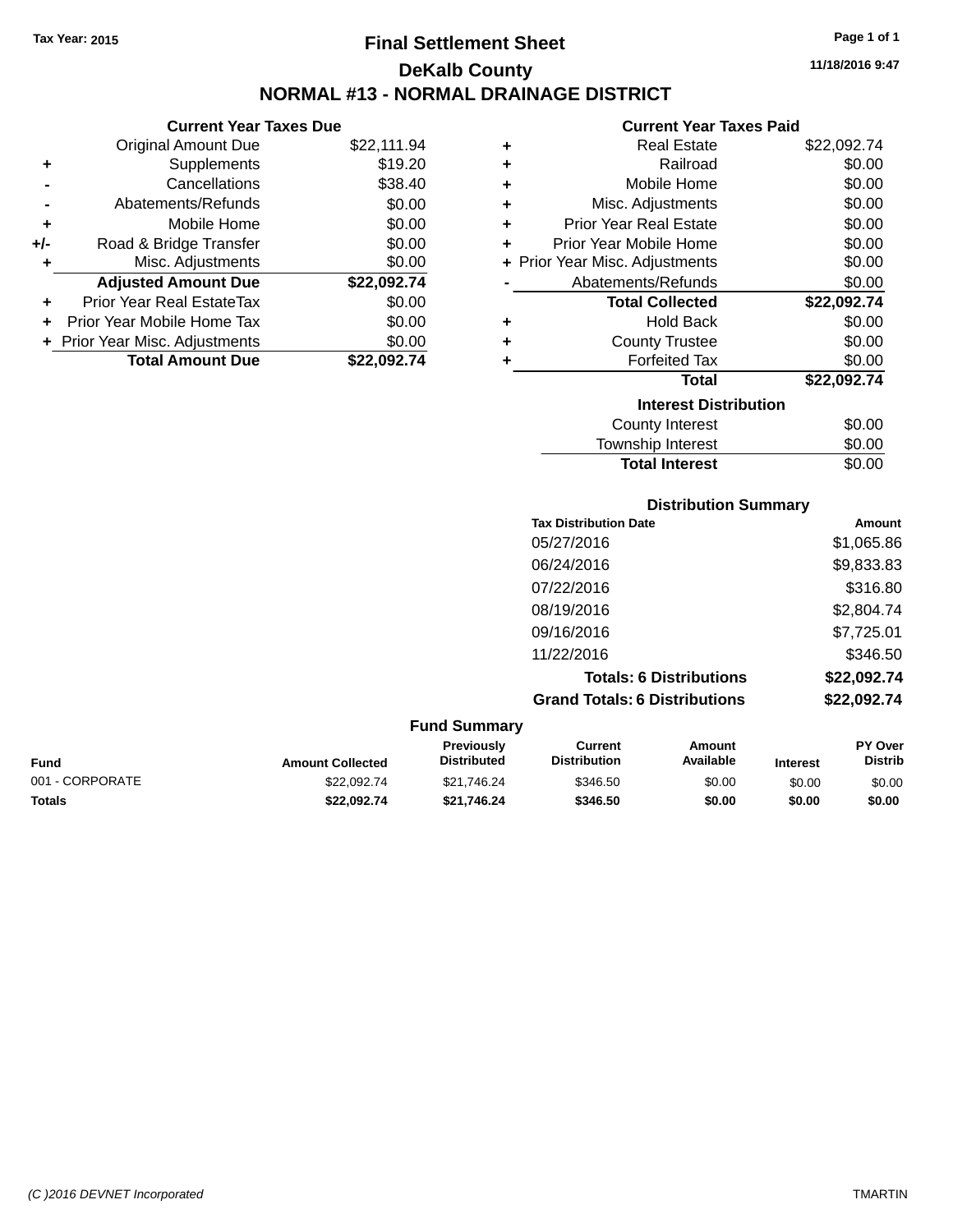### **Final Settlement Sheet Tax Year: 2015 Page 1 of 1 DeKalb County SH-MI #6 - SHABBONA/MILAN DRAINAGE**

**11/18/2016 9:47**

#### **Current Year Taxes Paid**

|     | <b>Current Year Taxes Due</b>  |             |
|-----|--------------------------------|-------------|
|     | <b>Original Amount Due</b>     | \$10,933.76 |
| ٠   | Supplements                    | \$0.00      |
|     | Cancellations                  | \$0.00      |
|     | Abatements/Refunds             | \$0.00      |
| ٠   | Mobile Home                    | \$0.00      |
| +/- | Road & Bridge Transfer         | \$0.00      |
| ٠   | Misc. Adjustments              | \$0.00      |
|     | <b>Adjusted Amount Due</b>     | \$10,933.76 |
| ٠   | Prior Year Real EstateTax      | \$0.00      |
| ٠   | Prior Year Mobile Home Tax     | \$0.00      |
|     | + Prior Year Misc. Adjustments | \$0.00      |
|     | <b>Total Amount Due</b>        | \$10,933.76 |

| ٠ | <b>Real Estate</b>             | \$10,933.76 |
|---|--------------------------------|-------------|
| ÷ | Railroad                       | \$0.00      |
| ÷ | Mobile Home                    | \$0.00      |
| ÷ | Misc. Adjustments              | \$0.00      |
| ÷ | <b>Prior Year Real Estate</b>  | \$0.00      |
| ٠ | Prior Year Mobile Home         | \$0.00      |
|   | + Prior Year Misc. Adjustments | \$0.00      |
|   | Abatements/Refunds             | \$0.00      |
|   | <b>Total Collected</b>         | \$10,933.76 |
| ٠ | <b>Hold Back</b>               | \$0.00      |
| ٠ | <b>County Trustee</b>          | \$0.00      |
| ٠ | <b>Forfeited Tax</b>           | \$0.00      |
|   | <b>Total</b>                   | \$10,933.76 |
|   | <b>Interest Distribution</b>   |             |
|   | <b>County Interest</b>         | \$0.00      |
|   | Township Interest              | \$0.00      |
|   | <b>Total Interest</b>          | \$0.00      |

|                  |                                  |                                       | <b>Distribution Summary</b>    |         |                                  |
|------------------|----------------------------------|---------------------------------------|--------------------------------|---------|----------------------------------|
|                  |                                  | <b>Tax Distribution Date</b>          |                                |         | <b>Amount</b>                    |
|                  |                                  | 05/27/2016                            |                                |         | \$1,474.70                       |
|                  |                                  | 06/24/2016                            |                                |         | \$5,117.31                       |
|                  |                                  | 07/22/2016                            |                                |         | \$0.75                           |
|                  |                                  | 08/19/2016                            |                                |         | \$35.60                          |
|                  |                                  | 09/16/2016                            |                                |         | \$4,180.42                       |
|                  |                                  | 11/22/2016                            |                                |         | \$124.98                         |
|                  |                                  |                                       | <b>Totals: 6 Distributions</b> |         | \$10,933.76                      |
|                  |                                  | <b>Grand Totals: 6 Distributions</b>  |                                |         | \$10,933.76                      |
|                  | <b>Fund Summary</b>              |                                       |                                |         |                                  |
| Amount Colloctod | Previously<br><b>Distributed</b> | <b>Current</b><br><b>Distribution</b> | Amount<br>Available            | Intract | <b>PY Over</b><br><b>Distrib</b> |

| <b>Fund</b>     | <b>Amount Collected</b> | <b>Previously</b><br><b>Distributed</b> | Current<br><b>Distribution</b> | Amount<br>Available | <b>Interest</b> | <b>PY Over</b><br><b>Distrib</b> |
|-----------------|-------------------------|-----------------------------------------|--------------------------------|---------------------|-----------------|----------------------------------|
| 001 - CORPORATE | \$10.933.76             | \$10,808.78                             | \$124.98                       | \$0.00              | \$0.00          | \$0.00                           |
| Totals          | \$10.933.76             | \$10,808,78                             | \$124.98                       | \$0.00              | \$0.00          | \$0.00                           |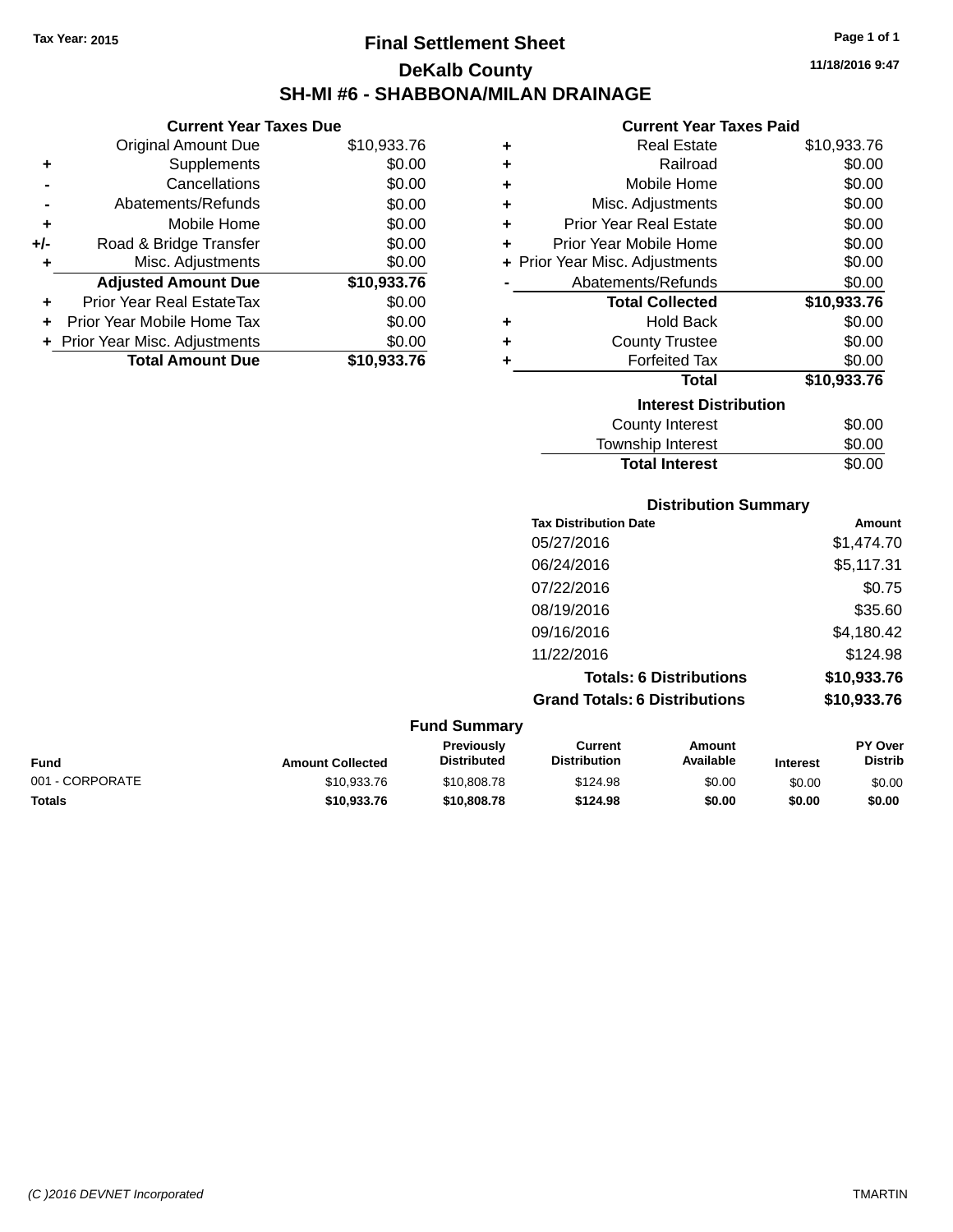## **Final Settlement Sheet Tax Year: 2015 Page 1 of 1 DeKalb County SQ GR #12 - SQUAW GROVE DRAINAGE**

**11/18/2016 9:47**

#### **Current Year Taxes Paid**

|     | <b>Current Year Taxes Due</b>  |            |
|-----|--------------------------------|------------|
|     | <b>Original Amount Due</b>     | \$7,028.28 |
| ٠   | Supplements                    | \$0.00     |
|     | Cancellations                  | \$0.00     |
|     | Abatements/Refunds             | \$0.00     |
| ٠   | Mobile Home                    | \$0.00     |
| +/- | Road & Bridge Transfer         | \$0.00     |
| ٠   | Misc. Adjustments              | \$0.00     |
|     | <b>Adjusted Amount Due</b>     | \$7,028.28 |
|     | Prior Year Real EstateTax      | \$0.00     |
| ٠   | Prior Year Mobile Home Tax     | \$0.00     |
|     |                                |            |
|     | + Prior Year Misc. Adjustments | \$0.00     |

| ٠ | <b>Real Estate</b>             | \$7,028.28 |
|---|--------------------------------|------------|
| ٠ | Railroad                       | \$0.00     |
| ٠ | Mobile Home                    | \$0.00     |
| ÷ | Misc. Adjustments              | \$0.00     |
| ٠ | <b>Prior Year Real Estate</b>  | \$0.00     |
| ٠ | Prior Year Mobile Home         | \$0.00     |
|   | + Prior Year Misc. Adjustments | \$0.00     |
|   | Abatements/Refunds             | \$0.00     |
|   | <b>Total Collected</b>         | \$7,028.28 |
| ٠ | <b>Hold Back</b>               | \$0.00     |
| ٠ | <b>County Trustee</b>          | \$0.00     |
| ٠ | <b>Forfeited Tax</b>           | \$0.00     |
|   | <b>Total</b>                   | \$7,028.28 |
|   | <b>Interest Distribution</b>   |            |
|   | <b>County Interest</b>         | \$0.00     |
|   | <b>Township Interest</b>       | \$0.00     |
|   | <b>Total Interest</b>          | \$0.00     |

### **Distribution Summary**

| <b>Tax Distribution Date</b>         | Amount     |
|--------------------------------------|------------|
| 05/27/2016                           | \$413.28   |
| 06/24/2016                           | \$3,327.66 |
| 09/16/2016                           | \$3,035.34 |
| 11/22/2016                           | \$252.00   |
| <b>Totals: 4 Distributions</b>       | \$7,028.28 |
| <b>Grand Totals: 4 Distributions</b> | \$7,028.28 |
|                                      |            |

#### **Fund Summary Fund Interest Amount Collected Distributed PY Over Distrib Amount Available Current Distribution Previously** 001 - CORPORATE 60.00 \$7,028.28 \$6,776.28 \$252.00 \$0.00 \$0.00 \$0.00 \$0.00 **Totals \$7,028.28 \$6,776.28 \$252.00 \$0.00 \$0.00 \$0.00**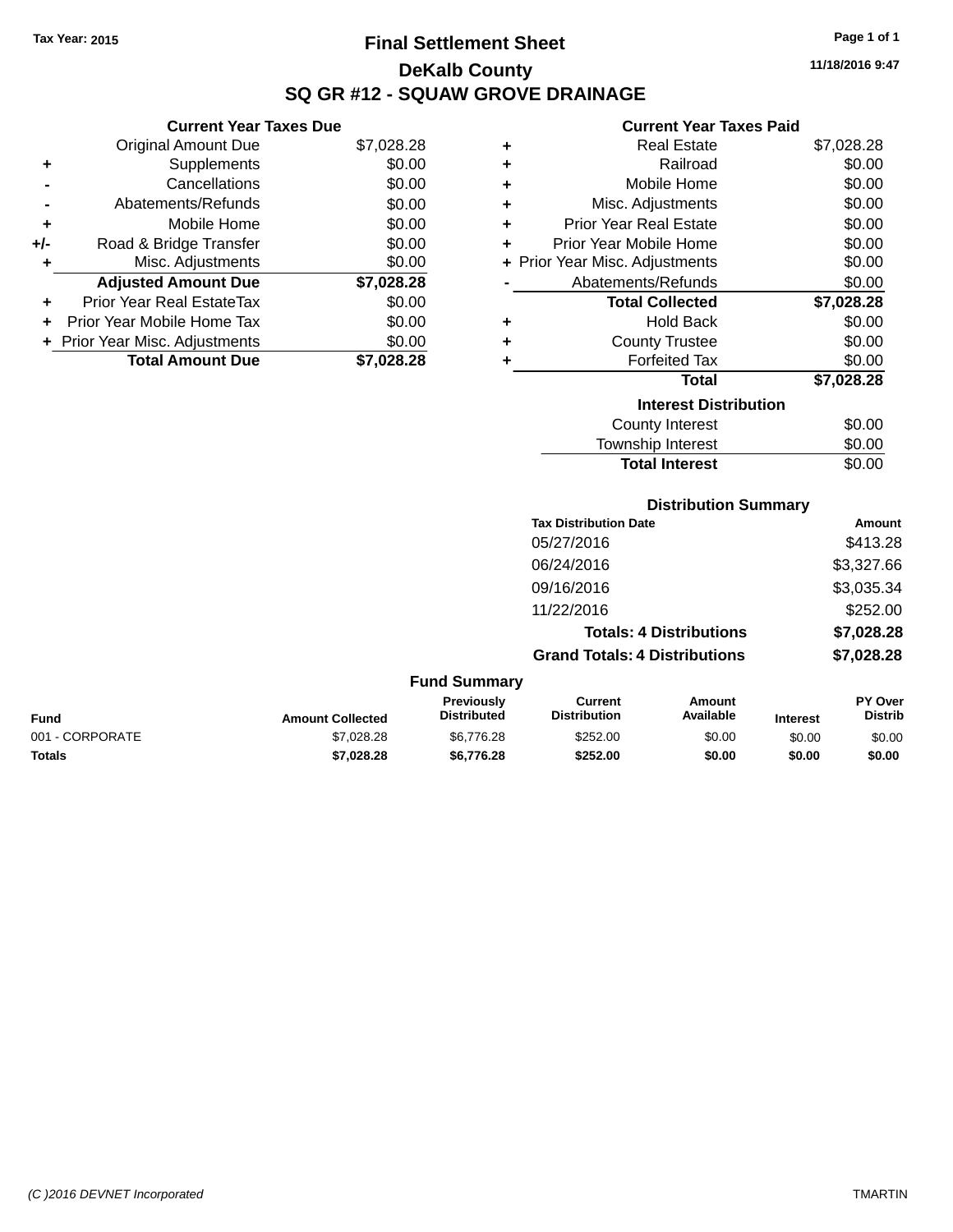### **Final Settlement Sheet Tax Year: 2015 Page 1 of 1 DeKalb County VG-CO #16 - VIRGIL CORTLAND DRAIN #16**

**11/18/2016 9:47**

#### **Current Year Taxes Paid**

|     | <b>Current Year Taxes Due</b>  |             |  |  |  |
|-----|--------------------------------|-------------|--|--|--|
|     | Original Amount Due            | \$18,253.64 |  |  |  |
| ٠   | Supplements                    | \$141.28    |  |  |  |
|     | Cancellations                  | \$141.28    |  |  |  |
|     | Abatements/Refunds             | \$0.00      |  |  |  |
| ٠   | Mobile Home                    | \$0.00      |  |  |  |
| +/- | Road & Bridge Transfer         | \$0.00      |  |  |  |
| ٠   | Misc. Adjustments              | \$5.00      |  |  |  |
|     | <b>Adjusted Amount Due</b>     | \$18,258.64 |  |  |  |
| ٠   | Prior Year Real EstateTax      | \$0.00      |  |  |  |
| ٠   | Prior Year Mobile Home Tax     | \$0.00      |  |  |  |
|     | + Prior Year Misc. Adjustments | \$0.00      |  |  |  |
|     | <b>Total Amount Due</b>        | \$18,258.64 |  |  |  |

| ٠ | Real Estate                    | \$18,233.64 |
|---|--------------------------------|-------------|
| ÷ | Railroad                       | \$0.00      |
| ٠ | Mobile Home                    | \$0.00      |
| ÷ | Misc. Adjustments              | \$5.00      |
| ٠ | <b>Prior Year Real Estate</b>  | \$0.00      |
| ٠ | Prior Year Mobile Home         | \$0.00      |
|   | + Prior Year Misc. Adjustments | \$0.00      |
|   | Abatements/Refunds             | \$0.00      |
|   | <b>Total Collected</b>         | \$18,238.64 |
| ٠ | <b>Hold Back</b>               | \$0.00      |
| ٠ | <b>County Trustee</b>          | \$20.00     |
| ٠ | <b>Forfeited Tax</b>           | \$0.00      |
|   | <b>Total</b>                   | \$18,258.64 |
|   | <b>Interest Distribution</b>   |             |
|   | <b>County Interest</b>         | \$0.00      |
|   | <b>Township Interest</b>       | \$0.00      |
|   | <b>Total Interest</b>          | \$0.00      |

|                 |                         |                                  |                                       | <b>Distribution Summary</b>    |                 |                           |
|-----------------|-------------------------|----------------------------------|---------------------------------------|--------------------------------|-----------------|---------------------------|
|                 |                         |                                  | <b>Tax Distribution Date</b>          |                                |                 | Amount                    |
|                 |                         |                                  | 05/27/2016                            |                                |                 | \$1,501.54                |
|                 |                         |                                  | 06/24/2016                            |                                |                 | \$9,311.33                |
|                 |                         |                                  | 07/22/2016                            |                                |                 | \$250.90                  |
|                 |                         |                                  | 08/19/2016                            |                                |                 | \$484.26                  |
|                 |                         |                                  | 09/16/2016                            |                                |                 | \$6,375.79                |
|                 |                         |                                  | 11/22/2016                            |                                |                 | \$314.82                  |
|                 |                         |                                  |                                       | <b>Totals: 6 Distributions</b> |                 | \$18,238.64               |
|                 |                         |                                  | <b>Grand Totals: 6 Distributions</b>  |                                |                 | \$18,238.64               |
|                 |                         | <b>Fund Summary</b>              |                                       |                                |                 |                           |
| <b>Fund</b>     | <b>Amount Collected</b> | Previously<br><b>Distributed</b> | <b>Current</b><br><b>Distribution</b> | <b>Amount</b><br>Available     | <b>Interest</b> | PY Over<br><b>Distrib</b> |
| 001 - CORPORATE | \$18,238.64             | \$17,923.82                      | \$314.82                              | \$0.00                         | \$0.00          | \$0.00                    |
| <b>Totals</b>   | \$18,238.64             | \$17,923.82                      | \$314.82                              | \$0.00                         | \$0.00          | \$0.00                    |

### **Miscellaneous Adjustment Detail**

**Year Source Account Type Amount Adjustment Description**

\$5.00 OBERHELMAN REDEMPTION 09-25-451-001 by TBA **Totals 1 entries** \$5.00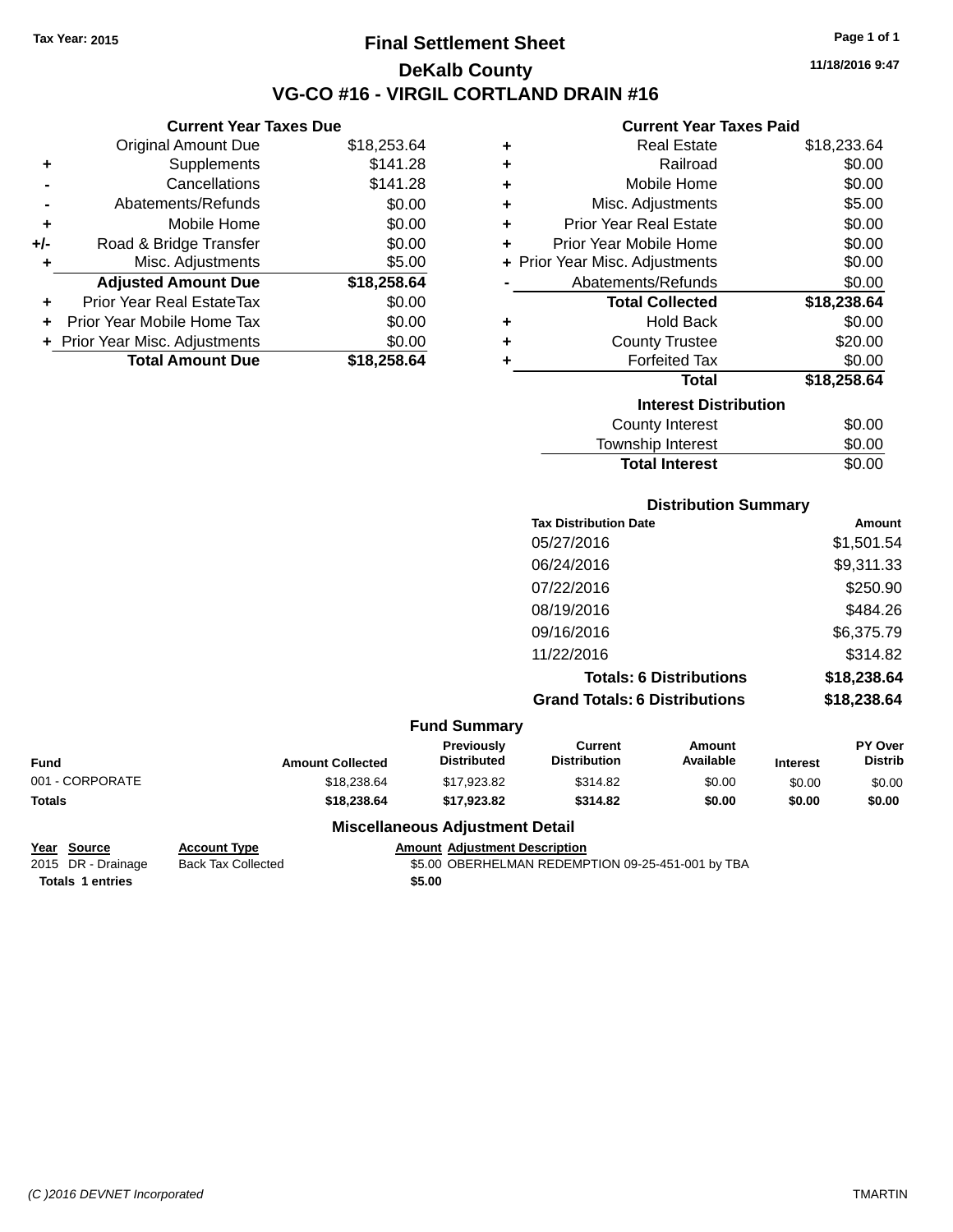## **Final Settlement Sheet Tax Year: 2015 Page 1 of 1 DeKalb County VI-AD #9 - VICTOR/ADAMS DRAINAGE #9**

**11/18/2016 9:47**

#### **Current Year Taxes Paid**

|     | <b>Current Year Taxes Due</b>  |            |  |  |  |
|-----|--------------------------------|------------|--|--|--|
|     | <b>Original Amount Due</b>     | \$1,126.16 |  |  |  |
| ٠   | Supplements                    | \$0.00     |  |  |  |
|     | Cancellations                  | \$0.00     |  |  |  |
|     | Abatements/Refunds             | \$0.00     |  |  |  |
| ٠   | Mobile Home                    | \$0.00     |  |  |  |
| +/- | Road & Bridge Transfer         | \$0.00     |  |  |  |
| ٠   | Misc. Adjustments              | \$0.00     |  |  |  |
|     | <b>Adjusted Amount Due</b>     | \$1,126.16 |  |  |  |
| ÷   | Prior Year Real EstateTax      | \$0.00     |  |  |  |
| ٠   | Prior Year Mobile Home Tax     | \$0.00     |  |  |  |
|     | + Prior Year Misc. Adjustments | \$0.00     |  |  |  |
|     | <b>Total Amount Due</b>        | \$1.126.16 |  |  |  |
|     |                                |            |  |  |  |

| ٠ | Real Estate                    | \$1,126.16 |
|---|--------------------------------|------------|
| ٠ | Railroad                       | \$0.00     |
| ٠ | Mobile Home                    | \$0.00     |
| ٠ | Misc. Adjustments              | \$0.00     |
| ٠ | Prior Year Real Estate         | \$0.00     |
| ٠ | Prior Year Mobile Home         | \$0.00     |
|   | + Prior Year Misc. Adjustments | \$0.00     |
|   | Abatements/Refunds             | \$0.00     |
|   | <b>Total Collected</b>         | \$1,126.16 |
| ٠ | Hold Back                      | \$0.00     |
| ٠ | <b>County Trustee</b>          | \$0.00     |
| ٠ | <b>Forfeited Tax</b>           | \$0.00     |
|   | Total                          | \$1,126.16 |
|   | <b>Interest Distribution</b>   |            |
|   | <b>County Interest</b>         | \$0.00     |
|   | <b>Township Interest</b>       | \$0.00     |
|   | <b>Total Interest</b>          | \$0.00     |

### **Distribution Summary**

| <b>Tax Distribution Date</b>         | Amount     |
|--------------------------------------|------------|
| 05/27/2016                           | \$101.22   |
| 06/24/2016                           | \$512.47   |
| 07/22/2016                           | \$33.55    |
| 09/16/2016                           | \$478.92   |
| <b>Totals: 4 Distributions</b>       | \$1,126.16 |
| <b>Grand Totals: 4 Distributions</b> | \$1,126.16 |

#### **Fund Summary Fund Interest Amount Collected Distributed PY Over Distrib Amount Available Current Distribution Previously** 001 - CORPORATE 60.00 \$1,126.16 \$1,126.16 \$1,126.16 \$0.00 \$0.00 \$0.00 \$0.00 \$0.00 **Totals \$1,126.16 \$1,126.16 \$0.00 \$0.00 \$0.00 \$0.00**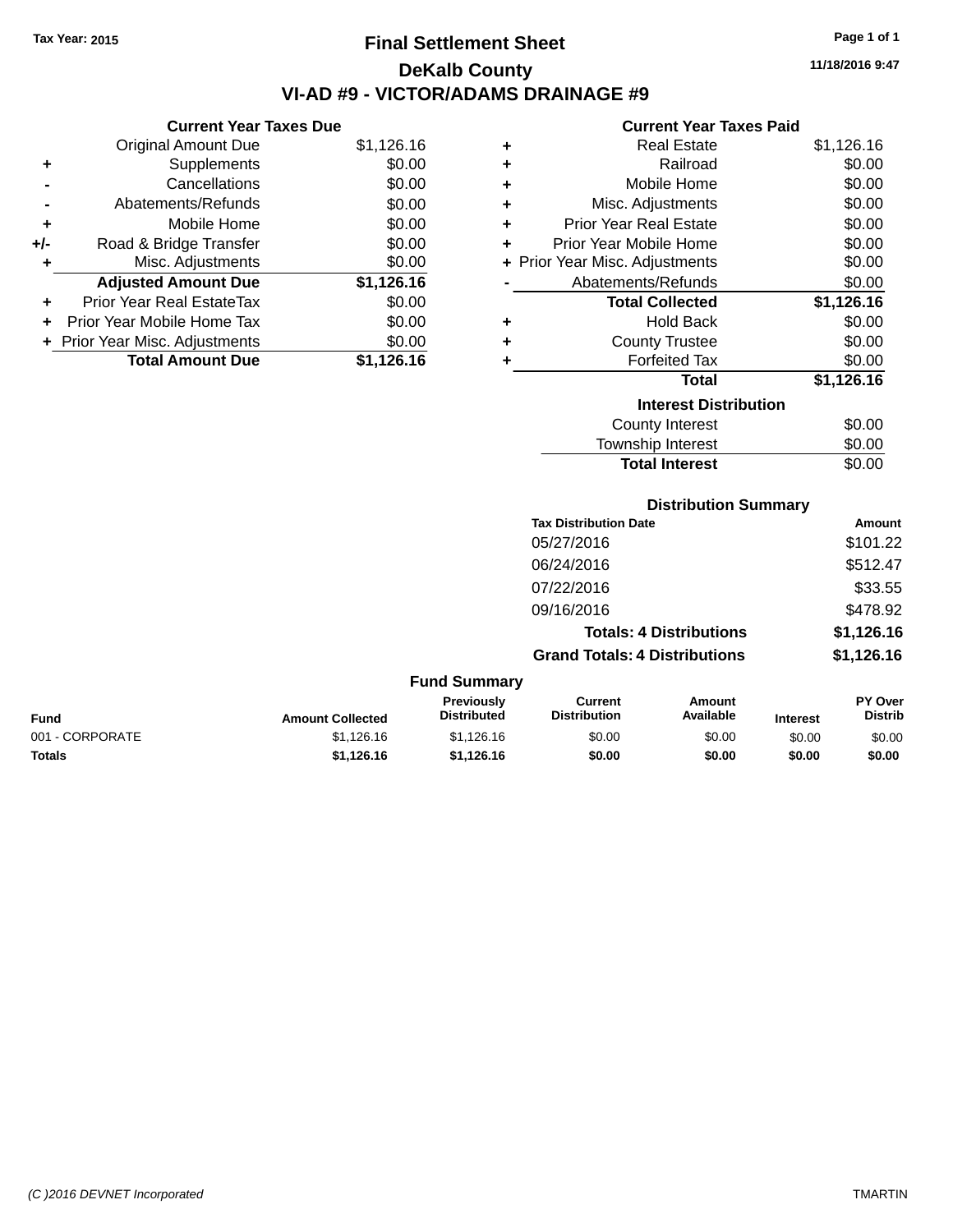## **Final Settlement Sheet Tax Year: 2015 Page 1 of 1 DeKalb County VI-CL #14 - VICTOR-CLINTON DRAINAGE**

**11/18/2016 9:47**

#### **Current Year Taxes Paid**

|     | <b>Current Year Taxes Due</b>  |            |  |  |  |
|-----|--------------------------------|------------|--|--|--|
|     | <b>Original Amount Due</b>     | \$5,232.00 |  |  |  |
| ٠   | Supplements                    | \$0.00     |  |  |  |
|     | Cancellations                  | \$0.00     |  |  |  |
|     | Abatements/Refunds             | \$0.00     |  |  |  |
| ٠   | Mobile Home                    | \$0.00     |  |  |  |
| +/- | Road & Bridge Transfer         | \$0.00     |  |  |  |
| ٠   | Misc. Adjustments              | \$0.00     |  |  |  |
|     | <b>Adjusted Amount Due</b>     | \$5,232.00 |  |  |  |
|     | Prior Year Real EstateTax      | \$0.00     |  |  |  |
|     | Prior Year Mobile Home Tax     | \$0.00     |  |  |  |
|     | + Prior Year Misc. Adjustments | \$0.00     |  |  |  |
|     | <b>Total Amount Due</b>        | \$5.232.00 |  |  |  |

| ٠                            | <b>Real Estate</b>             | \$5,232.00 |  |  |  |
|------------------------------|--------------------------------|------------|--|--|--|
| ٠                            | Railroad                       | \$0.00     |  |  |  |
| ٠                            | Mobile Home                    | \$0.00     |  |  |  |
| ÷                            | Misc. Adjustments              | \$0.00     |  |  |  |
| ٠                            | <b>Prior Year Real Estate</b>  | \$0.00     |  |  |  |
| ٠                            | Prior Year Mobile Home         | \$0.00     |  |  |  |
|                              | + Prior Year Misc. Adjustments | \$0.00     |  |  |  |
|                              | Abatements/Refunds             | \$0.00     |  |  |  |
|                              | <b>Total Collected</b>         | \$5,232.00 |  |  |  |
| ٠                            | <b>Hold Back</b>               | \$0.00     |  |  |  |
| ٠                            | <b>County Trustee</b>          | \$0.00     |  |  |  |
| ٠                            | <b>Forfeited Tax</b>           | \$0.00     |  |  |  |
|                              | <b>Total</b>                   | \$5,232.00 |  |  |  |
| <b>Interest Distribution</b> |                                |            |  |  |  |
|                              | <b>County Interest</b>         | \$0.00     |  |  |  |
|                              | <b>Township Interest</b>       | \$0.00     |  |  |  |
|                              | <b>Total Interest</b>          | \$0.00     |  |  |  |

### **Distribution Summary**

| Amount     |
|------------|
| \$997.40   |
| \$3,008.91 |
| \$1,225.69 |
| \$5,232.00 |
| \$5,232.00 |
|            |

### **Fund Summary**

| Fund            | <b>Amount Collected</b> | <b>Previously</b><br><b>Distributed</b> | Current<br><b>Distribution</b> | Amount<br><b>Available</b> | <b>Interest</b> | PY Over<br>Distrib |
|-----------------|-------------------------|-----------------------------------------|--------------------------------|----------------------------|-----------------|--------------------|
| 001 - CORPORATE | \$5,232,00              | \$5,232,00                              | \$0.00                         | \$0.00                     | \$0.00          | \$0.00             |
| Totals          | \$5,232.00              | \$5.232.00                              | \$0.00                         | \$0.00                     | \$0.00          | \$0.00             |